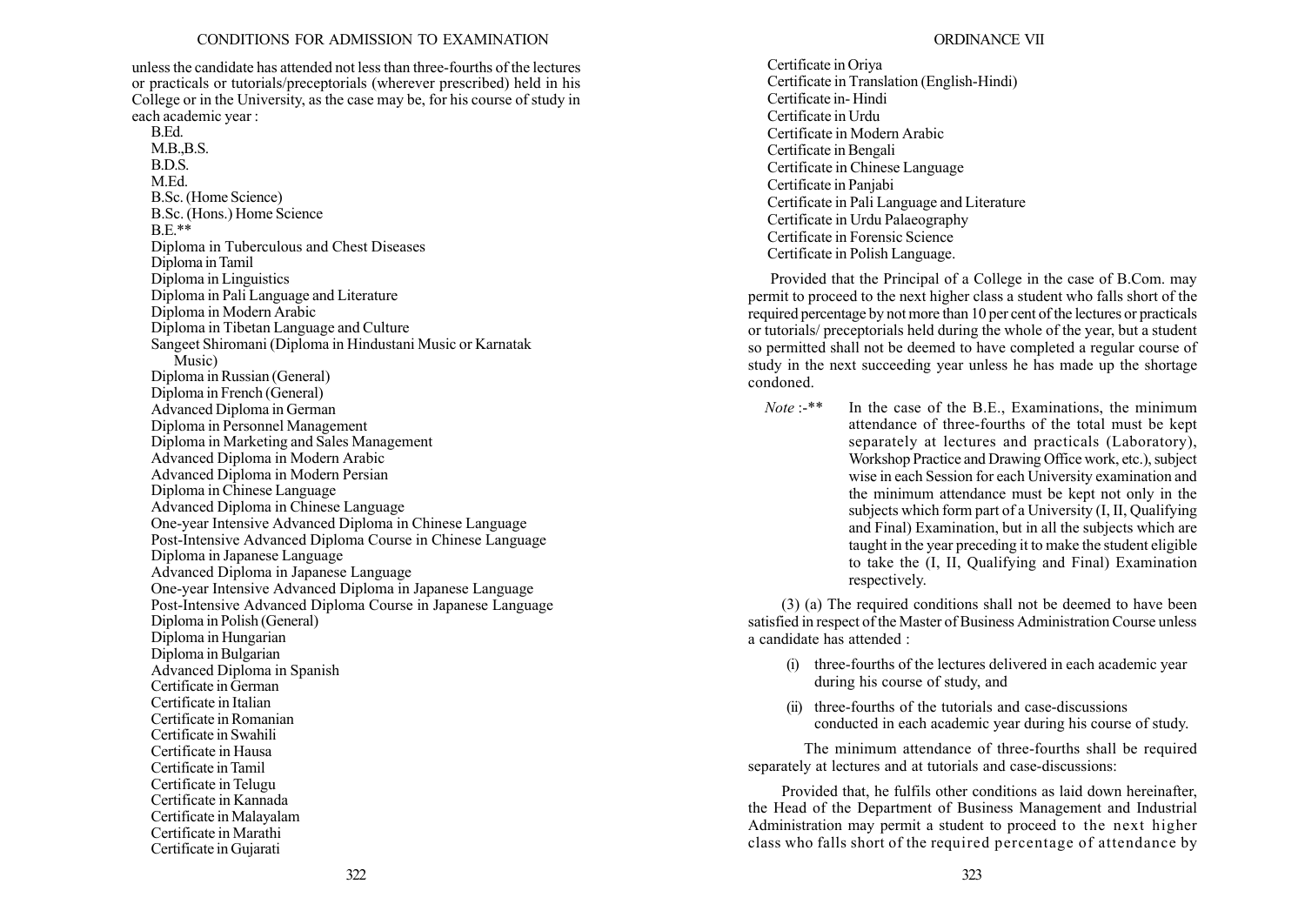not more than 10 per cent of the lectures or tutorials and case-discussions delivered or conducted during the whole of the first year of the course, but a student so permitted shall not be deemed to have completed a regular course of study in the next succeeding year unless he has made up the shortage so condoned.

Further in addition to the above, the conditions shall not be deemed to have been satisfied unless a student undergoes practical training under the supervision of the department in organisations, as approved by the University from time to time, for at least two months.

Such practical training shall be done during the course of study and as may be prescribed by the Head of the Department. No one who passed the M.B.A. Examination shall be eligible for the grant of the degree unless he has undergone the prescribed practical training to the satisfaction of the Head of the Department.

(4) In the case of students in the B.Sc. Nursing (Honours) Course, the required conditions shall not be deemed to have been satisfied unless a candidate has attended such number of lectures and practicals whether by way of work in wards, nursing-home or otherwise, as may be prescribed by the Head of the Department, but any shortage in practicals may be made up even after the final examination, but the degree shall not be awarded until such shortage has been made up.

(5) In the case of students in the Master of Nursing Course, the required conditions shall not be deemed to have been satisfied unless a student:

- (i) has attended not less than three-fourths of the lectures and classroom practicals in each subject. during each semester; and
- (ii) has done not less than three-fourths of the practicals held during each semester, whether by way of work in the hospital, community or otherwise as may be prescribed by the Head of the Department. However, 100 per cent practical requirements must be completed before or after the Semester IV Examination but the Degree shall not be awarded until a student has completed the practical work.

Provided that the Principal of the College may permit to proceed to the next higher class a student who falls short of the required percentage by not more than 10 per cent of the lectures or practicals during the whole of the year, but a student so permitted shall not be deemed to have completed a regular course of study in the next succeeding year unless he/ she has made up the shortage condoned.

(6) In the case of students in the M.Ed. course, the required conditions shall not be deemed to have been satisfied unless a student has pursued a regular course of study for not less than one academic year, preceded by at least 3 years' teaching experience in a recognised educational institution:

## ORDINANCE VII

Provided that the above condition regarding teaching experience may be waived at the discretion of the Head of the Department in the case of candidates whose standing in the B.Ed. Examination and the preceding degree examination justifies this concession or who have had adequate research experience.

(7) In the case of the students for the M.A. Course in Social Work, the required condition shall not be deemed to have been satisfied unless a student has attended atleast three-fourths (75%) of the total number of lectures delivered, during each acadmic year.

Provided that the Head of the Department may permit to proceed to the next higher class a student who falls short of the required percentage by not more than 10% of the lectures during the I year, but a student so permitted shall not be deemed to have completed a regular course of study in the next succeeding year unless he/she has made up the shortage condoned.

Provided further that a student who falls short of required attendance at lectures at the end of the II Year and the shortage does not exceed 10% the required attendance shall be calculated on the total number of lectures delivered during the I and II years taken together.

In addition to the attendance at lectures as aforesaid, a student for the M.A. Course in Social Work shall be required to satisfactorily complete the Block Field Work under the supervision of the Head of the Department of Social Work. Such Block Field Work will be done as prescribed by the Head of the Department after the examinations. The degree shall not be awarded until a certificate to the effect from the Head of the Department is submitted to the Registrar, University of Delhi.

 $(8)$  (a) "The students shall be required to put in minimum attendance of 66% of the lectures on each of the subjects as also at the moot courts and practical training course.

Provided that in exceptional cases for reasons to be recorded and communicated to the Bar Council of India, the Dean of the Faculty of Law/ Professor-in-Charge of the Law Centre may condone attendance short of those required by this Rule, if the student had attended 66% of the lectures in the aggregate for the semester examinations.

Provided further that no person shall be deemed to have satisfied the required conditions in respect of his instructions unless, in addition to the requirement regarding attendance and other conditions, he has appeared and satisfied by his performance the Professor-in-Charge of the Law Centre in such test, written and/or oral, as may be held by him in his discretion. The Professor-in-Charge shall have, and shall be deemed always to have had, the power to detain a student in the same class in which he has been studying, or not to send him up for the University Examination, in case he did not appear at the tests aforesaid or his performance was not satisfactory.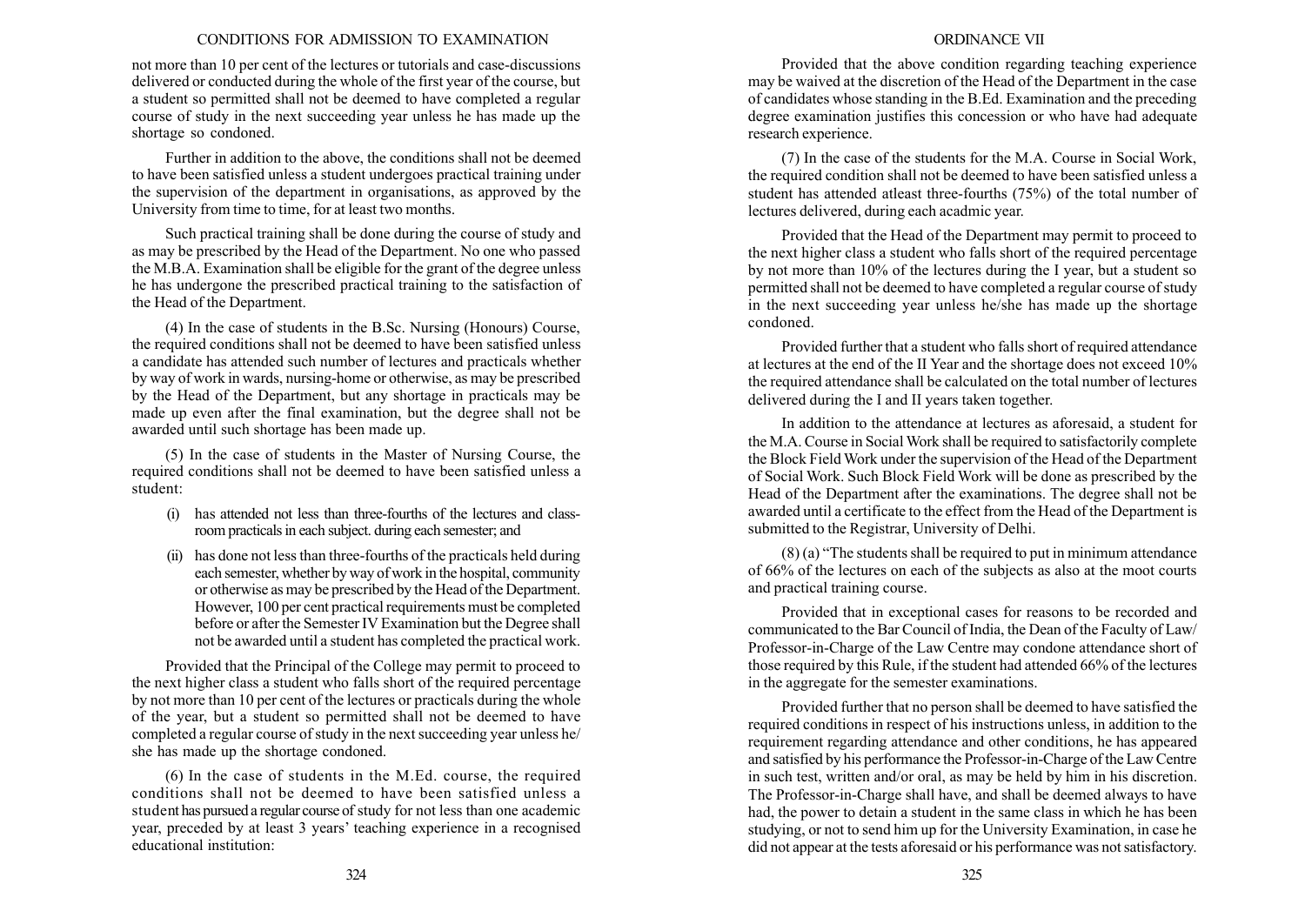The Professor-in-Charge of the Law Centre shall have power to strike off the name of a student who is grossly irregular in attendance inspite of warning, or, when the absence of the student is for such a long period that he cannot put in requisite percentage of attendance.

(b) In the case of students studying for the LL.M. Part I Examination, no student shall be deemed to have pursued a regular course of study unless :-

- (i) he has attended not less than two-thirds of the total number of lectures delivered during the academic year in which he has been admitted as a regular student, and
- (ii) he has submitted not less than seven essays of the requisite standard as prescribed by the Dean during the academic year.

(c) In the case of students studying for the LL.M. Part II Examination, no student shall be deemed to have pursued a regular course of study unless he has attended at least ten of the seminars conducted for the LL.M. Part II classes, five of which must have been attended before he appears at the examination in the written papers.

- *Note:* (i) The term 'Lectures' referred to in (b) above will include lectures and discussion classes.
	- (ii) In determining the exact number of the minimum requisite attendance, i.e., two-thirds of lectures, tutorials, seminars, moots, etc., fractions shall be ignored.
- (9) (a) Subject to the provisions of sub-clauses (b) and (c)
- (i) In the case of a student who is selected as a member of the N.C.C. to participate in the annual N.C.C. Camps or is deputed to undertake Civil Defence work and allied duties or in the case of a student who is enrolled in the National Service Scheme and is deputed to various public assignments by or with the approval of the Head of the institution concerned or a student who is selected to participate in sports or other activities organised by the Inter-University Board or in national or international fixtures in games and sports approved by the Vice-Chancellor or a student who is required to represent the University at the Inter-University Youth Festival, or a student who is required to participate in periodical training in the Territorial Army or a student who is deputed by the College to take part in Inter-College sports or fixures, debates, seminars, symposia or social work projects or a student who is required to represent the College concerned in debates and other extra-

# ORDINANCE VII

curricular activities held in other Universities or such other activities approved by the Vice-Chancellor for this purpose, in calculating the total number of lectures etc. delivered in the College, or in the University, as the case may be, for his course of study in each academic year, the number of lectures etc., in each subject delivered, during the period of absence for that purpose shall not be taken into account.

(ii) The Principal of a College may consider, on the basis of the Medical Certificates produced, exceptionally hard cases of students who had fallen seriously ill or had met with an accident during the year disabling them from attending classes for a certain period, with a view to determining whether the lectures etc. delivered during the said period, or a part thereof, could be excluded for purposes of calculation of attendance of the year and decide each case on its own merits.

(b) A College shall notify on the notice board the final attendance position of each of its students within three days of the dispersal of the classes in the last session of the academic year. Not later than five days, thereafter, a student may, by an application to the Principal of the college, claim benefit of exclusion of lectures under sub-clause (a) above on grounds to be specified and accompanied by the relevant documents. All such applications submitted within time shall be considered and disposed of by the Principal of the College at least 3 days prior to the commencement of the examination, in which the student is intending to appear.

(c) The benefit of exclusion of lectures contemplated in categories (i) or (ii) of sub-clause (a) above, either separately or jointly, shall in no case exceed 1/3 of the total number of lectures delivered.

(d) In the case of a married woman student who is granted maternity leave, in calculating the total number of lectures delivered in the College or in the University, as the case may be, for her course of study in each academic year, the number of lectures in each subject delivered during the period of her maternity leave shall not be taken into account:

Provided that Post-graduate Degree students under the Faculty of Medical Sciences who apply for maternity leave either in I year or in II year, may be allowed the maternity leave for a period not exceeding 3 months in an academic year but such students will be required to complete the duration of the course as regular students as required in the Ordinance and the students will be permitted to submit the thesis or to take the written examination, as the case may be, in January instead of August that year.

(10) In case of all Certificate and Diploma Courses in the Department of Germanic & Romance Studies the students will be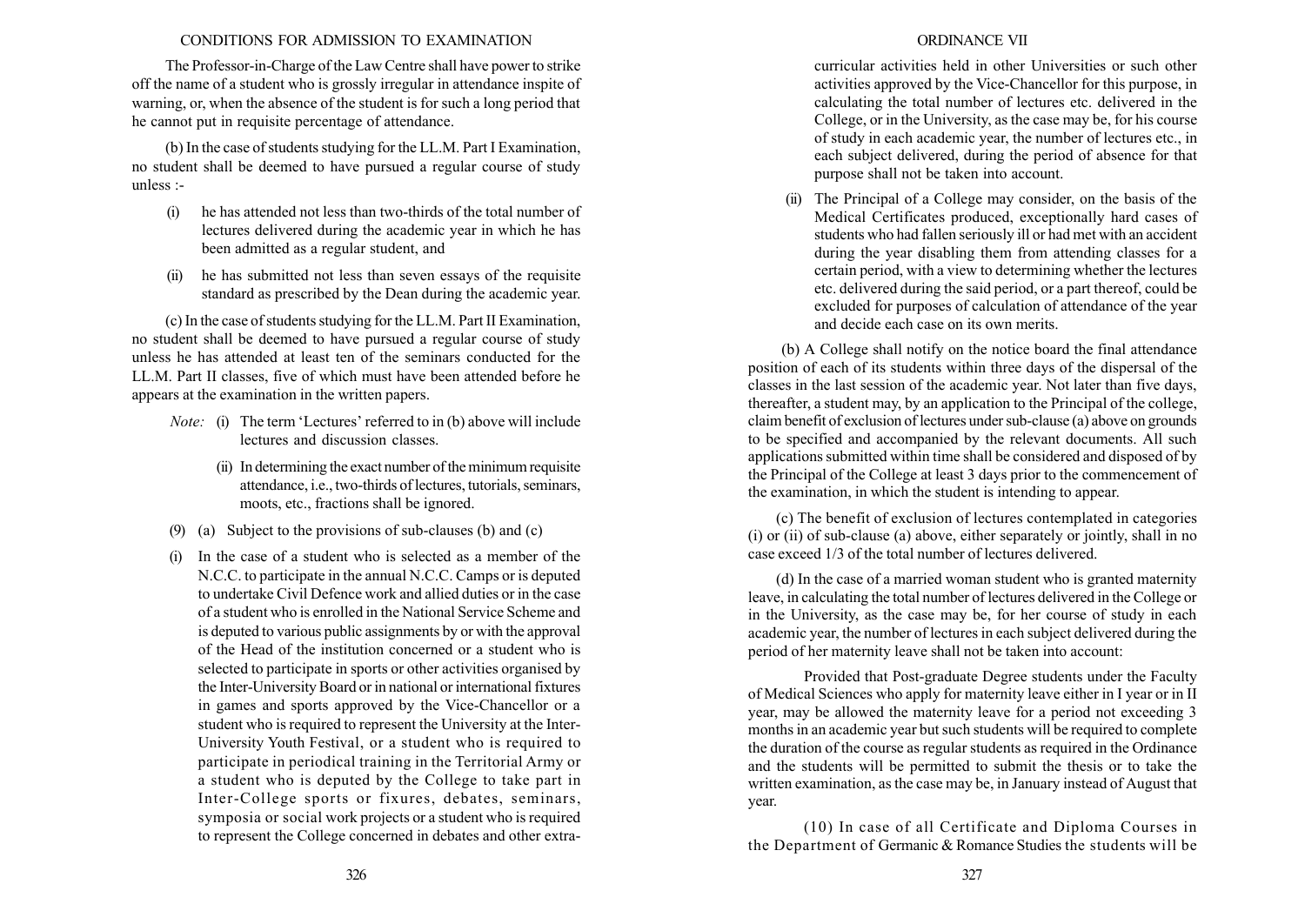required to put in not less than 60% of attendance at lectures etc., besides satisfactory home-work, in each term separately, and three-fourths of attendance during the year (all terms taken together).

2. A. (i) No person shall be deemed to have satisfied the required conditions in respect of his instructions, unless in addition to the requirements regarding attendance and other conditions, he has appeared and satisfied by his performance the Principal of his College in such tests, written and/or oral, as may be held by him in his discretion. The Principal of the College shall have, and shall be deemed always to have had, the power to detain a student in the same class in which he has been studying, or not to send him up for the University Examination, in case he did not appear at the tests aforesaid or his performance was not satisfactory.

(ii) The Principal of a College shall have power to strike off the name of a student who is grossly irregular in attendance inspite of warning, or when the absence of the student is for such a long period that he cannot put in requisite percentage of attendance.

Definition: The term 'Principal' in this Clause includes the 'Head of a teaching Department or Institution, or the Dean of a Faculty' according to the context.

3. Members of the University, who, before admission to the University, have passed the Intermediate Examination of an Indian University and who have been admitted with the approval of the Academic Council to the Second Year of the degree courses may be admitted to Part I Examination of the respective Degree Courses after a regular course of study for not less than one academic year.

# Teacher Candidates

4. (1) The foregoing provisions of this Ordinance relating to pursuit of a regular course of study shall not apply to teachers in educational institutions falling under the following categories:

- (i) Persons who are members of the whole-time teaching staff of educational institutions, as hereinafter defined, and have served for a period of not less than nine months immediately before making their application for permission to appear at an examination of the University; or.
- (ii) Persons who have been regularly employed as teachers of educational institutions as hereinafter defined, for a period of at least two years during a period of five years immediately preceding the date of examination.

## ORDINANCE VII

(1-A) For the purposes of this clause the following categories of persons will be deemed to be members of the whole-time teaching staff of educational institutions:

- (a) Inspectors of schools of different categories of the Education Department of the Union Territory of Delhi and the Municipal Corporation of Delhi;
- (b) The whole-time workers of the Social Education Department of the Municipal Corporation of Delhi provided they are doing actual teaching work;
- (c) The teachers appointed by the Govemment of India in Hindi teaching organisations under the control of the Ministry of Home Affairs, who are working within the Union Territory of Delhi;
- (d) Persons working as Directors of Physical Education in the Colleges/Institutions of the University and Director/Assistant Director of Physical Education in the University;
- (e) Persons working as Librarians in the Colleges/Institutions of the University and Professional Seniors/Juniors working in the University.

(2) For the purposes of this Ordinance educational institutions are those which are recognised by (a) any Indian University, or (b) the Education Department of the State of Delhi, or (c) the Board of Higher Secondary Education, Delhi, or (d) any other institution situated within the State of Delhi recognised by the Academic Council as an educational institution for the purposes of this Ordinance by two-thirds of the members present.

(3) A teacher in an educational institution applying for permission to appear at any examination of the University shall submit a certificate in the prescribed form-

- (a) that he has fulfilled the required condition of service, and
- (b) that he has passed previously the examination qualifying him for admission to the course of study prescribed for the examination in which he wishes to appear and that a period which is not less than that which he would have to spend as a regular student to be sent up for such examination has elapsed since he passed the qualifying examination.

(4) Permission to teachers to appear at any examination of the University may be granted only by the Executive Council and any teacher to whom permission is so granted shall be enrolled on the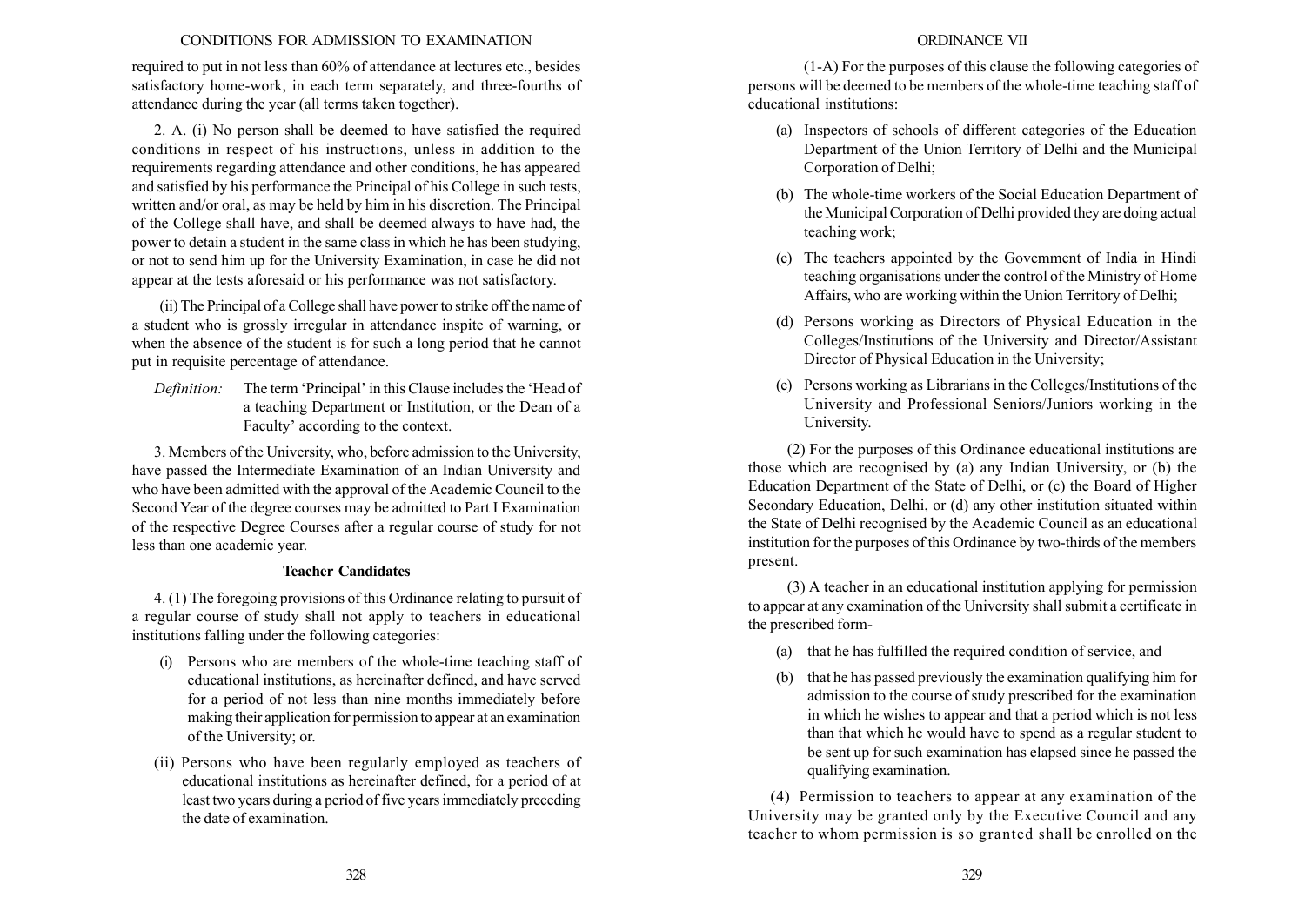register of the University on payment of a fee prescribed by the University.

(5) Teacher candidates shall be qualified under this Article to appear only at the following examinations of the University:

B.A.(Pass), B.Com.(Pass), M.A. in all subjects (excepting Psychology, Linguistics, SocialWork, Sociology, Economic Statistics, Statistics, Operational Research, Human Geography, Hindustani Music and Karnatak Music and M.Com.).

(6) The conditions for regular students in the Colleges in respect of minimum percentage of marks for admission to the courses of studies for the examinations referred to in the foregoing clause and the limit regarding the number of times a candidate may take any particular examination, shall apply to the teacher candidates.

(7) Notwithstanding anything contained in the foregoing clause a teacher candidate shall not be permitted to offer any papers and options except the papers and the options in which teaching is conducted for regular students in any academic year.

#### Non-CollegiateWomen Candidates

(1) The foregoing provisions of this Ordinance relating to a regular course of study shall not apply to a woman candidate who has been enrolled as a non-collegiate woman student residing within the territorial jurisdiction of the University, and has continued to be a member of the University for the same period as would be required in the case of ordinary students.

(2) Non-Collegiate Women students shall be enrolled and shall be under the general guidance and tutorial supervision of a Standing Committee called "Non-Collegiate Women's Education Board" consisting of one member appointed by the Executive Council, a teacher of the University appointed by the Academic Council, three persons, one of them being a women, with teaching and administrative experience of the education of women, appointed by the Vice-Chancellor, one representative, resident in Delhi, of the Council of All-India Women's Conference and not more than two other members of whom one at least shall be a woman coopted by the Board at its discretion. The Co-ordinator of the Board shall

### ORDINANCE VII

be ex-officio Member-Secretary of the Board. The Chairman of the Board shall be appointed by the Vice-Chancellor from among its own members.

The members of the Board shall be appointed for a period of three years and shall be eligible for re-appointment.

(3) Any woman residing within the territorial jurisdiction of the University shall be entitled to be enrolled if she is unable or unwilling for any reason which appears to the Board to be adequate to become a member of a College.

(4) The Board shall keep the roll of non-collegiate women students of the University, shall supervise the course of study of non-collegiate women students, shall satisfy itself that proper arrangements for the purposes of study have been made in the case of all of them and shall make arrangements from time to time for testing the progress made by non-collegiate women in their studies.

(5) A woman who desires to be enrolled as a non-collegiate student shall pay an enrolment fee of Rs. 10/- at the time of enrolment and annual fee prescribed by the University from time to time so long as she remains on the roll.

(6) Permission to take a University examination may be granted only by the Executive Council to a non-collegiate woman student on the recommendation of the Board.

(7) A non-collegiate women student shall not be entitled to continue on the roll unless she continues to reside in the territorial jurisdiction of the University and fulfil all the conditions required by this Article or by any regulation made thereunder.

(8) A non-collegiate woman candidate shall be qualified under this Article to appear only at the following examinations of the University:

B.A. (Pass), B.Com. (Pass), M.A. in all subjects (excepting: Psychology, Linguistics, Social Work, Sociology, Economic' Statistics, Statistics Operational Research, Human Geography Hindustani Music and Karnatak Music and M.Com.).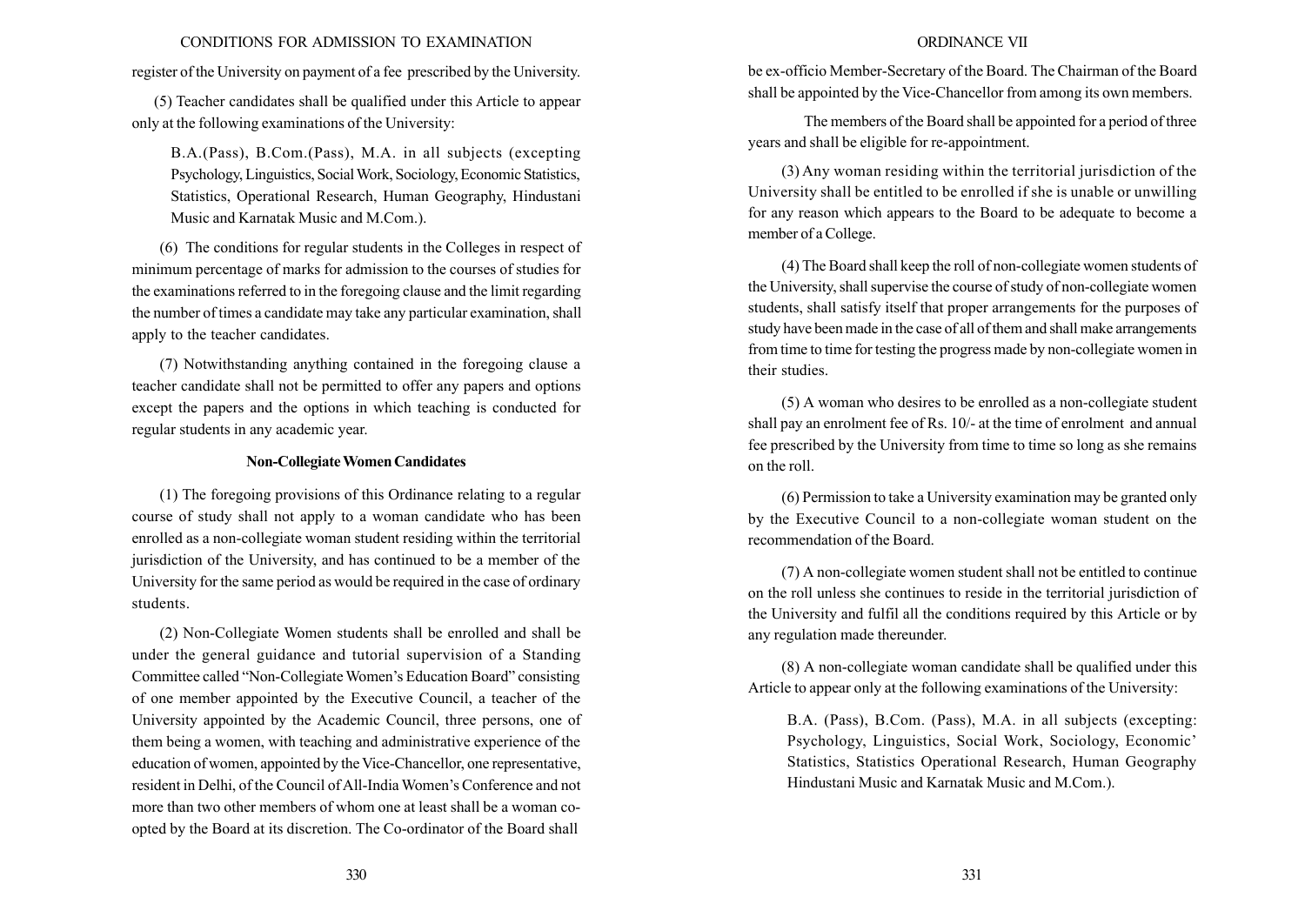(9) The conditions for regular students in the Colleges in respect of the minimum percentage of marks for admission to the course and the limit regarding the number of times a candidate may take any particular examination shall apply to the non-collegiate women candidates.

(10) Notwithstanding anything contained in the foregoing clause, a non-collegiate woman candidate shall not be permitted to offer any papers and options except the papers and the options in which teaching is conducted for regular students in any academic year.

## External Candidates

6. (1) The foregoing provisions of this Ordinance relating to regular course of study shall not apply to a person residing within the territorial limits to which the powers of the University extend, who has been registered by the University as an 'external candidate' in accordance with the conditions laid down hereinafter for any of its examinations mentioned under sub-clause (2).

(2) (a) Any person who has passed the Senior School Certificate (Class 12) Examination conducted by the Central Board of Secondary Education, New Delhi, or an examination recognised as equivalent thereto and conducted by any other authority established by law and situated within the territorial limits to which the powers of the University extend, and from a School/an Examination Centre (in the case of private candidates) located within the territorial jurisdiction of the University, shall be eligible for enrolment as an external candidate for the B.A. (Pass)/B.Com. (Pass) examination of the University.

(b) Any person who has passed the Senior School Certificate (Class 12) Examination conducted by the Central Board of Secondary Education, New Delhi or an examination recognised as equivalent thereto and conducted by any other authority established by law and situated within the territorial limits to which the powers of the University extend, and from a School an Examination Centre (in the case of private candidates) located within the territorial jurisdiction of the University, shall be eligible for enrolment as an external candidate for the B.A. (Hons.)/B.Com. (Hons.) examination in such subjects as the University may decide, from time to time, subject to his fulfilling such other eligibility requirements as may be prescribed by the University from time to time, for the regular students joining these courses.

(c) Any person who has passed a degree examination of the University of Delhi or an examination recognised as equivalent thereto, conducted by any other authority established by law and situated within the territorial limits to which the powers of the University extend, shall be eligible for enrolment as an external candidate for the M.A. and M.Com., courses in such subjects as the University may decide,

### ORDINANCE VII

from time to time, subject to his fulfilling such other eligibility requirements as may be prescribed by the University from time to time for regular students joining these courses.

(3) No person shall be admitted to an examination unless a period which is not less than that which he would have spent as a regular student, to be sent up for such examination, has elapsed after he passed the earlier qualifying examination.

(4) Any person seeking to be enrolled as an External Candidate for any of the aforesaid examinations of this University shall be required to apply in the prescribed form accompanied by the following certificates, not later than 31st August of the year preceding the year of examination, in each case; provided that late applications up to 15 days from the last date fixed in each case, in exceptional circumstances to the satisfaction of the Controller of Examinations, on payment of Rs. 2/- per day, may be entertained. No application for circumstances whatsoever shall be entertained after the expiry of the date by which applications could be entertained with penalty:

(a) That he has been residing within the territorial limits to which the powers of the University extend, duly certified by a Magistrate (1st Class) or a Gazetted Officer (1st Class).

(b) Certificate of his having passed the examination qualifying him for admission to the examination in which he wishes to appear together with a statement showing the marks obtained at the qualifying examination.

(c) Certificate of date of birth.

(d) A certificate to the effect that the candidate bears a good character from a teacher of the University or the Head of the Institution last attended by the candidate or a person not below the rank of a Gazetted Officer.

Note : In respect of persons seeking to be enrolled as External Candidates who are placed in compartment after having appeared at the Annual Senior School examination conducted by the Central Board of Secondary Education, New Delhi, in the year preceding the year of examination for which enrolment is sought, the last date for submission of the applications for enrolment as External Candidate will be fixed separately after the publication of the result of the Senior School Compartmental Examination; provided that late applications in respect of persons belonging to this category up to 15 days from the last date fixed in each case in exceptional circumstances to the satisfaction of the Controller of Examinations, on payment of Rs. 2/-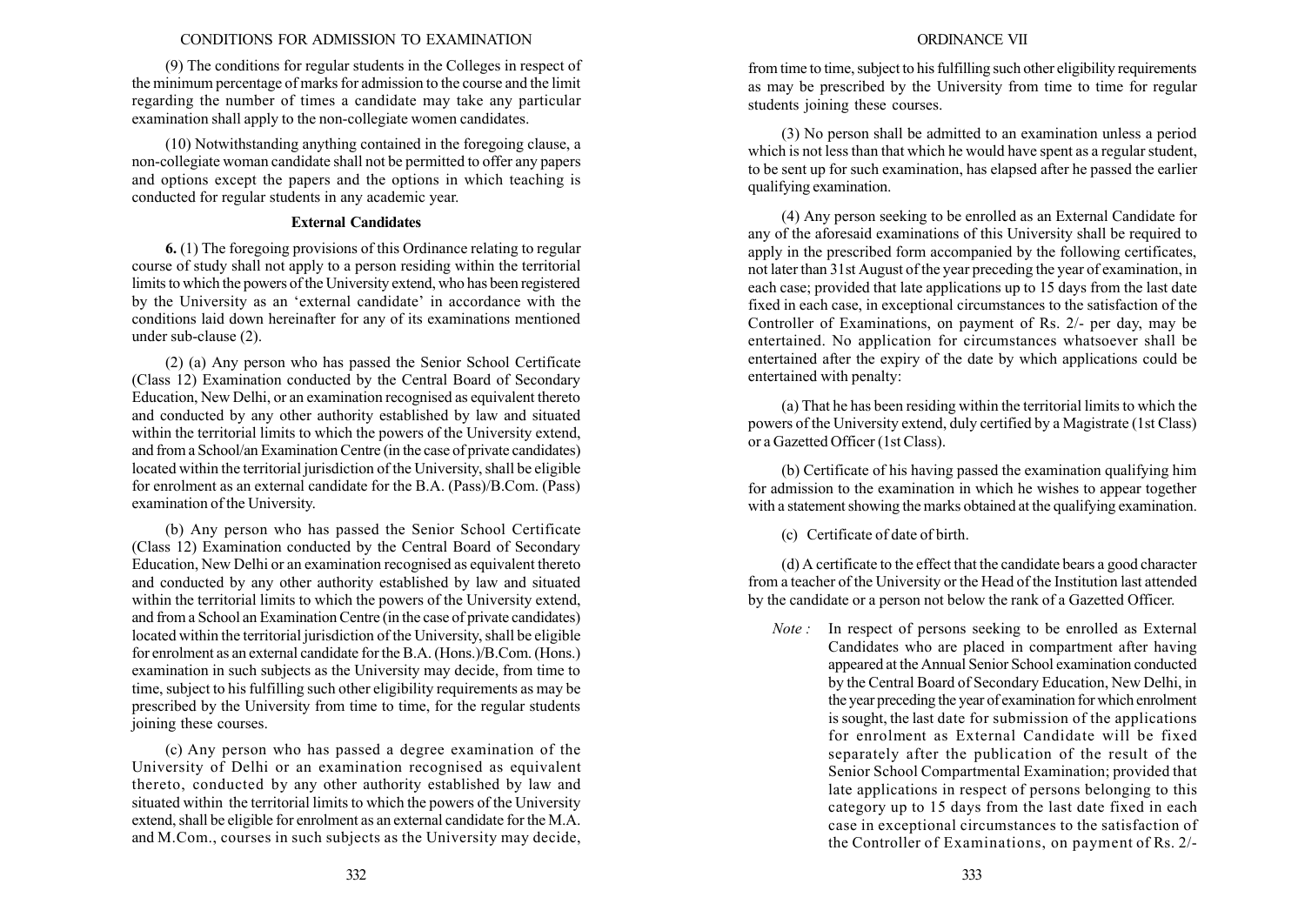per day, may be entertained. No application from persons belonging to this category for circumstances whatsoever shall be entertained after the expiry of the date by which applications could be entertained with penalty.

- (5) (a) Each candidate shall be required to pay the following fees\*:
	- (i) Registration fee (payable at the time Rs. 60 for the of first registration for a three-year entire course degree course).

Registration fee (payable at the time Rs. 40/- for the of first registration for a two-year entire course. M.A./M.Com. degree course).

(ii) Examination Fee: (a) Rs. 20/- for each Part of

the B.A. (Pass)/B.Com. (Pass) Degree Examinations.

- (b) Rs. 25/- for each Part of the B.A. (Hons.)/ B.Com. (Hons.) Degree Examinations.
- (c) Rs. 35/- for each year of examination for the M.A./M.Com. Degree Examination.

(iii) Marks Fee: A fee of Rs. 2/- shall be payable alongwith the examination fee, for supply of statement of marks for each examination.

(b) Additional Registration Fee:

In addition to the registration fee and other fees payable as aforesaid, an additional registration fee of Rs. 20/- shall be payable by a candidate for each year before 31st August preceding the year of examination, in case he takes the examination subsequent to the first three years of his registration for an Under-graduate course, or subsequent to the first two years of his registration for an M.A. or M.Com. course, as the case may be.

(6) Examination in respect of external candidates shall be held on such dates as may be prescribed by the University from time to time.

(7) All other conditions relating to the minimum age requirements, conditions of admissions to University examination, and grant of degree etc., minimum marks required to pass the examination,

classification of successful candidates, the limits regarding number of chances a candidate can avail himself of in any particular examination, the period within which a candidate must complete the examination from the date of first registration and such other rules as have been prescribed for the regular students, shall mutatis-mutandis apply to those enrolled as external candidates.

(8) Candidates enrolled as external candidates shall submit themselves to the disciplinary jurisdiction of the Vice-Chancellor and the several authorities of the University who may be vested with the authority to exercise diciplinary control under the Act, the Statutes, the Ordinances and the rules that have been framed by the University.

(9) Notwithstanding anything contained in the foregoing clauses external candidates shall be permitted to offer only such subjects or papers or optional papers for an examination as may be determined by the University from time to time.

## Officers of a University Established by Law

7. Notwithstanding anything contained in the foregoing provisions of this Ordinance, the Academic Council may, on the motion of the Vice-Chancellor, exempt an officer of a University established by law from the requirement of the normal attendance at lectures otherwise required for eligibility to appear at an examination.

## Ord. VIII.Examinations, when held, etc.

1. The Annual Examinations for all Degrees, Diplomas, Certificates of the University shall be held once a year, in the Spring, unless otherwise provided for in any other Ordinance or Appendix thereto or at such other times during the year as may be fixed by the Academic Council in each case:

Provided that a Supplementary examination, in addition to the annual examination, shall be held in the following courses, in the period noted against each:

> B.A. (Pass) - Final Year B.A. (Vocational Studies) -Final Year B.Com. (Pass) -Final Year B.Sc. (General) -FinalYear B.Sc. (Home Science) -III Year Diploma in Pharmacy -In the month of June, July every year.

The examinations for Master of Business Administration Course shall be held as under:

M.B.A. Part I: Group A ... At the end of the Second Term of the first academic year of the Course.

<sup>\*</sup> as prescribed from time to time.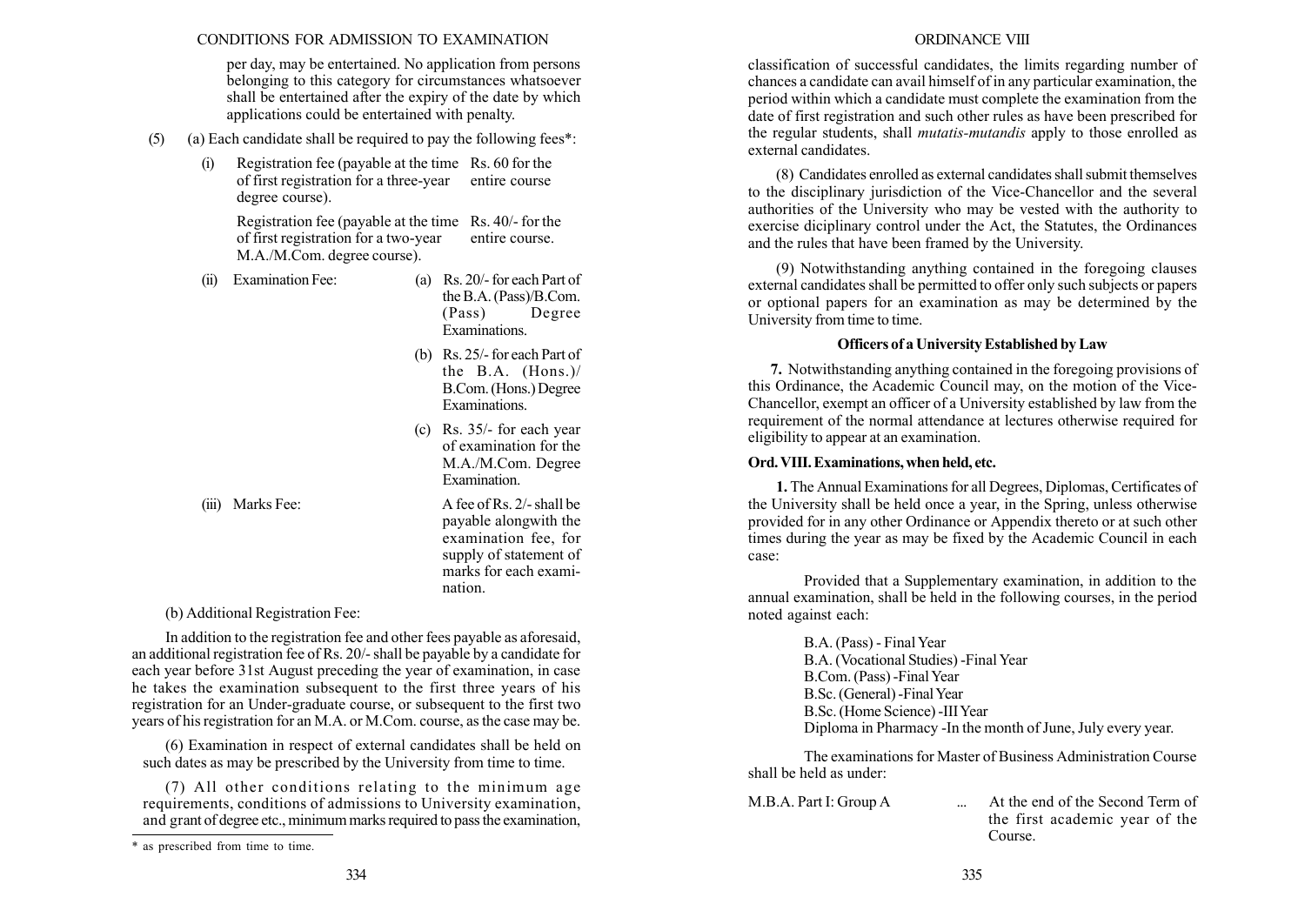### EXAMINATION, WHEN HELD, ETC.

| M.B.A. Part I: Group B | At the end of the Third Term of the |
|------------------------|-------------------------------------|
|                        | first academic year of the Course.  |
|                        |                                     |

M.B.A. Part II : ... At the end of the Third Term of the second academic year of the Course.

The examination will commence from the dates as may be fixed by the Academic Council from time to time.

2. (1) No candidate may sit for an Examination for the Honours Degree, Master's Degree, Diploma or Certificate more than twice:

Provided that this Clause shall not apply to the following Examinations:

- (1) LL.M.
- (2) M.Ed.
- (3) D.T.C.D.
- (4) M.Sc., M.D., M.S. in the Faculty of Medical Sciences.
- (5) B.A. (Hons.), B.Com. (Hons.), B.Sc. (Hons.), B.A. (Hons.) Music.
- (6) M.A., M.Com., M.Sc.

For the purpose of calculating the number of times a candidate may sit for an Examination under Clause 2(1) above, the examination at which he registered as a candidate but was unable to take either wholly or partly by reason of illness, accident or other grounds certified to in all such cases as an acceptable reason by the Principal of the College or the Head of the Department concerned shall be excluded.

(2) Subject to the provisions of sub-clause (1) above, no person shall be admitted as a candidate for the examinations noted below after the lapse of period specified against each examination:

| B.A. (Pass) Part III     | Six years after admission to the<br>first year class and five years<br>after admission to the II Year<br>Class. |
|--------------------------|-----------------------------------------------------------------------------------------------------------------|
| B.Com. (Pass) Part III   | $-do-$                                                                                                          |
| B.Sc. (General) Part III | Six years after admission to the I<br>Year Class and five years after<br>admission to the II Year Class.        |
| B.Sc. (Hons.) Part III   | Five years after admission to the I<br>Year Class and four years after<br>admission to the II Year Class.       |

| B.Sc. (Hons.) Home Science                                     | Five years after admission to the<br>I Year Class                                                         |
|----------------------------------------------------------------|-----------------------------------------------------------------------------------------------------------|
| B.Sc. (Home Science)                                           | Six years after admission to the<br>I Year Class.                                                         |
| B.A. (Hons.)/B.Com.<br>(Hons.) Part III                        | Five years after admission to the<br>I Year Class and four years after<br>admission to the II Year Class. |
| B.A. (Hons.) Music                                             | $-do-$                                                                                                    |
| <b>Bachelor of Fine Arts</b><br>(Painting)                     |                                                                                                           |
| <b>Bachelor of Fine Arts</b><br>(Sculpture)                    | Seven years after admission to<br>the I Year of the Course.                                               |
| <b>Bachelor of Fine Arts</b><br>(Applied Art)                  |                                                                                                           |
| M.Sc., M.D., M.S. in<br>the Faculty of Medical<br>Sciences.    | Five years after submission of<br>thesis for the Course.                                                  |
| $M.Ch., D.M.,$ in the<br>Faculty of Medical<br><b>Sciences</b> | Five years after admission to the<br>I Year of the Course.                                                |
| M.A. (Final)<br>M.A., M.Com.                                   | Four years after admission to the<br>M.A. (Previous) or M.A. Class,<br>as the case may be.                |
| Master of Business<br>Administration (Full-<br>time).          | Four years after admission to the<br>I Year of the Course.                                                |
| Master of Business<br>Administration (Part-<br>time).          | Five years after admission to the<br>I Year of the Course.                                                |

(Hons.), B.Com. (Hons.), B.Sc. (Hons.), B.A. (Hons.) Music, M.A., M.Sc. and M.Com. courses, (except under the conditions specified in the relevant Appendices), no one will be allowed to proceed to the next higher class unless he has passed the examination/s held ëduring and/or at the end of the preceding year.

(2) The name of a student shall not be borne on the rolls of M.Sc. Class for more than four years from the year of admission to the M.Sc. Previous Course to the University.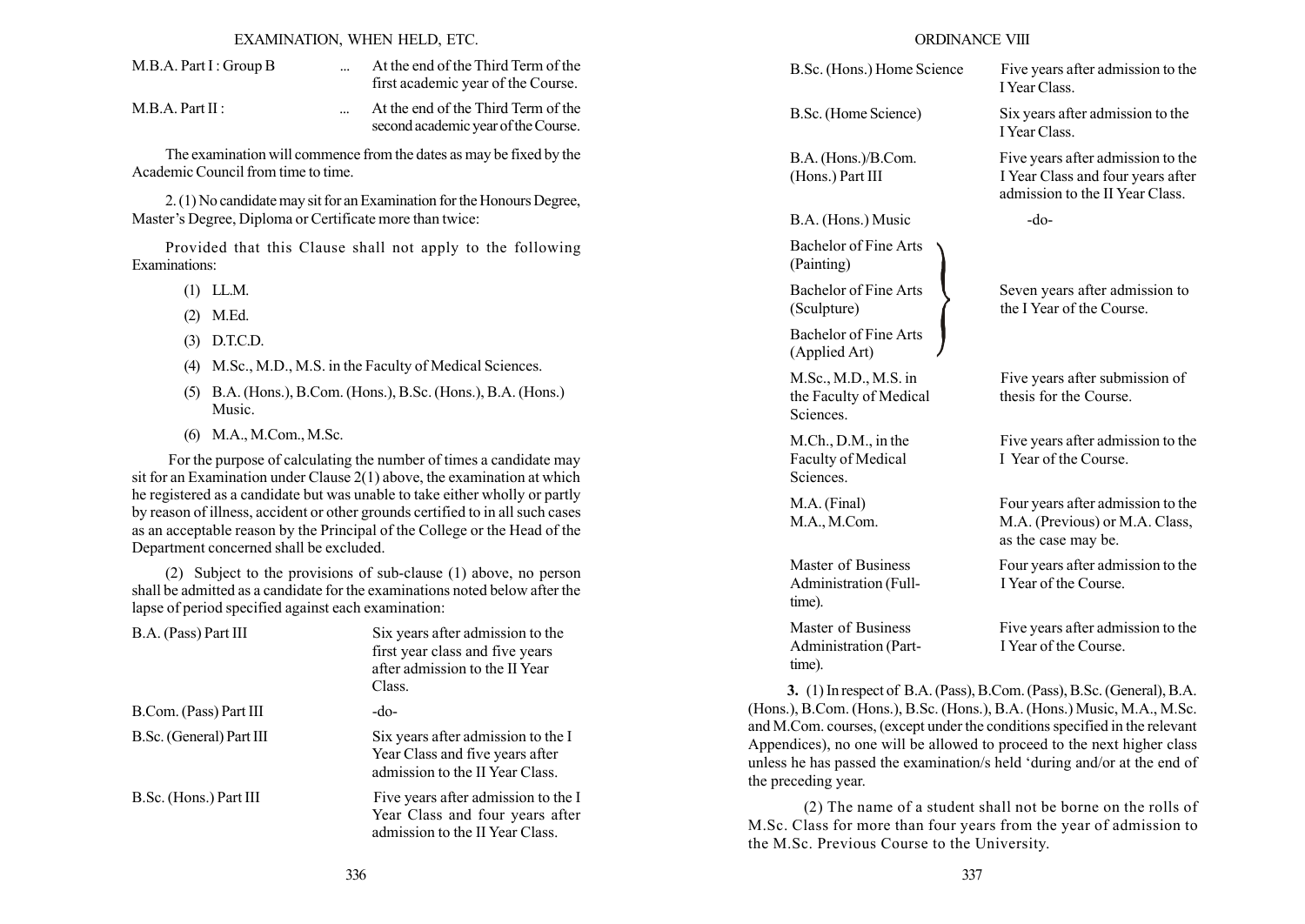#### EXAMINATION, WHEN HELD, ETC.

4. Save in the case of candidates placed under Compartment under Ordinance IX and those otherwise covered by the relevant Appendices a candidate for any of the examinations who fails to pass or fails for good reasons to appear at the examination may be admitted to the examination again after a further period of at least one academic year on the following conditions:

(a) In the case of the following examinations either after a further regular course of study in a College or the University or on his being enrolled as an ex-student under conditions laid down for ex-students in Appendix IV :

Pre-Medical B.A. (Pass) Part I B.A. (Pass) Part II B.A. (Pass) Part III B.A. (Vocational Studies) Part I B.A. (Vocational Studies) Part II B.A. (Vocational Studies) Part III B.Com. (Pass) Part I B.Com. (Pass) Part II B.Com. (Pass) Part III B.Sc. (General) Part I B.Sc. (General) Part II B.Sc. (General) Part III B.A. (Honours)/B.A. (Hons.) Music Part I B.A. (Honours)/B.A. (Hons.) Music Part II B.A. (Honours)/B.A. (Hons.) Music Part III B.Com. (Honours) Part I B.Com. (Honours) Part II B.Com. (Honours) Part III B.Sc. (Honours) Part I B.Sc. (Honours) Part II B.Sc. (Honours) Part III M.A. M.A. (Previous)/(Final) M.Sc. (Previous)/(Final) Mathematics/Operational Research/Statistics M.Sc. (Faculty of Science) B .Ed./M.Ed. Bachelor of Library Science Master of Library & Information Science Diploma in Russian (General) Diploma in French (General) Russian Translators' Certificate Advanced Diploma in French Advanced Diploma in German Advanced Diploma in Modern Arabic Advanced Diploma in Modern Persian Diploma in Tourism

Diploma in Book-Publishing Diploma in Hindi Diploma in Urdu Diploma in Pali Language and Literature Diploma in Modern Arabic Advanced Diploma in Applied Linguistics Diploma in Tibetan Language and Culture Diploma in Panjabi Diploma in Bengali Certificate in Chinese Language Diploma in Chinese Language Advanced Diploma in Chinese Language One-year Intensive Advanced Diploma in Chinese Language Post-Intensive Advanced Diploma Course in Chinese Language Diploma in Japanese Language Advanced Diploma in Japanese Language One-year Intensive Advanced Diploma in Japanese Language Post-Intensive Advanced Diploma Course in Japanese Language Diploma in Hindi for Foreign and non-Hindi knowing Indian students. Two-Year Diploma Course in Urdu for foreign and non-Urdu knowing Indian students. One-Year Post-M..A. Diploma Course in Urdu Paleography One-Year Post-M.A. Diploma Course in Linguistics Diploma in Tuberculosis and Chest Diseases Sangeet Shiromani (Diploma Course in Hindustani and Karnatak Music). Diploma in Child Health Diploma in Anaesthesia Diploma in Radiation Medicine Certificate in German Certificate in Italian Certificate in Romanian<sup>7</sup> Certificate in Tamil Certificate in Telugu Certificate in Kannada Certificate in Malayalam . Certificate in Marathi Certificate in Gujarati Certificate in Translation (English-Hindi) Certificate in Hindi Certificate in Urdu Certificate in Pali Language and Literature Certificate in Modern Arabic One-Year Certificate Course in Urdu for Foreign and non-Urdu knowing Indian students. Certificate in Bengali M.Sc., M.D., M.S. (Faculty of Medical Sciences) Certificate in Polish Language Certificate in Statistics and Operational Research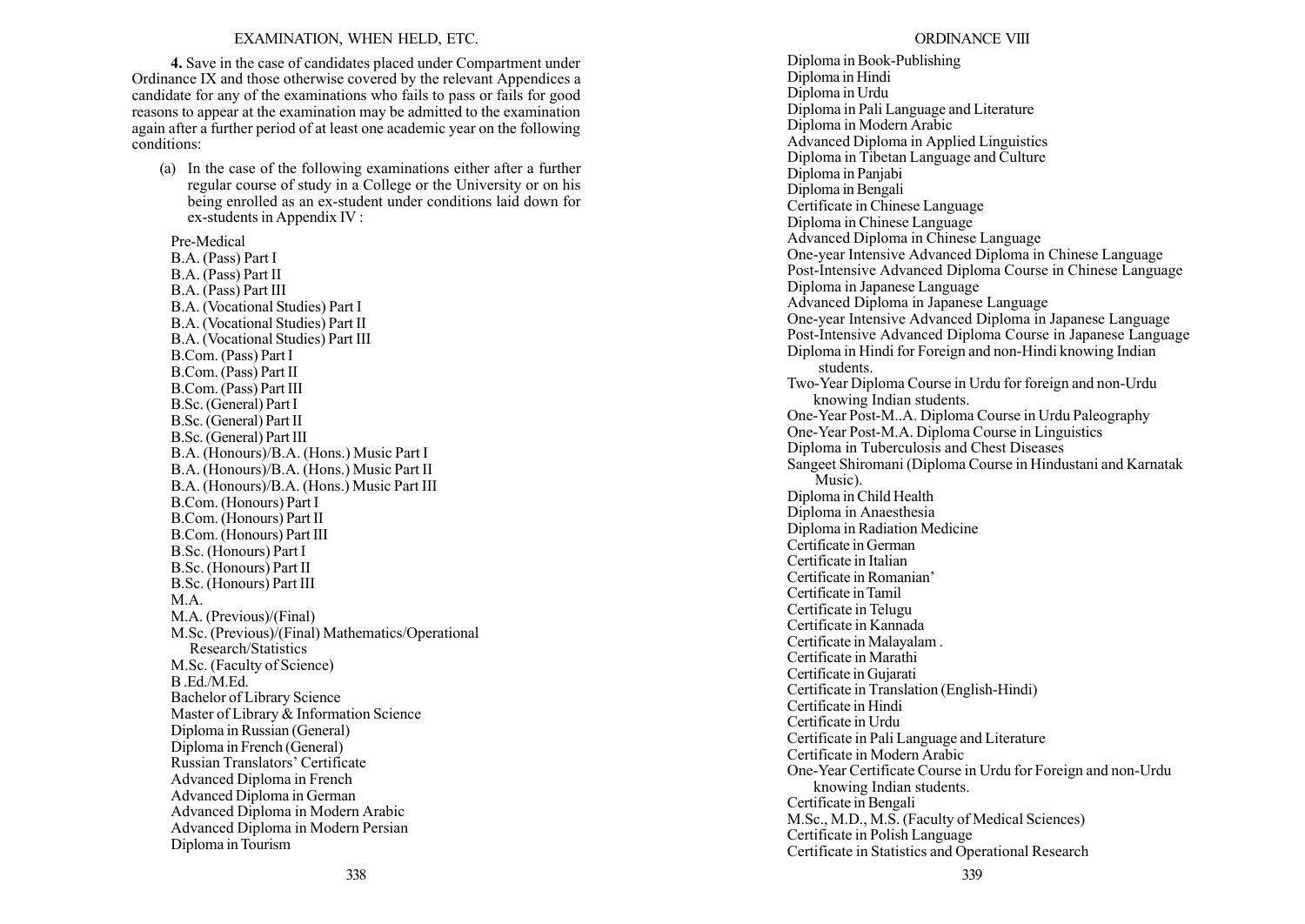# EXAMINATION, WHEN HELD, ETC.

M.Phil. (English) M.Phil. (other subjects) Master of Business Administration.

Provided that in case of B.Sc. (Genl.) and B.Sc. (Hons.) (Main/ Subsidiary Subject) and M.Sc. Examination candidates who have already secured the minimum pass marks in the practical paper/s and/or Dissertation/ Project Report/Field Work at a previous examination shall not be allowed to reappear in the Practical Paper/s and/or Dissertation/Project Report/ Field Work Report, as the case may be.

(b) In case of the following examinations, after a further regular course of study in the University or the College:

B.Sc. (Hons.) in Nursing M.B., B.S. B.D.S. B.E. M. Nursing.

TemporaryOrdinanceVIII-A-Deleted.

Ord. VIII-B.Transitory Provisions-Deleted

Temporary Ordinance VIII-C & VIII-D-Deleted.

## ORDINANCE VIII-E

# Ord. VIII-E- 'Internal Assessment'

- (1) (i) The scheme for Internal Assessment shall be followed in the regular stream only, with exclusions as per the Appendix, and shall be applicable to the students admitted from the academic session 2003-04 onwards (i.e. to begin with for the first year students) in both undergraduate and post-graduate degree courses. This scheme of Internal Assessment shall not be applicable to the School of Correspondence Course and Continuing Education, Non-Collegiate Women's Education Board and Non-Formal Education Cell (formerly External Candidates Cell). The specific Ordinances pertaining to schemes of examinations of various courses shall stand amended, *mutatis mutandis*, to the extent of internal assessment as laid down in this Ordinance, subject to exclusions referred to above.
	- (ii) Internal Assessment marks shall be shown separately in the Marks Sheet issued by the University and these marks shall be added to the annual/semester examination marks for determining the division of the student.
- (2) 25% of the maximum marks in each paper in undergraduate courses shall be assigned for Internal Assessment and the remaining 75% marks for the annual/semester University Examination; the time duration and other modalities of the annual/ semester Examination with respect to this 75% component shall remain as per existing schemes of examination for various undergraduate courses.
	- (i) (a) There shall be 10% weightage assigned to House Examinations to be conducted by each college, for all subjects in Pass course and B.Sc. (General) and all papers of the main Subject in Honours courses.
		- (b) The duration of each paper in the House Examination shall be the same as the duration in the University Examination. The maximum marks for each paper of the House Examination shall be 100 or the same as the maximum marks in the corresponding University Examination.
		- (c) The University reserves the right to scrutinize some or all the scripts of any paper in any course in a College during the period of retention of papers, Which duration shall be till declaration of results by the University, a copy of the question paper shall be sent to the Examination Branch of the University and the College shall maintain a proper record of the question papers of the House Examination.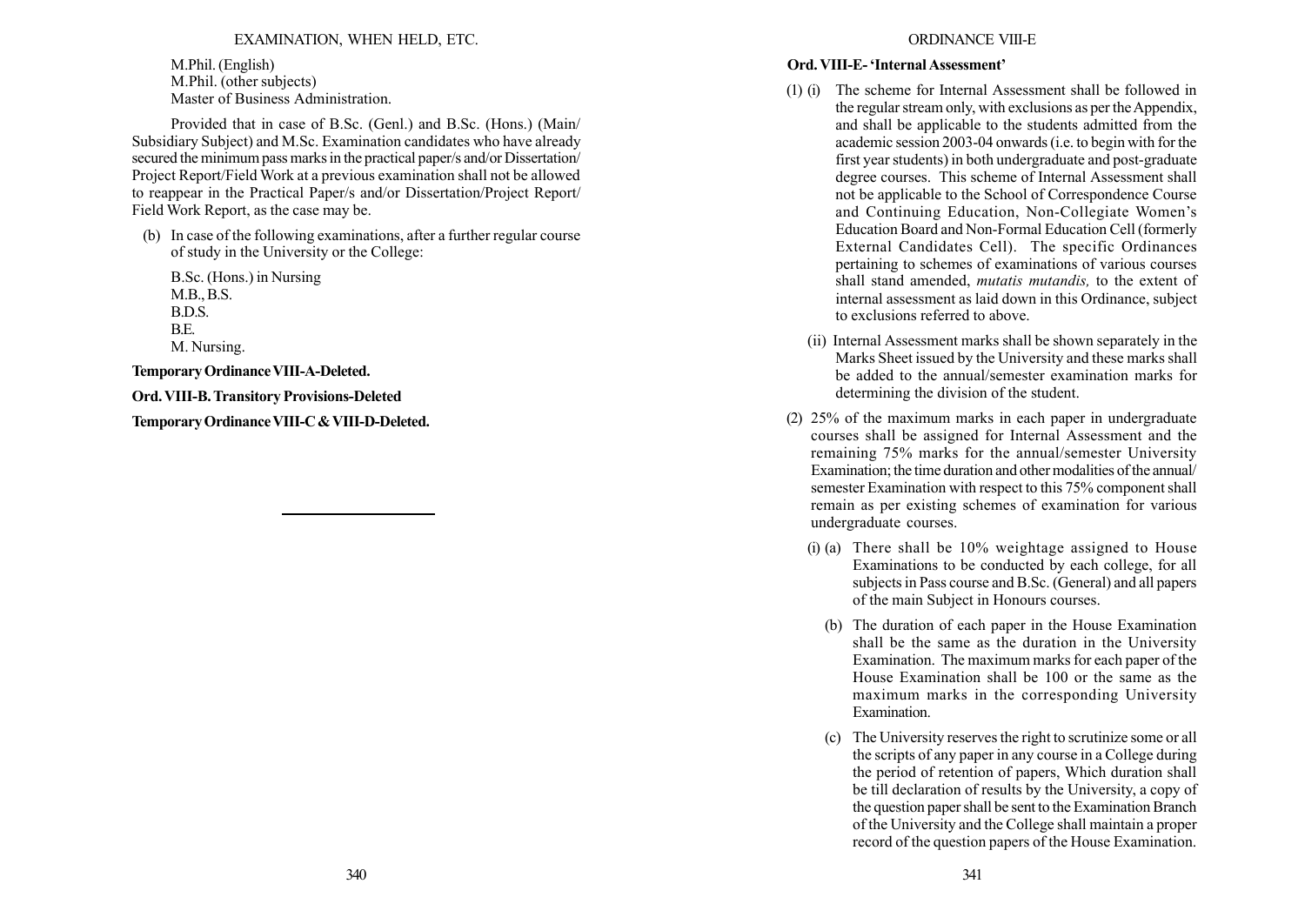## INTERNAL ASSESSMENT

- $(ii)(a)$  Each student shall be assessed on the basis of written assignments/tutorials as well as on the basis of project reports/term papers/seminars. There shall be 10% weightage for such written assignment; and project reports/presentations/term papers/seminars. Each student shall be given at least one written assignment per paper in each term, subject to a maximum of 12 written assignments per year for all the papers taken together.
	- (b) Where the maximum marks in a paper are less than 100, for example 50 marks, the nature of written assignments/ tutorial work shall stand adjusted pari passu.
- (iii) There shall be 5% weightage for regularity in attending lectures and tutorials, and the credit for regularity in each paper, based on attendance, shall be as follows :

| More than $67\%$ but less than $70\%$ | 1 mark  |
|---------------------------------------|---------|
| $70\%$ or more but less than $75\%$   | 2 marks |
| 75% or more but less than 80%         | 3 marks |
| $80\%$ or more but less than $85\%$   | 4 marks |
| 85% and above                         | 5 marks |

[Medical certificates shall be excluded while calculating credit towards marks to be awarded for regularity, though such certificates shall continue to be taken into account for the purpose of calculating eligibility to appear for examinations as per the existing provisions of Ordinance VII.2.9.(a)(ii).]

- (iv) There shall be a Moderation Committee for Internal Assessment in each College, discipline-wise, which shall comprise of the senior most teacher in the department, the teacher-in-charge of the department and the previous teacher-in-charge of the department: provided that if, for any reason, the membership of the Committee falls below 3, the Principal of the college shall nominate suitable members from among the teachers of that department/ college to fill the vacancies.
- (3) With the introduction of InternalAssessment, the maximum marks for the University Examination in each paper shall stand reduced accordingly.
- (4) The promotion crieteria shall be as per the existing Ordinances for University Examinations, as applicable to respective courses. In addition, the same criteria shall apply to the total of the University Examination and the Internal Assessment, taken together.

## ORDINANCE VIII-E

- (5) (i) There shall be a Monitoring Committee for Internal Assessment at the University level consisting of the Dean of Colleges as the Chairperson along with three other Deans one of whom shall be a member of the Executive Council, and the Controller of Examinations as Member-Secretary. The Committee shall monitor the receipt of Internal Assessment marks from various colleges and ensure timely compliance. If a College fails to submit the Internal Assessment marks in time, the University shall not declare the result for such a course in that College. The responsibility for non-declaration of the result of any course in the college in such circumstances will be solely that of the college.
	- (ii) There shall be a Monitoring Committee for Internal Assessment in every College, which shall be chaired by the Principal of the College and will be made up of the Vice-Principal (and in case there is no Vice-Principal, the Bursar), Secretary Staff Council, and two senior faculty members to be nominated by the Principal. This Committee shall be responsible for the entire process of Internal Assessment in the College, including redressal of grievances, if any.
- 6. (i) In the case of students who repeat one or more paper(s), or all papers of Part I or Part II or Part III, the Internal Assessment marks shall be carried forward.
	- (ii) In the following special cases, in lieu of Internal Assessment, students shall be awarded marks (for the previous years' papers) in the same proportion as the marks obtained in that paper in the University Examination :
		- (a) Students who migrate from other Universities to the University of Delhi in the IInd Year;
		- (b) Students who fail in the Part I Examination of Honours Courses and join Pass/General Courses in the IInd year; and
		- (c) Students who transfer from 1st year Pass/General Courses to Honours Courses in the 2nd year.
	- (iii) Students who migrate from non-formal streams in the University of Delhi (i.e. School of Correspondence Courses and Continuing Education, Non-Collegiate Women's Education Board and Non-Formal Education Cell, formerly External Candidates Cell) to the Regular stream and vice versa, shall carry as such the marks obtained in the preceding year(s).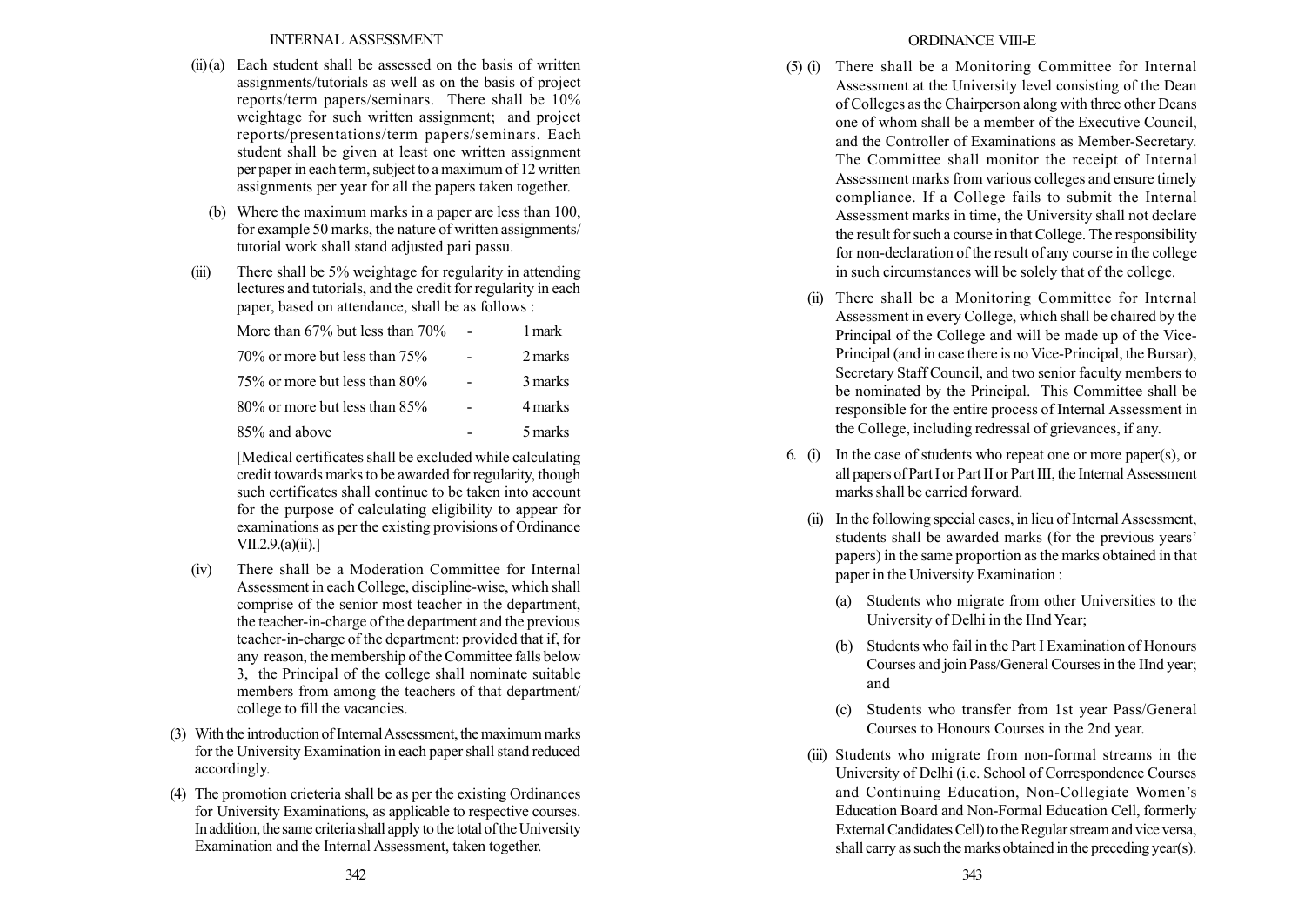## INTERNAL ASSESSMENT

- 7. Tutorials shall be held regularly for the post-graduate courses of the University by the concerned Department in cooperation with Colleges; and at least 25% marks shall be assigned for Internal Assessment in each paper of the post-graduate courses. The Internal Assessment in the post-graduate courses may be based on regularity and attendance; class tests and house examination; and written assignments, projects/term papers/seminars/fieldwork. Post-graduate courses where the weightage of Internal Assessment is 25 per cent or more, Departments may continue with the existing schemes.
- 8. In the case of a student who is selected as a member of the N.C.C. to participate in the annual N.C.C. Camps or is deputed to undertake Civil Defence work and allied duties, or in the case of a student who is enrolled in the National Service Scheme and is deputed to various public assignments by or with the approval of the Head of the institution concerned, or a student who is selected to participate in sports or other activities organized by the Inter-University Board or in national or international fixtures in games and sports approved by the Vice-Chancellor, or a student who is required to represent the University at the Inter-University Youth Festival, or a student who is required to participate in periodical training in the Territorial Army, or a student who is deputed by the College to take part in Inter-College sports, fixtures, debates, seminars, symposia or social work projects, or a student who is required to represent the College concerned in debates and other extra-curricular activities held in other Universities or such other activities approved by the Vice-Chancellor, the following provision will apply :
	- (i) A student in the categories listed above, will have to fulfil the requirement of written assignments and projects/term papers/seminars/field-work with the flexibility, however, that he/she may, if necessary, be allowed additional time for submission of written assignments.
	- (ii) A student in the categories listed above, who is unable to write the House Examination on account of his/her participation in such aforesaid activities, may be assessed by the College through an alternative mode in lieu of the House Examination. This may be done only in exceptional circumstances.

## ORDINANCE VIII-E

- (iii) A student in the categories listed above, will get the benefit of attendance for Internal Assessment for the classes missed as per the existing provisions of Ordinance VII.2. $(9)(a)(i)$ .
- (9) (i) The University reserves the right to review, and if necessary moderate the marks in Internal Assessment in any paper/ papers in any College/Department.
	- (ii) The respective University Moderation Committees in each subject shall moderate, if necessary, the Internal Assessment marks across Colleges.

### Appendix to Ordinance VIII-E

### List of Exclusions

- 1. Faculties (All courses)
	- (a) Medical Sciences
	- (b) Technology
	- (c) Management Studies
	- (d) Education (except B.A. Pass in Education)
	- (e) Law
	- (f) Ayurvedic & Unani Medicine

## 2. Departments (All Courses)

| (a) | Department of Nursing      | Faculty of Sciences       |
|-----|----------------------------|---------------------------|
| (b) | Department of Fine Arts    | <b>Faculty of Music</b>   |
| (c) | Department of Pharmacy     | Faculty of Science        |
| (d) | Department of Home Science | <b>Faculty of Science</b> |
|     |                            |                           |

- 3. Degree Courses
	- (a) B. Sc. (H) Bio-Medical Sciences
	- (b) B.Sc. (H) Physiotherapy
	- (c) B.A.(H) Journalism
	- (d) B.A. (H) Mass Media & Communications.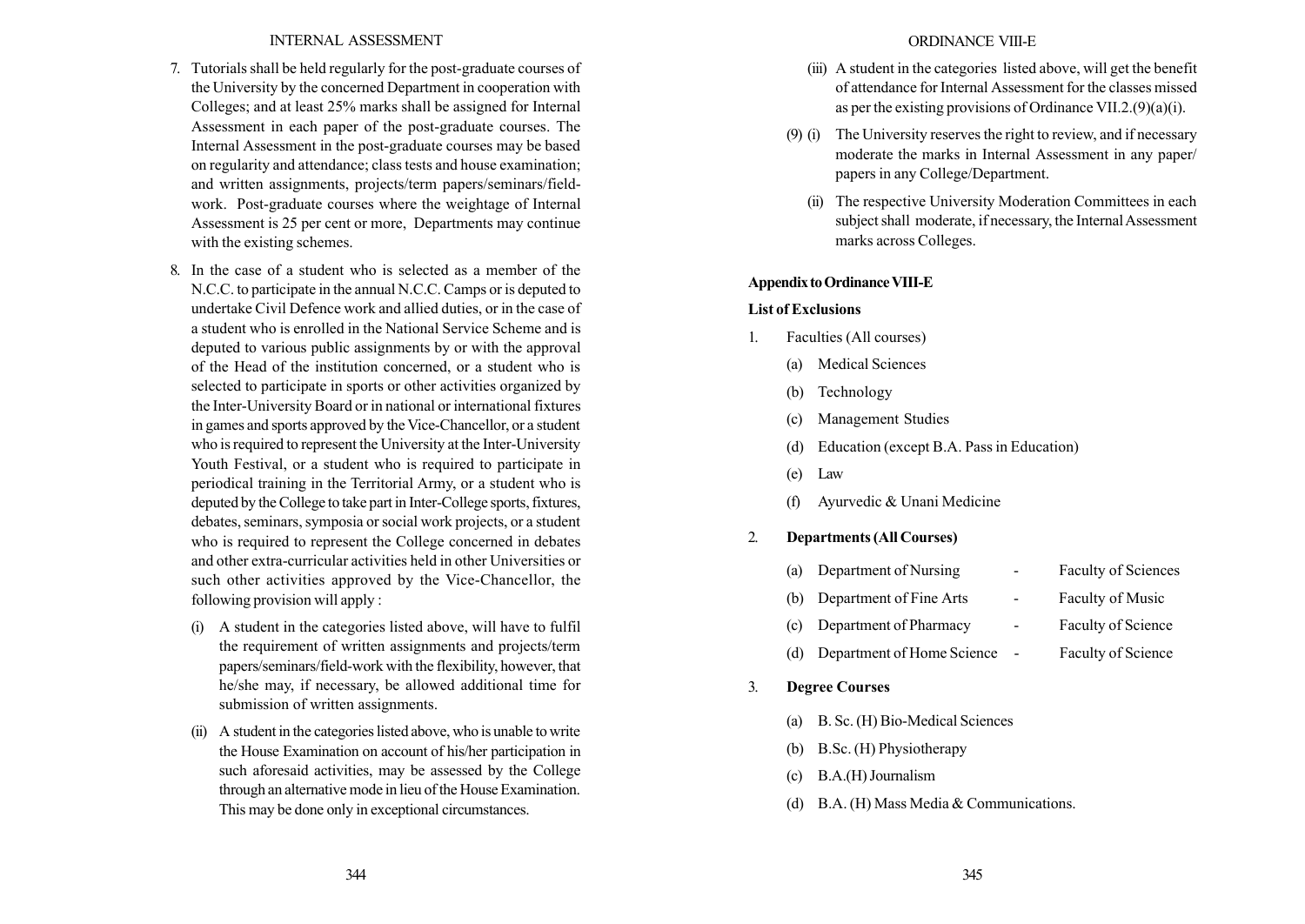### CLASSIFICATION OFRESULTS

## Ord. IX. Classification of Results

1. The results at the various University examinations shall be classified as set out in Appendix V to these Ordinances.

**2.** (1) Any candidate who has "Obtained the requisite percentage of marks for passing the final examination for a degree, but has not passed, or otherwise has not been exempted from the Compulsory Test in Hindi, may be admitted to a Supplementary Examination to be held in September in the same year or at a subsequent examination and if he passes the Compulsory Test in Hindi he shall be declared to have passed the degree examination in that year.

(2) (a) Any candidate for the Part III Examination of the B.A. (Pass) Course who has cleared the Part I and Part II Examinations and who has obtained not less than 40 per cent of the aggregate marks but has failed in one subject only obtaining not less than 25 per cent of marks in that subject may be admitted to a Compartmental Examination in that subject only, or if he fails to pass or fails to present himself at the compartmental examination, then at the next examination, on payment on each occasion of the same fees as are prescribed for the B.A. (Pass) Part III Examination; and he shall be declared to have passed the B.A. (Pass) Part III Examination in the year in which he successfully completes his examination, if he secures in that subject the same percentage of marks as is required for passing the examination.

(b) Any candidate for the Part III Examination of the B.Com. (Pass) Course who has cleared the Part I and Part II Examinations and who has obtained not less than 40 per cent of the aggregate marks but has failed in one Group only obtaining not less than 25 per cent of the marks in that Group may be admitted to Compartmental Examination in that Group only, or if he fails to pass or fails to present himself, at the Compartmental Examination then at the next examination on payment on each occasion of the same fees as are prescribed for the B.Com. (Pass) Part III Examination and he shall be declared to have passed the B.Com. (Pass) Examination in the year in which he successfully completes his examination, if he secures in that subject the same percentage of marks as is required for passing the examination.

(c) Any candidate for the Part III Examination of the B.Sc. (General) Course who has cleared the Part I and Part II Examinations and who has obtained not less than 40% of the aggregate marks in the three Science subjects of Group 'B' but has failed in one subject only obtaining not less than 25 per cent of the marks in that subject (theory and practical combined) may be admitted to a Compartmental Examination in that subject only, or if he fails to pass or fails to present himself at the Compartmental Examination, then at the next

## ORDINANCE IX

examination, on payment on each occasion of the same fees as are prescribed for the B.Sc. (General) Part III Examination; and he shall be declared to have passed the B.Sc. (General) Part III examination in the year in which he successfully completes his examination, if he secures in that subject the same percentage of marks as is required for passing the examination.

(d) Any candidate for the Part III Examination of the B.A. (Vocational Studies) Course who has cleared the Part I and Part II Examinations and who has obtained not less than 36 per. cent of the aggregate marks but has failed in one subject only obtaining not less than 25 per cent of marks in that subject may be admitted to a Compartmental Examination in that,subject only, or if he fails to pass or fails to present himself at the Compartmental Examination, then at the next examination, on payment on each occasion of the same fees as are prescribed for the B.A. (Vocational Studies) Part III Examination; and he shall be declared to have passed the B.A. (Vocational Studies) Part III Examination in the year in which he successfully completes his examination, if he secures in the subject the same percentage of marks as is required for passing the examination.

- Note: (i) Candidates shall not be placed in Compartment on the results of the Part I and Part II Examinations of the B.A. (Pass), B.A. (Vocational Studies), B.Com. (Pass) and B.Sc. (General) Courses.
	- (ii) The Compartmental Examination for B.A. (Pass)/B.A. (Vocational Studies)/B.Com. (Pass)/B.Sc. (General) Part III Examination shall be the same as for and be held alongwith either the Supplementary or the Annual B.A. (Pass)/B.A. (Vocational Studies)/B.Com. (Pass)/B.Sc. (General) Part III Examination. A candidate placed in Compartment at the Annual Examination may be allowed to complete the examination either at the following Supplementary Examination or the Annual Examination immediately thereafter, and a candidate placed in Compartment in the Supplementary Examination may complete the examination either at the following Annual Examination or at the Supplementary Examination immediately thereafter.

(3) A candidate to whom this concession is granted at the Annual Examination may be allowed, subject to the Ordinances, to read for the Master's Degree except in the subject in which he is placed in Compartment, but if he fails to pass or fails to appear in the Compartmental Examination, he shall not be permitted to continue to read for the Master's Degree.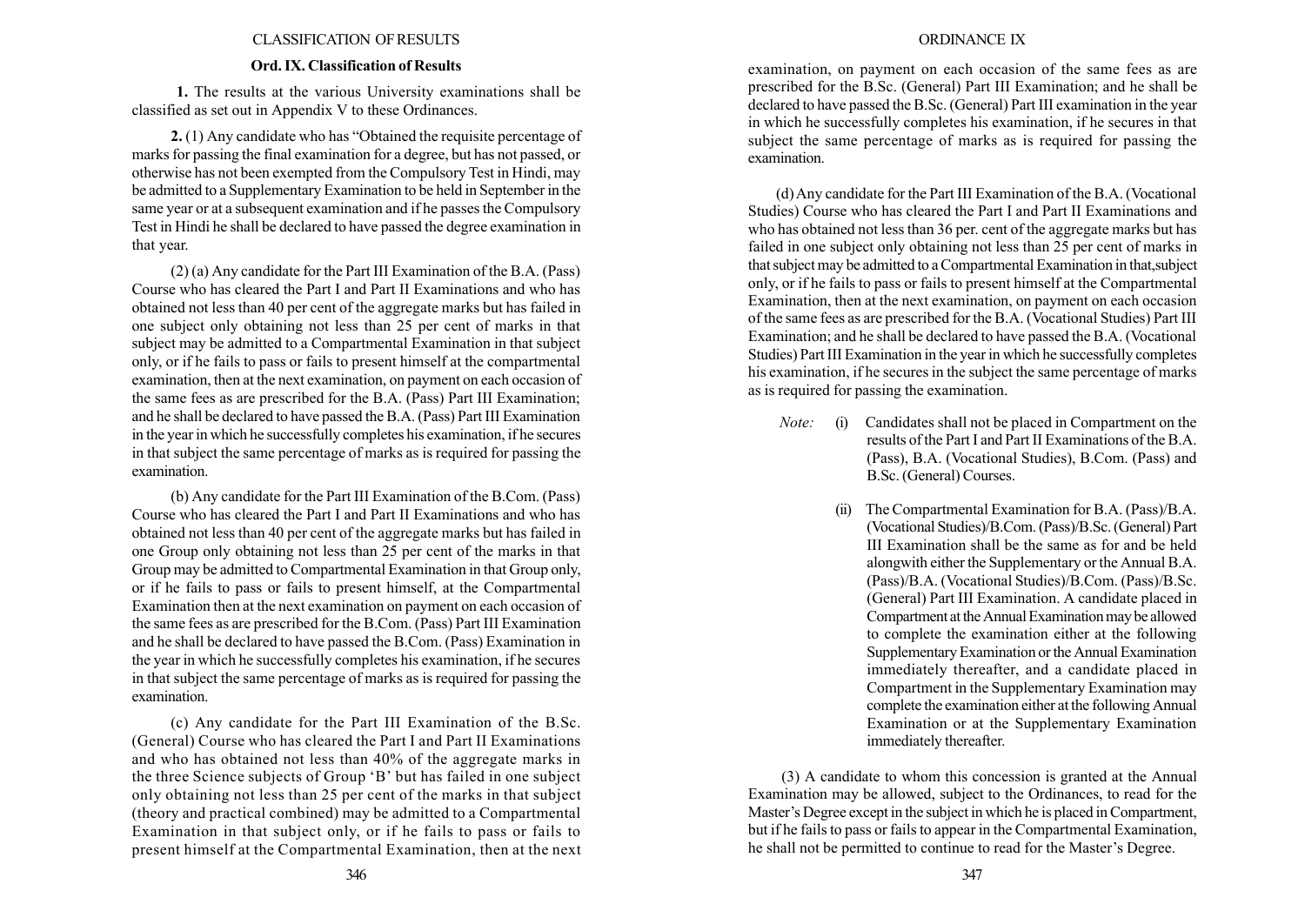### GENERAL RULES FOR EXAMINATION

(4) A candidate who completes his examination under the provisions of this Article shall not be entitled to any scholarships or other University distinctions.

3. (1) A candidate for the B.A. (Hons.)/B.Com. (Hons.) Part III Examination who has passed in the Subsidiary subjects and has failed in the main subject, but has secured in the latter not less than 33 per cent marks in the aggregate (Part I, Part II and Part III combined) shall be granted a B.A. (Pass)/B.Com. (Pass) Degree without division.

A candidate for the B.Sc. (Hons.) Part III Examination who has passed in all the Subsidiary and Qualifying subjects and has failed in the Main subject, but has secured in the latter not less than 36 percent marks separately in the aggregate of written papers and in the aggregate of practical examinations (Parts I, II and III combined) shall be granted a B.Sc. (General) Degree without Division.

(2) If a B.A. (Hons.)/B.Com. (Hons.)/B.Sc. (Hons.) student having completed his course of study, fails to obtain either an Honours or a Pass/ (General) Degree, he may be allowed to take examination in all the papers of the Part I, Part II and Part III Examinations of the B.A. (Pass)/B.Com. (Pass)/B.Sc. (General) Course after one year of further study:

Provided that the Academic Council may, in very special cases, relax wholly or in part the requirement of undergoing the one year course of further study.

4. Members of the University who hold Pass Degree and desire to take an Honours Degree may be admitted to the second year Honours Course in the subject of their choice which must be one of those taken for the Pass Degree and qualify by a regular course of study for one academic year to appear at the Part I and Part II Examinations (Simultaneously) in Honours and for another academic year thereafter to appear at the Part III Examination in Honours:

Provided that candidates who have been awarded a B.A. (Pass)/ B.Com. (Pass)/B.Sc. (General) Degree on the result of the B.A. (Hons.)/ B.Com. (Hons.)/B.Sc. (Hons.) Examination under provision of Article 4 shall be permitted to reappear at the Part III Examination of the main subject only, on their being enrolled as ex-students, if otherwise eligible:

Provided further that in the case of candidates who appear at the Honours Examination under the above proviso will be exempted from appearing in the Subsidiary/Qualifying subjects provided under each main subject in the scheme of examination, if they had offered and passed in the same subjects at the B.A. (Pass)/B.Com. (Pass)/B.Sc. (General) Examination.

### ORDINANCE X

5. No candidate who obtains an Honours Degree after appearing at a Compartmental Examination as provided in Article 3 above shall be entitled to any University scholarships or other distinctions.

6. Candidates who have been granted an Honours Degree after one course of study, may, after pursuing a further course of study, approved by the Dean, for not less than two academic years, be admitted to the examination of any other Honours course Part I and II examination simultaneously at the end of the second academic year and Part III Examination at the end of the third academic year but shall be required to take the papers in the main subject only of the Second Honours course and not in any Subsidiary subject except in the case of B.Sc. (Honours) Courses where the candidates shall be required to take the papers in the main subject as well as in such of the Subsidiary subjects for the second Honours Course which they had not offered for the first Honours Course, either as main subject or as one of the Subsidiary subjects.

### Ord. X. General Rules for Examinations

1. Applications for admission to University examinations shall be made in the prescribed form and forwarded to the Registrar through the Principal of the College or where instruction is imparted exclusively by the University, through the Dean of the Faculty concerned:

Provided that teachers and non-collegiate women candidates shall apply direct to the Registrar in the manner hereinafter prescribed.

2. While forwarding the applications for admission to various examinations to be held in any year the Principal of the College or the Head of the Department or the Dean of the Faculty concerned, as the case may be, shall be required to 'certify in respect of each applicant as follows:

"that the candidate has satisfied himself by the production of a certificate of a competent authority that he has passed the examination which qualifies him for admission to the examination."

The Controller of Examinations shall send the admission tickets of all the candidates, whose applications for admission to the various examinations have been received by the Principal of the College or the Head of the Department or the Dean of the Faculty concerned, as the case may be, for delivery to the candidates concerned. Before delivering the admission ticket to each candidate the Principal of the College or the Head of the Department or the Dean of the Faculty concerned, as the case may be, shall satisfy himself that the candidate concerned has put in the requisite attendance at lectures etc. as laid down in the Ordinances of the University and is otherwise eligible to appear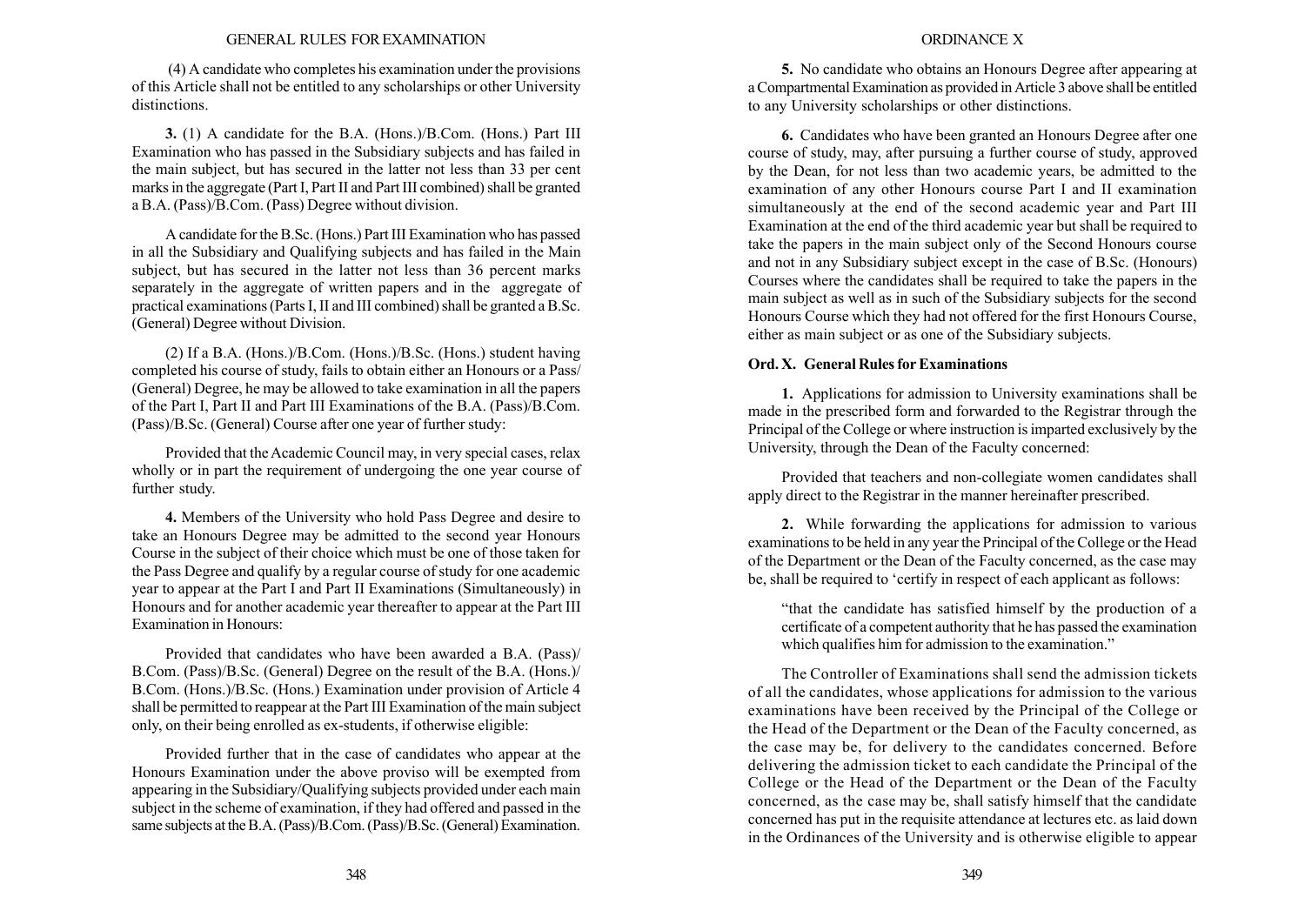### GENERAL RULES FOR EXAMINATION

at the respective examination. The admission tickets in respect of candidates who have not fulfilled the attendance requirements or are otherwise not eligible to appear at the examination shall not be delivered to them and shall be returned to the Controller of Examinations together with a statement showing the detailed attendance position and/or other facts in each case.

Provided that if practical examination in any subject is held before the examination in theory papers, it shall not be necessary for the Controller of Examinations, in respect of candidates who are pursuing a regular course of study, to send Admission Tickets to enable them to take such practical examination, and it shall suffice if he sends a list containing the roll numbers of such candidates to the Principal of the College or the Head of the Department or the Dean of the Faculty, as the case may be, for being put up on the notice board of the Institution concerned to enable such candidates to take their examination on the basis of the roll numbers assigned to them. Such candidates shall take the practical examination provisionally subject to their being issued Admission Tickets later in terms of the foregoing provision.

3. Teacher candidates and non-collegiate women candidates shall apply direct to the Registrar for admission to examinations in the manner prescribed. but shall not be admitted to any examination before the expiry of the same number of years after they have passed the examination which qualifies them to seek such admission as in the case of regular students.

4. (1) Application for admission to examinations shall be accompanied by the prescribed fees.

(2) A candidate who from sickness or other cause is unable to present himself for any examination shall not be entitled to claim a refund of his fees, but the Executive Council may for sufficient cause permit the candidate to present himself at the next ensuing examination without payment of a further fee.

5. (1) Subject to the provisions contained in Clause 2 above every candidate whose application has been accepted by the University for admission to an examination shall be given an admission ticket showing the name of the candidate and the roll number assigned to him for admission to the examination.

(2) The ticket shall be sent in the case of a college student to the Principal of the College who will give it to the candidate after obtaining his signature on the ticket.

(3) In the case of other candidates the tickets shall be issued by the Registrar after obtaining their signatures in the same way.

#### ORDINANCE X

6. A candidate may not be admitted into the examination hall, if he fails to present to the officer-in-charge of the examination his admission ticket or to satisfy the officer that it will be produced within a reasonable time.

7. The Officer-in-Charge of the examination shall have power to call upon any candidate appearing at an examination to give a specimen signature for purpose of identification.

8. Permission to appear at a University examination may be withdrawn before or during the course of the examination for conduct which, in the opinion of the Vice-Chancellor, justifies the candidate's exclusion.

9. If a candidate for any University examination owes any money to the University or his College on any account and fails to pay the money, or has borrowed or has in his possession any book, apparatus, or other property belonging to the University or his College, or any kit supplied by the N.C.C. and fails to return the same, the Vice-Chancellor may withhold or authorise the withholding of the admission ticket of the candidate, or, if the admission ticket has already been issued suspend the order of admission till all such money has been paid or such property returned by the candidate.

In the case of a College student, the Vice-Chancellor shall exercise this power after a reference to the Principal of the College concerned.

10. Notwithstanding anything contained expressly or impliedly in these rules, the Vice-Chancellor may, on being satisfied after such enquiry as he may deem fit, withdraw retrospectively, prior to the publication of the final result of a candidate in a course, the permission granted to such candidate to pursue that course or to appear at a University examination in relation thereto, on the ground that or cancel the result of such candidate, if it comes to his notice, within 4 months of the publication of the said final result that:

- (i) the candidate was ineligible for admission to the course but was wrongly admitted, or
- (ii) the candidate was ineligible to take the examination on account. of shortage of attendance but was permitted to do so by some mistake or some other unavoidable reason, or
- (iii) a discrepancy was found in the attendance record on account of which the candidate who had taken the examination was in fact ineligible, or
- (iv) a discrepancy was discovered in the award of marks etc. which rendered that result of the candidate liable to be cancelled to his disadvantage.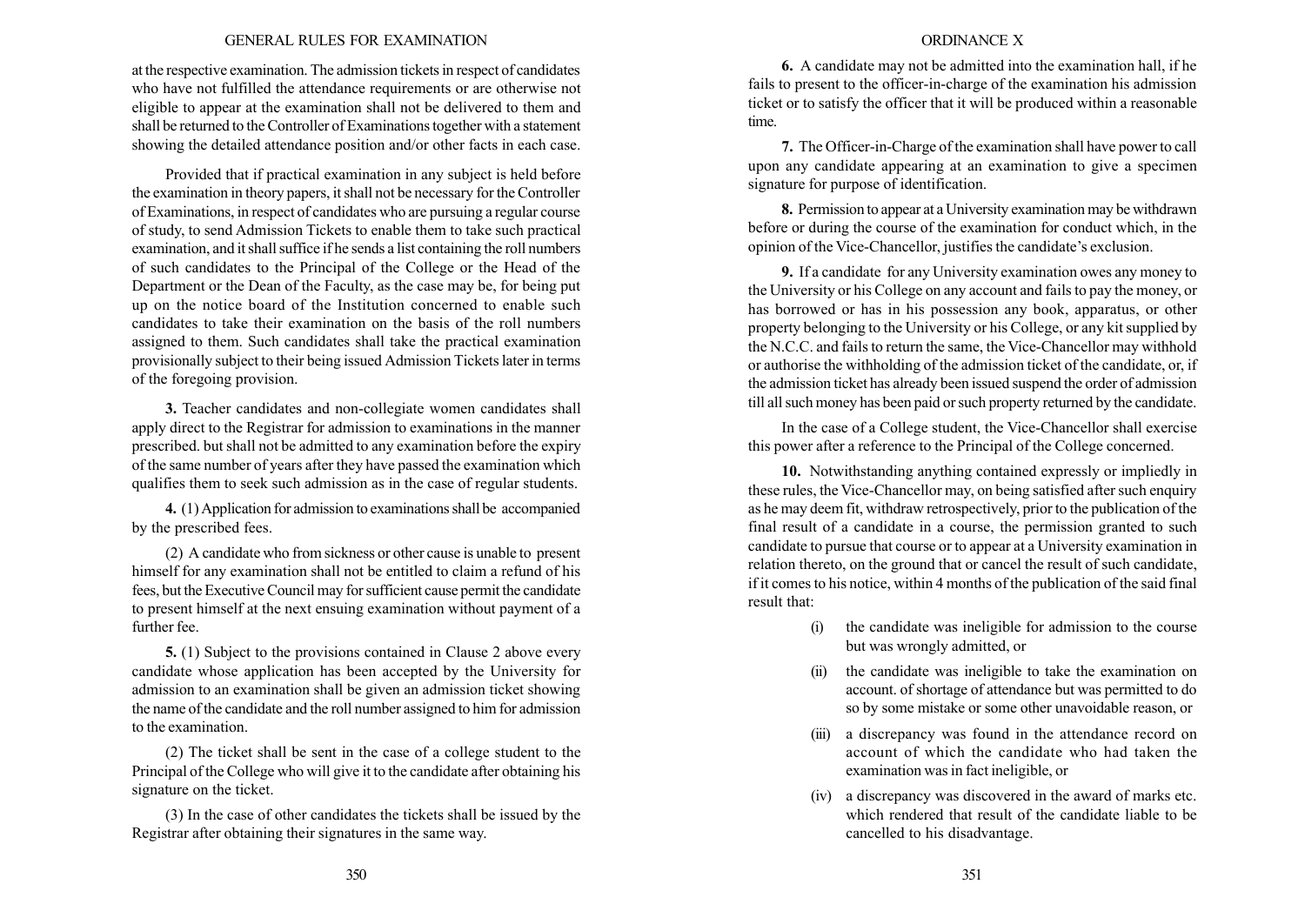# DISORDERLY CONDUCT IN EXAMINATION

Provided that no such action shall be taken by the Vice- Chancellor without giving an opportunity to the concerned candidate to show cause against the proposed action and provided further that such action shall require the confirmation of the Academic Council.

11. Subject to the provisions of the Act, the Statutes and the Ordinances, the regulations may provide for all other matters relating to conduct of examinations including those concerning examination committees, tabulation of marks and results, fee for re-checking examination results and for the supply of marks, dates for submission of examination forms, directions to candidates for examinations, directions to superintendents of examinations and duties of invigilators.

# Ord. X-A. Disorderly conduct and use of unfair means in examination.

- 1. For the purposes of this Ordinance-
	- (a) Examination means an examination conducted by the University of Delhi;
	- (b) The year means the academic year;
	- (c) Candidate includes an examinee taking any examination in a particular year and, wherever the context so permits, every student on the rolls of the University or of a recognized College or Institution;
	- (d) The use of dishonest or unfair means in the examination<sup>7</sup> includes:
		- (i) assisting in any manner whatsoever any other candidate in answering the question paper during the course of the examination;
		- (ii) taking assistance from any other candidate or any other person or from any book, paper, notes or other material in answering the question paper during the course of the examination;
		- (iii) carrying into the examination room any book, paper, notes, or other material whatsoever likely to be used directly or indirectly by the candidate in connection with the examination;
		- (iv) smuggling in an answer book or a continuation sheet;
		- (v) taking out or arranging to send out an answer book or its any page or a continuation sheet:
		- (vi) replacing or getting replaced an answer book or its any page or continuation sheet during or after the examination;
		- (vii) getting impersonated by any person in examination;
- (viii) deliberately disclosing one's identity or making any distinctive mark in the answer book for that purpose;
- (ix) communicating with or talking to any other candidate or unauthorised person in or around the examination room during the course of the examination;
- (x) communicating or attempting to communicate directly or through a relative, guardian and friend with an examiner with the object of influencing him in the award of marks;
- (e) Disorderly conduct in the examination includes:
	- (i) misbehaviour in connection with the examination, with the Superintendent, the Invigilator on duty or the other staff working at the Examination Centre, or with any other candidate, in or around the examination centre, before, during or after the examination hour;
	- (ii) leaving the examination room before the expiry of half an hour or without handing over the answer book to the Invigilator-in-charge or without signing the attendance sheet;
	- (iii) intentionally tearing off the answer book or a part thereof or a continuation sheet;
	- (iv) disturbing or disrupting the examination;
	- (v) inciting others to leave the examination room or to disturb or disrupt the examination;
	- (vi) carrying into the examination centre any weapon of offence.

2. No candidate shall make use of any dishonest or unfair means or indulge in disorderly conduct in the examination.

3. A candidate found guilty of the use of dishonest or unfair means or disorderly conduct in the examination may be disqualified from passing the examination for which he was a candidate, and may, in addition, be debarred from appearing at any future examination of the University for a further period to be stated or be expelled from the University and declared not a fit and proper person to be admitted to any further examination of the University.

4. (a) Any candidate who, in the opinion of the Invigilator on duty or the Examiner conducting a practical or oral examination or the Superintendent of the Examination Centre, contravenes or is suspected of contravening the provisions of clause 2 in the examination room, shall be forthwith challenged by such Invigilator, Examiner or Superintendent who shall ask for a signed statement from the candidate.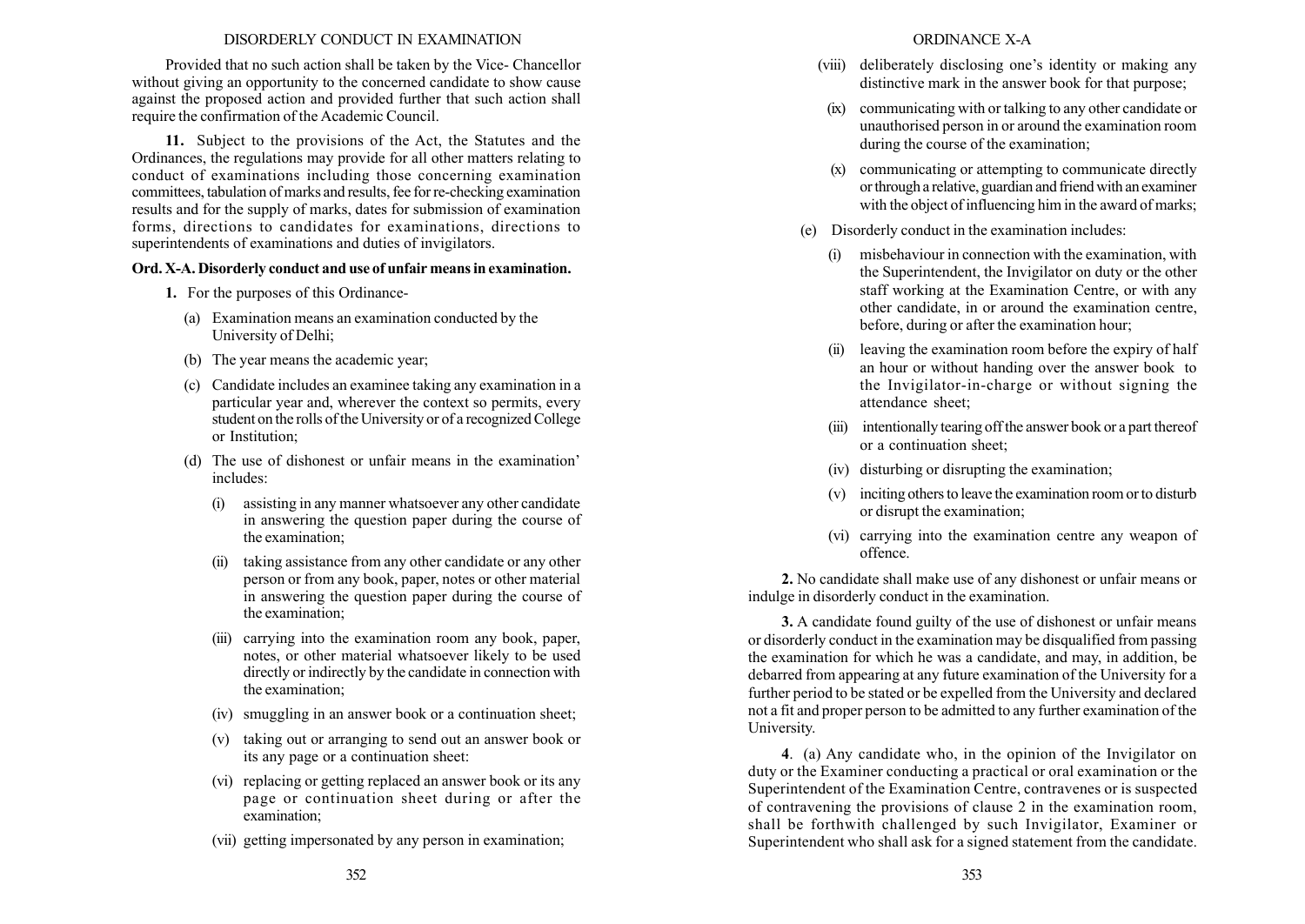## DISORDERLY CONDUCT IN EXAMINATION

The candidate may be subjected to a search of his person to recover any incriminating material from him by the examination staff on duty.

(b) Without prejudice to the provision contained in sub-clause (a) above the Superintendent of an Examination Centre or the Examiner conducting practical or oral examination shall also have the power to expel a candidate who in his opinion, has contravened the provisions of clause 2, from the examination centre for the remaining duration of the paper.

5. (a) The Superintendent of the Examination Centre or the Examiner or any Officer of the University, as the case may be, shall report in writing to the Controller of Examinations the case of every student who has contravened the provision of clause 2.

(b) The reporting authority shall give full facts of the case in his report and forward with it the statements. if any, made on the occasion by the candidate and the Invigilator on duty and papers, books and other material recovered from the candidate, if any.

6. There shall be one or more Examination Disciplinary Committees. Each such Committee, hereinater referred to as the Examination Disciplinary Committee shall be constituted as under :

- (a) On the recommendation of the Vice-Chancellor the Executive Council shall, at the beginning of each year, draw up a panel of teachers of the University to be nominated on the Examination Disciplinary Committee.
- (b) Each Examination Disciplinary Committee shall comprise of two teachers to be nominated by the Vice-Chancellor from amongst the panel, one of them being of the status of at least a Reader.
- (c) The Controller of Examinations or any person authorised by him, of the rank of not less than an Assistant Controller of Examinations, will function as non-member Secretary of the Examination Disciplinary Committee.

7. The Vice-Chancellor shall determine from time to time the number of Examination Disciplinary Committees.

8. (a) The Controller of Examinations or any person authorised by him in this behalf shall communicate to the candidate, in respect of whom a report has been received pursuant to clause 5(a). the precise nature of allegations against him and shall require him to furnish his written explanation within a stipulated period.

(b) On receipt of the explanation from the candidate or on the expiry of the period stipulated for submitting explanation if no explanation is received from him the Vice-Chancellor shall assign his

## ORDINANCE X-A

case for consideration to the Examination Disciplinary Committee and, where there are more Committees than one, such Examination Disciplinary Committee as he may deem fit.

9. After considering all the material on record including the explanation, if any, submitted by the candidate, the Examination Disciplinary Committee if satisfied that the candidate is guilty of the use of dishonest or unfair means or disorderly conduct in the examination, shall recommend to the Executive Council the punishment that may be imposed on the candidate under clause 3 according to the nature of the offence.

10. The Executive Council may, after considering the report, of the Examination Disciplinary Committee take such action against the candidate under clause 3 as it may deem fit.

11. A candidate on whom any punishment has been imposed under clause 3 may, within 30 days from the date of the receipt of the communication in that behalf, make a representation to the Vice- Chancellor for review of his case and the Vice-Chancellor, if satisfied that the case is fit for reconsideration, refer the same to the Executive Council. The Executive Council may thereupon review the case and pass such orders as it may consider fit.

12. In the case of a candidate who has been expelled from the University in terms of provisions of Clause 3, the Executive Council may, on the recommendation of the Vice-Chancellor, on the expiry of three years after such expulsion including the examination in connection with which he was punished, exempt a candidate from further operation of the punishment awarded.

13. If within four months of the publication of the results, it is brought to the notice of the Controller of Examinations that a candidate was guilty of the use of dishonest or unfair means at the examination in respect of which his result was declared, the provisions of this Ordinance shall apply mutatis mutandis to the case of such a candidate provided that before imposing any penalty including the penalty of cancellation of his result, he shall be given another opportunity, to show cause against the proposed punishment and his explanation, if any, shall be considered by the Executive Council.

13. A. A candidate against whom an enquiry is pending about his allegedly having resorted to the use of dishonest or unfair means or disorderly conduct in the examination or against whom action is initiated under the provisions of the preceding clause shall, if he takes or has taken any subsequent examination, be deemed to have been only provisionally admitted to that subsequent examination. That examination will stand cancelled and his result thereof would not be declared if on account of the punishment imposed on him as a result of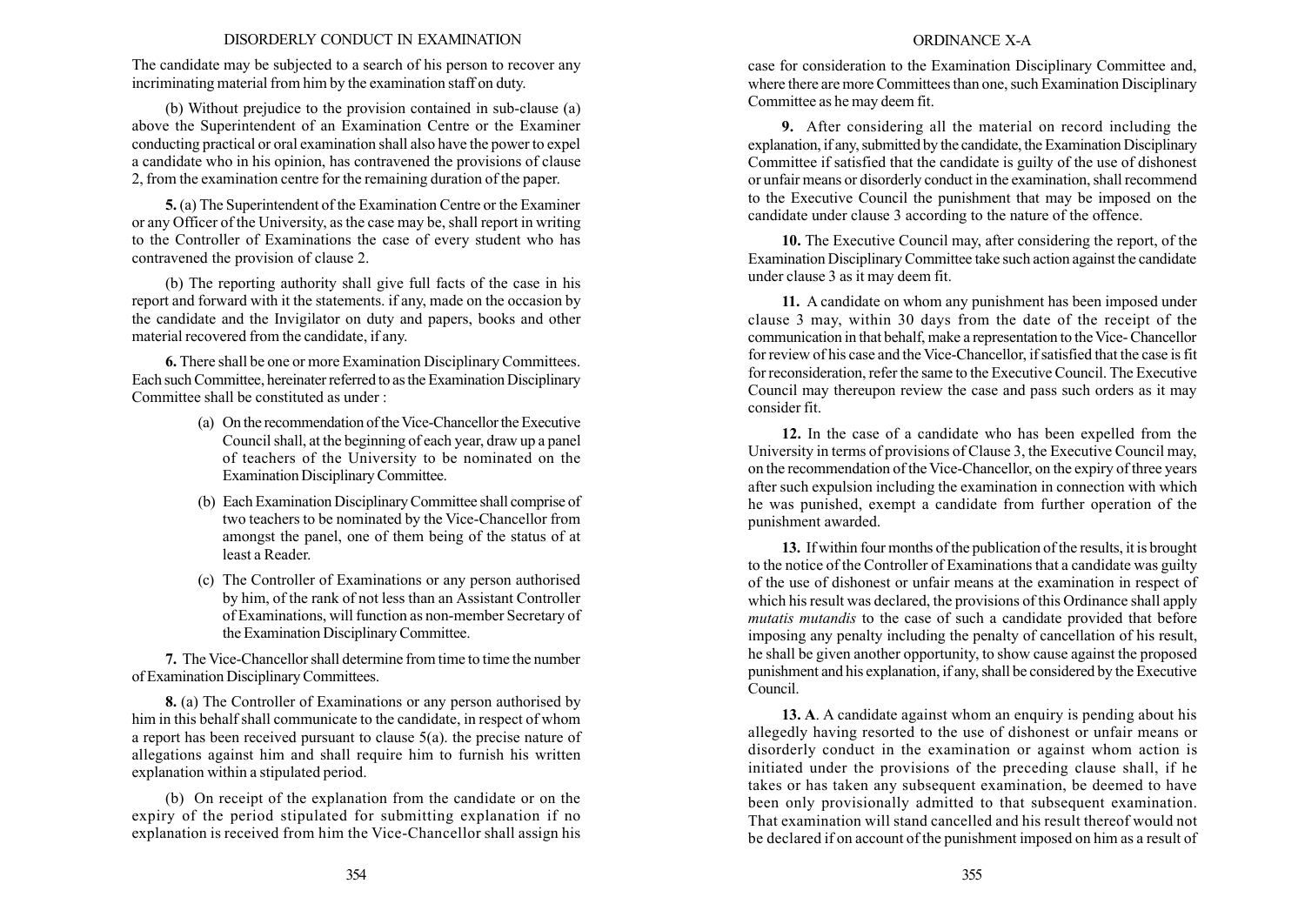## DISORDERLY CONDUCT IN EXAMINATION

the said enquiry or action, he would not have been entitled to take that examination but for his provisional admission thereto.

14. If a person, not otherwise covered by these provisions, is found guilty of having impersonated a candidate or of having written, outside the examination hall, an answer book or its any page or a continuation sheet which he knows or has reason to believe will be smuggled into the examination hall for the benefit of any candidate, or of having managed otherwise to replace the answer book or its any page of the candidate after the examination, he shall be disqualified from appearing in any University examination for a period to be stated. The provisions of this Ordinance relating to the manner of imposition of penalty shall, in so far as they may be applicable, apply to the case of . such a person.

# Ord. X-B. Withholding Conferment of any Degree/Diploma or Award of any Certificate.

Nothwithstanding anything contained in Ordinance X-A or in any other Ordinance, the Executive Council may, on the recommendation of the Vice-Chancellor, by a resolution passed with the concurrence of not less than two thirds of the members voting, withhold for such period as they may deem fit, conferment of any Degree/Diploma or Award of any Certificate to any successful candidate at an examination of the University, for reasons, which, in their opinion, justify such withholding e.g., unruly or disorderly conduct, or violence on the campus or in a College, or conviction for an offence involving violence or moral turpitude.

### Ord. X-C. Permissive Provisions

The Academic Council may, in exceptional cases grant exemption from the operation of any of the Ordinances governing admission of students, migration, the courses to be pursued by them, attendance at lectures or sessional or other work or the examination of candidates and authorise what is proper to be done instead in such cases, provided that no such exemption and authority shall be deemed to have been granted unless not less than two-thirds of the members present of the Academic Council voted in favour of the motion for such exemption and authority made by, or with the written authority of the Vice-Chancellor; and

Provided further that this two-thirds majority voting for the exemption should not be less than half the total strength of the Academic Council at the time.

#### ORDINANCE-XI

# CHAPTER-IV

## OF THE TEACHING STAFF

## Ord. XI. University Appointed Teachers

1. Teachers appointed by the University shall be in the following grades, that is to say, Professors, Readers and Lecturers in so far as they take part in the teaching of the University and shall, except in the case of re-employed teachers, be paid salaries on such scales as the Executive Council may, from time to time, determine.

2. The conditions of service of teachers appointed by the University shall be those embodied in the Agreement of Service annexed hereto or, an Agreement substantially to like effect, and every teacher shall sign the Agreement before he enters upon his duties or as soon as possible thereafter.

3. A teacher shall be entitled to leave, leave salary, allowances, Provident Fund benefits, as prescribed in this behalf, by the University from time to time.

4. (1) Subject to the provisions of clauses 6, 7 and 8 of the Agreement of Service, a person appointed as a permanent teacher of the University shall be entitled to be in the service of the University until he completes the age of sixty two.

(2) The Executive Council may, on the recommendation of the Vice-Chancellor, re-employ any distinguished teacher after he/she has attained the age of sixty two years for a period not exceeding 3 years on the whole but not beyond his/her completing the age of 65 years if the Council is satisfied that the services of such teacher are required in the interest of the University.

(3) Subject to the Provisions of Sub-Clause (2), the terms and conditions of service of a re-employed teacher including his salary and other benefits admissible to him (except leave) will be in accordance with the rules prescribed by the Govt. of India from time to time.

5. No teacher shall ordinarily be appointed by the University on probation for a longer period than twelve months, but in no case it shall exceed two years.

6. A teacher may, wherever and whenever necessary, be required to participate in the teaching of Day as well as Night Classes. Provided that the provision of this clause will not be applicable to teachers appointed before this clause came into force.

7. Retired Teacher attached with the University under the University Grants Commission's scheme of Utilization of Services of Retired Teachers, Pool-Officers of C.S.I.R. and Research Associates/Fellows and such other categories of persons, may from time to time be assigned by the Vice-Chancellor, on the recommendation of the Head of the Department concerned, to participate in teaching as casual teachers. All such teaching will be deemed to be recognised teaching under the control of the Academic Council.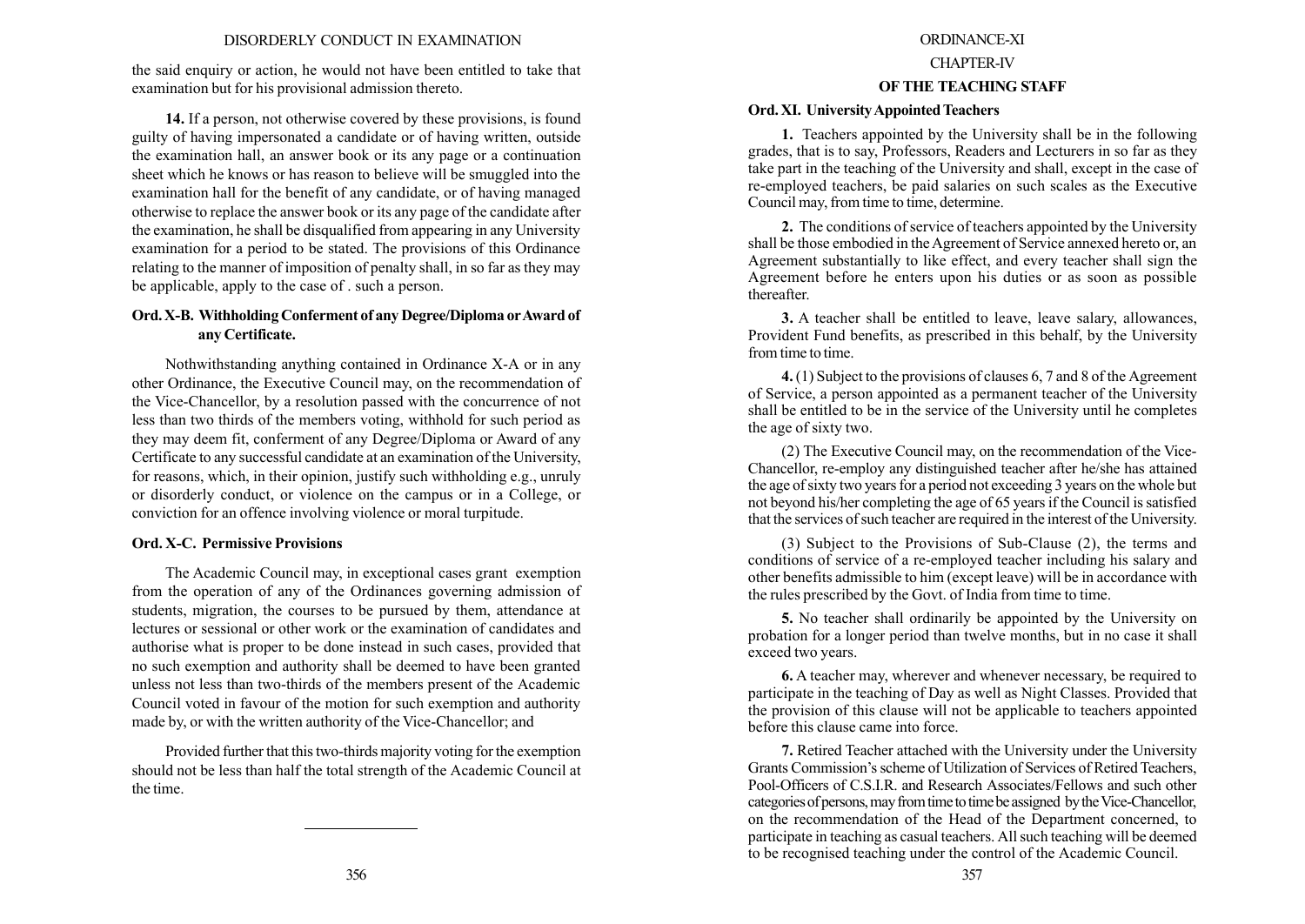## UNIVERSITY APPOINTED TEACHERS

8. (1) All posts of teachers shall be filled after advertisement and by open recruitment save in cases specified in the second proviso to clause 2(i) of Statute 6 or in respect of posts appointment to which may be required to be made urgently in the interest of organisation of teaching in the departments concerned for a period not exceeding one year.

Provided that the University may appoint Professor and Readers under the Merit Promotion Schemes as accepted by the Executive Council in accordance wth the eligibility conditions under the relevant scheme.

Provided further that the University may also promote Lecturers to Lecturers in Senior Scale/Lecturers in Reader's Grade (Selection Grade) under the Merit Promotion Schemes as accepted by the Executive Council in accordance with the eligibility conditions under the relevant scheme.

8.(1-A) (a) The Selection Committee for recommending promotion of Lecturer to Lecturer in Senior Scale under the relevant Merit Promotion Scheme, shall consist of the following :

- 1. Vice-Chancellor/Pro-Vice-Chancellor (Chairman);
- 2. Dean of the Faculty concerned;
- 3. Head of the Department concerned;
- 4. Two members of the University Department in the subject concerned from amongst the Professors and Readers to be nominated by the Vice-Chancellor out of the panel drawn by the Department and approved by the Academic Council.

In case of non-availability of any internal experts the Vice-Chancellor may nominate external experts.

- Note: (1) At least 4 persons present at the meeting including the Chairman and at least two persons from categories 3 and 4 shall form the quorum.
	- (2) The Selection Committee may at their discretion, require any candidate to appear for interview.

Provided that the Selection Committee for recommending promotion of Assistant Director of Physical Education to Assistant Director of Physical Education in Senior Scale under the relevant Merit Promotion Scheme shall consist of the following :

- 1. Vice-Chancellor/Pro-Vice-Chancellor (Chairman);
- 2. Chairman, Delhi University Sports Council;
- 3. Director of Physical Education in the University;
- 4. Two experts out of the panel approved by the Academic Council to be nominated by the Vice-Chancellor.
- Note : (1) Al least 4 persons present at the meeting including the Chairman and at least two persons from categories 3 and 4 shall form the quorum.
	- (2) The Selection Committee may at their discretion, require any candidate to appear for interview.

(b) The Selection Committee (including quorum requirement) for recommending promotion of Lecturer/Lecturer in Senior Scale to Lecturer in Reader's Grade (Selection Grade) and for designating a Lecturer in Reader's Grade (Selection Grade) as Reader and for recommending promotion of a Reader as Professor shall be the same as provided under Statute 19(1) for appointment to the post of Reader/ Professor.

Provided that in case the Selection Committee finds that a candidate is not suitable for promotion as Reader, it may consider him/her for promotion in Reader's Grade (Selection Grade). However, he/she can apply for being considered for Reader designation after one year.

Every candidate will be requried to appear for interview before the Selection Committee unless on a request from any candidate the Selection Committee agrees to consider him/her in absentia.

Provided that the Selection Committee (including quorum requirement) for recommending promotion of Assistant Director of Physical Education Assistant Director of Physical Education in Dy. Director's Grade shall be the same as provided for appointment to the post of Dy. Director of Physical Education and every candidate will be required to appear for interview before the Selection Committee unless on a request from any candidate the Selection Committee agrees to consider him/her in absentia.

(2) Nothing in sub-clause (1) shall be deemed to prevent a Selection Committee from considering any other candidate who may not have applied for appointment to the teaching post in question.

9. In case of members of the teaching staff appointed on probation or on temporary basis, the employment may be terminated by one month's notice on either side or by payment of a sum equivalent to one month's salary by the party choosing to terminate such engagement, provided that where engagement is for a period of less than one month or where the duration of engagement has already been specified or notified to the teacher concerned in advance, and his engagement is terminated in accordance with terms so specified or notified, neither notice nor payment of salary in lieu of notice shall be necessary.

10. (1) The temporary appointment of a teacher shall not be made to terminate before the end of the term in which it is made or continue.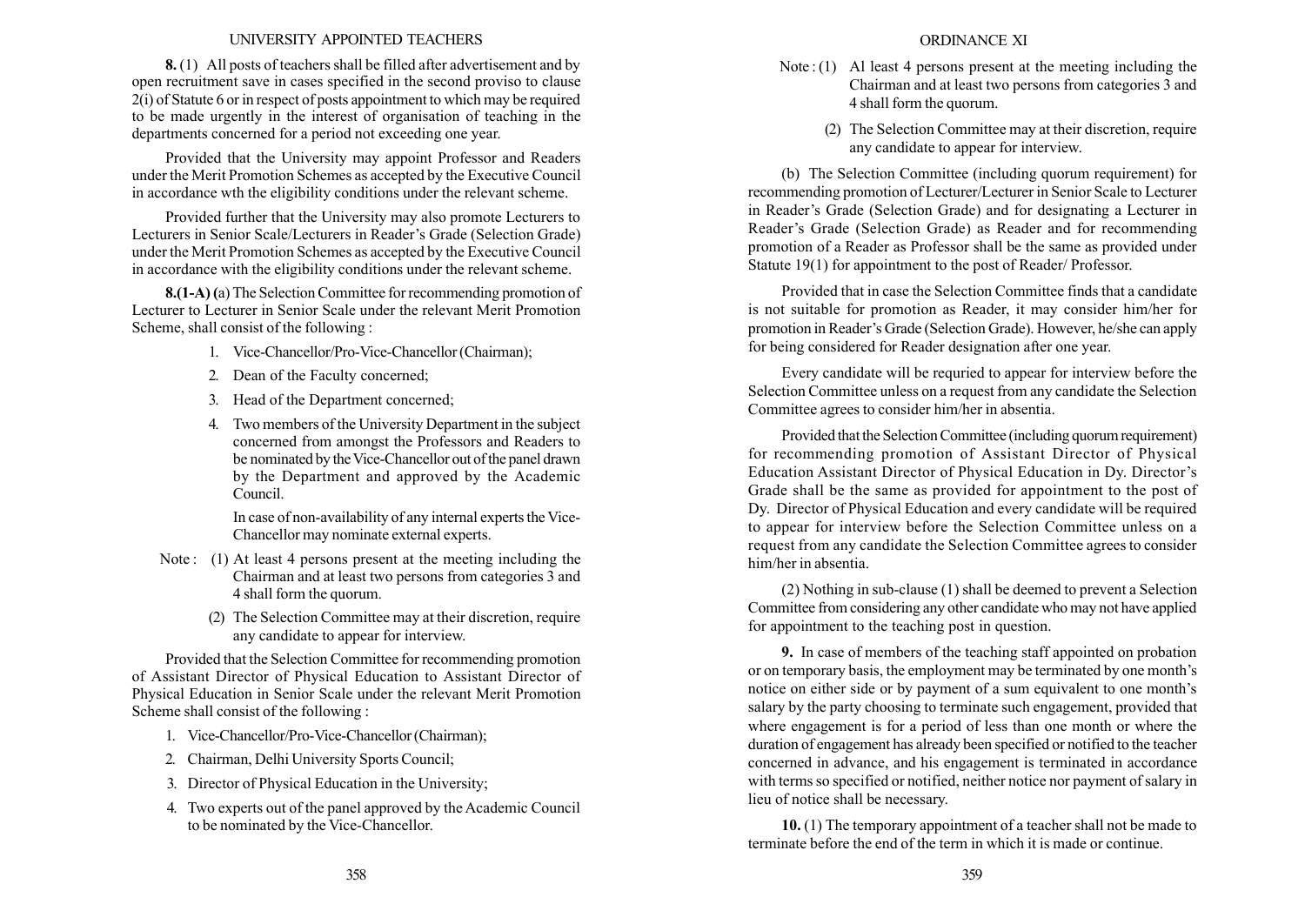### UNIVERSITY APPOINTED TEACHERS

(2) If a teacher has been in service in a College or a Department of the University on or before the first day of its re-opening in the second term and has continued to be in service without any break till the end of the third term in any College or Department of the University, he shall be entitled to an *ex-gratia* payment equivalent to the amount of emoluments he would have received and his appointment continued till the end of the long vacation, if he is not holding any salaried post elsewhere during the period. Such ex-gratia payment shall be made by the College or the University, as the case may be, in which the teacher was in service immediately preceding the end of the third term.

(3) A teacher who has been in service up to the last day of the preceding session shall be entitled to vacation salary provided he has been reappointed and is in position on the reopening day after the vacation. In such case the vacation will not constitute a break in service.

11.The Seniority of a teacher in a particular discipline, for membership of the Committee of Courses, of Departmental Committees, and such similar Committees shall be determined in, accordance with the following principles:

- (i) Where two or more teachers are selected at the same time for appointment, then according to the ranking given by the Selection Committee provided that the date of joining in case of the teacher who has been ranked higher is not later than 3 months from the date of issue of the appointment letter to him.
- (ii) Where no ranking has been indicated by the Selection Committee and two or more teachers join on one and the same date;
	- (a) in case such teachers are appointed from a lower post to a higher post, then according to their seniority interse in the immediate lower cadre, and
	- in any other case, according to the age of the person's joining, the old person being deemed senior.
- (iii) Save in the cases covered by sub-clauses (i) and (ii) according to the date of joining of the teacher concerned.

## Annexure to Ord. XI.

## FORM OF AGREEMENT OF SERVICE FOR UNIVERSITY TEACHERS\*

Memorandum of Agreement made this the ..............................day of ......................twothousand.......................... between Shri/Shrimati (hereinafter called the 'Teacher') of the first part, and the Delhi University being a body corporate constituted under Act No. VIII of 1922, hereinafter called the University of the second Part.  $\overline{a}$ 

It is hereby agreed as follows :

1. That the University hereby appoints Shri/Shrimati to be a member of the teaching staff of the University with effect from the date the said ...................takes charge of the duties of his/her office and the said................

hereby accepts the engagement, and undertakes to take such part and perform such duties in the University as may be required by and in accordance with the Act, Statutes and Ordinances, for the time being in force, of the University, whether the same relate to organisation of instruction, or teaching, or the examination of students or their discipline or their welfare, and generally to act under the direction of the authorities of the University.

1-A. That the Teacher shall be on probation for a period of one year and this probationary period may further be extended by not more than 12 months by the Executive Council. The teacher shall be confirmed in this appointment on the expiration of his/her probationary period, unless not later than one month before the expiration thereof the University inform him/her in writing of its intention not to confirm him/her.

2. That the said..................... shall be a whole-time teacher of the University and subject to clause I-A and unless the contract is terminated by the Executive Council or by the teacher as hereinafter provided, shall continue in the service of the University until he/she completes such age as may be prescribed by the Ordinances of the University.

3. That the University shall pay Shri/Shrimati ......................during the continuance of his/her engagement hereunder as a remuneration for his/ her services a salary of Rs.......................... per mensem, raising by annual increments of Rs.................... to a maximum salary of Rs............................... per mensem :

Provided that wherever there is any change in the nature of the appointment or the emoluments of the teacher, particulars of the change shall be recorded in Schedule I annexed hereto, under the signatures of both parties and the terms of this agreement shall apply mutatis mutandis to the new post and the terms and conditions attached to that post:

Provided further that no increment shall be withheld or postponed save by a resolution of the Executive Council on a reference by the Vice-Chancellor to it, and after the teacher has been given sufficient opportunity to make his written representation.

<sup>\*</sup>For future entrants and other teachers, vide E.C. Res. No. 298 dated 9.3.1956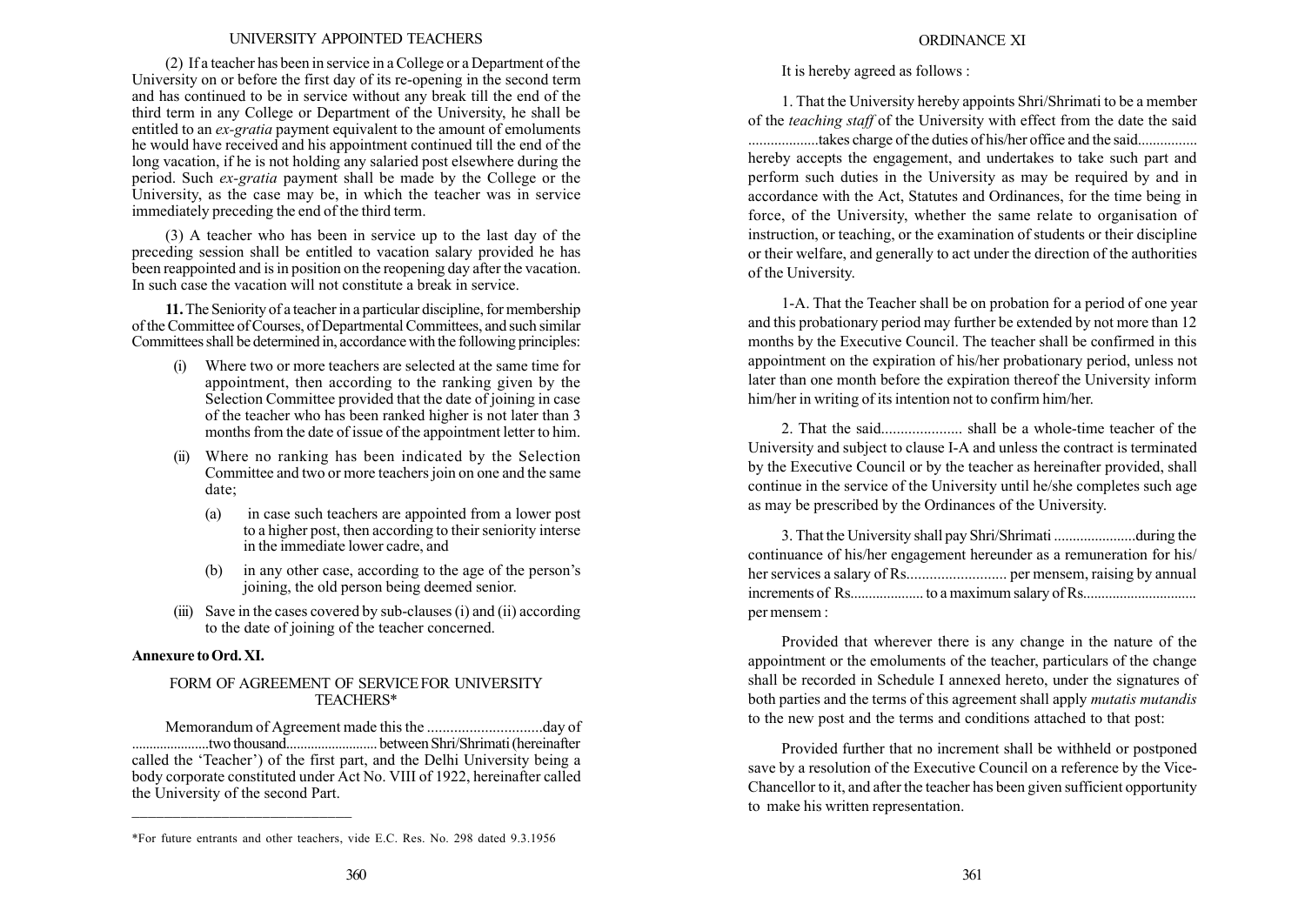#### UNIVERSITY APPOINTED TEACHERS

4. That the said........... agrees to be bound by the Ordinances and Regulations from time to time in force in the University, and in particular by those relating to Provident Fund, provided that no change in the Ordinances and Regulations in this regard shall be deemed to have adversely affected the teacher.

5. That the teacher shall devote his/her whole time to the service of the University and shall not without the permission of the University, engage, directly or indirectly, in any trade or business whatsoever, or in any private tuition or other work to which any emolument or honorarium is attached, but this prohibition shall not apply to work undertaken in connection with the examinations of Universities or Public Service Commissions, and where the permission of the Vice-Chancellor has been obtained; to any other examination work, nor shall the prohibition be applicable to any literary work or publication.

6. (1) Notwithstanding anything hereinbefore contained, the Executive Council of the University shall be entitled summarily to determine the engagement of. the teacher on the ground of misconduct in accordance with the provisions hereinafter set forth.

(2) The Vice-Chancellor may, when he deems it necessary, suspend the teacher on the ground of misconduct. When he suspends the teacher, he shall report it to the next meeting of the Executive Council.

(3) The Executive Council shall investigate all matters reported to it by the Vice-Chancellor about the misconduct of the teacher whether he has been suspended or not. The Executive Council may appoint a Committee for the purpose. The teacher shall be notified in writing of the charges against him and shall be given not less than three weeks' time to submit his explanation in writing.

The Executive Council or the Committee may hear the teacher and take such evidence as it may consider necessary. The Executive Council may determine the engagement of the teacher where it deems that the misconduct of the teacher deserves to be dealt within that manner, after it has considered the explanation and the evidence, if any, and/or the report of the Committee, if one has been appointed.

(4) Where the termination of the service on the ground of misconduct is after suspension by the Vice-Chancellor as aforesaid,

#### ORDINANCE XI

the termination of service may be from the date of suspension, if the Executive Council so directs.

7. The engagement under these provisions shall not, save as aforesaid be determined by the Executive Council except by a resolution passed by a vote of not less than a two-thirds majority of the members present at the meeting, provided that the two thirds majority is not less than half the total number of members of the Executive Council. The resolution shall state the reasons for the termination. Before a resolution, under this clause is passed the Executive Council shall give notice to the teacher of the proposal to determine the engagement and not less than three weeks' time to make such representation as the teacher may like to make. Every resolution terminating the service under this clause shall be passed only after consideration of representation, if any, of the teacher. The teacher whose services are terminated under this clause shall be given not less than three months' notice from the date on which he is notified of the resolution of the termination of service or not less than three months' salary in lieu of notice.

8. The teacher may, at any time, terminate his/her engagement by giving the Executive Council three months' notice in writing, or by payment of an amount equal to three months' salary in lieu of notice.

9. On the termination of this engagement from whatever cause the teacher shall deliver up to the University all books, apparatus, records and such other articles belonging to the University as may be due from him/ her.

## SCHEDULE I

| Note: | The changes in the grade, salary or designation should be briefly<br>described. |                                         |
|-------|---------------------------------------------------------------------------------|-----------------------------------------|
|       | Change of designation or grade                                                  | Signature of Teacher                    |
|       | Date of approval of E.C.                                                        |                                         |
|       | Date from which change takes effect                                             | Signature of Officer<br>for University. |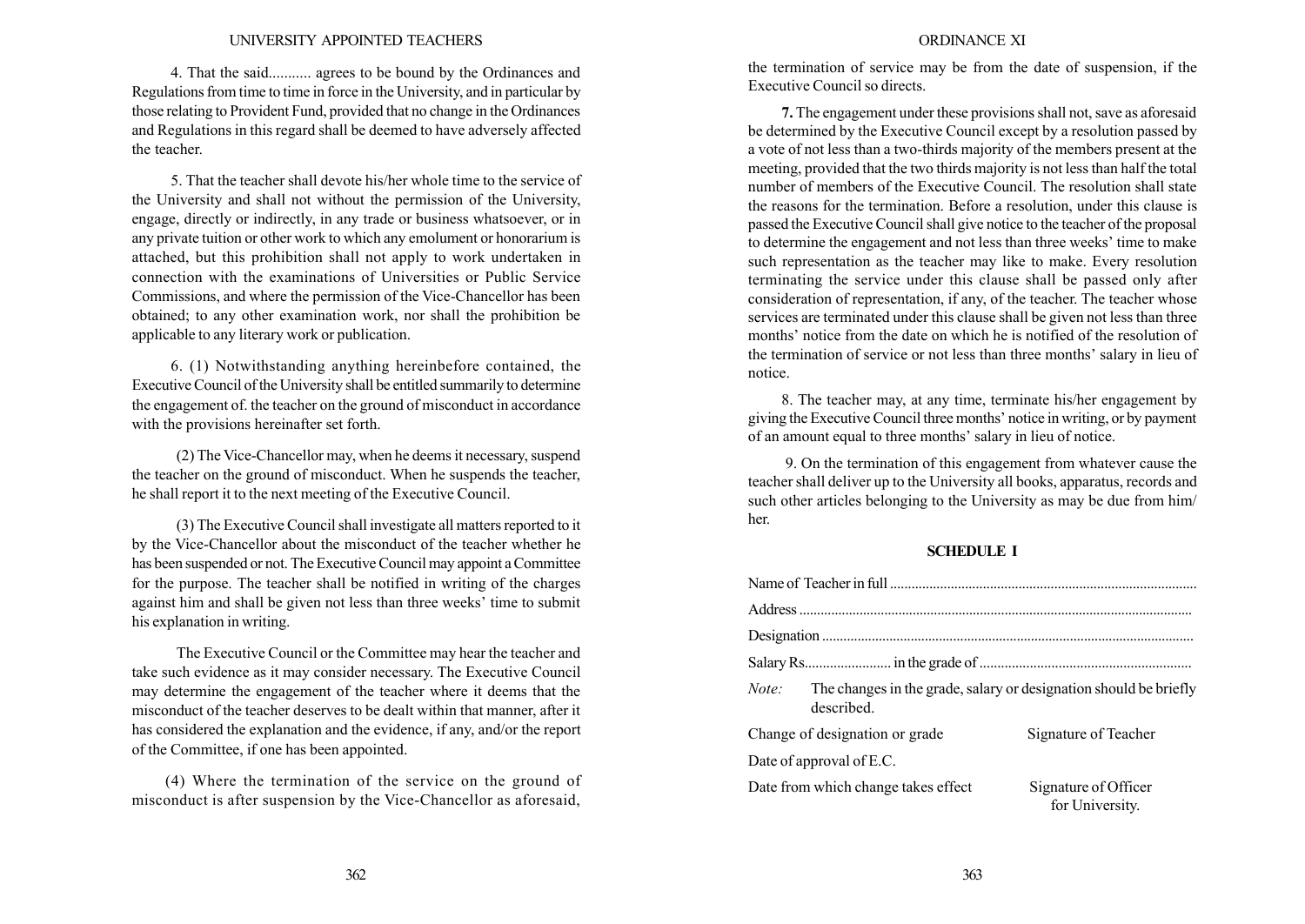# Ord.XI-A.

Notwithstanding anything contained in Ordinance XI or in any other Ordinance, the Executive Council of the University may make appointment to any post covered by the second proviso to clause (2) (i) of Statute 6 on such emoluments, terms and conditions as the Council may in each case determine.

# Ord. XII. CollegeAppointed Teachers

1. In this Ordinance, unless the context otherwise requires, a teacher includes a Principal of a College.

1-A. Every whole-time teacher shall be engaged by a College as a member of its staff on salaries in the scales prescribed by the University for the various categories of its teachers.

2. No whole-time teacher shall be engaged by any College as a member of its staff except on an Agreement of Service in the form annexed hereto or an agreement substantially to like effect and every teacher shall sign the Agreement before he enters upon his duties.

2-A. Promotion of College Appointed teachers (including Directors of Physical Education) under the Merit Promotion Scheme of 1987 as accepted by the Executive Council, shall be made in accordance with the eligibility conditions and in the manner prescribed in this scheme in this behalf.

2-B. Promotion of College Appointed Lecturers as Lecturers in Senior Scale/ Reader's Grade (Selection Grade/Readers/Professors) shall be made under the Merit Promotion Schemes as accepted by the Executive Council, in accordance with the eligibility conditions under the relevant scheme.

3. (1) All vacancies of teachers shall be filled after advertisement and by open recruitment, save in the cases of vacancies, appointment to which may be required to be made urgently in the interest of organisation of teaching in the college concerned for a period not exceeding four months or beyond the term in which it is made whichever is earlier.

(2) A temporary appointment of a teacher may be made against a post sanctioned for a specified period or in the leave vacancy of another teacher; the said appointment may be terminated after the expiry of that period or on such teacher resuming duty after the expiry of his leave, as the case may be. Each temporary appointment shall be reported to the University as soon as it is made.

# ORDINANCE XII

(3) (a) The temporary appointment of a teacher shall not be made to terminate before the end of the term in which it is made or continued; and

(b) If a teacher has been in service in a College or Department of the University on or before the first day of its re-opening in the second term and has continued to be in service without any break till the end of the third term in any College or Department of the University he shall be entitled to an ex-gratia payment equivalent to the amount of emoluments he would have received had his appointment continued till the end of the long vacation, if he is not holding any salaried post elsewhere during the period. Such ex-gratia payment shall be made by the College or the University, as the case may be, in which the teacher was in service immediately preceding the end of the third term.

(4) A teacher who has been in service up to the last day of the preceding session/term shall be entitled to vacation salary provided he has been reappointed and is in position on the reopening day after the vacation. In such cases the vacations will not constitute a break in service.

3-A. (1) Subejct to the provision of clauses 6,7 and 8 of the Agreement of Service, a person appointed permanently as Principal of a College or Institution or as a teacher therein shall be entitled to be in the service of that College or Institution until he/she completes the age of sixty two.

(2) The Governing Body of a College or an Institution may, with the approval of the Vice-Chancellor, re-employ any distinguished teacher after he/she has attained the age of 62 years for a period not exceeding 3 years on the whole but not beyond his/her completing the age of 65 years, if the Governing Body is satisfied that such re-employment is in the interest of the College or Institution.

(3) Subject to the provisions of sub-clause (2), the terms and conditions of service of a re-employed teacher including his/her salary, leave and other benefits admissible to him/her will be in accordance with the rules prescribed by the Govt. of India from time to time.

Explanation :- A Principal who has been a distinguished teacher may also be re-employed under the provisions of this Clause."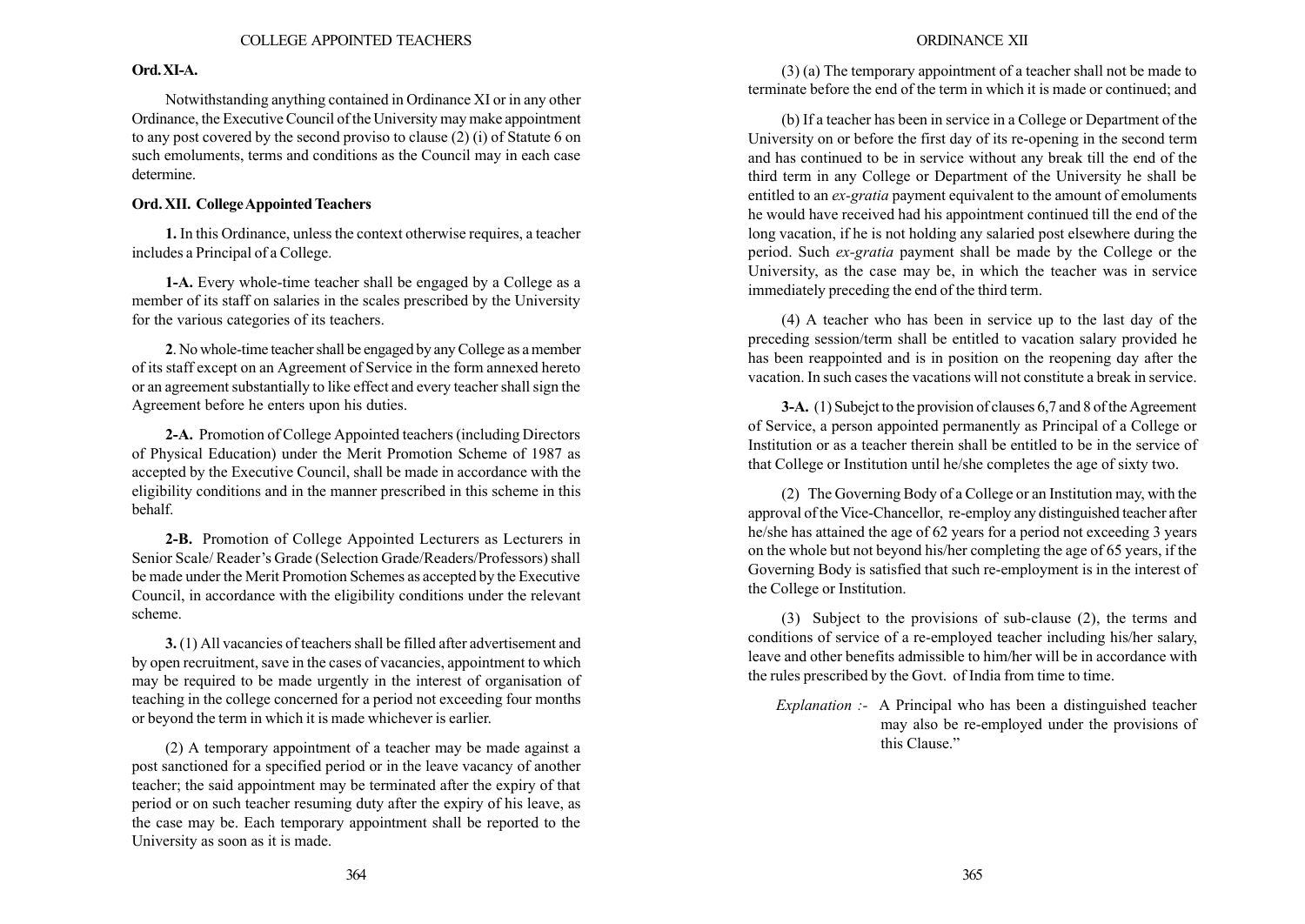4. No deduction of any kind shall be made from the salary of a teacher except that -

- (a) where a teacher contributes to a duly established Provident Fund, the rules whereof have been approved by the University, his contributions to that Fund at the prescribed rate may be deducted from his salary each month.
- (b) where a teacher occupies a house or other dwelling accommodation provided by a College, the amount of the rent of that house or other dwelling accommodation may be deducted from his salary each month, but where the teacher is required to occupy the house or other dwelling accommodation as part of the term of his engagement the amount of rent payable shall not exceed one-tenth of his monthly salary.
- (c) where a teacher agrees for certain deductions like refund of advances taken from Provident Fund, electricity and water charges in respect of a house occupied by him and provided by a College or where any deductions are required to be made under any law or by an order of the Court, such deductions might also be made.

5. No teacher shall be required to contribute directly, or indirectly to the funds of his college except that a teacher may, if he so desires, contribute voluntarily to any sports fund or literary society of the College, or to any fund in aid of poor students of the College :

Provided that all voluntary contributions by teachers to any sports fund, literary society or fund in aid of poor students as aforesaid shall be reported by the College to the University.

6. Notwithstanding anything contained in any other Ordinance, where a Principal or a teacher is placed under suspension, with the prior approval of the Vice-Chancellor or under Ordinance XIII-A, he shall during the period of his suspension be disabled from exercising any rights, duties or privileges attached to the membership of the Governing Body or any Committee of the College of which he may be a member.

7. Notwithstanding anything contained in this Ordinance, a teacher who is placed under suspension shall, during the period of his suspension, be entitled to only subsistence allowance in accordance with the rules applicable to Government employees.

#### Annexure to Ord. XII.

## FORM OF AGREEMENT OF SERVICE FOR COLLEGE TEACHERS

An agreement made the........................ day of ..............20............. between....................... (hereinafter called the Teacher) of the first part, and the Governing Body of ..........................College, Delhi (hereinafter called the Governing Body) of the second part.

The Governing Body hereby (or, as from the date of........................ ) appoints the Teacher as a member of the staff of the College upon the terms and conditions hereinafter set out and mutually agreed between the parties.

1. The Teacher shall be on probation for a period of one year and this probationary period may further be extended by not more than 12 months by the Governing Body. The teacher shall be confirmed in his appointment on the expiration of his/her probationary period unless not later than one month before the expiration there of the Governing Body inform him/her in writing of their intention not to confirm him/her.

2. The Governing Body shall pay to the teacher during the continuance of his engagement a salary at the rate of Rs. ................ p.m. ..............raising by annual increments of Rs .......................to a maximum of Rs .................p.m. and no increment shall be withheld without the consent of the University.

3. The teacher shall during the continuance of his engagement be entitled to the benefit of the Provident Fund maintained by the Governing Body for the teaching staff of the College in accordance with the rules prescribed by the Government of India for Provident Fund of Colleges.

4. The teacher shall devote his whole time to the service of the College, and shall not, without the permission of the Governing Body engage direclty or indirectly in any trade or business whatsoever or in any private tuition or other work which may interfere with the proper discharge of his duties; but this prohibition shall not apply to work under with the permission of the Principal in connection with the examinations of a University, Board, or Public Service Commission.

4-A. In addition to the direct teaching specified in Ordinance XIII, the workload of teachers would include preparation for teaching, admissions, examinations, internal assessment, supervision of co-curricular activities, administrative duties and research.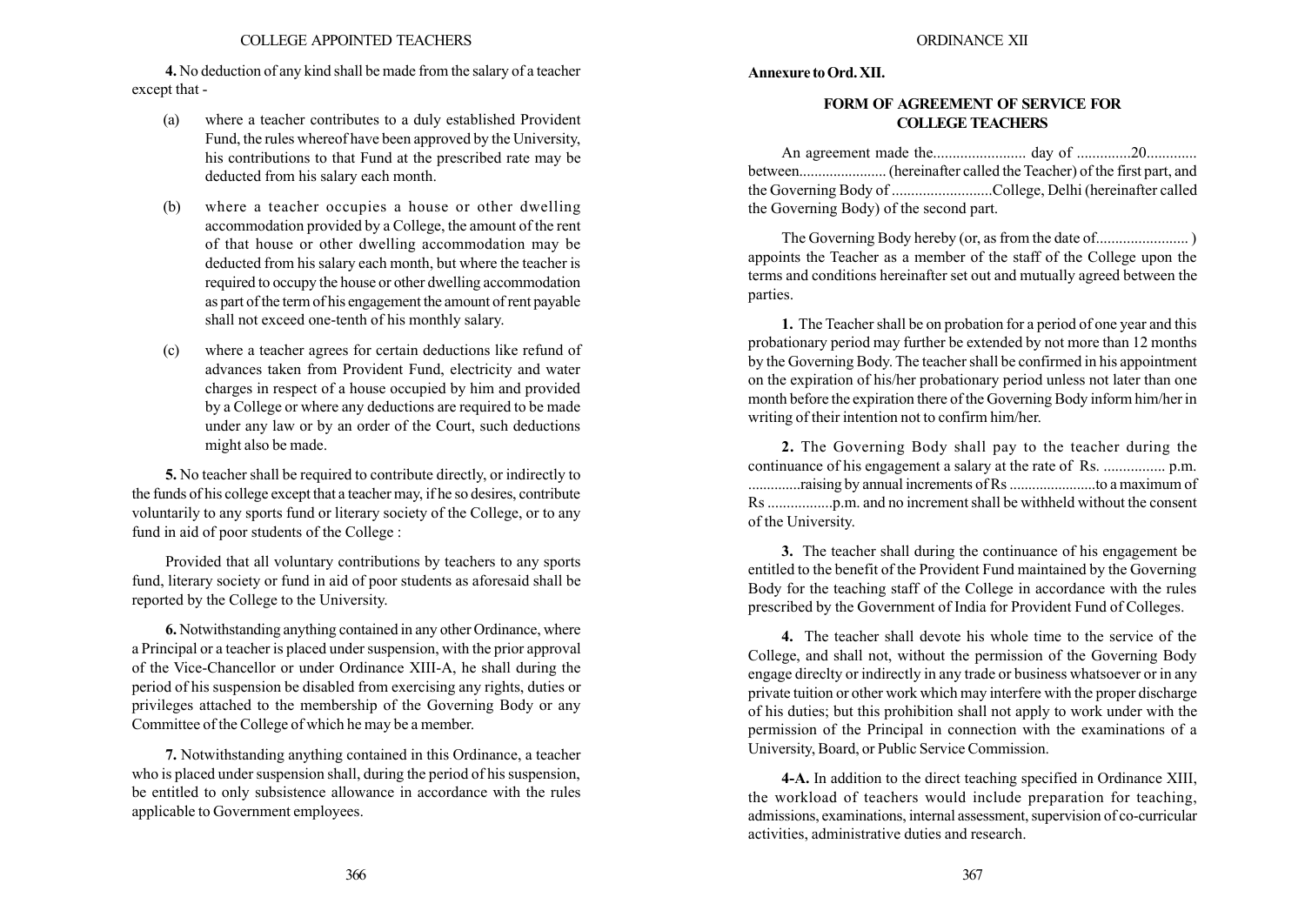### COLLEGE APPOINTED TEACHERS

5. The Governing Body shall be entitled summarily to determine the engagement of the teacher for misconduct, but save as aforesaid, shall only be entitled to determine the engagement after giving three months<sup>7</sup> notice in writing or payment of three months' salary in lieu of notice and for good cause.

6. The Governing Body shall not determine the engagement of the teacher whether summarily or otherwise without informing him in writing of the grounds on which they propose to take action and giving him a reasonable opportunity of stating his case in writing, and before coming to a final decision shall duly consider the teacher's statement and if he so desires give him a personal hearing.

7. The question of termination of the services of the Principal/Teacher or his suspension, shall not be decided by the College/lnstitution without the prior approval of the Vice-Chancellor.

8. The teacher may at any time terminate his engagement by giving the Governing Body three months notice in writing.

Provided that a decision on such termination of engagement by the College/Institution shall be subject to the satisfaction of the Vice-Chancellor.

9. (1) Any dispute arising in connection with the termination of the services of the teacher, except when on probation, by the Governing Body shall be referred to the arbitration of an Appeal Committee of three independent persons appointed by the Chancellor, who shall have power to inquire into all the facts of the case and to interpret the terms of this agreement, and their decision shall be final and binding on both parties. The Appeal Committee shall give its final decision within a reasonable time:

Provided that during the pendency of the appeal, the teacher shall continue to draw such salary or subsistence allowance, as the case may be, as he was drawing immediately prior to the termination of his/her services.

(2) The Indian Arbitration Act, 1940, shall apply to all arbitration under this Clasue.

10. On the termination of this agreement from whatever cause the teacher shall deliver up to the Governing Body all books, apparatus, record and such other articles belonging to the College or to the University as may be in his possession.

11. The teacher shall be entitled to leave according to the University Leave Rules as in force from time to time.

# Ord. XII-A. Visiting Professors and Visiting Appointments

# A. Visiting Professors

- (i) Eminent scholars who have made outstanding contributions in one or more fields of study covered at the University may, with the approval of the Executive Council, be invited by the Vice-Chancellor for a period not exceeding one year but not less than three months to function as Visiting Professors in the University. These Visiting Professors can be drawn either from within India or abroad.
- (ii) Such Visiting Professors will according to arrangements entered into, in each individual case, deliver a course of lectures or take seminars to participate in such other manner as may be deemed appropriate in the teaching and research work of the University.
- (iii) A Visiting Professor will be paid as under :
	- (a) Rs. 35000/- p.m. + free accommodation in the University Guest House or HRA on the maximum of Professors scale in case the appointment is from outside the country.
	- (b) Salary  $+ 20\%$  of the basic pay  $+$  other allowances except conveyance allowances (if any) subject to not exceeding the emoluments at the maximum of the scale of Professor, in case appointment is from within the country. If possible, free University accommodation or HRA will be provided.
	- (c) Rs. 35000/-+ free accommodation in the University or HRA on the maximum of Professor's scale excluding the retirement benefits in the case of retired person.
- (iv) A Visiting Professor will be paid travel expenses limited upto Rs. 50000/- as per rules of the University for travel within the country, for approved academic programme; medical expenses, if any, will also be reimbursed as per University rules.
- (v) Visiting Professors invited from outside the country may be paid economy class airfare both ways by direct route.
- (vi) To the extent possible, University will make arrangements for accommodating such Visiting Professors within the Campus so that they can participate in the academic life of the University.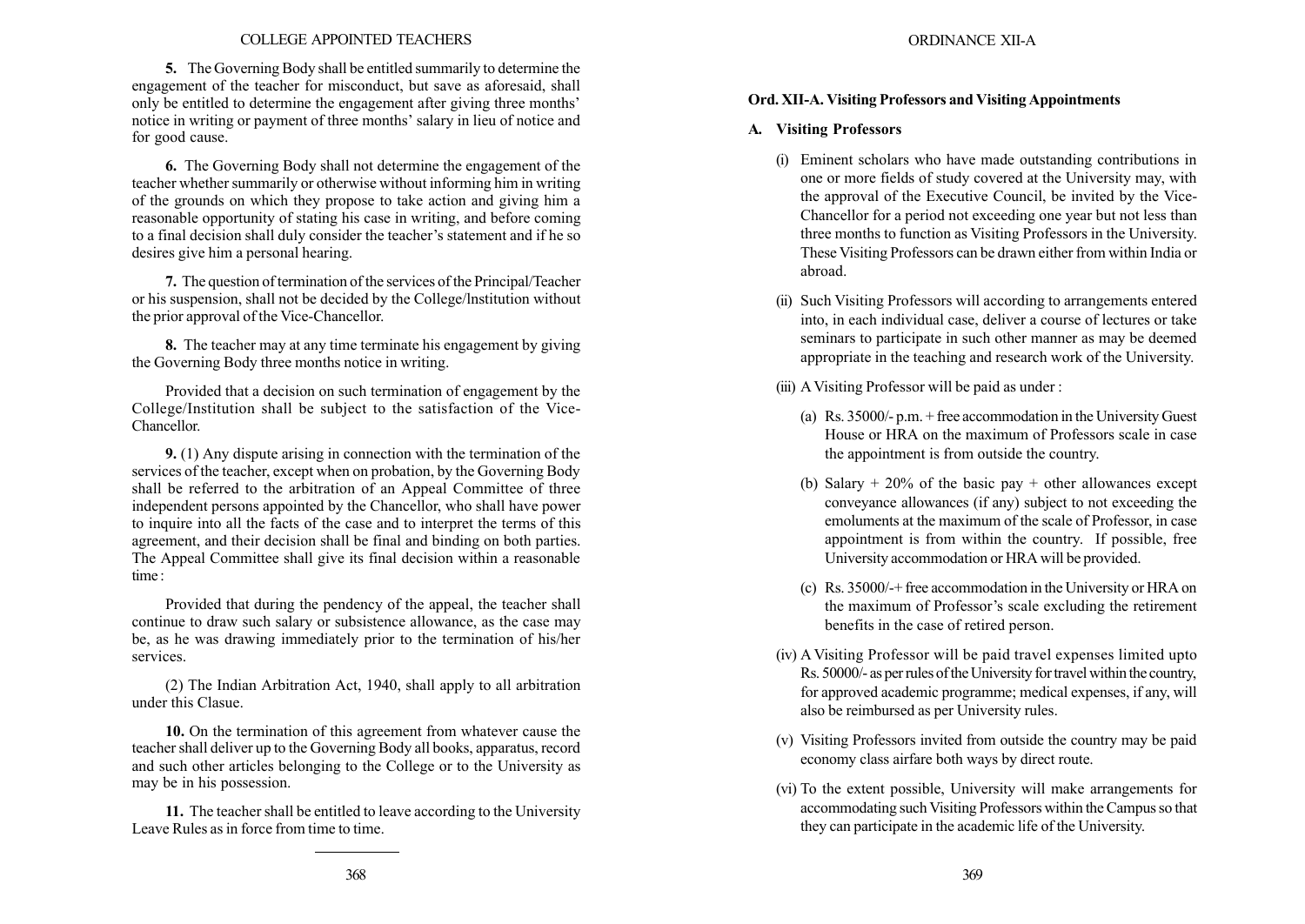(vii) Subject to the above, the Vice-Chancellor will determine, at his discretion, such other terms and conditions as may be required in the case of any Visiting Professor including the duration of the appointment.

# B. Visiting Appointments

- (i) Eminent scholars who have made outstanding contribution in one or more fields of study covered at the University may with the approval of the Executive Council be invited as Visiting Fellow by the Vice-Chancellor for a period not exceeding four months but not less than two weeks in a year to deliver a course of lectures or take seminars or participate in such other manner as may be deemed appropriate in teaching and research work of the University.
- (ii) A Visiting Fellow may be paid an honorarium and provided with hospitality as the case may be in accordance with the following criteria :
	- (a) A Visiting Fellow, not receiving salary from the parent institution, will be paid as in the case of Visiting Professors.
	- (b) AVisiting Fellow, receiving salary from the parent institution, will be paid Rs. 8000/- p.m. plus free accommodation.
- (iii) AVisiting Fellow from outside the country may be paid economy class airfare both ways by direct route provided the duration of the visit is at least one month. A Visiting Fellow from within the country will be paid travelling allowance as per rules of the University.

Besides academics, eminent persons in other fields such as industry, trade, business, journalism, music, literature, visual and performing arts, etc. who may be interested in associating themselves with the University, could also be invited as Visiting Fellow as per guidelines stipulated in the Ordinance XII-A, (A) for Visiting Professors and (B) for Visiting Appointments.

# Ord. XII-B. Professor Emeritus

1. (a) The Executive Council may, after the retirement confer the title of ëProfessor Emeritusî on a Professor of the University who has retired from this University after a total service of at least fifteen years, including at least seven years' service as Professor in the University.

(b) The Vice-Chancellor may recommend to the Academic Council the conferment of the title of "Professor Emeritus' and on the recommendations of the Academic Council, the Executive Council may confer the title.

2. The title of Professor Emeritus will be conferred only on scholars who have made outstanding contribution to their subject by their published research work and teaching.

3. A Professor Emeritus may pursue academic work within the framework of the Department to which he is attached. He will not be provided with any special facilities like a personal office or an independent laboratory nor will he be a member of any Committee of the Department or of the University.

4. Emeritus Professorship will carry with it no financial commitment for the University or responsibility for providing residential accommodation.

5. The conferment of the title of Professor Emeritus will be for life.

# Ord. XII-C. Honorary Professors

# (a) Honorary Professors

(1) The Executive Council may appoint any outstanding scholar or eminent person resident in Delhi, whose association with the University would help furtherance of the academic activities of the university as an Honorary Professor for a period of two years; the period may, however, be extended for a period of one year only once.

(2) The Head of the Department concerned, in consultation with his colleagues in the Department may propose to the Vice-Chancellor the appointment as Honorary Professor of a person and the Vice-Chancellor may, after satisfying himself, recommend the appointment to the Academic Council and the appointment will be made by the Executive Council on the recommendation of the Academic Council.

(3) No person shall be appointed or continued as Honorary Professor on his attaining the age of 65 years.

(4) An Honorary Professor shall be expected to be associated with the normal academic activities of the Department to which he is attached.

He shall, however, not be a member of any Committee of the Department or of the University.

An Honorary Professorship will carry with it no financial commitment for the University or responsibility for providing residential accommodation.

# (b) Adjunct Honorary Professors

1. A distinguished academic who is currently on the faculty of another University or academic institution in India or abroad and whose association with the University would enhance the quality of the academic life of the University may be appointed as an adjunct Honorary Professor of the University.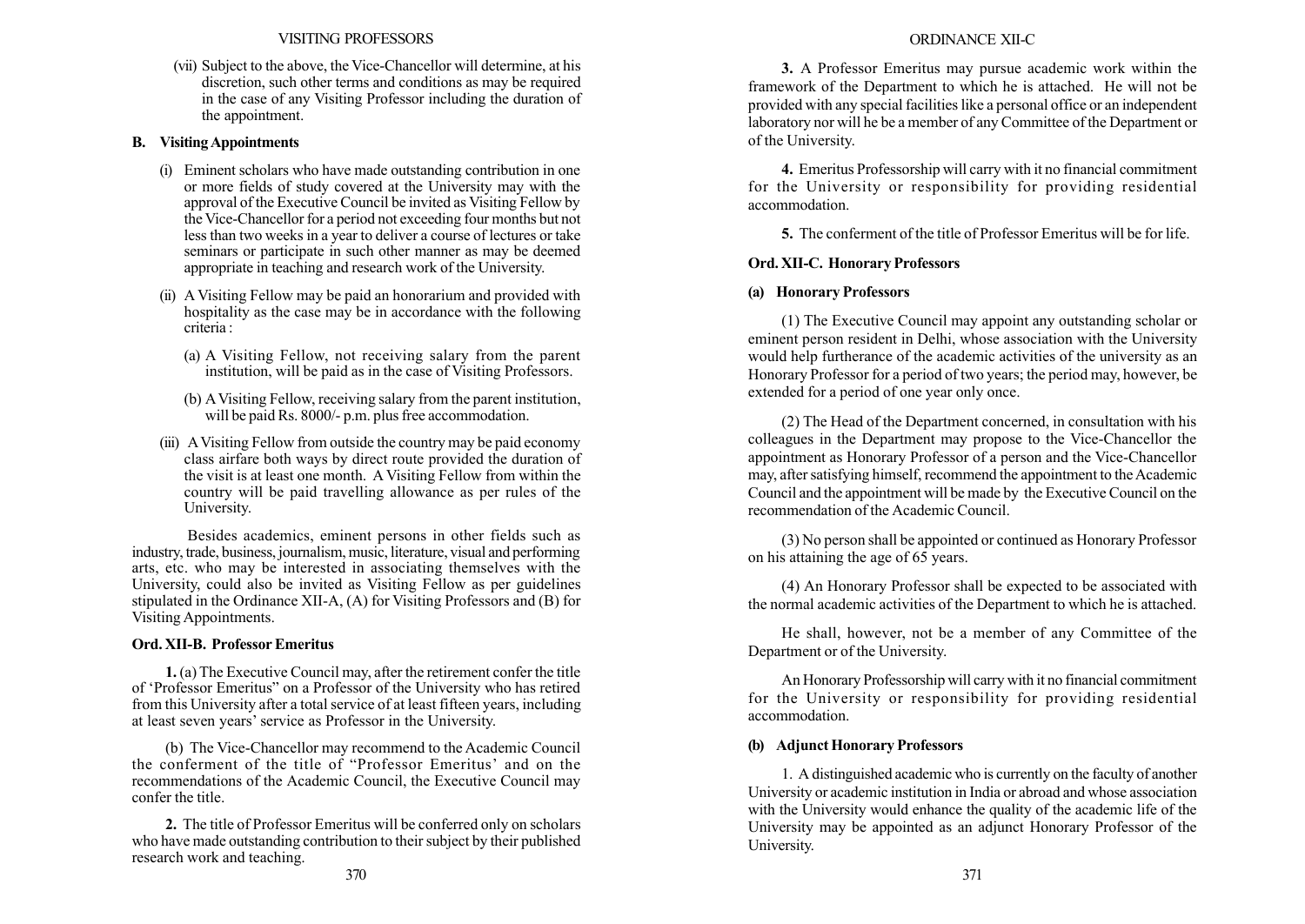#### ORDINANCE -XIII

2. Such Adjunct Honorary Professors may be affiliated to one or more departments of the University and associated with the teaching and research in these departments particularly when they are in Delhi. However, they shall not be members of any Committee of the department or of the University.

3. An Honorary Professorship will not carry with it any financial commitment for the University or the responsibility for providing residential accommodation. However, the department(s) to which they are affiliated must make every effort to facilitate their participation in the academic life of the University, whenever they are in Delhi. They may be provided office space, if available and be given an honorarium to meet their local travel expenses.

### Ord. XIII. General

1. No whole time teacher appointed by the University or by any College shall be required to do teaching work, whether lecturing or tutorial, or laboratory work, for a number of working periods of fifty five minutes each exceeding eighteen or for more than sixteen and a half hours in all during each week :

Provided that the foregoing provisions may in case of College and institutions imparting instruction for degree in Professional Course be modified by the Vice-Chancellor to the extent he deems fit in each case.

2. Guest/Part-time teachers may be appointed only against sanctioned posts. Such appointments should be kept to the barest minimum.

3. Persons more than 62 years of age should not be appointed as Guest/Part-time teachers.

4. Guest/Part-time teacher may be appointed initially for a period not exceeding one academic term which could be renewed after each term with the total tenure of appointment of an incumbent not exceeding 5 years.

5. A part-time teacher shall not be required to work for more than ten hours a week.

6. The Part-time teacher shall be entitled to the following emoluments according to his/her working load per week :

> Working Load per week Honorarium For Law Teachers 9 periods per week Rs. 8,000/- per month Other than Law Teachers

4-6 hours per week Rs. 3,000/- per month 7-10 hours per week Rs. 5,000/- per month

7. He shall be subject to such conditions of service as may be prescribed.

#### ORDINANCE XIII

8. Guest/part-time teachers may be appointed in exceptional circumstances in such specialised fields/subjects where professional expertise is required to strengthen and supplement the teaching, as also cases where the workload does not justify the appointment of a full-time regular teacher throughout the academic year.

9. The qualifications for Guest\*/Part-Time, teacher should be the same as those prescribed for a regular teacher of the University.

10. The procedure followed by the University for making temporary Faculty appointments in the University may be followed for appointing Guest/part-time teachers.

11. Part-time teachers be not given the benefit of provident fund, Pension, etc. normally given to regular teachers of the University. They may, however, be given leave benefits as those given to the teachers appointed on a temporary basis.

12. Part-time teacher may be appointed on the same basis as for temporary teachers and not on permanent basis.

13. Guest/part-time teachers may not be treated like regular members of the Faculty for the purpose of voting rights or for becoming member of Board of Studies.

14. Joint appointment may be made in the case of teachers of one institution participating in the teaching and research programmes of another institution in the same town. Teachers of one lnstitution may not be appointed as Guest/Part-time teachers in another institution. Their participation may, however, be encouraged under the scheme of Visiting Teachership.

15. In the case of special lectures not exceeding say six to eight lectures by an expert, Rs. 250/- per lecture be paid to the lecturer.

16. Guest/Part-time teachers may not be given the benefit of allowance viz., provident fund, pension, gratuity, etc. normally admissible to regular teachers in an institution. They may, however, be given the leave benefits as those given to the teachers appointed on ad-hoc/temporary basis.

17. A regular teacher appointed in a department of an institution should not be eligible for any remuneration for teaching the subject, to students of another department of the institution. If, however, a regular teacher is working over and above the normal work-load and is not granted equivalent adjustment/relief in the work-load in his department for delivering extra lectures in another institution/department he could be paid a suitable honorarium to be decided by the Institution.

<sup>\*</sup>Honorarium - Rs. 250/- per lecture.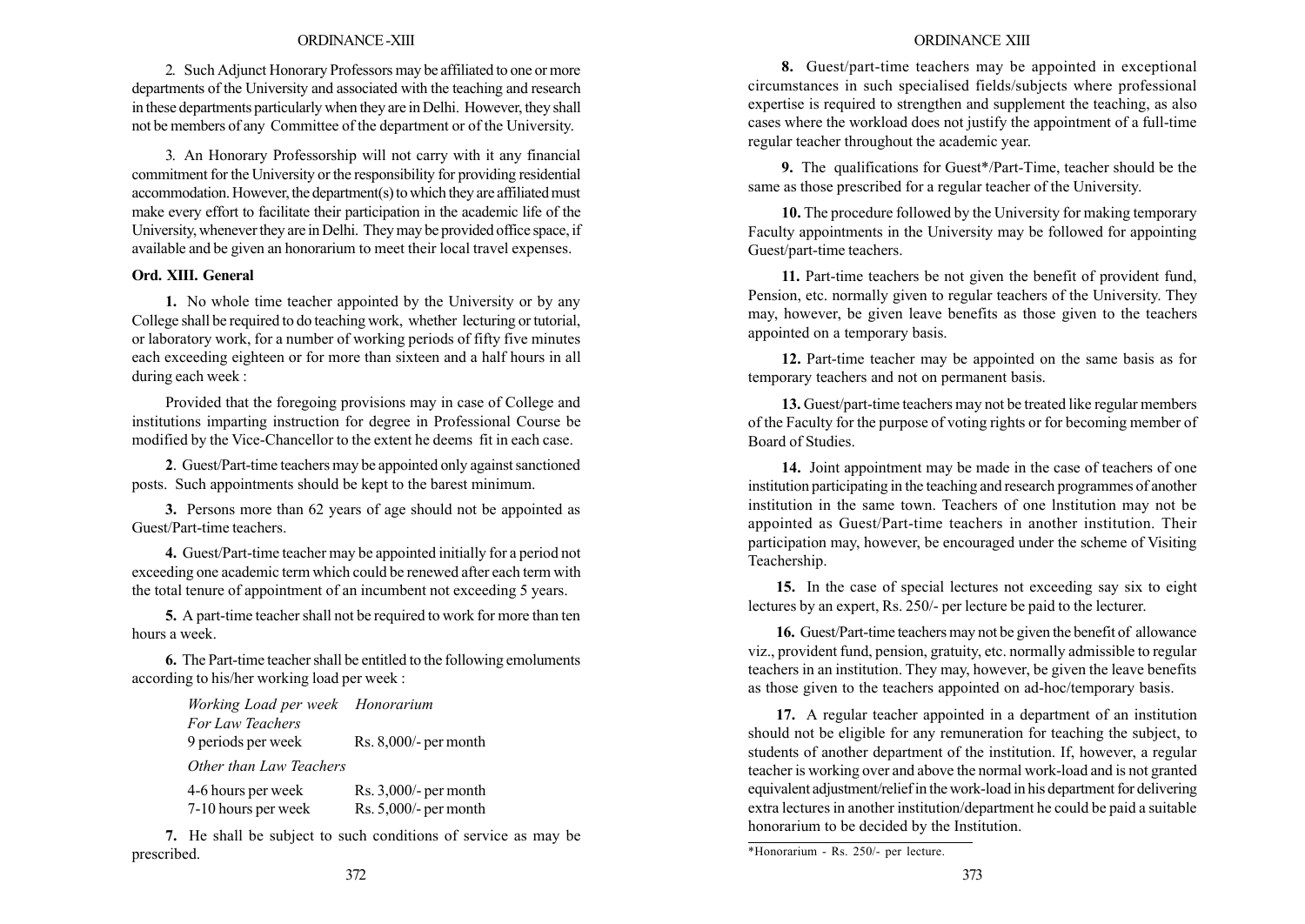## TemporaryOrd. XIII-A- Deleted

## Ord. XIII-B. Part-time Lecturers in Law

1. In the Faculty of Law essential qualifications for part-time lectureship will be :

- (a) at least a Bachelor's degree in Law with not less than  $50\%$ marks or equivalent grade-point average; and
- (b) not less than five years of actual practice as a lawyer at the High Court level.
- 2. Part-time lecturer in Law shall teach at least nine periods.

3. Part-time lecturers in Law shall be paid a monthly honorarium of Rs. 2,500/- p.m.\*

4. In all other respects part-time lecturers in Law will be governed by the same rules as are applicable to part-time lecturers in other Departments of the University.

#### Ord. XIII-C : Academic Calendar

The Academic Calendar of the University of Delhi shall include the following :

- 1. There shall be at least 180 teaching days in the Academic Year.
- 2. Colleges and Departments shall follow a six day teaching schedule per week.
- 3. Teaching shall commence on July 16 every year, for all classes, and conclude not prior to March 23 of the following year.
- 4. The Autumn Break in September-October shall be moveable, in order to minimise loss of teaching days on account of festivalrelated holidays whose dates change from year to year; and shall be notified every year accordingly.

#### ORDINANCE-XIV

#### CHAPTER-V

### OF THE AUTHORITIES

### Ord. XIV. Academic Council

1. The number of Heads of Departments other than Deans of the Faculties and Principals of Colleges for membership of the Academic Council will be according to table given below :

| Faculty                                 | No. of Heads of Department |
|-----------------------------------------|----------------------------|
| Arts                                    | 14                         |
| Science                                 | 10                         |
| Social Sciences                         | 9                          |
| 1 aw                                    |                            |
| Education                               |                            |
| <b>Medical Sciences</b>                 | 20                         |
| Agriculture & Forestry                  | $\overline{2}$             |
| Technology                              | 9                          |
| Music and Fine Arts                     | $\overline{c}$             |
| <b>Management Studies</b>               |                            |
| Ayurvedic and Unani Medicines           | 2                          |
| <b>Mathematical Sciences</b>            | 4                          |
| Inter-disciplinary and Applied Sciences | 6                          |
| Applied Social Sciences and Humanities  | 2                          |
| Commerce & Business                     | $\overline{2}$             |
| Open Learning                           |                            |
| Faculty of Homeopathic                  |                            |
| Total                                   | 87                         |
|                                         |                            |

2. Membership from among the Heads of the Departments in any Faculty will go in rotation among the Departments by seniority according to the date of establishment of the Departments.

3. The first term of two years of members, after reconstitution of the Council shall, in respect of members under sub-clauses (v), (vi) and (vii) of Clause (1) of Statute 7, commence from the beginning of the academic year 1960-61.

4. The number of members as well as the list of persons who become member, as Heads of Departments and as Principals of Colleges shall be determined at the beginning of each academic year and a person who had become a member at the beginning of the year, shall not cease to be a member, merely because of change in the number or the personnel of members under the different categories.

#### Ord. XIV-A. Faculties

1. The following shall be the Departments comprised in the Faculty of Arts :

Department of English Department of Philosophy Department of Sanskrit Department of Hindi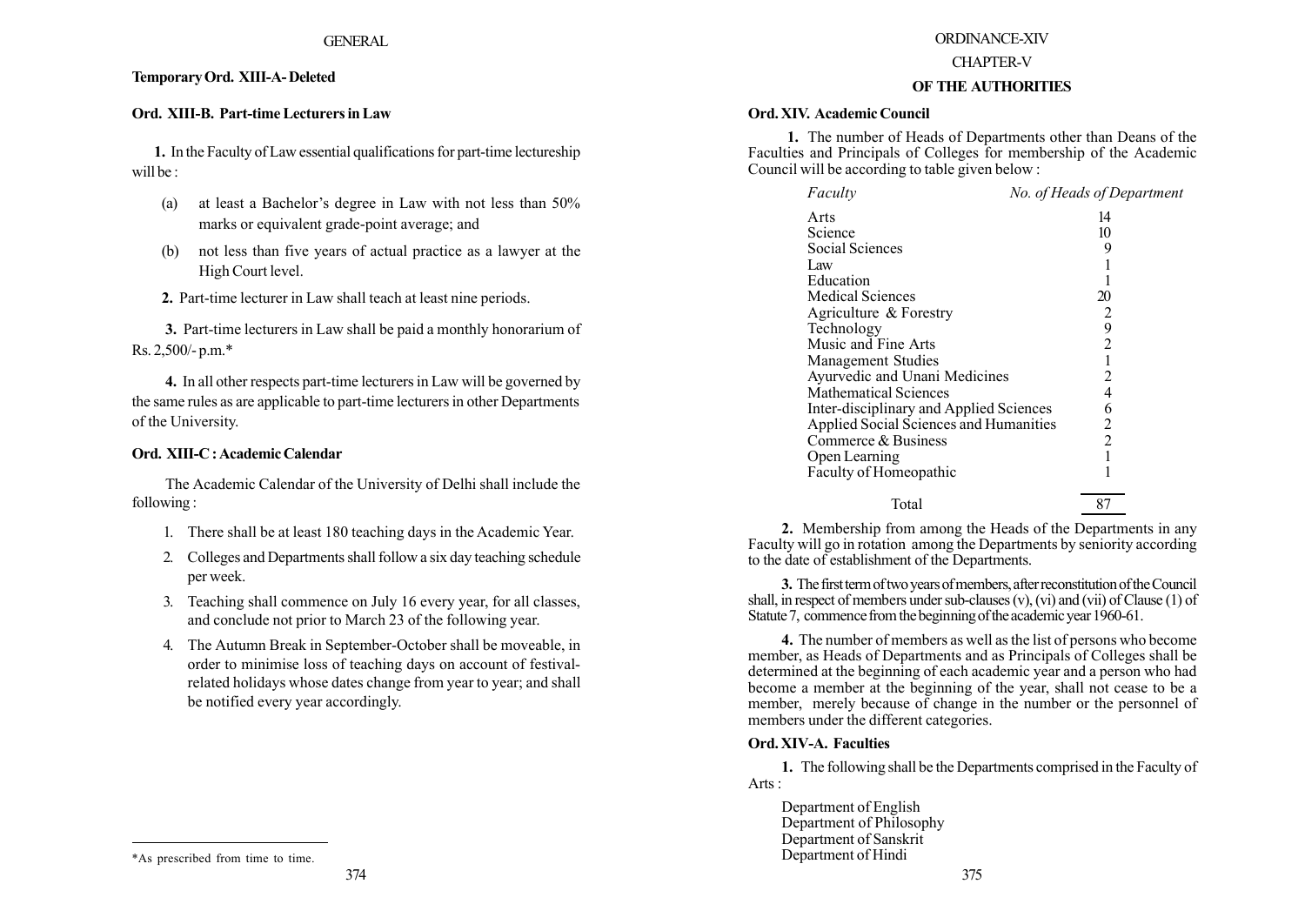## FACULTIES AND DEPARTMENTS

Department of Germanic and Romance Studies Department of Library & Information Science Department of Urdu Department of Modem Indian Languages and Literary Studies\* Department of Buddhist Studies Department of Linguistics Department of Psychology Department of Arabic Department of Persian Department of Panjabi

2. The following shall be the Departments comprised in the Faculty of Science :

> Department of Physics and Astrophysics Department of Chemistry Department of Anthropology Department of Zoology Department of Botany Department of Nursing Department of Home Science Department of Geology Department of Pharmacy Department of Environmental Biology

3. The following shall be the Departments comprised in the Faculty of Social Sciences:

> Department of Economics Department of Social Work Department of History Department of Political Science Department of African Studies Department of Sociology Department of Geography Department of East Asian Studies Department of Adult, Continuing Education and Extension.

4. The Faculty of Law shall consist of a single Department of Law.

5. The Faculty of Education shall consist of a single Department of Education.

6. The following shall be the Departments comprised in the Faculty of Medical Sciences:

> Department of Anatomy Department of Physiology Department of Medical Biochemistry Department of Pathology

## ORDINANCEX IV-A

Department of Medical Microbiology Department of Pharmacology Department of Forensic Medicine Department of Medicine Department of Paediatrics Department of Psychiatry Department of Community Medicine Department of Obstt. & Gynaecology Department of Radiology, Radio-Therapy, Radio Diagnosis and Radiation Medicine. Department of Dermatology & Venereology Department of Surgery Department of Ophthalmology Department of Orthopaedics Department of Otolaryngology Department of Anaesthesiology and Critical Care Department Tuberculosis and Respiratory Diseases

7. The following shall be the Departments comprised in the Faculty of Agriculture and Forestry :

Department of Agriculture Department of Forestry.

8. The following shall be the Departments comprised in the Faculty of Technology:

Department of Electrical Engineering Department of Mechanical Engineering Department of Civil Engineering Department of Architecture and Planning Department of Electronics and Communication Engineering Department of Applied Sciences and Humanities Department of Computer Engineering Department of Instrumentation and Control Engineering. Department of Production & Industrial Engineering

9. The following shall be the Departments comprised in the Faculty of Music and Fine Arts :

Department of Music Department of Fine Arts.

10. The following shall be the Departments comprised in the Faculty of Mathematical Sciences:

Department of Mathematics Department of Statistics Department of Operational Research Department of Computer Science.

<sup>\*</sup>The following subjects will be included in the Department: Bengali, Sindhi, Tamil, Telugu , Malayalam, Kannada, Marathi, Gujarati, Oriya, Manipuri, Assamese.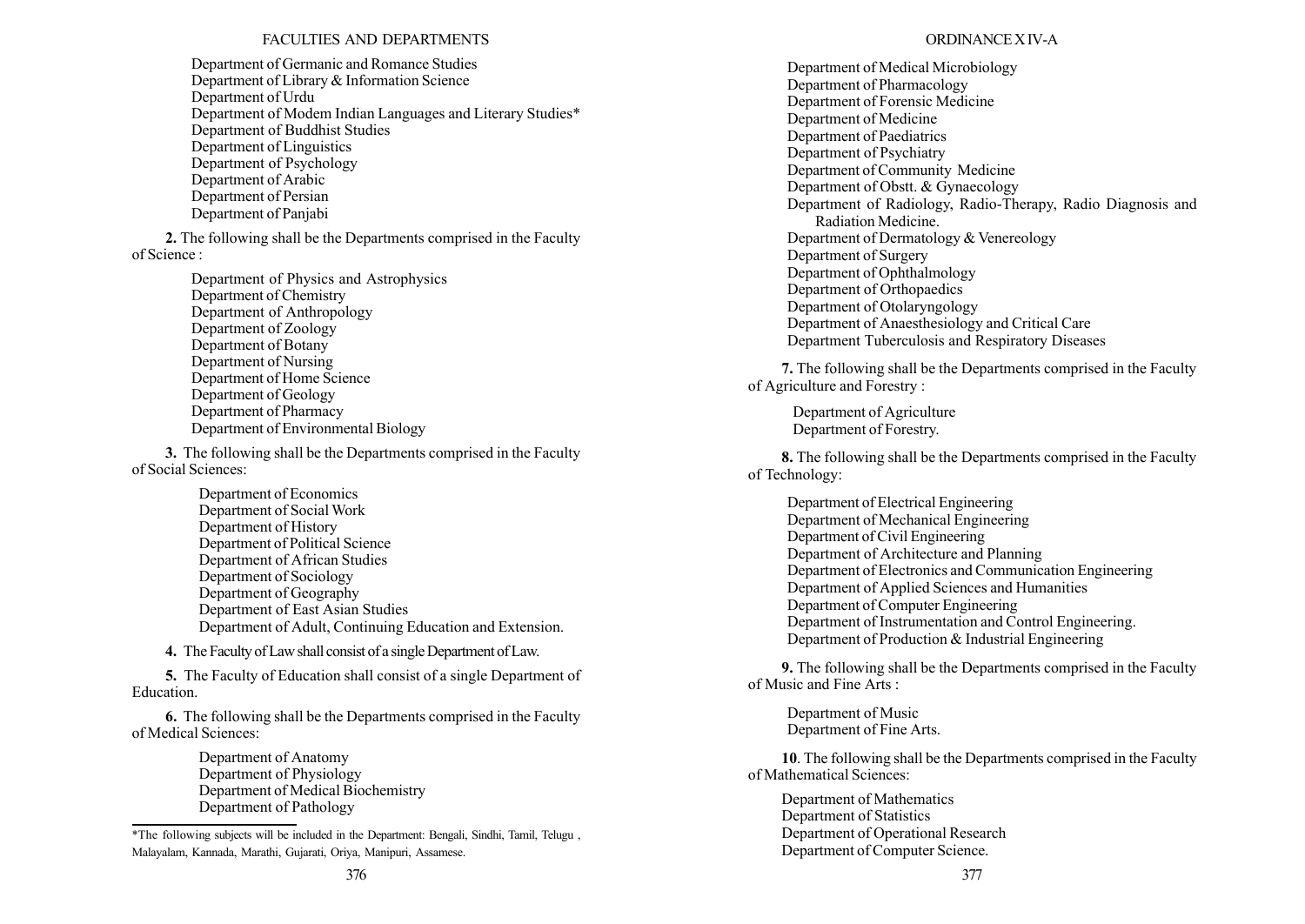#### FACULTY MEETING

11. The Faculty of Management Studies shall consist of a single Department of Business Management and Industrial Administration.

12. The following shall be Departments comprised in the Faculty of Ayurvedic and Unani Medicines.

Department of Ayurvedic Medicine. Department of Unani Medicine.

13. The following shall be the Departments comprised in the Faculty of Inter-disciplinary and Applied Sciences.

Department of Bio-Chemistry Department of Microbiology Department of Genetics Department of Electronics Science Department of Plant Molecular Biology. Department of Bio-Physics

14. The following shall be Departments comprised in the Faculty of Applied Social Sciences and Humanities :

Department of Business Economics.

Department of Slavonic and Finno-Ugrian Studies.

15. The following shall be the Departments comprised in the Faculty of Commerce and Business.

Department of Commerce.

Department of Financial Studies.

16. The following shall be the departments comprised in the Faculty of Open Learning :-

1. Department of Distance and Continuing Education.

17. The following shall be the Department comprised in the Faculty of Homeopathic Medicine :

1. Department of Homeopathic Medicine.

### Ord XIV-B. Meeting of a Faculty

1. (a) Meetings of the Faculty may be convened by the Dean of the Faculty concerned whenever he considers them necessary. He shall call a meeting at least once a term and also on receipt of a requisition signed by not less than one-third of the total number of members :

Provided that a meeting required to be called on a requisition shall not be convened during the period when the University is closed for vacations.

(b) The requisition shall state the purpose or purposes for which the meeting is to be called.

(c) At a meeting called on requisition no matter other than the purpose or purposes will be discussed.

#### ORDINANCEX IV-B

2. Except in the case of emergent meetings not less than seven days' notice shall be given. The notice shall state the time and the place of the meeting as well as the business to be transacted and shall be issued by the Registrar.

3. The quorum for the meeting shall be one-third of the members of the Faculty concerned provided that in the case of a Faculty where the total number of members of the faculty exceeds 45, the quorum shall be 15. The adjourned meeting shall need no quorum.

4. The Faculty may make Regulations laying down the procedure to be observed at the meetings, the constitution of the Committees of Courses and other relevant matters.

5. Each Faculty may constitute such and so many Committees of Courses as there are departments teaching subjects included in the Faculty. It shall be open to the Faculty concerned to have one Committee of Courses for two or more subjects or to have more than one Committee for any Department

6. Each Faculty shall recommend Courses of Studies in the various subjects comprised in the Faculty after considering the recommendations of the relevant Committee of Courses and Studies.

7. Each Faculty shall recommend to the Academic Council after considering the recommendations of the Committee of Courses and Studies concerned the names of examiners in the subjects assigned to the Faculty except in the case of M.Phil. examination and the theses work submitted for the Degree of Doctor of Philosophy, Doctor of Literature, Doctor of Science, Doctor of Civil Laws and Doctor of Engineering and Technology for which appointment of examiners will be made in accordance with the procedure laid down in the relevant clauses of the Ordinances VI, VI-A, VI-B and VI-C of the Ordinances of the University.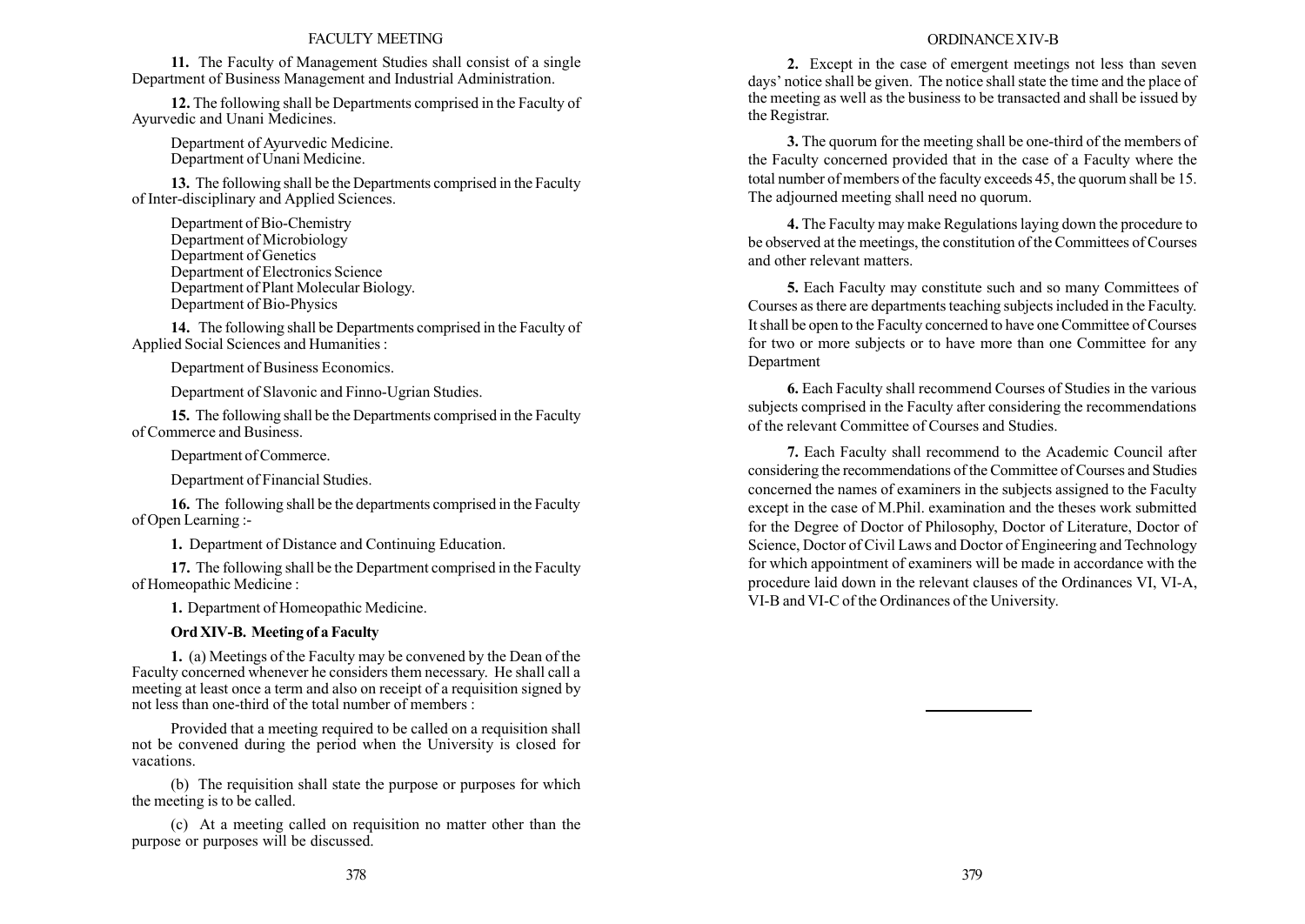## RESIDENCE, HEALTH AND DISCIPLINE BOARD

# ORDINANCE XV

# CHAPTERVI

# OF BOARDS AND STANDING COMMITTEES

# Ord. XV. Residence, Health and Discipline Board

1. (1) The Board of Residence, Health and Discipline shall be constituted as follows:

- 1. The Proctor, Chairman and Convenor;
- 2. The Director of Health Services, Delhi State, or a medical practitioner deputed by him to act in his absence;
- 3. The University Engineer;
- 4-8. Five persons, including a woman, appointed by the Executive Council, not necessarily from among their own member;
- 9. A Senior Architect from the C.P.W.D., nominated by the Chief Engineer, C.P.W.D., New Delhi.

Provided that the Principal of a College or a person nominated by the Principal shall be a member of the Board when the College concerned is being inspected by the Board.

(2) The members of the Board, other than ex-officio members, shall hold office for a period of two years.

2. Subject to the Ordinances, the Board shall inspect once in every academic year each College together with such buildings as may be occupied therewith for the use of students, and shall submit a report to the Executive Council with such recommendations as it may think fit.

3. The Board may at any time direct one or more of its members to make a special inspection, and to report on any College regarding compliance with the condition of residence as laid down by the Ordinances, in addition to the inspection.

4. (1) Any matter of residence, health or discipline which a Principal desires to refer to the Board respecting his College and any matter involving Inter-Collegiate or Inter-Hall discipline on which the Principals concerned are unable to come to an agreement, shall be dealt with by the Board, but there shall be the right of appeal in such cases to the Vice-Chancellor, whose decision shall be final.

(2) Subject to any powers conferred by the Act or the Statutes, on the Vice-Chancellor, all matters of discipline in the University which are either not directly cognizable by, or after due warning by the Proctor, are not investigated and decided by a Principal shall be dealt with by the Board.

# RESIDENCE, HEALTH & DISCIPLINE BOARD

- 5. (1) Every student of the University shall live either-
	- (a) in a College of which he is a member, or
	- (b) with a parent or some person accepted by his College to be his guardian, or
	- (c) in the case of a woman student, with a parent or some person accepted by the Proctor to be her guardian.

Every resident student shall conform to regulations drawn up by the Principal of his College.

(2) The Board shall submit to the Executive Council, after consultation with the Principals, draft Ordinances prescribing the conditions of residence to be observed in the Colleges.

6. As soon as possible after the re-opening of a College after the long vacation, the Principal shall submit to the Board the following information:

- (a) the number of the hostels and the names of Superintendents;
- (b) the number of resident students in each hostel;
- (c) the number of non-resident students living with their parents;
- (d) the number of non-resident students living with their guardians.

7. All Colleges shall provide adequate facilities for the physical exercise of their students, and shall forward a statement of the same to the Board.

8. (1) The inspection of the Colleges by the Board shall be carried out and completed by the 15th of November each year, and the inspection report shall be forwarded by the Proctor to the Registrar within two weeks after completion of the inspection.

(2) The report shall be placed before the Executive Council before the Christmas holidays, and the resolutions and recommendations, if any, of the Executive Council on the report shall be forwarded to the Principals concerned, who shall inform the University of the action, if any, that has been taken or is proposed to be taken on the resolutions and recommendations.

(3) The observations of the Principals shall be forwarded to the Proctor by the end of January, and the Proctor shall make a final report to the Executive Council. At the time of the next inspection the Board shall have before it the report of the previous year and the resolutions and recommendations of the Executive Council and the replies from the Principals and shall make a report as to what action, if any, has been taken in the matter.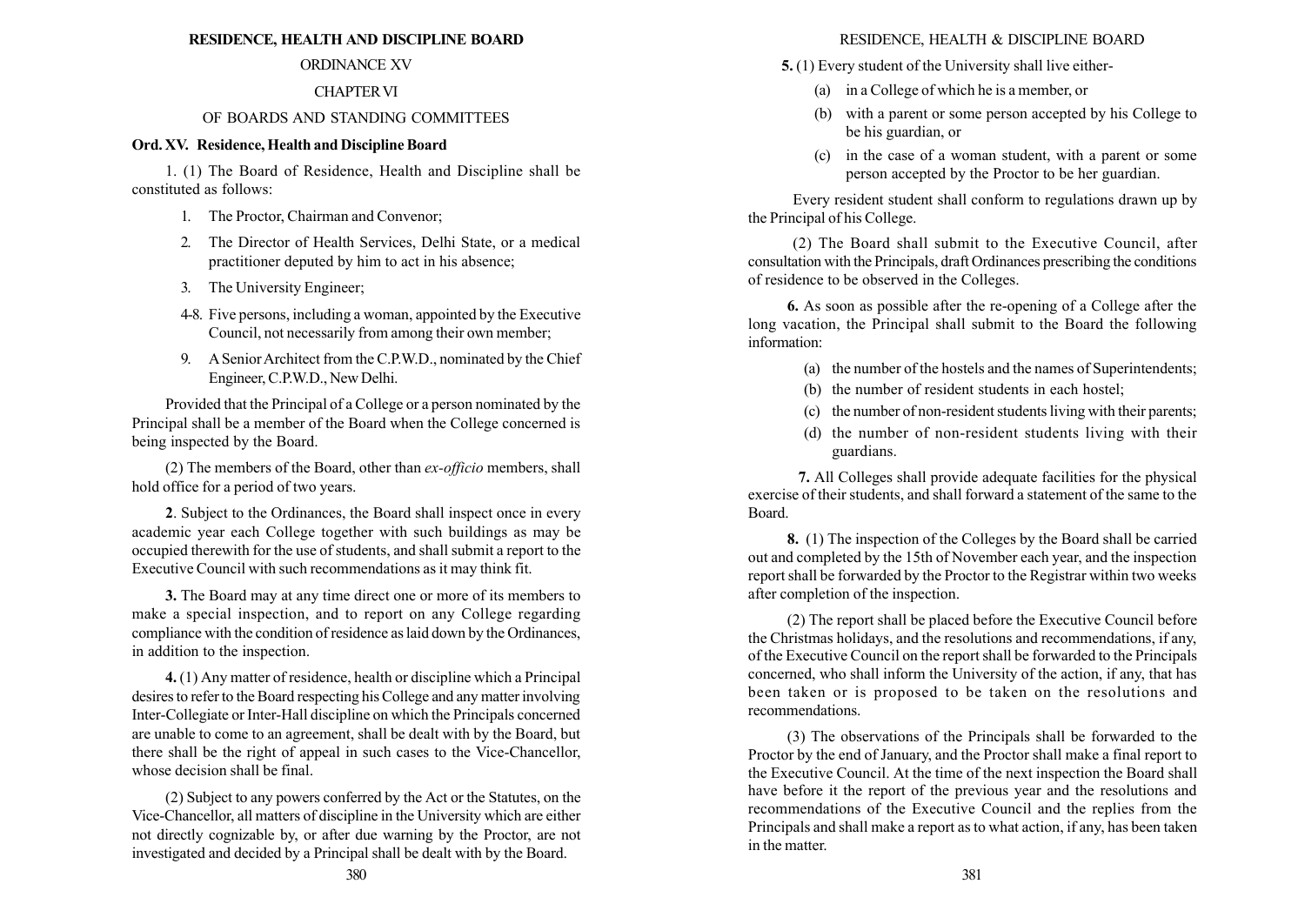## MAINTENANCE OF DISCIPLINE AMONG STUDENTS

9. In this Ordinance "College" shall include Hall and a recognised Institution, and "Principal" shall have a corresponding meaning.

# Ord. XV-A. Board of Inter-Disciplinary Programmes

1. There shall be a Board called "Board of Inter-disciplinary Programmes."

2. Subject to the overall control and supervision of the Academic Council the Board shall have power to sanction establishment of Centres of Inter-disciplinary Programmes and approve the setting up of committees for preparing blueprints for such Inter-disciplinary Programmes and for operationalising the same.

3. The Board of Inter-disciplinary Programmes shall be constituted as follows:

- 1. Vice-Chancellor or his nominee (Chairman)
- 2 Pro-Vice-Chancellor.
- 3-7. Five members of the teaching staff of the University/Colleges nominated by the Academic Council for their interdisciplinary involvement.
- 8-12. Five eminent academicians known for their involvement in inter-disciplinary programmes from outside the University to be nominated by the Executive Council.
- 13. A person not below the rank of Deputy Registrar nominated by the Vice-Chancellor to act as Secretary.

Note: The Board shall be reconstituted after every three years.

4. The essential functions of a Centre of Inter-disciplinary Programme will include developing mechanism to facilitate the coming together of scholars from different departments/disciplines and institutions of the University for collaborative research and/or teaching in the programme and perform such administrative functions as may be necessary for implementation of the programme.

5. In the event of setting up of any Centre of Inter-disciplinary programme, the Board will also set up an Academic Advisory Committee for the Centre consisting of distinguished scholars in .the field from within and outside the University and report the same to the Academic Council M.Phil. Committee/Board of Research Studies concerned, as the case may be.

6. The Academic Advisory Committee of any Centre shall perforn the following functions:

(i) select fellows and associate fellows from the faculties of the University departments and the Colleges on the basis of their research interest, record and the proposals made;

- (ii) contribute to the coordination and strengthening of teaching programmes in the institutions of the University in the area of interest of the centre;
- (iii) initiate, develop and strengthen research programmes in the area of interest of the centres; and
- (iv) submit an annual report of its activities to the Board of Interdisciplinary Programmes.

7. The Director of the Centre who shall be appointed by the Vice-Chancellor after due consultation with the Board of Inter-Disciplinary Programmes shall be the Chairman of the Academic Advisory Committee in each case.

8. A report about the functioning of the Board of Inter-disciplinary Programmes shall be submitted to the Academic Council at the end of each academic year.

# Ord. XV-B.Maintenance of Discipline among Students of the University

1. All powers relating to discipline and disciplinary action are vested in the Vice-Chancellor.

2. The Vice-Chancellor may delegate all or such powers as he/she deems proper to the Proctor and to such other persons as he/she may specify in this behalf.

3. Without prejudice to the generality of power to enforce discipline under the Ordinance, the following shall amount to acts of gross indiscipline:

- (a) physical assault, or threat to use physical force, against any member of the teaching and non-teaching staff of any Institution/ Department and against any student within the University of Delhi;
- (b) carrying of, use of, or threat to use of any weapons;
- (c) any violation of the provisions of the Civil Rights Protection Act, 1976;
- (d) violation of the status, dignity and honour of students belonging to the scheduled castes and tribes;
- (e) any practice-whether verbal or otherwise-derogatory of women;
- (f) any attempt at bribing or corruption in any manner;
- (g) wilful destruction of institutional property;
- (h) creating ill-will or intolerance on religious or communal grounds;
- (i) causing disruption in any manner of the academic functioning of the University system;
- (j) ragging as per Ordinance XV-C.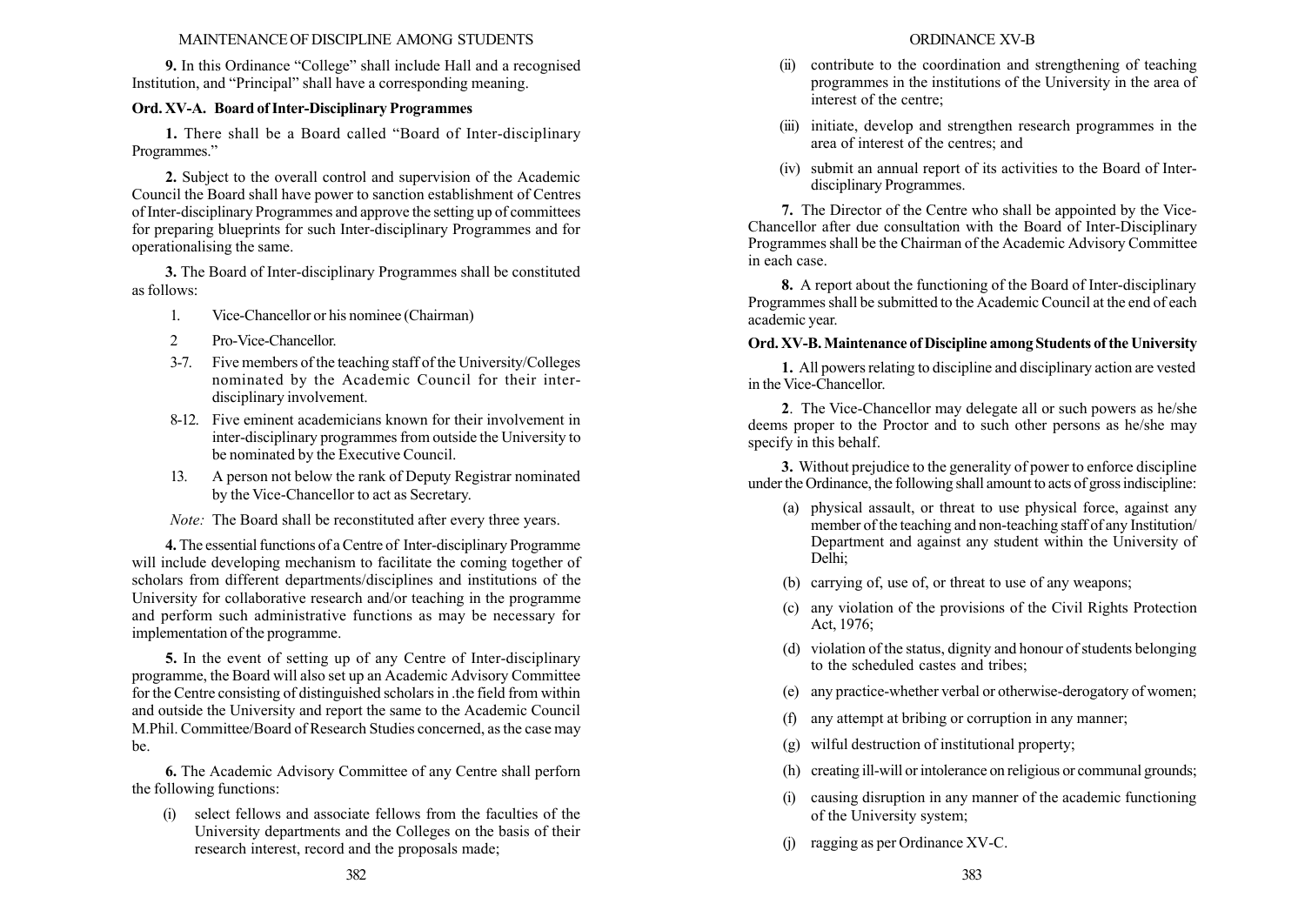## MAINTENANCE OF DISCIPLINE AMONG STUDENTS

4. Without prejudice to the generality of his/her powers relating to the maintenance of discipline and taking such action in the interest of maintaining discipline as may seem to him/her appropriate, the Vice-Chancellor, may in the exercise of his/her powers aforesaid order or direct that any student or students-

- (a) be expelled; or
- (b) be, for a stated period rusticated; or
- (c) be not for a stated period, admitted to a course or courses of study in a College, Department or Institution of the University; or
- (d) be fined with a sum of rupees that may be specified; or
- (e) be debarred from taking a University or College or Departmental Examination or Examinations for one or more years; or
- (f) that the result of the student or students concerned in the Examination or Examinations in which he/she or they have appeared be cancelled.

5. The Principals of the Colleges, Heads of the Halls, Deans of Faculties, Heads of Teaching Departments in the University, the Principal, School of Correspondence Courses and Continuing Education and Librarian shall have the authority to exercise all such disciplinary powers over students in their respective Colleges, Institutions, Faculties and Teaching Departments, in the University as may be necessary for the proper conduct of the Institutions, Halls and teaching in the concerned Departments. They may exercise their authority through, or delegate authority to, such of the teachers in their Colleges, Institutions or Departments as they may specify for these purposes.

6. Without prejudice to the powers of the Vice-Chancellor and the Proctor as aforesaid, detailed rules of discipline and proper conduct shall be framed. These rules may be supplemented, where necessary, by the Principals of Colleges, Heads of Halls, Deans of Faculties and Heads of Teaching Departments in this University. Each student shall be expected to provide himself/herself with a copy of these rules.

7. At the time of admission, every student shall be required to sign a declaration that on admission he/she submits himself/herself to the disciplinary jurisdiction of the Vice-Chancellor and the several authorities of the University who may be vested with the authority to exercise discipline

## ORDINANCE XV-C

under the Acts, the Statutes, the Ordinances and the Rules that have been framed thereunder by the University.

# Ord. XV -C. Prohibition of and Punishment for Ragging

1. Ragging in any form is strictly prohibited, within the premises of College/Department or Institution and any part of Delhi University system as well as on public transport.

2. Any individual or collective act or practice of ragging constitutes gross indiscipline and shall be dealt with under this Ordinance.

3. Ragging for the purposes of this Ordinance, ordinarily means any act, conduct or practice by which dominant power or status of senior students is brought to bear on students freshly enrolled or students who are in any .way considered junior or inferior by other students and includes individual or collective acts or practices which-

- (a) involve physical assault or threat to use of physical force;
- (b) violate the status, dignity and honour of women students;
- (c) violate the status, dignity and honour of students belonging to the scheduled castes and tribes;
- (d) expose students to ridicule and contempt and affect their self esteem;
- (e) entail verbal abuse and aggression, indecent gestures and obscene behaviour.

4. The Principal of a College, the Head of the Department or an Institution, the authorities of College, of University Hostel or Halls of Residence shall take immediate action on any information of the occurrence of ragging.

5. Notwithstanding anything in Clause (4) above, the Proctor may also suo moto enquire into any incident of ragging and make a report to the Vice-Chancellor of the identity of those who have engaged in ragging and the nature of the incident.

6. The Proctor may also submit an initial report establishing the identity of the perpetrators of ragging and the nature of the ragging incident.

7. If the Principal of a College or Head of the Department or Institution or the Proctor is satisfied that for some reason, to be recorded in writing, it is not reasonably practical to hold such an enquiry, he/she may so advise the Vice-Chancellor accordingly.

8. When the Vice-Chancellor is satisfied that it is not expedient to hold such an enquiry, his/her decision shall be final.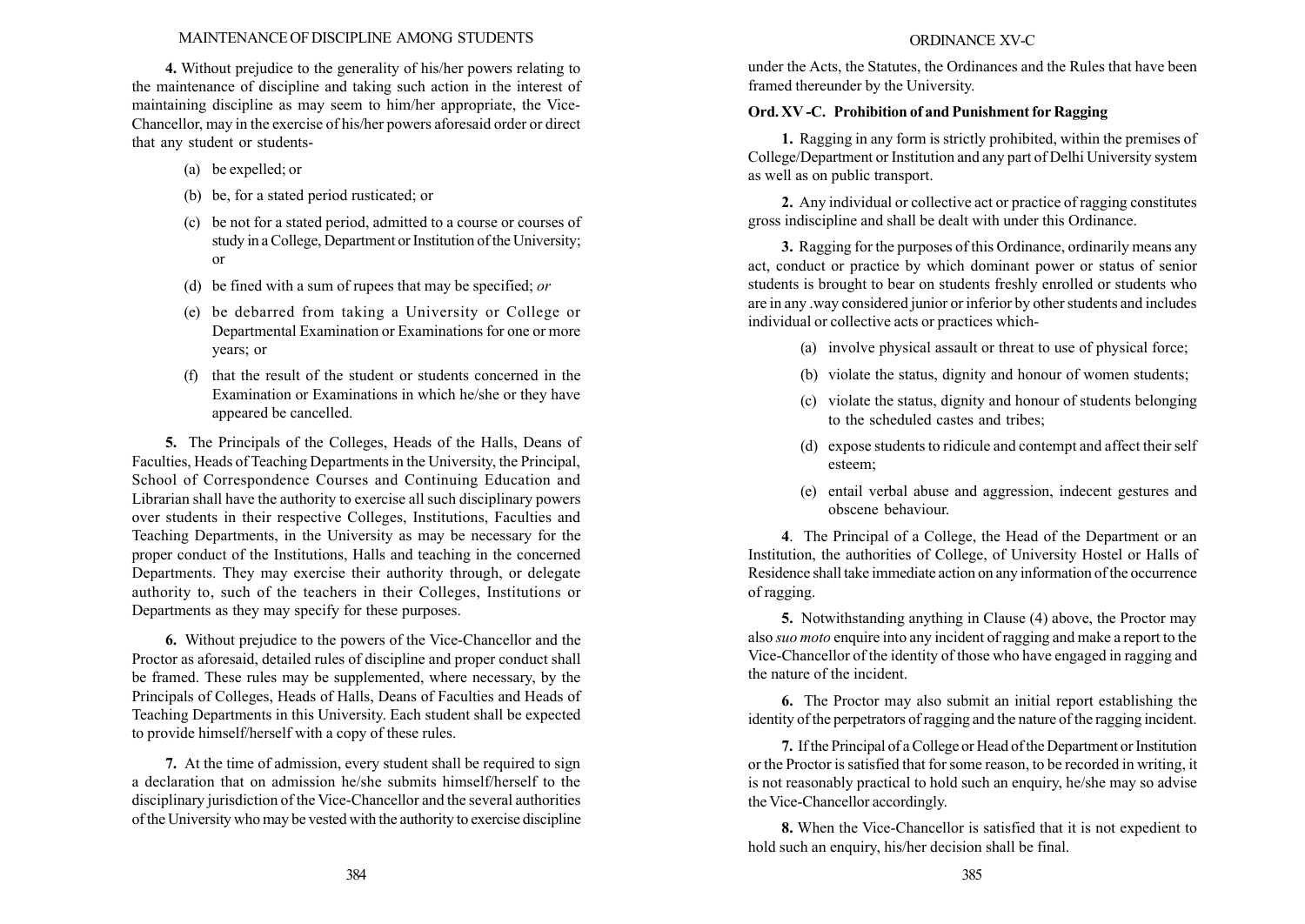## SEXUAL HARASSMENT

9. On the receipt of a report under Clause (5) or (6) or a determination by the relevant authority under Clause (7) disclosing the occurrence of ragging incidents described in Clause 3 (a), (b) and (c) the Vice-Chancellor shall direct or order rustication of a student or students for a specific number of years.

10. The Vice-Chancellor may in other cases of ragging order or direct that any student or students be expelled or be not for a stated period, admitted to a course of study in a college, departmental examination for one or more years or that the results of the student or students concerned in the examination or examinations in which they appeared be cancelled.

11. In case any students who have obtained degrees of Delhi University are found guilty under this Ordinance appropriate action under Statute 15 for withdrawal of degrees conferred by the University shall be initiated.

12. For the purpose of this Ordinance, abetment to ragging whether by way of any act, practice or incitement of ragging will also amount to ragging.

13. All institutions within the Delhi University system shall be ob1igated to carry out instructions/directions issued under this Ordinance, and to give aid and assistance to the Vice-Chancellor to achieve the effective implementation of the Ordinance.

## Ord. XV-D--Sexual Harassment

## 1. Short Title and Extent :

The present ordinance is based on the Policy against Sexual Harassment by the Delhi University and seeks to maintain and create an academic and work environment free of sexual harassment for students, academic and non-teaching staff of the Delhi University. The ordinance will also apply to outsiders and residents, on the Delhi University campus, to the extent specified herein these rules and procedures.

## 2. Definitions:

- (i) "Students" includes regular students as well as current ex-students of Delhi University.
- (ii) "Teaching staff" include any person on the staff of the Delhi University or any colleges or institution affiliated to it, who is appointed to a teaching and/or research post, whether full time, temporary, ad-hoc, part-time, visiting, honorary, or on special duty or deputation and shall also include employees employed on a casual or project basis.
- $(iii)$  "Non-Teaching Staff" includes any person on the staff of the Delhi University or of any colleges or institutions affiliated to it, who is not included in the teaching staff. It includes employees who are full-time, temporary, ad-hoc, part-time, visiting, honorary, or on special duty or deputation, and employees employed on a casual or project basis.
- $(iv)$  "Member of the University" includes all those included in categories (i)-(iii) above.
- $(v)$  "Resident" includes any person who is a temporary or permanent resident of any of the accommodations or premises allotted to an employee by the University of Delhi or by any of its affiliated colleges or institutions.
- (vi) "Outsider" includes any person who is not a member of the University or a resident. It also includes, but is not limited to, any private person offering residential, food and other facilities to students, teaching staff or non-teaching staff of the Delhi University or any college or institution affiliated to Delhi University.
- (vii) "Campus" includes all places of work and residence in the Delhi University or any College or institutions affiliated to the Delhi University. It includes all places of instruction, research and administration, as well as hostel, health centres, sports grounds, staff quarters and public places (including shopping centres, eating places, parks, streets and lanes) on the Delhi University campus or the campus of any college or institution affiliated to the Delhi University.
- (viii) "Sexual harassment" includes any unwelcome sexually determined behaviour, whether directly or by implication and includes physical contact and advances, a demand or request for sexual favours, sexually-coloured remarks, showing pornography or any other unwelcome physical, verbal or non-verbal conduct of sexual nature.

Explanation: "Sexual harassment" shall include, but will not be confined to the following:

(a) When submission to unwelcome sexual advances, requests for sexual favours, and verbal or physical conduct of a sexual nature are made, either implicitly or explicitly, a ground for any decision relating to employment, academic performance, extracurricular activities, or entitlement to services or opportunities at the Delhi University.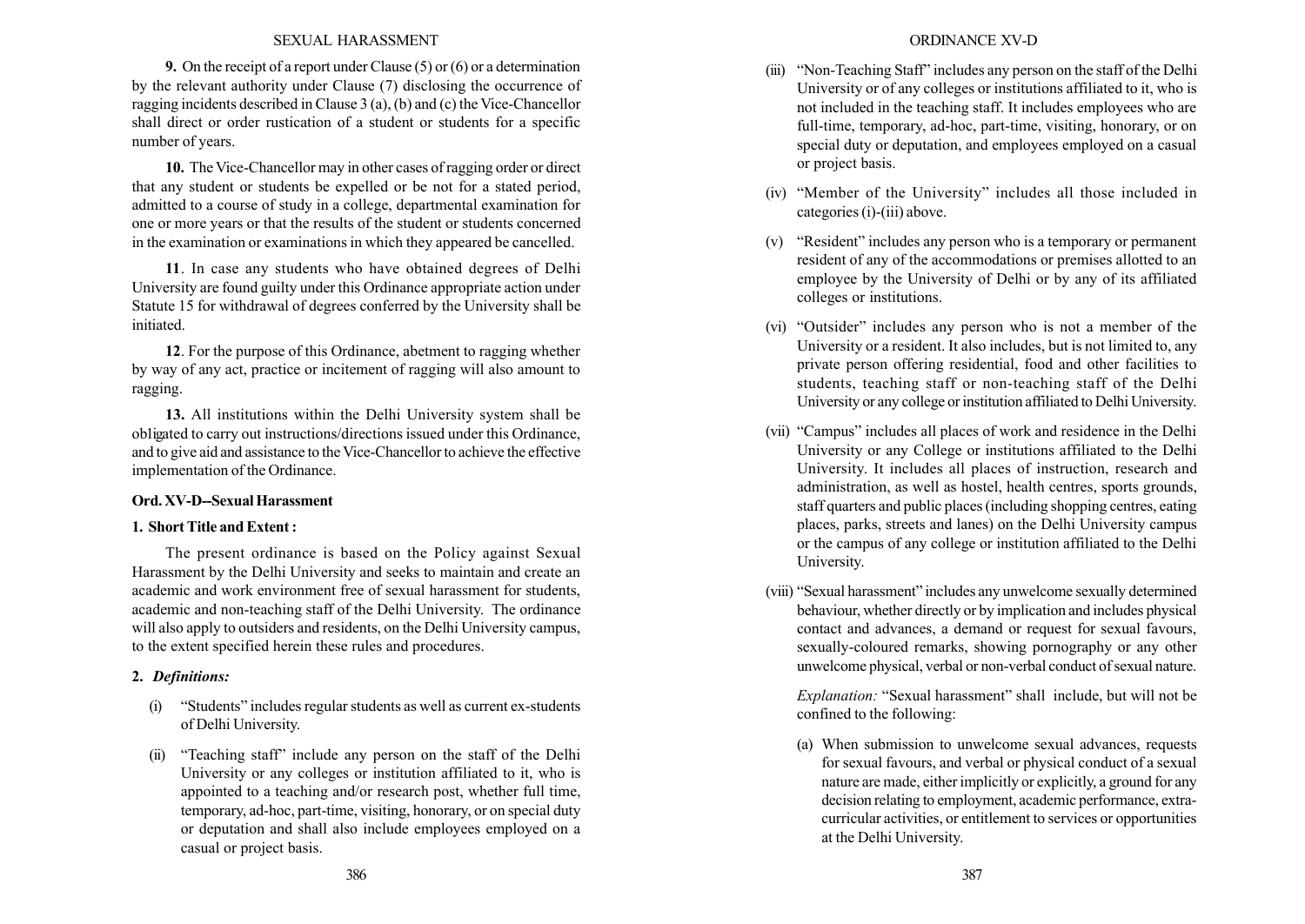## SEXUAL HARASSMENT

- (b) When unwelcome sexual advances, and verbal, non-verbal and/or physical conduct such as loaded comments, remarks or jokes, letters, phone calls or e-mail, gestures, exhibition of pornography, lurid stares, physical contact, stalking, sounds or display of a derogatory nature have the purpose and/or effect of interfering with an individual's performance or of creating an intimidating, hostile, or offensive environment.
- (c) When a person uses, with a sexual purpose, the body or any part of it or any object as an extension of the body in relation to another person without the latter's consent or against the person's will, such conduct will amount to sexual assault.
- (d) When deprecatory comments, conduct or any such behaviour is based on the gender identity/sexual orientation of the person and/or when the classroom or other public forum of the University is used to denigrade/discriminate against a person or create a hostile environment on the basis of a person's gender identity/sexual orientation.

## 3. Scope of the Ordinance:

This Ordinance shall be applicable to all complaints of sexual harassment made:

- (i) by a member of the University against any other member of the University irrespective of whether the harassment is alleged to have taken place within or outside the campus.
- (ii) by a resident against a member of the University or by a member against a resident irrespective of whether the sexual harassment is alleged to have taken place within or outside the campus.
- (iii) by an outsider against a member of the University or by a member of the University against an outsider if the sexual harassment is alleged to have taken place within the campus.
- (iv) by a member of the university, against an outsider if the sexual harassment is alleged to have taken place outside the campus. In such cases the Committee shall recommend that the University college authorities initiate action by making a complaint with the appropriate authority. Further the committee will actively assist and provide available resources to the complainant in pursuing the complaint.

## ORDINANCE-XV-D

## 3. Complaint Mechanism :

Implementation of the University policy against sexual harassment shall be achieved through:

- (i) The Apex Complaints Committee, which shall be an apex regulatory and appellate body of the University of Delhi for redressal and resolution of complaints.
- (ii) University Units Complaints Committees, which shall be set up in clusters of University Departments/Centres as complaints and redressal bodies.
- (iii) College Complaints Committees, which shall be set up in each college of the University of Delhi as complaints and redressal bodies.
- (iv) Central Pool Complaints Committees, which shall be complaints and redressal bodies (one each for the North and South Campuses) for those units that are not affiliated to any College/ Department/Institution and have not been included in either CCC or  $\mathrm{UUCC}^1$ .
- 4. Redressal :
	- (i) UUCC/CCC/CPCC/ACC may ask the College/University to suspend the alleged harasser from an administrative post/class if his/her presence is likely to interfere with the enquiry.
	- (ii) The victim of sexual harassment shall have the option to seek transfer of the perpetrator or her/his own transfer where applicable.
	- (iii) Notwithstanding the contents of any other ordinance relating to service conditions etc., the head of the institution upon receipt of the enquiry report, shall refer the same to the Governing Body/ Executive Council (EC) and take disciplinary action on the basis of recommendations of the Complaint Committees provided that in the case of termination of service the existing rules of the University will also be forwarded.
	- (iv) The disciplinary action shall be commensurate with the nature of the violation.

<sup>1</sup> The composition of the Committees, mode of election/nomination powers, duties and procedure to be followed is outlined in the Appendix to Ordinance XV-D, which will be read as part and parcel of Ordinance XV-D.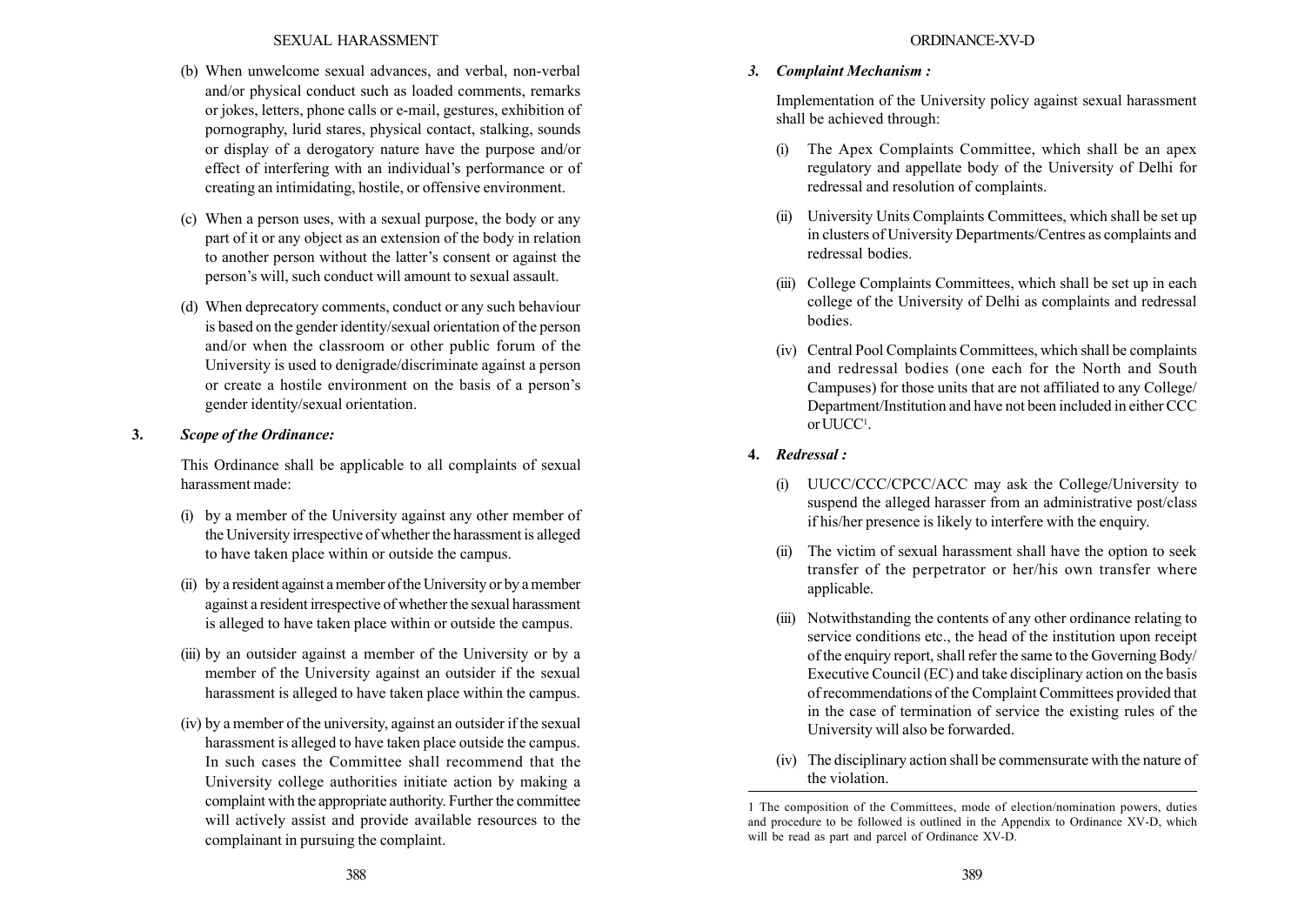- A. In the case of University/College employees; disciplinary action may be in the form of :
	- (i) Warning
	- (ii) Written apology
	- (iii) Bond of good behaviour
	- (iv) Adverse remarks in the Confidential Report
	- (v) Debarring from supervisory duties
	- (vi) Denial of membership of statutory bodies
	- (vii) Denial of re-employment
	- (viii) Stopping of increments/promotion
	- (ix) Reverting, demotion
	- (x) Suspension
	- (xi) Dismissal
	- (xii) Any other relevant mechanism.
- B. In case of students, disciplinary action may be in the form of:
	- (i) Warning
	- (ii) Written apology
	- (iii) Bond of good behaviour
	- (iv) Debarring entry into a hostel/campus
	- (v) Suspension for a specified period of time
	- (vi) Withholding results
	- (vii) Debarring from exams
	- (viii) Debarring from contesting elections
	- (ix) Debarring from holding posts
	- (x) Expulsion
	- (xi) Denial of admission
	- (xii) Declaring the harasser as "persona non grata" for a stipulated period of time.
	- (xiii) Any other relevant mechanism.
- C. In the case of third party harassment, the University/College authorities shall initiate action by making a complaint with the appropriate authority.

# APPENDIX TO ORDINANCE - XV-D

## Procedure for the Constitution of the Committees

# CCC/UUCC.

# SectionA. The First Committee: (Year I):

Member Secretary of the Apex Complaints Committee (viz. the Chairperson of The Women's Studies Development Centre) shall send a notice to each Principal or Head of Department/Institution to initiate the process of election to the first complaints committee.

Two representatives each will be elected from amongst the Teachers, Non-Teaching Staff of each College/University Unit. Three students will be elected through a two-tier process of election. First a representative to the Gender Sensitising Committee will be elected by each class in the College/Unit. The members of the Gender Sensitising Committee will then elect three representatives from amongst themselves.

# 1. Election Schedule:

| Last date for nomination     | ٠<br>$\hat{\phantom{a}}$ |                     |
|------------------------------|--------------------------|---------------------|
| (duly proposed and seconded) | $\ddot{\phantom{a}}$     | 1st week of August  |
| Withdrawal                   | ٠                        | 2nd week of August  |
| Polling                      | ٠                        | 3rd week of August. |

A minimum interval of three working days should be given between the stages. In any case, the whole process shall be completed on or before 25th August.

# 2. Mode of Election:

- (a) Polling Time: One day each for Teachers and Karamcharis and for the elections of student representatives by the GSC. The first stage for the election of the student representatives, i.e., electing from each class a member of the GSC, can be done over a period of a week.
- (b) Each voter in a category can cast as many votes as there are seats, one each in favour of different candidates from his/her category-Student, Teacher, Non-Teaching Staff.
- (c) Election will be through secret ballot.
- (d) The two teachers/non-teaching staff and three students polling maximum number of votes will be elected as representatives of the category, provided that:
	- (i) Representatives in each category will include a minimum of 50% of women.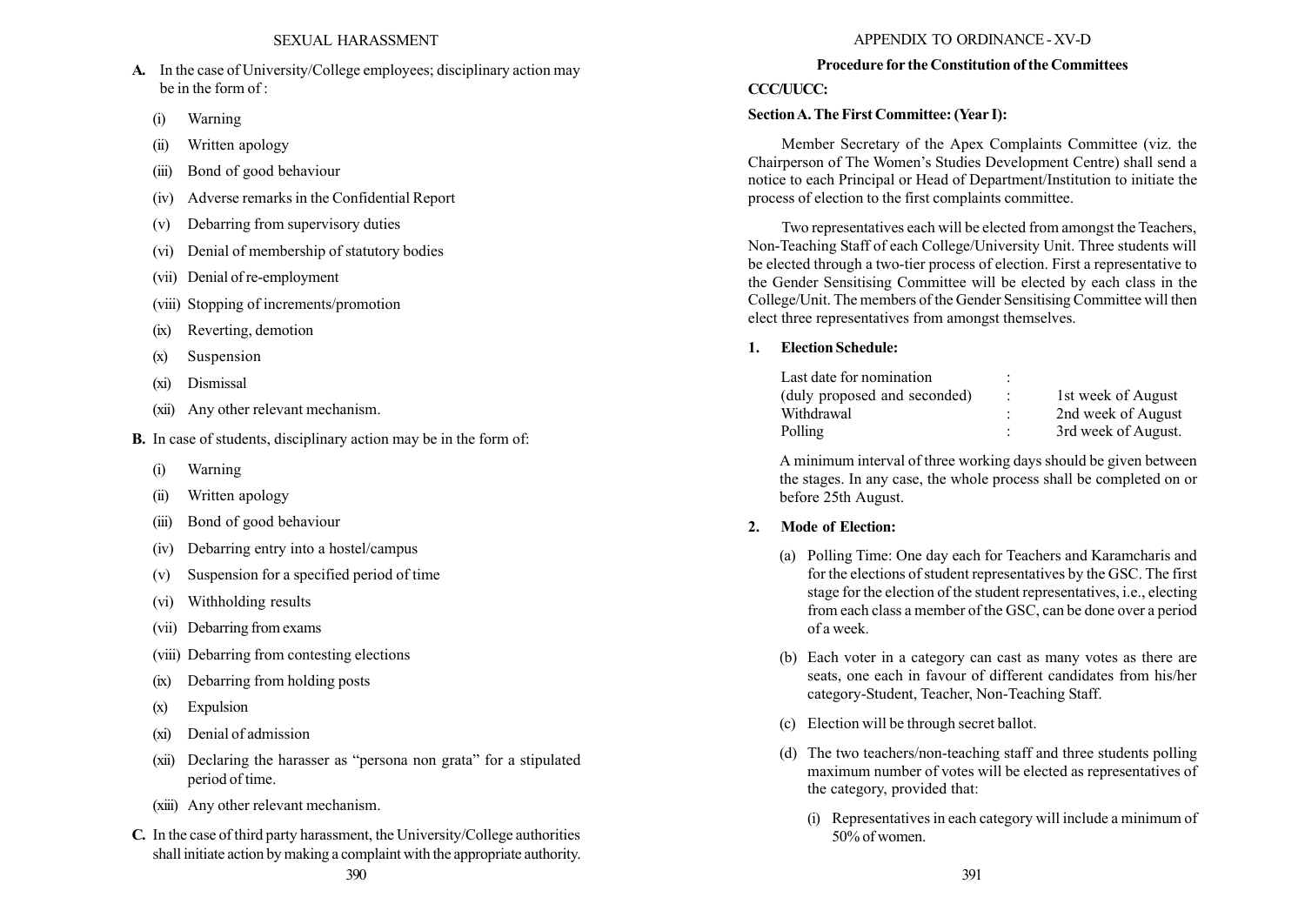## PROCEDURE FOR THE CONSTITUTION OF THE COMMITTEES

- (ii) The representatives of non-teaching staff must include at least one from Group D.
- (iii) The student representatives include at least one from 2nd year in the CCC and at least one each from the post-graduate and research students in the UUCC.
- (iv) The elections will be conducted by the Principal. Head of Department as Returning Officer and Secretary, Staff Council, a Senior Professor as Presiding Officer.
- (v) At the time of counting the votes a nominee of each candidate can be present as an observer.

# 3. Nature of Campaigning:

Any campaigning against the tenets and spirit of the policy will lead to disqualification of the candidates by the presiding officer.

# 4. Constitution of the Committees:

# (A) College Complaints Committee (CCC) :

- 1. \*Two teacher representatives to be elected/nominated by the procedure outlined in Clause 5 (Procedure for the Constitution of Committees).
- 2. \*Two non-teaching Staff representatives of the College (of which one must be from Group D) to be elected/nominated by the procedure outlined in Clause 5.
- 3. \*Three student representatives to be elected from a Gender Sensitising Committee of students comprising one elected representative of each class. At least one of the three representatives should be a second year graduate student. The details of this procedure are outlined in Clause 5.
- 4. \*Two persons with known contribution to women's issues, to be co-opted by the Committee from outside the College. One of these may preferably have a legal background.
- 5. The Chairperson (woman) to be elected from amongst the members.
- 6. The Member Secretary to be elected of these categories should be women.

# ORDINANCE-XV-D

The term of each member (other than students) shall be two years. The previous Committee will continue till the new Committee is constituted. The College should ensure that the new Committee is constituted latest by 20th September every year.

Complaints can be given to any member of the Committee. It will be incumbent on the Principal or any teacher/head of an administrative unit to forward a complaint she/he receives to the committee immediately.

# (B) University Units Complaints Committee (UUCC) :

- 1. \*Two teacher representatives to be elected/nominated by the procedure outlined in Clause 5 (Procedure for the Constitution of Committees).
- 2. \*Two non-teaching Staff representatives of the College (of which one must be from Group D) to be elected/nominated by the procedure outlined in Clause 5.
- 3. \*Three student representatives to be elected from a Gender Sensitising Committee of students comprising one elected representative of each class. At least one of the three representatives should be a post-graduate student and one should be a research student. The details of this procedure are outlined in Clause 5.
- 4. \*Two persons with a known contribution to women's issues, to be co-opted by the Committee from outside the Unit. One of these may preferably have a legal background.
- 5. The Chairperson(woman) to be elected from amongst the members.
- 6. The Member Secretary to be elected from amongst the members.

The term of each member (other than students) shall be two years. The previous Committee will continue till the new Committee is constituted. The Unit should ensure that the new Committee is constituted latest by 20th September every year.

Complaints can be given to any member of the Committee. It will be incumbent on the head of any department/administrative unit or any teacher to forward a complaint she/he receives to the committee immediately.

<sup>\*</sup> At least 50% of the members in each of these categories should be women.

<sup>\*</sup> At least 50% of the members in each of these categories should be women.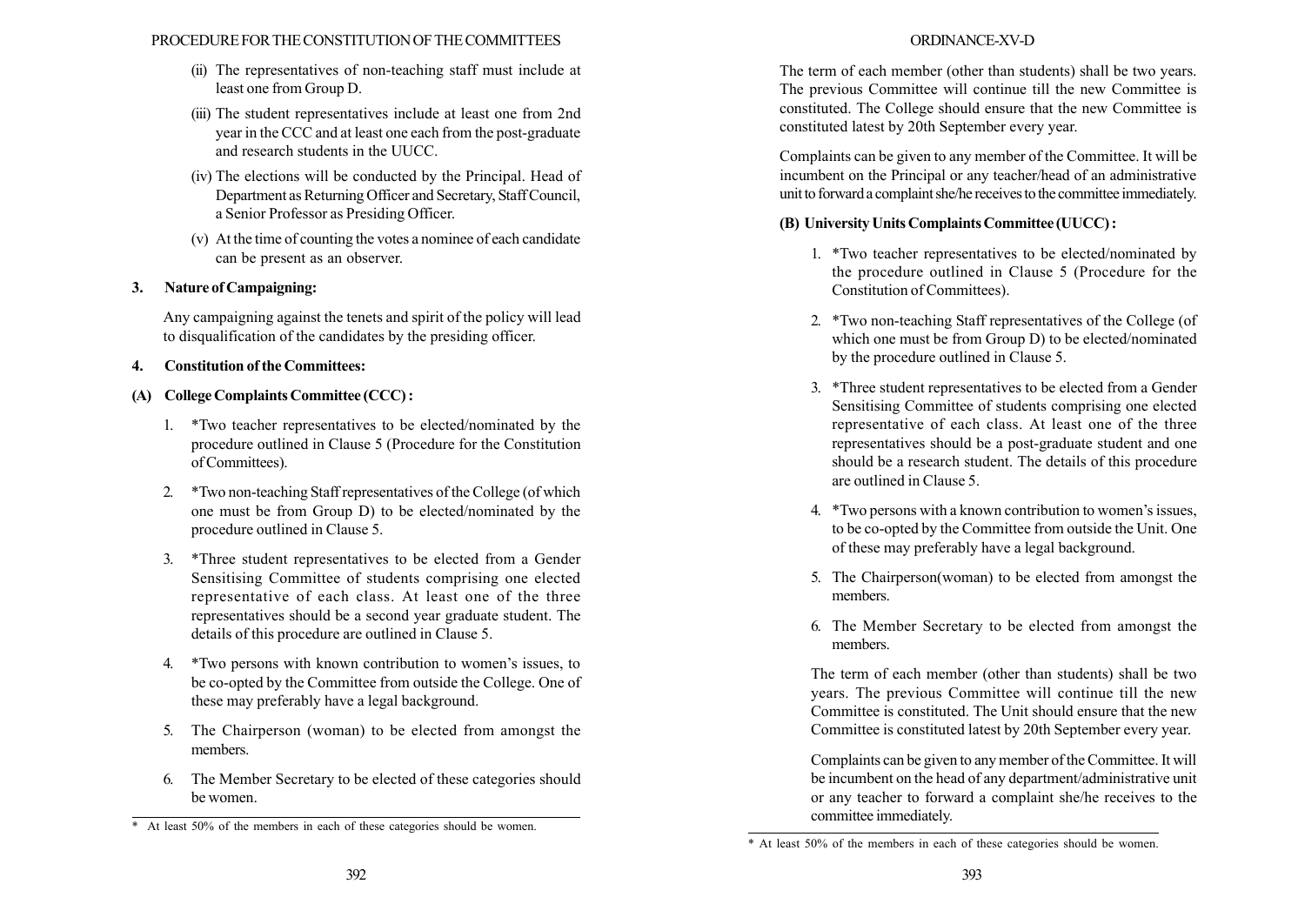# (C) Central Pool Complaint Committee (CPCC) :

- 1. \*Two members elected/nominated from each of the four categories, group A, B, C and D by the procedure outlined in Clause 5.
- 2. \*Three persons with known contribution to women's issues to be co-opted by the Committee from outside the Unit. One of these may preferably have a legal background.
- 3. The Chairperson (woman) to be elected from amongst the members.
- 4. The Member Secretary to be elected from amongst the members.

\* At least 50% of the members in each of these categories should be women. The term of each member shall be two years. The previous Committee will continue till the new Committee is constituted. The Unit should ensure that the new Committee is constituted latest by 20th September every year.

Complaints can be given to any member of the Committee. It will be incumbent on the Registrar or the head of an administrative unit to forward a complaint she/he receives to the committee immediately.

# (D) Apex Complaints Committee (ACC) :

- 1. The Director, Women's Studies and Development Centre will be the Member Secretary of this Committee. Her office will function as the nodal agency and Secretariat.
- 2. One woman from the Proctorial team to be nominated by the Vice-Chancellor.
- 3. \*Two teacher representatives to be elected/nominated from the pool of teacher representatives on all CCCs, UUCCs, by the procedure outlined in Clause 5.
- 4. \*Two non-teaching representatives to be elected/nominated from the pool of non-teacher representatives on all CCCs, UUCCs, CPCCs by the procedure outlined in Clause 5.
- 5. \* Three student representatives to be elected from the pool of student representatives on all CCCs, UUCCs by the procedure outlined in Clause 5. These should include at least one each from the undergraduate, graduate and researcher categories.
- 6. One woman teacher of the University with known contribution to women's issues to be co-opted by the committee.

# ORDINANCE-XV-D

- 7. \*Two persons to be nominated by the Vice-Chancellor from a panel prepared by the Committee. The panel will include names of five persons (with at least three women) from outside the University, who have made a known contribution to gender issues. One of these may preferably have a legal background.
- 8. One person with known contribution to gender issues to be nominated by the Vice-Chancellor.
- 9. The Chairperson (woman) will be nominated by the Vice-Chancellor from Category 7.

The term of each member (other than students) shall be two years. The previous Committee will continue till the new Committee is constituted. The WSDC should ensure that the new Committee is constituted latest by 20th September every year.

Complaints can be given to any member of the Committee.

General–As soon as the complaint is received, the same shall be sent to the committee within three days and the committee should initiate the process of inquiry within a week of the date of receipt of the complaint by the committee. The report of the Committee shall be placed before the Governing Body in the case of Colleges, or the Executive Council in all other cases.

# 5. Procedure for the Constitution of Committees:

The 1st meeting of seven elected members will be called before the 5th of September by the senior most Teacher elected. The seven members will elect a Chairperson (a woman) and Member Secretary for the year. They will also make a panel (in order of preference) of at least four individuals from outside the College/University Unit with known contribution to women's issues. Immediately after the meeting (within three days) the Chairperson must write to the first two individuals on the panel requesting them to give their consent to be members of the Committee. This whole process of co-opting two members from outside the College/University Unit (of which at least one should be a woman), should be completed preferably by the 20th of September.The two co-opted members will remain on the Committee for a period of two years.

# Section B: Subsequent Committees:

# 1. ForTeachers/Non-Teaching Staff:

(a) In the following year (II), the elected representative E1 who had polled the highest number of votes will continue and the other

<sup>\*</sup> At least 50% of the members in each of these categories should be women.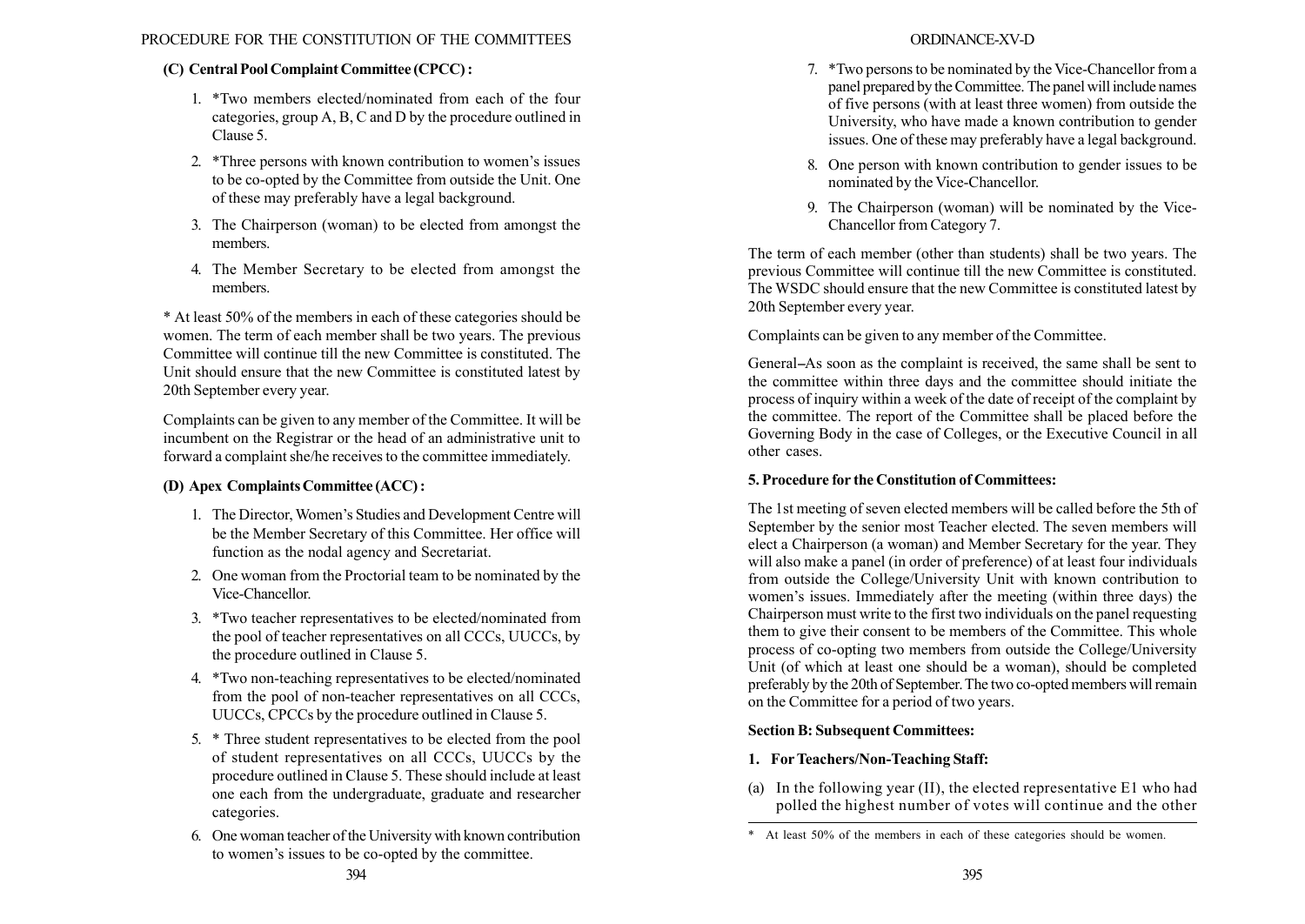representative E2 will be replaced by a representative NI nominated by the entire existing Committee, subject to the conditions laid down in mode of election  $2(d)(i)$  and  $2(d)(ii)$  of Section-A.

- (b) In the following year (III), the elected representative E1 will be replaced by an elected representative E3 (subject to the conditions laid down in mode of election  $2(d)(i)$  and  $2(d)(ii)$ ) of Section-A.
- (c) In the following year (IV), the nominated representative N1 will be replaced by a freshly nominated representative N2.

Thus elections will be held in alternate years, interspersed by nomination.

Nomination from within the institution, which will take place in alternate years, should be completed not later than the 15th of August.

# 2. For Students:

(a) College Complaints Committees (CCC): .

# InYear II -

- (i) The second year student who had polled the highest number of votes (and is promoted to Third Year) will continue to be a member of the committee in Year II.
- (ii) The other two students will be replaced by fresh elections subject to  $2(d)(i)$  and  $2(d)(ii)$  of Section-A.

This procedure is to be repeated every year.

# (b) University Units Complaints Committees (UUCC):

## InYear II -

- (i) The student with the highest number of votes and who has continued to remain a regular student of the University in the same course, will remain a member of the Committee.
- (ii) The other two students will be replaced by fresh election subject to provisions in 2(d) (i) and 2(d) (iii) of Section-A.

This procedure is to be repeated every year.

Note :- Subsequent elections to the CCC/UUCC from all categories will be conducted by the Chairperson and the Member Secretary.

> In subsequent years the election of the Chairperson and Member Secretary will be from amongst all its members (including those co-opted from outside the University).

### ORDINANCE-XV-D

(c) Central Pool Complaints Committee (CPCC) :

# SectionA: The First Committee: (Year One):

- (i) Two representatives each will be elected from Group A, B, C and D employees, of which at least one in each category shall be a woman representative.
- (ii) The first meeting will be called by the senior most representative from Group A.
- (iii) The eight elected members will elect a Chairperson and a Member Secretary for the year.
- (iv) The elected members shall form a panel of 5 persons from outside their unit with known contribution to women's issues, 3 of which shall be co-opted into the committee as prescribed for the CCC/ UUCC.

# Section B: Subsequent Years :

- (i) In the year  $(II)$ , the representative E 1 who had polled the highest number of votes will continue and the other representative E2 shall be replaced by a representative Nl nominated by the entire existing committee, subject to the conditions laid down in 1(a) of Section-B.
- (ii) In the following year (III) the elected representative EI shall be replaced by freshly elected representative E3 subject to the condition in 1 (a) of Section-B.
- (iii) In the following year, the nominated representative NI shall be replaced by a freshly nominated representative N2.

This procedure will be repeated every year.

# Note :

- 1. The election in the first year will be conducted by the Registrar
- 2. The mode of election will be the same as for the CCC/UUCC.
- 3. In subsequent years the election/nomination to the CPCC will be conducted by the Chairperson and Member Secretary of the CPCC.
- 4. In subsequent years the election of the Chairperson and the Member Secretary will be from amongst all the members of the committee (including those co-opted from outside).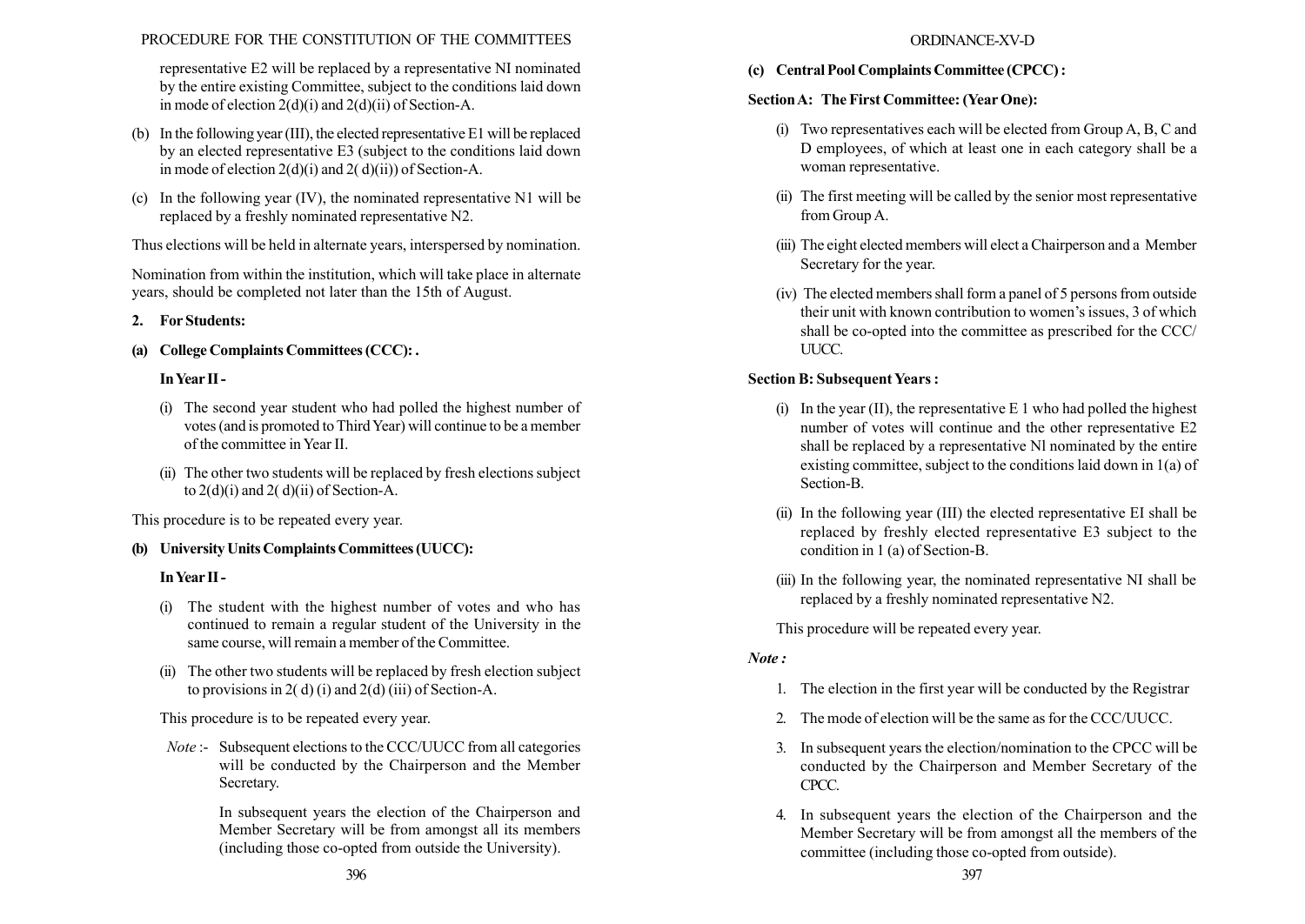# (d) The Apex Complaints Committee:

# SectionA : The First Committee: (Year One) :

- 1. Two teachers, two non-teaching staff, and three students will be elected respectively from an electoral college consisting of all the representatives from that category in all the CCC/UUCC/ CPCC, subject to at least 50% women in each category.
- 2. The electoral college for each category shall consist of all the representative members who are elected/nominated to the CCC/ UUCC/CPCC by the 31st of August. (This will not include the coopted members).
- 3. Of the non-teaching staff, at least one each should be from the category of Group D.
- 4. Of the student representatives there should be at least one from each of the categories-Under Graduate, Post Graduate, and Researcher.
- 5. The process of election, conducted by the Chairperson of the WSDC (who is the Member Secretary of the ACC), should be completed by the 20th September.
- 6. Constitution of the Committee: The first meeting of the seven elected members and the VC's nominee from the Proctorial team should be called by the Member Secretary in the last week of September.

The nine members will nominate to the committee a woman teacher from the University who has demonstrated active concern on gender issues. In addition, they will prepare a panel of five persons (of whom at least three should be women) from outside the University, with known contribution to gender issues. From this panel the Vice-Chancellor should invite a woman to be the Chairperson of the Apex Committee, and one other person as a member of the committee. They should be nominated for a period of two years.

In addition, one person with known contribution to gender issues, shall be nominated to the Committee by the Vice-Chancellor.

The entire process of Constitution of the ACC should be completed by the 15th of October each year.

# Section B: Subsequent Years:

# 1. ForTeachers and Non-teaching Staff:

- (a) In the following year (II), the representative E1 who had polled the highest number of votes will continue and the other representative E2 will be replaced by a representative N1 nominated from the electoral college for that category by the entire existing committee subject to the conditions laid down in mode of election  $2(d)(i)$  and  $2(d)(ii)$  of Section-A.
- (b) In the following year (III), the elected representative E1 will be replaced by an elected representative E3 (subject to the conditions laid down in mode of election  $2(d)(i)$  and  $2(d)(ii)$  of Section-A.
- (c) In the following year (IV), the nominated representative N1 will be replaced by a freshly nominated representative N2.

Thus elections will be held in alternate years, interspersed by nomination.

# 2. For Students:

Elections will be held every year.

- Note:- 1. The membership of co-opted persons in CCC/UUCC/CPCC, can be renewed after every two years by mutual consent of the other committee members.
	- 2. A casual vacancy in any category will, within ten days, be filled temporarily by nomination of a person from that category by the entire committee until a regular selection can be held. This arrangement should not ordinarily continue beyond a period of three months, but not beyond six months in any case.
	- 3. No member of the Apex Committee should be simultaneously a member of CCC/UUCC/CPCC. The members elected/nominated from CCC/UUCC/CPCC to the ACC will cease to be members of the former. The vacancies so created in the CCC/UUCC/CPCC will be filled by nomination, of a person from the relevant category, by the entire existing committee until the position is filled by the regular method of selection in the next academic session.
	- 4. If for an election to a CCC/UUCC/CPCC/ACC there are no candidates from a particular category then the existing committee shall nominate a person(s) from that category for that year.
	- 5. If in the case of membership to be decided on the basis of highest number of votes, both members had equal number of votes, or were elected unopposed, then the decision can be taken by drawing of lots in the Committee.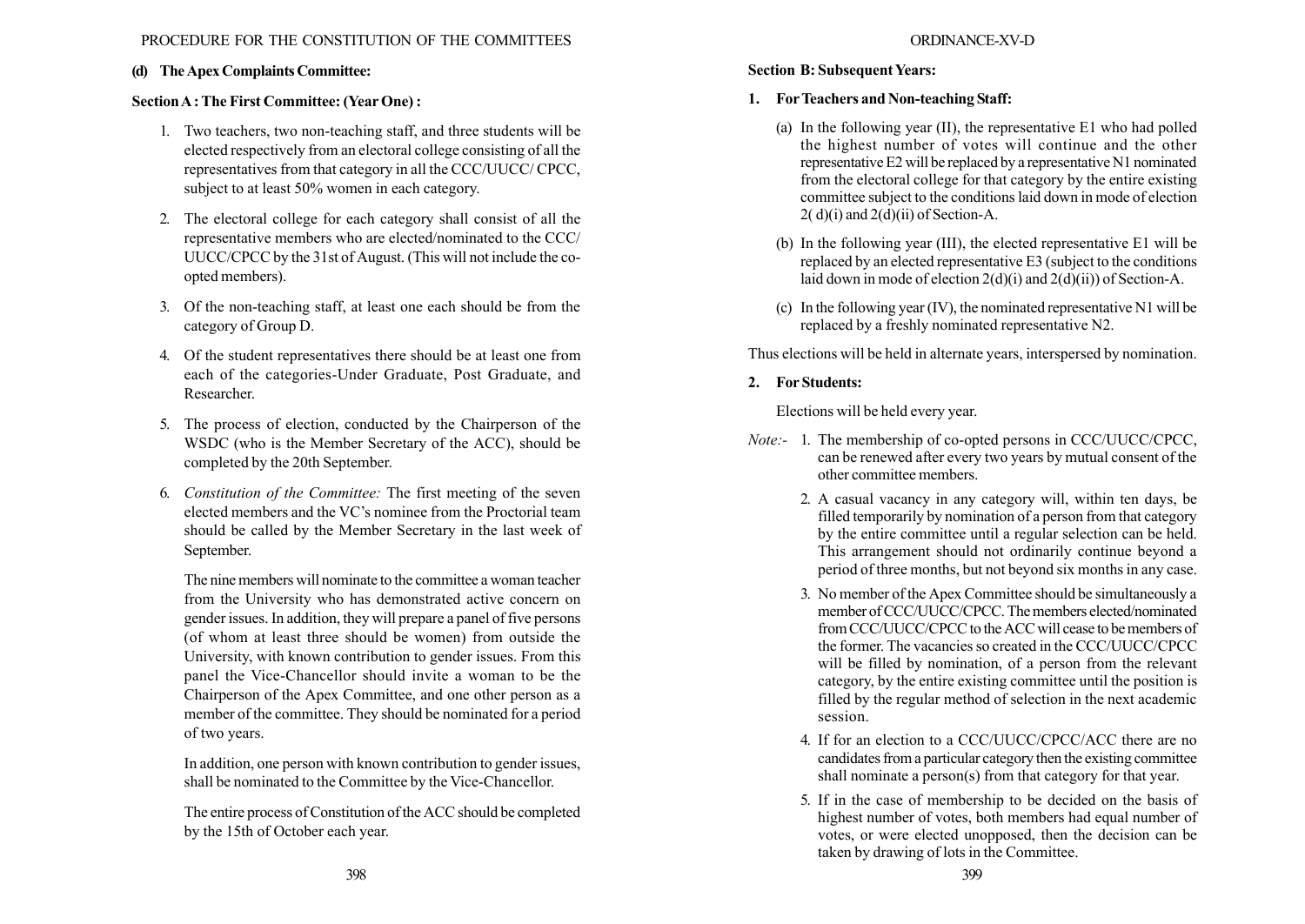- 6. Amember of the University, who has previously been convicted for sexual harassment shall not be eligible for membership of any of the Complaints Committees.
- 7. Only regular students of the University shall be eligible to stand for election, vote or be nominated to the committee although the current ex-students shall have the right to approach the committee in case of any complaint.
- 8. Only permanent employees (teachers or non-teaching staff) shall be eligible to stand for elections or to be nominated to the Committees, although temporary/ad-hoc or contractual employees shall have the right to vote.



# ORDINANCE-XV-D Structure of Complaints Committee/Centre

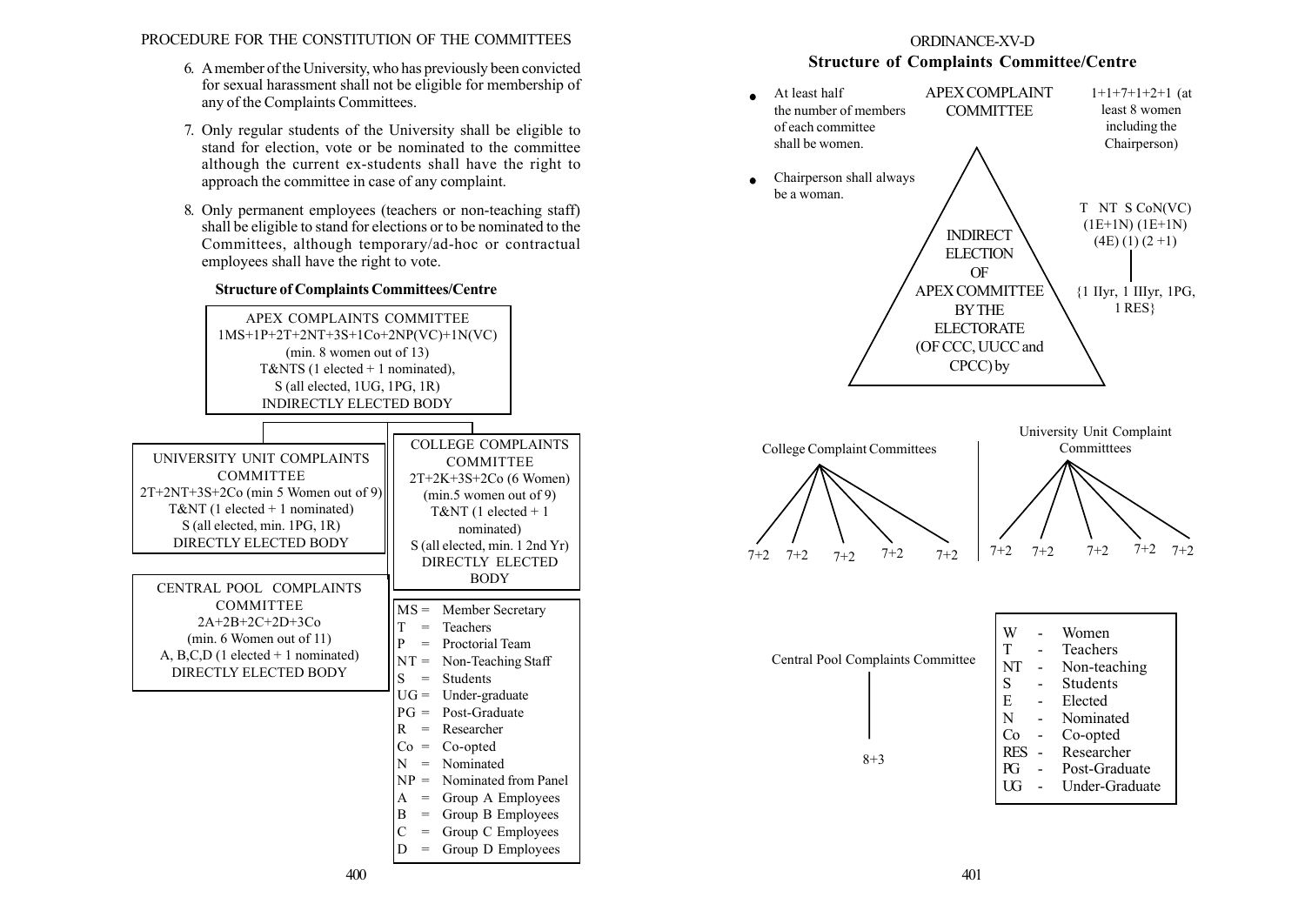# Powers and Duties of ACC/UUCC/CPCC/CCC :

### Preventive :

- 1. To create and ensure a safe environment that is free of sexual harassment.
- 2. To create an atmosphere promoting equality and gender justice.
- 3. To publicise the policy in Hindi and English widely, especially through prospectuses, notice boards etc.
- 4. To publicise in English and in Hindi the names and phone numbers of members of the committees.
- 5. To plan and carry out programmes for gender sensitisation with the assistance of the Gender Sensitising Committees and the WDCs (wherever they exist).

### Remedial:

- 1. The mechanism for registering complaints should be safe, accessible and sensitive.
- 2. To take cognisance of complaints about sexual harassment, conduct enquiries, provide assistance and redressal to the victims, recommend penalties and take action against the harasser, if necessary.
- 3. To recommend to the concerned authorities follow-up action and monitor the same.
- 4. To advise the disciplinary authority concerned to issue warnings or take the help of the law to stop the harasser, if the complainant consents.
- 5. To seek medical, police and legal intervention with the consent of the complainant.
- 6. To make arrangements for appropriate psychological, emotional and physical support (in the form of counselling, security and other assistance) to the victim if she/he so desires.

### Procedure to be followed

## Procedure for Registering Complaints:

- 1. All complaints must be brought by the complainant in person. The exception for this will be in cases of forced confinement of the person. In such a case, brought by another person on behalf of the complainant, the committee will examine whether an investigation, intervention or some other assistance is needed.
- 2. If the complainant wishes she/he can be accompanied by a representative.
- 3. Employees not covered by UUCC, CCC and CPCC can approach the ACC directly.
- 4. The Vice-Chancellor can refer any complaint to any of the Committees including the Apex Committee.
- 5. A complainant can go directly to the Apex Committee. However, in such cases, which should be exceptional, the complainant should give reasons for doing so. In such a case, it is open to the ACC to refer the complaint back to the appropriate CCC/UUCC/ CPCC.

# Enquiry Procedures:

- 1. All complaints made to any committee member must be received and recorded by the member, who shall then inform the Chairperson about the complaint, who in turn shall call a meeting of the committee.
- 2. All meetings of the committee will be called by the Member Secretary in consultation with the Chairperson and a notice of at least 3 to 5 working days must be given.
- 3. The committee is bound to maintain confidentiality during the time of the enquiry in order not to prejudice the proceedings.
- 4. After the report has been finalised, confidentiality should be maintained, if the complainant so desires, by withholding the complainant's name and other particulars that would identify her. (Revealing the identity either in exceptional cases such as stalking may put the complainant at greater risk or as a result of social prejudices the complainant may face additional adverse effects as a result of public circulation of the finished report).
- 5. During an enquiry the quorum for all committee meetings will be one-third of the total membership, and must include at least one member from the complainant's category as well as one of the two members co-opted from outside.
- 6. The UUCC/CCC/CPCC/ACC will, within ten days of the receipt of the complaint, establish a prima facie case of sexual harassment on the basis of both the definition of sexual harassment as given in this policy, and the jurisdiction of this policy. Reasons for not pursuing a complaint must be recorded in the minutes and made available to the complainant in writing.
- 7. In case of a complaint filed by another person on behalf of the complainant (where the complainant is in confinement), the complaint will be investigated in order to explore whether a prima facie case of sexual harassment exists and whether intervention or some other assistance is required.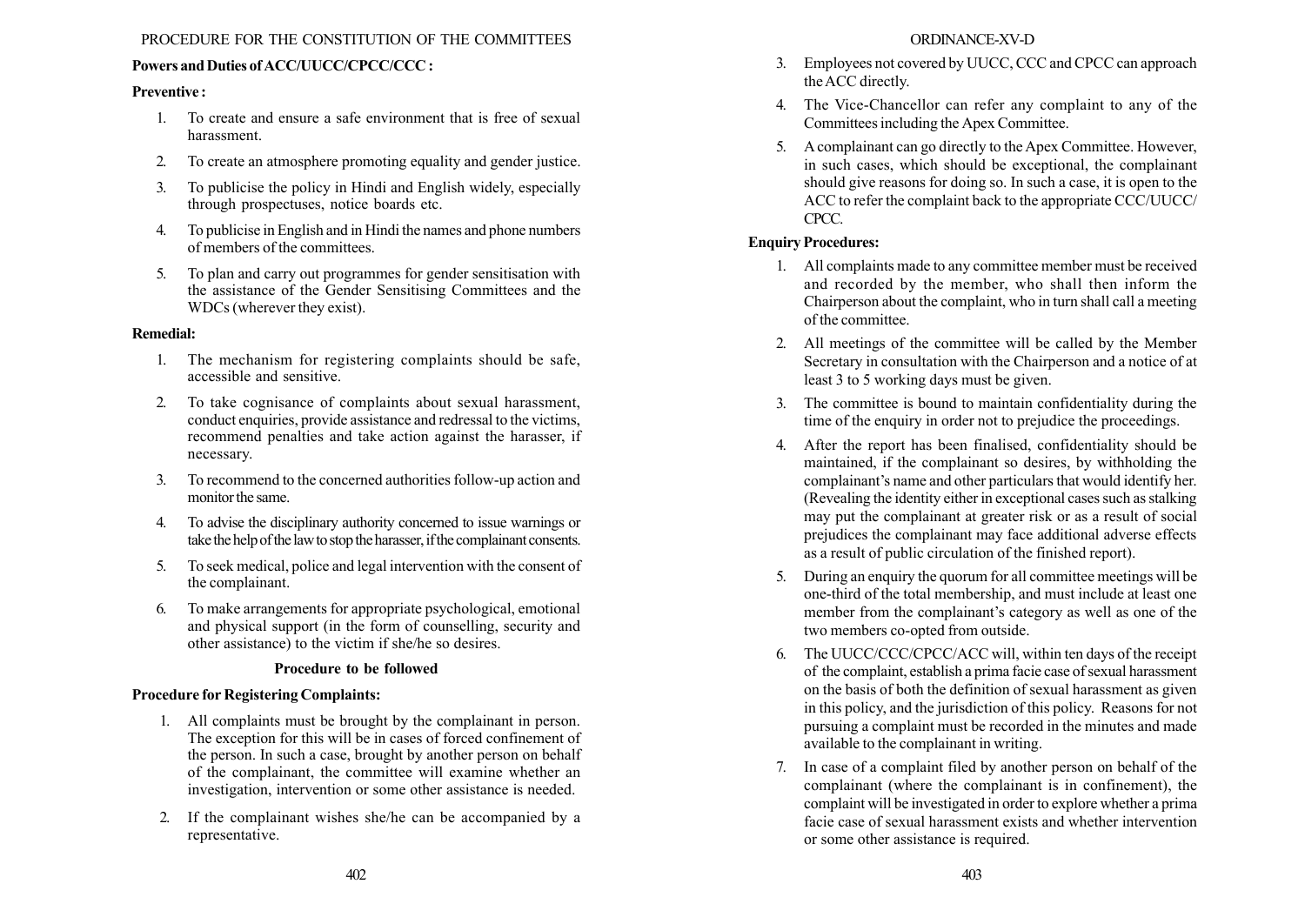- 8. In case a prima facie case is established the UUCC/CCC/CPCC/ ACC shall set up an enquiry committee of 3-5 members, with at least one member of the complainant's category, as well as a member from outside the University.
- 9. The sub-committee must inform the accused in writing about the charges made against him/her and she/he should be given a period of five days from the date of receipt of the notification to respond to the charges.
- 10. During the enquiry procedure, the complainant and the accused will be called separately so as to ensure freedom of expression and an atmosphere free of intimidation. The complainant will be allowed to be accompanied by one representative during the enquiry.
- 11. The sub-committee must submit its report to the larger committee not later than 15 working days. The larger committee will discuss the report and make recommendations for punitive action if required.
- 12. The entire process of enquiry should be completed within one month.
- 13. The complainant or the accused may appeal to the Apex Committee if they are dissatisfied with the decision of the CCU/UUCC/CPCC.
- **Note:** 1. A complainant has the right to go public if she/he so desires. Going public before giving in the complaint to the committee by the complainant should not prejudice the committee members. Once a complaint has been given to the committee, the complainant should preferably not go public till the enquiry is completed unless required.
	- 2. Filing of a grievance/complaint shall not adversely affect the complainant's status/job/salary/promotion/grades etc.
	- 3. The UUCC/CCC/CPCC/ACC should make efforts to ensure that the complainants and the witnesses are not further victimised or discriminated against while it is dealing with the complaint. The committee shall take action against any one who intimidates the complainant or members of the committee, during or after the enquiry.
	- 4. Any committee member charged with sexual harassment in a written complaint must step down as member during the enquiry into that complaint.
	- 5. Each UUCC/CCC/CPCC/ACC should form a small crisis intervention group comprising a group of committee members who should be readily accessible. At least 75 percent of the crisis intervention group should be women. The telephone numbers of members should be widely publicised. The committee should have names and easy access to groups and/or individuals who can assist by providing legal, medical and/or psychological help.

## ORDINANCE-XV-D

# Redressal :

- 1. UUCC/CCC/CPCC/ACC can ask the College/University to suspend the alleged harasser from an administrative post/classes if his/her presence is likely to interfere with the enquiry.
- 2. The victim of sexual harassment as per the Supreme Court judgment, will have the option to seek transfer of the perpetrator or their own transfer where applicable.
- 3. The Head of the institution upon receipt of the enquiry report, shall refer the same to the Governing Body/Executive Council (EC) and institute disciplinary action on the basis of the recommendations of the Complaint Committee under relevant service rules.
- 4. The disciplinary action will be commensurate with the nature of the violation.
- A. In the case of University/College employees, disciplinary action could be in the form of :
	- (i) Warning
	- (ii) Written apology
	- (iii) Bond of good behaviour
	- (iv) Adverse remarks in the Confidential Report
	- (v) Debarring from supervisory duties
	- (vi) Denial of membership of statutory bodies
	- (vii) Denial of re-employment
	- (viii) Stopping of increments/promotion
	- (ix) Reverting, demotion
	- (x) Suspension
	- (xi) Dismissal
	- (xii) Any other relevant mechanism.
- B. In case of students, disciplinary action could be in the form of:
	- (i) Warning
	- (ii) Written apology
	- (iii) Bond of good behaviour
	- (iv) Debarring entry into a hostel/campus
	- (v) Suspension for a specific period of time
	- (vi) Withholding results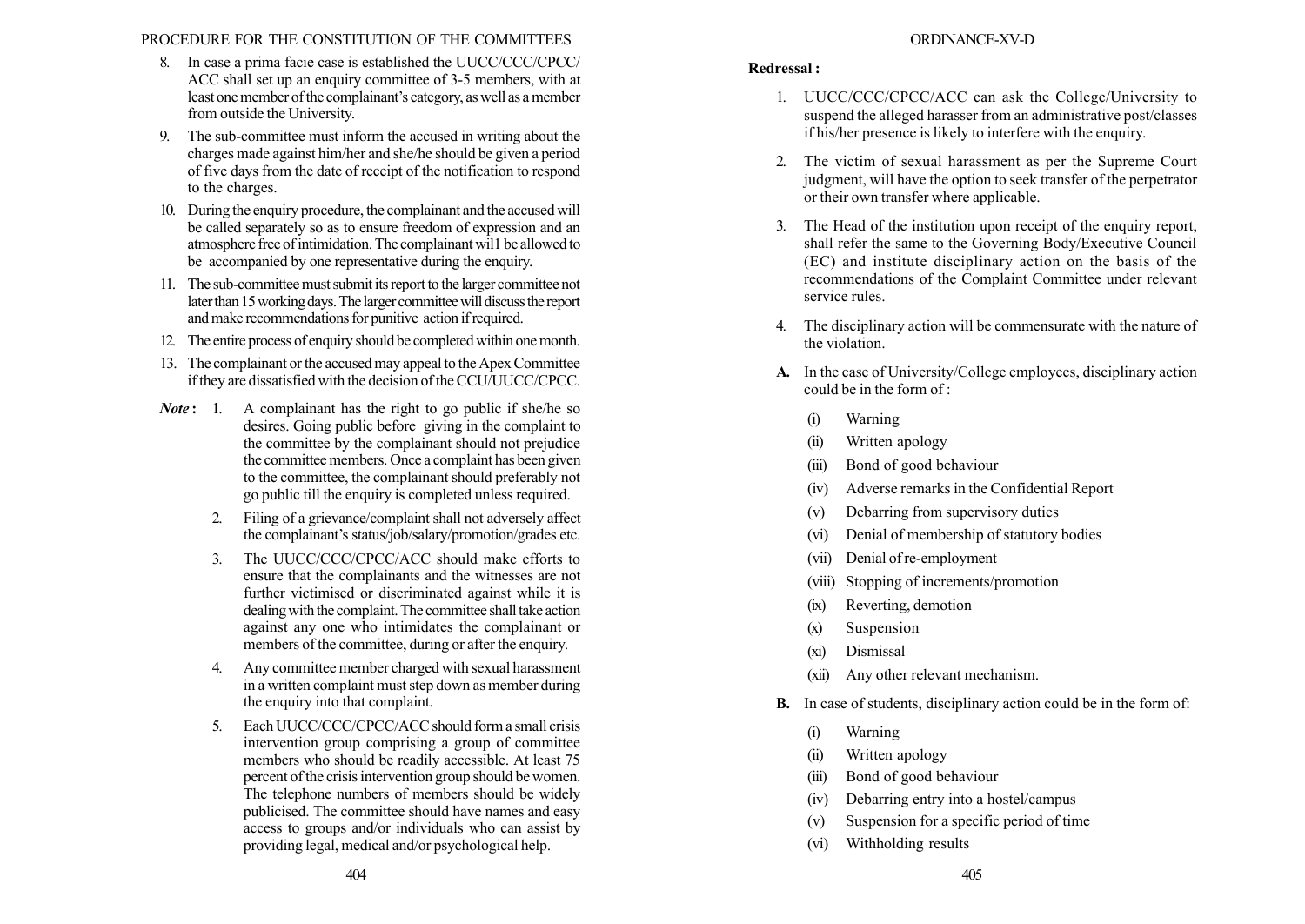DELHI UNIVERSITY LIBRARY SYSTEM

- (vii) Debarring from exams
- (viii) Debarring from contesting elections
- (ix) Debarring from holding posts such as member of Committee of Courses, membership of college union, etc.
- (x) Expulsion
- (xi) Denial of admission.
- $(xii)$  Declaring the harasser as "persona non grata" for a stipulated period of time
- (xiii) Any other relevant mechanism.
- (*Note*:- The reasons for the action have to be provided in writing. Action will be taken against person(s) who try to pressurise the complainant in any way).
- C. In the case of third party harassment/outsider harassment, the University/College authorities shall initiate action by making a complaint with the appropriate authority.
- 5. Enhancement of disciplinary action, by the committee, could depend on factors such as the nature and extent of injury caused to the complainant, the impact of the violation on the institutions as a whole, the position of the harasser in the power hierarchy, repetition of offence, etc.
- 6. Non-adversarial modes of redressal and resolution could also be considered in appropriate cases. Examples of this may be verbal warning, verbal apology promise of good behaviour etc.

# Ord. XVI Delhi University Library System

- 1. The Delhi University Library System comprises the Central Library and the libraries established in the various campuses, faculties, schools, departments and centers of the University of Delhi. The Library System shall be managed and administered by a Governing Body, and each library in the System shall be managed and administered by a Library Committee under the supervision and control of the Governing Body.
- 2. Subject to the supervision and control of the Executive Council there shall be a Governing Body constituted for the management and administration of the Delhi University Library System.

The Governing Body shall be constituted as follows:

1. Pro-Vice-Chancellor - Chairperson -ex-officio

## ORDINANCE-XVI

| 2. | Treasurer                                   |                   |  | -ex-officio |  |
|----|---------------------------------------------|-------------------|--|-------------|--|
| 3. | Director, South Campus                      |                   |  | -ex-officio |  |
| 4. | Deans, Faculties of Arts, Science           |                   |  | -ex-officio |  |
|    | and Social Sciences                         |                   |  |             |  |
| 5. | Director, Delhi School of Economics         |                   |  | -ex-officio |  |
| 6. | Registrar                                   |                   |  | -ex-officio |  |
|    | 7. One other Dean by rotation (except       |                   |  |             |  |
|    | Medicine, Engineering and                   |                   |  | -ex-officio |  |
|    | Technology) nominated by                    |                   |  |             |  |
|    | the Vice-Chancellor                         |                   |  |             |  |
| 8. | Director, DU Computer Centre                |                   |  | -ex-officio |  |
| 9. | Six members, to be nominated by the         |                   |  |             |  |
|    | Vice-Chancellor of whom one shall be        |                   |  |             |  |
|    | an expert in Library and Information        |                   |  |             |  |
|    | Science, one shall be a member of           |                   |  |             |  |
|    | Executive Council, one shall be a member    |                   |  |             |  |
|    | of Academic Council, one Professor, one     |                   |  |             |  |
|    | Reader and one Lecturer.                    |                   |  |             |  |
|    | 10. One employee of the University Library  |                   |  |             |  |
|    | System, by rotation, to be nominated by the |                   |  |             |  |
|    | Vice-Chancellor.                            |                   |  |             |  |
|    | 11. Librarian                               | -Member-Secretary |  |             |  |
|    |                                             |                   |  |             |  |

- 2.1 In the absence of the Pro-Vice-Chancellor, Vice Chancellor shall nominate the Chairperson.
- 2.2 The members of the Governing Body, other than ex-officio members, shall hold office for a term of two years.
- 2.3 The Governing Body shall meet at least twice in a year. One third of members will constitute quorum at a meeting of the Governing Body.
- 2.4 Under the control of the Executive Council the Governing Body shall administer the Library System through the Librarian and shall frame rules for its management. The administrative functions pertaining to establishment matters such as staff recruitment and personnel management, in the Library System shall be looked after by the Establishment Branch of the University Administration in consultation with the Librarian. The management of finance of the Library System shall be looked after by the Finance Branch of the University Administration in consultation with the Librarian.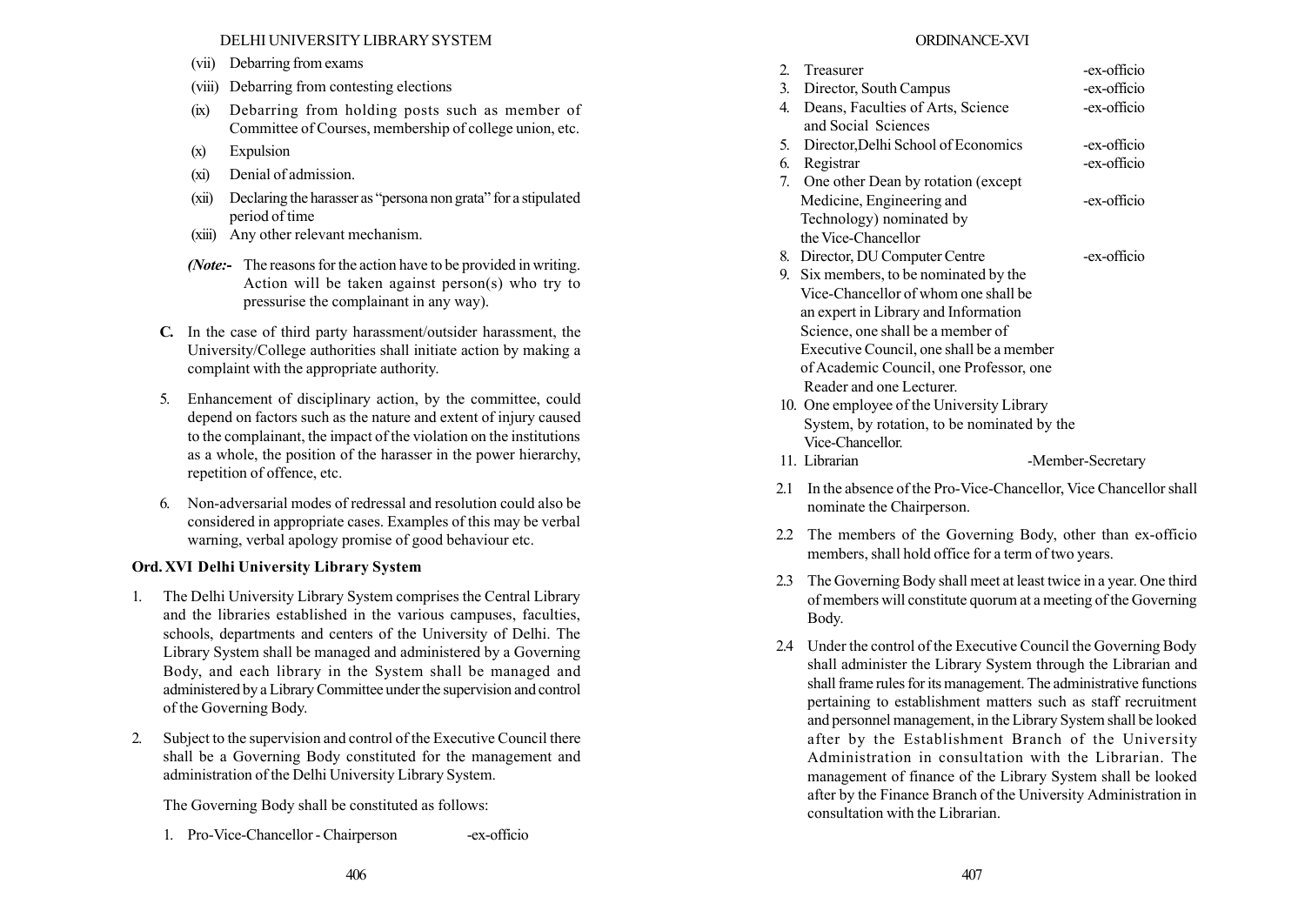- 2.5 The Governing Body shall arrange for periodic inspection of each Library at least once in two years and shall take necessary steps to streamline the functioning of various libraries in the system.
- 2.6 The Governing Body shall constitute one or more standing committees to oversee on a regular basis the specific aspects of operations of the Library System, including a committee to recommend the distribution of resources among libraries of the system, and committees to manage the Central Library and the South Campus Library.
- 2.7 The Governing Body shall approve estimates of income and expenditure of the University Library System and such other supplementary and revised estimates as may be necessary from time to time and submit the same for approval to the Finance Committee and the Executive Council.
- 2.8 Based on the annual reports of various units, the Governing Body shall approve an annual report of the Library System as a whole prepared by the Librarian, and place it before the Executive Council. A report on academic aspects shall be placed before the Academic Council.
- 2.9 On the direction of the Pro-Vice-Chancellor, in his capacity as Chairperson, meetings of the Governing Body shall be convened. The Librarian shall, ordinarily at least seven days before each meeting of the Governing Body, issue to each member thereof, a notice convening the meeting and a copy of the Agenda thereof. Provided that in case of emergent meetings, the Chairman may suspend or modify the operation of the above rule regarding issue of notice and agenda.
- 3. There shall be a Library Committee for each Library in the University Library System to monitor, regulate and review the functioning of the Library and to advise the Administrative Head of the Unit in which the Library is located.

The Library Committee shall be constituted as follows:

- 1. Administrative Head of the unit in which the Library is located – Chairperson
- 2. (a) For a library that services one department:

Three to six teachers to be nominated by the Head of the Department

(b) For a library that services more than one department:

One or two representatives of each Department to be nominated by the concerned Head of the Department.

- 3. One Professional Senior in rotation by seniority and one Professional Junior in rotation by seniority, from among those working in that Library; provided that in the absence of either category no substitution will be made between the two categories.
- 4. Three students with high academic achievements enrolled as members in the Library concerned to be nominated by the Administrative Head of the Unit concerned for one year.
- 5. Professional in-charge of the Library -Member Secretary.
- 3.1 Members of the Library Committee, other than ex-officio and student members, shall hold office for a period of two years.
- 3.2 One third of total membership shall form the quorum.
- 3.3 Each Library Committee shall meet at least once in a term.
- 3.4 The functions of the Library Committee shall include acquisition of books and journals and other related material, formulation of guidelines for such acquisition and for periodic stock verification, allocation of tasks to staff, library discipline, user services, interlibrary co-operation and networking.
- 3.5 The Library Committee of a unit shall formulate proposals concerning estimates of income and expenditure and forward it to the Member-Secretary of the Governing Body.
- 3.6 The Library Committee of a Unit shall prepare an annual report of the Library concerned and submit the same to the Librarian for consolidation and submission to the Governing Body.
- 3.7 On the direction of the Administrative Head of the Unit in which the Library is located, meetings of the Library Committee shall be convened. The Member-Secretary shall send, ordinarily at least seven days before each meeting of the Library Committee to each member thereof, a notice convening the meeting and a copy of the Agenda thereof. Provided that in the case of emergent meetings, the Chairman may suspend or modify the operation of the above rule regarding issue of notice and agenda.
- 3.8 Not less than half the members of the Library Committee may send a request to the Chairperson to requisition a meeting of the Library **Committee**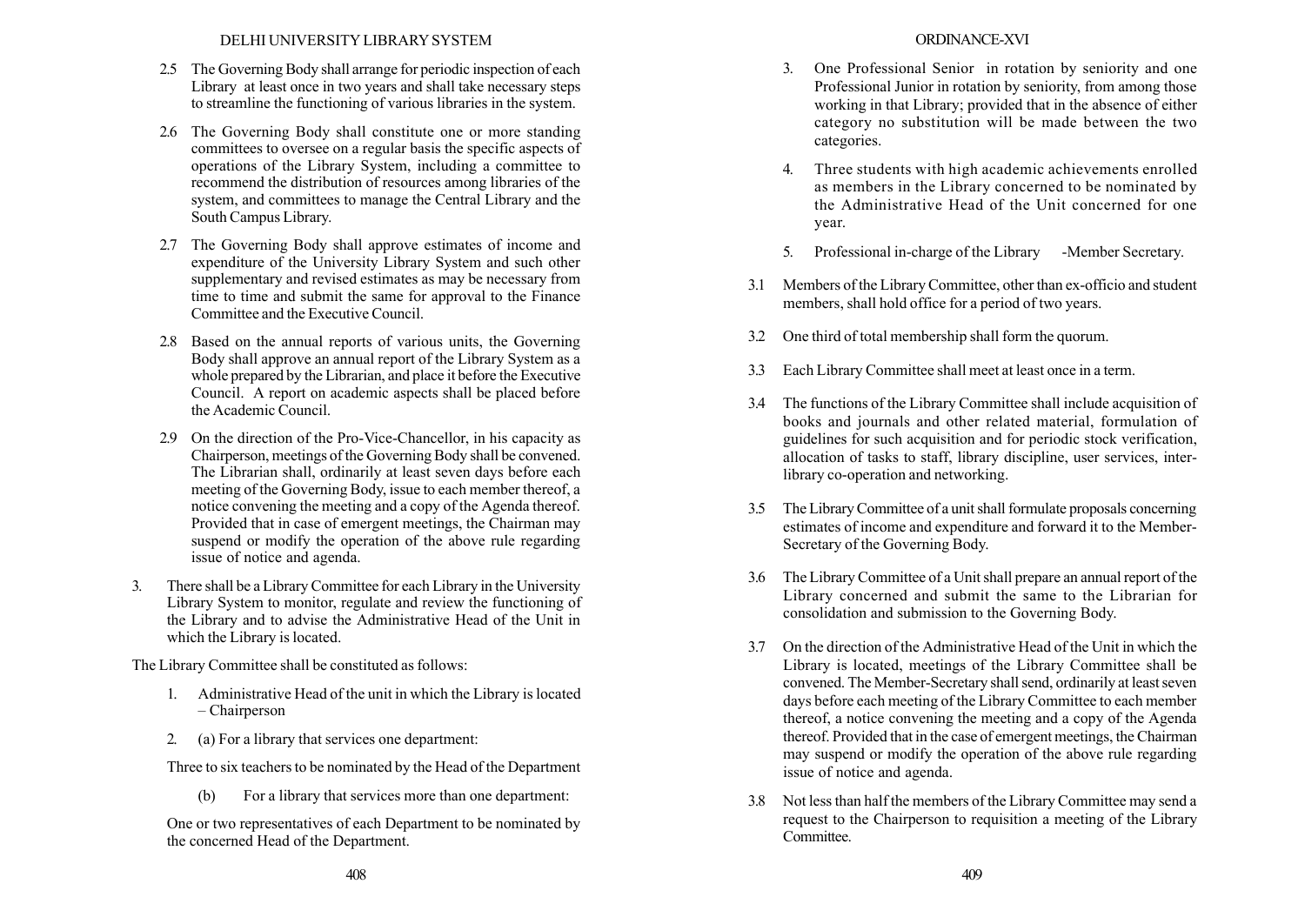#### Ord. XVII. Finance Committee

1. No reappropriation of allotments in the annual budget shall be made except by the Executive Council on the advice of the Finance Committee.

2. The Finance Committee shall make such reports to the Executive Council from time to time as it may think fit on any matter affecting the finances of the University.

#### ORDINANCE-XVIII

#### CHAPTERVII

#### OF COLLEGES AND HALLS

### Ord.XVIII. Colleges other than those Maintained by the Government of India.

1. No College shall have more than 1,000 students on its rolls, and in case of an Extended College, not more than l,500 students, except with the specific approval of the University.

1-A. A College seeking recognition as a Constituent College must have an endowment fund of Rs. 5 lakhs of which at least Rs. 3 lakhs should be immediately available and the balance to be deposited within four years, and have either suitable buildings or a building fund of at least Rs. 3 lakhs. It shall also satisfy the University that either it already has 7-8 acres of land (4-5 if there is no hostel attached) or has reasonable prospects of having the same for the College building.

A College seeking recognition as an affiliated College must have an endowment fund of Rs. 3 lakhs of which Rs. 2 lakhs should be immediately available and the balance to be deposited within two years, and have either suitable buildings or a building fund of at least Rs. 2 lakhs. It shall also satisfy the University that either it already has a minimum of 3 acres of land (or 5 acres of land if hostel is attached) or has reasonable prospects of having the same :

Provided that the provisions of this clause shall not apply in the case of a college whose entire financial responsibility is borne by the Government of India/Delhi Administration in conjunction with the University Grants Commission.

1-B. Permanent Affiliation

(a) Subject to the provisions of Statute 30, the Executive Council may grant permanent affiliation to any institution if the following conditions are satisfied :

- (i) that the constitution and personnel of the Governing Body are in accordance with the Ordinances and \$tatutes of the University.
- (ii) that the fees levied or proposed to be levied and the provision made for the expenditure on buildings and for the continued maintenance and efficient working of the institution are in accordance with the rules and regulations laid down by the University.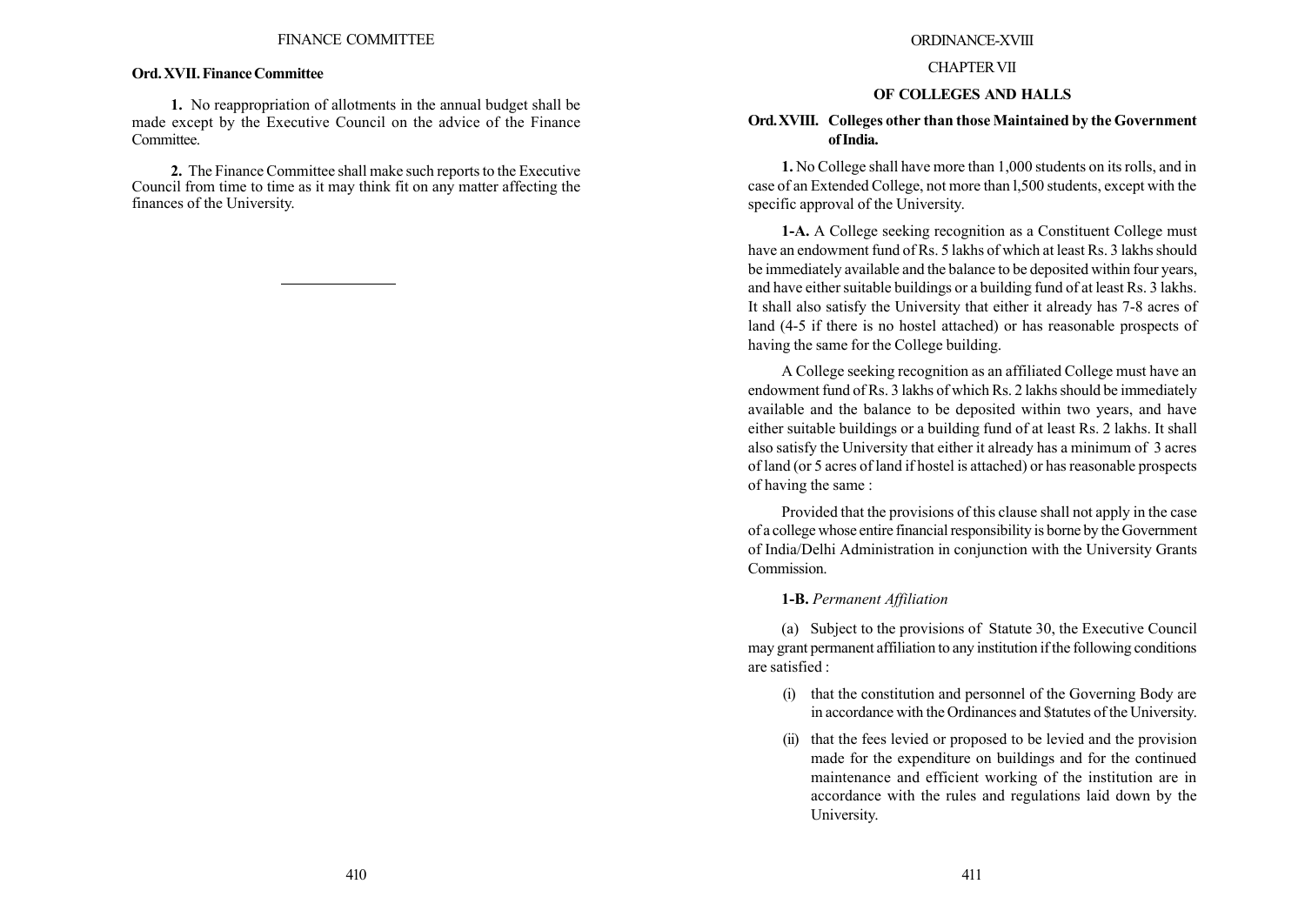#### COLLEGES OTHER THAN THOSE MAINTAINED BY THE GOVT. OF INDIA

(iii) that satisfactory arrangements exist for library, laboratory (in case of science subjects) and other facilities and emoluments of the teaching and non-teaching staff and their terms and conditions of service are in accordance with the Ordinances of the University.

(b) The Executive Council may, if it is so desired, cause an institution to be inspected for the purpose of ascertaining that the above conditions are satisfied.

Provided that no institution shall be granted affiliation unless it has a standing of one year, has fulfilled all the conditions of affiliation and attained the academic and administrative standards prescribed by the University from time to time.

2. The Governing Body will meet at least once in a term, and, subject as hereinafter provided, shall have general supervision and control of the affairs of the College and maintain its own records of its proceedings which shall be open to inspection by the inspection authority.

3. (1) The members of the Governing Body, other than the Principal, shall hold office for a period of one year and shall be eligible for re-appointment or re-election, provided that in respect of teachers' representatives provisions of Sub-Clause (2) of this Clause shall apply.

Provided that on the expiry of one year the Executive Council may, either on the request of the Trust/Delhi Administration or on its own, as the case may be, if it is satisfied that the circumstances so warrant, extend the term of the existing nominees of the Trust/Delhi Administration on the Governing Body for a further period not exceeding six-months but not more than three months, at a time.

Provided further that on the grant of approval by the Executive Council the existing office bearers of the Governing Body shall continue to function as such for the extended period.

(2) The teacher's representatives shall become members of the Governing Body by rotation according to seniority. At least one of the representatives from among the teachers of the Day Classes and one of the representatives from among the teachers of the Evening Classes (where Evening Classes are held and Evening teachers are represented on the Governing Body) shall be from among those with more than 10 years of service and at least one from among those from the Day Classes and one from among those from the Evening Classes with less than 10 years of service. If, however, eligible candidates are not available in one of those categories, namely, those with more than 10 years' service and those with less than 10 years' service, all the representatives may be taken from the other. The term of membership of teachers' representatives shall be for a period of one year :

#### ORDINANCE XVIII

Provided that a teacher who has become a member of the Governing Body of a College under the category of teachers with less than 10 years<sup>7</sup> service and completes his ten years' of service during the term of his membership as such, will nevertheless continue to be a member of the Governing Body for the full term of one year.

*Note*: For the purpose of this Clause "teachers" will be understood to be those holding a permanent whole time post, with requisite service in the College in question.

(3) The Governing Body shall elect from among its own members a Chairman to hold office for one year provided that this does not exceed his current term as a member of the Governing Body, and shall be eligible for re-election.

(4) In this Clause and in subsequent Clauses of this Ordinance, if not specified, Principal includes Principal (Evening Classes).

4. (1) The Governing Body shall appoint a Treasurer from among its own members to supervise the receipts and expenditure of the Governing Body, who shall be responsible for the proper keeping of its accounts.

(2) The Governing Body, on the recommendation of the Principal, shall appoint a Bursar who shall be a member of the teaching staff and who shall assist the Principal in the maintenance of accounts and in the day-today financial affairs of the College. The Principal and Bursar shall jointly operate the Bank account within the budget estimates relating to maintenance grant items duly approved by the Governing Body.

(3) The Principal shall be the Member Secretary of the Governing Body and shall not accept the membership of the Governing Body of any other College of the University. It shall be the duty of the Member-Secretary to summon meetings with the consent of the Chairman and in accordance with the Regulations framed by the Governing Body for the purpose and to record proceedings of the meetings.

(4) If the Governing Body wish to appoint a Vice-Principal, it should do so with the prior approval of the University. The appointment of the Vice-Principal shall be made from among the Readers in the College who fulfil the qualifications for the post of Principal. The appointment of such Vice-Principal shall require the approval of the University.

(5) The appointment of the Librarian and the Director of Physical Education in theCollege shall be made by the Governing Body of the College by advertisement. The Selection Committee for recommending appointment of the Librarian and the Physical Director will be constituted as follows :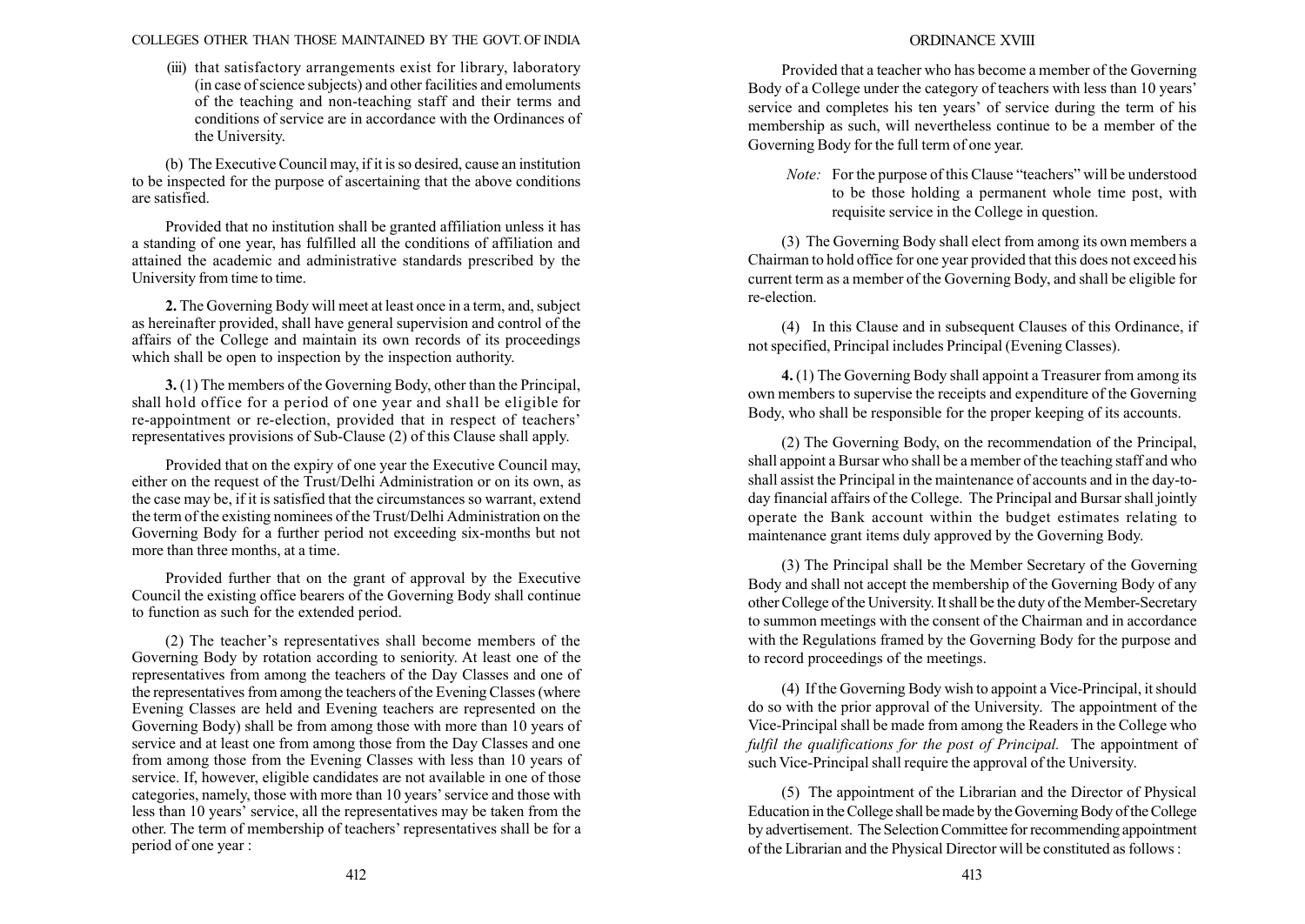### COLLEGES OTHER THAN THOSE MAINTAINED BY THE GOVT. OF INDIA

Librarian :

- 1. Chairman of the Governing Body or his nominee. (Chairman)
- 2. One University representative on the Governing Body.
- 3. University Librarian.
- 4. Head of the Department of Library and Information Science.
- 5. Principal of the College/Principal (Evening Classes) in case the Selection is for the evening classes.

Three members inclusive of the Chairman and University Librarian or Head of the Department of Library and Information Science of the University shall form a quorum.

Director of Physical Education :

- 1. Chairman of the Governing Body or his nominee. (Chairman)
- 2. One University representative on the Governing Body.
- 3. Director of Physical Education of the University.
- 4. Principal of the College-Principal (Evening Classes) in case the selection is for the evening classes.
- 5. Two experts nominated by the Academic Council from out of the panel of names approved by it.
- 6. Director of Physical Education in the College in case of selection of additional post of Director of Physical Education.

Three members inclusive of the Chairman and an expert nominated by the Academic Council or the Director of Physical Education of the University shall form a quorum.

5. The accounts of the college shall be kept in such form as the University Grants Commission may prescribe. The accounts shall be audited by an auditor chosen by the Governing Body out of a panel of three Auditors approved by the University in consultation with the Institute of Chartered Accountants, New Delhi.

6-A. (1) There shall be a Staff Council in every College.

(2) All the members of the teaching staff, the Librarian and the Director of Physical Education shall constitute the Staff Council.

(3) Subject to the provisions of the Act, the Statutes and the Ordinances of the University, the Principal shall act as Principal-in-Council in respect of matters on which Staff Council is required to take decisions.

## ORDINANCE XVIII

(4) (a) The Principal shall be ex-officio Chairman of the Staff Council.

(b) The Council shall elect its Secretary, who shall hold office for a term of one year. The Secretary may be re-elected for a second term but no person shall hold office of Secretary for more than two consecutive terms.

(5) (a) Subject to the provisions of the Act, the Statutes and the Ordinances of the University, the Staff Council shall take decisions in respect of the following matters:

- (i) Preparation of College time-table.
- (ii) Allocation of extra-curricular work of teachers not involving, payment of remuneration.
- (iii) Organising extra-curricular activities, including cultural activities of students, sports, games, National Service Scheme and other social services schemes and academic societies.
- (iv) Laying down guide-lines for purchase of library books and laboratory equipment in consultation with the appropriate departments.
- (v) Organising admission of students.

(b) Subject to the provisions of the Act, the Statutes and the Ordinances of the University, the Staff Council shall make recommendations in respect of the following matters :

- (i) Formulation of recommendations on introduction of new teaching posts in the departments and expansion of the existing departments;
- (ii) Formulation of admission policy within the framework of the policy laid down by the University;
- (iii) Formulation of guidelines regarding arrangements for the residence and welfare of students in consultation with appropriate students' organisations;
- (iv) Formulation of guide-lines regarding discipline of the students;
- (v) Formulation of policies for recommending names of teachers for participation in seminars and conferences and financial assistance to teachers.

Note : The administrative staff of the College will not be within the purview of the Staff Council.

B. (a) The Staff Council shall function through Committees appointed by the Council. Ordinarily (i) no person shall be member of more than two Committees at a time; and (ii) no person shall hold office as a member of a Committee for more than two consecutive terms.

(b) The Principal shall have the right to be present and to speak any meeting of any Committee.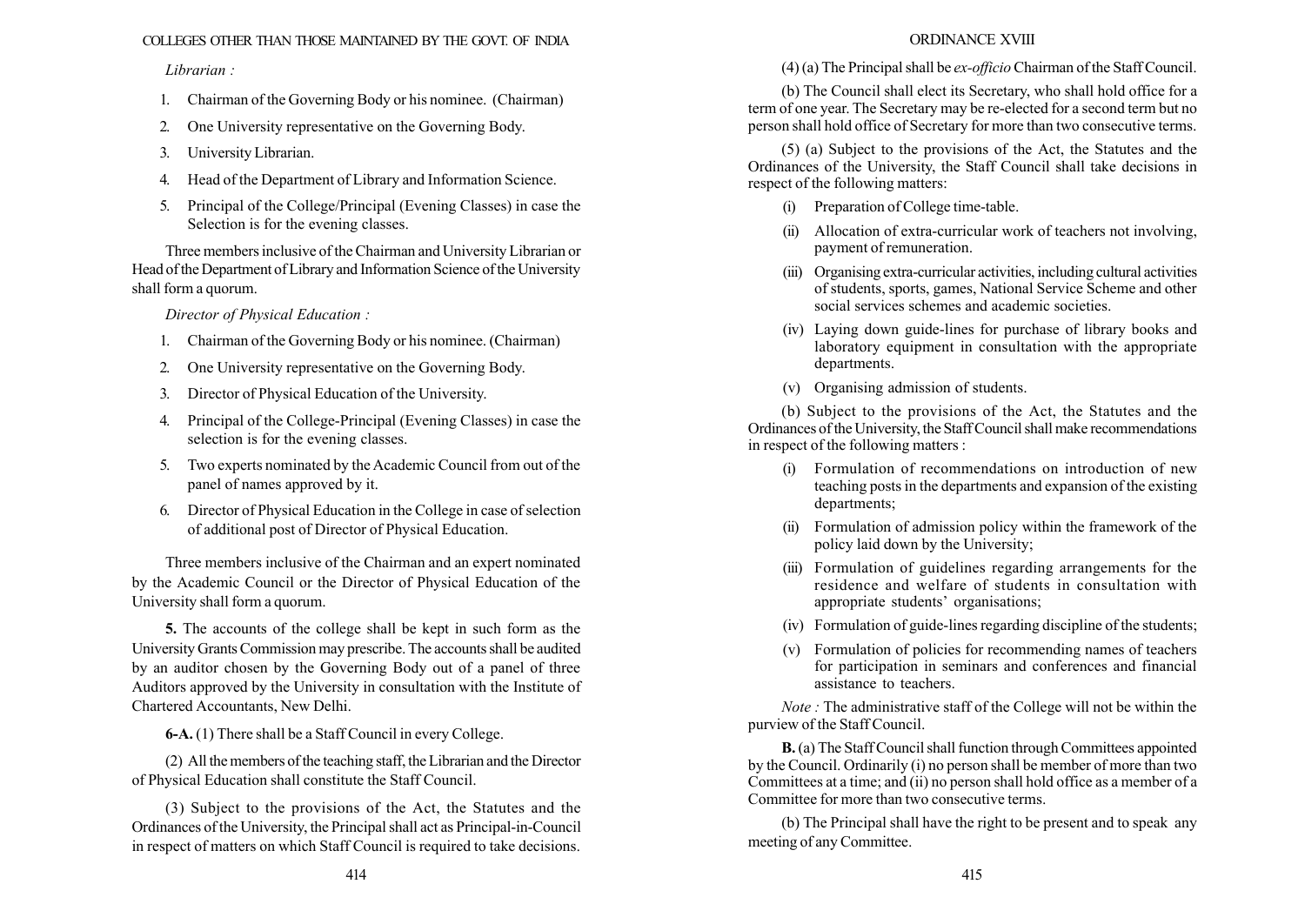#### COLLEGESOTHERTHANTHOSEMAINTAINEDBYTHE GOVT. OF INDIA

(c) Each Committee shall have a Convenor appointed by the Staff Council, who shall convene the meetings of the Committee, and the minutes of the meetings shall be prepared and maintained by him.

(d) The decisions of the committee shall be reported to the subsequent meeting of the Staff Council for ratification, wherever necessary.

(e) The Principal shall implement all decisions of the Staff Council. If, in the opinion of the Principal, however, any emergency has arisen which requires that immediate action should be taken, the Principal shall take such action as he deems necessary and shall report the same to the next meeting of the Staff Council for confirmation.

C. The rules relating to the conduct of meetings of the Staff Council shall be in accordance with the Regulations laid down in this behalf.

7.(1) The appointment of the Principal and other members of teaching staff shall be made after advertisement.

The Principal should, in addition to his duties as Principal, be also required to undertake some teaching work in the College, or the University.

(2) The appointment of the Principal shall be made by the Governing Body of the College on the recommendation of a Selection Committee\* consisting of the Chairman of the Governing Body (Chairman), one member of the Governing Body to be nominated by the Chairman, two nominees of the Vice-Chancellor, out of whom one should be an expert, three experts consisting of the Principal of a College, a Professor and an accomplished educationist not below the rank of a Professor (to be nominated by the Governing Body) out of a panel of experts approved by the Vice-Chancellor (At least four members, including two experts, should constitute the quorum), provided that prior to final selection and appointment (a) the Governing Body shall submit to the University a list of persons who have applied for the post of Principal, as also names of persons, who may not have applied but whose names the Governing Body may desire to consider for the post, in a form as prescribed by the University and shall indicate the persons from whom, in their opinion, the final selection may be made; (b) the list thus submitted by the Governing Body shall be considered by a Selection Committee constituted for the purpose and consisting of the following :

- (i) Vice-Chancellor,
- (ii) Pro-Vice-Chancellor,
- (iii) A nominee of the Visitor;
- (iv) Chairman of the Governing Body of the College concerned; and
- (v) Two members of the Executive Council, nominated by it;

and (c) on the recommendation of the Selection Committee the University shall transmit to Governing Body a list of persons mentioned in the order of preference whom the University would be prepared to recognise as Principal or, if none of the applicants are considered suitable, shall refrain from sending a list, in which case the post shall be re-advertised :

Provided that where in the opinion of the Vice-Chancellor, emergency action is called for or where in his opinion, it would be unnecessary to adopt the procedure prescribed in (b) and (c) above, the Vice-Chancellor may indicate merely which of the candidates included in the list submitted by the Governing Body under sub-Clause 2(a) of Clause 7 of Ordinance XVIII, will not be acceptable to the University, briefly indicating ground for the decision. In such a case, the Governing Body will be free to appoint any person from any of the candidates against whom no such disapproval has been indicated.

(3) In case of a casual vacancy in the office of the Principal, the Vice-Principal, if any, shall until the appointment of the Principal, act as the Principal. In case there is no Vice-Principal, the senior most teacher shall act as Principal. The teacher so to act as Principal shall fulfil the minimum eligibility requirements for appointment as Principal of the College.

Such temporary arrangements shall be made ordinarily for a period not exceeding six months and shall require the prior approval of the University.

3. (a) If the arrangement is for less than one month, the Vice-Principal shall not get any additional allowance. If the arrangement exceeds one month but is less than six months, the Vice-Principal shall be eligible for 10% of the minimum of the basic pay of the post of Principal as "Additional Charge Allowance". Further, if the arrangement exceeds six months, the Vice-Principal shall be designated as "Officiating Principal" and shall be eligible for the scale of pay of the post of Principal for the duration of the arrangement.

3 (b) In the case of a long term vacancy in the office of the Principal being appointed as an officer of the University or on deputation to a government /educational institution, an appointment can be made for the period of lien. The person to be appointed must fulfil the minimum eligibility requirements for appointment as Principal of the College. The appointment shall be made after due advertisement by a Selection Committee to be constituted by the Governing Body on the same basis as that for the appointment of the Principal. Such appointments shall require the prior approval of the University. The person so appointed, shall be entitled to the salary and other allowances of the Principal, only for the period of such appointment.

<sup>\*</sup>Modified to bring them in Ordinance with UGC regulations vide letter no. F.3- 1/2000(PS) dt. 4.4.2000 as directed by the Honíble Visitor vide MHRD letter no. F.4- 22/2002-(Desk) (U) dt. 7.1.2004.

<sup>\*\*</sup>The above provision shall apply Mutatis, Mutandis to Colleges and Institutions maintained by the University under Ordinance XX except UCMS/VPCI/ACBR.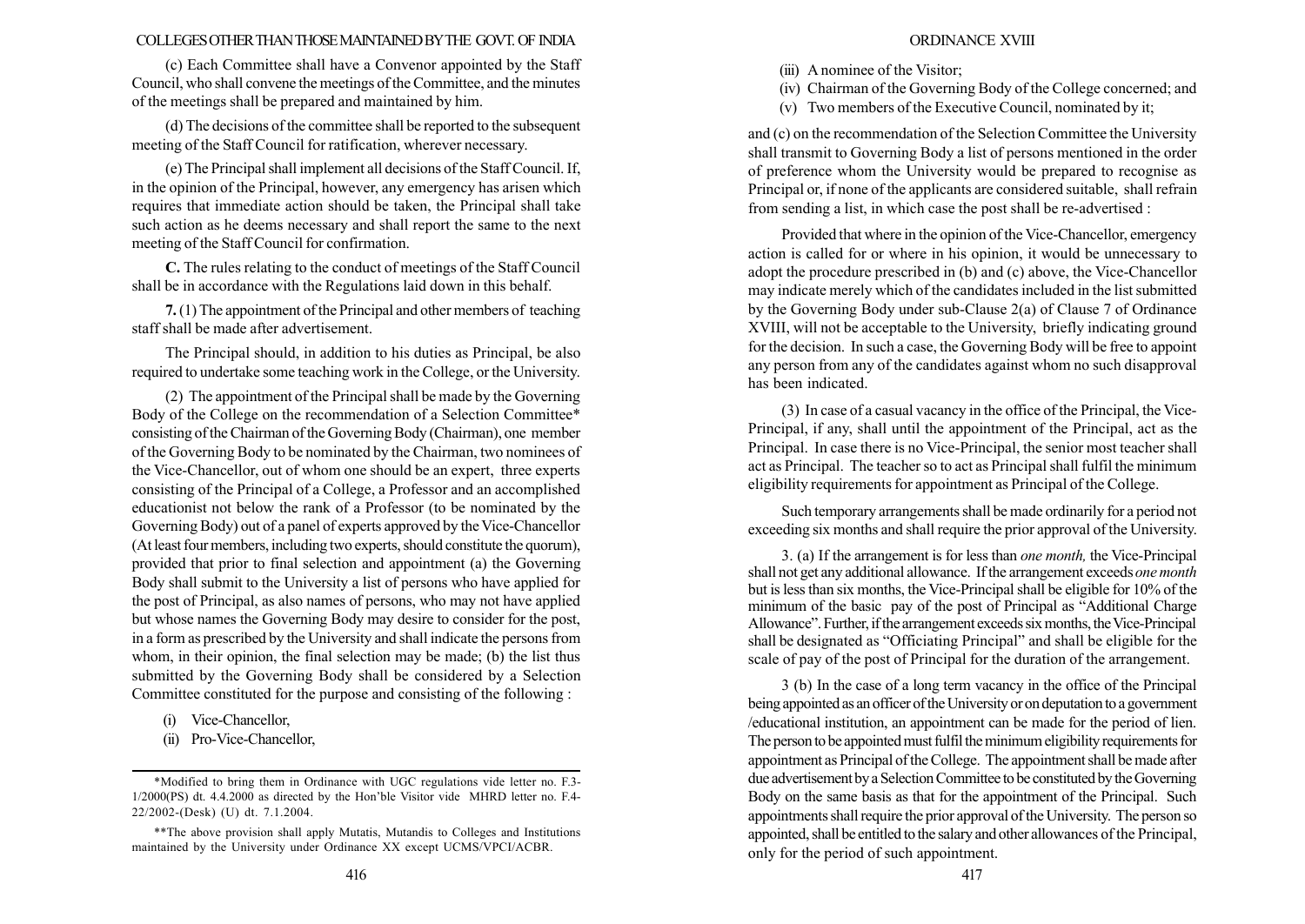#### COLLEGES OTHER THAN THOSE MAINTAINED BY THE GOVT. OF INDIA

3 (c) Where circumstances so warrant that it may be necessary to appoint an OSD to officiate as Principal, the Governing Body may recommend a panel of at least three names to the Vice-Chancellor for approval of a candidate for appointment as an OSD. However, in case there is no appointing authority to recommend such a panel, the Vice-Chancellor shall appoint the OSD. The appointment of OSD shall ordinarily be for a period of six months, which may be extended or terminated with the prior approval of the Vice-Chancellor.

4(a) Members of the teaching staff shall be appointed by the Governing Body on the recommendations of a Selection Committee constituted as follows :

- 1. Chairperson of the Governing Body of the College or his/ her nominee to be the Chairperson of the Selection **Committee**
- 2. Principal of the concerned College (Principal Evening College in case the Selection is for a teacher in the Evening College).
- 3. Two nominees of the Vice-Chancellor, of whom one should be a subject expert.
- 4. Two subject-experts not connected with the College to be nominated by the Chairperson of the Governing Body out of a panel of names approved by the Vice-Chancellor.
- 5. One senior teacher/Head of the Department (of the concerned subject) preferably having not less than 10 years of service as teacher.

The quorum of the meeting should be five of which at least two must be from out of the three subject experts.

> $4(a)$  Modified to bring them in consonance with UGC's vide its letter No. F.3-1/2000 (PS) dated  $04.04.2002$  as directed by the Hon'ble Visitor vide MHRD letter No. F.4022/2002-Desk (U) dated 07.01.2004.

> 4(a) The above provisions i.e. 7(4-A) shall apply mutatis mutandis to Colleges and Institutions maintained by the University under Ordinance XX except UCMS/VPCI/ACBR.

### ORDINANCE XVIII

(4-b) The Screening/Evaluation Committee for recommending promotion of Lecturers to the Readers' grade under the Merit Promotion Scheme of 1983 shall consist of the following :-

- 1. The Chairman of the Governing Body of the College concerned or his nominee'.
- 2. The Principal of the College/Principal, evening classes in case the selection was for a teacher for the evening classes
- 3. The Head of the University Department;
- 4. Another member of the University Department in the subject concerned from amongst the Professors and Readers to be nominated by the Vice-Chancellor out of a panel drawn by the Department and approved by the Academic Council;
- 5. A teacher of the College in the Selection Grade (Reader's Grade) in the subject concerned in order of seniority by rotation for a period of two years.

4-(c) (a) The Selection Committee for recommending promotion of Lecturer to Lecturer in Senior Scale under the relevant Merit Promotion Scheme, shall consist of the following :

- 1. Chairman of the Governing Body of the College or a member of the Governing Body nominated by him/her (Chairman) :
- 2. Principal of the College/Principal (Evening Classes) in case the promotion is for a teacher for the Evening Classes :
- 3. One Expert to be nominated by the Academic Council, viz. the Head of the Department in the University in the subject concerned :
- 4. Another member of the University in the subjects concerned from amongst the Professors and Readers out of a panel of experts drawn by the Department and approved by the Academic Council to be nominated by the Vice-Chancellor :
- 5. A Reader/Lecturer in Reader's Grade (Selection Grade) in the subject concerned in the College in order of seniority for a period of three years.
- *Note* : (i) At least four persons present at the meeting inclusive of the Chairman and one out of categories 3 and 4 shall form the quorum.
	- (ii) The Selection Committee may at their discretion require any candidate to appear for interview.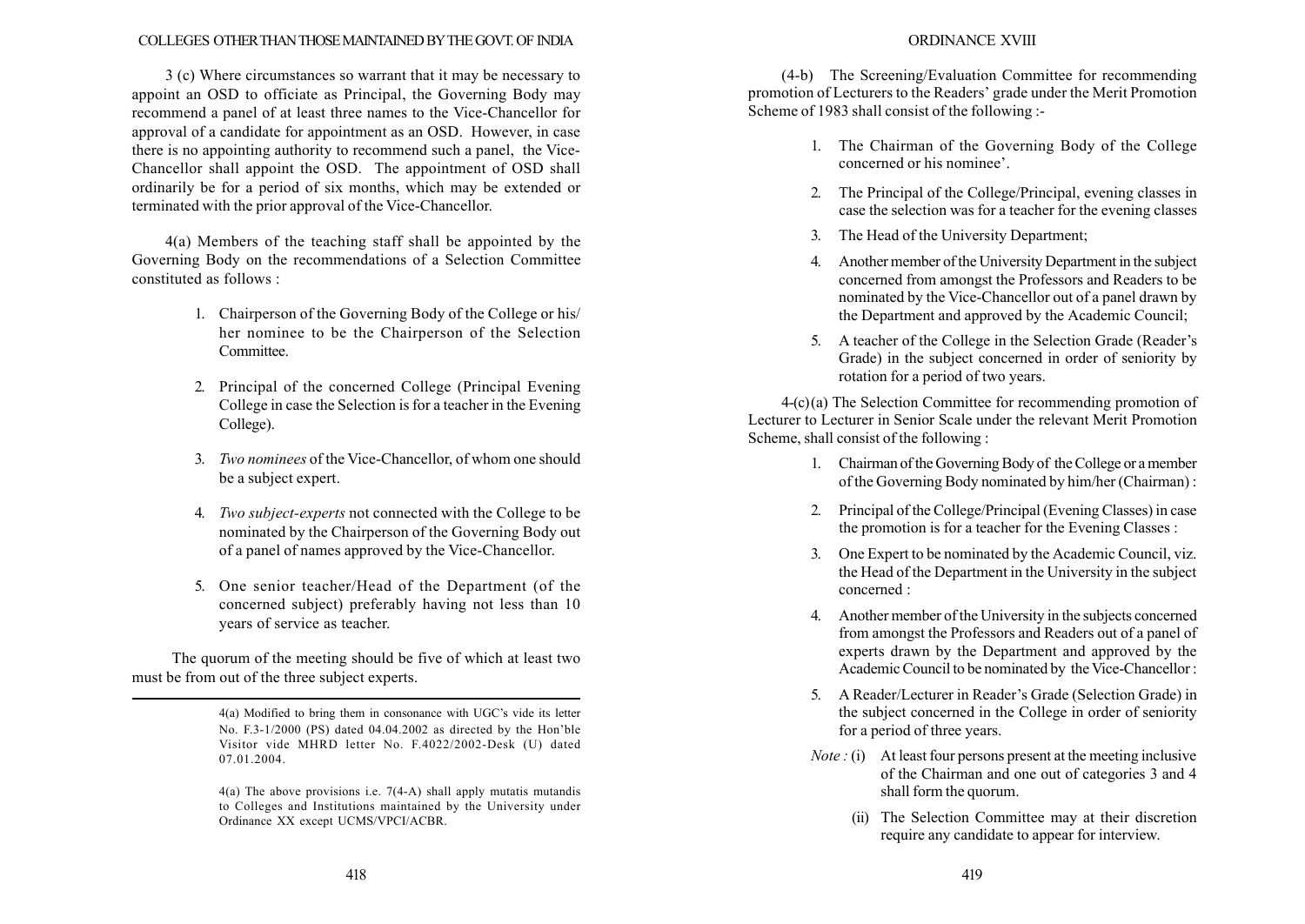### COLLEGESOTHERTHANTHOSEMAINTAINEDBYTHEGOVT. OF INDIA

Provided that the Selection for recommending promotion of Lecturer in (Director of) Physical Education to Lecturer in (Director of) Physical Education in Senior Scale under the relevant Merit Promotion Scheme shall consist of the following :

- 1. Chairman of the Governing Body of the College or a member of the Governing Body nominated him/her (Chairman);
- 2. Principal of the College/Principal (Evening Classes) in case the promotion is for a teacher of the Evening Classes;
- 3. Director of Physical Education in the University;
- 4. Two experts nominated by the Academic Council from out of the panel of names approved by it.
- 5. Reader in Physical Education/Lecturer in (Director of) Physical Education in Reader's Grade (Selection Grade) in the College.
	- $Note: (i)$  At least four persons present at the meeting inclusive of the Chairman and one out of categories 3 and 4 shall form the quorum.
		- (ii) The Selection Committee may at their discretion, require any candidate to appear for interview.
- (b) The Selection Committee for recommending promotion of Lecturer/Lecturer in Senior Scale (other than Physical Education) to Reader/Lecturer in Reader's Grade (Selection Grade) and for designating a Lecturer in Reader's Grade (Selection Grade) as Reader under the relevant Merit Promotion Scheme shall consist of the following :
	- 1. A nominee of the Vice-Chancellor (Chairman)
	- 2. Chairman of the Governing Body of the College or a member of the Governing Body nominated by him/her;
	- 3. Principal of the College/Principal (Evening Classes) in case promotion is for a teacher of the Evening Classes.
	- 4. One Expert to be nominated by the Academic Council, viz., the Head of the Department in the University in the subject concerned;
	- 5. Two experts in the subject out of a panel drawn by the University Department and approved by the Academic Council to be nominated by the Vice-Chancellor;

### ORDINANCE XVIII

- 6. A Reader in the subject concerned in the College in order of seniority for a period of three years; and if the Selection is for the Lecturer in Reader's Grade (Selection Grade), a Reader/Lecturer in Reader's Grade (Selection Grade), in order of seniority for a period of three years;
- 7. One of the representatives of the University on the Governing Body.

Provided that in case the Selection Committee finds that a candidate is not suitable for promotion as Reader, it may consider him/her for promotion in Reader's Grade (Selection Grade). However, he/she can apply for being considered for Reader's designation after one year.

- Note : (i) At least 5 persons present at the meeting inclusive of 1 and 2 and at least two from categories 4 and 5 shall form the quorum.
	- (ii) Every candidate will be required to appear for interview before the Selection Committee unless on his/her request the Selection Committee agree to consider him/her in absentia.

Provided that the Selection Committee for recommending promotion of Lecturer in (Director of) Physical Education/Lecturer in (Director of) Physical Education in Senior Scale to Reader/Lecturer in (Director of) Physical Education in Reader's Grade (Selection Grade) and for designating a Lecturer in (Director of) Physical Education in Reader's Grade (Selection Grade) as a Reader in the College under the relevant Merit Promotion Scheme shall consist of the following :

- 1. A nominee of the Vice-Chancellor (Chairman);
- 2. Chairman of the Governing Body of the College or a member of Governing Body nominated by him/her;
- 3. Principal of the College/Principal (Evening Classes) in case promotion is for a teacher of the Evening Classes;
- 4. Director of Physical Education in the University;
- 5. Two experts out of the panel approved by the Academic Council to be nominated by the Vice-Chancellor;
- 6. A Reader in Physical Education in the College and if the Selection is for Reader's Grade (Selection Grade), a Reader/Lecturer in Physical Education in Reader's Grade (Selection Grade) in order of seniority for a period of three years;
- 7. One of the representatives of the University on the Governing Body.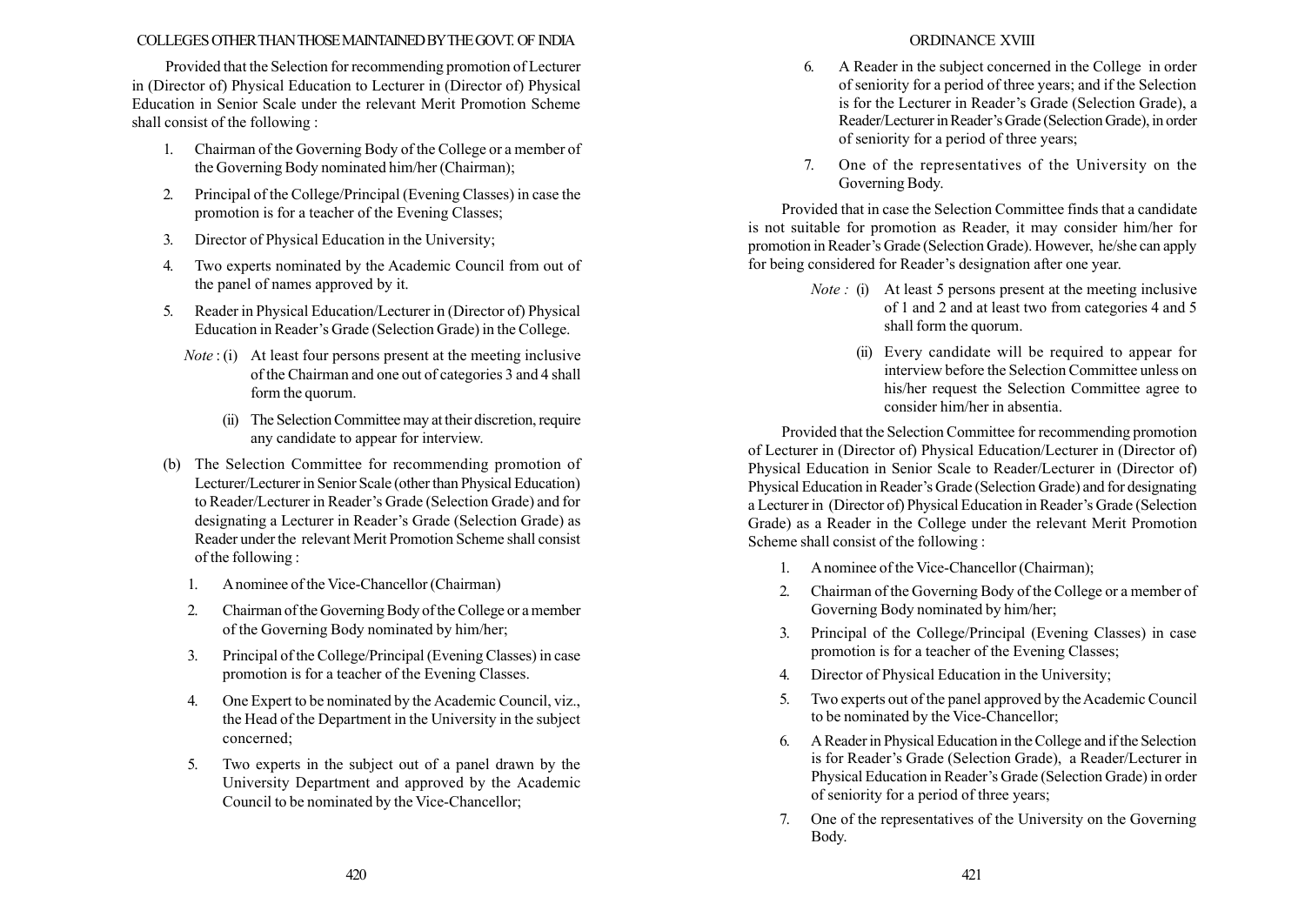#### COLLEGES OTHER THAN THOSE MAINTAINED BYTHE GOVT. OFINDIA

- *Note* : (i) At least 5 persons present at the meeting inclusive of 1 and 2 and at least two from categories 4 and 5 shall form the quorum.
	- (ii) Every candidate will be required to appear for interview before the Selection Committee unless on his/her request the Selection Committee agrees to consider him/her in absentia.
- (c) The Selection Committee for recommending promotion of Reader as Professor under the relevant Merit Promotion Scheme shall consist of the following :
	- 1. Vice-Chancellor/Pro-Vice-Chancellor/nominee of the Vice-Chancellor (Chairman);
	- 2. Chairman of the Governing Body of the College or a member of the Governing Body nominated by him/her.
	- 3. Principal of the College/Principal (Evening Classes) in case the promotion is for a teacher in the Evening Classes;
	- 4. One expert to be nominated by the Academic Council, viz., the Head of the Department in the University in the subject concerned, if he/she is a Professor;
	- 5. Three experts in the subject concerned out of a panel drawn by the department and approved by the Academic Council to be nominated by the Vice-Chancellor;
	- 6. A Professor in the subject concerned in the College;
	- 7. One of the representatives of the University on the Governing Body, if he/she is a Professor.
		- Note : (i) At least 5 persons present at the meeting inclusive of 1 and 2 and at least three from categories 4 and 5 shall form the quorum.
			- (ii) Every candidate will be required to appear for interview before the Selection Committee unless on his/her request the Selection Committee agree to consider him/her in absentia.

(5) The Governing Body, before advertising an appointment on the teaching staff shall give notice to the University of their intention so to do and shall take into consideration any representations which the University may make thereon within fourteen days.

### ORDINANCE XVIII

(6) Members of the teaching staff of the College (other than a member appointed temporarily in case of emergency, or a member appointed to take the place of a member absent on leave or by reason of sickness, or on a contract basis) may be appointed on probation for not more than one year and if confirmed after the probationary period shall be appointed to the post on a permanent basis.

The period of probation may be extended in special case for a further period of one year.

In the case of teachers on probation whose work was not found to be satisfactory, periodical warnings should be given to them.

Principals of colleges will be exempted from the above and shall be appointed on a permanent basis.

In the case of members of the teaching staff appointed on probation or on a temporary basis, the engagement may be terminated by one month's notice on either side or by the payment of a sum equivalent to one month's salary by the party choosing to terminate such engagement.

Provided that where the engagement is for a period less than one month, neither notice nor payment of salary in lieu of notice shall be neccessary.

(7) Not more than one-third of the total number of the teaching staff shall be on a temporary or contractual basis at the same time.

(8) The engagement of the Principal or of any other member of the teaching staff may be summarily determined by the Governing Body for misconduct, but save as aforesaid shall not be determined except for good cause and after three month's notice in writing or the payment of three months' salary in lieu of notice.

In the case of a teacher who has served for not less than one academic year on the staff of the college the notice given under this condition shall take into account any period by which the vacation already taken with salary falls short of three months.

(9) No decision for the termination of the services of any teacher or Principal appointed on substantive basis whether on probation or permanent, or for his suspension, shall be taken by the College or the institution concerned without the prior approval of the Vice-Chancellor.

(10) A member of the teaching staff of a College, including the Principal, may at any time terminate his engagement by giving three months<sup>7</sup> notice in writing to the Governing Body, and if three months' notice in writing is not given such member of the teaching staff shall become liable to pay to the Governing Body a sum equivalent to thrice his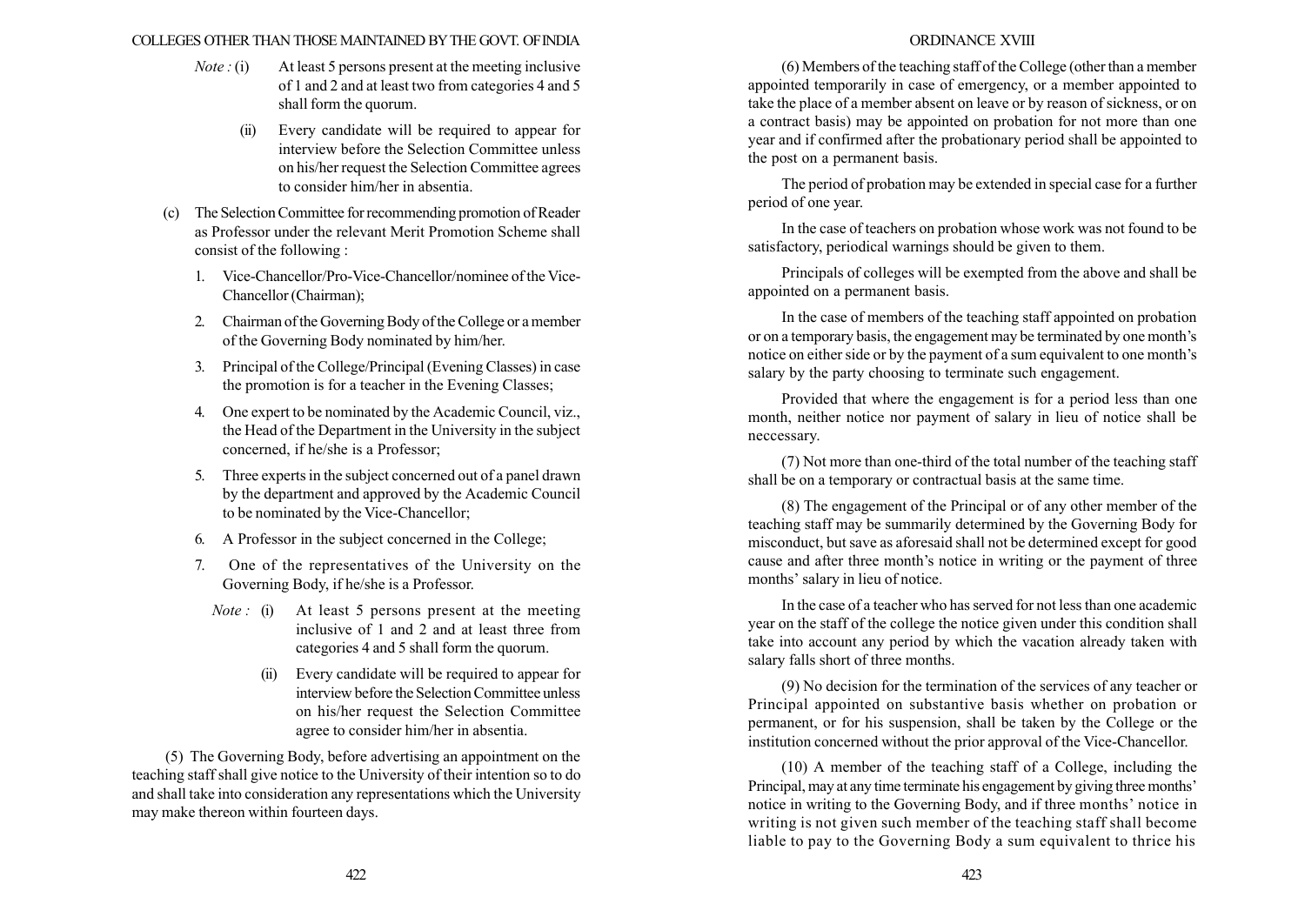#### COLLEGES OTHER THAN THOSE MAINTAINED BYTHE GOVT. OFINDIA

monthly salary unless the Governing Body decides in any particular case not to realise such sum from such member:

Provided that in the case of a member of the teaching staff on a contractual basis, the contract may provide for a lesser period of notice than three months but not less than one month and the provisions of this paragraph shall be construed accordingly.

(11) Any dispute arising in connection with termination of the service of either the Principal or of any member of the teaching staff of a College except when on probation or on a temporary basis shall be referred to the arbitration of an Appeal Committee of three independent persons appointed by the Chancellor. The Appeal Committee shall have power to inquire into the facts and to interpret the terms of any Agreement, and its decision shall be final and binding on both parties and the Indian Arbitration Act, 1940, shall apply to such arbitration. The Appeal Committee shall give its final decision within a reasonable time:

Provided that during the pendency of the appeal, the teacher shall continue to draw such salary or subsistence allowance, as the case may be, as he was drawing immediately prior to the termination of his/her services.

8. (1) The payment of salaries to teachers shall be in accordance with scales approved by the Government of India.

(2) Increments shall be granted by the Governing Body on the recommendation of the Principal and shall not be withheld without the consent of the University.

9. The number of recognised teachers in any College shall be such that the proportion of students on the rolls of the College to the teachers in the College shall, not exceed twenty to one in case of Pass students and twelve to one in the case of Honours and Post-graduate students unless a higher proportion is approved by the Government of India.

10. (1) Every Governing Body shall maintain a Provident Fund for the benefit of members of its teaching staff, in accordance with rules prescribed by the Government of India.

(2) The accounts of the Fund shall be duly audited each year and a copy of the accounts so audited shall be furnished to each subscriber to the Fund.

11. The Executive Council may from time to time cause an inspection to be made of the College for the purpose of satisfying themselves that the conditions of this Ordinance or any conditions on which recognition has been given are being complied with.

#### ORDINANCE XVIII-A

### Ord.XVIII-A. Sherubtse College, Kanglung, Maintained by the Royal Government ofBhutan.

1. Nothing contained in Ordinance XII or Ordinance XVIII of the Ordinances of the University will apply to this College and the provisions of this Ordinance shall have over-riding effect in respect of any matter pertaining to these Ordinances.

2. There shall be an Advisory Committee to manage the affairs of the College. The Advisory Committee shall be constituted as follows:

- (i) A person nominated by the Royal Government of Bhutan-- Chairman.
- (ii) Not less than 5 and not more than 10 members nominated by the Royal Government of Bhutan.
- (iii) Two representatives of the University.
- (iv) Principal of the College (ex-officio)- Member-Secretary.
- (v) Two members of the teaching staff by rotation according to seniority for a term of one year. One of the teachers' representatives shall be from among those with more than ten years' service, and one from among those with less than ten yearsí service. If, however, eligible candidates are not available in one of those categories both the representatives may be taken from the other.

Provided that a teacher who has become a member of the Advisory Committee of the College under the category of teachers with less than 10 years' service and completes ten years' of service during the term of membership as such, will nevertheless continue to be a member of the Advisory Committee for the full term of one year.

The term of members from categories (i) to (iii) shall be one year but they shall be eligible for re-appointment.

3. The Principal shall be the Member-Secretary of the Advisory Committee and shall not accept membership of the Governing Body/ Advisory Committee of any other College of the University. It shall be the duty of the Member-Secretary to summon meetings with the consent of the Chairman and in accordance with the regulations framed by the Advisory Committee for this purpose and to record proceedings of the meetings also.

4. Subject to the control of the Academic Council of the University, the College shall prescribe the rules for admission of students, resident and non-resident, etc.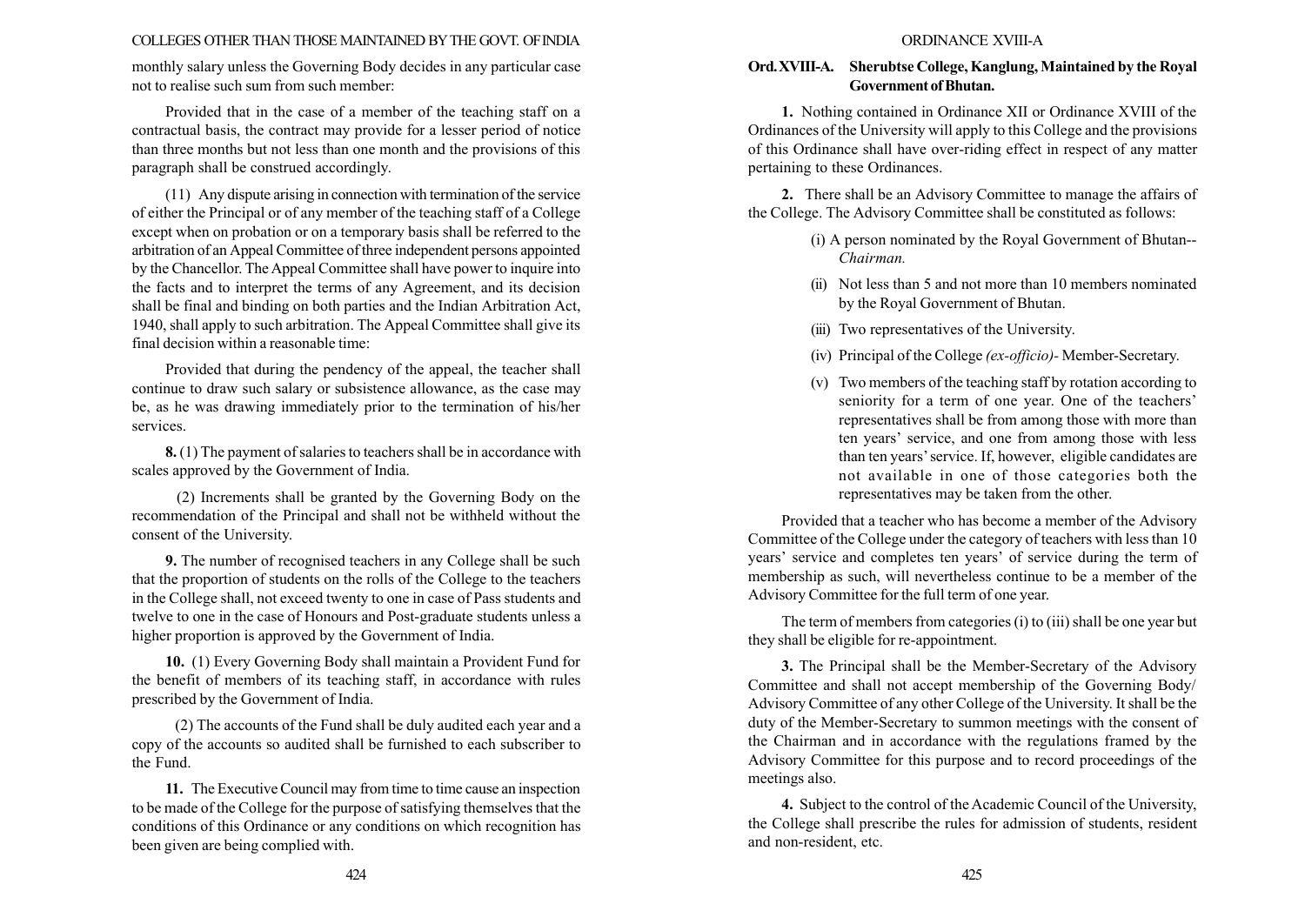#### GOVERNMENT MAINTAINED COLLEGES

5. The Education Department of the Royal Government of Bhutan shall appoint Principal and members of teaching and non-teaching staff with the qualifications as laid down by the University from time to time, with the understanding that some relaxation in case of non-teaching staff may be permitted.

6. The College shall send all applications of teachers for their recognition as teachers of the University in the prescribed form, as provided under Statute 18 of the Statutes of the University.

7. The College shall have the following categories of teaching and non-teaching staff:

- (1) Principal,
- (2) Vice-Principal, if any,
- (3) Lecturers in accordance with the rules of the University,
- (4) Instructor/Director of Physical Education,
- (5) Librarian,
- (6) Administrative Staff,
- (7) Library Staff,
- (8) Laboratory Staff,
- (9) Other subordinate staff like Peons, Malies, Chowkidars, etc.

8. The service conditions, pay scales, date of retirement etc. of the teaching and non-teaching staff shall be as prescribed by the Royal Govenunent of Bhutan in acordance with B.G.S.R.

9. The Executive Council of the University may from time to time cause an inspection of the college to be made for the purpose of satisfying themselves that the conditions of this Ordinance and any other condition on which recognition has been given are complied with.

#### Ord. XVIII-B.

The provisions of Clause 2-A and 2-B of Ordinance XII and Clauses  $3(4)$ ,  $7(4-C)$  (b) (c) of Ordinance XVIII will apply mutatis mutandis to Colleges and Institutions maintained by the University under Ordinance XX(1),  $XX(4)$ ,  $XX(5)$ ,  $XX-B$ ,  $XX-C$ ,  $XX-E$  and  $XX-F$ .

#### Ord. XIX. Government Maintained Colleges

Repealed by the Central Government, vide their letter No. D. 5490/ RT/51, dated 12thApril, 1951.

#### ORDINANCE XX

#### Ord. XX. Colleges and Institutions Maintained by the University

### (1)Miranda House

1. The Executive Council shall constitute, for a College maintained by the University, a Governing Body to administer the affairs of the College.

2. The Governing Body shall have the following powers and functions:

- (a) to organise the teaching in the College and to determine the teaching requirements of the College;
- (b) to prescribe the rules for admission of the students, resident and non-resident, and the fees to be paid by them;
- (c) to submit to the Executive Council an estimate of the income and expenditure of the College and to incur expenditure with the limits fixed in the budget approved by the Executive Council;
- (d) to consider the Annual Accounts alongwith the Audit Report and after approval to submit the same to the Executive Council for information along with its comments;
- (e) to appoint the administrative staff of the College;
- (f) to appoint the Principal and the teaching staff on the recommendations of the Selection Committee appointed for the purpose subject to the approval of the appointment of the Principal and recognition of the teaching staff by the Executive Council;
- (g) to grant leave to teachers and other staff according to the rules framed for the purpose;
- (h) to define the duties and responsibilities of the Principal and administrative staff of the College.
- 3. The Governing Body will be constituted as follows:
	- (1) A person appointed by the Vice-Chancellor-Chairman
	- (2) Treasurer of the University (ex-officio)
	- (3) The Principal of the College (ex-officio) -Member-Secretary
	- (4) Not less than five and not more than eight members appointed by the Executive Council, not necessarily from among themselves, including one old student of the College.
	- (5) Two members of the teaching staff by rotation according to seniority for a term of one year. One of the teachers' representatives shall be from among those with more than ten years' service; and one from among those with less than ten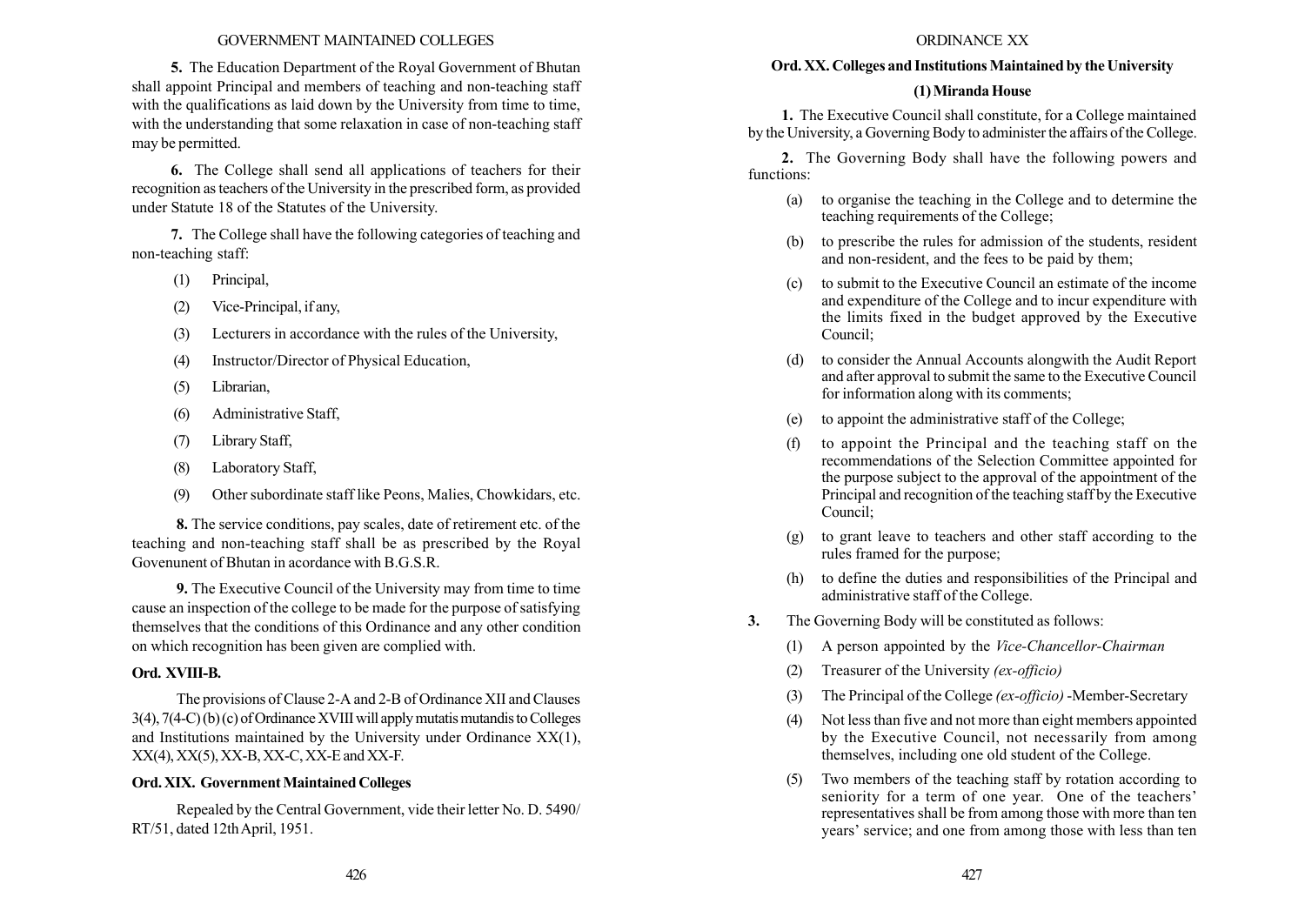### MIRANDA HOUSE

years' service. If however, eligible candidates are not available in one of those categories, both the representatives may be taken from the other :

Provided that a teacher who has become a member of the Governing Body of the College under the category of teachers with less than 10 years' service and completes her ten years of service during the term of her membership as such, will nevertheless continue to be a member of the Governing Body for the full term of one year.

4. Members, other than *ex-officio* members, shall hold office for a term of one year.

5. Members of the teaching staff shall be appointed by the Governing Body on the recommendations of a Selection Committee constituted as follows :

- 1. Chairperson of the Governing Body of the College or his/ her nominee to be the Chairperson of the Selection Committee.
- 2. The Principal of the concerned College.
- 3. Two nominees of the Vice-Chancellor, of whom one should be a subject expert.
- 4. Two subject-experts not connected with the College to be nominated by the Chairperson of the Governing Body out of a panel of names approved by the Vice-Chancellor.
- 5. One senior teacher/Head of the Department (of the concerned subject) preferably having not less than 10 years of service as teacher.

The quorum of the meeting should be five of which at least two must be from out of the three subject experts.

6. The appointment of the Librarian and the Director of Physical Education in the Colleges maintained by the University shall be made by the Governing Body of the Colleges by advertisement. The Selection Committee for recommending appointment of the Librarian and the Physical Director will be constituted as follows :

Librarian :

- 1. Chairman of the Governing Body or his nominee (Chairman).
- 2. One University representative on the Governing Body.
- 3. University Librarian.

### ORDINANCE XX

- 4. Head of the Department of Library and Information Science.
- 5. Principal of the College.

Three members inclusive of the Chairman and University Librarian or Head of the Department of Library and Information Science of the University shall form a quorum.

Director of Physical Education:

- 1. Chairman of the Governing Body or his nominee (Chairman)
- 2. One University representative on the Governing Body
- 3. Director of Physical Education of the University
- 4. Principal of the College
- 5. Two experts nominated by the Academic Council from out of the panel of names approved by it.
- 6. Director of Physical Education in the College in case of selection of Additional Post of Director of Physical Education.

Three .members inclusive of the Chairman and an expert nominated by the Academic Council or the Director of Physical Education of the University shall form a quorum.

6-A. (1) There shall be a Staff Council in every College.

(2) All the members of the teaching staff, the Librarian and the Director of Physical Education shall constitute the Staff Council.

(3) Subject to the provisions of the Act, the Statutes and the Ordinances of the University, the Principal shall act as Principal-in-Council in respect of matters on which Staff Council is required to take decisions.

(4) (a) The Principal shall be *ex-officio* Chairman of the Staff Council.

(b) The Council shall elect its Secretary, who shall hold office for a term of one year. The Secretary may be re-elected for a second term but no person shall hold office of Secretary for more than two consecutive terms.

(5) (a) Subject to the provisions of the Act, the Statutes and the Ordinances of the University, the Staff Council shall take decisions in respect of the following matters:

(i) Preparation of College time-table.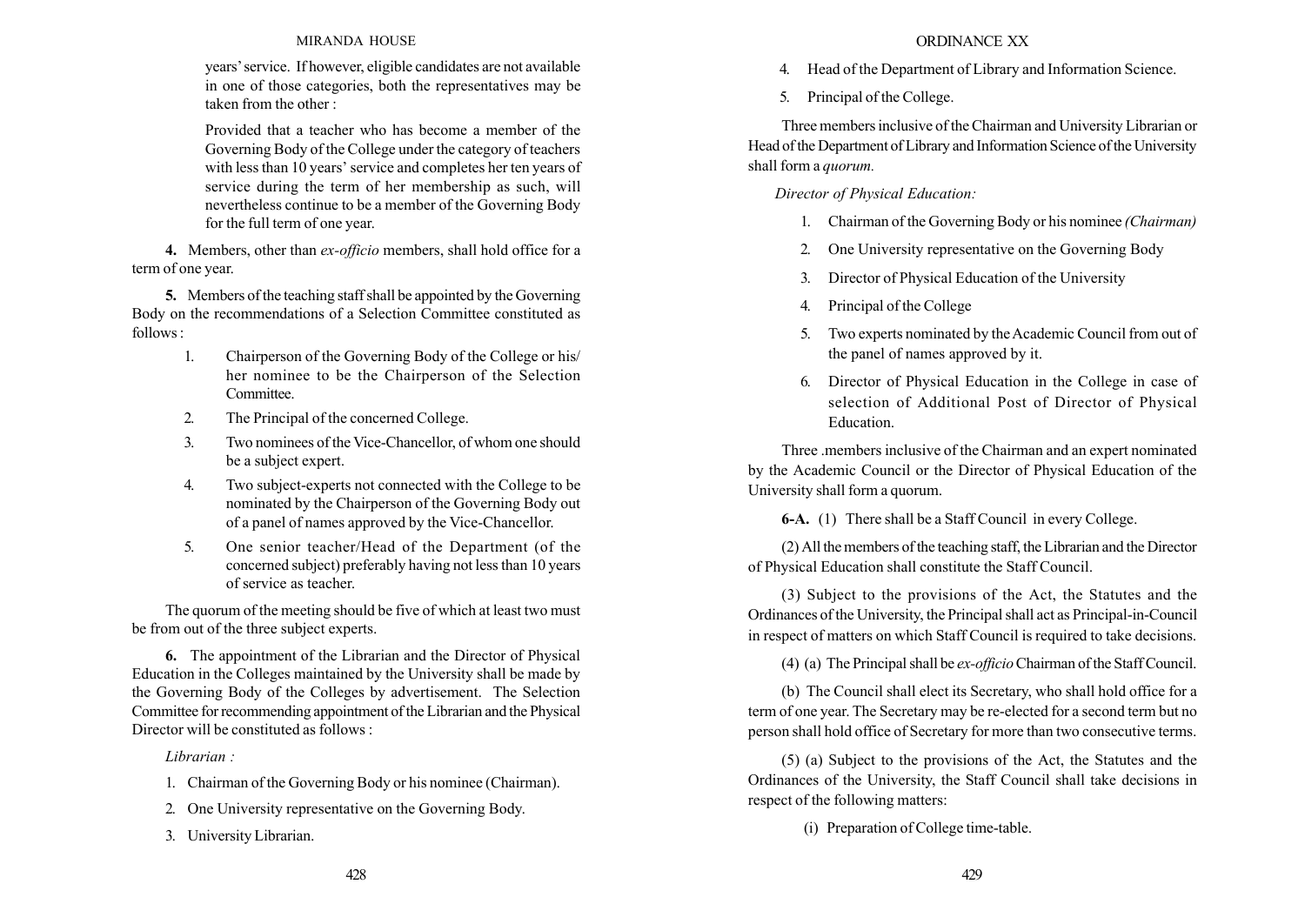- (ii) Allocation of extra-curricular work of teachers not involving payment of remuneration.
- (iii) Organising extra-curricular activities, including cultural activities of students, sports, games, National Service Scheme and other social services schemes and academic societies.
- (iv) Laying down guidelines for purchase of library books and laboratory equipment in consultation with the appropriate departments.
- (v) Organising admission of students.

(b) Subject to the provisions of the Act, the Statutes and the Ordinances of the University, Staff Council shall make recommendations in respect of the following matters :

- (i) Formulation of recommendations on introduction of new teaching posts in the departments and expansion of the existing departments;
- (ii) Formulation of admission policy within the frame-work of the policy laid down by the University.
- (iii) Formulation of guidelines regarding arrangements for the residence and welfare of students in consultation with appropriate students' organisation;
- (iv) Formulation of guidelines regarding discipline of the students;
- (v) Formulation of policies for recommending names of teachers for participation in seminars and conferences and financial assistance to teachers.
	- Note : The administrative staff of the College will not be within the purview of the Staff Council.

B. (a) The Staff Council shall function through Committees appointed by the Council. Ordinarily (i) no person shall be member of more than two Committees at a time, and (ii) no person shall hold office as a member of a Committee for more than two consecutive terms.

(b) The Principal shall have the right to be present and to speak at any meeting of any Committee.

(c) Each Committee shall have a Convenor appointed by the Staff Council, who shall convene the meetings of the Committee, and the minutes of the meeting shall be prepared and maintained by him.

(d) The decisions of the Committee shall be reported to the subsequent meeting of the Staff Council for ratification, wherever necessary.

### ORDINANCE XX

(e) The Principal shall implement all decisions of the Staff Council. If, in the opinion of the Principal, however, an emergency has arisen which requires that immediate action should be taken, the Principal shall take such action as he deems necessary and shall report the same to the next meeting of the Staff Council for confirmation.

C. The rules relating to the conduct of meetings of the Staff Council shall be in accordance with the Regulations laid down in this behalf.

# (2) Vallabhbhai Patel Chest Institute

1. There shall be a Governing Body constituted for the management and administration of the Vallabhbhai Patel Chest Institute.

The Governing Body shall be constituted as follows :

- (1) Chairman-Vice-Chancellor (ex-officio) or a person nominated by him.
- (2) Treasurer of the University (ex-officio).
- (3) Director of the Institute (ex-officio) Member-Secretary.
- (4) Director General of Health Services, Government of India, NewDelhi.
- (5) Two members of the Executive Council nominated by the Executive Council.
- (6) Dean, Faculty of Medical Sciences.
- (7) Two members nominated by the Ministry of Health and Family Welfare, Government of India, New Delhi.
- (8) One member not connected with the University appointed by the Executive Council.
- (9) One Professor of the Institute, by rotation according to seniority for a period of one year.
- (10) One Reader or Lecturer of the Institute, by rotation according to seniority reckoned by the total length of service in the Institute, for a period of one year.

2. Subject to the general control and supervision of the Executive Council, the Governing Body will manage the affairs of the Institute and shall have the following powers and functions :

(a) To organise the teaching and research in the Institute and to determine the staff and other requirements for the same. The Governing Body may constitute an Advisory Committee to advise it on matters of special interest which the Institute wishes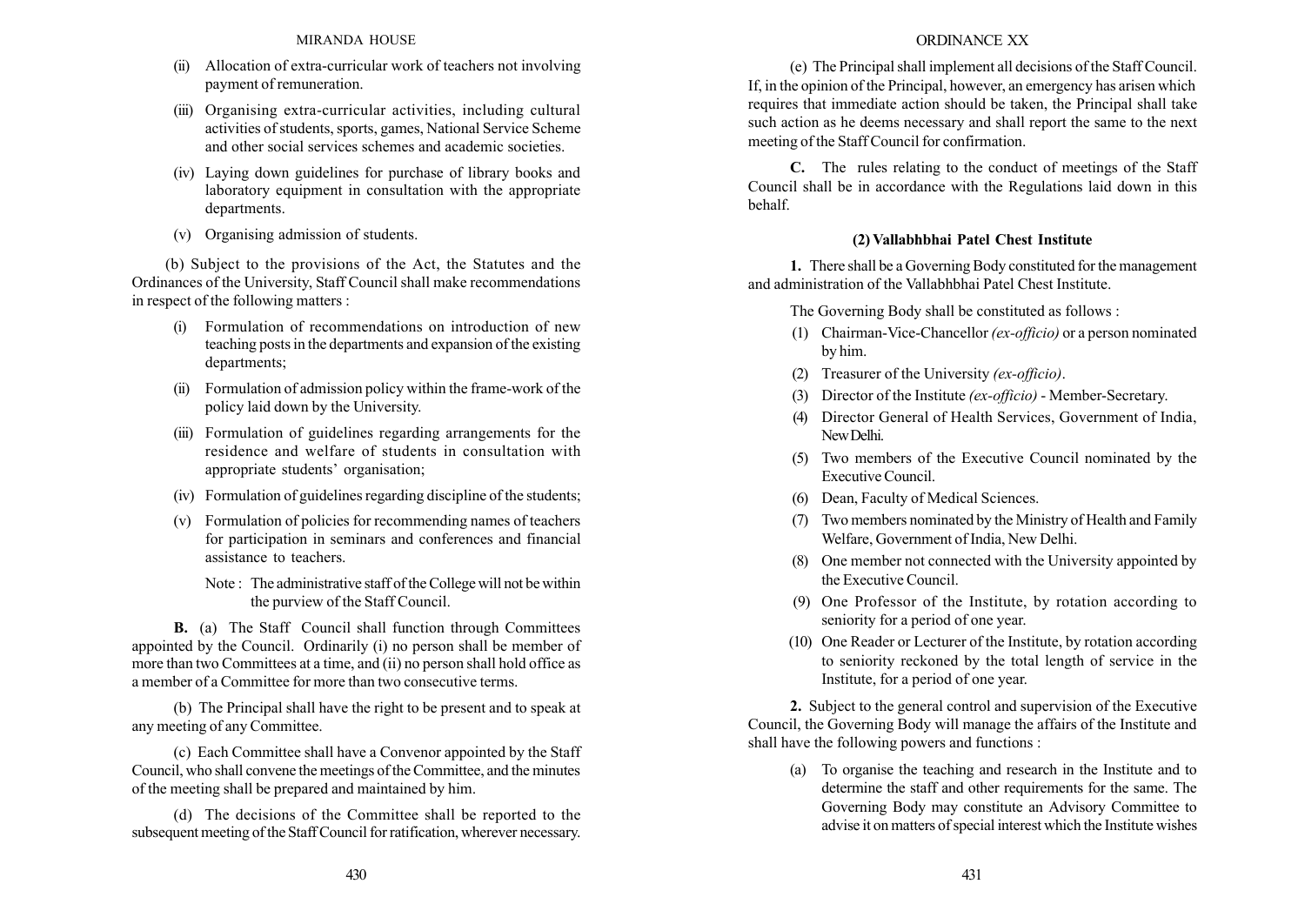to investigate. The Advisory Committee may include persons who are not connected with the University.

(b) subject to the control of the Academic Council, to prescribe the rules for admission of the students, resident and non-resident, and the fees to be paid by them;

(c) to frame the Budget of the Institute and submit the same for approval to the Executive Council, and to incur expenditure within the limits fixed in the Budget approved by the Executive Council;

(d) to consider the annual accounts alongwith the Audit Report and after approval to submit the same to the Executive Council for information alongwith its comments;

(e) after obtaining the recommendations of the Selection Committee under Statute 19 (1) and subject to the approval of the Executive Council to appoint the teaching staff for the Institute; the teaching staff so appointed will stand recognised as Professors, Readers and Lecturers etc. as the case may be, of the University; provided that the appointment of the Director shall be made by the Executive Council;

(f) to appoint, suspend or terminate the services of the administrative and other non-academic staff of the Institute in respect of whom such powers may have been delegated by the Executive Council and to determine the emoluments and conditions of service:

Provided, however, that the qualifications for appointment, emoluments, and conditions of service of such persons shall be in accordance with those laid down by the Executive Council for similar posts in the University.

(g) to make such rules as the Governing Body may think essential for the regulation of the business of the Institute; and

(h) to exercise such other powers and functions, as may be assigned to them by the Executive Council.

3 (a) The SelectionCommittee for recommending promotion of Lecturer to Lecturer in Senior Scale under the relevant Merit Promotion Scheme shall consist of the following :

- (1) Chairman of the Governing Body or a Member of the Governing Body nominated by him;
- (2) The Director of the Institute;
- (3) One expert to be nominated by the Academic Council, viz. the Head the Department of the University in the subject concerned.
- (4) Another member in the subject concerned from amongst the appointed/recognized Professor and Readers of the University to be nominated by the Vice-Chancellor from out of a panel drawn by the Department and approved by the Academic Council;
- (5) A Professor other than the one included in 3 above in the subject concerned in the Institute in order of seniority for a period of three years, provided that where there is only one Professor or no Professor in the subject concerned a Reader in order of seniority for a period of three years.

 $Note:$ 

- (1) At least four persons present at the meeting including one out of the categories 1 & 2 and at least two persons from categories 3 to 5 shall form the quorum.
- (2) The Selection Committee may at their discretion require any candidate to appear for interview.
- (b) The Selection Committee (including quorum requirement) for recommending promotion of Lecturer/Lecturer in Senior Scale to Lecturer in Reader's Grade/Reader and Reader to Professor shall be the same as provided under Statute 19(1) for appointment to the post of Readers and Professors respectively and every candidate will be required to appear for interview before the Selection Committee unless the request from any candidate the Selection Committee agrees to consider his/her case in absentia.

4. Save as otherwise expressly provided, a member of the Governing Body, shall hold office for a period of three years.

### (3) Halls Maintained by the University

1. The University may maintain such and so many Halls as it may determine from time to time, for the residence of the post-graduate and research students of the University and for University appointed Teachers.

2. Each of the Halls may be given such name as the University may think proper; the name may be changed whenever the University desires to do so.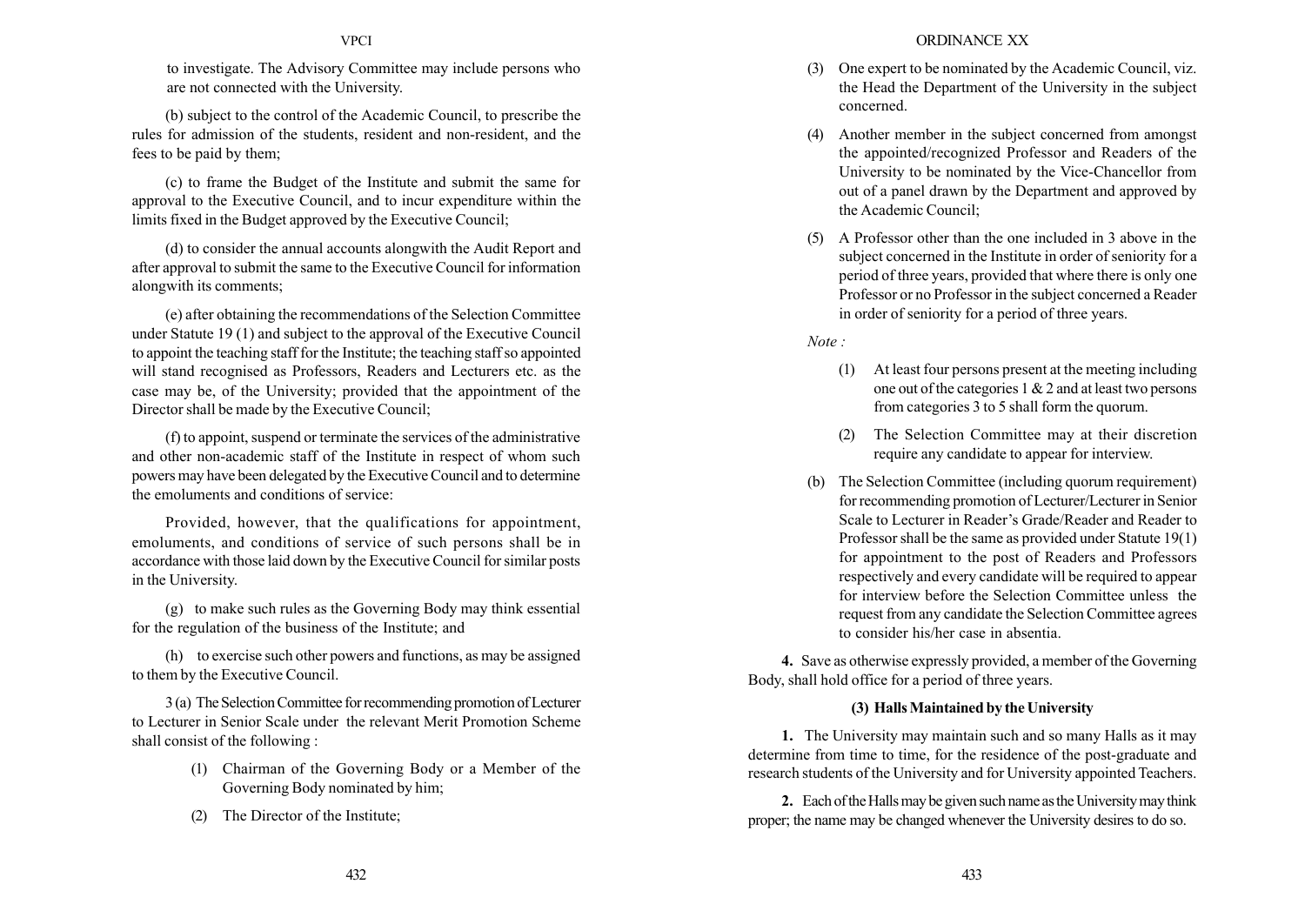#### **HALLS**

3. The internal administration and discipline of the Hall shall be vested in a Provost. The Provost shall be appointed by the Executive Council for a period of two years. The person appointed as Provost shall be eligible for re-appointment. Casual vacancies in the office of the Provost shall be filled up by the Executive Council for the unexpired period.

The Provost may be assisted by a Warden and a Resident Tutor. The Warden and the Resident Tutor shall be appointed by the Executive Council. They shall hold office for a period of two years and shall be eligible for re-appointment.

4. Every Hall maintained by the University shall be managed by a Managing Committee constituted as follows:

- (i) Five persons nominated by the Executive Council.
- (ii) The Provost of the Hall who shall be  $ex\text{-}of\text{ficio}$  Secretary
- (iii) The Warden of the Hall who shall be the Assistant Secretary of the Managing Committee.
- (iv) The Resident Tutor of the Hall (ex-officio)
- (v) The Proctor, University of Delhi (ex-officio)
- (vi) The Dean, Students' Welfare, University of Delhi  $(ex\text{-}officio)$
- (vii) One-person elected by the teachers resident in the Hall from among their own members.
- (viii) The President of the Resident Students' Union of Hall (ex- officio) as long as he continues to be a resident of the Hall.
- (ix) Chairman/Secretary, whosoever designated, of the Hall Mess Committee (ex-officio), as long as he continues to be a resident of the Hall.

The Chairman, of the Managing Committee shall be a person nominated by the Vice-Chancellor from among its members. He shall hold office for a period of two years. In case of a casual vacancy in the office of the Chairman, the Vice-Chancellor shall nominate another person for the residue of the term:

Provided that in the case of the International Students' House a representative of the Indian Council for Cultural Relations and a representative either of the Ministry of Education or the Ministry of External Affairs, shall be additional members of the Managing Committee.

The constitution of the Managing Committee of the Hostels of the Department of Social Work and Department of Education shall be as follows:

#### ORDINANCE XX

- (i) The Head of the Department concerned.
- (ii) Two members of the Executive Council to be nominated by it.
- (iii) The Warden of the Hostel.
- (iv) The Resident Tutor of the Hostel.
- (v) The President of Resident Students' Union of the Hostel (ex- officio) as long as he continues to be a resident of the Hall.

5. The members of the Managing Committee, other than the exofficio members, shall hold office for a term of two years.

6. Subject to the control of the Executive Council, the Managing Committee shall have the following powers and duties :

- (a) to prescribe rules for admission of students to the Hall concerned, the fees to be paid and the mode of payment and the discipline of the residents of the Hall.
- (b) to lay down conditions for the residence of Teachers.
- (c) to submit to the Executive Council an estimate of the income and expenditure of the Hall other than the one relating to the mess of the Hall and to incur expenditure within the limits fixed in the budget approved by the Executive Council.
- (d) to consider the Annual Accounts alongwith the Audit Report and after approval to submit the same to the Executive Council for information along with its comments.
- (e) to create administrative, ministerial and other posts (other than the Warden and Resident Tutor), to determine the number and emoluments of such posts and to appoint staff to such posts.
- (f) to grant leave to the staff according to the rules framed for the purpose.
- (g) to exercise administrative control over the staff of the Hall.
- (h) to do such other acts as may be necessary for the exercise of the above functions.
- (i) to deal with such matters relating to the Hall as may be assigned to it by the Executive Council.
- (j) to write off losses and to exempt the payment of late fee fine.

7. Every Hall shall comply with the relevant Statutes, Ordinances and Regulations of the University.

8. Every Hall shall maintain such registers and records as may be prescribed by the University, and shall furnish such statistical information as the University may, from time to time, require.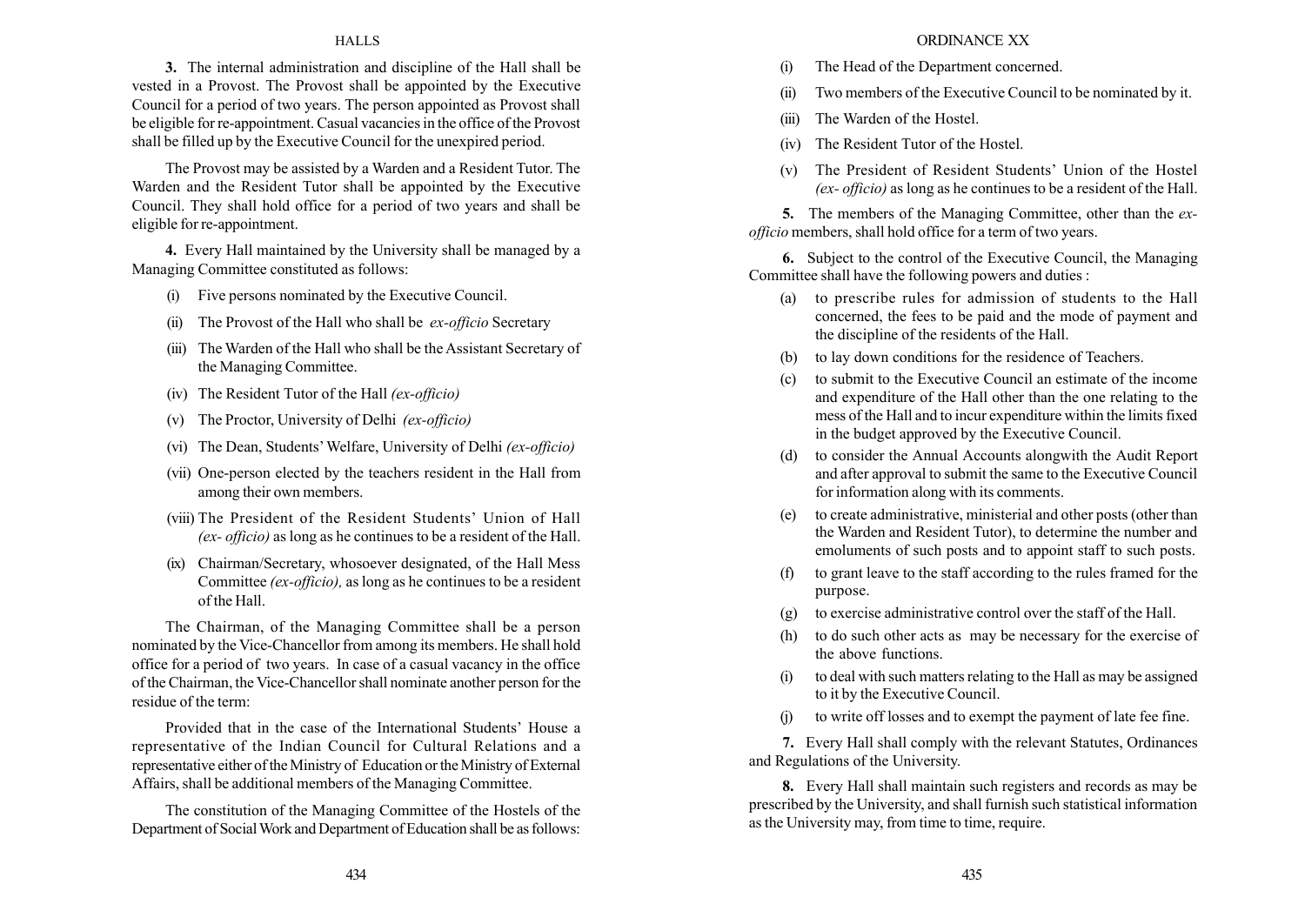### **HALLS**

9. Every Hall shall submit each year by a date to be fixed by the University, a report on the working of the Hall for the previous year, the number of residents and a statement of income and expenditure and such further information as may be required.

### (3) (a) W.U.S. University Hostel for Post-DoctoralWomen Researchers/ Teachers of the University and Visiting Teachers.

1. The University may maintain the Hostel (presently called W.U.S. Women's Hostel) for the residence of Post-Doctoral Women Researchers/ teachers of the University and Visiting Teachers.

2. The Hostel shall be managed by the Managing Committee consisting of the following:

- (i) A Chairperson appointed by the Vice-Chancellor.
- (ii) Two teachers appointed by the Executive Council, at least one of whom shall be a woman.
- (iii) The Proctor, University of Delhi,  $(EX-Officio)$
- (iv) One Resident of the Hostel to be selected according to the procedure laid down by the Managing Committee.

Members of the Managing Committee other than ex-officio members will be appointed for a term of two years. However, the representative of the residents of the Hostel will remain a member of the Committee for a period of two years provided she continue to be a resident of the Hostel.

3. The internal Administration and discipline of the Hostel shall be looked after by the Chairperson of the Managing Committee.

4. Subject to the control of the Executive Council, the Managing Committee shall have the following powers and duties:

- (a) to prescribe rules for admission of residents to the Hostel concerned, the fee to be paid and the mode of payment, duration of stay and the discipline of the residents of the Hostel.
- (b) to lay down conditions and rules for the residents.
- (c) to submit to the Executive Council an estimate of the income and expenditure of the Hostel other than the one relating to the mess of the hostel and to incur expenditure within the limits fixed in the budget approved by the Executive Council.
- (d) to consider the Annual Accounts alongwith the Audit Report and after approval to submit the same to the Executive Council for information alongwith its comments.
- (e) to create administrative, ministerial and other posts to determine the number and emoluments of such posts and to appoint staff to such posts subject to approval of the Executive Council.
- (f) to grant leave to the staff according to the rules framed for the purpose.
- (g) to exercise administrative control over the staff of the Hostel.
- (h) to do such other acts as may be necessary for the exercise of the above functions.
- (i) to deal with such matters relating to the Hostel as may be assigned to it by the Executive Council.
- (j) to write off losses and to exempt the payment of late fee fine.

5. The Hostel shall comply with the relevant Statutes, Ordinances and Regulations of the University.

6. The Hostel shall maintain such registers and records as may be prescribed by the University and shall furnish such statistical information as the University may, from time to time, require.

7. The Hostel shall submit each year by a date to be fixed by the University, a report on the working of the Hostel for the previous year, the number of residents and a statement of income and expenditure and such further information as may be required.

### (4) School of Correspondence Courses and Continuing Education\*

1. There shall be a Managing Committee constituted for the management and administration of the School of Correspondence Courses and Continuing Education.

The Managing Committee shall be constituted as follows :

- (1) A person appointed by the Vice-Chancellor--Chairman;
- (2) The University Treasurer (ex-officio);
- (3) The Principal of the School of Correspondence Courses and Continuing Education (ex-officio)-Member-Secretary;
- (4) Not less than 5 and not more than 8 members appointed by the Executive Council, not necessarily from among themselves; and
- \*Note : Amendment will (COL) be effective after the assent of the Visitor to Statute 2 is received.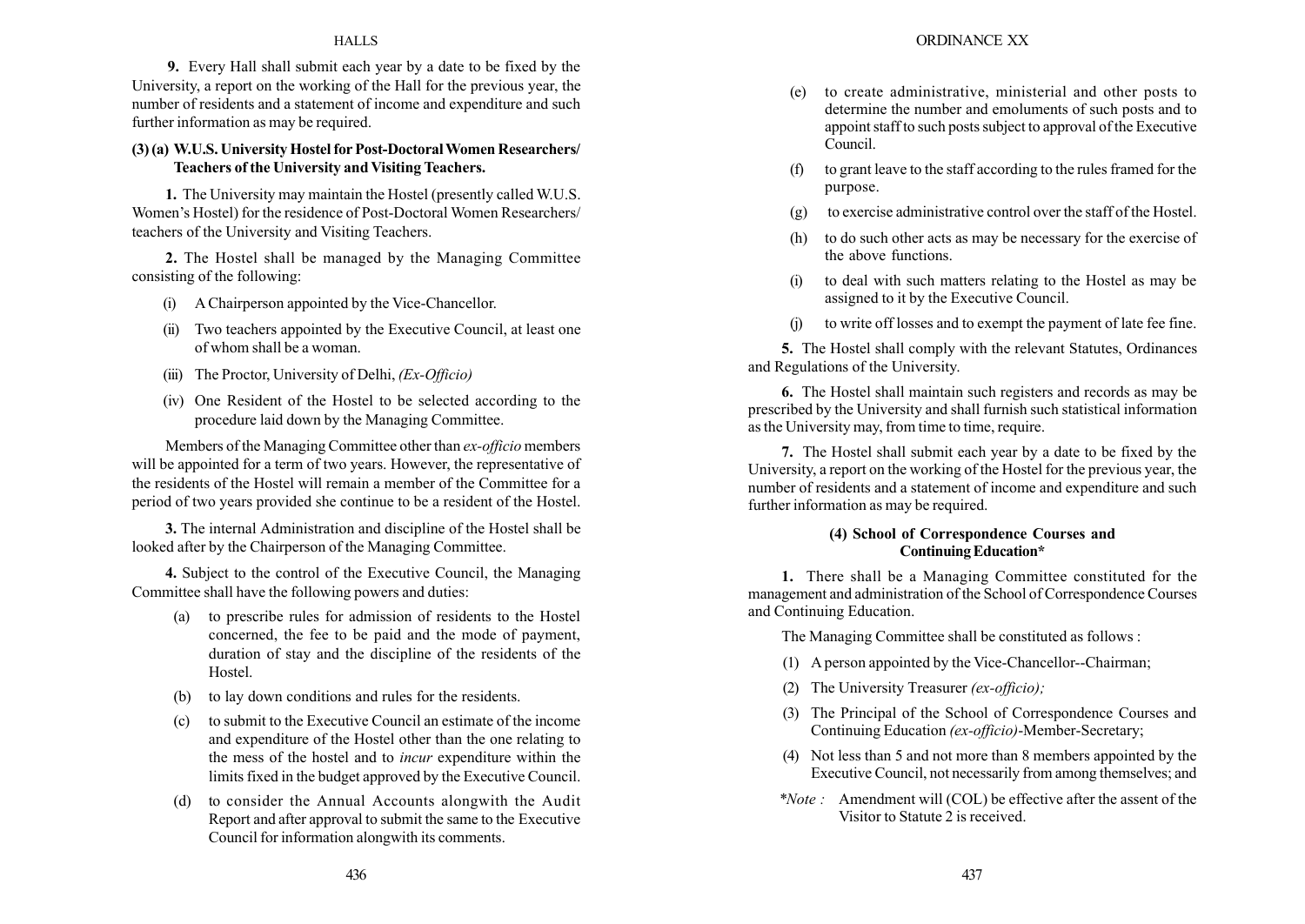#### CORRESPONDENCE COURSES

(5) Two members of teaching staff by rotation according to seniority for a term of one year. One of the teachers' representatives shall be from among those with more than ten years' service and one from among those with less than ten years' service; if however, eligible candidates are not available in one of those categories both the representatives may be taken from the other:

Provided that a teacher who has become a member of the Managing Committee of the School under the category of teachers with less than ten years' service and completes his ten years' service during the term of his membership as such, will nevertheless continue to be a member of the Governing Body for a full term of one year.

2. The members of the Managing Committee, under items (1) and (4) of clause 1 above, shall hold office for a term of two years and the members under item (5) of the said clause for a term of one year.

3. Subject to the general control and supervision of the Executive Council the Managing Committee will manage the affairs of the School, and shall have and exercise the following powers and functions:

- (i) subject to the control of the Academic Council, to organise teaching through correspondence in the subjects assigned from time to time in the School;
- (ii) to make proposals to the Executive Council regarding the creation of posts required for the School;
- (iii) after obtaining the recommendations of the respective Selection Committees and the approval of Executive Council to such recommendations, to appoint teachers, Text Writers and such other staff as may be required in connection with the running of the Courses;
- (iv) to suspend or terminate the services of the academic staff of the School, subject to the approval of the Executive Council;
- (v) to define the duties of the academic staff of the School;
- (vi) subject to the Ordinances and Regulations of the University and the decisions of the Academic Council and the Executive Council, from time to time, to regulate the admission of students and determine the fees to be paid by them;
- (vii) to prepare annually a statement of financial requirements of the School of Correspondence Courses and Continuing Education and the progress of the Scheme as a whole and to submit the same to the Executive Council;
- (viii) to consider the Annual Accounts alongwith the Audit Report and after approval to submit the same to the Executive Council for information alongwith its comments;
- (ix) to incur expenditure within the limits in the budget and to maintain proper accounts thereof and submit the annual accounts for purposes of audit;
- (x) to appoint, suspend or terminate the services of the administrative and other non-academic staff of the School in respect of whom such powers may have been delegated by the Executive Council, and to determine the emoluments and conditions of service:

Provided, however, that the qualifications for appointments, emoluments and conditions of service of such persons shall be in accordance with those laid down by the Executive Council for similar posts in the University;

- (xi) to define the duties of the administrative and other nonacademic staff of the School;
- (xii) to provide for the filling up of the temporary vacancies in the administrative and non-academic staff, and if need be, to fill up such vacancies in the school;
- (xiii) to make rules and/or bye-laws from time to time and to alter, amend or repeal the same as may be necessary or desirable for regulation of the business and work of the School and of the Managing Committee;
- (xiv) to receive money due to the School of Correspondence Courses and Continuing Education by way of fees and other charges from students through such officer or personnel as it may specify in this behalf and to authorise such officer or personnel to issue receipts;
- (xv) to hold, subject to the approval of the Executive Council, the funds of the School in such bank as the Executive Council may specify, and to authorise the Principal or such other officer as it may specify to operate on the bank account;
- (xvi) to exercise such other powers and functions as may be assigned to the Managing Committee by the Executive Council from time to time.

4. The appointment of the Principal of the School shall be made by the Executive Council after inviting applications by advertisement or otherwise, on the recommendation of a Selection Committee. The Selection Committee shall consist of :

- (i) Vice-Chancellor;
- (ii) Pro- Vice-Chancellor;
- (iii) The nominee of the Visitor, appointed under Statute 19(1);
- (iv) Two members of the Executive Council nominated by it;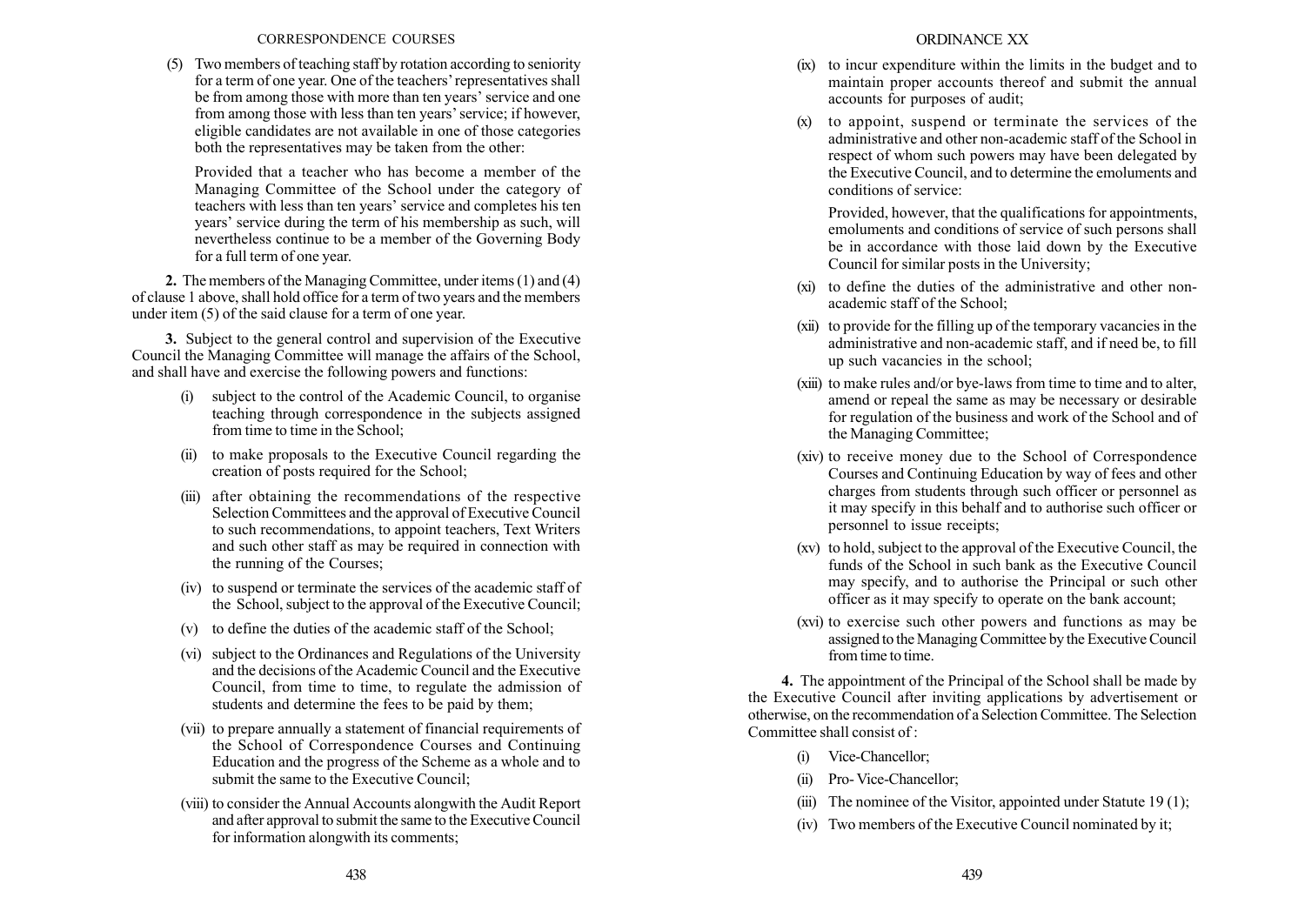(v) Any one person not connected with the University appointed by the Vice-Chancellor.

5. Members of the teaching staff shall be appointed by the Governing Body on the recommendations of a Selection Committee constituted as  $follows.$ 

- 1. Chairperson of the Governing Body of the College or his/ her nominee to be the Chairperson of the Selection Committee.
- 2. The Principal of the concerned College.
- 3. Two nominees of the Vice-Chancellor, of whom one should be a subject expert.
- 4. Two subject-experts not connected with the College to be nominated by the Chairperson of the Governing Body out of a panel of names approved by the Vice-Chancellor.
- 5. One senior teacher/Head of the Department (of the conerned subject) preferably having not less than 10 years of service as teacher.

The quorum of the meeting should be five of which at least two must be from out of the three subject experts.

5-A. The appointment of the Librarian shall be made by the Managing Committee by advertisement. The Selection Committee for recommending appointment of the Librarian be constituted as follows :

- (i) Chairman of the Managing Committee or his nominee (Chairman)
- (ii) One University Representative on the Managing Committee;
- (iii) University Librarian;
- (iv) Head of the Department of Library and Information Science;
- (v) Principal of the School;

Three members inlcusive of the Chairman and the University Librarian or Head of the Department of Library and Information Science shall form a quorum.

6-A. (1) There shall be a Staff Council in every College.

(2) All the members of the teaching staff, and the Librarian shall constitute the Staff Council.

## ORDINANCE XX

(3) Subject to the provisions of the Act, the Statutes and the Ordinances of the University, the Principal shall act as Principal-in-Council in respect of matters on which Staff Council is required to take decisions.

(4) (a) The Principal shall be ex-officio Chairman of the Staff Council.

(b) The Council shall elect its Secretary, who shall hold office for a term of one year. The Secretary may be re-elected for a second term but no person shall hold office of Secretary for more than two consecutive terms.

(5) (a) Subject to the provisions of the Act, the Statutes and the Ordinances of the University, the Staff Council shall take decisions in respect of the following matters :

- (i) Preparation of College time-table.
- (ii) Allocation of extra-curricular work of teachers not involving payment of remuneration.
- (iii) Organising extra-curricular activities, including cultural activities of students, sports, games, National Service Scheme and other social services schemes and academic societies.
- (iv) Laying down guide-lines for purchase of library books' and laboratory equipment in consultation with the appropriate departments.
- (v) Organising admission of students.

(b) Subject to the provisions of the Act, the Statutes and the Ordinances of the University, the Staff Council shall make recommendations in respect of the following matters:

- (i) Formulation of recommendations on introduction of new teaching posts in the departments and expansion of the existing departments;
- (ii) formulation of admission policy within the frame work of the policy laid down by the University;
- (iii) Formulation of guidelines regarding arrangements for the residence and welfare of students in consultation with appropriate students' organisations;
- (iv) Formulation of guidelines regarding discipline of the students;
- (v) Formulation of policies for recommending names of teachers for participation in seminars and conferences and financial assistance to teachers.
- Note : The administrative staff of the College will not be within the purview of the Staff Council.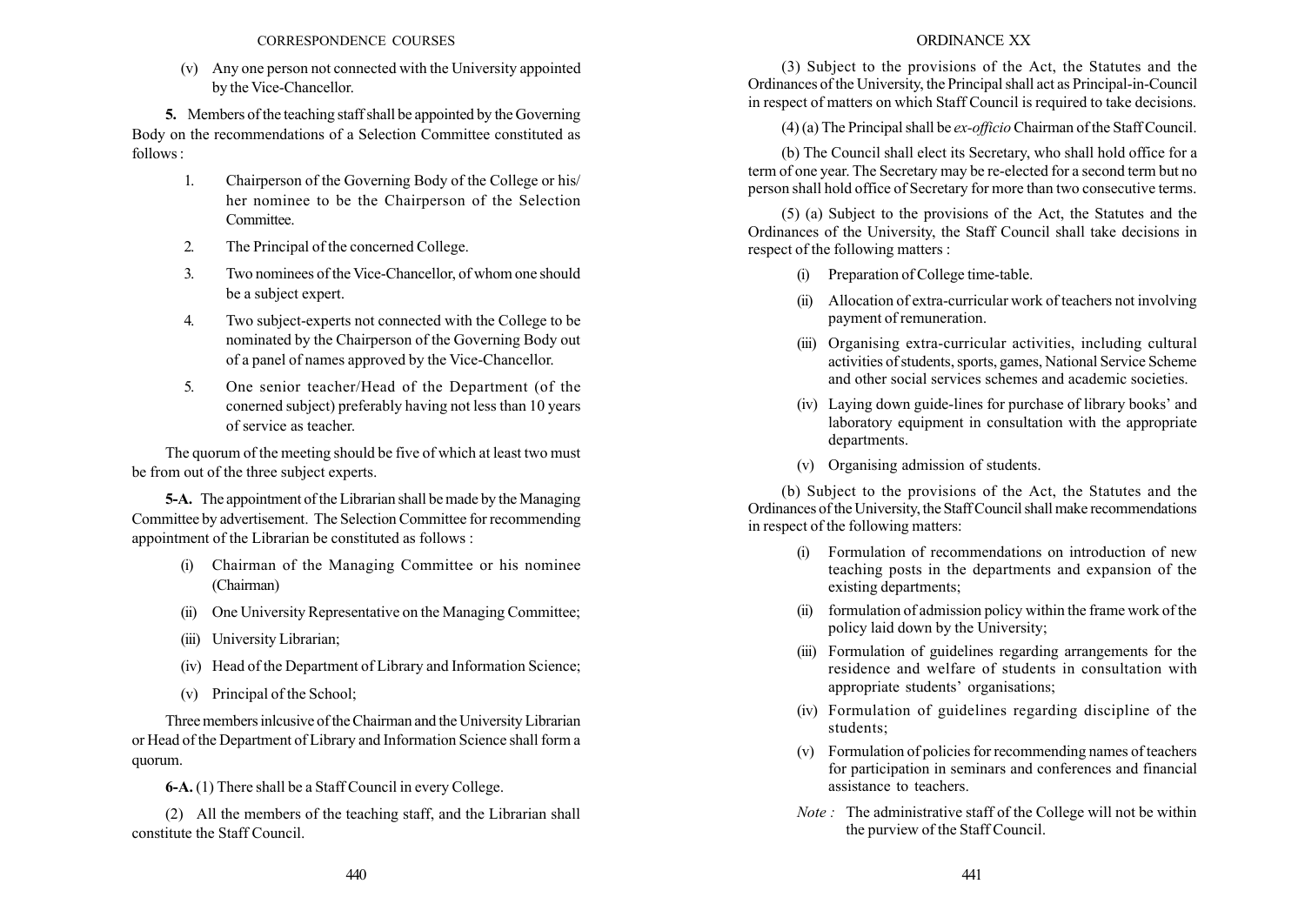#### COLLEGE OF VOCATIONAL STUDIES

B. (a) The Staff Council shall function through Committees appointed by the Council, ordinarily (i) no person shall be member of more than two Committees at a time; and (ii) no person shall hold office as a member of a Committee for more than two consecutive terms.

(b) The Principal shall have the right to be present and to speak at any meeting of any Committee.

(c) Each Committee shall have a Convenor appointed by the Staff Council, who shall convene the meetings of the Committee; and the minutes of the meetings shall be prepared and maintained by him.

(d) The decisions of the Committee shall be reported to the subsequent meeting of the Staff Council for ratification, wherever necessary.

(e) The Principal shall implement all decisions of the Staff Council. If, in the opinion of the Principal, however, any emergency has arisen which requires that immediate action should be taken, the Principal shall take such action as he deems necessary and shall report the same to the next meeting of the Staff Council for confirmation.

C. The rules relating to the conduct of meetings of the Staff Council shall be in accordance with the Regulations laid down in this behalf.

## (5) College of Vocational Studies

1. The University shall maintain and run the College of Vocational Studies as a maintained Institution of the University.

2. The Executive Council shall constitute a Governing Body as follows to administer the affairs of the College :

- (i) A person appointed by the Vice-Chancellor--Chairman
- (ii) Treasurer  $(EX-Officio)$
- (iii) The Principal of the College  $(EX-Officio)$ --Member-Secretary.
- (iv) Not less than five and not more than eight members appointed by the Executive Council, not necessarily from among themselves.
- (v) Two members of teaching staff by rotation according to seniority for a term of one year. One of the teachers' representative shall be from among those with more than ten years' service and one from among those with less than ten years' service; if however, eligible candidates are not available in one of those categories both the representatives may be taken from the other.

Provided that a teacher who has become a member of the Governing Body of the College under the category of teachers with less than ten years' service and completes his ten years' service during the term of his membership as such, will nevertheless continue to be a member of the Governing Body for a full term of one year.

3. Members, other than the *ex-officio* members, shall hold office for a period of one year.

4. Subject to the general control and supervision of the Executive Council the Governing 'Body shall exercise the following powers and functions:

- (a) to organise the teaching in the College and to determine the teaching requirements of the College;
- (b) to admit students to the various courses as per rules laid down by the Academic Council from time to time, resident and non- resident, and to prescribe the fees to be paid by them;
- (c) to submit to the Executive Council an estimate of the income and expenditure of the College and to incur expenditure within limits fixed in the budget approved by the Executive Council;
- (d) to consider the Annual Accounts along with the Audit Report and after approval to submit the same to the Executive Council for information alongwith its comntents;
- (e) to create, appoint; suspend or terminate the services of the administrative and other non-academic staff and to determine their emoluments and conditions of service;

Provided that the qualifications for appointment, emoluments and conditions of service of such persons shall be in accordance with those laid down by the Executive Council for similar posts in the University;

- (f) to appoint the Principal and the teaching staff, on the recommendations of the Selection Committee appointed for the purpose, subject to the approval of the appointment of the Principal and the recognition of the teaching staff by the Executive Council;
- (g) to grant leave to teachers and other staff according to the rules framed for the purpose;
- (h) to define the duties and responsibilities of the Principal, teaching staff and administrative staff of the College; and
- (i) to do such other acts as may be necessary for the exercise of the above functions.

5. The Selection Committee for recommending appointment to the post of Principal for the College shall consist of :

- (a) The Chairman of the Governing Body (Chairman).
- (b) One member of the Governing Body to be nominated by the Chairman.
- (c) Two nominees of the Vice-Chancellor, out of whom one should be an expert.
- (d) Three experts consisting of the Principal of a college, a Professor and an accomplished educationist not below the rank of a Professor (to be nominated by the Governing Body) out of a panel of experts approved by the Vice-Chancellor.

At least four members, including two experts, should constitute the quorum.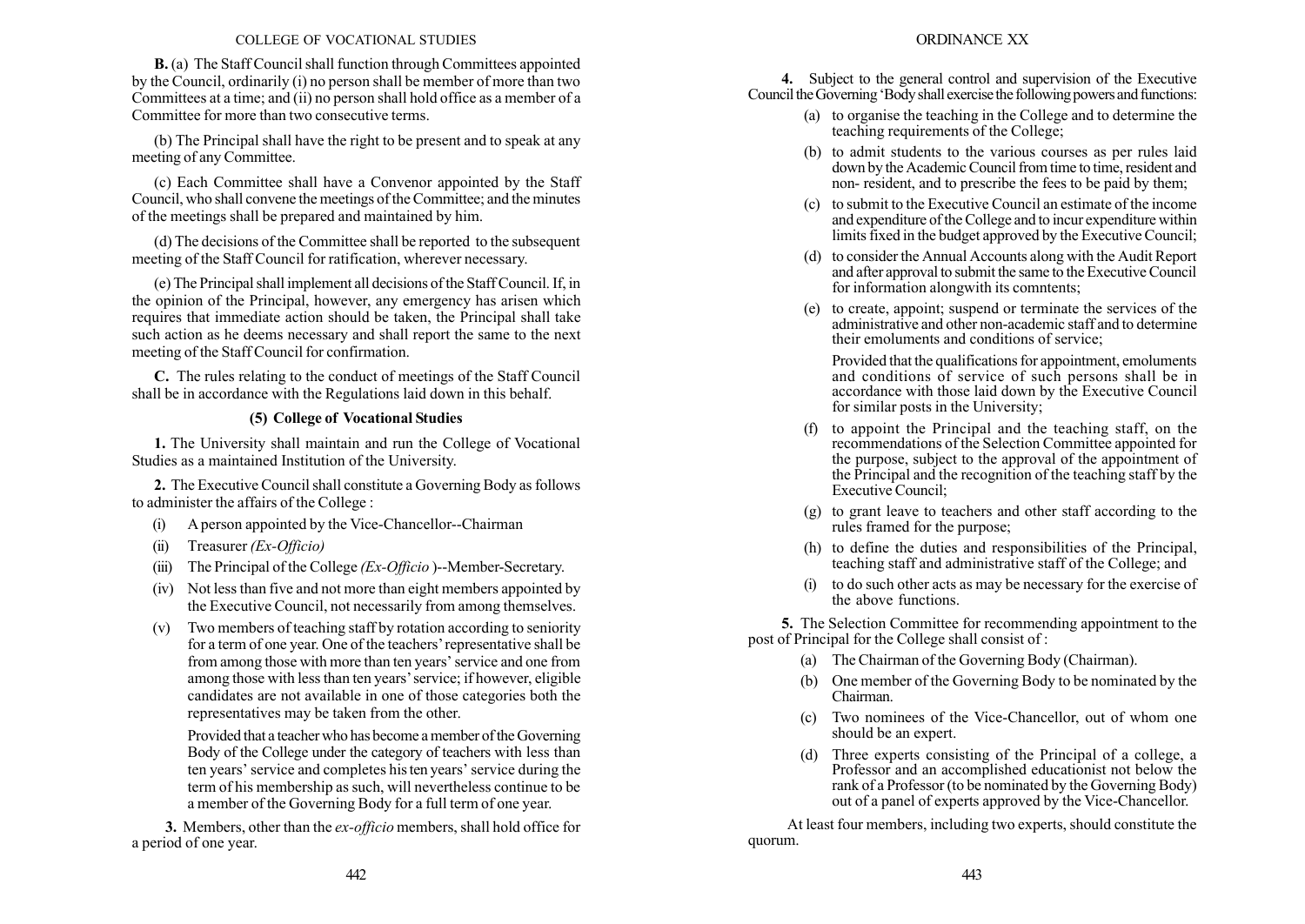6 Members of the teaching staff shall be appointed by the Governing Body on the recommendations of a Selection Committee constituted as  $follows.$ 

- 1. Chairperson of the Governing Body of the College or his/ her nominee to be the Chairperson of the Selection Committee.
- 2. The Principal of the concerned College.
- 3. Two nominees of the Vice-Chancellor, of whom one should be a subject expert.
- 4. Two subject-experts not connected with the College to be nominated by the Chairperson of the Governing Body out of a panel of names approved by the Vice-Chancellor.
- 5. One senior teacher/Head of the Department (of the conerned subject) preferably having not less than 10 years of service as teacher.

The quorum of the meeting should be five of which at least two must be from out of the three subject experts.

6-A. The appointment of the Librarian and the Director of Physical Education in the College maintained by the University shall be made by the Governing Body of the College by advertisement. The Selection Committee for recommending appointment of the Librarian and the Physical Director will be constituted as follows :

### Librarian

- 1. Chairman of the Governing Body or his nominee (Chairman)
- 2. One University representative on the Governing Body.
- 3. University Librarian
- 4. Head of the Department of Library and Information Science
- 5. Principal of the College.

Three members inclusive of the Chairman and University Librarian or Head of the Department of Library and Information Science of the University shall form a quorum.

#### ORDINANCE XX

### Director of Physical Education:

- 1. Chairman of the Governing Body or his nominee (Chairman)
- 2. One University representative on the Governing Body.
- 3. Director of Physical Education of the University.
- 4. Principal of the College.
- 5. Two experts nominated by the Academic Council from out of the panel of names approved by it.
- 6. Director of Physical Education in the College in case of selection of additional Post of Director of Physical Education.

Three members inclusive of the Chairman and an expert nominated by the Academic Council or or the Director of Physical Education of the University shall form a quorum.

7. The College, subject to the general supervision of the Governing Body, shall have a Staff Council as provided under Clause 6 of Ordinance XVllI.

#### (6) Dr. B.R.Ambedkar Centre for Bio-Medical Research:

1. There shall be a Governing Body constituted for the management and administration of the Dr. B.R. Ambedkar Centre for Bio-medical Research.

The Governing Body shall be constituted as follows:

- (1) Chairman-Vice-Chancellor (ex-officio) or a person nominated by him.
- (2) Treasurer of the University (ex-officio).
- (3) Director of the Institute (ex-officio).
- (4) One member nominated by the Ministry concerned/funding agency.
- (5) One member nominated by the Ministry of Welfare, Government of India, New Delhi.
- (6) Dean, Faculty of Science, Delhi University.
- (7) Two members nominated by the Executive Council (leading Scientists in the field of Bio-medical Sciences).
- (8) Two members of the Executive Council of the University nominated by the Executive Council.
- (9) One Professor (Research Scientist-C) of the Centre by rotation according to seniority for a period of one year.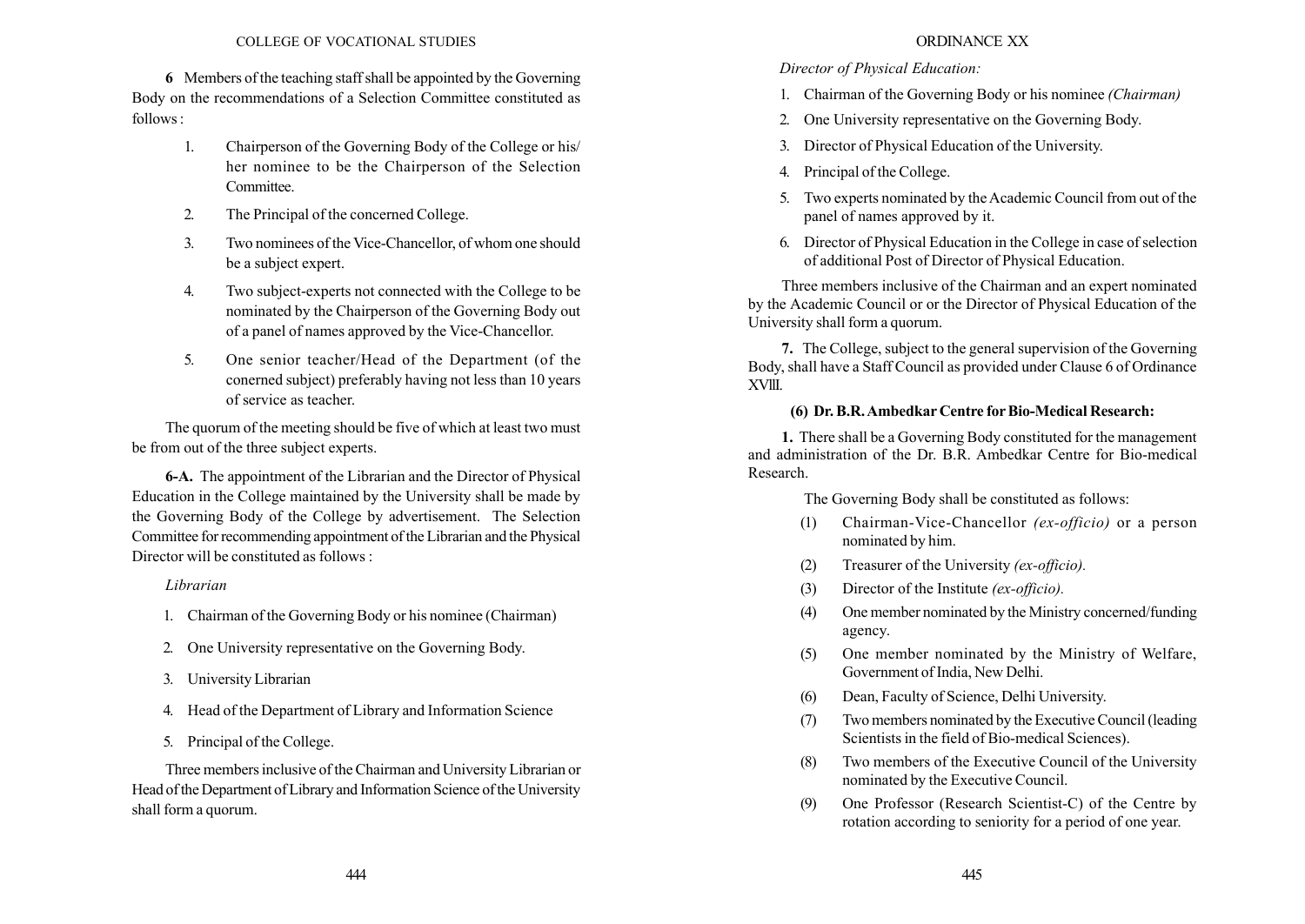A.C.B.R.

(10) One Reader/Lecturer (Research Scientist) of the Biomedical Centre according to seniority reckoned by the total length of service in the Centre, for a period of one year.

2. The Director of the Centre will be the Chief Executive Officer and also Incharge of the academic affairs. Subject to the general control and supervision of the Executive Council, the Governing Body will manage the affairs of the Bio-medical Centre and shall have the following powers and functions:

- (a) to organise the research/teaching in the Centre and to determine the staff and other requirements for the same. The Governing Body will constitute an Advisory Committee to advise it on matters of special research interest, which the Centre may like to investigate. Advisory Committee members may be the persons who are leaders in their field of research and not connected with the University.
- (b) the Governing Body may constitute a Research Advisory Council for the Centre, which will help in collaborating the research and also to get funding through collaborative research projects. These persons may not be connected with the University and even may be working in any lab. of the world.
- (c) subject to the control of Academic Council, to prescribe the rules for admission of the students, resident and non-resident, and the fees to be paid by them on the advise of Advisory Committee.
- (d) to frame the budget of the Centre and submit the same for approval to the Executive Council, and to incur expenditure within the limits fixed in the budget approved by the Executive Council.
- (e) to consider the annual accounts alongwith the Audit Report and after approval to submit the same to the Executive Council for information alongwith its comments.
- (f) after obtaining the recommendations of the Selection Committee under Statute 19(1) and subject to the approval of the Executive Council to appoint the teaching staff for the Centre, the teaching staff so appointed will stand recognised as Professors, Readers and Lecturers etc. as the case may be, of the University.
- (g) to appoint the Visiting Faculty/Fellows subject to approval by the Executive Council. The persons working in national labs, senior scientists and pioneers in their fields all over the world may be appointed as Visiting Faculty/Fellows.
- (h) to appoint, suspend or terminate the services of administrative and other non-academic staff of the Centre in respect of whom such powers may have been delegated by the Executive Council and to determine the emoluments and conditions of service: provided however, that the qualifications for appointment,

### ORDINANCE XX

emoluments, and conditions of the service of such persons shall be in accordance with those laid down by the Executive Council for similar posts in the University.

- (i) to appoint or terminate the services of the non-academic staff on contract basis in order to improve the efficiency of the Centre in respect of whom such powers may be delegated by the Executive Council.
- (j) to hold, subject to the approval of the Executive Council the funds of the Centre in a nationalised Bank and to authorise the Director or such Officer as it may specify to operate on the Bank account.
- (k) to make such rules as Governing Body may think essential for the regulation of the business of the Centre;
- (1) to exercise such other powers and functions, as may be assigned to them by the Executive Council; and
- (m) to do such other acts as may be necessary for the exercise of the above functions.

3. Save as otherwise expressly provided, a member of the Governing Body shall hold office for a period of two years. The Governing Body shall meet at least once in a term.

4. The appointment of the Director of the Centre shall be made by the Executive Council for a period of five years after inviting applications by advertisement or otherwise on the recommendations of a selection committee. The tenure of the Director can be extended by Executive Council for a period of another two years. The Selection Committee shall consist of :

- (i) The Vice-Chancellor (Chairman)/person nominated by theVice-Chancellor.
- (ii) The Pro- Vice-Chancellor.
- (iii) The nominee of the Visitor on the Selection Committee constituted under Statute 19(1) for appointments in the Faculty of Science.
- (iv) A member of the Governing Body to be nominated by the Vice- Chancellor.
- (v) Two persons nominated by the Vice-Chancellor (persons of eminence in the field of Bio-medical Science).
- (vi) Two members of the Executive Council nominated by it.

The quorum for the meeting shall not be complete unless in addition to the Chairman, 4, members, including at least three from categories (iii) and (v) are present in the meeting.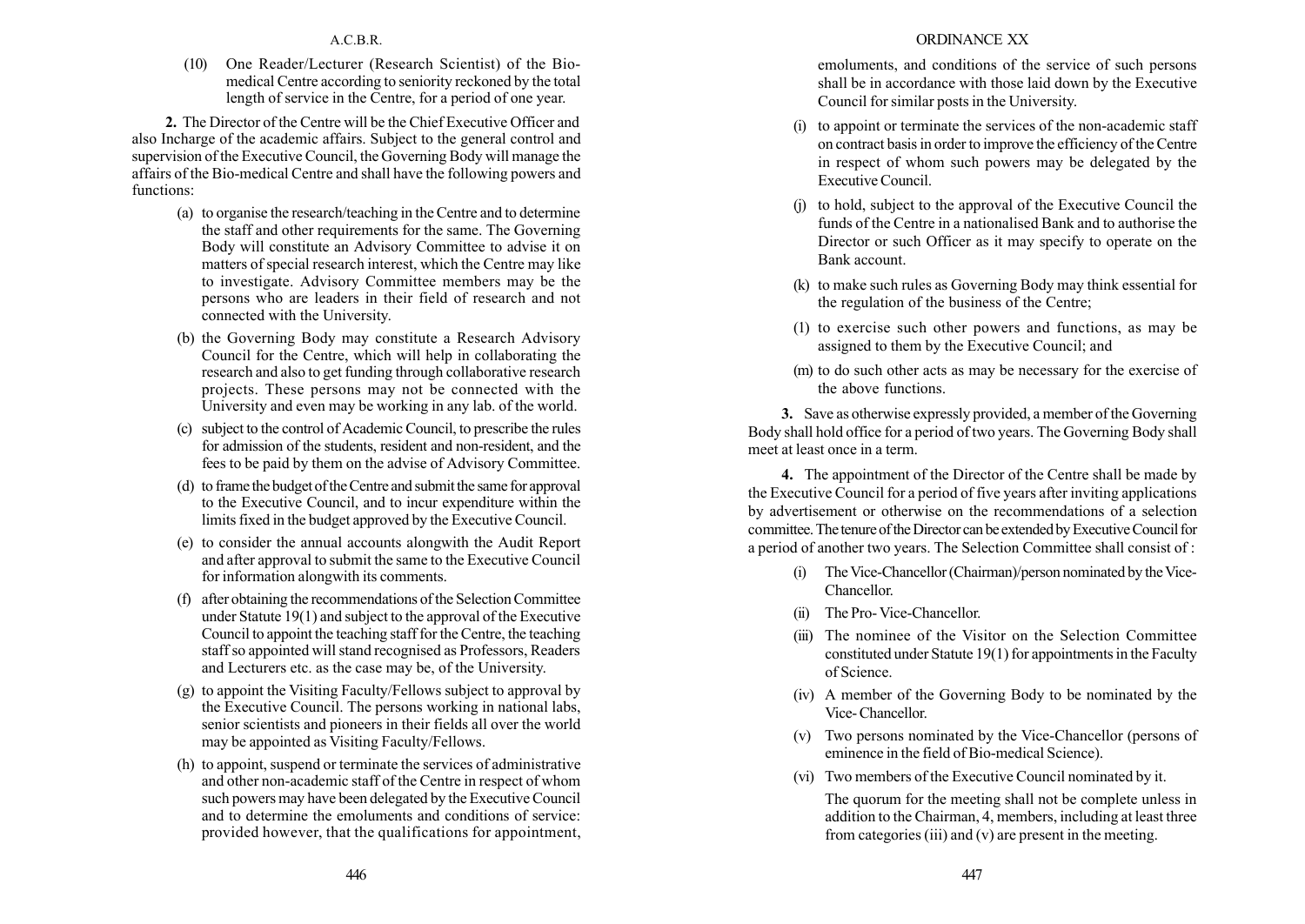#### SCHOOL OF ENVIRONMENTAL STUDIES

5. The Director being the Head of the Centre under the Act shall be the Chief Executive Officer and subject to the overall control of the Governing Body and shall also be responsible for the management and administration of the Centre in accordance with the Act, the Statutes, the Ordinances, the Rules and the Regulations of the University.

6. The Director will organise the activities in the Centre in accordnance with the rules and regulations laid down by the University from time to time.

## (7) SCHOOL OF ENVIRONMENTAL STUDIES

### A. Preamble :

Environmental security is an integral requirement of sustainable development Environmental management regulation packages for a variety of economic activities (including industry) are essential to put this concept into practice. Environmental management involves multifaceted scientific studies oriented to targeted economic activity, environmental protection and living resource conservation and utilization. There shall, therefore, be a School of Environmental Studies maintained by the University of Delhi under Ordinance XX. The School envisages to coordinate and undertake interdisciplinary research in areas interfacing with environment and ecology,

### B. The Objectives :

The objectives of the School shall be as follows :

- (a) To serve as an interdisciplinary institution for promoting research and training in environment and ecology leading to the award of M.A., M.Sc., M. Phil. and Ph.D. degrees of the University.
- (b) To evolve specific environmental management/regulation packages through interdisciplinary teams for specific economic activities.
- (c) To formulate and conduct short-and long-term diploma/ certificate courses in disciplines/sectors interfacing with environment and ecology for in-service and pre-service personnel.
- (d) To interface through suitable institutional arrangements with National and International Institutions, and UN organizations to carry out programmes/projects on global, regional and national environmental issues.

### C. The School, its Constituents and Linkages:

(a) To begin with the School shall have among its constituents:

- (i) Department of Environmental Biology.
- (ii) Centre for Environmental Management of Degraded Ecosystems

(iii) Any other new centre that will be created later on.

The School shall be responsible with respect to its constituents in all academic matters, including approval of teaching courses, registration of Ph.D. students and other such mattters.

In so far as conducting of courses the constituents shall have functional autonomy like any other Department in the University, i.e. they shall function according to the Statutes and Ordinances of the University.

To carry out interdisciplinary research work/projects/teaching programmes leading to Certificates & Diplomas etc., the constituents shall function as a part of The School of Environmental Studies and shall be under the overall control of the Governing Council.

III. (b) The School shall keep linkages with the participating Departments of the University through their Coordinators.

### D. Governance :

The School shall be guided by a Governing Council (GC), which will be assisted by -

- (a) Academic Advisory Committee, and
- (b) Programme Implementation Committee.

These committees will be constituted and assigned functions by the GC.

## E. The Governing Council (GC) :

(a) The School shall have a Governing Council comprising the following:

Vice-Chancellor or his nominee as Chairperson

Two experts in the areas of environment and ecology, nominated by the Executive Council

Secretary of the Ministry of Environment & Forests, Government of India or his nominee

Chairman of the UGC or his nominee

Chairman, Central Pollution Control Board

One representative of EC nominated by the Vice-Chancellor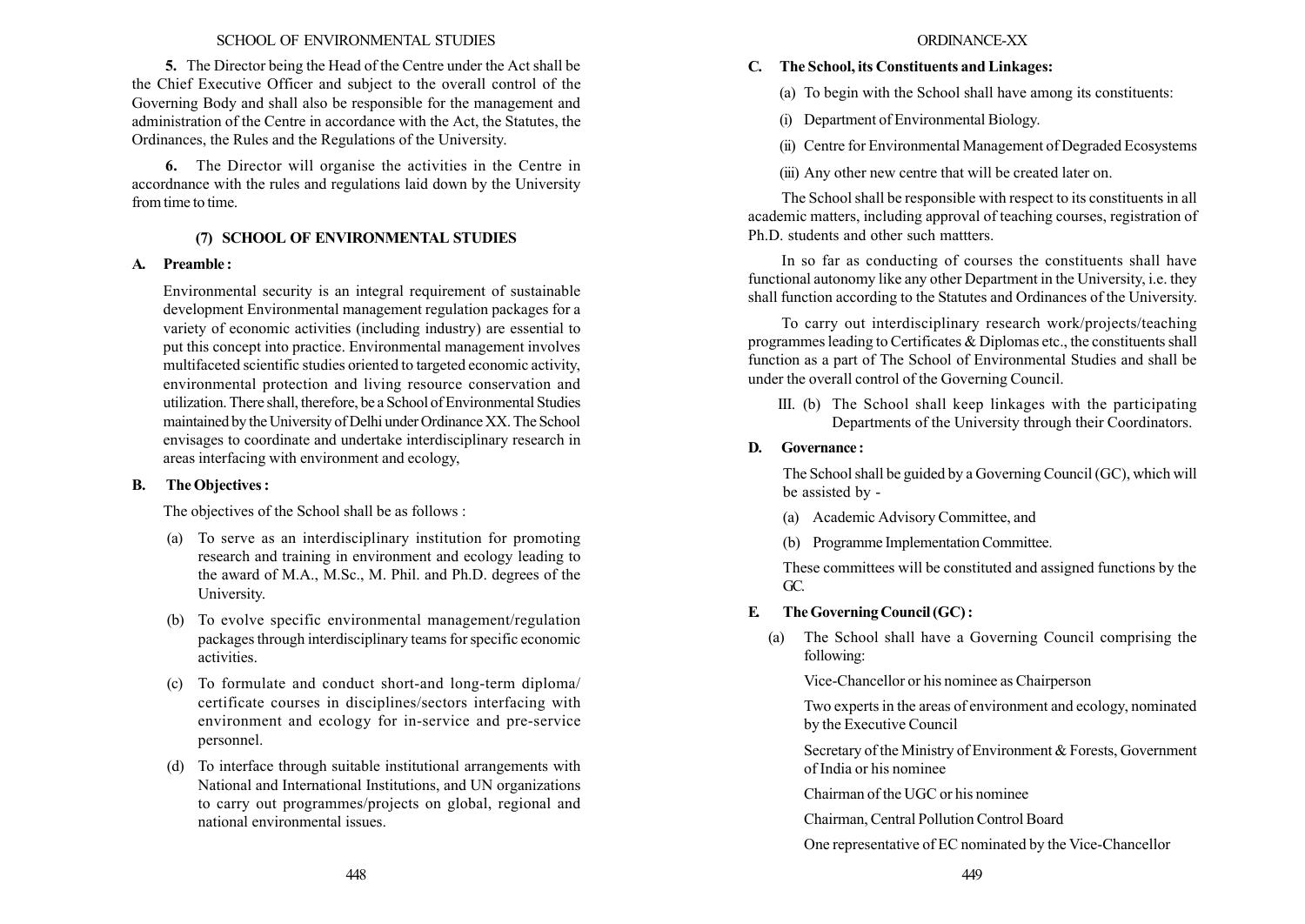### SCHOOL OF ENVIRONMENTAL STUDIES

One representative of Public/Private Sector Industry nominated by EC

One Dean among the Deans of Faculty of Science, Interdisciplinary and Applied Sciences, Social Sciences. Technology, Medicine and Law by rotation

One Head/Coordinator from the constituent units of the School by rotation

Chairperson of the Academic Advisory Committee

Director of the School (Member-Secretary).

- (b) Four members of the GC shall form the quorum.
- (c) Exceptthe ex-officio members all other members of GoverningCouncil shall hold office for two years.
- (d) Subject to the overall control of the EC, the Governing Council shall exercise the following powers and functions:
	- (i) Constitute the Academic Advisory Committee, appoint its chairperson and approve its programmes.
	- (ii) Approve the proposals for the creation of teaching, research and administrative posts in the School and its constituents according to the norms of the University.
	- (iii) Appoint part-time visiting/guest/adjunct teaching personnel to run the academic programmes of the School on terms and conditions laid down by the EC.
	- (iv) Formulate rules for the admission of students and prescribe rules for the residence, health, discipline and welfare of the students, subject to the approval of the Academic Council
	- (v) Consider the annual statement of financial estimates and budget of the School prepared by the Programme Implementation Committee and submit the same to the EC.
	- (vi) Incur expenditure and maintain proper accounts thereof and submit the audited annual accounts to EC.
	- (vii) Exercise such other powers and functions, as may be assigned to it by the EC.
	- (viii) Undertake such other acts as may be deemed necessary for fulfilment of the objectives of the School.

### ORDINANCE-XX

(ix) The Governing Council is empowered to appoint one/two Deputy Directors if feel necessary.

## F. The Director :

- (a) The School shall have a Director.
- (b) The Director shall be appointed by the V.C. from amongst the Professors in the constituents and participating Departments of the University for a period of five years or till he attains the age of 65 whichever is earlier.
- (c) The Director shall be responsible for the management and administration of the School, subject to the overall control of the Governing Council.

# G. The Academic Staff:

- (a) Appointment of Academic Staff (i.e. Professors, Readers, Lecturers) in the constituent Departments shall be made according to the norms followed for such appointment in other Departments of the University.
- (b) The Centre for Environmental Management of Degraded Ecosystems or any other Institution established in future in the area of Environment and Ecology and the participating Departments of the University shall each appoint a Coordinator.
- (c) The academic staff in the Centre shall be at three levels, Scientist A, Scientist B, Scientist C which shall be equivalent respectively to Professor, Reader and Lecturer in all academic and financial matters.
- (d) The appointments of scientists in the Centre shall be made by the GC according to the norms of the University and subject to the approval of the EC.

## H. The Status:

The School and its constituents shall function (temporarily) under the Faculty of Science till the Faculty of Environmental Sciences is created.

# I. Other Constituent Institutions/Centres:

Any other Institutions/Centres directly related to Environment & Ecology existing or created in future can become the constituent of the School.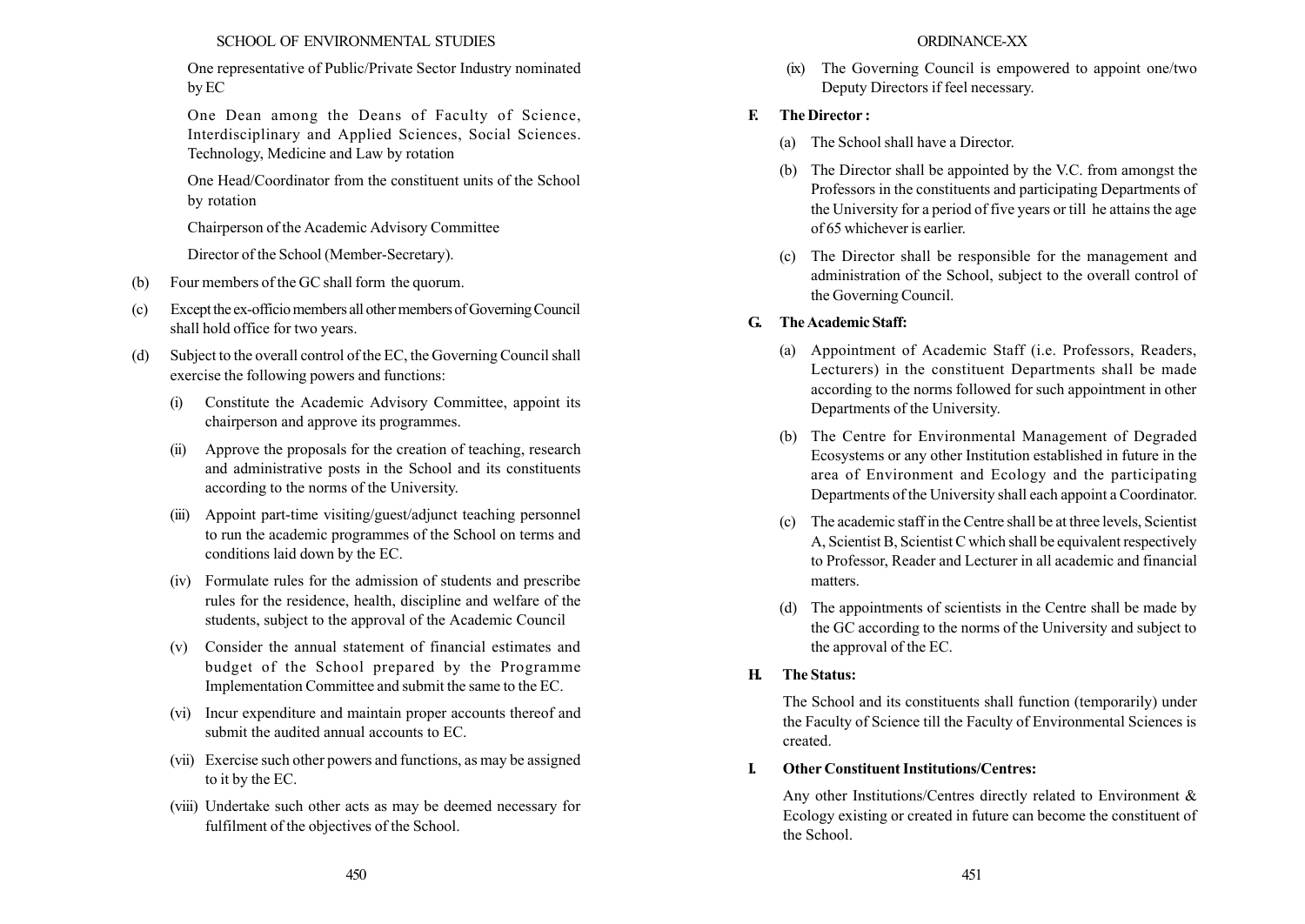# (8) School of Open Learning

The School of Open Learning shall be a constituent of the Campus of Open Learning. It shall function in close cooperation with the Department of Distance Education in academic matters, and be under the over all administrative and financial supervision of the Campus of Open Learning, subject to the general control of the Executive Council.

# 1. Objectives

The objectives of the School of Open Learning shall be as follows:

- (i) To serve as an institution of distance education and open learning for promoting teaching in different disciplines leading to the award of undergraduate and post-graduate degrees of the University.
- (ii) To develop a variety of materials, print and non-print, that are required for distance education programmes.
- (iii) To provide student support services including personal contact between teachers and students as well as through the use of appropriate technology.
- (iv) To undertake research as well as programme evaluation for student progress, achievement rates and analysis of trends.
- (v) To initiate and offer new courses through the Department of Distance and Continuing Education as per University Statutes and Ordinances.
- (vi) To engage in such other activities as are considered necessary for the promotion of distance education and open learning.

# 2. Governance

- 2.1 There shall be a Governing Body for the management of the School of Open Learning. The Governing Body shall be constituted as follows:
	- (i) Director, Campus of Open Learning (ex-officio) -Chairperson
	- (ii) Dean, Faculty of Open Learning (ex-officio)
	- (iii) Head, Department of Distance and Continuing Education (ex-officio)
	- (iv) Treasurer of the University (ex-officio)
	- (v) Executive Director, School of Open Learning-Member Secretary (ex-officio)
- (vi) Not less than 5 and not more than 8 members appointed by the Executive Conncil of the University, who may not necessarily be from among its members, and
- (vii) Two members of the teaching faculty of School of Open Learning by rotation according to seniority. One of the teacher representatives shall be from among those with more than ten years service and the other from among those with less than ten years service. If however, no eligible candidate is available from either of these categories, both representatives shall be from the other category; provided further that a teacher who has become a member of the Governing Body of the School under the category of teachers with less than ten years service and completes ten years service during the term of membership will nevertheless continue to be a member of the Governing Body for a full term of one year.
- 2.2 Members of the Governing Body under item (vi) of clause 2.1 above, shall hold office for a term of two years and members under item (vii) of the said clause for a term of one year.
- 2.3 The Governing Body shall manage the affairs of the School and shall exercise the following powers and functions, subject to the general control and supervision of the Executive Council, in accordance with the Statutes and Ordinances of the University:
	- (i) to organize teaching through the distance mode in the courses offered from time to time in the School.
	- (ii) to make proposals regarding the creation of posts required for the School.
	- (iii) to appoint teachers and professional/technical staff that may be required from time to time.
	- (iv) to suspend or terminate the services of the academic staff of the School.
	- (v) to define the duties of the academic staff of the School.
	- (vi) to regulate the admission of students and determine the fees to be paid by them subject to the Ordinances and Regulations of the University.
	- (vii) to prepare an annual statement of financial requirement of the School of Open Learning and the progress made by the School as a whole and submit the same to the Executive Council through the Director, Campus of Open Learning.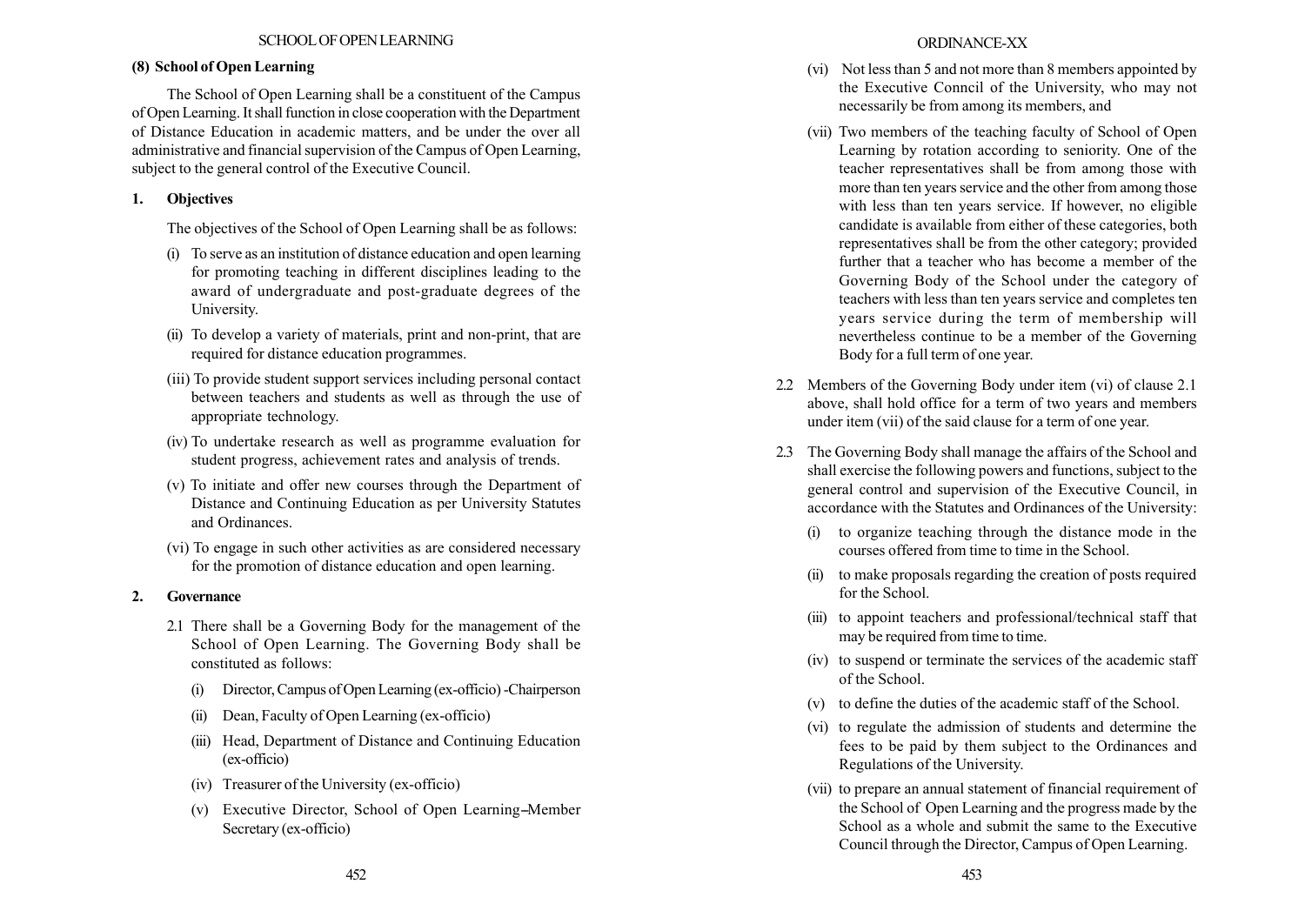### SCHOOLOFOPEN LEARNING

- (viii) to consider the Annual Accounts along with the Audit Report and after approval, to submit the same to the Executive Council through the Director, Campus of Open Learning.
- (ix) to approve expenditure within the limits of the budget and to have maintained proper accounts thereof and submit the annual accounts for purposes of audit.
- (x) to appoint and terminate the services of the administrative and other non-academic staff of the School and to determine the emoluments and conditions of service; provided, however, that the qualification for appointments, emoluments and conditions of service of such persons shall be in accordance with those laid down by the Executive Council for similar posts in the University.
- (xi) to define the duties of the administrative and other nonacademic staff of the School.
- (xii) provide for the filling up of temporary vacancies in the administrative and non-academic staff, and if need be, to fill up such vacancies in the School.
- (xiii) to make rules and/or bye-laws from time to time and to alter, amend or repeal the same as may be necessary or desirable for regulation of the business and work of the School and of the Governing Body.
- (xiv) to receive money due to the School of Open Learning by way of fees and other charges from students through such officers or personnel as it may specify on its behalf and to authorize such officers or personnel to issue receipts.
- (xv) to hold, subject to the approval of the Executive Council, the funds of the School in such bank/banks as the Executive Council may specify, and to authorize the Executive Director or such other officer as it may specify to operate the bank account.
- (xvi) to exercise such other powers and functions as may be assigned to the Governing Body by tile Executive Council from time to time.

## 3. Executive Director

The role and functions of the Executive Director of the School of Open Learning shall be analogous to those of a Principal. The Executive Director shall be in the pay scale of a Professor. The essential/desirable qualifications for the post of the Executive Director would be as follows: 454 455

## ORDINANCE-XX

# Essential qualifications

(a) Ph.D. degree

(b) 15 years of teaching and research experience

(c) evidence of published work.

Desirable qualifications

(a) relevant administrative experience

(b) experience in the field of Distance Education

(c) experience of guiding research at doctoral level.

The Governing Body shall appoint the Executive Director, subject to the approval of the Executive Council. His/her appointment shall be made after inviting applications through advertisements or otherwise, on the recommendations of a Selection Committee duly constituted for the purpose. The Selection Committee shall consist of:

- (i) Chairperson of the Governing Body as Chairperson.
- (ii) One member of the Governing Body to be nominated by the Chairperson.
- (iii) Two Vice-Chancellor's nominees, out of whom one should be an expert.
- (iv) Three experts consisting of a Principal of a college, a Professor and an accomplished educationist not below the rank of a Professor (to be nominated by the Governing Body) out of a panel of experts approved by the Vice-Chancellor.

At least four members, including two experts, should constitute the quorum.

# 4. Deputy Directors

The School of Open Learning would be decentralised by setting up Regional Centers. Each Regional Centre would be headed by a Deputy Director who will have academic and administrative responsibilities and would be reporting to the Executive Director, School of Open Learning. He/she shall normally be appointed from amongst the teachers of the School of Open Learning. His/her term shall not exceed five years.

# Essential qualifications

- (a) good academic record with a doctoral degree or equivalent published work
- (b) ten years of experience of teaching and/or research.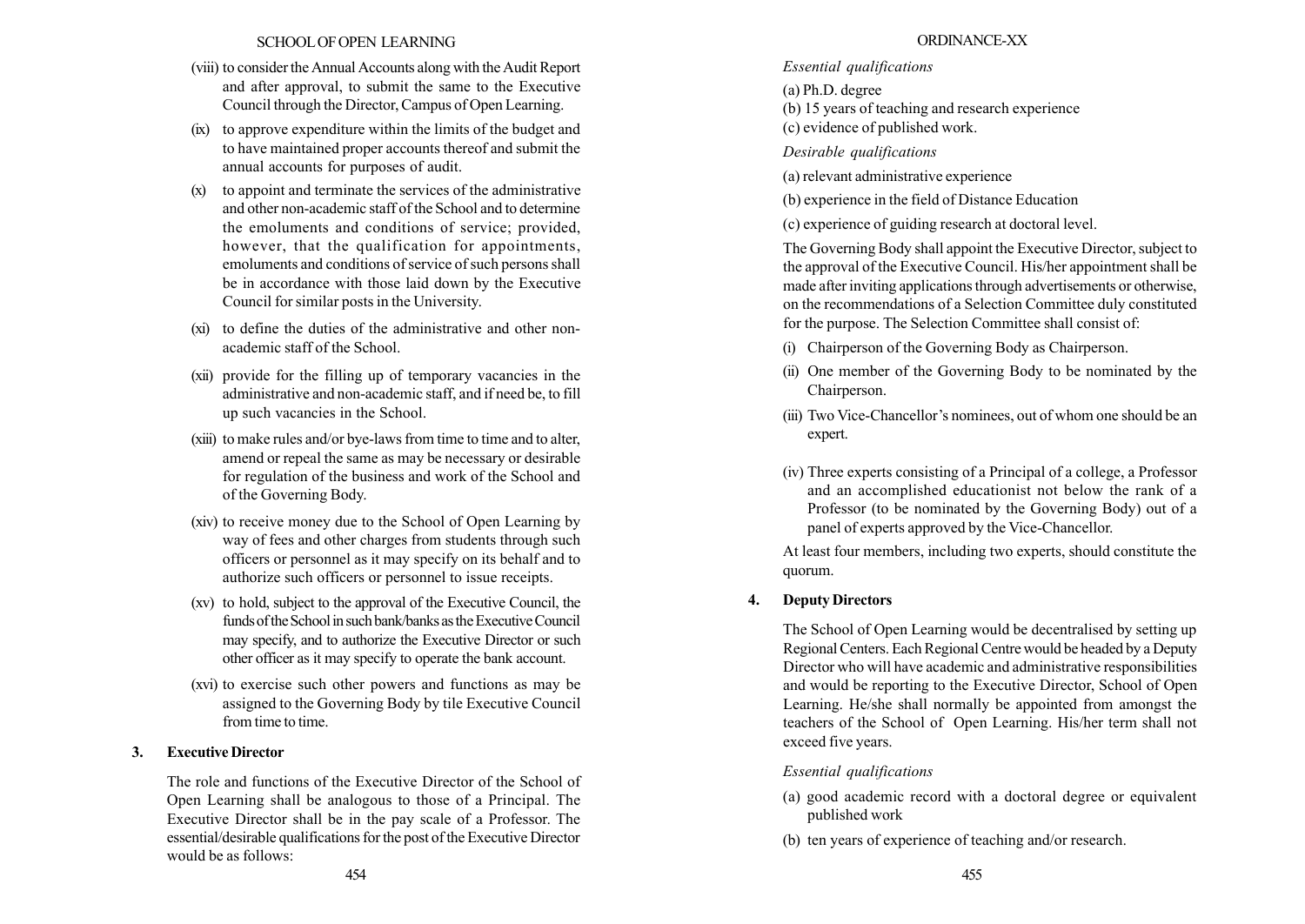# Desirable qualifications

- (a) experience in the field of distance education.
- (b) some administrative experience.

He/she shall be appointed by a Selection Committee duly constituted by the Governing Body for the purpose and consisting of the following members :-

- (i) Chairperson of the Governing Body
- (ii) Executive Director, School of Open Learning
- (iii) Three members of the Governing Body of whom at least two will be University Professors.

Deputy Directors shall be eligible for additional charge allowance as per University norms.

# 5. Status of the Teachers and Non-academic staff

All existing teachers of the erstwhile School of Correspondence Courses and Continuing Education shall become teachers of the School of Open Learning and shall retain their seniority. They shall also be members of the Department of Distance Education in their capacity as recognised teachers. The non-teaching staff of the School of Correspondence Courses and Continuing Education will stand transferred to the School of Open Learning and will retain their seniority. The non-teaching staff may be deployed in any of the constituent units of the Campus of Open Learning.

# 6. Selection Committee for Selection of Teachers

Members of the teaching staff shall be appointed by the Governing Body on the recommendations of a Selection Committee constituted as follows:

- (i) Chairperson of the Governing Body or his/her nominee to be the Chairperson of the Selection Committee.
- (ii) Executive Director of the School of Open Learning.
- (iii) Two nominees of the Vice-Chancellor of whom one should be a subject expert.
- (iv) Two subject experts not connected with the School of Open Learning to be nominated by the Chairperson of the Governing Body out of a panel of names approved by the Vice-Chancellor.
- (v) One senior teacher/Head of the Department (of the concerned subject) preferably having not less than 10 years of service as teacher.

The quorum of the meeting should be five of which at least two must be from out of the three subject experts.

# 7. Appointment of the Librarian/Professional Senior

The appointment of the Librarian/Professional Senior shall be made by the Governing Body through all advertisement. The Selection Committee for recommending appointment of the Librarian/ Professional Senior will be constituted as follows:

- (i) Chairperson of the Governing Body or his/her Nominee-Chairperson
- (ii) One University Representative on the Governing Body
- (iii) Executive Director of the School of Open Learning
- (iv) Two experts to be nominated by the Vice-Chancellor.

Three members inclusive of the Chairperson, the Executive Director and at least one of the two experts shall constitute the quorum.

# 8. Staff Council

- (i) There shall be a Staff Council in the School of Open Learning.
- (ii) Allmembers of the teaching staff, and the Librarian shall constitute the Staff Council.
- (iii) Subject to the provisions of the Act, the Statutes and the Ordinances of the University, the Executive Director shall act as the ex-officio Chairperson of the Staff Council. .
- (iv) The Staff Council shall elect its Secretary, who shall hold office for a term of one year. The Secretary may be re-elected for a second term but no person shall hold office of Secretary for more than two consecutive terms.
- (v) Subject to the provisions of the Act, the Statutes and the Ordinances of the University, the Staff Council shall take decisions in respect of the following matters :

Preparation of the School time-table.

Allocation of extra-curricular work of teachers not involving payment of remuneration.

Organising extra-curricular activities, including cultural activities of students, sports games, National Service Scheme and other social services schemes and academic societies.

Laying down guidelines for purchase of library books and laboratory equipment in consultation with the appropriate departments.

Organising admission of students.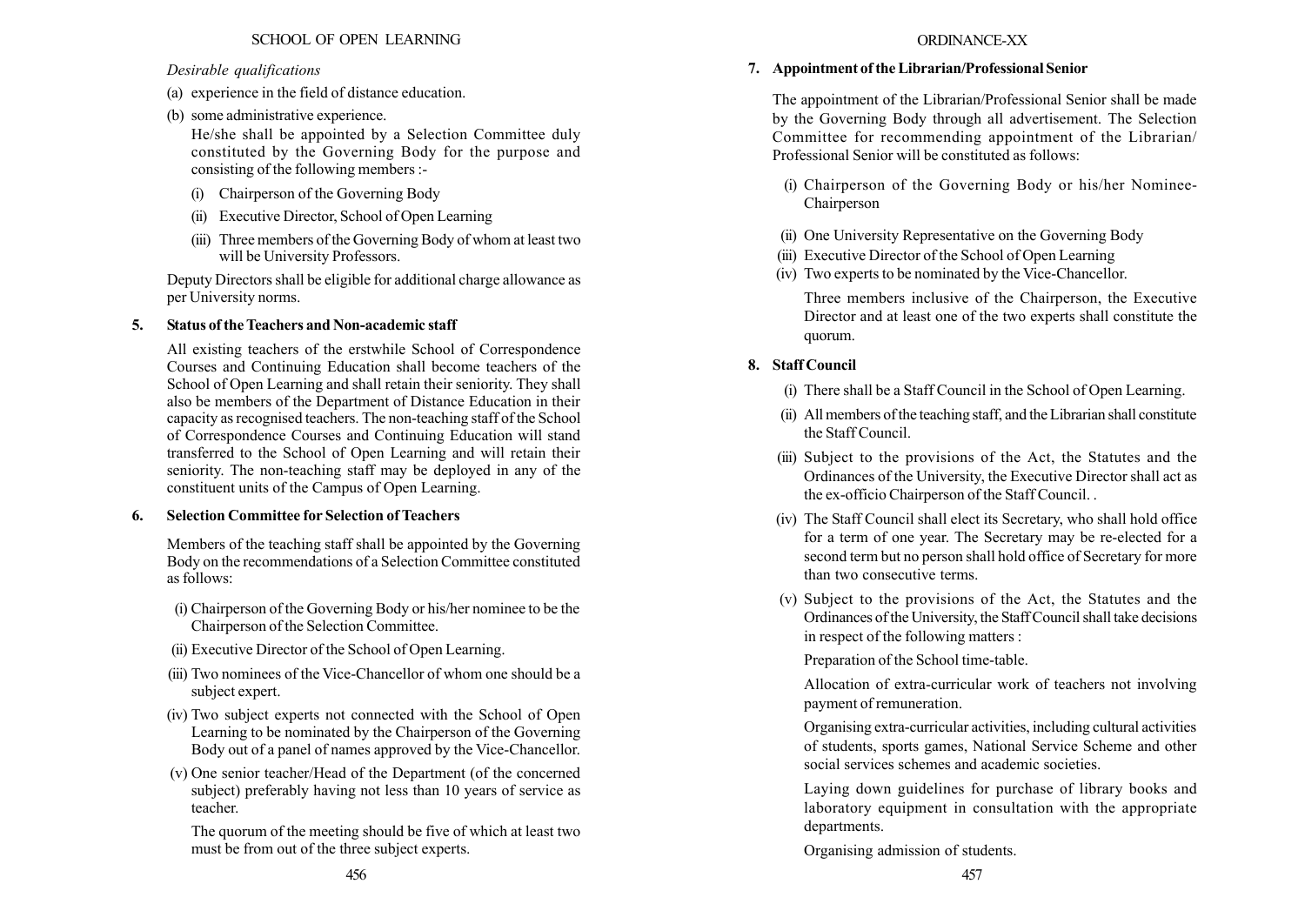### SCHOOL OF OPEN LEARNING

(vi) Subject to the provisions of the Act, the Statutes and the Ordinances of the University, the Staff Council shall make recommendations in respect of the following matters:

Formulation of recommendations on introduction of new teaching posts in the departments and expansion of the existing departments.

Formulation of admission policy within the framework of the policy laid down by the University.

Formulation of guidelines regarding welfare of students in consultation with appropriate students' organizations, if in existence.

Formulation of policies for recommending names of teachers for participation in seminars and conferences and financial assistance to teachers.

Note : The functioning of the Administrative staff of the School of Open Learning will not be within the purview of the Staff Council.

> The Staff Council shall function through Committees, appointed by the Council. Ordinarily, (i) no person shall be member of more than two Committees at a time and (ii) no person shall hold office as a member of a Committee for more than two consecutive terms.

> The Executive Director shall have the right to be present and to speak at any meeting of any Committee.

> Each Committee shall have a Convenor appointed by the Staff Council, who shall convene the meetings of the Committee, and prepare and maintain the minutes of these meetings.

> The decisions of the Committees shall be reported to the subsequent meetings of the Staff Council for ratification, wherever necessary.

> The Executive Director shall implement the decisions of the Staff Council. If, in the opinion of the Executive Director, however, any emergency has arisen which requires that immediate action should be taken, the Executive Director shall take such action as he/she deems necessary and shall report the same at the next meeting of the Staff Council for confirmation.

> The rules relating to the conduct of meetings of the Staff Council shall be in accordance with the Regulations laid down in this behalf.

## ORDINANCE-XX

### (9) Developing Countries Research Centre

The Developing Countries Research Centre (DCRC) shall be a constituent of Faculty of Social Sciences with the objective of promoting a Third World perspective into teaching and research in the University of Delhi and to engage in interdisciplinary studies on developing countries. The Centre shall be under the overall administrative and financial supervision of the Executive Council.

## 1. Objectives

The objectives of the Centre shall be as follows:

- (i) To design and introduce courses on developing countries;
- {ii) To promote research on inter-disciplinary themes relating to developing countries;
- (iii) To encourage students at undergraduate and postgraduate level to undertake studies of the Third World;
- (iv) To organize seminars and conferences including national international events in Third World Studies;
- (v) To organize documentation of resources material onAsia,Africa and South America;
- (vi) To establish networks of cooperation among scholars and institutions in Third World Studies;
- (vii) To publish research papers, books, newsletter and journal in Third World Studies;
- (viii) To generate financial resources from public and private sources both at the national and international level and;
- (ix) To undertake such other activities as decided upon by the Advisory Committee from time to time.

# 2. Governing Structure

The Governance of the Centre shall be carried out through the following committees;

- (i) Advisory Committee
- (ii) Research Committee
- (iii) Fellows Council.
- 2.1. There shall be an Advisory Committee for the management of the Developing Countries Research Centre which shall be composed of:
	- (i) Vice-Chancellor (or VC's nominee) -Chairperson.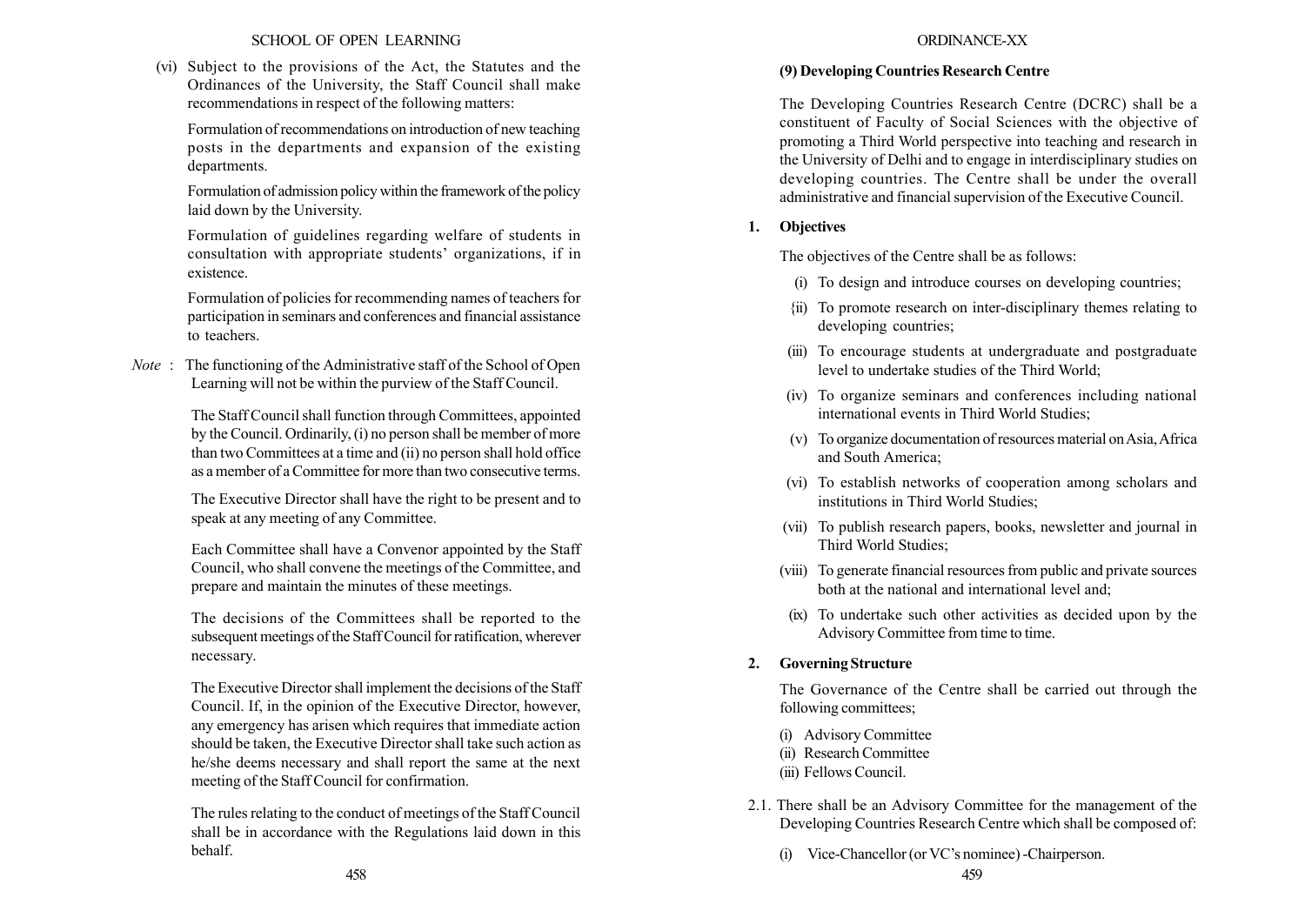### DEVELOPING COUNTRIES RESEARCH CENTRE

- (ii) Four members of academic repute from outside Delhi University who shall be nominated by the Vice-Chancellor.
- (iii) Dean, Faculty of Social Sciences
- (iv) Three Fellows of the Centre [according to seniority and by rotation].
- (v) The outgoing Director (Ex-Officio)
- (vi) TheDirector (Ex-Officio)
- (vii) Four Scholars from the University Departments and colleges appointed by the Vice-Chancellor on the recommendation of the Fellows' Council.
- 2.1.1. Members of the Advisory Committee shall have a term of three years except for Ex-Officio members.
- 2.1.2. The Advisory Committee must meet at least once in the financial academic year. The quorum in the meetings of the Advisory Committee shall be one third of the total membership.
- 2.1.3. Subject to the overall control of the Executive Council of the University, the Advisory Committee shall exercise the following functions:
	- (i) Recommend the appointment of the Director to the Vice-Chancellor;
	- (ii) Approve all the appointments made by the Research Committee;
	- (iii) Approve academic proposals, programmes, and research projects;
	- (iv) Consider and approve proposals for teaching programmes, including short term courses and courses leading to Diploma and Degrees.
	- (v) Consider and approve staff requirement, create positions and initiate steps for filling them.
	- (vi) Consider and approve infrastructural requirements and make arrangements for their acquisition;
	- (vii) Consider and approve the annual report of the Centre;
	- (viii) Consider and approve annual financial statement and the budget of the Centre for sending them for the approval of the Executive Council of the University;
	- (ix) Consider and approve the annual accounts and submit the same with the audit report of the Executive Council of the University;

#### ORDINANCE-XX

- (x) Make such rules; as it may consider necessary, for regulation and smooth functioning of the centre; and,
- (xi) Exercise such other powers and functions, as may be assigned by the Executive Council of the University from time to time.
- 2.2 There shall be a Research Committee for guiding the teaching, research and academic programmes which shall be composed of:
	- (i) Director -Chairperson;
	- (ii) Two members of the Advisory Committee, who are from the University of Delhi;
	- (iii) Three Fellows, who are members of Advisory Committee;
	- (iv) Two members co-opted by the Research Committee in its first meeting;
	- (v) All office bearers shall be ex-officio members.
- 2.2.1 Members of the Research Committee shall have a term of three years except ex-officio members.
- 2.2.2 The Research Committee shall meet as and when required but not less than twice in a year. The quorum in the meetings of the Research Committees shall be one third of the total membership.
- 2.2.3 Subject to the overall control of the Advisory Committee of the Centre, the Research Committee shall perform the following functions:
	- (i) Recommend the appointment of the Joint Directors, Deputy Directors, Fellows and Associates to the Advisory Committee;
	- (ii) Monitor and evaluate the ongoing programmes of the Centre and examine fresh proposals;
	- (iii) Formulate long term plans for the activities, i.e., research, teaching, documentation, curriculum development, seminars, collaboration with national and international organizations;
	- (iv) Constitute panels of experts for scrutinizing various project proposals;
	- (v) Constitute Resource Groups working in various Colleges and University Departments to carry out the programmes of the Centre;
	- (vi) Form working groups based at the Centre for specific purposes;
- (vii) Affiliate those groups, and organizations involving students and teachers of the University who are engaged in the activities that are of interest to the Centre; such groups will be eligible for financial and other assistance from the Centre, subject to the approval of the Advisory Committee on a case basis; 460 461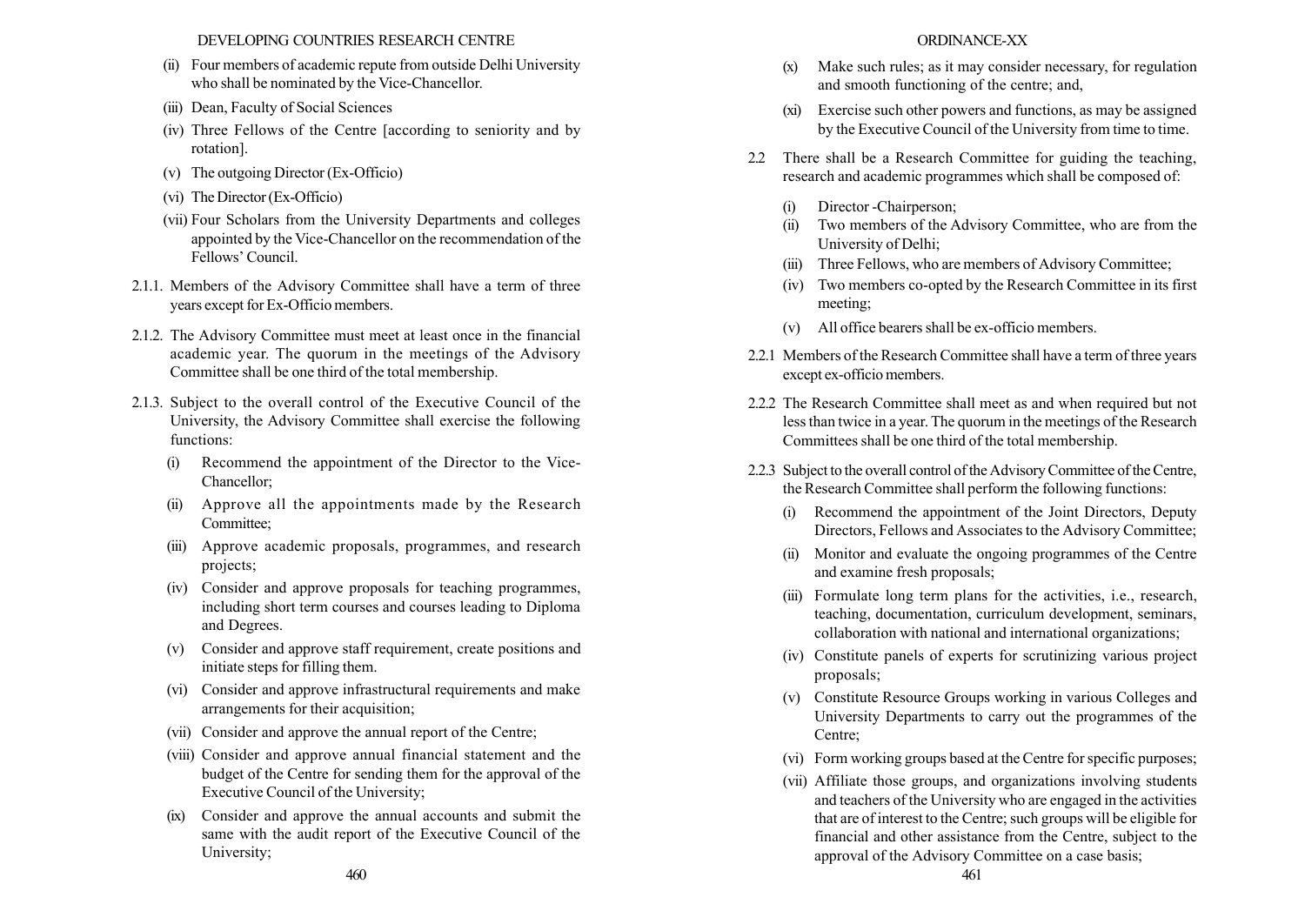### DEVELOPING COUNTRIES RESEARCH CENTRE

- (viii) Ensure that following programmes are regularly organized:
	- (a) Comparative Theory Seminar;
	- (b) Annual Grassroots Politics Colloquium in order to facilitate dialogue between scholars and activists;
	- (c) Annual Workshop on different issues related to Human Rights;
	- (d) Oliver Tambo and Pablo Neruda Lecturers every alternate year;
- (ix) Perform such other functions, as may be assigned by the Advisory Committee from time to time.
- 2.3. There shall be a Fellows Council for academic planning and consisting of all Fellows of the Centre. Associates may be invited to the meetings of the Fellows Council. The Director shall preside over the meetings of the Fellows Council. It shall elect one of its members as the Convenor for each academic session. The quorum of the meetings shall be one third of the total membership.
- 2.3.1. Subject to overall guidance of the Research Committee, the Fellows Council shall perform the following functions:
	- (i) Consider research proposals and make recommendations to the research committee;
	- (ii) Review on-going research projects and suggest necessary steps for completion of the projects;
	- (iii) Prepare academic plans and suggest steps for implementation;
	- (iv) Make appropriate arrangements for implementation and monitoring of various activities;
	- (v) Make recommendations for constituting various committees for specific purposes;
	- (vi) Perform such other tasks assigned by the Research Committee from time to time.

### 3.0 Office Bearers

- 3.1. Director
- (a) There shall be a Director who will be the Head of the Centre under the Ordinance and shall function under the overall control of the Advisory Committee. He will be responsible for the management and administration of the Centre in accordance with the Act, the Statutes, the Ordinances, the rules and regulations of the University.

### ORDINANCE-XX

- (b) The Director shall be appointed by the Vice-Chancellor, ordinarily from among the scholars associated with the Centre. He/She may be appointed as a full time Director or an Honorary Director in addition to his/ her duty.
- (c) The term of the Director shall be three years which may be renewed.
- (d) The Director shall act as:
	- (1) Member Secretary of the Advisory Committee;
	- (2) Chairperson of the Research Committee;
	- (3) Chairperson of the Fellows Council.
- (e) The Director will carry out the activities in the Centre in accordance with the rules and regulations laid down by the University from time to time.
- (f) The Director shall be authorized person to maintain and operate an Imprest Account for expenditure on day to day functioning of the Centre.
- 3.2 Joint Directors
- (a) There shall be Joint Directors to look after different activities of the Centre. They shall assist the Director in the functioning of the Centre.
- (b) The Joint Directors shall be appointed at the level of Professor/ Reader by the Advisory Committee on the recommendation of the Research Committee, ordinarily from among the scholars associated with the Centre. He/she may be appointed on full time or on honorary basis in addition to his/her duties.
- (c) The term of the Joint Director shall be three years which may be renewed.

## 3.3 Deputy Directors

- (a) There shall be Deputy Directors to look after different activities of the Centre. They shall assist the Director/Joint Director in the functioning of the Centre.
- (b) The Deputy Directors shall be appointed at the level of Reader/ Lecturer by the Advisory Committee on the recommendation of the Research Committee, ordinarily from among the scholars associated with the Centre. The appointments would be subject to approval of the Advisory Committee. He/She may be appointed on full time or on honorary basis in addition to his/her duties.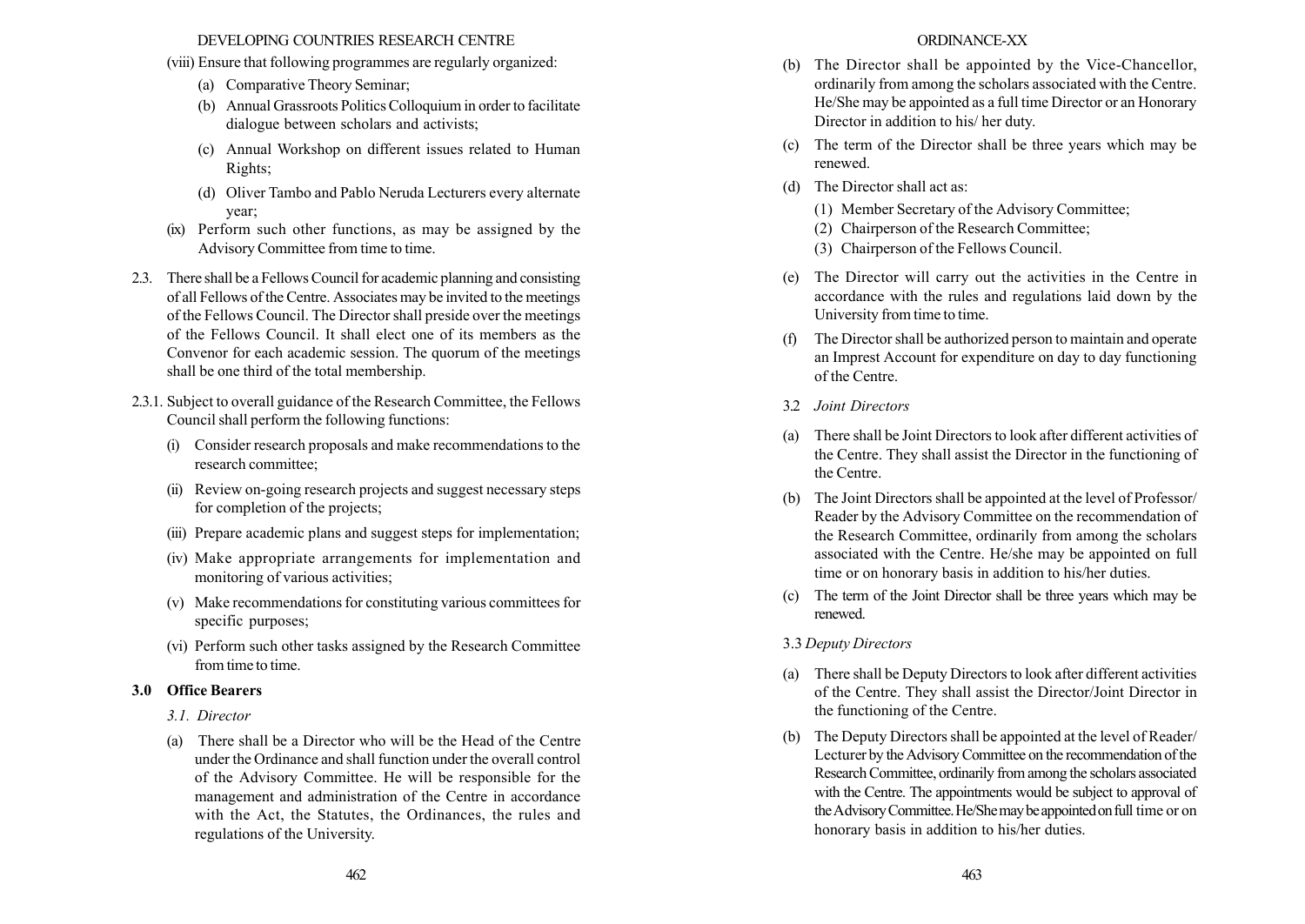### DEVELOPING COUNTRIES RESEARCH CENTRE

(c) The term of Deputy Director shall be three years which may be renewed.

# 4.0. Faculty

- (i) The Centre shall have a core faculty at the levels of Professors, Readers and Lecturers to conduct and co-ordinate teaching, research and other academic programmes of the Centre.
- (ii) All Fellows and Associates, would constitute the Faculty of the Centre.
- 4.1 Fellows and Associates
	- (i) Full time Fellows:

The Centre may directly appoint Fellows at the level of Professor/ Reader/Lecturer who shall be located in Centre on full time basis.

- (ii) Fellows on Secondment/Transfer/Deputation:
- (a) Fellows already in the employment in the Department or a College of the University of Delhi may be placed in the Centre on secondment/transfer with full pay protection. They shall also be entitled for all allowances and benefits applicable to them prior to their placement in the Centre.
- (b) Fellows already in the employment in the Colleges or other institutions may be placed in the Centre on deputation with full pay protection. They shall also be entitled for all allowances and benefits including continuity of service applicable to them prior to their placement in the Centre.
- (c) In the event of a Fellow being selected from outside the University, such appointment shall be for a specific period on terms and conditions to be decided by the Advisory Committee of the Centre.
- (iii) Affiliated Fellows :

Teachers and researchers in Delhi University Departments/ Colleges/other Institutions can be considered for Fellowship for specific periods by the Advisory Commitee on the recommendation of the Research Committee. They may continue working in their respective departments/colleges/institutions and at the same time locate their research projects in the Centre and participate in its programmes.

# ORDINANCE-XX

(iv) Visiting Fellows:

The appointment of Visiting Fellows from within the country and abroad for specific periods and their terms and conditions shall be decided by the Advisory Committee on the recommendations of the Research Committee. The terms and conditions of their appointment shall be as per the norms of the University.

(v) Emeritus Fellow :

Advisory Committee on the recommendations of the Research Committee may designate distinguished scholars associated with the Centre as Emeritus Fellows.

(vi) Honorary Fellow :

Advisory Committee on the recommendations of the Research Committee may designate distinguished scholars in the field of Third World studies as Honorary Fellows of the Centre.

(vii) Associates :

Research scholars working in University Departments, Colleges and Centers will be considered for affiliation as Associates for a specific period by the Research Committee.

# 5.0. Finances

- (i) All expenditures of the Centre such as those on the conduct of seminars, research projects, teaching, publications, administration and other support activities shall be made as per budget and allocations approved by the Research **Committee**
- (ii) All financial operations shall be conducted according to the rules and regulations of the University of Delhi.
- 6.0. All existing resources (financial, material and human) so far acquired by the Centre at the commencement of the Ordinance will continue to remain at its disposal.
- 7.0. Existing fellows and associates at the commencement of the Ordinance will continue till the end of their terms.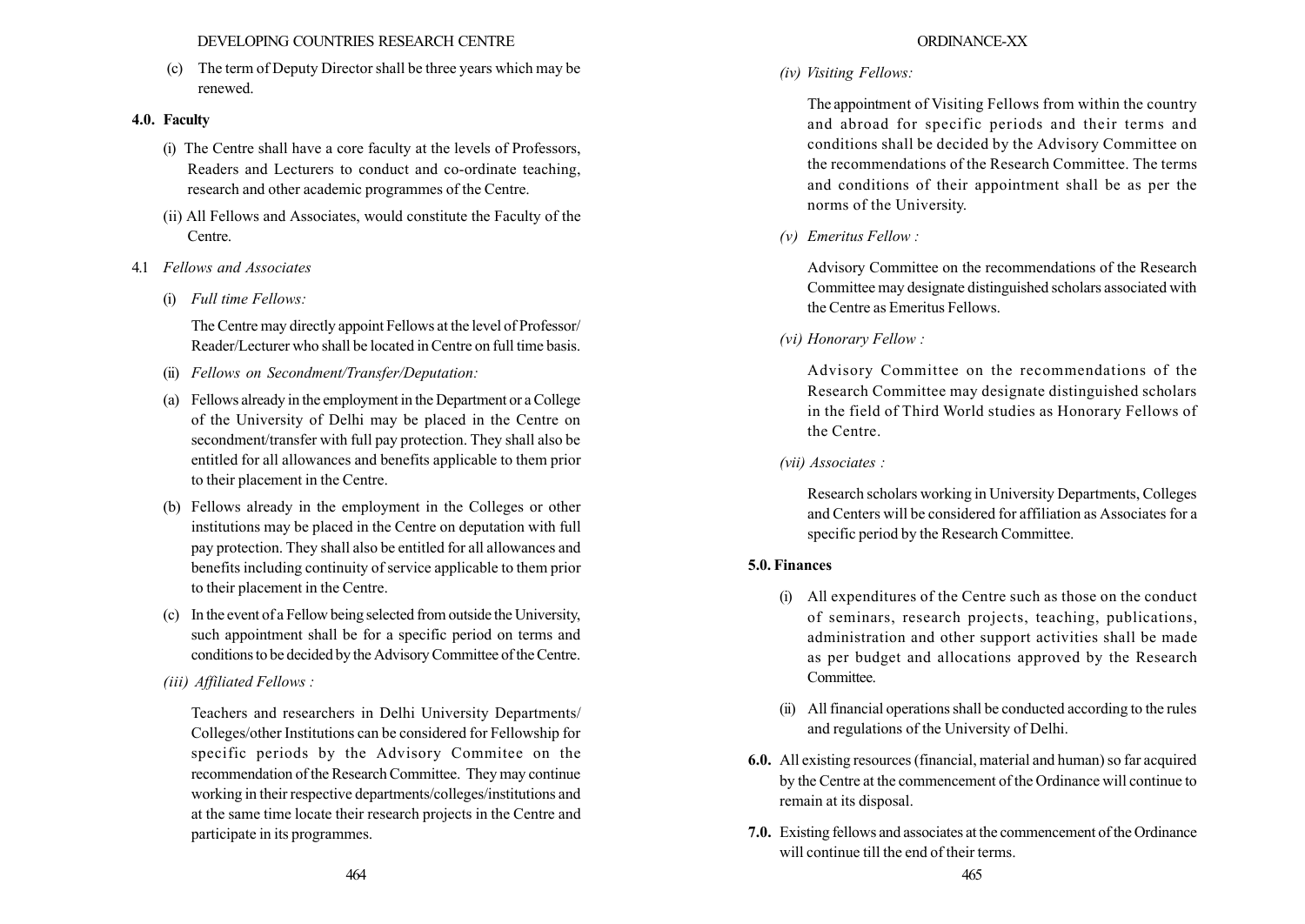### OPEN LEARNING DEVELOPMENT CENTRE

### Ordinance XX (10) Open Learning Development Centre

The Open Learning Development Centre shall be a constituent of the Campus of Open Learning. Designed to be a resource centre, it shall provide technical and resource support for developing basic skills as well as advanced expertise in the field of distance education and open learning, while drawing upon academic resources of the University.

# A. Objectives and functions

The objectives and functions of the Open Learning Development Centre shall be:

- 1. to facilitate the School of Open Learning in converting the currently correspondence-based educational programmes to the open and distance learning mode through the use of educational technologies.
- 2. to provide technical and resource support to plan and design new educational programmes in the open and distance learning mode to be offered by the Department of Distance and Continuing Education and the School of Open Learning.
- 3. to initiate and undertake training and capacity building to strengthen the professional and technical capacities of the faculty of the School of Open Learning as well as other interested faculty of the University.
- 4. to harness potential of information and communications technologies and facilitate planning, design and execution of innovative approaches to learning so as to strengthen the teaching/learning processes.
- 5. to initiate and facilitate networking among teachers within the University of Delhi and across Universities for the development of new and flexible teaching-learning practices.

# B. Governance

Subject to the general control and supervision of the Executive Council, and in accordance with the Statutes and Ordinances of the University, the Open Learning Development Centre shall have a Governing Body. The composition of the Governing Body shall be as follows:

- (i) Director, Campus of Open Learning (ex-officio)- Chairperson
- (ii) Dean, Faculty of Open Learning (ex-officio)-member
- (iii) Head, Department of Distance and Continuing Education (exofficio)- member
- (iv) Executive Director, School of Open Learning (ex-officio)-member
- (v) Coordinator, Open Learning Development Centre, (ex-officio)- Member Secretary
- (vi) Two nominees of the Executive Council with professional expertise in the use of technology for distance learning
- (vii) One member of the teaching faculty of the Department of Distance and Continuing Education, by rotation, according to seniority
- (viii) One member of the teaching faculty of the School of Open Learning, by rotation, according to seniority.

The members of the Governing Body under item (vi) above shall hold office for a term of two years and members under item (vii) and (viii) above for a term of one year.

The Governing Body shall exercise the following powers and functions, subject to the general control and supervision of the Executive Council, and in accordance with the Statutes and Ordinances of the University:

- (1) Recommend to the Executive Council, the appointment of the Coordinator of the Centre on the basis of the recommendations of the Selection Committee duly constituted for the purpose.
- (2) Ensure the preparation of proposals, organization of programmes, and liaison with colleges and departments of the University.
- (3) Monitor staff requirements, create posts with the prior approval of the Executive Council, and initiate steps for filling them.
- (4) Determine infrastructure requirements and make arrangements for their acquisition.
- (5) Prepare an annual statement of financial requirements of the Centre and monitor the progress made by it and submit the same to the Executive Council of the University.
- (6) Consider the Annual Accounts along with the Audit Report, and after approval, submit the same to the Executive Council of the University.
- (7) Approve expenditure within the limits of the budget and to have maintained proper accounts thereof and submit the annual accounts for purposes of audit.
- (8) Appoint and terminate the services of the administrative and other non- academic staff appointed by the Centre and to determine the emoluments and conditions of services; provided, however, that the qualifications for appointments, emoluments and conditions of service of such persons shall be in accordance with those laid down by the Executive Council for similar posts in the University.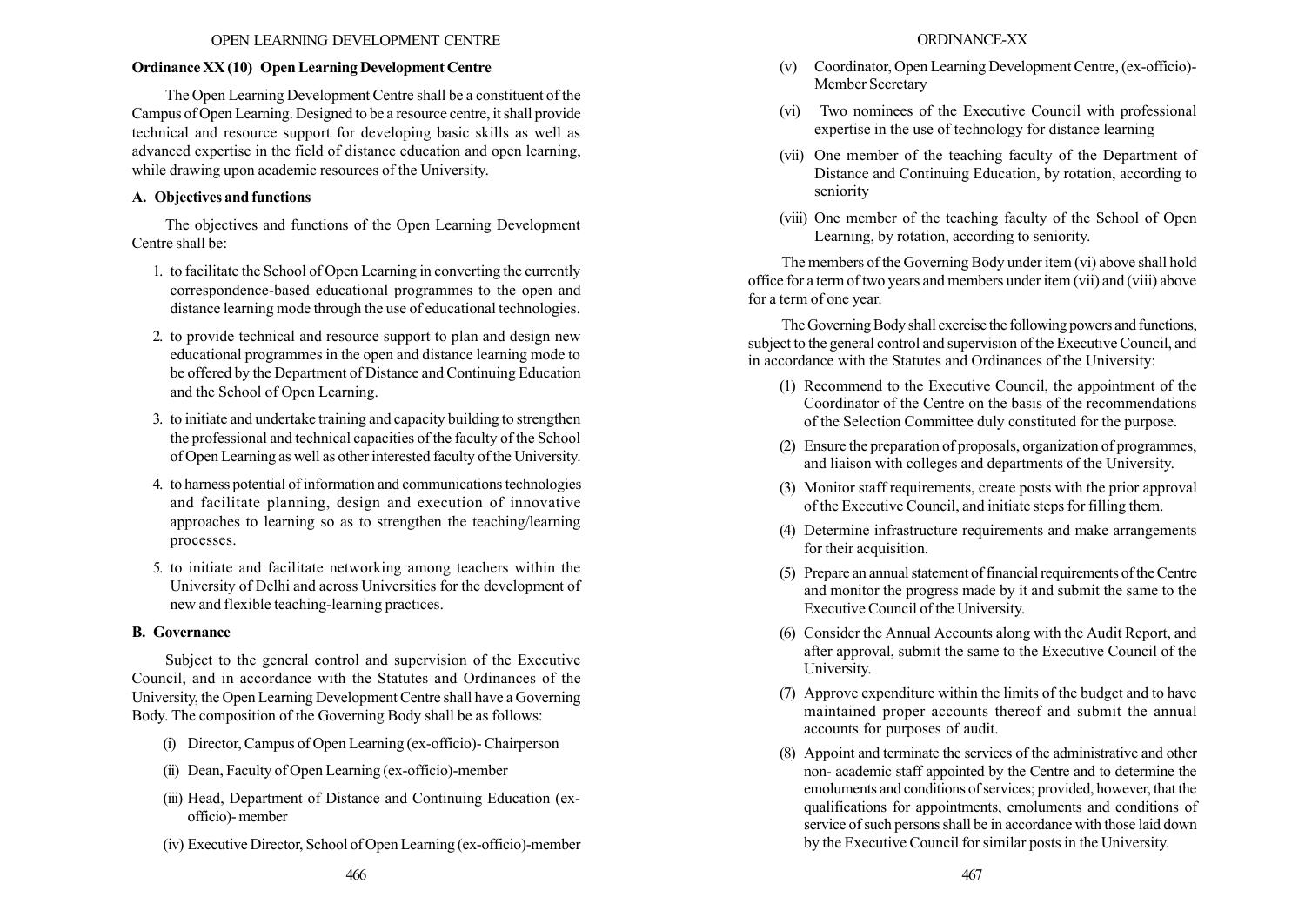- (9) Approve proposals for generation of funds for the programmes undertaken by the Centre.
- (l0) Make such rules as it may consider necessary for the regulation and smooth functioning of the Centre, and
- (11)Exercise such other powers and functions, as may be assigned to it by the Executive Council of the University from time to time.

# C. The Academic Staff

The Open Learning Development Centre shall be headed by a Coordinator. The Co- ordinator shall hold a Post-graduate degree in Computer Sciences/Humanities/Social Sciences with at least 55% marks, with technical expertise in the development of multi-media and webbased materials. His/her principal responsibility shall be to act as a facilitator who can network and collaborate with individuals/ organizations whereby technology can be harnessed for augmenting and strengthening the teaching/learning processes in the University.

The Selection Committee for the appointment of the Coordinator shall consist of the following:

- 1. Director, Campus of Open Learning- Chairperson
- 2. Two nominees of the Vice Chancellor
- 3. Two nominees of the Executive Council with professional expertise in the use of technology for distance learning
- 4. One member of the Governing Body, to be nominated by the Chairperson, Governing Body.

The Co-ordinator shall be appointed on deputation/contract basis for a minimum period of three years and a maximum period of five years. He/she shall be assisted by a group of professionals who are highly experienced designers of distance education materials, with demonstrated capacity to enthuse others. These would include at least one professional each in the fields of instructional design, media design, graphics, editing, and project management. In addition, efforts would be made to identify expertise either from within the University or from established centres of excellence so that they can be seconded to the Open Learning Development Centre for specific tasks.

While the Centre would have media facilities for developing prototype materials, it would not directly engage in multiple reproductions of any media.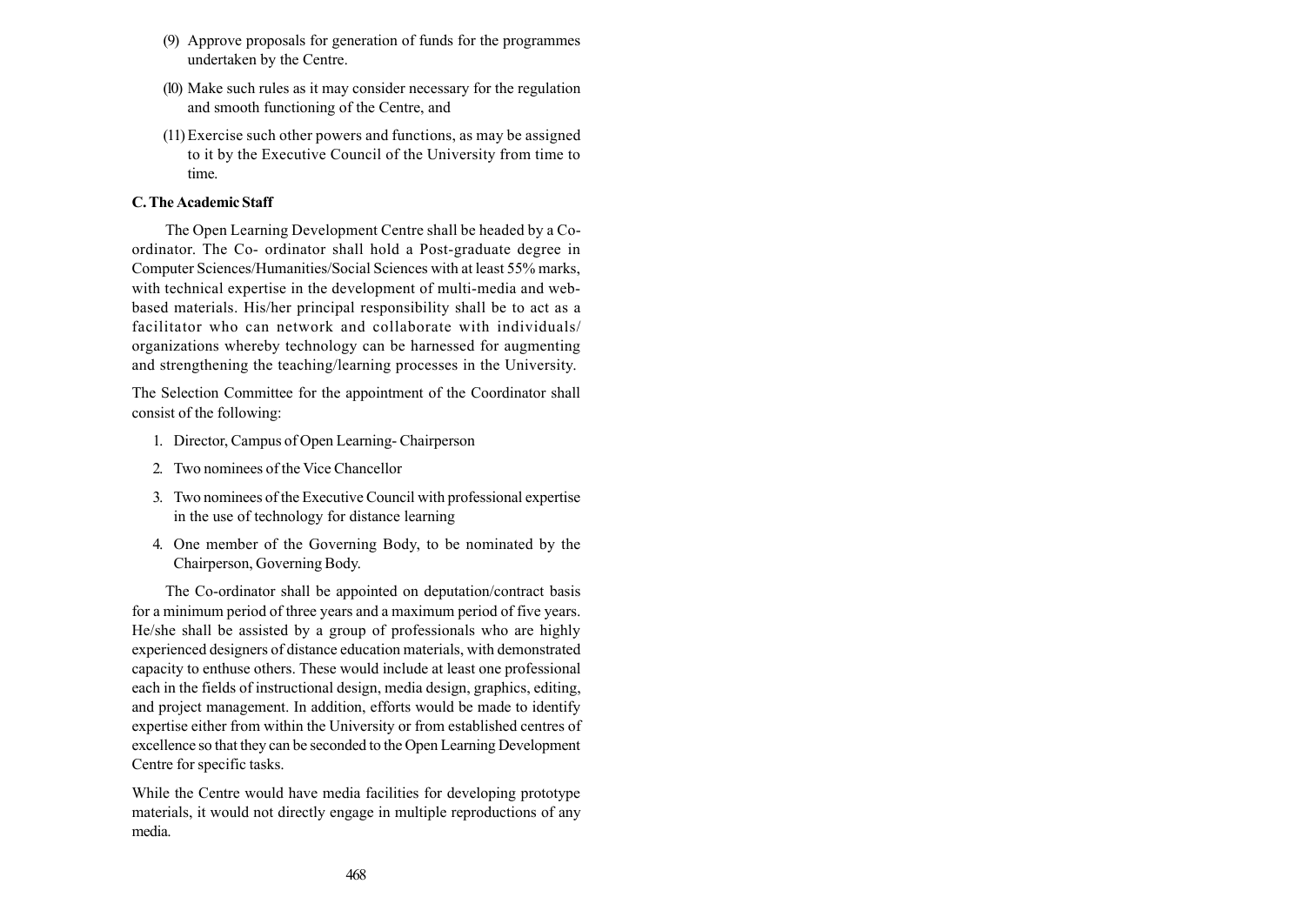# Ord. XX-A. Omitted

# Ord. XX-B. Deshbandhu College

1. The University shall maintain and run the following College.

(i) Deshbandhu College, Kalkaji, New Delhi.

2. The Executive Council shall constitute for the College, a Governing Body to administer affairs of the College, constituted as follows:

- (i) A person appointed by the Vice-Chancellor-Chairman
- (ii) Treasurer (Ex-officio)
- (iii) The Principal of the College  $(EX-officio)$ -Member-Secretary
- (iv) Not less than five and not more than eight members appointed by the Executive Council, not necessarily from among themselves.
- (v) Two members of the teaching staff from among the teachers of the Day Classes and two members of the teaching staff from among the teachers of the Evening Classes by rotation according to seniority for a term of one year. One of the teachers' representative from the Day Classes and one of the teachers' representative from the Evening Classes shall be from among those with more than 10 years' service, and one of the teachers' representative from the Day Classes and one of the teachers' representative from the Evening Classes shall be from among those with less than 10 years' service. If, however, eligible candidates are not available in one of those categories, both the representatives may be taken from the other:

Provided that a teacher who has become member of the Governing Body of the College under the category of teachers with less than ten years' service and completes his ten years' service during the term of his membership as such, will nevertheless continue to be a member of the Governing Body for the full term of one year.

3. Members, other than the *ex-officio* members, shall hold office for a period of one year.

4. Subject to the general control and supervision of the Executive Council, the Governing Body shall exercise the following powers and functions:

(a) to organise the teaching in the College and to determine teaching requirements of the College;

- (b) to admit students to the various courses as per rules laid down by the Academic Council from time to time, resident and nonresident, and to prescribe the fees to be paid by them;
- (c) to submit to the Executive Council an estimate of the income and expenditure of the College and to incur expenditure within the limits fixed in the budget approved by the Executive Council;
- (d) to consider the Annual Accounts alongwith the Audit Report and after approval to submit the same to the Executive Council for information alongwith its comments.
- (e) to create, appoint, suspend or terminate the services of the administrative and other non-academic staff and to determine their emoluments and conditions of service;

Provided that the qualifications for appointment, emoluments and conditions of service of such persons shall be in accordance with those laid down by the Executive Council for similar posts in the University;

- (f) to appoint the Principal and the teaching staff on the recommendations of the Selection Committee appointed for the purpose, subject to the approval of the appointment of the Principal and the recognition of the teaching staff by the Executive Council;
- (g) to grant leave to teachers and other staff according to the rules framed for the purpose;
- (h) to define the duties and responsibilities of the Principal, teaching staff and administrative staff of the College; and
- (i) to do such other acts as may be necessary for the exercise of the above functions.

5. The Selection Committee for recommending appointment to the post of Principal for the College shall consist of :

- (a) The Chairman of the Governing Body (Chairman),
- (b) One member of the Governing Body to be nominated by the Chairman,
- (c) Two nominees of the Vice-Chancellor, out of whom one should be an expert,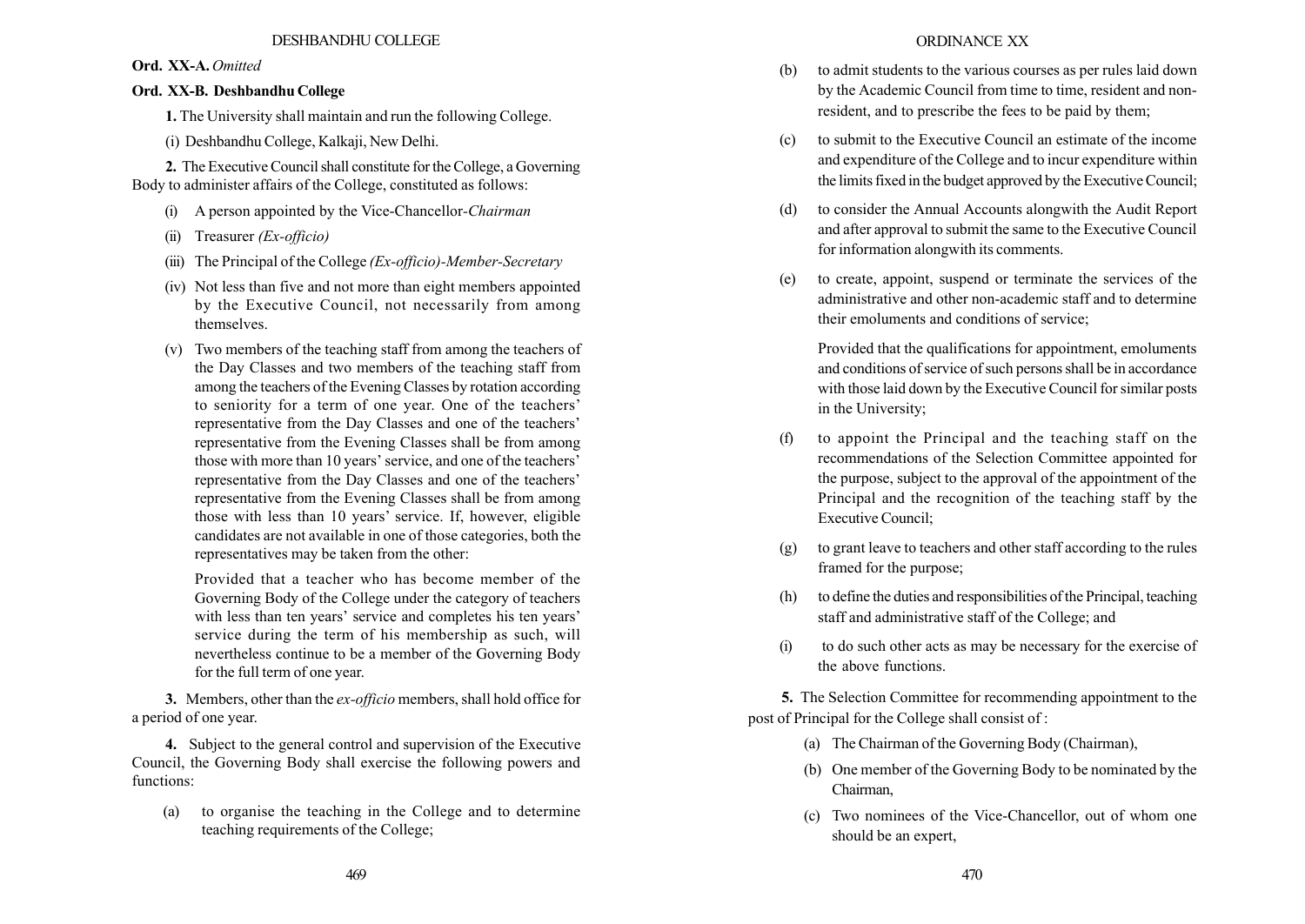## DESHBANDHU COLLEGE

(d) three experts consisting of the Principal of a college, a Professor and an accomplished educationist not below the rank of a Professor (to be nominated by the Governing Body) out of a panel of experts approved by the Vice-Chancellor.

(At least four members, including two experts, should constitute the quorum).

6. Members of the teaching staff shall be appointed by the Governing Body on the recommendations of a Selection Committee constituted as follows :

- 1. Chairperson of the Governing Body of the College or his/ her nominee to be the Chairperson of the Selection Committee.
- 2. The Principal of the concerned College (Principal, Evening College in case the selection is for a teacher in the Evening College.)
- 3. Two nominees of the Vice-Chancellor, of whom one should be a subject expert.
- 4. Two subject-experts not connected with the College to be nominated by the Chairperson of the Governing Body out of a panel of names approved by the Vice-Chancellor.
- 5. One senior teacher/Head of the Department (of the conerned subject) preferably having not less than 10 years of service as teacher.

The quorum of the meeting should be five of which at least two must be from out of the three subject experts.

# Librarian

- 1. Chairman of the Governing Body or his nominee (Chairman)
- 2. One University representative on the Governing Body.
- 3. University Librarian
- 4. Head of the Department of Library and Information Science.
- 5. Principal/Principal (evening classes) in case the selection is for the evening classes.

Three members inclusive of the Chairman and University Librarian or Head of the Department of Library and Information Science of the University shall form a quorum.

# Director of Physical Education :

1. Chairman of the Governing Body or his nominee (Chairman)

### ORDINANCE XX

- 2. One University representative on the Governing Body.
- 3. Director of Physical Education of the University.
- 4. Principal/Vice-Principal (evening classes) in case the selection is for the evening classes.
- 5. Two experts nominated by the Academic Council from out of the panel of names approved by it.
- 6. Director of Physical Education in the College in case of selection of Additional Post of Director of Physical Education.

Three members inclusive of the Chairman and an expert nominated by the Academic Council or the Director of Physical Education of the University shall form a quorum.

7-A. (1) There shall be a Staff Council in every College.

(2) All the members of the teaching staff, the Librarian and the Director of Physical education shall constitute the Staff Council.

(3) Subject to the provisions of the Act, the Statutes and the Ordinances of the University, the Principal shall act as Principal-in-Council in respect of matters on which Staff Council is required to take decisions.

(4) (a) The Principal shall be ex-officio Chairman of the Staff Council.

(b) The Council shall elect its Secretary, who shall hold office for a term of one year. The Secretary may be re-elected for a second term but no person shall hold office of Secretary for more than two consecutive terms.

(5) (a) Subject to the provisions of the Act, the Statutes and the Ordinances of the University, the Staff Council shall take decisions in respect of the following matters:

- (i) Preparation of College time-table.
- (ii) Allocation of extra-curricular work of teachers not involving payment of remuneration.
- (iii) Organising extra-curricular activities, including cultural activities of students, sports, games, National Service Scheme and other social services schemes and academic societies.
- (iv) Laying-down guidelines for purchase of library books and laboratory equipment in consultation with the appropriate departments.
- (v) Organising admission of students.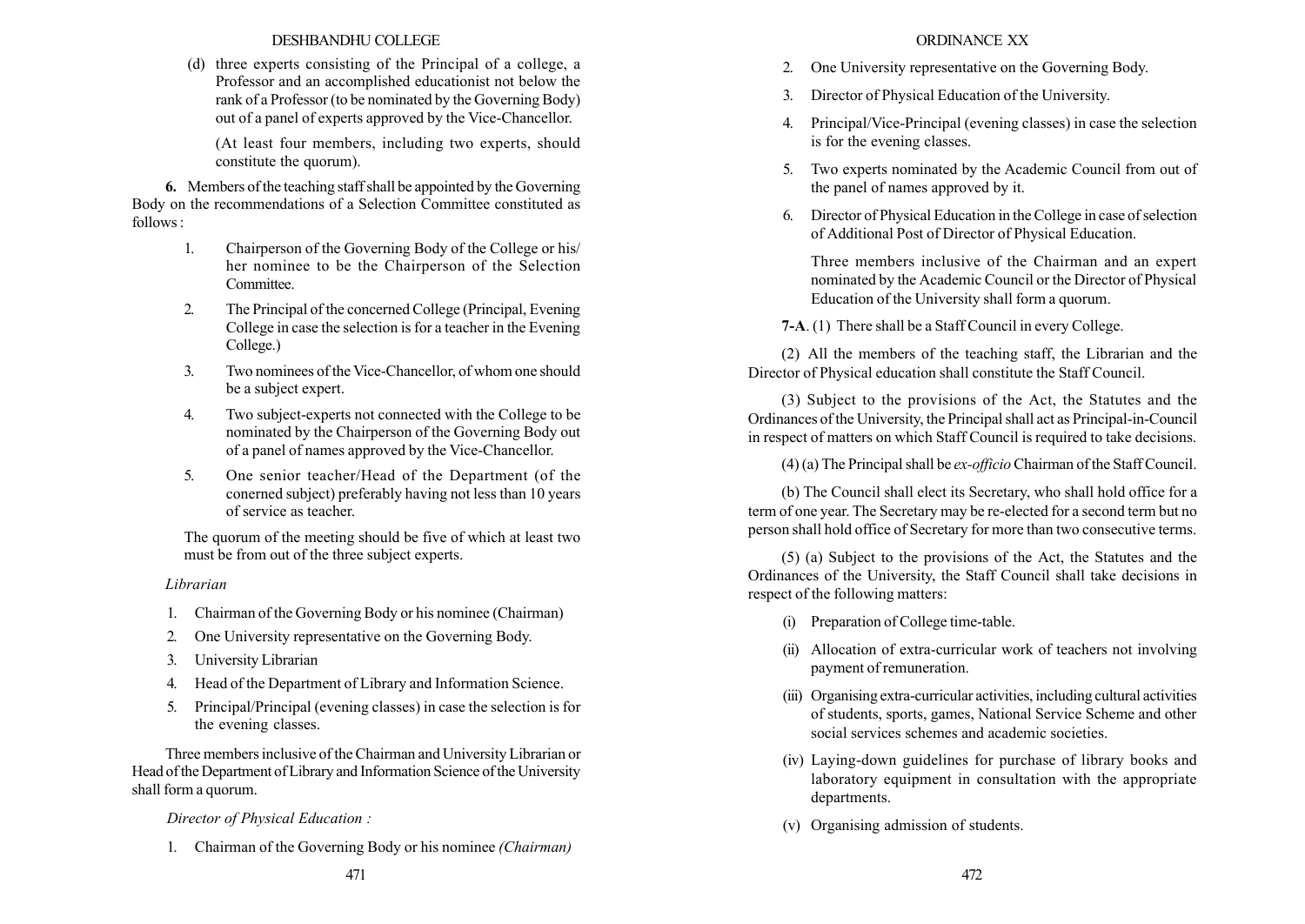#### RAM LAL ANAND COLLEGE

(b) Subject to the provisions of the Act, the Statutes and the Ordinances of the University, the Staff Council shall make recommendations in respect of the following matters:

- (i) Formulation of recommendations on introduction of new teaching posts in the departments and expansion of the existing departments;
- (ii) Formulation of admission policy within the framework of the policy laid down by the University;
- (iii) Formulation of guidelines regarding arrangements for the residence and welfare of students in consultation with appropriate students' organisations;
- (iv) Formulation of guidelines regarding discipline of the students;
- (v) Formulation of policies for recommending names of teachers for participation in seminars and conferences and financial assistance to teachers.
- Note : The administrative staff of the College will not be within the purview of the Staff Council.

B. (a) The Staff Council shall function through Committees appointed by the Council. Ordinarily (i) no person shall be member of more than two Committees at a time and (ii) no person shall hold office as a member of a Committee for more than two consecutive terms.

(b) The Principal shall have the right to be present and to speak at any meeting of any Committee.

(c) Each Committee shall have a Convener appointed by the Staff Council, who shall convene the meetings of the Committee, and the minutes of the meetings shall be prepared and maintained by him.

(d) The decisions of the Committee shall be reported to the subsequent meeting of the Staff Council for ratification, wherever necessary.

(e) The Principal shall implement all decisions of the Staff Council. If, in the opinion of the Principal, however, any emergency has arisen which requires that immediate action should be taken, the Principal shall take such action as he deems necessary and shall report the same to the next meeting of the Staff Council for confirmation.

C. The rules relating to the conduct of meetings of the Staff Council shall be in accordance with the Regulations laid down in this behalf.

# Ord. XX-C. Ram Lal Anand College

1. The University shall maintain and run the following College:

(i) Ram Lal Anand College, Anand Niketan Marg, New Delhi.

### ORDINANCE XX

2. The Executive Council shall constitute for the College, a Governing Body to administer affairs of the College, constituted as follows:

- (i) A person appointed by the Vice-Chancellor-Chairman
- (ii) Treasurer (Ex-officio)
- (iii) The Principal of the College  $(EX-officio)$ -Member-Secretary
- (iv) Not less than five and not more than eight members appointed by the Executive Council, not necessarily from among themselves.
- (v) Two members of the teaching staff from among the teachers of the Day Classes and two members of the teaching staff from among the teachers of the Evening Classes by rotation according to seniority for a term of one year. One of the teachers' representative from the Day Classes and one of the teachers' representative from the Evening Classes shall be from among those with more than 10 years' service, and one of the teachers' representative from the Day Classes and one of the teachers' representative from the Evening Classes shall be from among those with less than 10 years' service. If, however, eligible candidates are not available in one of those categories, both the representatives may be taken from the other:

Provided that a teacher who has become member of the Governing Body of the College under the category of teachers, with less than ten years' service and completes his ten years' service during the term of his membership as such, will nevertheless continue to be a member of the Governing Body for the full term of one year.

3. Members, other than the *ex-officio* members, shall hold office for a period of one year.

4. Subject to the general control and supervision of the Executive Council, the Governing Body shall exercise the following powers and functions:

- (a) to organise the teaching in the College and to determine teaching requirements of the College;
- (b) to admit students to the various courses as per rules laid down by the Academic Council from time to time, resident and nonresident, and to prescribe the fees to be paid by them;
- (c) to submit to the Executive Council an estimate of the income and expenditure of the College and to incur expenditure within the limits fixed in the budget approved by the Council;
- (d) to consider the Annual Accounts alongwith the Audit Report and after approval to submit the same to the Executive Council for information alongwith its comments.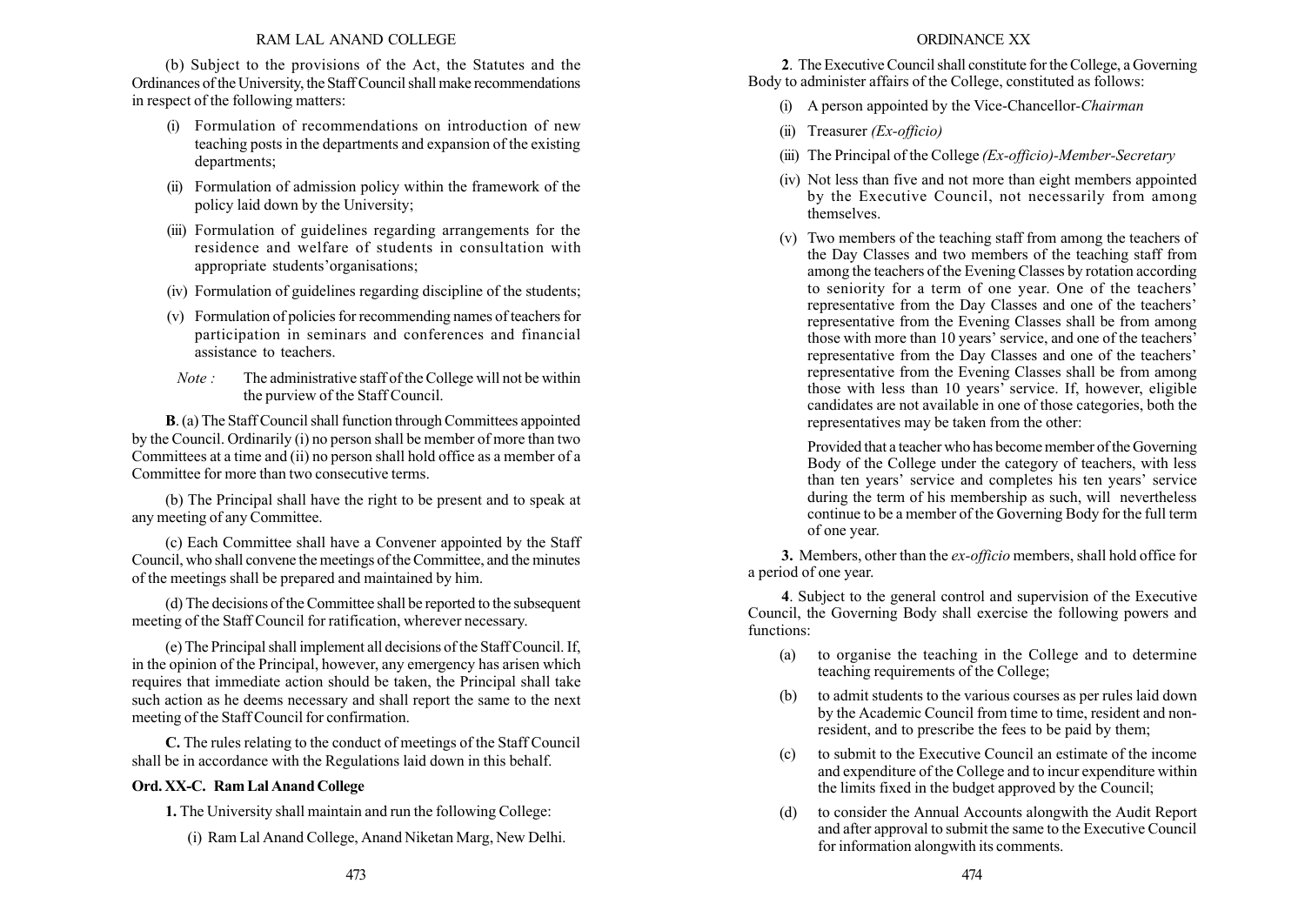## RAM LAL ANAND COLLEGE

(e) to create, appoint, suspend or terminate the services of the administrative and other non-academic staff and to determine their emoluments and conditions of service;

Provided that the qualifications for appointment, emoluments and conditions of service of such persons shall be in accordance with those laid down by the Executive Council for similar posts in the University;

- (f) to appoint the Principal and the teaching staff on the recommendations of the Selection Committee appointed for the purpose, subject to the approval of the appointment of the Principal and the recognition of the teaching staff by the Executive Council;
- (g) to grant leave to teachers and other staff according to the rules framed for the purpose;
- (h) to define the duties and responsibilities of the Principal, teaching staff and administrative staff of the College; and
- (i) to do such other acts as may be necessary for the above functions.

5. The Selection Committee for recommending appointment to the post of Principal for the College shall consist of :

- (a) The Chairman of the Governing Body (Chairman),
- (b) One member of the Governing Body to be nominated by the Chairman,
- (c) Two nominees of the Vice-Chancellor, out of whom one should be an expert,
- (d) three experts consisting of the Principal of a college, a Professor and an accomplished educationist not below the rank of a Professor (to be nominated by the Governing Body) out of a panel of experts approved by the Vice-Chancellor.

(At least four members, including two experts, should constitute the quorum).

6 Members of the teaching staff shall be appointed by the Governing Body on the recommendations of a Selection Committee constituted as follows:

- 1. Chairperson of the Governing Body of the College or his/ her nominee to be the Chairperson of the Selection Committee.
- 2. The Principal of the concerned College (Principal, Evening College in case the selection is for a teacher in the Evening College).
- 3. Two nominees of the Vice-Chancellor, of whom one should be a subject expert.
- 4. Two subject-experts not connected with the College to be nominated by the Chairperson of the Governing Body out of a panel of names approved by the Vice-Chancellor.
- 5. One senior teacher/Head of the Department (of the conerned subject) preferably having not less than 10 years of service as teacher.

The quorum of the meeting should be five of which at least two must be from out of the three subject experts.

6-A. The appointment of the Librarian and the Director of Physical Education in the College maintained by the University shall be made by the Governing Body of the College by advertisement. The Selection Committee for recommending appointment of the Librarian and the Physical Director will be constituted as follows :

# Librarian

- 1. Chairman of the Governing Body or his nominee (Chairman)
- 2. One University representative on the Governing Body.
- 3. University Librarian
- 4. Head of the Department of Library and Information Science.
- 5. Principal/Vice-Principal (evening classes) in case the selection is for the evening classes.

Three members inclusive of the Chairman and University Librarian or Head of the Department of Library and Information Science of the University shall form a quorum.

Director of Physical Education :

- 1. Chairman of the Governing Body or his nominee (Chairman)
- 2. One University representative on the Governing Body.
- 3. Director of Physical Education of the University.
- 4. Principal/Vice-Principal (evening classes) in case the selection is for the evening classes.
- 5. Two experts nominated by the Academic Council from out of the panel of names approved by it.
- 6. Director of Physical Education in the College in case of selection of Additional Post of Director of Physical Education.

Three members inclusive of the Chairman and an expert nominated by the Academic Council or the Director of Physical Education of the University shall form a quorum.

7-A. (1) There shall be a Staff Council in every College.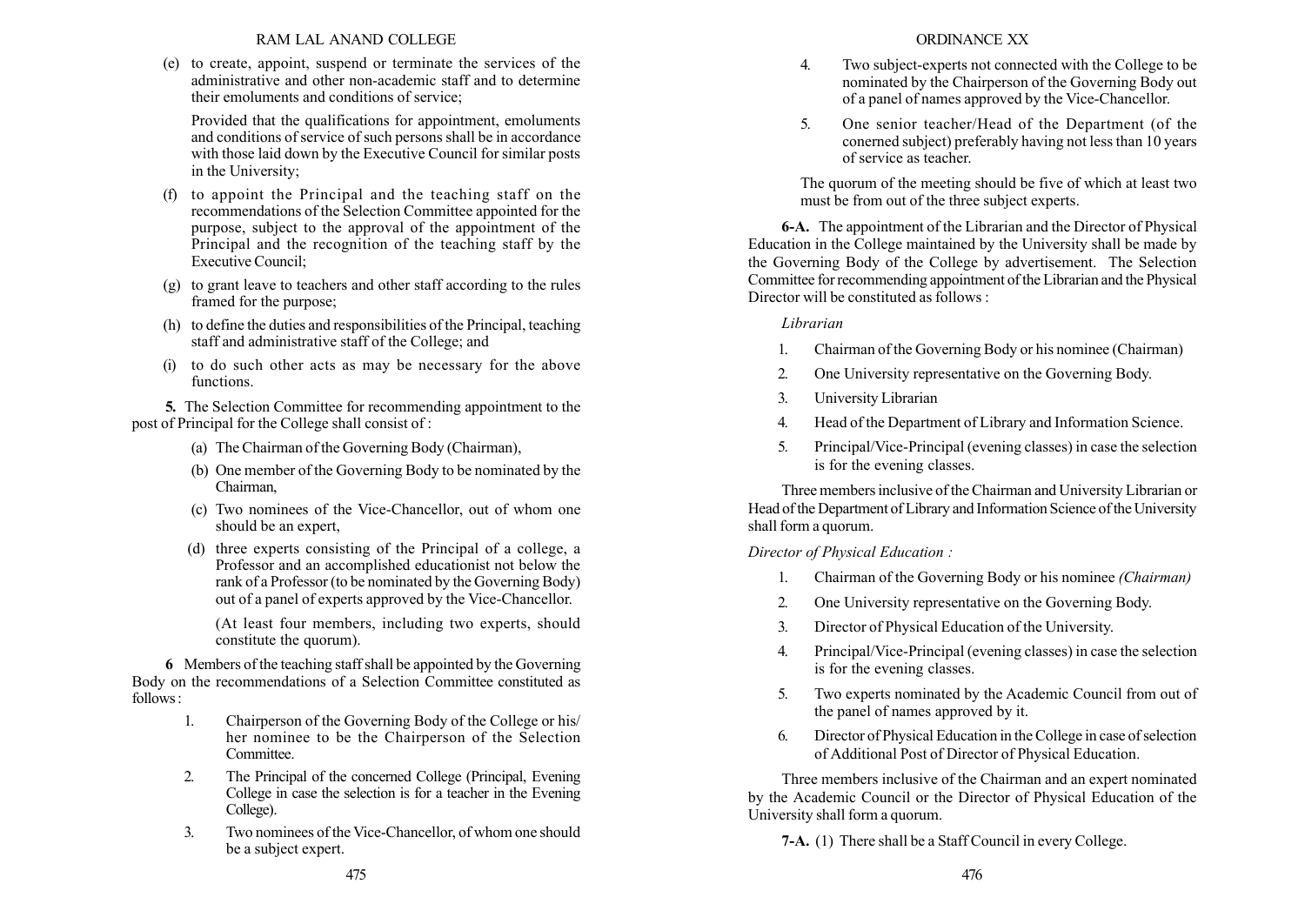### RAM LAL ANAND COLLEGE

(2) All the members of the teaching staff, the Librarian and the Director of Physical Education shall constitute the Staff Council.

(3) Subject to the provisions of the Act, the Statutes and the Ordinances of the University, the Principal shall act as Principal-in-Council in respect of matters on which Staff Council is required to take decisions.

(4) (a) The Principal shall be ex-officio Chairman of the Staff Council.

(b) The Council shall elect its Secretary, who shall hold office for a term of one year. The Secretary may be re-elected for a second term but no person shall hold office of Secretary for more than two consecutive terms.

(5) (a) Subject to the provisions of the Act, the Statutes and the Ordinances of the University, the Staff Council shall take decisions in respect of the following matters:

- (i) Preparation of College time-table.
- (ii) Allocation of extra-curricular work of teachers not involving payment of remuneration.
- (iii) Organising extra-curricular activities, including cultural activities of students, sports, games, National Service Scheme and other social services schemes and academic societies.
- (iv) Laying down guide-lines for purchase of library books and laboratory equipment in consultation with the appropriate departments.
- (v) Organising admission of students.

(b) Subject to the provisions of the Act, the Statutes and the Ordinances of the University, the Staff Council shall make recommendations in respect of the following matters:

- (i) Formulation of recommendations on introduction of new teaching posts in the departments and expansion of the existing departments;
- (ii) Formulation of admission policy within the framework of the policy laid down by the University;
- (iii) Formulation of guide-lines regarding arrangements for the residence and welfare of students in consultation with appropriate students organisations;
- (iv) Formulation of guide-lines regarding discipline of the students;
- (v) Formulation of policies for recommending names of teachers for participation in seminars and conferences and financial assistance to teachers.
	- Note: The administrative staff of the College will not be within the purview of the Staff Council.

### ORDINANCE XX

B. (a) The Staff Council shall function through Committees appointed by the Council. Ordinarily (i) no person shall be member of more than two Committees at a time; and (ii) no person shall hold office as a member of a Committee for more than two consecutive terms.

(b) The Principal shall have the right to be present and to speak at any meeting of any Committee.

(c) Each Committee shall have a Convenor appointed by the Staff Council, who shall convene the meetings of the Committee, and the minutes of the meetings shall be prepared and maintained by him.

(d) The decisions of the Committee shall be reported to the subsequent meeting of the Staff Council for ratification, wherever necessary.

(e) The Principal shall implement all decisions of the Staff Council. If, in the opinion of the Principal, however, an emergency has arisen which requires that immediate action should be taken, the Principal shall take such action as he deems necessary and shall report the same to the next meeting of the Staff Council for confirmation.

C. The rules relating to the conduct of meetings of the Staff Council shall be in accordance with the Regulations laid down in this behalf.

### Ord. XX-D. The University College of Medical Sciences

1. The University College of Medical Sciences, founded by the University, shall be run as a University Maintained Institution.

2. (a) The Executive Council shall constitute a Governing Body as follows. Subject to the Act, Statutes, Ordinances and Regulations, if any, and subject to the general control and supervision of the Executive Council, the Governing Body shall manage the affairs of the College for which it has been constituted:

- (i) Chairman-Vice-Chancellor (ex-officio) or a person nominated by him;
- (ii) Treasurer of the University  $(Ex\text{-}off)$ :
- (iii) The Principal of the College  $(EX-officio)$ -Member-Secretary;
- (iv) The Dean, Faculty of Medical Sciences  $(ex\text{-}officio)$ ;
- (v) Two members nominated by the Executive Council, of whom one shall be a member of the Council, and the other being an eminent medical educationist;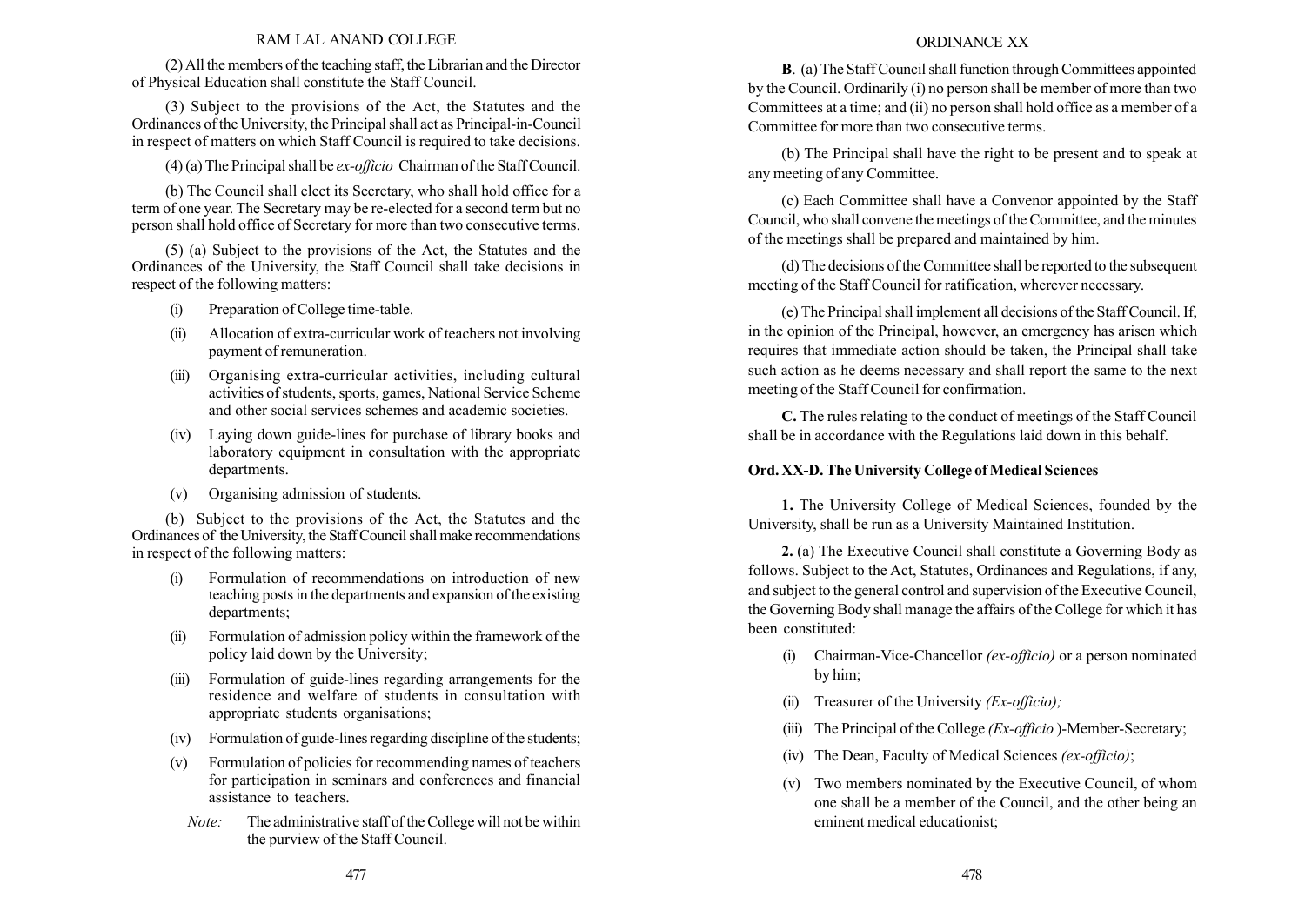- (vi) One member nominated by the Ministry of Health and Family Planning, Government of India;
- (vii) One Professor of the College by rotation, in order of seniority;
- (viii) One member of the teaching staff of the College other than Professors, by rotation, in order of seniority;

Whereas, the members under items (v) and (vi) above shall hold office for a period of two years, the members under items (vii) and (viii) shall hold office for a period of one year.

(b) Without prejudice to the generality of the above provisions, Governing Body shall have and exercise the following powers and functions:

- (i) subject to the control of the Academic Council, to organise the teaching and/or research in the subjects assigned from time to time in the College;
- (ii) to make proposals to the Academic Council regarding the creation of posts of teachers required for the College generally in accordance with the norms laid down by the Medical Council of India. All vacancies of teachers shall be filled by advertisement and by open recruitment save in the cases of vacancies, appointments to which may be required to be made urgently in the interest of organisation of teaching in the College for a period not exceeding one year;
- (iii) after obtaining the recommendations of the Selection Committee constituted under Statute 19 (I), and subject to the approval of the Executive Council, to appoint the teaching staff for the College; the teaching staff so appointed will stand recognised as Professors Readers, Lecturers, etc. as the case may be, by the University;
- (iv) subject to the Ordinances and Regulations of the University to regulate the admission of students, determine the fees to be paid by them, and to prescribe rules for the residence, health, discipline and welfare of the students;
- (v) to prepare annually a statement of financial requirements of the College and to submit the same to the Executive Council;
- (vi) to incur expenditure within the limits in the budget and to maintain proper accounts thereof and submit the annual accounts for purposes of audit;
- (vi)-(a) to make proposals to the Executive Council regarding creation of administrative and other non-academic posts for the College;
	- (vii) to consider the Annual Accounts alongwith the Audit Report and after approval to submit the same to the Executive Council for information alongwith its comments;
	- (viii) to appoint, suspend or terminate the services of the administrative and other non-academic staff of the College in respect of whom such powers may have been delegated by the Executive Council, and to determine the emoluments and conditions of service;

Provided, however, that the qualifications for appointment, emoluments and conditions of service of such persons shall be in accordance with those laid down by the Executive Council for similar posts in the University;

- (ix) to define the duties of the administrative and other nonteaching staff of the College;
- (x) to provide for filling up of the temporary vacancies in the administrative and non-academic staff, and if need be, to fill up such vacancies in the College in accordance with the rules and procedure laid down by the Executive Council for similar posts in the University;
- (xi) to make rules and/or bye-laws from time to time and to alter, amend or repeal the same as may be necessary or desirable for the regulation of the business and work of the College and of the Governing Body;
- (xii) to receive moneys due to the College by way of fees and other charges from students through such officer or personnel as it may specify in this behalf and to authorise such officer or personnel to issue receipts;
- (xiii) to hold, subject to the approval of the Executive Council, the funds of the College in the State Bank of India, its subsidiaries or any of the nationalised banks and to authorise the Principal or such other Officer as it may specify to operate on the Bank account;
- (xiv) to exercise such other powers and functions as may be assigned to the Governing Body by the Executive Council; and
- (xv) to do such other acts as may be necessary for the exercise of the above functions.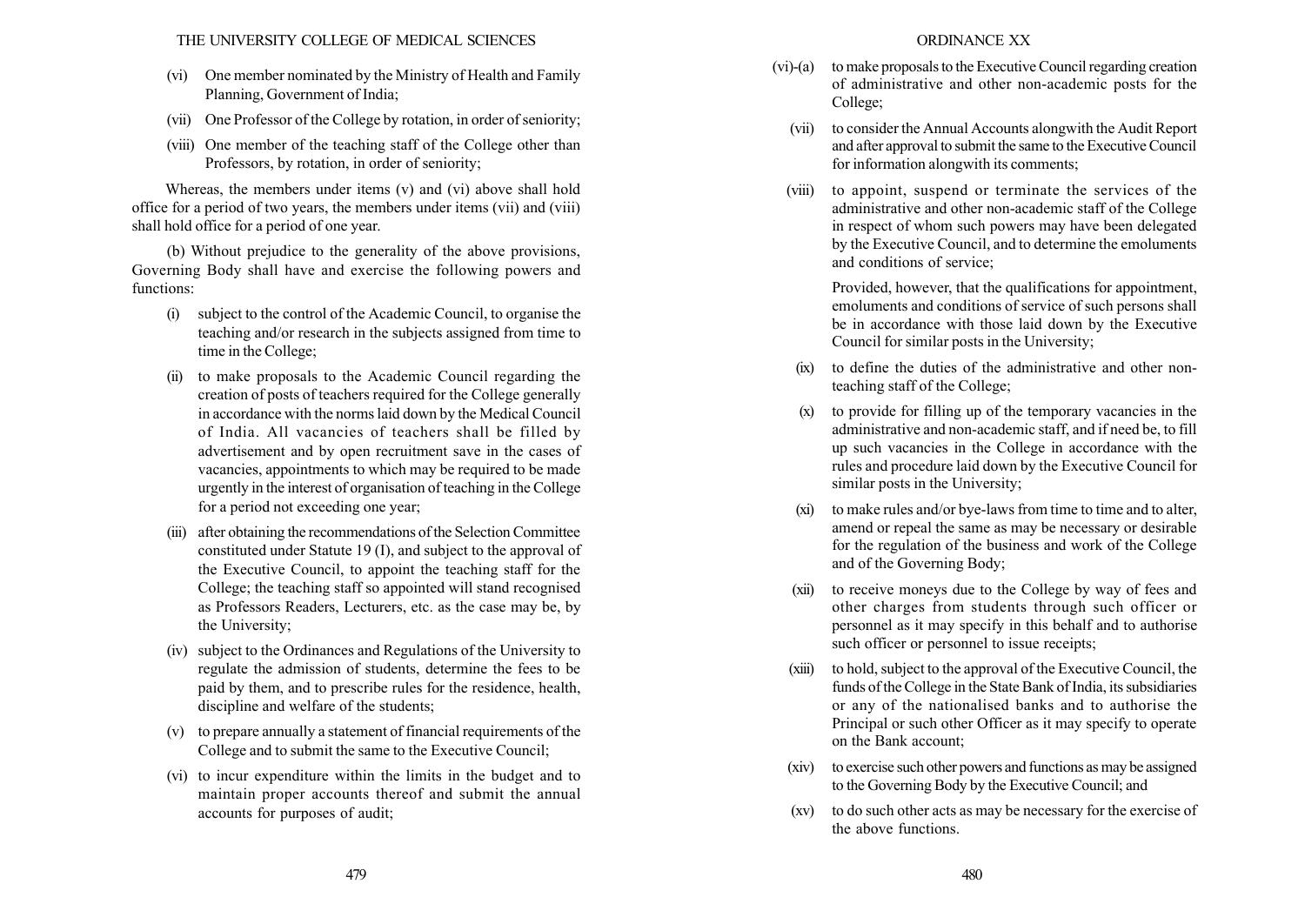### THE UNIVERSITY COLLEGE OF MEDICAL SCIENCES

(c) The Executive Council may make any other special provision regarding the powers of the Governing Body of the College as may be found necessary.

3. The appointment of the Principal of the College shall be made by the Executive Council after inviting applications by advertisement or otherwise, on the recommendations of a Selection Committee which shall consist of -

- (i) The Vice-Chancellor (Chairman)
- (ii) The Pro-Vice-Chancellor.
- (iii) The nominee of the Visitor on the Selection Committee constituted under Statute 19 (1) for appointments in the Faculty of Medical Sciences.
- (iv) The Chairman of the Governing Body.
- (v) Two members of the Executive Council nominated by it.
- (vi) A person not connected with the University, nominated by the Vice-Chancellor, for his eminence in the Medical Profession.

4-A. The Selection Committee for recommending promotion of Lecturer to Lecturer in Senior Scale under the relevant Merit Promotion Scheme shall consist of the following :

- (1) Chairman of the Governing Body or a Member of the Governing body nominated by him;
- (2) The Principal of the College;
- (3) One expert to be nominated by the Academic Council, viz. the Head of the Department of the University in the subject concerned.
- (4) Another member in the subject concerned from amongst the appointment/recognized Professors and Reader of the University to be nominated by the Vice-Chancellor from out of a panel drawn by the Department and approved by the Academic Council.
- (5) A Professor other than the one included in 3 above in the subject concerned in the College in order of seniority for a period of three years, provided that where there is only one Professor or no Professor in the subject concerned a Reader in order of seniority for a period of three years.
- *Note* : (1) at least four persons present at the meeting including one out of the categories  $1 \& 2$  and at least two persons from categories 3 to 5 shall form the quorum.

### ORDINANCE XX

(2) The Selection Committee may at their discretion require any candidate to appear for interview.

(b) The Selection Committee (including quorum requirement) for recommending promotion of Lecturer/Lecturer in Senior Scale to Lecturer in Reader's Grade/Reader and Reader to Professor shall be the same as provided under Statute 19 (1) for appointment to the post of Readers and Professors respectively and every candidate will be required to appear for interview before the Selection Committee unless on a request from any candidate the Selection Committee agrees to consider his/her case in absentia.

5. The Principal being the Head of the College under the Act, shall be its Chief Executive Officer and subject to the overall control of the Governing Body, shall be responsible for the management and administration of the College in accordance with the Act, the Statutes, the Ordinances, the Rules and the Regulations of the University.

6. The Principal will organise teaching in the College in accordance with Ordinances, Rules and Regulations laid down by the University from time to time.

## TRANSITORY PROVISION

Notwithstanding anything contained in any Ordinance, the Governing Body of the College may, subject to the approval of the Executive Council invite qualified persons to impart instruction in any subject comprised in the Faculty of Medical Sciences and the Executive Council may, for that purposes, recognise such persons as Visiting Lecturers, Readers or Professors, as the case may be, in accordance with the provisions of Statutes 17 and 19 of the Statutes of the University.

# Ord. XX-E. Dyal Singh College

1. The University shall maintain and run the following College:

(i) Dyal Singh College, Lodi Road, New Delhi.

2. The Executive Council shall constitute for the College, a Governing Body to administer affairs of the College, constituted as follows:

- (i) A person appointed by the Vice-Chancellor-Chairman.
- (ii) Treasurer (Ex-officio).
- (iii) The Principal of the College (*Ex-officio*)-Member-Secretary.
- (iv) Not less than five and not more than eight members appointed by the Executive Council, not necessarily from among themselves.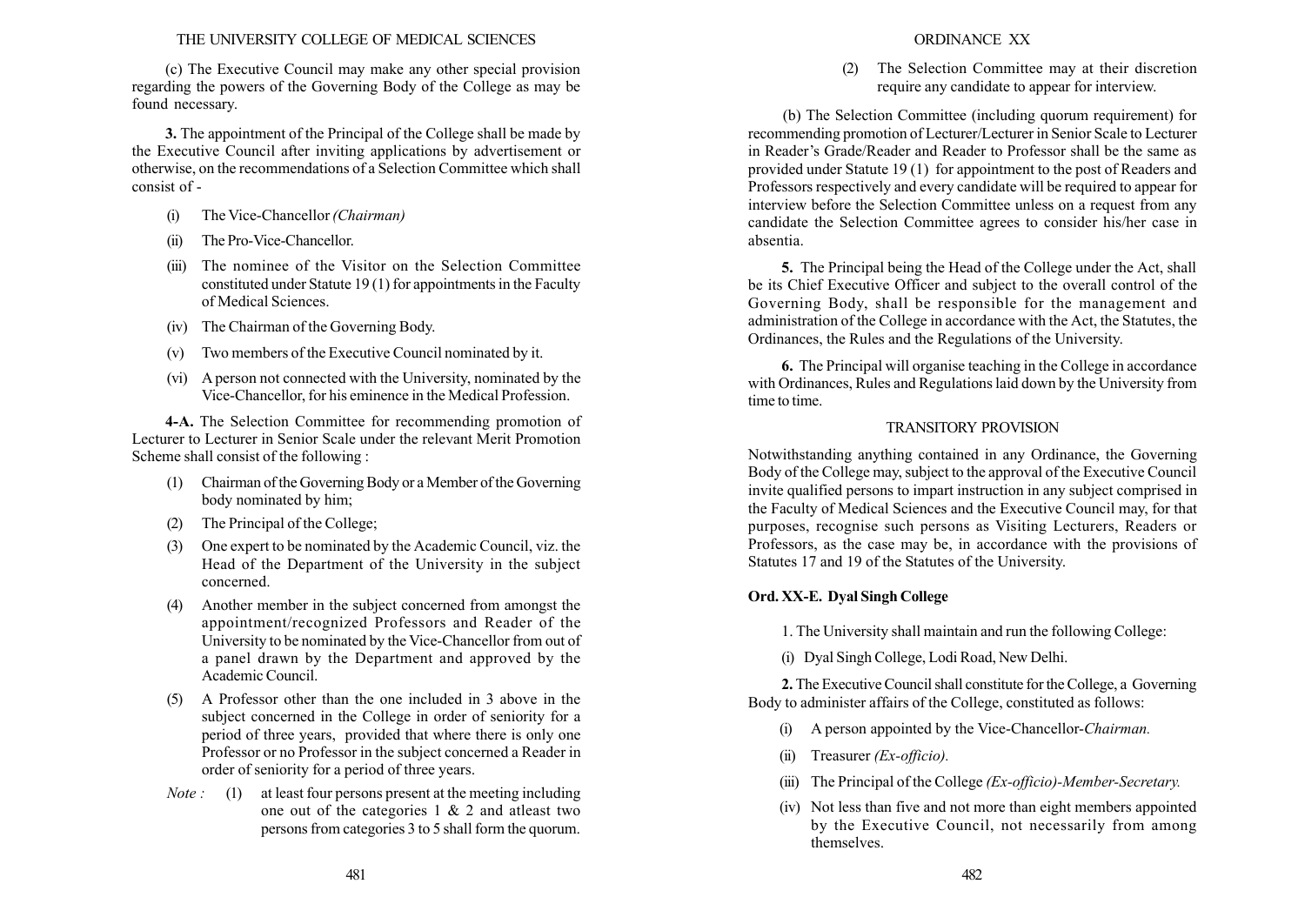### DYAL SINGH COLLEGE

(v) Two members of the teaching staff from among the teachers of the Day Classes and two members of the teaching staff from among the teachers of the Evening Classes by rotation according to seniority for a term of one year. One of the teachers' representative from the Day Classes and one of the teachers' representative from the Evening Classes shall be from among those with more than 10 years' service, and one of the teachers' representative from the Day Classes and one of the teachers' representative from the Evening Classes shall be from among those with less than 10 years' service. If, however, eligible candidates are not available in one of those categories, both the representatives may be taken from the other:

Provided that a teacher who has become a member of the Governing Body of the College under the category of teachers with less than ten years' service and completes his ten years' service during the term of his membership as such, will nevertheless continue to be a member of the Governing Body for the full term of one year.

3. Members, other than the *ex-officio* members, shall hold office for a period of one year.

4. Subject to the general control and supervision of the Executive Council, the Governing Body shall exercise the following powers and functions:

- (a) to organise the teaching in the College and to determine the teaching requirements of the College;
- (b) to admit students to the various courses as per rules laid down by the Academic Council from time to time, resident and nonresident, and to prescribe the fees to be paid by them;
- (c) to submit to the Executive Council an estimate of the income and expenditure of the College and to incur expenditure within the limits fixed in the budget approved by the Executive Council;
- (d) to consider the Annual Accounts alongwith the Audit Report and after approval to submit the same to the Executive Council for information along with its comments;
- (e) to create, appoint, suspend or terminate the services of the administrative and other non-academic staff and to determine their emoluments and conditions of service:

Provided that the qualifications for appointment, emoluments and conditions of service of such persons shall be in accordance with those laid down by the Executive Council for similar posts in the University.

- (f) To appoint the Principal and the teaching staff on the recommendations of the Selection Committee appointed for the purpose, subject to the approval of the appointment of the Principal and the recognition of the teaching staff by the Executive Council;
- (g) to grant leave to teachers and other staff according to the rules framed for the purposes;
- (h) to define the duties and responsibilities of the Principal, teaching staff and administrative staff of the College; and
- to do such other acts as may be necessary for the above functions.

5. The Selection Committee for recommending appointment to the post of Principal for the College shall consist of :

- (a) The Chairman of the Governing Body (Chairman),
- (b) One member of the Governing Body to be nominated by the Chairman,
- (c) Two nominees of the Vice-Chancellor, out of whom one should be an expert,
- (d) three experts consisting of the Principal of a college, a Professor and an accomplished educationist not below the rank of a Professor (to be nominated by the Governing Body) out of a panel of experts approved by the Vice-Chancellor.

(At least four members, including two experts, should constitute the quorum).

6 Members of the teaching staff shall be appointed by the Governing Body on the recommendations of a Selection Committee constituted as follows:

- 1. Chairperson of the Governing Body of the College or his/ her nominee to be the Chairperson of the Selection Committee.
- 2. The Principal of the concerned College (Principal, Evening College in case the selection is for a teacher in the Evening College).
- 3. Two nominees of the Vice-Chancellor, of whom one should be a subject expert.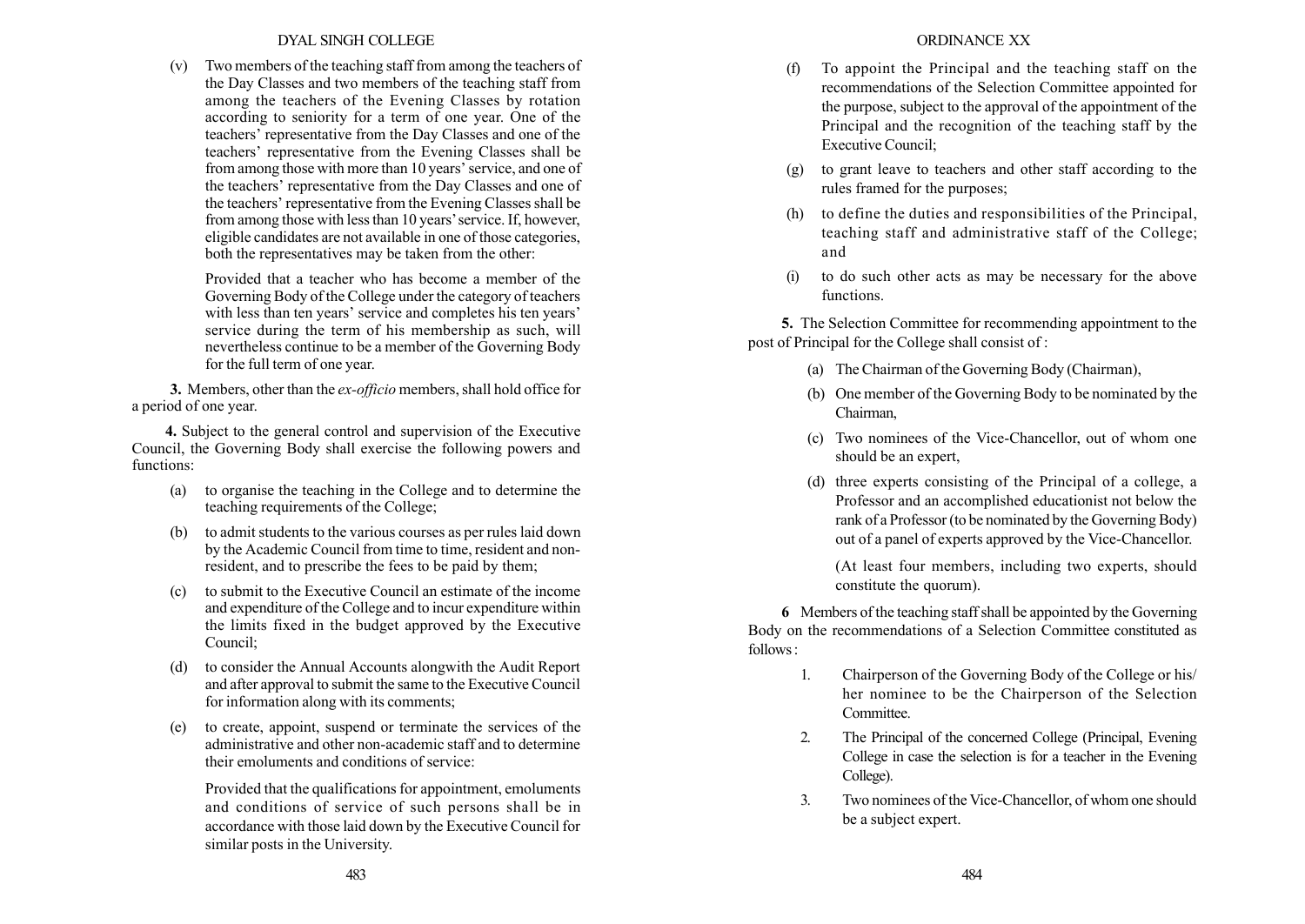DYAL SINGH COLLEGE

- 4. Two subject-experts not connected with the College to be nominated by the Chairperson of the Governing Body out of a panel of names approved by the Vice-Chancellor.
- 5. One senior teacher/Head of the Department (of the conerned subject) preferably having not less than 10 years of service as teacher.

The quorum of the meeting should be five of which at least two must be from out of the three subject experts.

6-A. The appointment of the Librarian and the Director of Physical Education in the Colleges maintained by the University shall be made by the Governing Body of the College by advertisement. The Selection Committee for recommending appointment of the Librarian and the Physical Director will be constituted as follows :

Librarian

- 1. Chairman of the Governing Body or his nominee (Chairman)
- 2. One University representative on the Governing Body.
- 3. University Librarian.
- 4. Head of the Department of Library and Information Science.
- 5. Pirncipal/Vice-Principal (evening classes) in case the selection is for the evening classes.

Three members inclusive of the Chairman and University Librarian or Head of the Department of Library and Information Science of the University shall form a quorum.

Director of Physical Education :

- 1. Chairman of the Governing Body or his nominee (Chairman)
- 2. One University representative on the Governing Body.
- 3. Director or Physical Education of the University.
- 4. Principal/Vice-Principal (evening classes) in case the selection is for the evening classes.
- 5. Two experts nominated by the Academic Council from out of the panel of names approved by it.
- 6. Director of Physical Education in the Colleges in case of selection of additional Post of Director of Physical Education.

Three members inclusive of the Chairman and an expert member nominated by the Academic Council or the Director of Physical Education of the University shall form a quorum.

# ORDINANCE XX

7-A (1) There shall be Staff Council in every College.

(2) All the members of the teaching staff, the Librarian and the Director of Physical Education shall constitute the Staff Council.

(3) Subject to the provisions of the Act, the Statutes and the Ordinances of the University, the Principal shall act as Principal-in-Council in respect of matters on which Staff Council is required to take decisions.

(4) (a) The Principal shall be ex-officio Chairman of the Staff Council.

(b) The Council shall elect its Secretary, who shall hold office for a term of one year. The Secretary may be re-elected for a second term but no person shall hold office of Secretary for more than two consecutive terms.

(5) (a) Subject to the provisions of the Act, the Statutes and the Ordinances of the University, the Staff Council shall take decisions in respect of the following matters:

- (i) Preparation of College time-table.
- (ii) Allocation of extra-curricular work of teachers not involving payment of remuneration.
- (iii) Organising extra-curricular activities, including cultural activities of students, sports, games, National Service Scheme and other social services schemes and academic societies.
- (iv) Laying down guide-lines for purchase of library books and laboratory equipment in consultation with the appropriate departments.
- (v) Organising admission of students.

(b) Subject to the provisions of the Act, the Statutes and the Ordinances of the University, the Staff Council shall make recommendations in respect of the following matters:

- Formulation of recommendations on introduction of new teaching posts in the departments and expansion of the existing departments;
- (ii) Formulation of admission policy within the framework of the policy laid down by the University;
- (iii) Formulation of guide-lines regarding arrangements for the residence and welfare of students in consultation with appropriate students' organisations;
- (iv) Formulation of guidelines regarding discipline of the students;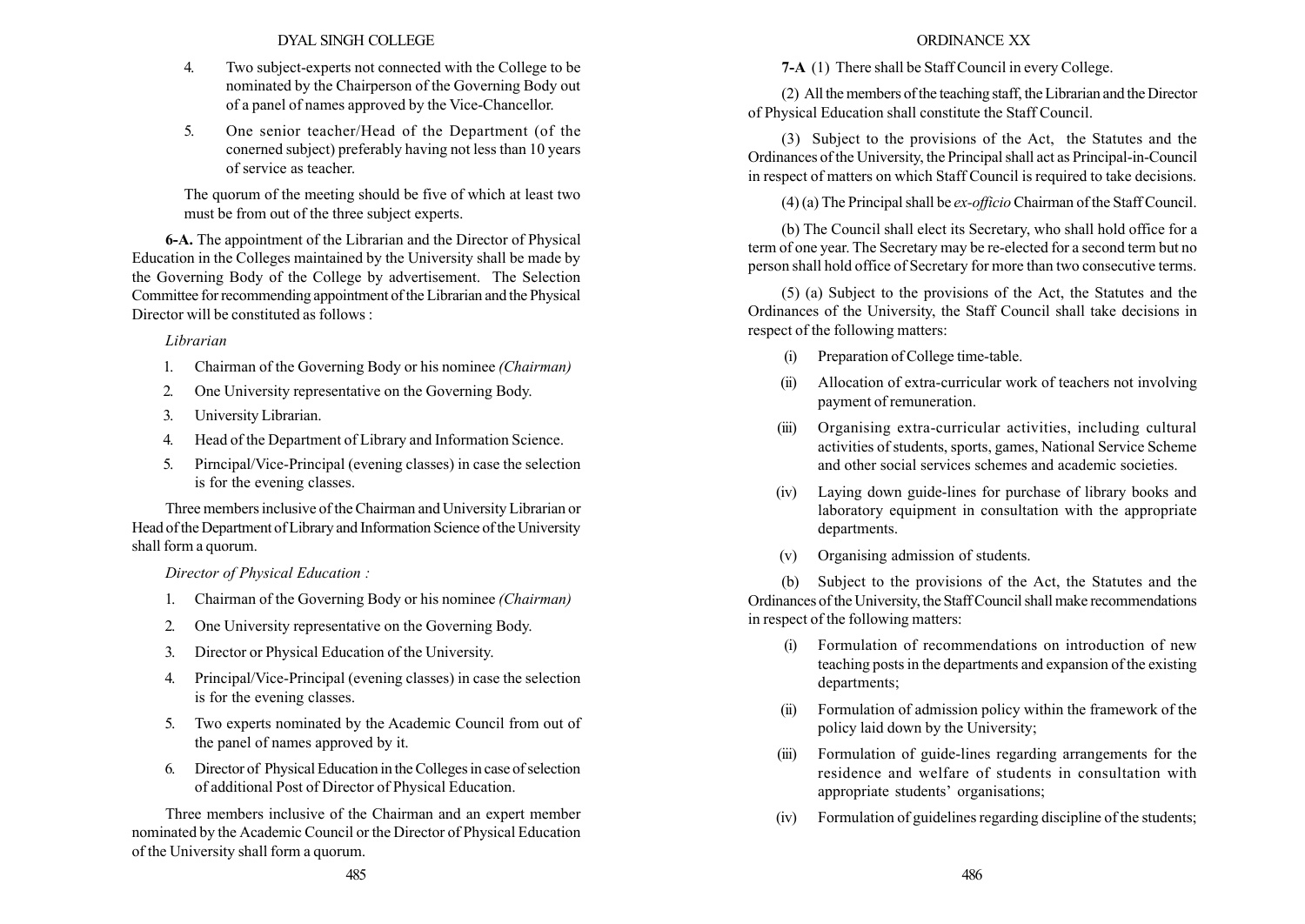- (v) Formulation of policies for recommending names of teachers for participation in seminars and conferences and financial assistance to teachers.
- Note : The administrative staff of the College will not be within the purview of the Staff Council.

B. (a) The Staff Council shall function through Committees appointed by the Council. Ordinarily (i) no person shall be member of more than two Committees at a time; and (ii) no person shall hold office as a member of a Committee for more than two consecutive terms.

(b) The Principal shall have the right to be present and to speak at any meeting of any Committee.

(c) Each Committee shall have a Convener appointed by the Staff Council, who shall convene the meetings of the Committee, and the minutes of the meetings shall be prepared and maintained by him.

(d) The decisions of the Committee shall be reported to the subsequent meeting of the Staff Council for ratification, wherever necessary.

(e) The Principal shall implement all decisions of the Staff Council. If, in the opinion of the Principal, however, an emergency has arisen which requires that immediate action should be taken, the Principal shall take such action as he deems necessary and shall report the same to the next meeting of the Staff Council for confirmation.

C. The rules relating to the conduct of meetings of the Staff Council shall be in accordance with the Regulations laid down in this behalf.

# Ord. XX-F. Kirori Mal College

1. The University shall maintain and run the following College:

Kirori Mal College.

2. The Executive Council shall constitute for the College, a Governing Body to administer affairs of the College, as follows:

- (i) A person appointed by the Vice-Chancellor-Chairman.
- (ii) Treasurer (Ex-officio).
- (iii) The Principal of the College  $(EX-officio)$ -Member-Secretary.
- (iv) Not less than five and not more than eight members appointed by the Executive Council, not necessarily from among themselves.

(v) Two members of the teaching staff by rotation according to seniority for a term of one year. One of the teachers' representatives shall be from among those with more than ten years' service and one from among those with less than ten years' service; if, however, eligible candidates are not available in one of those categories both the representatives may be taken from the other:

Provided that a teacher who has become a member of the Governing Body of the College under the category of teachers with less than ten years' service and completes his ten years' service during the term of his membership as such, will nevertheless continue to be a member of the Governing Body for a full term of one year.

3. Members, other than the *ex-officio* members, shall hold office for a period of one year.

4. Subject to the general control and supervision of the Executive Council, the Governing Body shall exercise the following powers and functions:

- (a) to organise the teaching in the College and to determine the teaching requirements of the College;
- (b) to admit students to the various courses as per rules laid down by the Academic Council from time to time, resident and nonresident, and to prescribe the fees to be paid by them;
- (c) to submit to the Executive Council an estimate of the income and expenditure of the College and to incur expenditure within the limits fixed in the budget approved by the Executive Council;
- (d) to create, appoint, suspend or terminate the services of the administrative and other non-academic staff and to determine their emoluments and conditions of services;

Provided that the qualifications for appointment, emoluments and conditions of service of such persons shall be in accordance with those laid down by the Executive Council for similar posts in the University;

- (e) to appoint the Principal and the teaching staff on the recommendations of the Selection Committee appointed for the purpose, subject to the approval of the appointment of the Principal and the recognition of the teaching staff by the Executive Council;
- (f) to grant leave to teachers and other staff according to the rules framed for the purpose;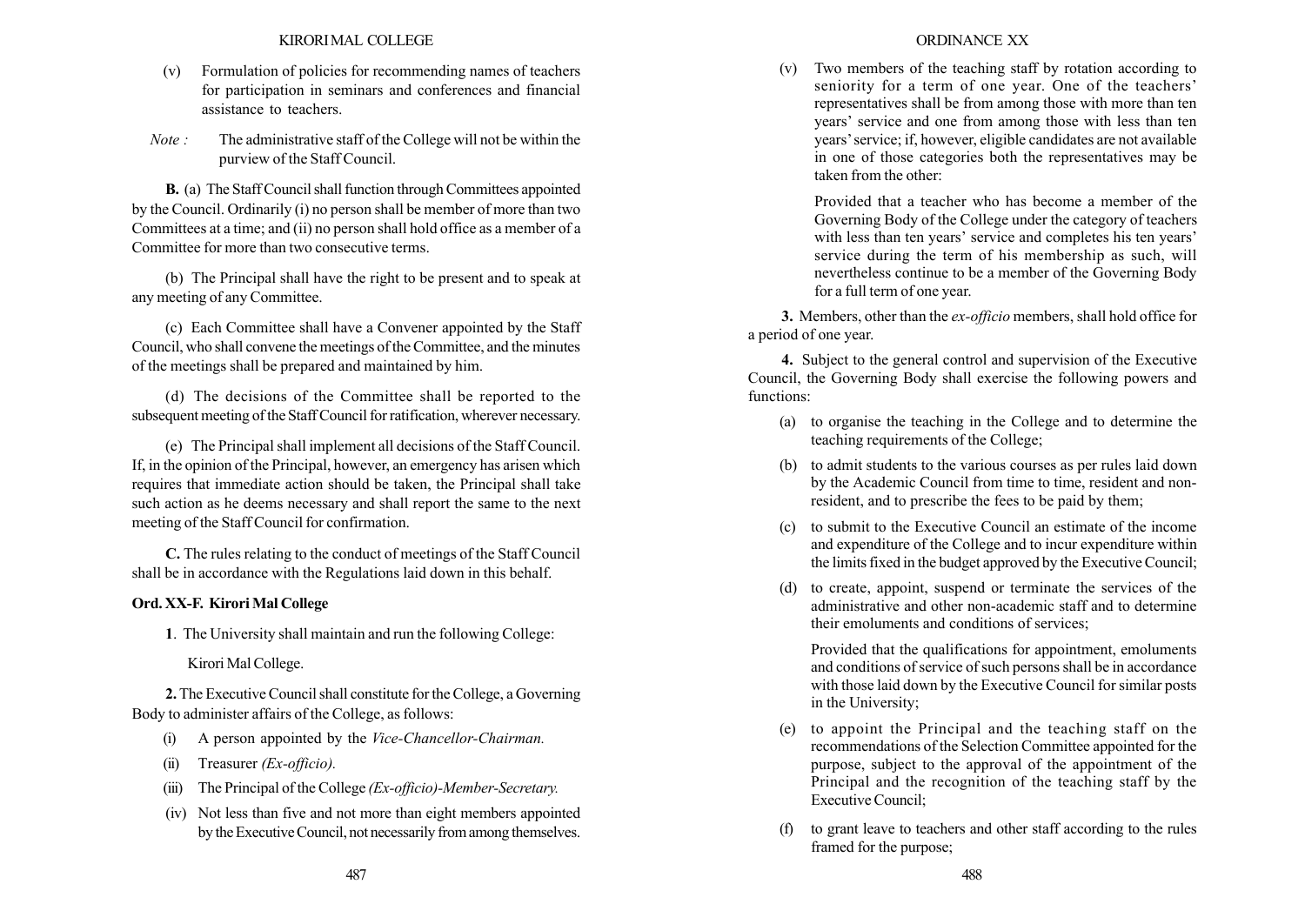- (g) to define the duties and responsibilities of the Principal, teaching staff and administrative staff of the College; and
- (h) to do such other acts as may be necessary for the exercise of the above functions.

5. The Selection Committee for recommending appointment to the post of Principal for the College shall consist of :

- (a) The Chairman of the Governing Body (Chairman),
- (b) One member of the Governing Body to be nominated by the Chairman,
- (c) Two nominees of the Vice-Chancellor, out of whom one should be an expert,
- (d) three experts consisting of the Principal of a college, a Professor and an accomplished educationist not below the rank of a Professor (to be nominated by the Governing Body) out of a panel of experts approved by the Vice-Chancellor.

(At least four members, including two experts, should constitute the quorum).

6 Members of the teaching staff shall be appointed by the Governing Body on the recommendations of a Selection Committee constituted as follows:

- 1. Chairperson of the Governing Body of the College or his/her nominee to be the Chairperson of the Selection Committee.
- 2. The Principal of the concerned College.
- 3. Two nominees of the Vice-Chancellor, of whom one should be a subject expert.
- 4. Two subject-experts not connected with the College to be nominated by the Chairperson of the Governing Body out of a panel of names approved by the Vice-Chancellor.
- 5. One senior teacher/Head of the Department (of the conerned subject) preferably having not less than 10 years of service as teacher.

The quorum of the meeting should be five of which at least two must be from out of the three subject experts.

6-A. The appointment of the Librarian and the Director of Physical Education in the Colleges maintained by the University shall be made by the Governing Body of the College by advertisement. The Selection Committee for recommending appointment of the Librarian and the Physical Director will be constituted as follows:

# ORDINANCE XX

# Librarian

- 1. Chairman of the Governing Body or his nominee (Chairman)
- 2. One University representative on the Governing Body.
- 3. University Librarian
- 4. Head of the Department of Library and Information Science.
- 5. Principal of the College.

Three members inclusive of the Chairman and University Librarian or Head of the Department of Library and Information Science of the University shall form a quorum.

Director of Physical Education :

- 1. Chairman of the Governing Body or his nominee (Chairman)
- 2. One University representative on the Governing Body.
- 3. Director of Physical Education of the University.
- 4. Principal of the College.
- 5. Two experts nominated by the Academic Council from out of the panel of names approved by it.
- 6. Director of Physical Education in the College in case of selection of Additional Post of Director of Physical Education.

Three members inclusive of the Chairman and an expert member nominated by the Academic Council or the Director of Physical Education of the University shall form a quorum.

7-A. (1) There shall be a Staff Council in every College.

(2) All the members of the teaching staff, the Librarian and the Director of Physical Education shall constitute the Staff Council.

(3) Subject to the provisions of the Act, the Statutes and the Ordinances of the University, the Principal shall act as Principal-in-Council in respect of matters on which Staff Council is required to take decisions.

(4) (a) The Principal shall be ex-officio Chairman of the Staff Council.

(b) The Council shall elect its Secretary, who shall hold office for a term of one year. The Secretary may be re-elected for a second term but no person shall hold office of Secretary for more than two consecutive terms.

(5) (a) Subject to the provisions of the Act, the Statutes and the Ordinances of the University, the Staff Council shall take decisions in respect of the following matters:

(i) Preparation of College time-table.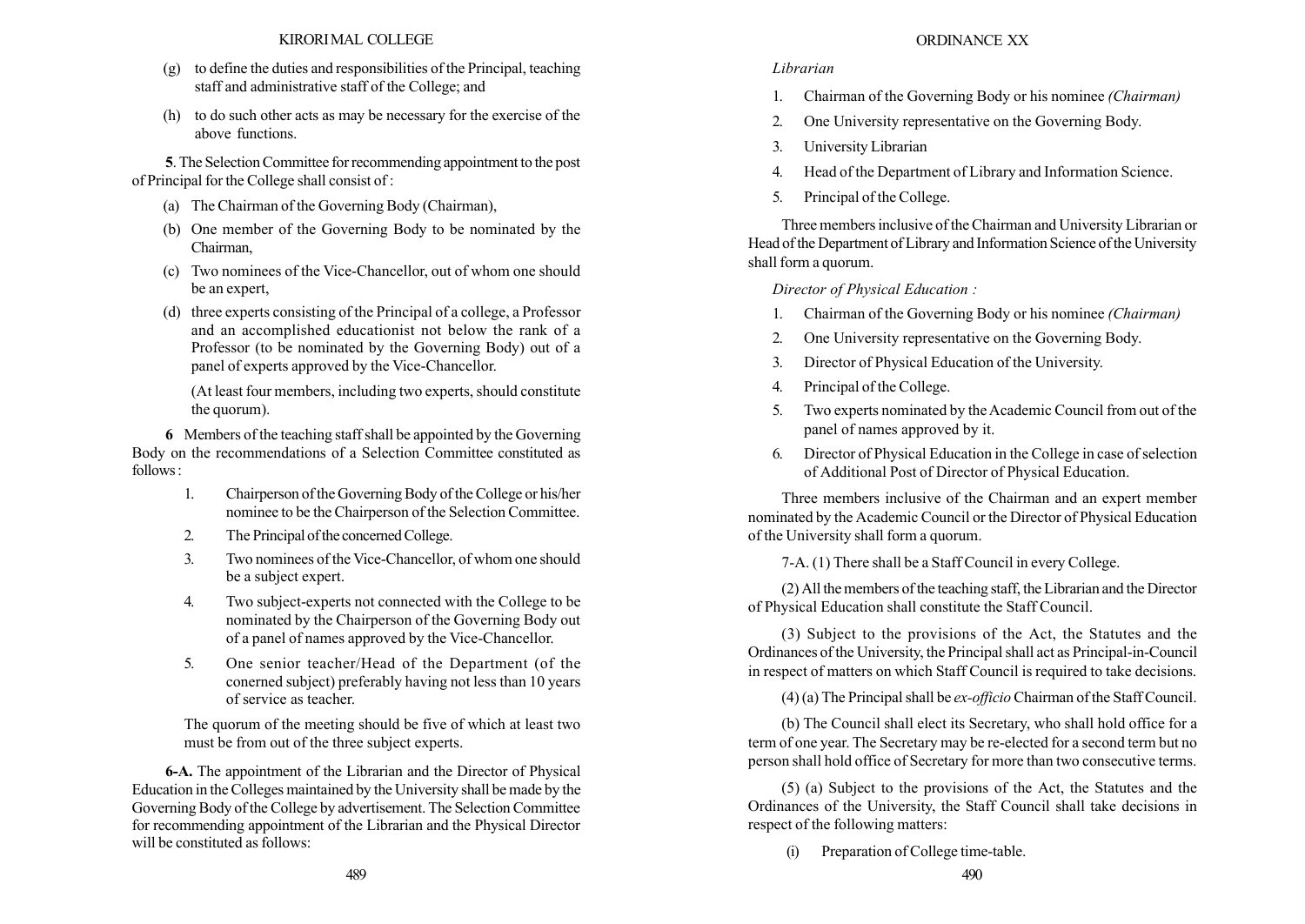- (ii) Allocation of extra-curricular work of teachers not involving payment of remuneration.
- (iii) Organising extra-curricular activities, including cultural activities of students, sports, games, National Service Scheme and other social services schemes and academic societies.
- (iv) Laying down guidelines for purchase of library books and laboratory equipment in consultation with the appropriate departments.
- (v) Organising admission of students.

(b) Subject to the provisions of the Act, the Statutes and the Ordinances of the University, the Staff Council shall make recommendations in respect of the following matters:

- (i) Formulation of recommendations on introduction of new teaching posts in the departments and expansion of the existing departments;
- (ii) Formulation of admission policy within the framework of the policy laid down by the University;
- (iii) Formulation of guide-lines regarding arrangements for the residence and welfare of students in consultation with appropriate students' organisations;
- (iv) Formulation of guide-lines regarding discipline of the students;
- (v) Formulation of policies for recommending names of teachers for participation in seminars and conferences and financial assistance to teachers.
	- Note : The administrative staff of the College will not be within the purview of the Staff Council.

B. (a) The Staff Council shall function through Committees appointed by the Council. Ordinarily (i) no person shall be member of more than two Committees at a time; and (ii) no person shall hold office as a member of a Committee for more than two consecutive terms.

(b) The Principal shall have the right to be present and to speak at any meeting of any Committee.

(c) Each Committee shall have a Convenor appointed by the Staff Council, who shall convene the meetings of the Committee, and the minutes of the meetings shall be prepared and maintained by him.

# ORDINANCE XX

(d) The decisions of the Committee shall be reported to the subsequent meeting of the Staff Council for ratification, wherever necessary.

(e) The Principal shall implement all decisions of the Staff Council. If, in the opinion of the Principal, however, an emergency has arisen which requires that immediate action should be taken, the Principal shall take such action as he deems necessary and shall report the same to the next meeting of the Staff Council for confirmation.

C. The rules relating to the conduct of meetings of the Staff Council shall be in accordance with the Regulations laid down in this behalf.

# Ord. XX-G. Agricultural Economics Research Centre

1. There shall be a Governing Body constituted for the management and administration of Agricultural Economics Research Centre.

The Governing Body shall be constituted as follows;

- (1) Chairman--Vice-Chancellor or his nominee (ex-officio).
- (2) Treasurer of the University  $(EX-officio)$ :
- (3) Director of the Centre (Ex-officio)(Member-Secretary).
- (4) Economic and Statistical Adviser, Ministry of Agriculture, Government of India, New Delhi (ex- officio).
- (5) One member of the Executive Council nominated by the Executive Council for a period of three years.
- (6) Head of the Department of Economics. Delhi University (ex- officio).
- (7-9) Three persons nominated by the Executive Council for their professional expertise in Agricultural Economics and the related disciplines for a period of three years.
- (10) One Professor (other than Director) of the Centre by rotation according to seniority for one year.
- (11) One Reader/Lecturer of the Centre by rotation according to seniority reckoned by the total length of service in the Centre for a period of one year.

2. Subject to the general control and supervision of the Executive Council, the Governing Body will manage the affairs of the Centre and shall have following powers and functions:

 $(a)$  (i) to organise research on agriculture in a multi-disciplinary framework including maintenance of a Data Bank in the Centre and to determine the staff and other requirements for the same;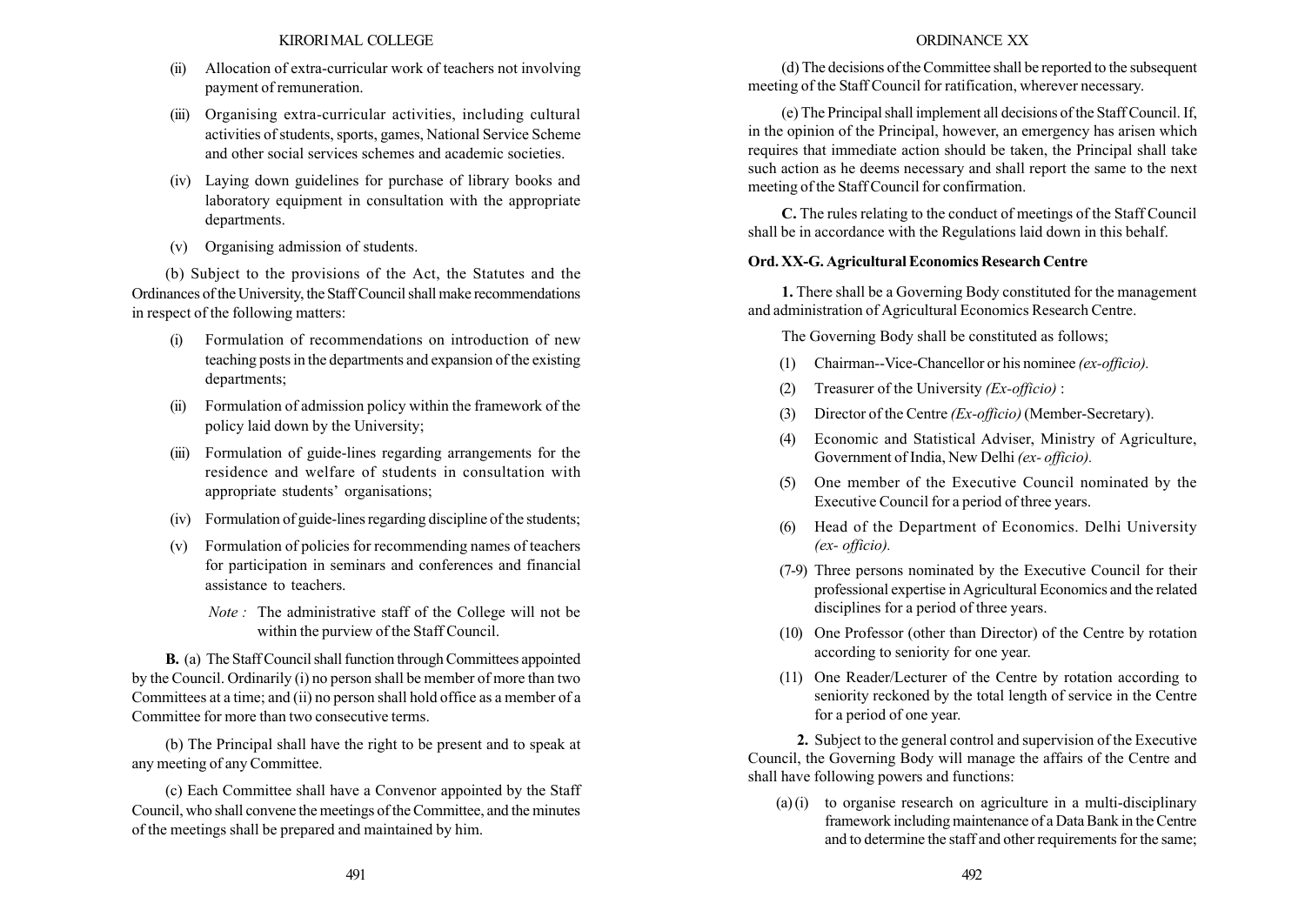AGRL. ECO. RESEARCH CENTRE

- (ii) to participate in organizing and teaching of courses on Agricultural Economics and related disciplines offered in relevant departments of the University;
- (iii) to conduct training programmes, not leading to formal qualifications dealing with aspects of agricultural rural development;
- (iv) subject to the control of Academic Council, offer jointly with School of Correspondence Courses and Continuing Education, Courses leading to post-graduate diploma/ Master's Degree programmes in Agricultural Development Economics;
- (b) subject to the control of the Academic Council, to prescribe the rules for admission of the students, resident and nonresident, and the fees to be paid by them;
- (c) to frame the Budget of the Centre and submit the same for approval to the Executive Council, and to incur expenditure within limits fixed in the Budget approved by the Executive Council;
- (d) to consider the Annual Accounts alongwith the Audit Report and after approval to submit the same to the Executive Council for information alongwith its comments;
- (e) after obtaining the recommendations of the Selection Committee constituted by the Executive Council and subject to its approval to appoint teaching/academic staff including the Director of the Centre. The staff so appointed will be subject to the recognition by the Executive Council;
- (f) to appoint, suspend or terminate the services of the administrative and other non-academic staff of the Centre in respect of whom such powers may have been delegated by the Executive Council and to determine the emoluments and conditions of service;

Provided however, that the qualifications for appointment, emoluments and conditions of service of such persons shall be in accordance with those laid down by the Executive Council for similar posts in the University;

(g) the Governing Body may constitute an Academic Advisory Committee to advise it on matters of special interest which the Centre wishes to investigate. The Academic Advisory Committee may also include persons who are not connected with the University;

- (h) to make such rules as the Governing Body may think essential for the regulation of the business of the Centre; and
- (i) to exercise such other powers and functions as may be assigned to them by the Executive Council.

## Ord. XX-H. Centre for Science Education and Communication.

# 1. Objects

A Centre for Science Education and Communication in the University is hereby constituted to serve as an institution in which studies can be carried out by teachers and students of the University, and other interested individuals, for the generation of ideas and materials for the improvement of science education at University and School levels; and for the promotion of a wider interest in science and scientific issues, through all means of communications.

2. Constituents:

The Centre shall have:

- (a) Governing Council,
- (b) Programme Advisory Council,
- (c) Programme Implementation Committee,
- (d) Council of Associates.
- 3. (1) Constitution of the Governing Council:

The Governing Council shall consist of the following:

Vice-Chancellor who shall be its Chairman.

Chairman of the Programme Advisory Council.

Two nominees of the Executive Council, who shall not be members of the University of Delhi.

Three nominees of the Academic Council from within the University of Delhi.

Dean, Faculty of Science.

Two Fellows of the Centre (by rotation in order of seniority).

Director of the Centre who shall be its Member-Secretary.

(2) Term:

Except for *ex-officio* members all other members of the Governing Council shall have a term of two years.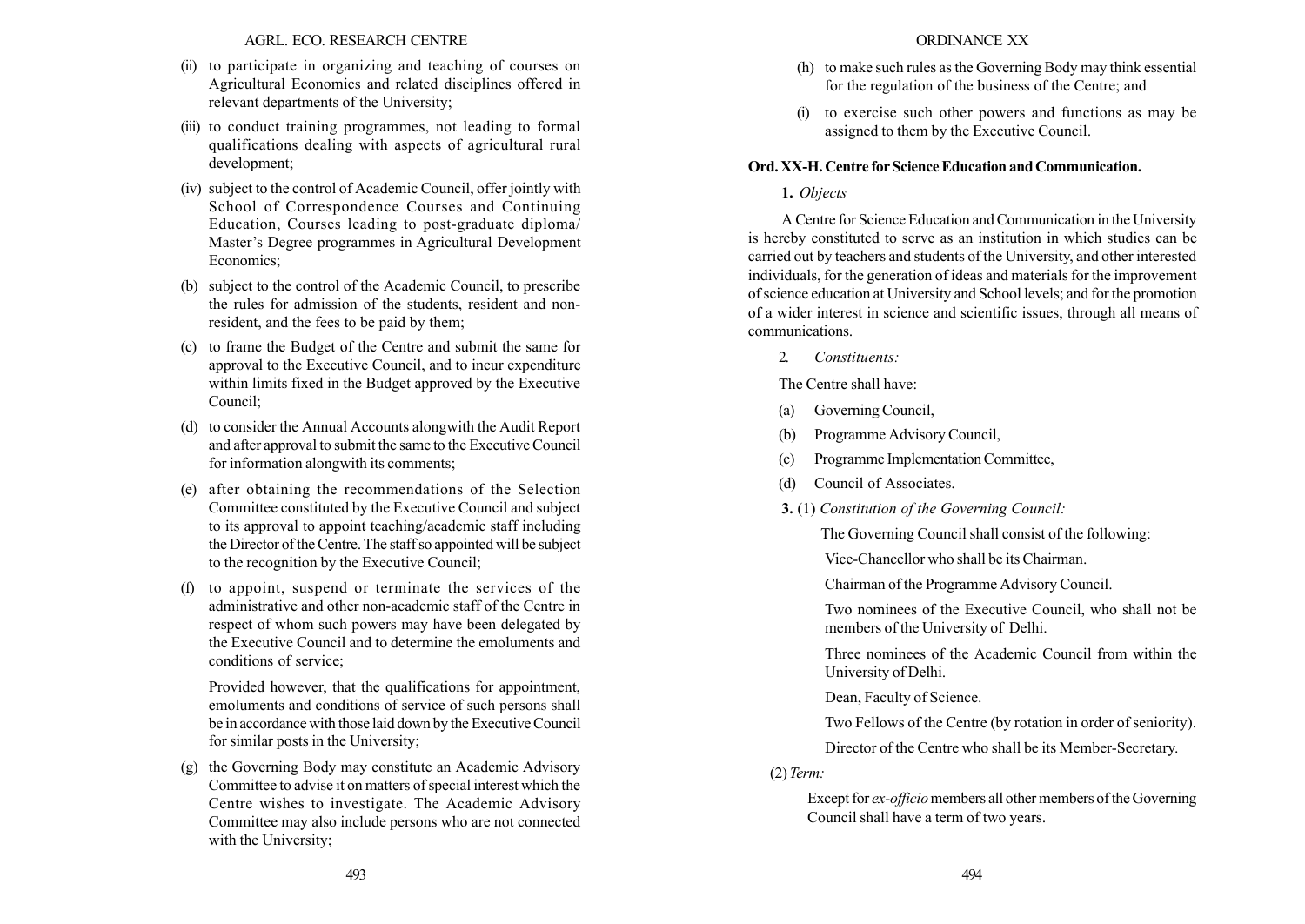### CENTRE FOR SCIENCE EDUCATIONANDCOMMUNICATION

### (3) Functions of the Governing Council:

Subject to the overall control of the Executive Council of the University, the Governing Council shall exercise the following functions:

- (i) Recommend the appointment of the Director and Fellows, to the Executive Council of the University in accordance with the procedure listed hereunder:
	- (a) For the appointment of the Director the Governing Council shall constitute a Selection Advisory Committee consisting of the Vice-Chancellor, the Chairman of the Programme Advisory Council, and three experts who, apart from their own disciplines, have shown an interest in the field of Science Education and Communication and who are not connected with the University. The Governing Council shall consider and forward, to the Executive Council of the University, the recommendation of the Selection Advisory Committee.
	- $(b)$  For the appointment of the Fellows, the 'Chairman' of the Programme Advisory Council and the Director shall seek the opinion on their suitability from two experts who, apart from their own disciplines, have shown an interest in the field of Science Education and Communication and who are not connected with the University, and place the recommendation for the consideration of the Governing Council.
- (ii) Make appointment of Visiting Fellows on the recommendation from a Committee consisting of the Chairman of the Programme Advisory Committee, the Director and the Fellows;
- Ensure the preparation and implementation of academic proposals, organisation of programmes, and liaison with other components of the University;
- (iv) Monitor staff requirement, create posts and initiate steps for filling them;
- (v) Determine infra-structure requirements and make arrangements for their acquisition;
- (vi) Frame the annual budget of the Centre and submit the same for approval to the Executive Council of the University;

### ORDINANCE XX

- (vii) Prepare the annual accounts and submit the same with the audit report of the Executive Council of the University;
- (viii) Make such rules as it may consider necessary for the regulation and smooth functioning of the Centre; and
- (ix) Exercise such other powers and function, as may be assigned to it by the Executive Council of the University from time to time.
- 4. (1) Constitution of the Programme Advisory Council:

The Programme Advisory Council shall consist of the following: Chairman,

Ten members drawn from the various Departments of the Faculties of Science, Interdisciplinary Sciences, Mathematical Sciences, Education, Technology and Medicine,

Two members drawn from other Faculties,

Ten members drawn from various Colleges,

Ten members drawn from other Universities, Government agencies, Voluntary agencies, media, publishers, industry, etc. concerned with the promotion of Science Education and Communication.

Two students associated with the Centre,

All Fellows of the Centre,

Immediate past Director of the Centre,

Director of the Centre who shall be its Member-Secretary.

- (2) The Chairman shall be appointed by the Vice-Chancellor.
- (3) (a) The members of the first Programme Advisory Council shall be nominated by the Vice-Chancellor, half of them for a term of two years and other half for a term of three years.
	- (b) Subsequently the retiring members shall be replaced by fresh members nominated by the Programme Advisory Council.
- (4) Functions of the Programme Advisory Council:

The Programme Advisory Council shall perform the following functions:

- (i) Monitor and evaluate the ongoing programmes of the Centre and examine fresh proposals,
- (ii) Formulate long term plans for the activities of the Centre,
- (iii) Constitute panels of experts for scrutinising various project proposals, 495 496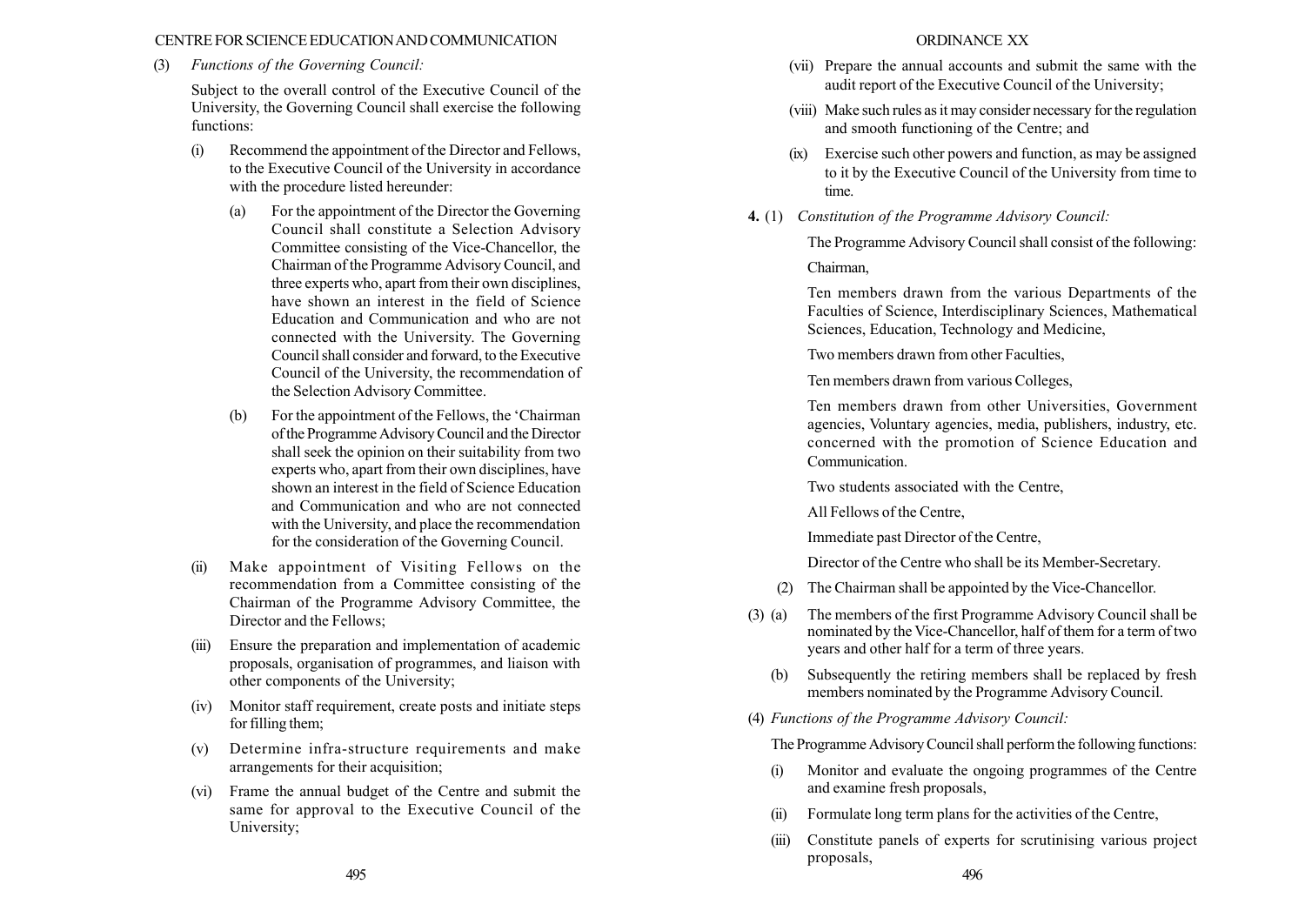### CENTRE FOR SCIENCE EDUCATIONANDCOMMUNICATION

- (iv) (a) Constitute Resource Groups working in various Colleges and University Departments to carry out the programmes of the Centre at the respective institutions;
	- (b) Form working groups based at the Centre for specific purposes;
	- (c) Affiliate those groups, clubs, and organizations-involving students and teachers of the University who are engaged in the activities which are of interest to the Centre. Such groups will be eligible for financial and other assistance from the centre, subject to the approval of the Governing Council on a case to case basis;
- (v) Formulate collaborative programmes in association with groups or Institutions working in areas within the Centre's areas of interest, and
- (vi) Perform such other functions, as may be assigned to it by the Governing Council from time to time.
- 5. (1) Constitution of the Programme Implementation Committee:

The Programme Implementation Committee shall consist of the following:

Director who shall be its Chairman,

All Fellows,

All Visiting Fellows working at the Centre.

(2) Functions of Programme Implementation Committee:

The Programme Implementation Committee shall assist the Director in the implementation of all programmes of the Centre, including such programmes that are being run by groups associated with the Centre and located in various Departments and Colleges of the University as well as in various field centres.

The Programme Implementation Committee will periodically arrange meetings with the representatives of these groups to ensure smooth running of these programmes.

6. (1) Council of Associates

The Council of Associates shall comprise all members of the Programme Advisory Council and the Associates of the Centre.

The Associates shall be persons engaged in activities which are in consonance with the objectives of the Centre and who have been invited to be Associates by the Governing Council on the recommendation of the Council of Associates.

### ORDINANCE XX

The Associateship of the Centre will be :-

- (i) honorary,
- (ii) for a term of 10 years, and
- (iii) non-renewable.

The total number of the Associates of the Centre shall not exceed 100 at any time.

(2) Functions

The Council of Associates shall :

- (i) maintain liaison with teachers, students and all others who are interested in the objectives of the Centre;
- (ii) recommend to the Governing Council names of the persons to be recognised as Associates of the Centre;
- (iii) discuss the annual report and review the progress of the Centre.
- (3) The Council of Associates shall meet at least once in an academic year.
- (4) The Director shall be the Convenor of the Council of Associates.

7. (1) The academic activities will be normally carried out by Resource Groups consisting of students and teachers of the University spread in various Departments and Colleges of the University as well as in various field centres. In order to co-ordinante these activities the Centre would acquire on a non-permanent basis a nucleus of academic staff consisting of a Director, Fellows and Visiting Fellows on terms and conditions described hereinafter:

(2) Academic Staff :

- (i) The Director as well as such of the Fellows already in the employment of a Department or a College of the University of Delhi will be appointed to the Centre on deputation for a minimum period of 3 years and maximum period of 5 years.
- (ii) Such persons on deputation shall, whenever necessary, be allowed to continue research in their parent institutions.
- (iii) If the project of a Fellow at the Centre requires the teaching of a subject, the Governing Council may ensure that teaching facility is available to the Fellow at the parent institution, or in any other institution.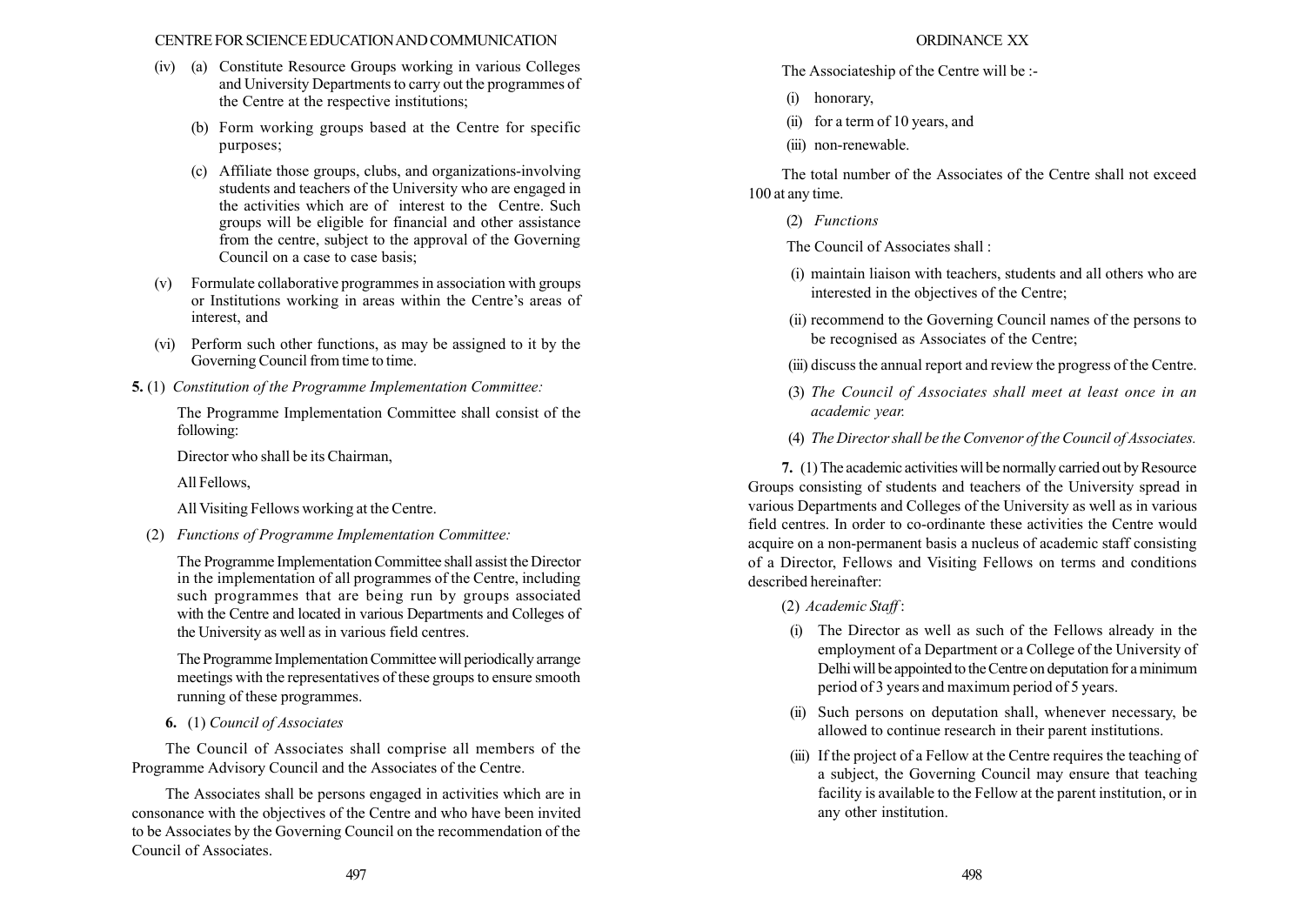### CENTRE FOR SCIENCE EDUCATIONANDCOMMUNICATION

- (3) In the event of a Fellow being selected from outside the University, such appointment shall be for a period of three to five years, on contract, on terms and conditions to be decided by the Governing Council of the Centre.
- (4) (i) There shall also be positions of Visiting Fellows associated with the Centre for short duration, from three months to a maximum of one year in each case, from within the University. Such Visiting Fellows shall be treated as on duty leave from the Institution to which they originally belong and the Centre shall reimburse to the parent institution the salary and allowances for any appointment against the Fellow's post in the parent organisation.
	- (ii) In the event of Visiting Fellows being appointed from outside the University, the terms and conditions shall be decided by the Governing Council of the Centre.
- (5) The Director shall be Chief Executive of the Centre, and shall be responsible for the discipline and overall functioning of the Centre under the control of its Governing Council and Executive Council of the University and shall be ex-officio:
	- (i) Convenor of the Council of Associates,
	- (ii) Chairman of the Programme Implementation Committee,
	- (iii) Member Secretary of the Governing Council, and
	- (iv) Member Secretary of the Programme Advisory Council.

8. For those members of the Centre who hold positions of Professor/ Reader/Lecturer in their parent institution in the University of Delhi, the number of years spent at the Centre shall be considered equivalent in all respects to an equal number of years of teaching/research experience in the parent institution in the appropriate grade/cadre for all purposes, as applicable, including that of--

- (i) the determination of minimum eligibility requirement for appointment to higher positions;
- (ii) the eligibility of promotion (including personal promotion) to senior positions in their parent institutions;
- (iii) the determination of seniority in the parent institute, and
- (iv) all other services benefits.

### ORDINANCE XX

### Ordinance XX-I. Institute of Informatics and Communication

There shall be an Institute of Informatics and Communication maintained by the University with the following objectives:

- (i) To serve as an inter-disciplinary centre for humanities, social sciences pure and applied sciences and as a nodal point between University and various Institutions, Organisations/Industries related to communication and informatics.
- (ii) To conduct Professional/Socially relevant Post-graduate teaching programmes, independently or in collaboration with various departments on different aspects of communication and informatics.
- (iii) To conduct research on various aspects of informatics and communication.
- (iv) To provide computer and networking services including intern access and training to departments in the South Campus.
- 2. (i) The Institute shall have a Governing Council. The same shall consist of the following :
	- (a) Nominee of the Vice-Chancellor Chairman
	- (b) Director of the Institute Member-Secretary
	- (c) Two eminent persons in the field of informatics and/or communications, to be nominated by the Vice-Chancellor.
	- (d) Two persons from industries/organisations relevant to Informatics and Communication to be nominated by the Vice-Chancellor.
	- (e) Two person to be nominated by the Executive Council from amongst its members.
	- (f) Dean, Faculty of Inter-disciplinary and Applied Sciences.
	- (g) Dean, Faculty of Applied Social Sciences and Humanities.
	- (h) Dean, Faculty of Technology.
	- (i) One Professor of the Department of Electronics Science by rotation in order of seniority.
	- (j) Two Programme Co-ordinators by rotation in order of seniority.
	- (k) Treasurer of the University.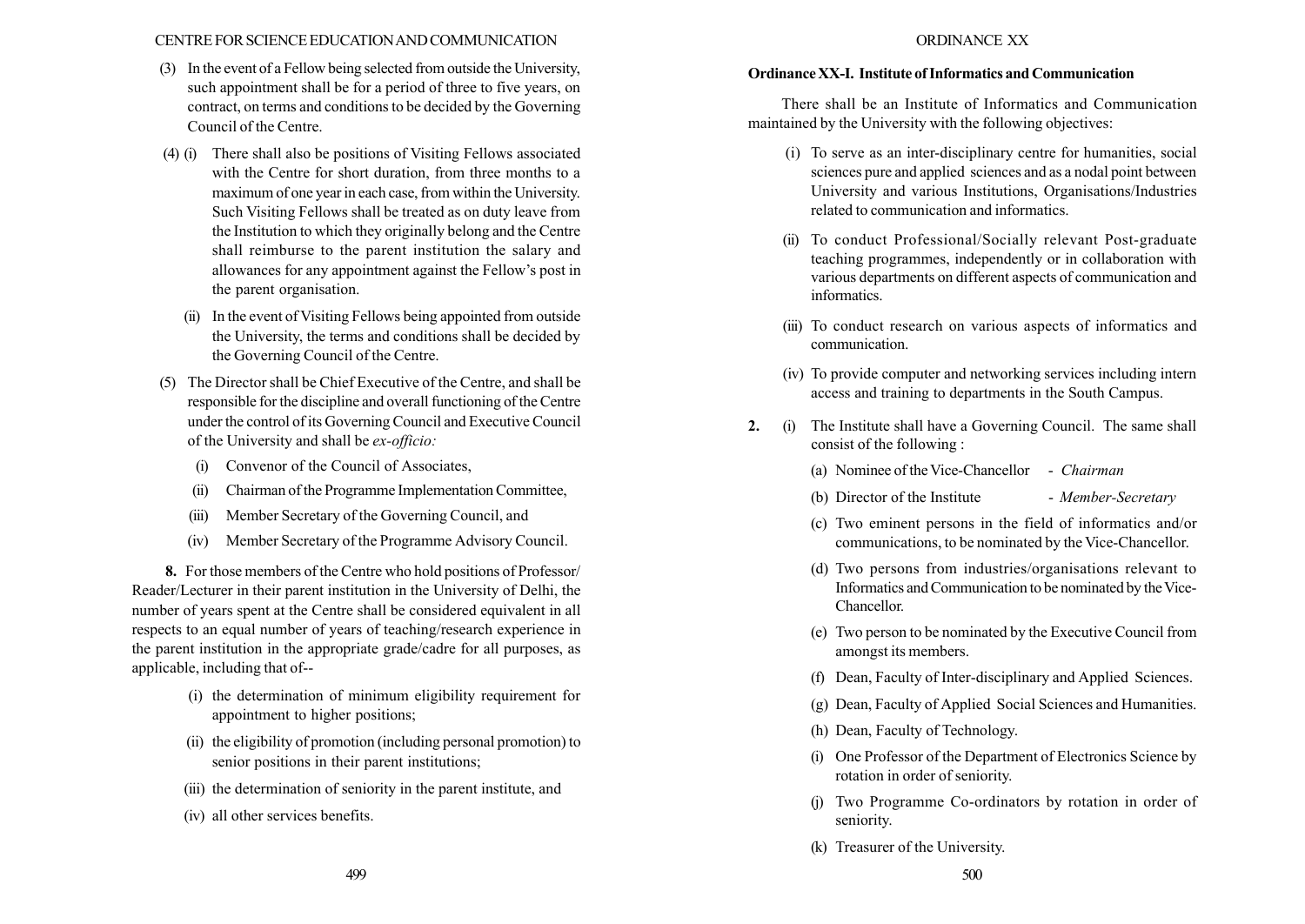### INSTITUTE OF INFORMATICSAND COMMUNICATION

(ii) Term:

Except for ex-officio members all other members of the Governing Council shall have a term of two years.

(iii) Functions of the Governing Council :

Subject to the overall control of the Executive Council, the Governing Council shall exercise the following powers and functions :

- (a) To organise teaching and research programme and to terminate any such programme.
- (b) To appoint such Committees as may be necessary for effective implementation of programmes.
- (c) To make proposals to the Academic Council regarding the creation of teaching posts required for the Institute generally in accordance with the norms laid down by the Executive Council of the University. All vacancies of teachers shall be filled by open advertisement and on the recommendations of a regular constituted selection committee, save in the case of vacancies, appointment to which may be required to be made urgently in the interest of organisation of teaching in the Institute on contracts for a period not exceeding two years.
- (d) After obtaining the recommendations of the Selection Committee constituted under Statute 19(1) and subject to the approval of the Executive Council to appoint the teaching staff for the Institute, the teaching staff so appointed will stand recognized as Professors, Reader, Lecturer, etc. as the case may be, by the University.
- (e) To appoint Programme Coordinators on the recommendations of the Director of the Institute.
- (f) To appoint whole time/part-time visiting/guest/adjunct faculty on contract on such terms and conditions as may be laid down by the Governing Council with the approval of the Executive Council.
- (g) To organise the admission of students, and to prescribe rules for the residence, health, discipline and welfare of the students.
- (h) To prepare annually a statement of financial estimate and budget of the institute and submit the same to the Executive Council.
- (i) To prepare expenditure within the limits in the budget and to maintain proper accounts thereof and submit audited annual accounts to Executive Council.
- (j) To make porposals to the Executive Council regarding creation of administrative and other non-academic posts for the Institute.
- (k) To define the duties of the administrative and other nonteaching staff of the Institute.
- (l) To exercise such other powers and functions as may be assigned to effectively execute the teaching and research in the field of informatics and communication.

# 3. Director

- (i) The appointment of the Director of the Institute shall be made by the Executive Council on the recommendations of the following Selection Committee :
	- (1) Vice-Chancellor Chairperson
	- (2) Pro-Vice-Chancellor
	- (3) Director, South Campus
	- (4) One Executive Council nominee
	- $(5)$  One Visitor's nominee
	- (6) Three experts to be nominated by the Vice-Chancellor.

The Vice-Chancellor, or in his absence, the Pro-Vice-Chancellor shall preside at the meeting of a Selection Committee.

Provided that a person of high academic distinction, eminence and professional attainment may be invited by the Selection Committee with the approval of the Executive Council to accept the post.

The term of appointment of the Director shall be for five years, which will be renewable for another term.

(ii) The Director shall be responsible for the management and administration of the Institute, subject to the overall control of the Governing Council.

# 4. Programmes

(i) The Institute shall organise teaching/research programmes to be broadly classified into the following aspects of Informatics and Communication: (a) technological (b) environmental planning and natural resource management (c) social and mass communication and such other areas which the Institute may decide from time to time.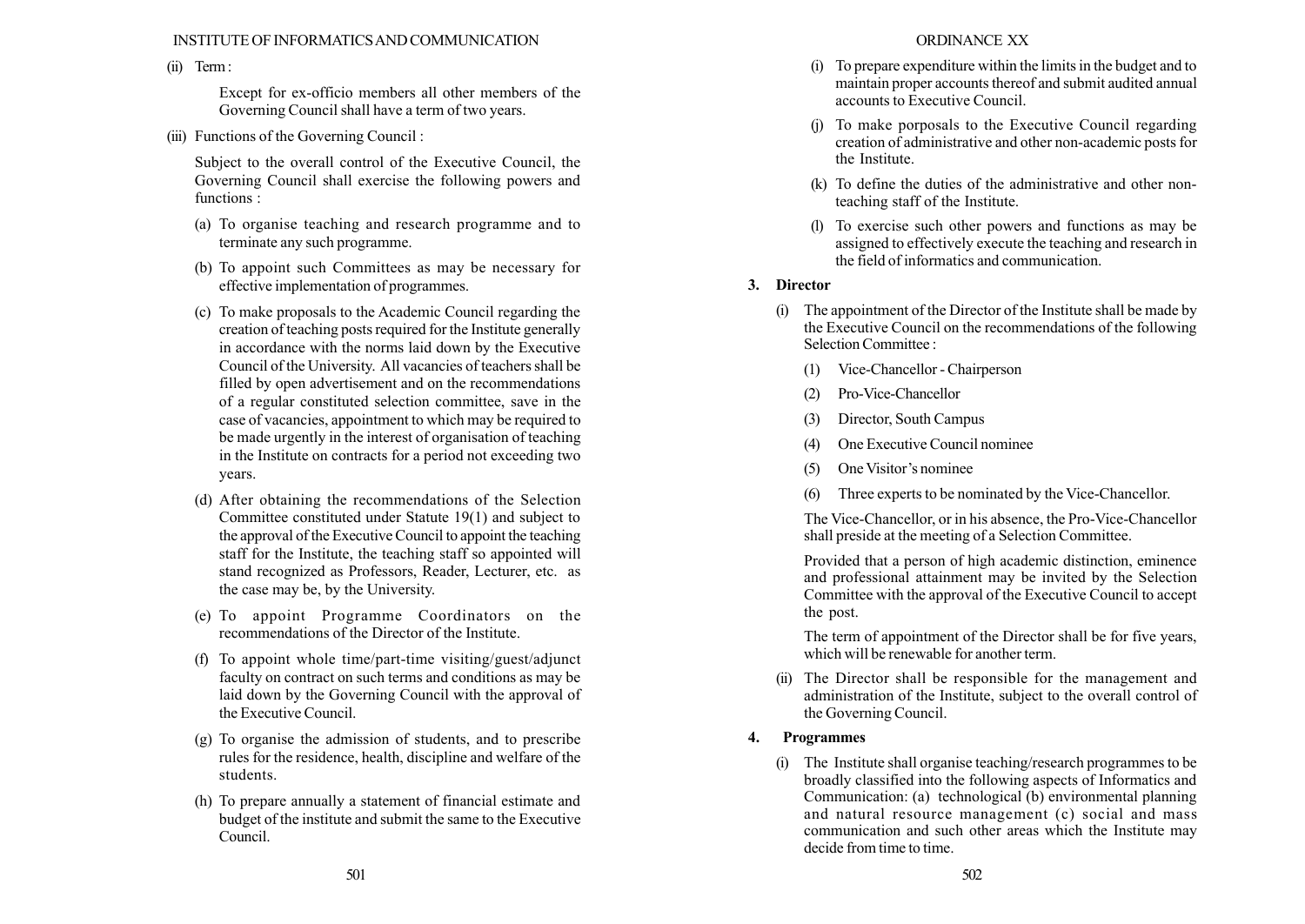### INSTITUTE OF INFORMATICSAND COMMUNICATION

- (ii) The programme will lead to diploma (one year), M.A./ M.Sc. (two years), Master of Applied Science (M. Appl. Sc.)/Master of Applied Social Science (M. Appl. Socl. Sc.) (three years duration) with provision of awarding M.A./M.Sc. after completion of two years of the programme, M.Tech. (four year duration) and Ph.D. degree.
- (iii) The Institute may also conduct short duration certificate course.

### ORDINANCE XXI

# CHAPTER VIII OF THE INSTITUTIONS

# Ord. XXI. Recognised Institutions

1. Every application by an educational institution for recognition as an institution of Graduate or Post-graduate teaching approved by the University shall be made in writing and signed by the Principal or acting Head of the Institution; and when forms are provided by.the University for the purpose upon one of those forms.

2. Every application shall contain a statement of the following particulars:

- (a) that it is an institution which provides general or special education of a University standard, is not carried on for private gain or profit, and is situated within the territorial jurisdiction of the University;
- (b) the date of its foundation, how long it has carried on educational work; the constitution of its Governing Body, and the Statutes or other instrument in accordance with which it is governed; in whom its property is vested, whether it has any permanent endowment, and generally how it is supported or what are its financial resources;
- (c) whether it desires to be admitted as a whole or in respect of some branch or department, and if so, what branch or department;
- (d) whether it is applying for admission as an institution providing courses of instruction for degrees or diplomas of the University, or as providing facilities for the cultivation of any special branch of science or learning, or as an institute of research;
- (e) an account of its buildings, with particular reference to their suitability for the education of 'students and for their well-being, and the provisions made for the encouragement of corporate or social life;
- (f) the number and qualifications and remuneration and conditions of service of the staff and any arrangements enabling teachers to take part in the management of the institution;
- (g) provision for equipment and laboratories or facilities for research,
- (h) the standard of instruction;
- (i) the number of students, distinguishing those receiving instruction in the day time and those attending evening classes only; the scale of fees and the amount received in fees in the past three years.

3. Every application shall be accompanied by a copy of the instrument of foundation of the institution; by a copy of annual accounts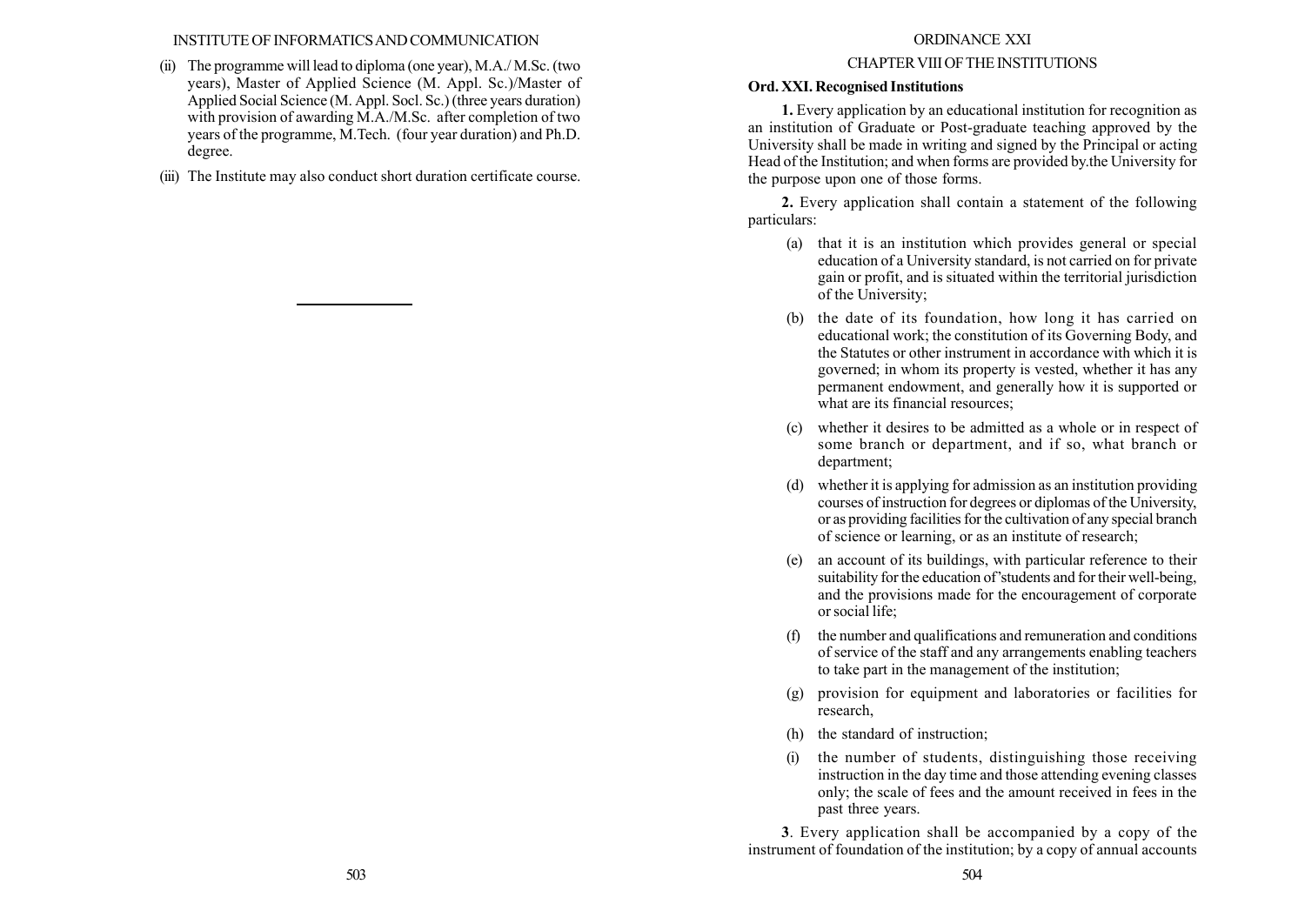### RECOGNISED INSTITUTIONS

for the last three financial years by a statement on behalf of the Governing Body that they will give a written assurance to the effect that the institution will permit the University from time to time to determine in consultation with the Governing Body what posts, if any, if the institution shall be held by teachers appointed by the University, and to exercise, subject to the provisions of the Statutes and Ordinances of the University, the power of appointment to and removal from such posts; and that no teacher in the institution shall be appointed as or use title of Professor or Reader without the consent of the University.

4. The Executive Council, after considering the above information, may recognise the institution as an institution of the University subject to the following conditions:

- (a) that the Governing Body of the Institution shall be constituted in accordance with the provisions of Statute 30 of the University.
	- (1) The members of the Governing Body, other than Principal and teachers' representatives shall hold office for three years and shall be eligible for re-appointment or re-election.
	- (2) The teachers' representatives shall become members of the Governing Body by rotation according to seniority. At least one of the representatives, shall be from among those with more than 10 years' service and at least one from among those with less than 10 years' service. If, however, eligible candidates are not available in one of those categories, all the representatives may be taken from the other. The term of teachers' representatives shall be one year.
		- *Note:* For the purpose of this clause 'teachers' will be understood to be those holding a permanent whole time post, with requisite service in the College in question.
	- (3) The Governing Body shall elect from among its own members a Chairman to hold office for three years, provided this does not exceed his current term as a member of the Governing Body and shall be eligible for re-election.
- (b) that the Executive Council is satisfied that the institution has sufficient financial resources to secure its continued existence as an efficient institution, and that where an institution is recognised for a period of years only, its financial resources are such as to enable it to support itself efficiently for that period;

## ORDINANCE XXI

(c) that the Executive Council is satisfied with regard to the suitability of the buildings of the institution and with regard to the other matters set forth in (e), (f), (g) and (h) of Article 2 above.

5. An institution may be recognised as a whole or only in respect of some branch or department, and in the latter case the conditions with regard to the Governing Body or Managing Committee shall apply to the Committee or Sub-Committee controlling or managing the branch or department.

6. An institution may be recognised as institution of the University providing courses of instruction for degree or diplomas of the University, or as providing facilities for the cultivation of any special branch of science or learning, or as an institute for research.

7. No institution shall be recognised as an institution of the University unless the Executive Council is satisfied that the teachers therein receive adequate salaries, that the conditions of service of the teachers are reasonable, and that the fees paid by students are not excessive.

8. No institution shall be recognised as an institution of the University unless the Executive Council is satisfied that it is and will continue to be, so far as is reasonably possible, autonomous, and that any administrative arrangements approved by the University as a condition of recognition shall not be altered without the consent of the University.

9. (1) The Executive Council may withdraw recognition from an institution at any time, if any of the conditions on which recognition has been given are not fulfilled or complied with, or if for any other reason the Council are of opinion that the institution ought not to continue to be recognised as an institution of the University;

(2) The Executive Council may from time to time cause an inspection to be made of any recognised institution for the purpose of satisfying themselves that the conditions of the Ordinance or any conditions on which recognition has been given are being complied with.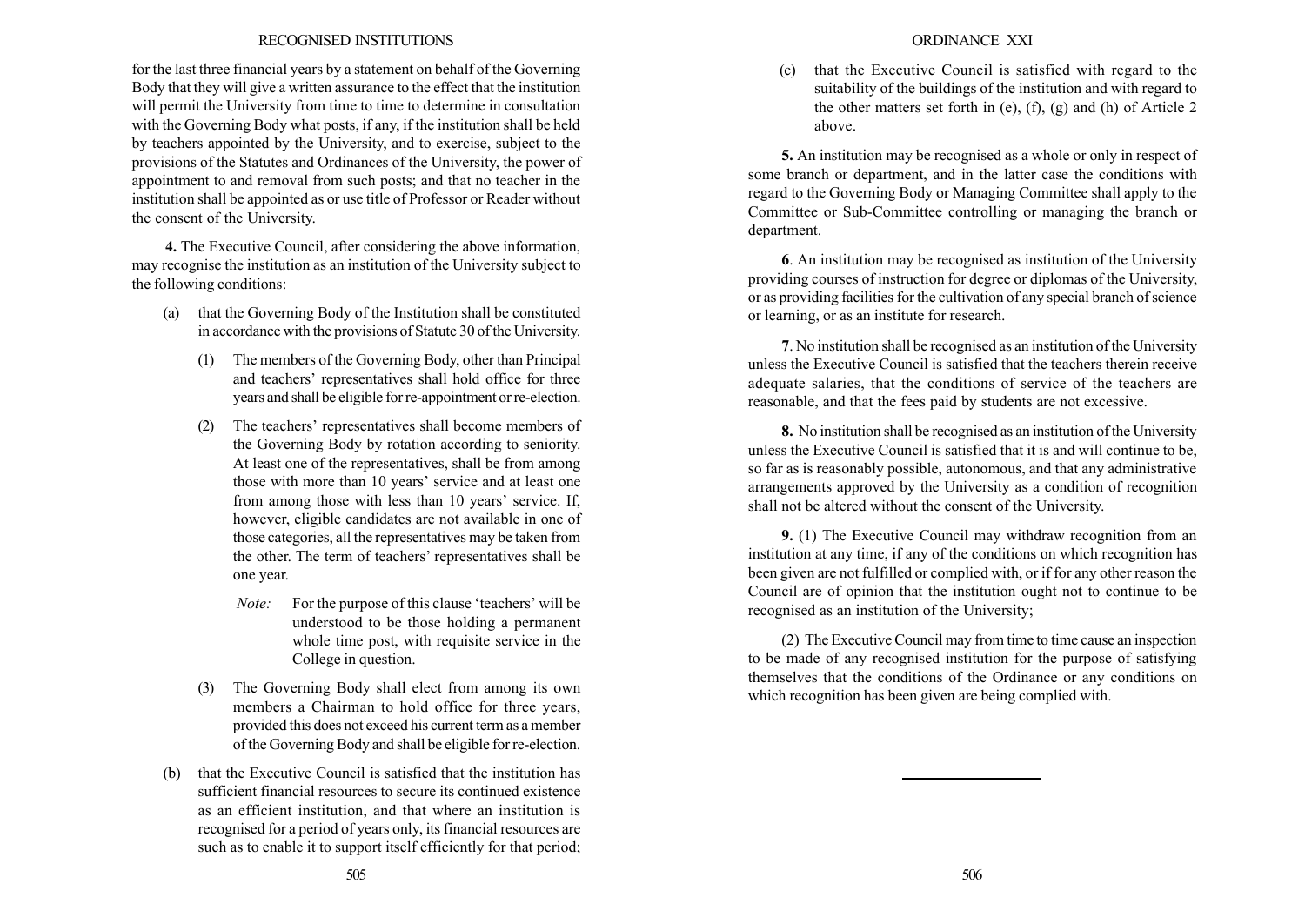# EMOLUMENTS, TERMS AND CONDITIONS OF SERVICE OF V.C.

## CHAPTER IX

## OFMISCELLANEOUS

# Ord. XXII. Emoluments, Terms and Conditions of Service of Vice-Chancellor.

1. (a) The Vice-Chancellor shall receive a salary of Rs. 25000/- p.m. w.e.f. 1.1.1996 and in addition, free furnished residential accommodation. The grounds of the Vice-Chancellor's lodging will be maintained by the University.

"In cases where Vice-Chancellor is re-employed/appointed after attaining the age of superannuation, his initial pay on re-employment shall be fixed at Rs. 25000 p.m. However, the pension drawn by him will be deducted each month from his salary. Dearness Allowance at the rates applicable from time to time is also admissible on the pay fixed in terms of the orders on the subject. He will, however, not be entitled, in addition to any Dearness Relief on his pension.

(b) The Vice-Chancellor shall be entitled to such terminal benefits and allowances as may be fixed by the Executive Council with the approval of the Visitor from time to time.

(c) The Vice-Chancellor shall be entitled to subscribe to the Contributory Provident Fund of the University till the end of his tenure:

Provided that where an employee of any University or College or Institution maintained by, or affiliated to that University is appointed as Vice-Chancellor, he shall continue to be governed by the same retirement benefits scheme (namely, General Provident Fund/Contributory Provident Fund/Pension/Gratuity) to which he was entitled prior to his appointment as Vice-Chancellor and till he continues to hold his lien on that post. But even in a case covered under this proviso, the pay for the purpose of subscription to the General Provident Fund and subscription to and contribution of the University to the Contributory Provident Fund shall be the pay which is drawn by him as Vice-Chancellor.

Note: For the purpose of calculating University Contribution to Provident Fund, pay means pay including Dearness Pay as is admissible in the case of other University Employees.

2. The Vice-Chancellor will be entitled to receive T.A. at the rates prescribed in the T.A. rules fixed by the Executive Council.

## ORDINANCE XXII.A

3. (1) (a) The Vice-Chancellor shall be entitled to leave on full pay at the rate of 30 days in a Calendar year. The leave shall be credited to his account in advance in two half-yearly instalments of 15 days each on the first January and July every year:

Provided that if the Vice-Chancellor assumes/relinquishes charge of the office of Vice-Chancellor during the currency of a half year, the leave shall be credited proportionately  $\omega$  2-1/2 days for each completed month of service.

(b) The leave at credit at the close of the previous half year shall be carried forward to the new half year subject to the leave so carried forward plus the credit for that half year not exceeding the maximum limit of 300 days.

(c) The entitlement of leave under Sub-Clause (a) above shall be reduced by 1/10th of the period of extra-ordinary leave availed of during the previous half year, subject to a maximum of 15 days.

(2) (a) In addition to the leave noted in sub-Clause (1), the Vice-Chancellor shall be entitled to half-pay leave at the rate of 20 days for each completed year of service.

(b) The half pay leave may be availed of as commuted leave on full pay on medical certificate.When commuted leave is availed, twice the amount of half pay leave shall be debited against the half pay leave due.

(3) The Vice-Chancellor may avail himself of the kinds of leave mentioned in sub-Clauses (1) and (2) above whenever he finds it necessary to do so and report the same to the Executive Council.

(4) Where an employee of,

(a) the Delhi University, or

(b) any College or Institution maintained by, or affiliated to the Delhi University is appointed as Vice-Chancellor, he shall be allowed to avail himself of anyleave at his credit before his appointment asVice- Chancellor. Similarly, on his relinquishing the post of the Vice-Chancellor and in the event of his re-joining his old post, he shall be entitled to carry back the leave at his credit to the new post.

(5) The Vice-Chancellor may during two months of the long vacation carry on the duties from outside Delhi if he chooses to do so.

# Ord.XXII.A. Emoluments,Terms and Conditions of Service of Pro-Vice-Chancellor.

1.The Pro-Vice-Chancellor shall be appointed in the manner 1aid down by the Statutes.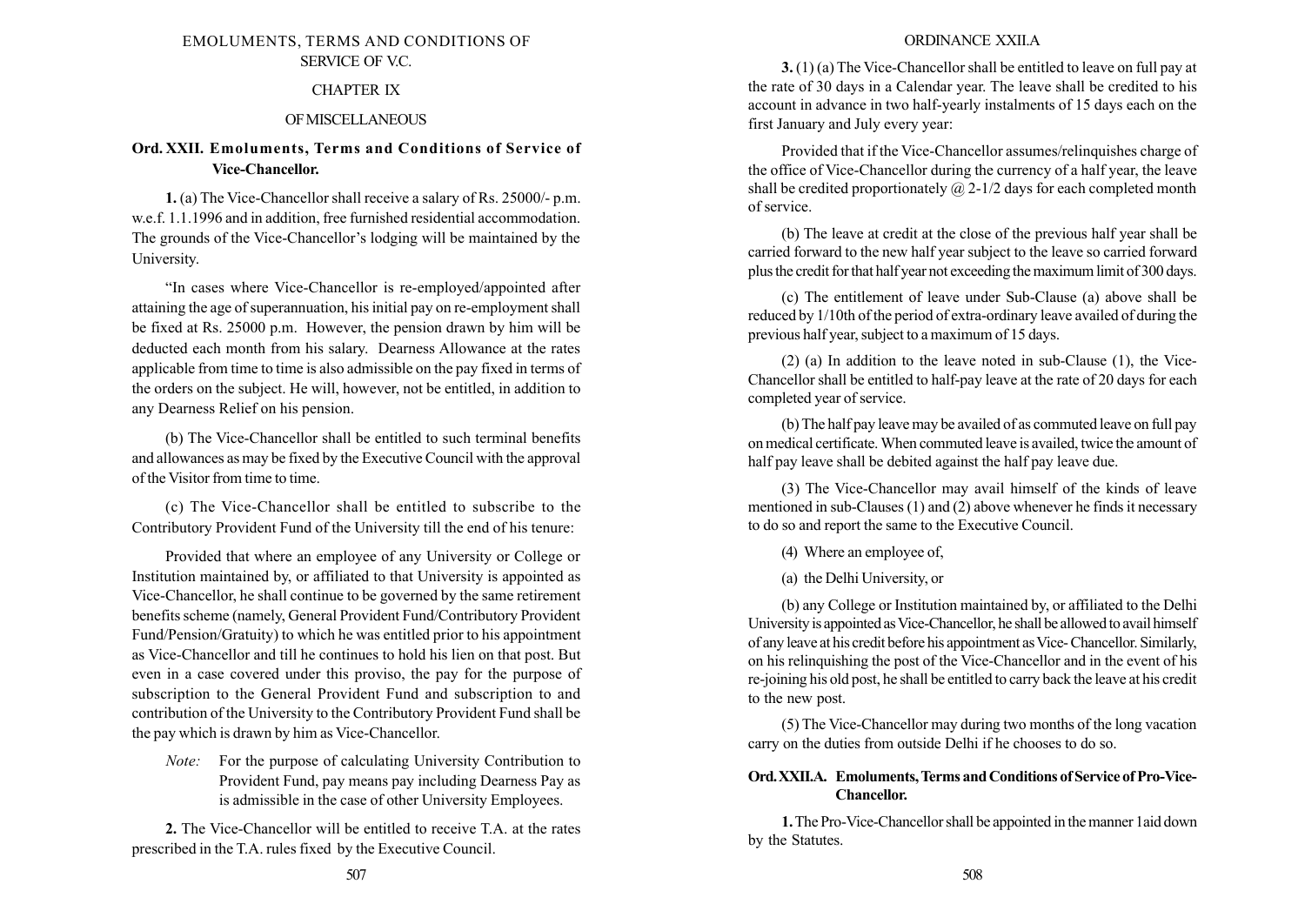## EMOLUMENTS, TERMS AND CONDITIONS OF SERVICE OF PVC.

2 (a) The salary of the Pro-Vice-Chancellor shall be fixed by the Executive Council in the scale of pay Rs. 18,400-500-22,400 p.m. w.e.f.01.01.1996 or in case a Professor is appointed to discharge the duties of the Pro-vice--Chancellor in addition to his own duties as a Professor, he shall draw his pay in the substantive post plus a special pay of Rs. 500/- p.m. In cases where Pro-Vice-Chancellor is re-employed/appointed after attaining the age of superannuation, his initial pay on re-employment shall be fixed at the same stage as the last pay drawn before superannuation. However, the pension drawn by him will be deducted each month from his salary. Dearness Allowance at the rates applicable from time to time is also admissible on the pay fixed in terms of the orders on the subject. He will, however, not be entitled, in addition, to any Dearness Relilef on his pension. The University shall provide him with unfurnished residential accommodation for which he will pay rent at the usual rate. The grounds of the Pro-Vice-Chancellor's lodging will be maintained by the University.

(b) In addition to the salary prescribed in Clause (a) above, the Pro-Vice-Chancellor will also be entitled to Dearness Allowance, City Compensatory Allowance and other allowances as are admissible to University employees from time to time.

(c) The Pro-Vice-Chancellor shall be entitled to such terminal benefits as may be fixed by the Executive Council from time to time.

(d) The Pro-Vice-Chancellor shall be entitled to subscribe to the Contributory Provident Fund of the University till the end of his tenure:

Provided that where an employee of any University or College or Institution maintained by or affiliated to that University is appointed as Pro-Vice-Chancellor, he shall continue to be governed by the same retirement benefit scheme (namely, General Provident Fund/Contributory Provident Fund/Pension/Gratuity) to which he was entitled prior to his appointment as Pro-V ice-Chancellor and till he continues to hold his lien on that post. But even in a case covered under this proviso the pay for the purpose of subscription to the General Provident Fund and subscription to and contribution of the University to the Contributory Provident Fund shall be the pay which is drawn by him as Pro-Vice-Chancellor.

Note : For the purpose of calculating University Contribution to Provident Fund, pay means pay including Dearness Pay as is admissible in the case of other University Employees.

(e) When an incumbent to the post of the Pro-Vice-Chancellor is not an employee of:

- (i) the Delhi University, or
- (ii) any other University or College or Institution maintained by or affiliated to the University, or he was re-employed with any of these organisations prior to his appointment as Pro-Vice-Chancellor he shall be entitled to subscribe to the Contributory Fund of the University.

### ORDINANCE XXII.B

Provided further that in both the cases covered under sub-Clauses (d) and (e) above, the pay for the purpose of subscription to the Contributory Provident Fund and subscription to and contribution of the University to the Contributory Provident Fund shall be the pay drawn by him as Pro- Vice- Chancellor.

3.(1) (a) The Pro-Vice-Chancellor shall be entitled to leave on full pay at the rate of 30 days in a Calendar year. The leave shall be credited to his account in advance in two half-yearly instalments of 15 days each on the first January and July every year:

Provided that if the Pro- Vice-Chancellor assumes/relinquishes charge of the office of the Pro-Vice-Chancellor during the currency of a half year, the leave shall be credited proportionately  $(a)$ 2-1/2 days for each completed month of service.

(b) The leave at credit at the close of the previous half year shall be carried forward to the new half year subject to the leave so carried forward plus the credit for that half year not exceeding the maximum limit of 180 days.

(c) The entitlement of leave under sub-Clause (a) above shall be reduced by 1/10th of the period of extra-ordinary leave availed of during the previous half year, subject to a maximum of 15 days.

(2) (a) In addition to the leave noted in sub-Clause (1), the Pro-Vice-Chancellor shall be entitled to half-pay leave at the rate of 20 days for each completed year of service.

(b) The half pay leave may be availed of as commuted leave on full pay on medical certificate. When commuted leave is availed, twice the amount of half pay leave shall be debited against the half pay leave due.

(3) Where an employee of, (a) the Delhi University, or

(b) any College or Institution maintained by or affiliated to the Delhi University is appointed as Pro- Vice-Chancellor, he shall be allowed to avail himself of any leave at his credit before his appointment as Pro-Vice-Chancellor. Similarly, on his relinquishing the post of the Pro-Vice- Chanellor and in the event of his re-joining his old post, he shall be entitled to carry back the leave at his credit to the new post.

# Ord. XXII-B. Emoluments,Terms and Conditions of Service of Registrar

1. The Registrar shall be appointed in the manner laid down by the Statutes and shall receive a salary in the scale of Rs. 16400-450-20,900-500- 22,400 or as revised from time to time. The University shall provide him with unfurnished residential accommodation for which he will pay rent at the usual rate. The grounds of his residence shall be maintained by the University.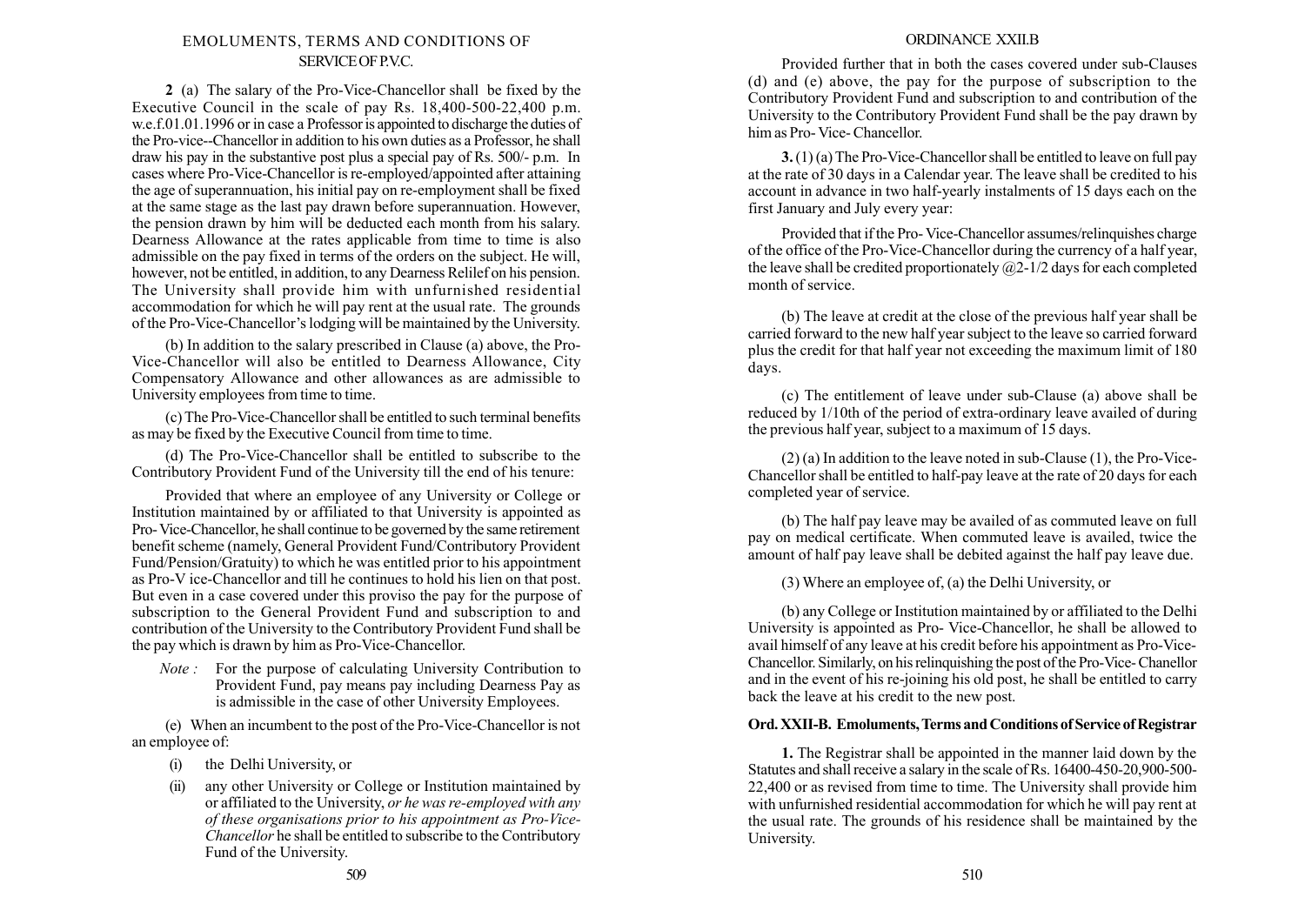# EMOLUMENTS, TERMS AND CONDITIONS OF SERVICE OF DEAN OF COLLEGES

Whenever the Registrar carries on the current duties of the Vice-Chancellor as laid down in proviso to Clause (6) of Statute 11-F, he shall be paid such additional remuneration as may be fixed by the Executive Council.

2. The conditions of service of the Registrar shall be those embodied in the Agreement\* of service prescribed by the University for officers.

3. The Registrar shall be entitled to leave, leave salary allowances, Provident Fund and other benefits, as prescribed in this behalf by the University from time to time for employees of the University.

4. Subject to the provisions of Clauses 6, 7 and 8 of the agreement of service, the Registrar shall be entitled to be in the service of the University until he is superannuated in accordance with the provisions of Ordinance XXVII.

## Ord. XXII-C. Emoluments, Terms and Conditions of Service of Librarian.

1. The Librarian shall be appointed in the manner laid down by the Statutes and shall receive a salary in the scale of Rs. 16400-450-20900-22400 p.m. or as revised from time to time.

2. The conditions of service of the Librarian shall be those embodied in the Agreement\* of Service prescribed by the University for officers.

3. The Librarian shall be entitled to Leave, Leave Salary Allowances, Provident Fund, Pension-cum-Gratuity and other benefits, as prescribed in this behalf by the University from time to time for non-teaching employees of the University.

4. Subject to the provisions of Clauses 6, 7 and 8 of the Agreement of Service, the Librarian shall be entitled to be in service of the University until he is superannuated in accordance with the provisions of Ordinance XXVII.

### Ord. XXII-D. Terms and Conditions of Service and Conduct Rules of nonacademic employees of the University.

The Emoluments, Terms and Conditions of Service and the Conduct Rules of the non-academic employees of the University (other than the Registrar and Librarian) shall be those embodied in Appendix VIII to this Ordinance.

### Ord.XXII-E. Emoluments, Terms and Conditions of Service of Dean of Colleges.

1. The Dean of Colleges shall be appointed in the manner laid down by the Statutes.

# ORDINANCE XXII-C, D, E

2 (a)The salary of the Dean of Colleges shall be fixed bythe Executive Council in the scale of pay of Rs. 18,400-500-22,400 p.m.w.e.f. 1.1.1996. In case a Professor is appointed to discharge the duties of the Dean of Colleges in addition to his own duties as a Professor, he shall draw his pay in the substantive post plus a special pay of Rs. 500/- p.m.

In cases where Dean of Colleges is re-employed/appointed after attaining the age of supernnuation, his initial pay on re-employment shall be fixed at the same stage as the last pay drawn before superannuation. However, the pension drawn by bim will be deducted each month from his salary. Dearness Allowance at the rates applicable from time to time is also admissible on the pay fixed in terms of the orders on the subject. He will, however, not be entitled, in additiion, to any Dearness Relief on his pension. The University shall provide him with unfurnished residential accommodation for which he will pay rent at the usual rate. The grounds of the Dean of Colleges lodging will be maintained by the University.

(b) In addition to the salary prescribed in Clause (a) above, the Dean of Colleges will also be entitled to Dearness Allowance, City Compensatory Allowance and other allowances as are admissible to University employees from time to time.

(c) The Dean of Colleges shall be entitled to such terminal benefits as may be fixed by the Executive Council from time to time.

(d) The Dean of Colleges shall be entitled to subscribe to the Contributory Provident Fund of the University till the end of his/her tenure:

Provided that where an employee of any University or College or Institution maintained by, or affiliated to that University is appointed as Dean of Colleges, he shall continue to be governed by the same retirement benefits scheme (namely, General Provident Fund/Contributory Provident Fund/Pension/Gratuity) to which he was entitled prior to his appointment as Dean of Colleges and till he continues to hold his lien on that post. But even in a case covered under this proviso, the pay for the purpose of subscription to the General Provident Fund and subscription to and contribution of the University to the Contributory Provident Fund shall be the pay which is drawn by him as Dean of Colleges.

<sup>\*</sup>For Agreement of Service, see Executive Council ResulutionNo. 106, dated 26-7- 1957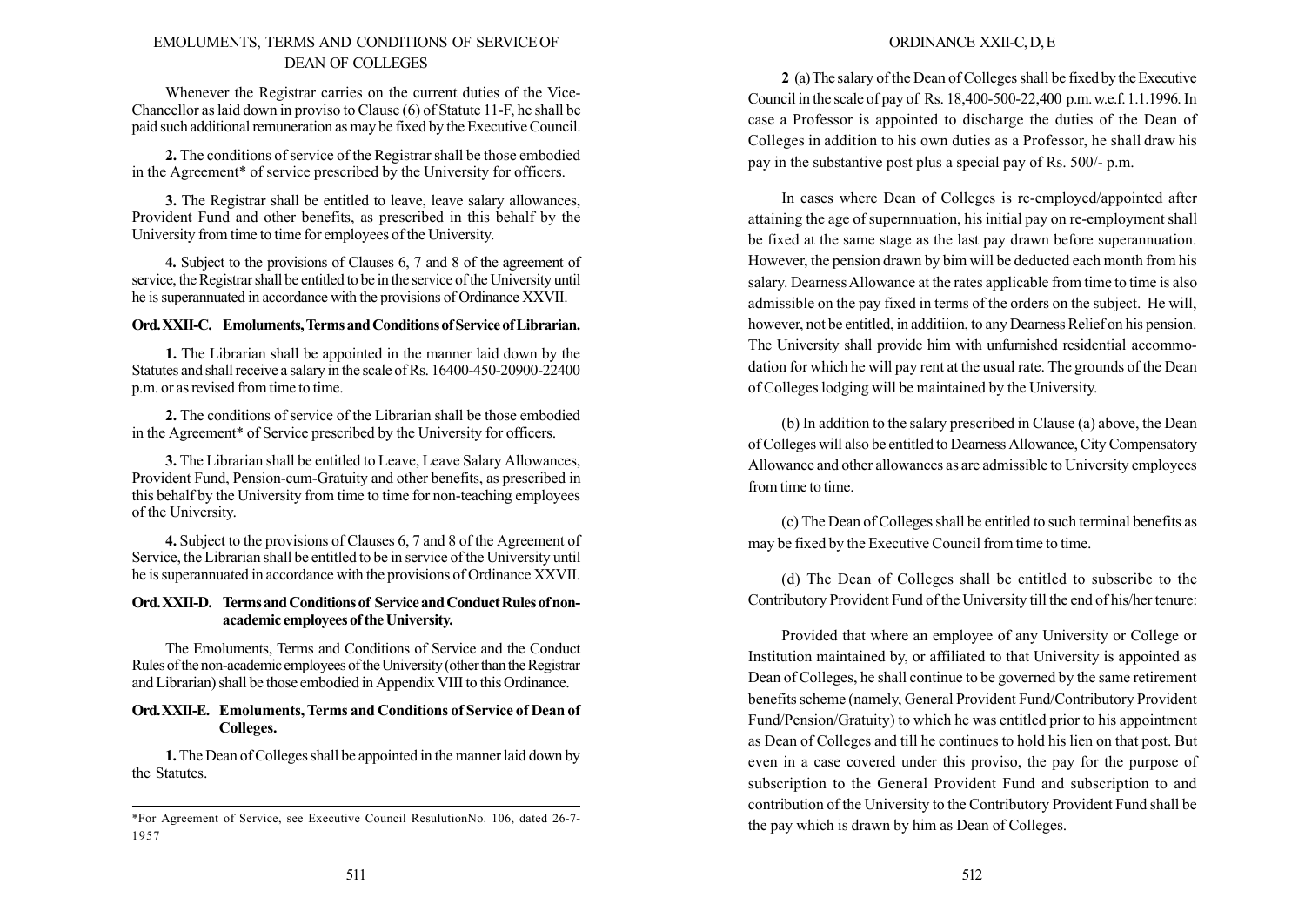# EMOLUMENTS, TERMS AND CONDITIONS OF SERVICE OF DEAN OF COLLEGES

Note : For the purpose of calculating University Contribution to Provident Fund, pay means pay including Dearness Pay as is admissible in the case of older University Employees.

(e) When an incumbent to the post of the Dean of Colleges is not an employee of :

- (i) the Delhi University, or
- (ii) any other University or College or Institution maintained by, or affiliated to the University, or he was re-employed with any of these organisations prior to his appointment as Dean of Colleges he shall be entitled to subscribe to the Contributory Provident Fund of the University.

Provided further that in both the cases covered under sub-Clauses (d) and (e) above, the pay for the purpose of subscription to the General Provident Fund and subscription to and contribution of the University to the Contributory Provident Fund shall be the pay drawn by him as Dean of Colleges.

3. (1) (a) The Dean of Colleges shall be entitled to leave on full pay at the rate of 30 days in a Calendar year. The leave shall be credited to his account in advance in two half-yearly instalments of 15 days each on the first January and July every year.

Provided that if the Dean of Colleges assumes/relinquishes charge of the office of Dean of Colleges during the currency of a half year, the leave shall be credited proportionately  $\omega$  2-1/2 days for each completed month of service.

(b) The leave at credit at the close of the previous half year shall be carried forward to the new half year subject to the leave so carried forward plus the credit for that half year not exceeding the maximum limit of 300 days.

(c) The entitlement of leave noted in sub-Clause (a) above shall be reduced by l/l0th of the period of extra-ordinary leave availed of during the previous half year, subject to a maximum of 15 days.

### ORDINANCE XXII-F

(2) (a) In addition to the leave noted in sub-clause (1), the Dean of Colleges shall be entitled to half-pay leave at the rate of 20 days for each completed year of service.

(b) The half pay leave may be availed of as commuted leave on full pay on medical certificate.When commuted leave is availed, twice the amount of the half pay leave shall be debited against the half pay leave due.

- (3) Where an employee of;
- (a) the Delhi University, or

(b) any College or Institution maintained by, or affiliated to the Delhi University is appointed as Dean of Colleges, he/she shall be allowed to avail himself/herself of any leave at his/her credit before his/her appointment as Dean of Colleges. Similarly, on his/her relinquishing the post of the Dean of Colleges and in the event of his/her re-joining his/her old post, he/she shall be entitled to carry back the leave at his/her credit to the new post.

# Ord.XXII-F. Emoluments,Terms and Conditions of Service ofDirector, South Campus.

1. In this Ordinance the Director means the Director, South Campus.

2 (a) The salary of the Director, South Campus shall be fixed by the Executive Council in the scale of pay of Rs. 18,400-500-22,400 p.m. w.e.f. 01.01.1996. In case a Professor is appointed to discharge the duties of the Director, South Campus in addition to his own duties as a Professor, he shall draw his pay in the substantive post plus a special pay of Rs. 500/-p.m.

In cases where Director, South Campus is re-employed/appointed after attaining the age of superannuation, his initial pay on re-employment shall be fixed at the same stage as the last pay drawn before superannuation. However, the pension drawn by him will be deducted each month from his salary. Dearness Allowance at the rates applicable from time to time is also admissible on the pay fixed in terms of the orders on the subject. He will, however, not be entitled, in addition, to any Dearness Relief on his pension. The University shall provide him with unfurnished residential accommodation for which he will pay rent at the usual rate. The grounds of the Director, South Campus lodging will be maintained by the University.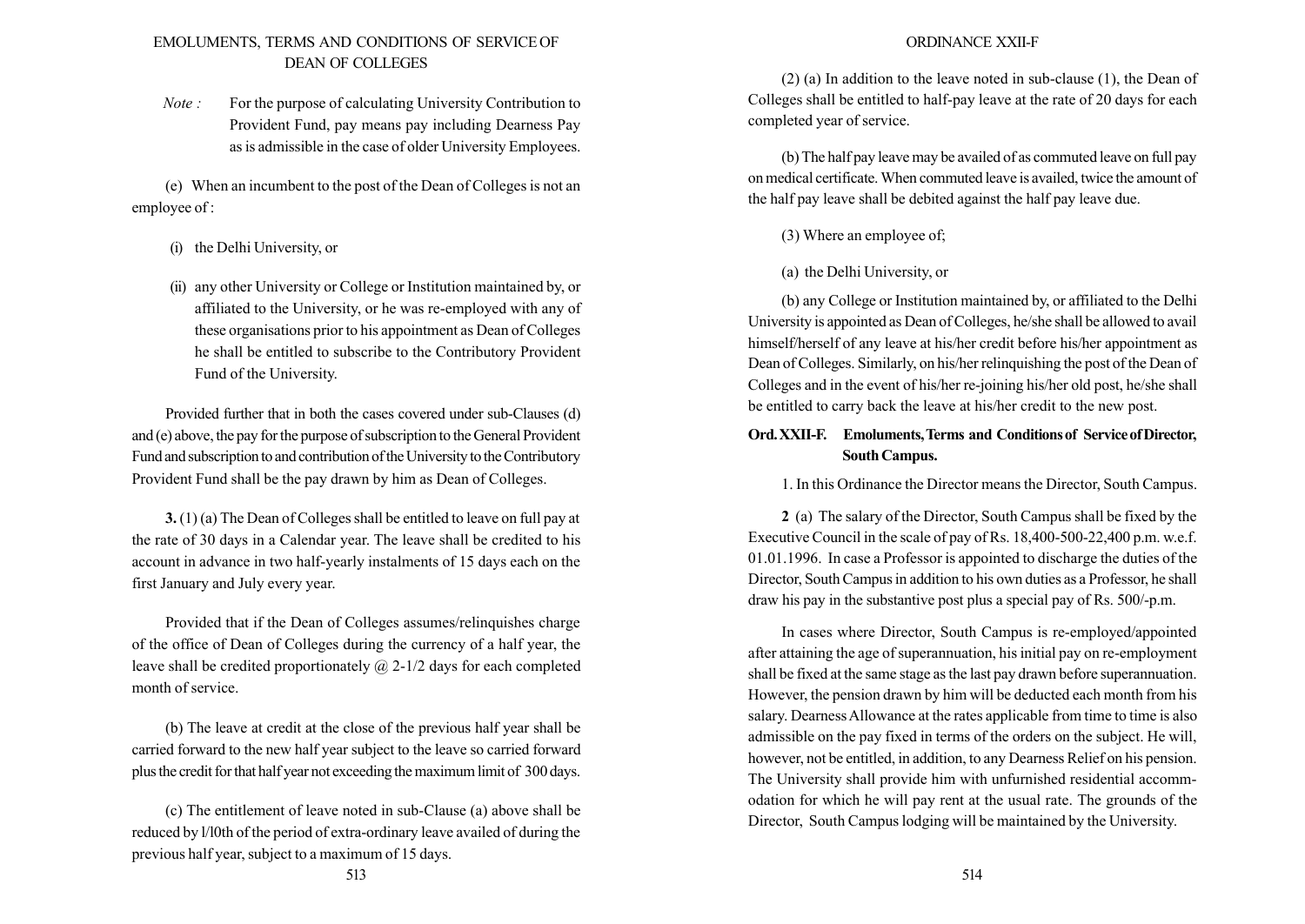# EMOLUMENTS,TERMS AND CONDITIONS OF SERVICE OF DIRECTOR, SOUTHCAMPUS

(b) In addition to the salary prescribed in Clause (a) above, the Director, South Campus will also be entitled to Dearness Allowance, City Compensatory Allowance and other allowances as are admissible to University employees from time to time.

(c) The Director, South Campus shall be entitled to such terminal benefits as may be fixed by the Executive Council from time to time.

(d) The Director, South Campus shall be entitled to subscribe to the Contributory Provident Fund of the University till the end of his tenure :

Provided that where an employee of any University or College or Institution maintained by, or affiliated to that University is appointed as the Director, South Campus, he shall continue to be governed by the same retirement benefits scheme (namely, General Provident Fund/Contributory Provident Fund/Pension/Gratuity) to which he was entitled prior to his appointment as Director, South Campus and till he continues to hold his lien on that post. But even in a case covered under this proviso, the pay for the purpose of subscription to the General Provident Fund and subscription to and contribution of the University to the Contributory Provident Fund shall be the pay which is drawn by him as Director, South Campus.

Note : For the purpose of calculating University contribution to Provident Fund, pay means pay including Dearness pay as is admissible in the case of other University employees.

(e)When an incumbent to the post of the Director, South Campus is not an employee of-

- (i) the Delhi University, or
- (ii) any other University or College or Institution maintained by, or affiliated to the University, or he was re-employed with any of these organisations prior to his appointment as Director, South Campus he shall be entitled to subscribe to the Contributory Provident Fund of the University.

Provided further that in both the cases covered under sub-Clauses (d) and (e) above, the pay for the purpose of subscription to the General Provident Fund and subscription to and contribution of the University to the Contributory Provident Fund shall be the pay drawn by him as Director, South Campus.

 $3.(1)(a)$  The Director, South Campus shall be entitled to leave on full pay at the rate of 30 days in a Calendar year. The leave shall be credited to his account in advance in two half-yearly instalments of 15 days each on the first January and July every year:

Provided that if the Director, South Campus assumes/relinquishes charge of the office of the Director, South Campus during the currency of a half year, the leave shall be credited proportionately  $\omega$  2-1/2 days for, each completed month of service.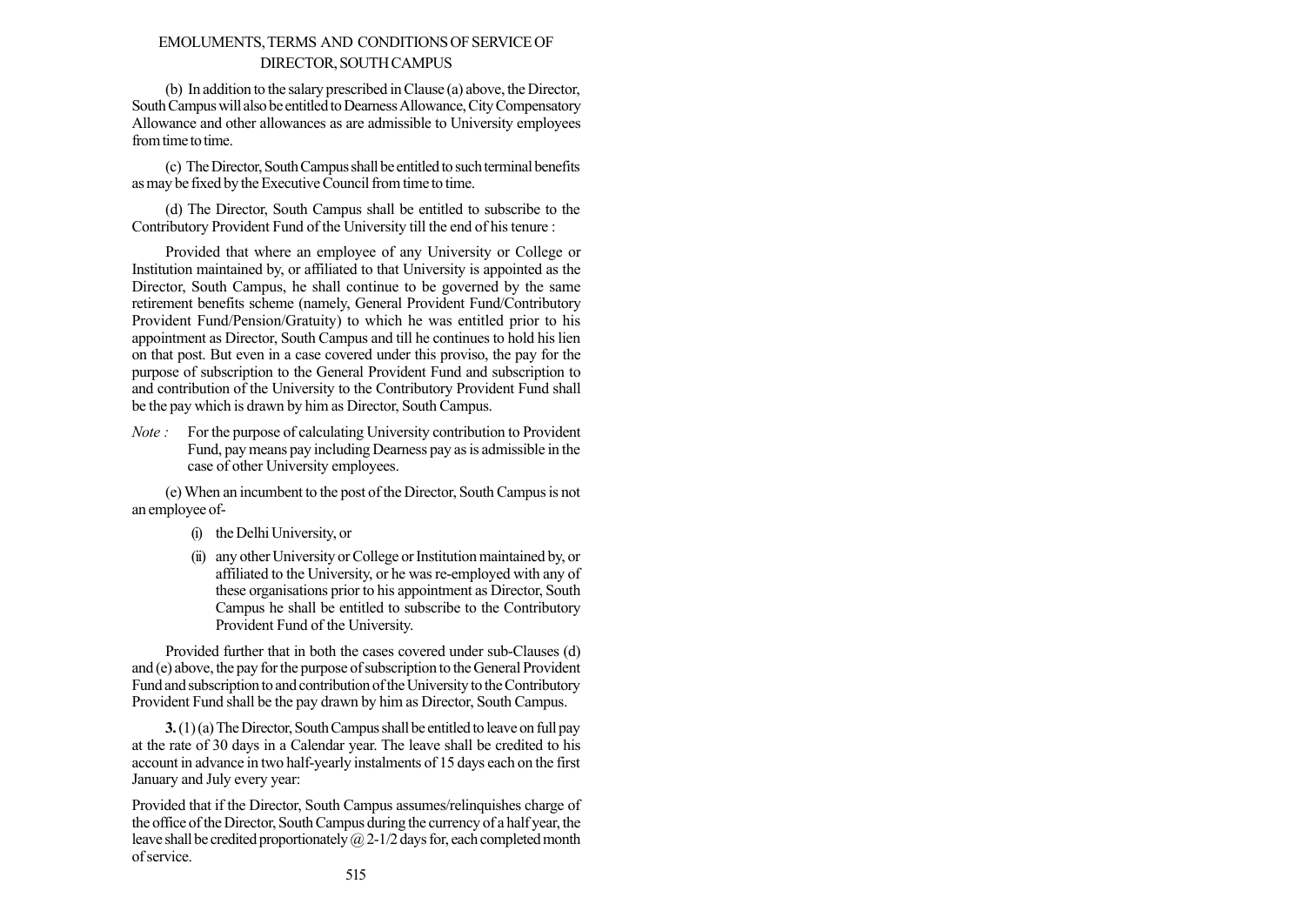### ORDINANCE XXII-G

(b) The leave at credit at the close of the previous half year shall be carried forward to the new half year subject to the leave so carried forward plus the credit for that half year not exceeding the maximum limit of 300 days.

(c) The entitlement of leave under sllb-Clause (a) above shall be reduced by 1/10th of the period of extra-ordinary leave availed of during the previous half year, subject to a maximum of 15 days.

(2) (a) In addition to the leave noted in sub-Clause (1), the Director, South Campus shall be entitled to half-pay leave at the rate of 20 days for each completed year of service.

(b) The half pay leave may be availed of as commuted leave on full pay on medical certificate. When commuted leave is availed, twice the amount of half pay leave shall be debited against the half pay leave due.

(3) Where an employee of-

(a) the Delhi University, or

(b) any College or Institution maintained by, or affiliated to the Delhi University is appointed as Director, South Campus he shall be allowed to avail himself of any leave at his credit before his appointment as Director, South Campus. Similarly, on his relinquishing the post of the Director, South Campus and in the event of his re-joining his old post, he shall be entitled to carry back the leave at his credit to the new post.

### Ord. XXII-G Emoluments, Terms and Conditions of Service of Director, Campus of Open Learning.

1. In this Ordinance the Director means the Director, Campus of Open Learning.

2 (a) The salary of the Director, Campus of Open Learning shall be fixed by The Executive Council in the scale of pay Rs. 16,400-450-20,900- 500-22,400.

(b) In addition to the salary prescribed in Clause (a) above, the Director Campus of Open Learning will also be entitled to Dearness Allowance, City Compensatory Allowance and other allowances as are admissible to University employees from time to time.

(c) The Director, Campus of Open Learning shall be entitled to such terminal benefits as may be fixed by the Executive Council from time to time.

(d) The Director, Campus of Open Learning shall be entitled to subscribe to the Contributory Provident Fund of the University till the end of his tenure:

Provided that where an employee of any University or College or Institution maintained by or affiliated to that University is appointed as the Director, Campus of Open Learning, he shall continue to be governed by the same retirement benefits scheme (namely, General Provident Fund/ Contributory Provident Fund/Pension/Gratuity) to which he was entitled.

# EMOLUMENTS, TERMS AND CONDITIONS OF SERVICE OF DIRECTOR,CAMPUS OF OPEN LEARNING.

Prior to his appointment as Director, Campus of Open Learning and till continues to hold his lien on that post. But even in a case covered under this proviso, the pay for the purpose of subscription to the General Provident Fund and subscription to and contribution of the University to the Contributory Fund shall be the pay which is drawn by him as Director, Campus of Open Leaning.

Note : For the purpose of calculating University Contribution of Provident Fund, pay means pay including Dearness pay as is admissible in the case of other University employees.

(e) When an incumbent to the post of the Director, Campus of Open Learning is not an employee of :-

- (i) the Delhi University or
- (ii) any other University or Colleges or Institution maintained by, or affiliated to the University or he was re-employed with any of these organisations prior to his appointment as Director, Campus of Open Learning he shall be entitled to subscribe to the Contributory Provident Fund of the University.

Provided further that in both the cases covered under the sub-Clauses (d) and (e) above, the pay for the purpose of subscription to the General Provident Fund and subscription to and contribution of the University to the contributory Provident Fund shall be pay drawn by him as Director, Campus of Open Learning.

3. (1) (a) The Director, Campus of Open Learning shall be entitled to leave on full pay at the rate of 30 days in a Calendar year. The leave shall be credited to his account in advance in two half-yearly instalments of 15 days each on the first January and July every year :

Provided that if the Director, Campus of Open Learning assumes, relinquishes charge of the office of the Director, Campus of Open Learning during the currency of a half year, the leave shall be credited proportionately  $(a)$  2<sup>1</sup>/<sub>2</sub> days for each completed month of service.

(b) The leave at credit at the close of the previous half year shall be carried forward to the new half year subject to the leave so carried foward plus, the credit for that half year not exceeding the maximum limit of 300 days.

(c) The entitlement of leave sub-Clause (a) above shall be reduced by 1/10th period of extra-ordinarily leave availed of during the previous half year, subject to a maximum of 15 days.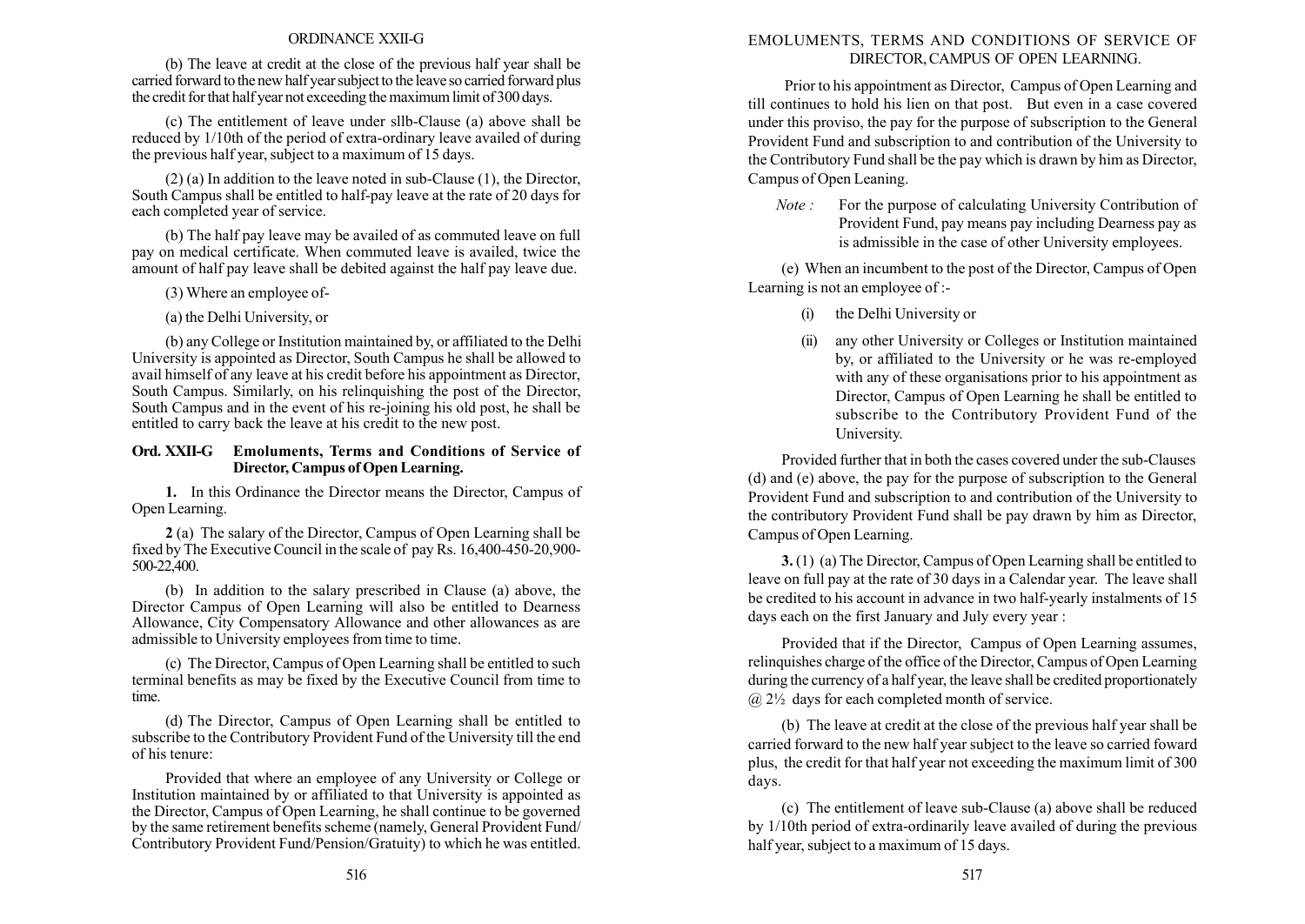### ORDINANCE XXII-H

(2) (a) In addition to the leave noted in sub-Clause (1) the Director Campus of Open Learning shall be entitled to half pay leave at the rate of 20 days for each completed year of service.

(b) The half pay leave may be availed of as commuted leave on full pay on medical certificate. When commuted leave is availed twice the amounts of half pay leave shall be debited against the half pay leave due.

- (3) Where an employee of-
- (a) the Delhi University, or
- (b) any Colleges or Institution maintained by or affiliated to the Delhi University is appointed as Director, Campus of Open Learning he shall be allowed to avail himself of any leave at his credit before his appointment as Director, Campus of Open Learning. Similarily, on his relinquishing the post of the Director, Campus of Open Learning and in the event of his rejoining his old post, he shall be entitled to carry back the leave at his credit to the new post.

# Ord.XXII-H. Terms and Conditions of Service of the Employees of the C.I.E.Experimental School.

Notwithstanding anything contained to the contrary in any Ordinance of the University, the terms and conditions of service of the employees of the C.I.E. Experimental School shall be in accordance with and be governed by the Delhi School Education Act, 1973 and the Rules framed thereunder.

### Ord. XXIII. Heads of Departments

1. The Head of the Department shall be appointed by the Vice-Chancellor by observing, as far as possible, the principle of rotation. Such appointments shall be reported to the Executive Council.

2. Notwithstanding anything contained in Clause 1, if for any reason it has not been possible to appoint a person as Head of the Department who is senior to the person (persons) who has already served or is serving as Head of the Department, it shall be open to the Vice-Chancellor to appoint that person as Head of the Department whenever a vacancy next occurs if he can otherwise be so appointed.

3. The Head of the Department shall hold office for a period of three years. A person shall not ordinarily be appointed as Head of the Deparment for a second consecutive term.

### QUALIFICATIONS OF UNIVERSITY TEACHERS

4. Notwithstanding anything contained in Clause-2, pending the appointment of a Head of the Department or during his absence on leave, the Vice-Chancellor may ask any Professor or any Reader in the Department either to discharge the current duties of the Head of the Department or to act as Head of the Department, as the case may be, as a purely temporary measure.

- Note : The Principle of rotation will apply from the person who is next in order of seniority to the person who has already served or is serving as Head of the Department.
- Ord.XXIV. Qualifications of University Teachers (Appointed and Recognised) and Principals other than those for whom special qualifications may be prescribed by the Executive Council on the recommendations of the Academic Council\*.

Qualifications for the post of Professor under the Faculties of Arts, Science, Social Sciences, Education, Mathematical Sciences, Law,Applied Social Sciences & Humanities, Inter-disciplinary & Applied Sciences, Commerce & Business (except Management Studies,Music,Journalism & Mass Communication and Social Work).

Professor (except Management Studies, Music, Journalism & Mass Communication and Social Work)

An eminent scholar with published work of high quality, actively engaged in research with 10 years of experience in post-graduate teaching and/or post-doctoral research at University/National level institutions including experience of guiding research at doctoral level.

# OR

An outstanding scholar with established reputation who has made significant contribution to knowledge.

### Management Studies

### Professor

An eminent scholar with published work of high quality actively engaged in research. Ten years' experience of postgraduate teaching and/ or post-doctoral research.Experience of guiding research at doctoral level.

<sup>\*</sup>The Schedule will not apply to the posts in the Departments for which qualifications have been laid down separately.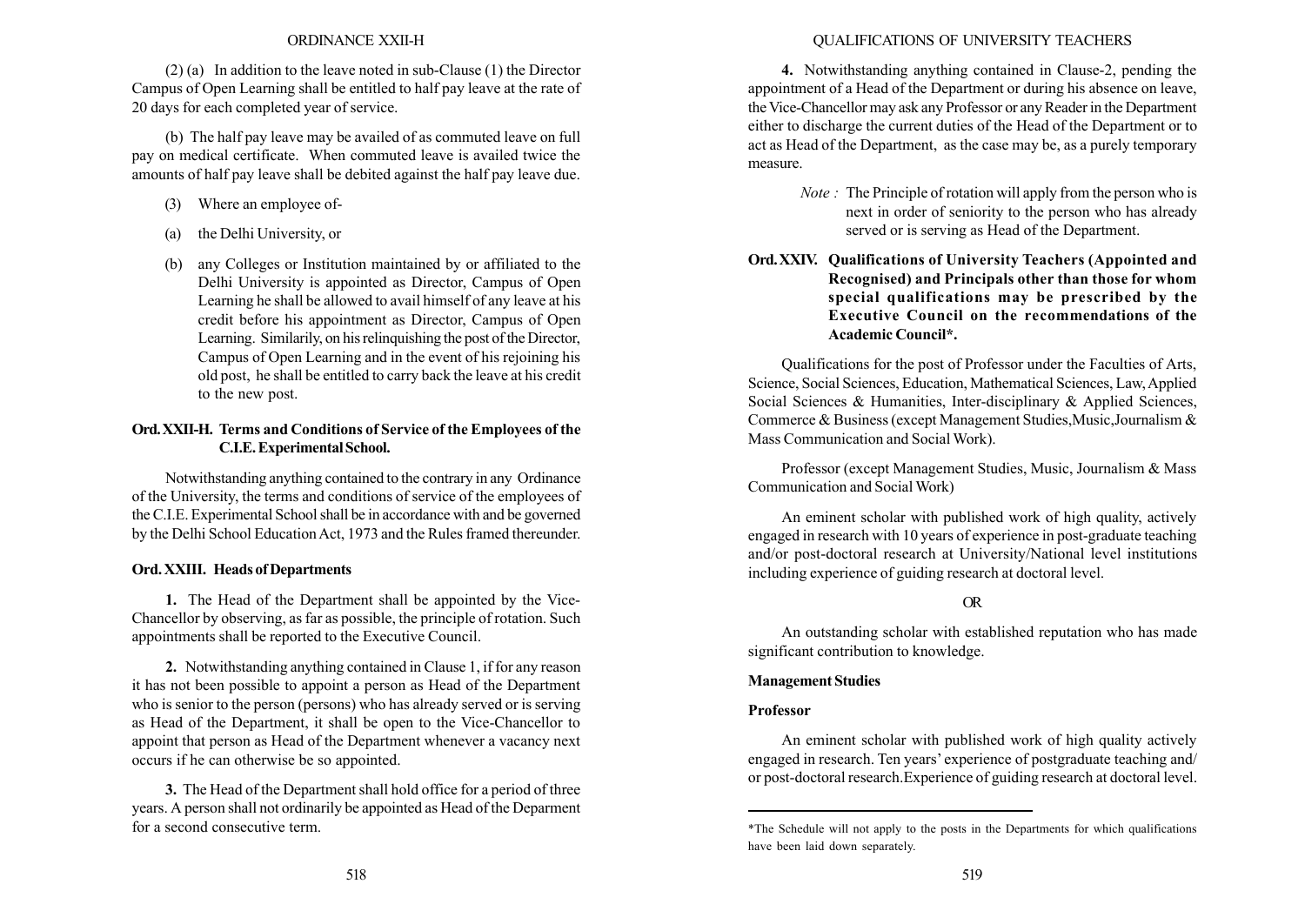#### ORDINANCE XXIV

#### OR

An outstanding scholar with established reputation who has made significant contribution to knowledge.

### Music

### Professor

An eminent scholar with published work of high quality actively engaged in research with ten years of experience in post-graduate teaching and/or post-doctoral research at the University/National level institution including experience of guiding research at doctoral level in Music.

# OR

An outstanding scholar/Musician with established reputation who has made significant contribution to knowledge.

### Journalism andMass Communication

#### Professor

An eminent scholar with published work of high quality actively engaged in research with ten years of experience in post-graduate teaching and/or post-doctoral research at the University/National level institution including experience of guiding research at doctoral level in Communication/Journalism.

### OR

An outstanding scholar with established reputation who has made significant contribution to knowledge.

#### SocialWork

#### Professor

An eminent scholar with published work of high quality actively engaged in research with ten years experience in post-graduate teaching and/or post-doctoral research at the University and National level institution including experience of guiding research at doctoral level in SocialWork.

## OR

An outstanding scholar with established reputation who has made significant contribution to knowledge.

Qualifications for the post of Reader under the Faculties of Arts, Science, Social Sciences,Education,Mathematical Sciences,Law,Applied Social Sciences & Humanities, Interdisciplinary & Applied Sciences, Commerce & Business (except Management Studies, Journalism & Mass Communication and SocialWork)\*

#### QUALIFICATIONS OF UNIVERSITY TEACHERS

### Reader (except Management Studies. Journalism & Mass Communication and SocialWork)

Good academic record with a doctoral degree or equivalent published work. In addition to these, candidates who join from outside the University system, shall also possess at least 55% of the marks or an equivalent grade of B in the seven point scale with letter grades O, A, B, C, D, E & F at the Master's degree level.

Five years of experience of teaching and/or research excluding the period spent for obtaining the research degrees and has made some mark in the areas of scholarship as evidenced by quality of publications, contribution to educational innovation, design of new courses and curricula.

#### Management Studies

#### Reader

Good academic record with at least 55% marks in Master's degree in a relevant subject with a doctoral degree or equivalent published work. Evidence of being actively engaged in (i) research or (ii) innovation in teaching methods or (iii) production of teaching materials.

Five years experience of teaching and/or research excluding the period spent for obtaining the research degrees, with evidence of published work.

#### Journalism andMass Communication

#### Reader

#### Essential:

1. Ph.D. degree in Communication/Mass Communication/Journalism from an Indian University or an equivalent degree from a foreign University

#### OR

Published work of doctoral standard or media production work of excellence.

- 2. Good academic record with at least 55% marks (or an equivalent grade) at Master's level in the subject.
- 3. Eight years' experience of teaching and/or research including up to three years for research degree and having made a mark in the area of scholarship as evidenced by quality of publications, contribution to educational innovation, designing of new courses and curricula.

### OR

Ten years full time work experience in any area of Mass Communication (Newspaper accredited with ABC, National News Agencies, radio or television, film media, reputed advertising agency, Public Relation Officers of the Government, Public Sector Undertakings and established industrial and commercial houses).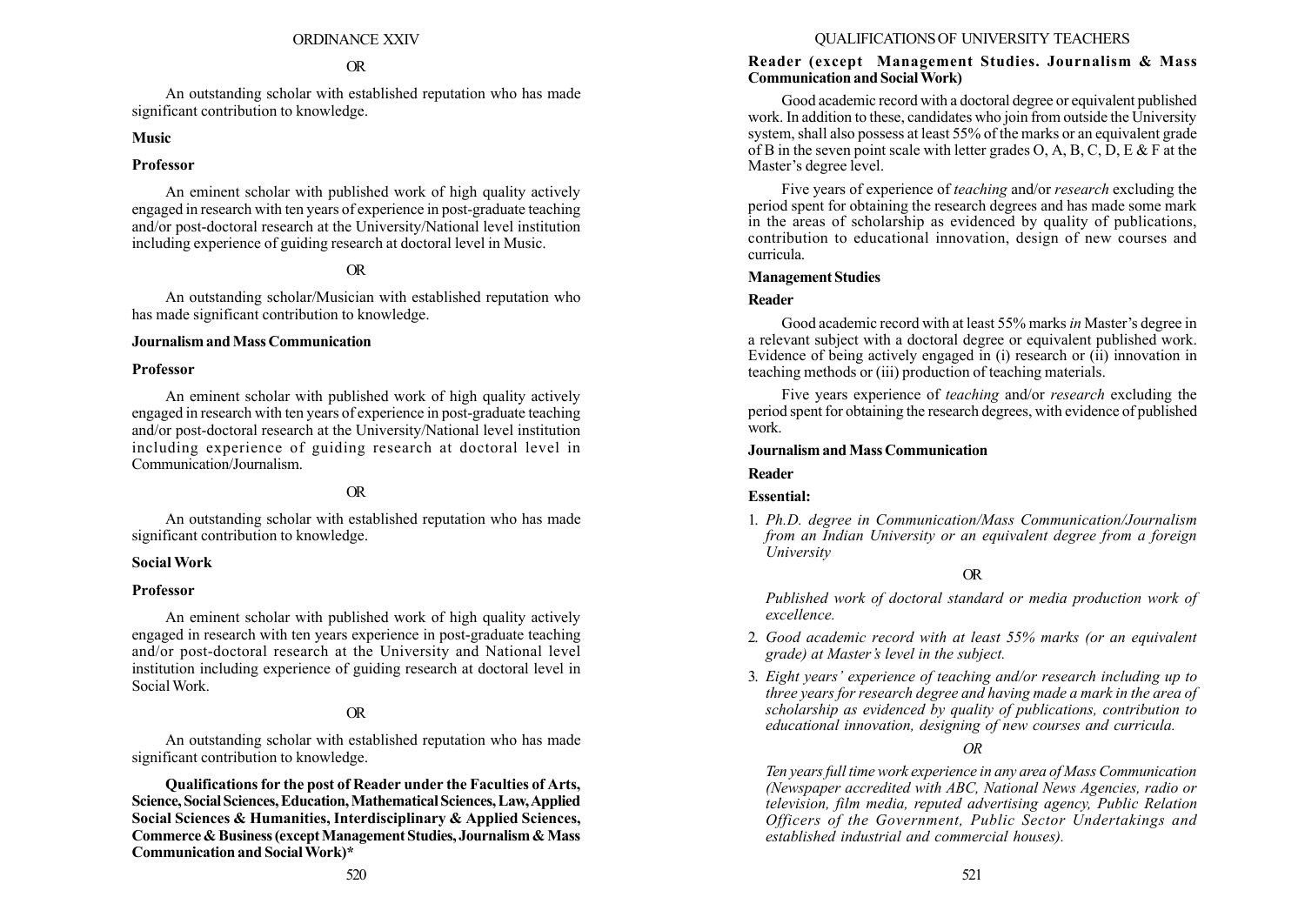### SocialWork

## Reader

Good academic record with doctoral degree or equivalent published work. Evidence of being actively engaged in  $(1)$  research, or  $(2)$  innovation in teaching method, or (3) production of teaching materials. Good academic record with at least 55% marks or an equivalent grade at Master's degree level.

Eight years experience of teaching and/or research provided that at least five of these years were as Lecturer or in an equivalent position.

# OR

Ten years experience in field practice and professional publication based on work experience and experience in training and/or field instruction. Experience in consultation and documentation.

Note : The minimum requirement of 55% shall not be insisted upon for Principals, Professors, Readers, Librarians, Deputy Librarians, Directors of Physical Education, Deputy Director of Physical Education for the existing incumbents who are already in the University system. But in no case would this be less than 50%.

Qualifications for the post of Lecturer, under the Faculties of Arts, Science, Social Sciences, Education, Management Studies, Foreign Languages, Law, Applied Social Sciences & Humanities, Interdisciplinary & Applied Sciences, Commerce & Business (except Physical Education, Journalism & Mass Communication, Music, Social Work, Book Publishing and Tourism).

### Lecturer

- 1. Good academic record with at least 55% (50% for candidates belonging to SC/ST or those who passed their Master's degree prior to 19.09.91 and hold a Ph.D. degree) or an equivalent grade of B in the 7 point scale with letter grades O, A, B, C, D, E  $\&$  F at the Master's degree level in the relevant subject from an Indian University or an equivalent degree from a foreign University.
- 2. Candidates should have qualified the National Eligibility Test (NET) for Lecturers conducted by the UGC/CSIR or similar test accredited by the UGC.

## Note:-

(a) Candidates who have completed M.Phil degree up to 31st December 1993 or have submitted Ph.D. thesis in the concerned subject up to 31 st December, 2002 are exempted from qualifying NET.

(b) A relaxation of the minimum marks at the post-graduate level from 55% to 50% may be provided to the candidates who have cleared the JRF examination conducted by the UGC/CSIR only, prior to 1989, when the minimum marks required to appear for JRF examination were 50%.

# Lecturer in Physical Education in Colleges

- (i) Master's degree in Physical Education/Sports (two years course) or equivalent degree\* with at least 55% marks (50% marks for candidates belonging to SC/ST and those who passed their Master's degree prior to 19.09.1991 and hold a Ph.D. degree) or an equivalent grade in the seven point scale with letter grades O,  $\overrightarrow{A}$ , B, C, D, E & F plus a consistently good academic record
- (ii) Candidates must have qualified the National Eligibility Test (NET) conducted by the UGC or any other agency approved by the UGC.
- (iii) Record of having represented the University/College at the inter-University competitions or the State in National Championships.
- (iv) Passed the physical fitness test.

# PHYSICAL FITNESS TEST

Norms for Men

12 minutes run/ walk test

Up to 30 Years Up to 40 Years Up to 45 Years Up to 50 Years

1800 Mtrs. 1500 Mtrs. 1200 Mtrs. 800 Mtrs.

### Norms for Women

8 minutes run/ walk test

| Up to 30 Years | Up to 40 Years | Up to 45 Years | Up to 50 Years |
|----------------|----------------|----------------|----------------|
| 1000 Mtrs.     | 800 Mtrs       | 600 Mtrs.      | $400$ Mtrs.    |

However, before taking the test, a candidate shall produce a medical certificate, certifying that he/she is medically fit.

\*Note: It is clarified that those who did their Master's degree as one year D. P. Ed and one year M.P.Ed. shall also be considered eligible, subject to concurrence of the UGC.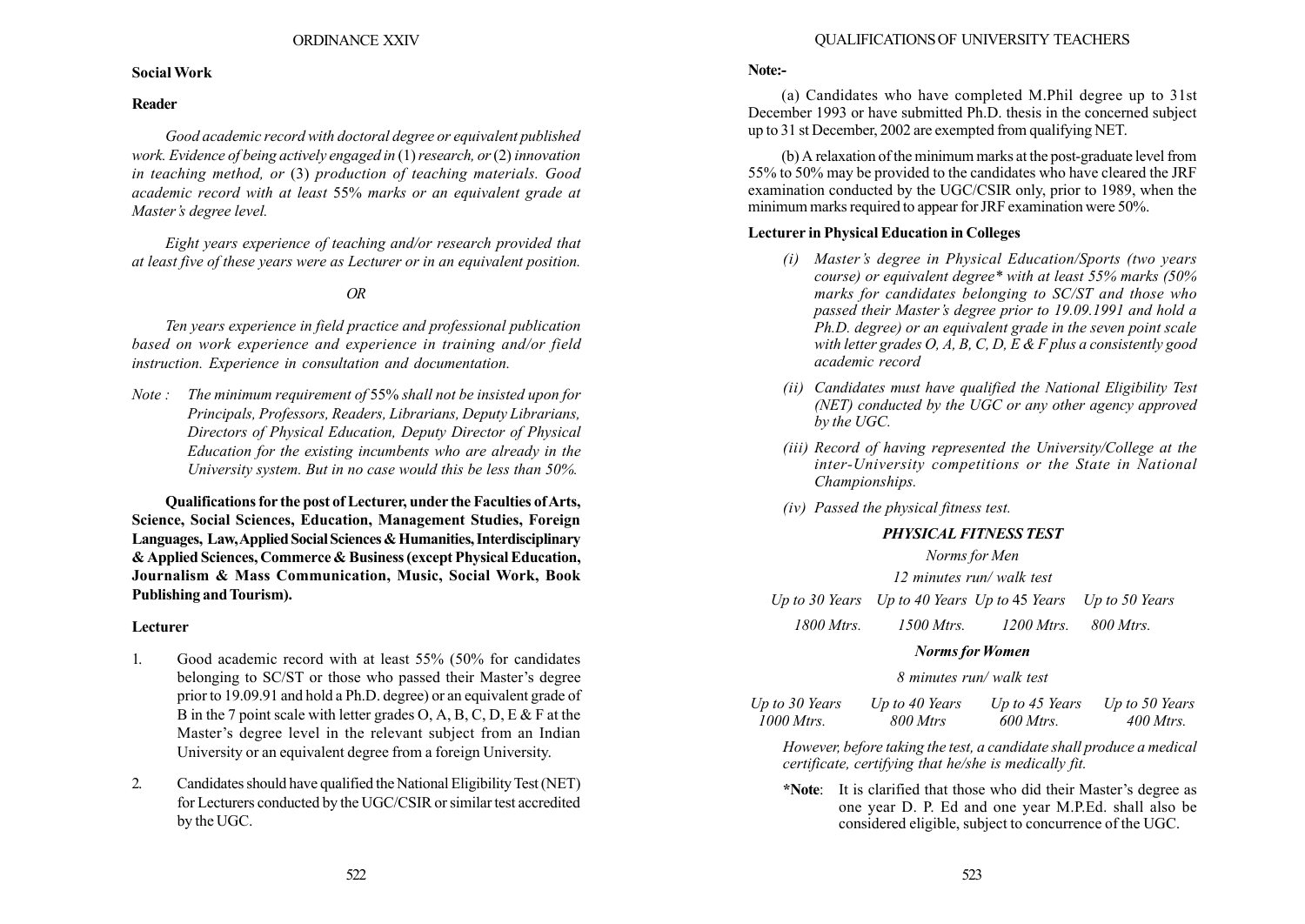## Journalism & Mass Communication

## Lecturer

- 1. Good academic record with at least 55% marks (50% for candidates belonging to SC/ST or those who passed their Master's degree prior to 19.09.91 and hold a Ph.D. degree) or an equivalent grade of B in the 7 point scale with letter grades O, A, B, C, D, E  $\&$  F at Master's degree level or an equivalent qualification from an Indian or foreign University/recognized institution in Communication/Mass Communication/Journalism.
- 2. Candidates should have qualified the National Eligibility Test (NET) for Lecturers conducted by the UGC/CSIR or similar test accredited by the UGC.

## Note:

- (a) Candidates who have completed M.Phil degree up to 31st December 1993 or have submitted Ph.D. thesis in the concerned subject up to 31st December, 2002 are exempted from qualifying NET.
- (b) A relaxation of the minimum marks at the post-graduate level from 55% to 50% may be provided to the candidates who have cleared the JRF examination conducted by the UGC/CSIR only prior to 1989 when the minimum marks required to appear for JRF examination were 50%.

# Music

# Lecturer

- 1. Good academic record with at least 55% (50% for candidates belonging to SC/ST or those who passed their Master's degree prior to 19.09.91 and hold a Ph.D. degree) or an equivalent grade of B in the 7 point scale with letter grades O, A, B, C, D, E & F at the Master's degree level in the relevant subject from an Indian University or an equivalent degree from a foreign University.
- 2. Candidates should have qualified the National Eligibility Test (NET) for Lecturers conducted by the UGC/CSIR or similar test accredited by the UGC.

# OR

A traditional or a professional artist with a highly commendable professional achievement in the subject concerned.

# Note:

- (a) Candidates who have completedM.Phil degree upto 31st December 1993 or have submitted Ph.D. thesis in the concerned subject up to 31st December, 2002 are exempted from qualifying NET.
- (b) A relaxation of the minimum marks at the post-graduate level from 55% to 50% may be provided to the candidates who have cleared the JRF examination conducted by the UGC/CSIR only prior to 1989 when the minimum marks required to appear for JRF examination were 50%.

# SocialWork

## Lecturer

Good academic record with at least 55% marks (50% for candidates belonging to SC/ST and those who passed their Master's degree prior to 19.09.91 and hold a Ph.D. degree or an equivalent grade) at Master's degree level or an equivalent qualification from an Indian or foreign University. Candidates, besides fulfilling the above qualifications, should have cleared the eligibility test for lecturers (NET) conducted by UGC, CSIR or similar test accredited by the UGC.

## Book Publishing

# Lecturer

Good academic record with first or high second class post-graduate degree

At least three years' experience in Editorial and Managerial capacity in a Publishing House.

A knowledge of the study of publishing in India and abroad and competency in taking classes in the Book Publishing course at the undergraduate level. Candidates besides fulfilling the above qualifications should have cleared the eligibility test for Lecturers conducted by UGC, CSIR or similar test accredited by the UGC. Provided that the University may make any relaxation in the above qualifications with the approval of the University Grants Commission.

# Tourism

# Lecturer

Good academic record with first or high second class post -graduate degree

At least three years' experience in a Tourist Organisation-Government or Non-Government holding a responsible post.

A good knowledge of Tourist Organisation in India and abroad and competency in taking classes in the Tourism course at the undergraduate level. Candidates besides fulfilling the above qualifications should have cleared the eligibility test for Lecturers conducted by UGC, CSIR or similar test accredited by the UGC provided that the University may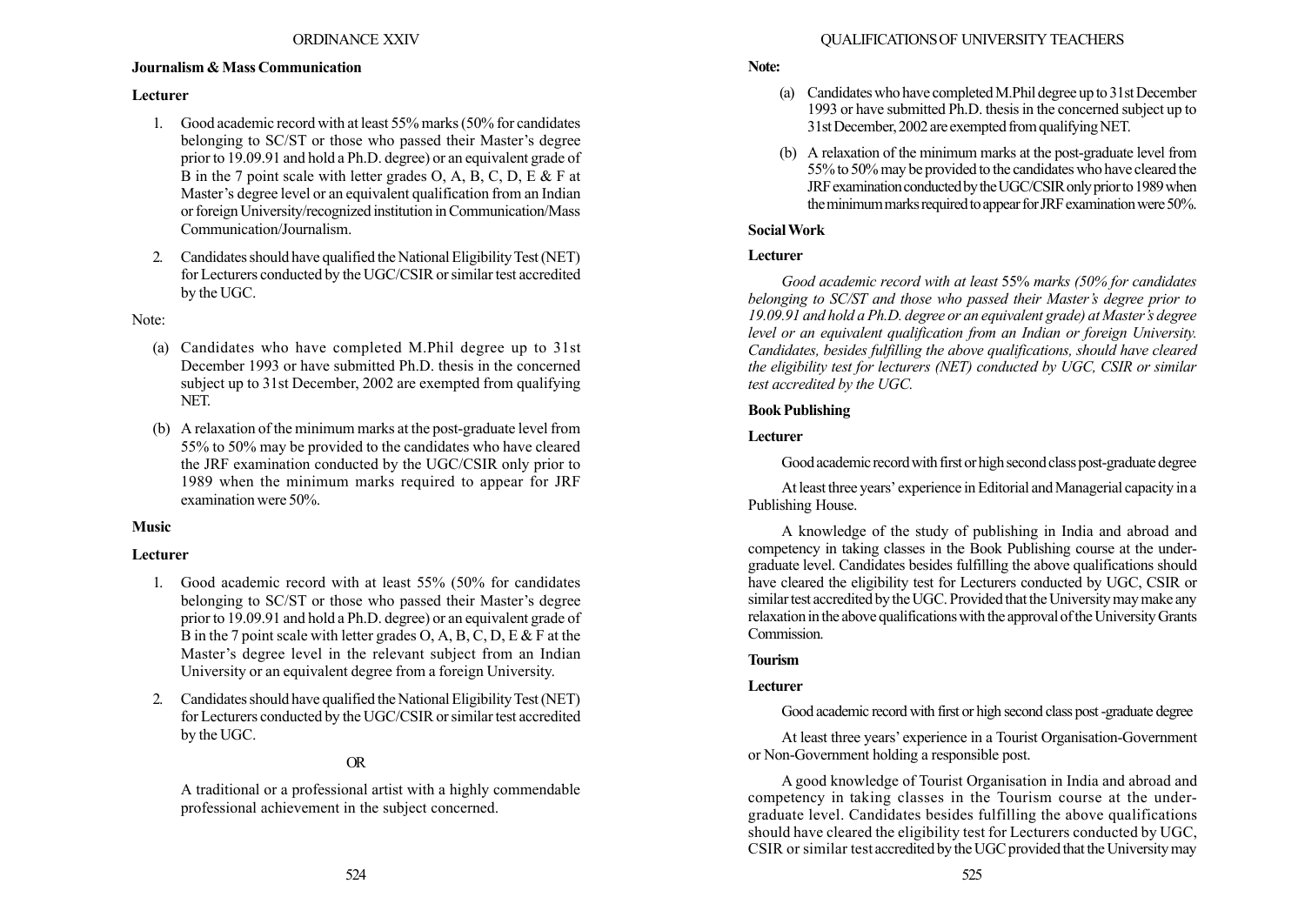### ORDINANCE XXIV

make any relaxation in the above qualifications with the approval of the University Grants Commission.

# Principal

- 1. A Master's degree in a relevant subject with at least 55% marks or an equivalent grade of  $B'$  in the seven point scale with letter grade  $0, A, B, C, D, E & F$
- 2. Ph.D. or equivalent degree.
- 3. Total experience of fifteen years of teaching and/or post-doctoral research in Universities/Colleges and other institutions of higher education.
- Note: The minimum requirement of 55% shall not be insisted upon for the post of Principal for existing teachers who are already in the University system. But in no case would this be less than 50%. However, these marks should be insisted upon for those entering the system from outside.

# General Note

- 1. A relaxation of 5% may be provided from 55% to 50% of the marks at the Master's level for the SC/ST category.
- 2. A relaxation of 5% may be provided from 55% to 50% of the marks to the Ph.D. degree holders who have passed their Master's degree prior to 19th September, 1991.
- 3. B in the seven point scale with letter grade O, A, B, C, D, E  $\&$  F shall be regarded as equivalent of 55% wherever the grading system is followed.
- 4. NET shall remain the compulsory requirement for appointment as Lecturer. However, the candidates who have completed M.Phil. degree up to 31st December 1993 or have submitted Ph.D. thesis in the concerned subject upto 31st December, 2002 are exempted from appearing in the NET examination.
- 5. The minimum requirement of 55% marks shall not be insisted upon for Principals, Professors, Readers, Librarians, Deputy Librarians, Directors of Physical Education, Deputy Registrars and Deputy Directors of Physical Education for the existing incumbents who are already in the University system. But in no case would this be less than 50% marks. However, these marks should be insisted upon for those entering the system from outside and those at the entry point of Lecturers, Assistant Registrars, Assistant Librarians, Assistant Directors of Physical Education.

# QUALIFICATIONS OF UNIVERSITY TEACHERS

- 6. A relaxation of the minimum marks at the post-graduate level from 55% to 50% marks for appointment as Lecturer may be provided to the candidates who have cleared the JRF examination conducted by the UGC/CSIR only prior to 1989 when the minimum marks required to appear to for JRF examination were 50% marks.
- 7. Provided that any relaxation in the prescribed qualifications can only be made by the UGC in a particular subject in which NET is not being conducted or enough number of candidates are not available with NET qualiifcations.

| Grade            | <b>Grade Point</b> | Percentage<br>Equivalence |
|------------------|--------------------|---------------------------|
| $O=O$ utstanding | 5.50-6.00          | 75-100                    |
| A=Very Good      | 4.50-5.49          | 65-74                     |
| $B = Good$       | 3.50-4.49          | 55-64                     |
| C=Average        | 2.50-3.49          | 45-54                     |
| D-Below Average  | 1.50-2.49          | 35.44                     |
| $E = Poor$       | 0.50-1.49          | 25-34                     |
| Fail             | $0 - 0.49$         | $0-24$                    |

# Seven Point Scale

# Qualifications for the Post of Principal/Dean/Director in Medical Colleges

Should possess the recognized post-graduate medical qualification and other academic qualification from a recognized institution with minimum of ten years teaching experience as Professor/Associate Professor/Reader in a Medical College/Institute, out of which at least five years should be as Professor in a Department.

For appointment as Professor under the Merit Promotion Scheme of 1983 in the Faculties of Arts, Science, Social Sciences, Mathematical Sciences, Law, Education, Management Studies and Music & Fine Arts.

At least ten years' teaching experience as Reader subject to the condition that the person concerned has five years' continuous service as a Reader in a Delhi University Department at the time of promotion.

Explanation : Such Readers would be recommended for promotion as Professors who have attained the academic and professional standards expected for appointment in this University to the post of Professor.

For appointment as Reader under the Merit Promotion Scheme of 1983 in the Faculties of Arts, Science. Social Sciences. Mathematical Sciences, Law, Education, Management Studies and Music & Fine Arts and Lecturers (Reader's Grade) in Colleges: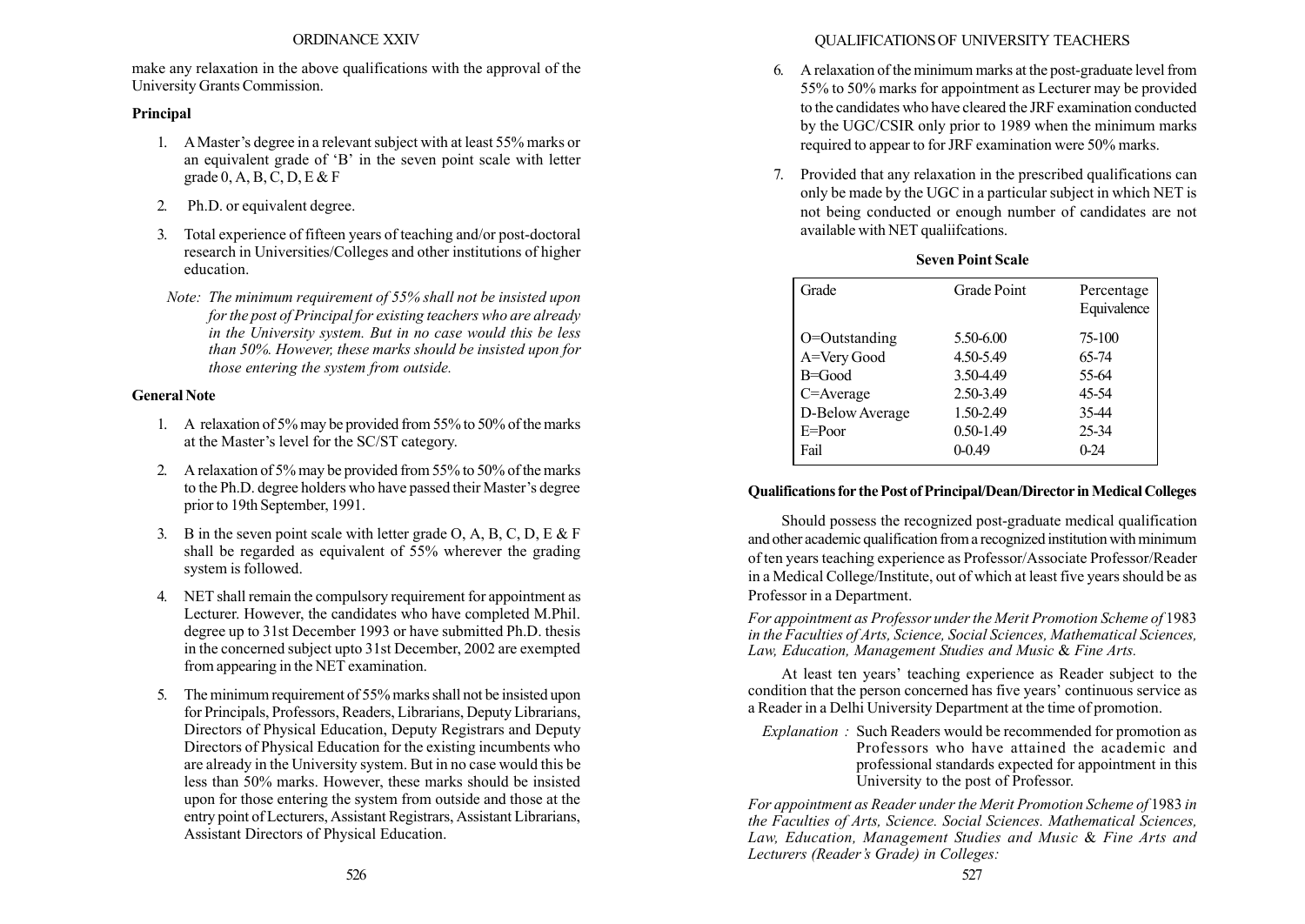### ORDINANCE XXIV

### (a) Eligibility :

The following categories of teachers will be eligible for promotion to Lecturer (Reader's Grade) in the case of Colleges, and to the Reader's Post, in the case of University Departments :

- (i) Teachers (including Directors of Physical Education) with at least 15 years' teaching experience:
- (ii) Teachers (including Directors of Physical Education) with a Doctoral degree or equivalent published work with at least 10 years' teaching experience:

Provided that there should be at least 10 years' full time teaching experience in a permanent position in case of category (i) and 7 years' full time teaching experience in a permanent position in case of category (ii) and provided further that teacher concerned in category (i) has 7 years<sup>7</sup> and the teacher concerned in category (ii) has 5 years' continuous full time service in the University of Delhi at the time of promotion.

### Explanation:

- (1) Teaching experience will mean teaching experience of Undergraduate or Post-graduate classes of the University of Delhi or its Colleges or of any other University/College/Institute in India or abroad recognised by the University of Delhi/ Central/State Government.
- (2) It will include teaching experience as Lecturer (permanent/ temporary/ad-hoc), Demonstrator/Assistant Lecturer (temporary/ ad-hoc).
- (3) In the case of teachers of the Institute of Home Economics their teaching experience in that Institute prior to the University shall be counted.
- (4) Teaching experience includes all periods spent on leave except Extra-Ordinary Leave for non-academic purposes.

For Promotion of teachers of University College of Medical ScienceslVallabhbhai Patel Chest Institute (Medical Faculty).

### (a) Demonstrator to Lecturer:

Those with M.D;/M.S./Ph.D./M.Sc. (Medical) in the subject concerned with 6 years' permanent service as Demonstrator of which at least 4 years' continuous service should be in the institution where he/she is being cosidered for promotion having required qualification as laid down by the Medical Council of India from time to time.

# QUALIFICATIONS OF UNIVERSITY TEACHERS

## (b) Lecturer to Reader:

Lecturers with 8 years' permanent service as Lecturer of which at least 4 years' continuous service should be in the institution where he/ she is being considered for promotion having required qualifications as laid down by the Medical Council of India from time to time.

## (c) Reader to Professor:

Readers with 8 years' permanent service as Reader of which at least 4 years' continuous service should be in the institution where he/ she is being considered for promotion having required qualifications as laid down by the Medical Council of India from time to time.

> Note: Modalities of evaluation would be the same as for promotion of various categories in the University Departments as approved by the Executive Council.

### Merit Promotion Scheme-1987

For promotion of lecturer to lecturer in Senior Scale/Reader's grade/Reader under the Merit Promotion Scheme, 1987 in the Faculty of Arts, Science, Social Sciences., Mathematical Sciences, Law, Education,Medical Sciences, Management Studies. Music & Fine Arts. Inter-disciplinary and Applied Sciences/Applied Social Sciences and Humanities; Commerce and Business and other Faculties to be established except when otherwise stated.

### ëAí Lecturer in Senor Scale

A Lectuer in a Department/College of the University/Assistant Director of Physical Education in the University will be eligible for promotion as Lecturer in the Senior Scale/Assistant Director of Physical Education in the Senior Scale in the University, as the case may be, in the pay scale of Rs, 3000-5000 if he/she has :

- (a) completed 8 years of service (5 years if Ph.D. and 7 years if M.Phil.);
- (b) attended two refresher courses/summer institutes of approved duration or engaged in other appropriate continuing education programme of comparable quality as may be specified; and
- (c) consistently satisfactory performance appraisal reports.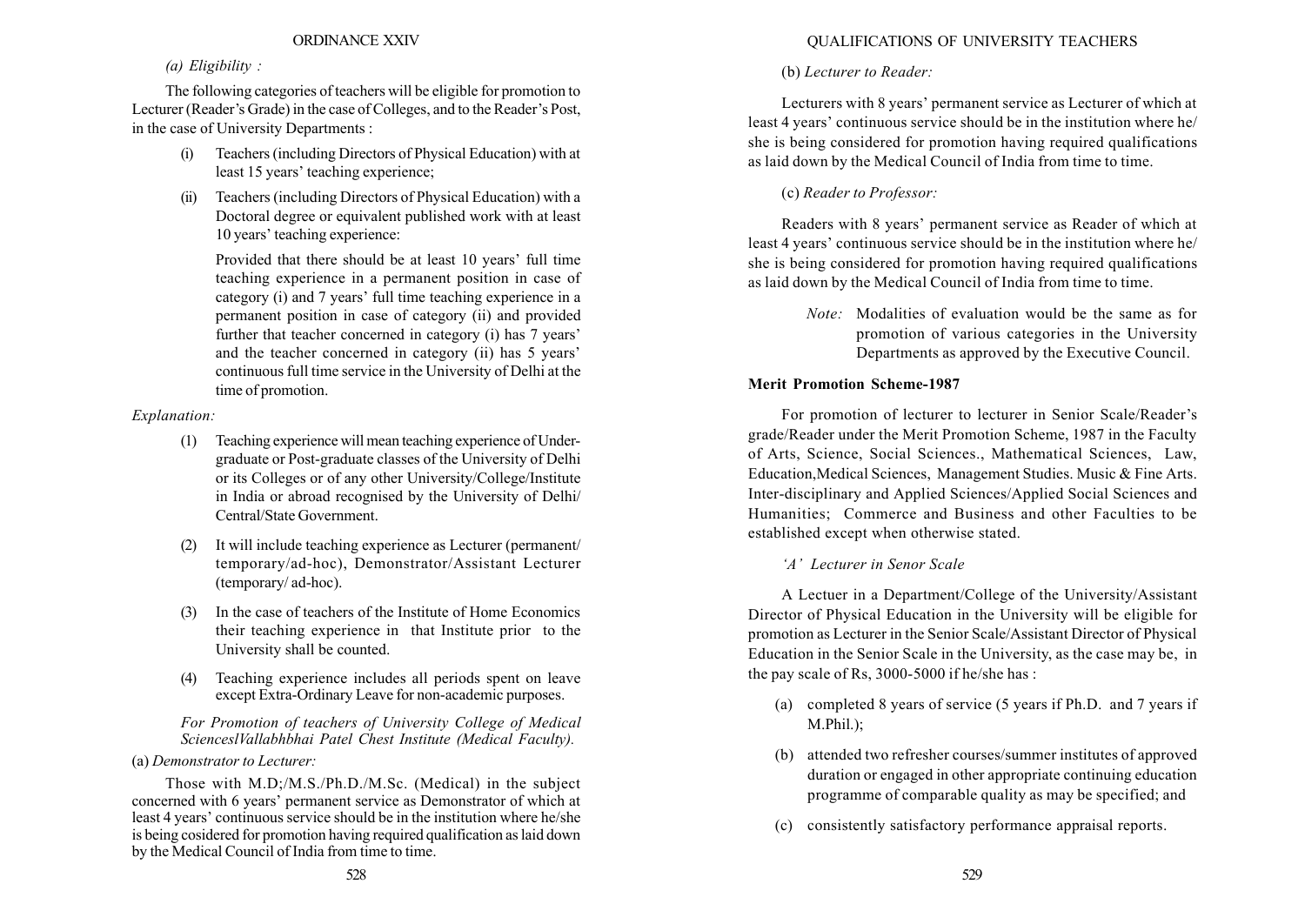- (i) No lecturer/Assistant Directorof Physical Education in the University will be eligible for promotion as lecturer in the Senior Scale/Assistant Director of Physical Education in the Senior scale in the University, as the case may be, unless he/she has completed at least five years of continuous service (2 years if Ph. D. and four years if M.Phil.) in Delhi University immediately preceding the date of eligibility for promotion.
- (ii) The requirement of Clause (b) may be relaxed where such refresher courses/Summer Institutes have not been arranged/ organised, in the subject concerned.
- (iii) Appraisal of performance of a teacher will be based on annual self-assessment reports submitted by him/her on the prescribed proforma duly verified by the Head of the Department/Institute, as the case may be.
- B. A lecturer or lecturer in the Senior Scale/Assistant Director of Physical Education or Assistant Director of Physical Education in the Senior Scale in the University will be eligible for promotion as Reader/Dy. Director of Physical Education in the University in the pay scale of Rs. 3700-5700, if he/she has.
- (a) Completed 8 years of service in the senior scale, provided that requirement of 8 years will be relaxed if the total service of the incumbent is not less than 16 years (13 years if Ph.D. and 15 years if M.Phil.)
- (b) Obtained a Ph.D. degree or has equivalent published work;
- (c) made some marks in the area of scholarship and research as evidenced by self assessment reports of referees, quality of publications, contribution to educational innovation,designing of new courses and curricula.
- (d) participated in two refresher courses/summer institutes of approved duration, or engaged in other appropriate continuing education programme of comparable quality, as may be specified, after placement in the Senior Scale; and
- (e) consistently good performance appraisal reports.

# Note :

- (i) No lecturer or Lecturer in the Senior Scale/Assistant Director of Physical Education or Assistant Director of Physical in the Senior Scale in the University will be eligible for promotion as Reader/ Dy. Director of Physical Education in the University unless he/ she has completed atleast six years of continuous service. 3 years if Ph.D. and 5 years if M.Phil. in the Delhi University, immediately, proceeding the date of eligibility for promotion.
- (ii) The requirement of Clause (d) may be relaxed where such refresher courses/ summer institutes have not been arranged/ organised in the subject concerned.
- (iii) Appraisal of performance of a teacher will be based on annual self assessment reports, submitted by him/her on the prescribed proforma duly verified by the Head of the Department/Institution, as the case may be.

# 'C' Lecturer in Reader's Grade

A lecturer or lecturer in the Senior Scale/Assistant Director of Physical Education or Assistant Director of Physical Educaiton in the Senior Scale in the University will be eligible for promotion as Lecturer in Reader's Grade/Assistant Director of Physical Education in Dy. Director's Grade in the University as the case may be in the pay scale of Rs. 3700- 5700, if he/she has.

- (a) Completed 16 years of service (13 years if Ph.D. and 15 years if M.Phil.);
- (b) Attended two refresher courses/summer institute of approved duration or engaged in other appropriate continuing education programme of comparable quality, as may be specified; and.
- (c) consistently satisfactory performance appraisal reports.

# Note :

(i) No lecturer or Lecturer in the Senior Scale/Assistant Director of Physical Education or Assistant Director of Physical Education in the Senior Scale in the University will be eligible for promotion to the Reader's Grade/Assistant Director in Deputy Director's Grade unless he/she has completed six years of continuous service (3 years if Ph.D. and 5 years if M.Phil.) in Delhi University, immediately, preceding the date of eligibility for promotion.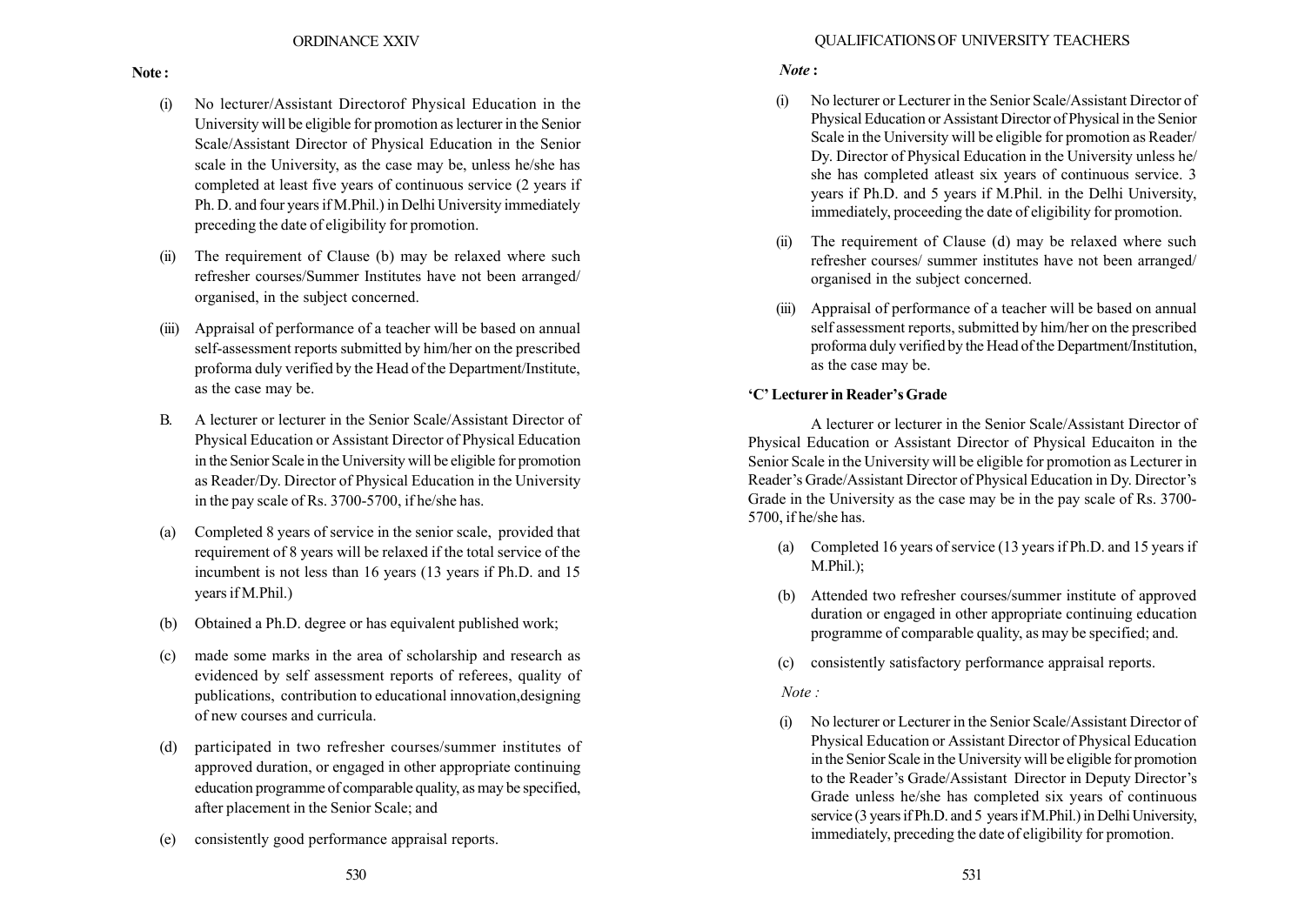- (ii) The requirement of Clause (b) above may be relaxed where such refresher courses/summer institute have not been arranged/ organised in the subject concerned;
- (iii) appraisal of performance of a teacher will be based on annual self assessment reports submitted by him/her on the prescribed proforma duly verified by the Head of the Department/institution, as the case may be.

## Explanations :

- (i) Service will mean teaching experience of under-graduate or Postgraduate classes of the University of Delhi or its Colleges or of any other recognised University/College/institution (in India or abroad and/or research experience in the National Laboratories or R&D organisations (CSIR/ICAR, DRDO, UGC, etc.);
- (ii) It will include teaching experience as Assistant Lecturer/Lecturer/ Director of Physical Education (Colleges)/Assistant Director of Physical Education (University) (Permanent/Temporary/ad-hoc 1/3 of the length of part-time service)/Demonstrator (Temporary) and research experience as Research Scientist/Research Associate;
- (iii) taching experience includes all period spent, on leave except Extra-ordinary Leave for non-academic purposes.

In the case of disagreement between the teacher and the Head of Department/Principal on facts stated by the teacher in his/her selfassessment proforma, the Head of the Department/Principal shall intimate the specific points of disagreement to the teacher within one month of submission of the proforma, if these points of differences are not resolved between the teacher and the Head of the Department/Principal through mutual discussion, the teacher may write to the Vice-Chancellor who shall appoint a Committee of Appeals to examine the points of differences and give its report. The report of the Committee shall be final and would be attached to the Self-assessment proforma of the teacher concerned.

# Merit Promotion Scheme -1998

ìFor promotion of Lecturer to Lecturer in Senior Scale/Readerís grade/ Reader/Professor under the Merit Promotion Scheme, 1998 in the Faculties ofArts, Sciences, Social Sciences, Mathematical Sciences, Law, Education, Management Studies, Music & Fine Arts, Inter-disciplinary and Applied Sciences, Applied Social Sciences and Humanities, Commerce and Business, Medical Sciences and other Faculties to be established exept when otherwise stated".

# **Eligibility**

A. Lecturer/Asstt. Director of Physical Education in Senior Scale :

A Lecturer/Assistant Director of Physical Education in regular service will be eligible for promotion as Lecturer in Senior Scale/Asistant Director of Physical Education in Senior Scale in the University, as the case may be, in the pay scale of Rs. 10.000-15,200 if he/she has :

- (a) Completed 6 years of service (4 years if Ph.D. and 5 years if M.Phil).
- (b) Participated in one orientation course and one refresher course of approved duration, or engaged in other appropriate continuing eduation programmes of comparable quality as may be specified or approved by the University Grants Commission (Those with Ph.D. degree would be exempted from one refresher course); and
- (c) Consistently satisfactory performance appraisal reports;

Note :

- (i) Whenever the requirement of Clause (b) has remained imcomplete, the same will be required to be completed preferably within one year of promotion, provided that the requirement of Clause (b) may be relaxed where such refresher courses have not been arranged/organised in the subject concerned.
- (ii) Appraisal of performance of a teacher will be based on annual self-assessment reports submitted by him/her on the prescribed proforma duly verified by the Head of the Department/Institution, as the case may be.
- B) Reader/Deputy Director of Physical Education :

A Lecturer or Lecturer in Senior Scale/Assistant Director of Physical Education or Assistant Director of Pysical Education in the Senior Scale in the University will be eligible for promotion as Reader/Dy. Director of Physical Education in the University, as the case may be, in the pay scale of Rs. 12,000 - 18,300, if he/she has :

(a) Completed 5 years of service in the senior-scale, provided that the requirements of 5 years will be relaxed if the total service of the incumbent is not less than 11 years (9 years if Ph.D., and 10 years if M.Phil.);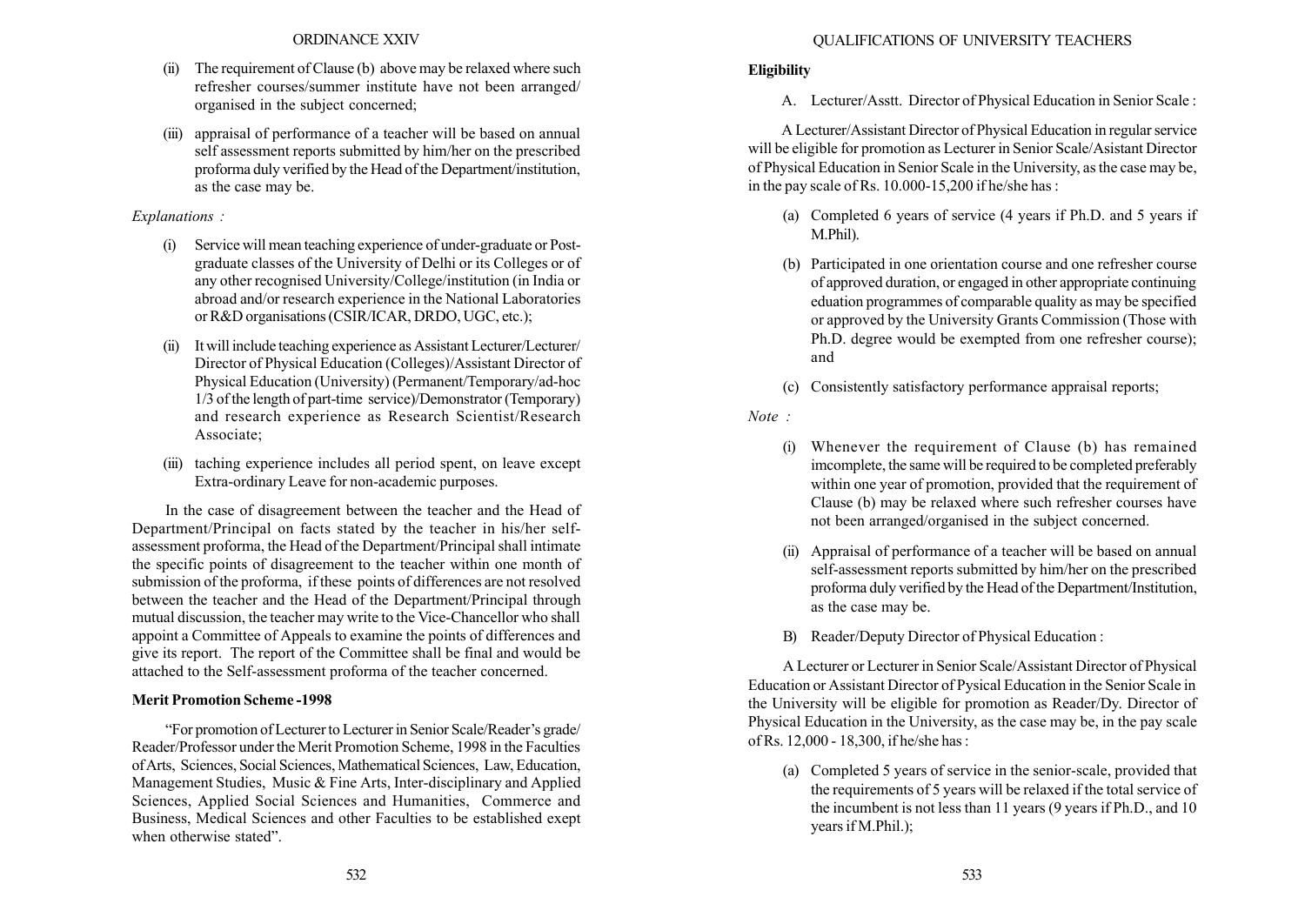### ORDINANCE XXIV

- (b) Obtained a Ph.D., degree or has equivalent published work;
- (c) Made some mark in the areas of scholarship and research as evidenced e.g., by self-assessment reports, quality of publications, contribution to educational innovation, designing of new courses and curricula;
- (d) Participated in two refresher courses/summer institutes of approved duration, or engaged in other appropriate continuing education programme of comparable quality, as may be specified after promotion to the Senior Scale; and.
- (e) Consistently satisfactory performance appraisal reports.
- *Note*: (i) The University may relax any of the above qualifications with the prior approval of the University Grants Commission.
	- Wherever the requirement of Clause(d) has remained incomplete, the same will be required to be completed preferably within one year of promotion. Provided that the requirement of Clause (d) may be relaxed where such refresher courses have not been arranged/organised in the subject concerned.
	- (iii) Appraisal of performance of a teacher will be based on annual self-assessment reports, submitted by him/her on the prescribed proforma duly verfied by the Head of the Department/Institution, as the case may be.
	- C. Lecturer in Reader's Grade (Selection Grade)/Deputy Director Physical Education Grade.

A Lecture or Lecturer in Senior Scale/Assistant Director of Physical Education or Assistant Director of Physical Education in Senior Scale in the University will be eligible for promotion as Lecturer in Reader's Grade/ Assistant Director of Physical Education in Dy. Director's (Physical Education) Grade in the University, as the case may be, in the pay scale of Rs. 12,000-18,300, if he/she has :

(a) Completed 5 years of service in the senior scale, provided that the requirement of 5 years will be relaxed if the total service of the incumbent is not less than 11 years (9 years if Ph.D., and 10 years if M.Phil.);

### QUALIFICATIONS OF UNIVERSITY TEACHERS

- (b) Engaged himself/herself in fruitful academic activities/ contribution to corporate life of the Institution/examination work/ educational innovation/designing of new courses etc.;
- (c) Attended two refresher courses/summer institute of approved durtion, or engaged in other appropriate continuing education programme of comparable quality, as may be specified, after promotion in the senior scale; and
- (d) Consistently satisfactory performance appraisal reports.
- Note : (i) Wherever the requirement of Clause (c) has remained incomplete, the same will be required to be completed preferably within one year of promotion.

Provided that the requirement of Clause (c) may be relaxed where such refresher courses have not been arranged/ organised in the subject concerned.

(ii) Appraisal of performance of teacher will be based on the annual self-assessment report submitted by him/her on the prescribed proforma duly verified by the Head of the Department/Institution, as the case may be.

### D. Professor :

A. Reader will be eligible for promotion as Professor in the pay scale of Rs. 16,400-22, 400, if he/she has :

- (a) Completed 8 years of service as Reader;
- (b) Attained academic and professional standards expected for appointment as Professor as evidenced from research contributions/books/articles published/any other academic contribution;
- (c) Engaged in fruitful academic activities like attending Seminar/ Conferences/extension and field outreach activities/contributed to teaching/academic environment/corporate life of the Institution; and
- (d) Consistently satisfactory performance appraisal reports.
- *Note* : (i) Candidate will be required to submit his/her best written contribution/s for consideration by the Selection **Committee**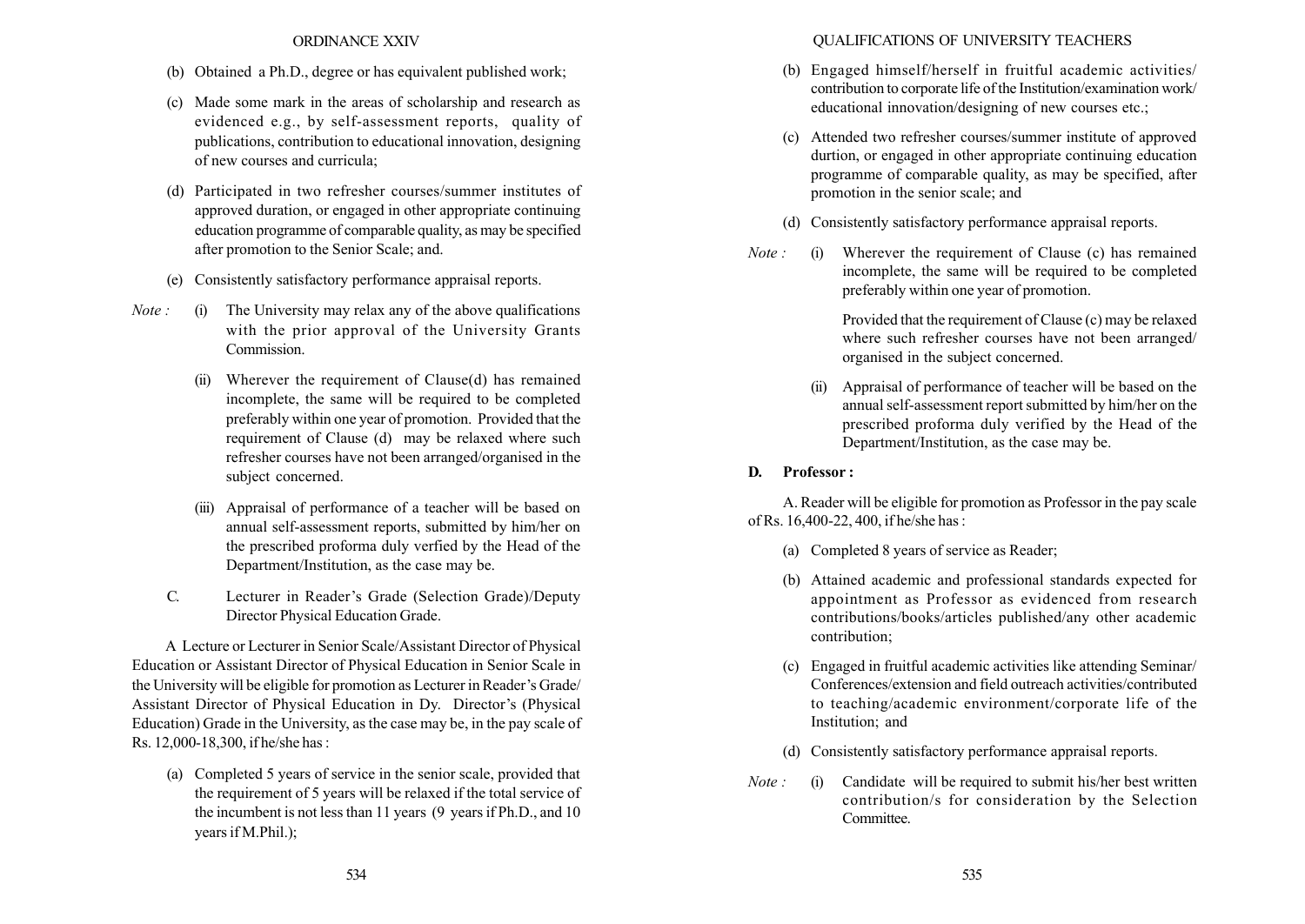Appraisal of performance of a teacher will be based on the annual self-assessment report submitted by him/her on the prescribed proforma duly verified by the Head of the Department/Institution, as the case may be.

#### Explanations :

- (i) Service will mean teaching experience of Under-graduate or Postgraduate classes of the University of Delhi or its Colleges or of any other recognised University/College/Institution in India or abroad and/ or research experience in the National Laboratories or R & D organisations (CSIR/ICAR, DRDO, UGC, etc.).
- (ii) It will include teaching experience as Lecturer/Assistant Lecturer/ Director of Physical Education in Colleges/Assistant Director of Physical Education in the University (Permanent/Temporary/ ad hoc)/ Demonstrator and research experience as Research Scientist/ Research Associate/Pool Officer.
- (iii) Teaching experience includes all period spent on leave, except extraordinary leave for non-academic purposes.
- (iv) Teachers holding D.Litt./D.Sc. will be considered at par with Ph.D.
- Note : In the case of disagreement between the teacher and the Head of the Department/Principal on facts stated by the teacher in his/her self-assessmet proforma, the Head of the Department/ Principal shall intimate the specific points of disagreement to the teacher within one month of submission of the proforma. If these points of differences are not resolved between the teacher and the Head of the Department/Principal through mutual discussion, the teacher may write to the Vice-Chancellor who shall appoint a 'Committee of Appeals' to examine the points of differences and give its report. The report of the Committee shall be final and would be attached to the self-assessment proforma of the teacher concerned.

### For promotion of teachers of University College of Medical Sciences/Vallabhbhai Patel Chest Institute (Medical Faculty) under Merit Promotion Scheme-1987).

Eligibility:

A. Every Lecturer in the College/Institute will be eligible for promotion as Lecturer in the senior Scale in the pay scale of Rs. 3000-5000 in the College/Institute, as the case may be, if he/she has-

## QUALIFICATIONS OF UNIVERSITY TEACHERS

(a) For Medical persons with M.D./M.S./M.D.S./M.B.B.S. with M.Sc./Ph.D. completed 4 yrs. of service out of which he/she has completed atleast 2 years at the UCMS and/or VPCI preceding the date of eligibility, provided further that he/she has atleast one year service as a Lecturer at the time of promotion.

For Non-medical Persons: With M.Sc. completed 6 years. (4 years with Ph.D.) out of which he/she has completed 3 yrs. (2 years in case of Ph.D. at the UCMS and/or VPCI. Provided further that he/she has atleast one year service as a Lecturer at the time of promotion.

- (b) attended two Refresher Courses/updates/Seminars/Summer Institutes/recognised Conferences/Workshops organised by approved bodies or engaged in other appropriate medical continuing education programmes of comparable quality or research work suggested by publication of papers in the journals.
- (c) consistently satisfactory performance appraisal reports.
- Note: (1) The requirement of Clause (b) may be relaxed where such refresher Course/Updates/Seminars/Summer Institutes/ recognised Conferences/Workshops organised by approved bodies, have not been arranged/organised in the subject concerned.
	- (2) Appraisal of performance of a Lecturer in the College/ Institute will be based on annual self-assessment papers submitted by him/her. on the prescribed proforma duly verified by the Principal of the College/Director of the Institute, as the case may be.

In the case of disagreement between the teacher and the Principal of the College/Director of the Instt., as the case may be, on facts stated by the teacher in his/her selfassessment proforma, the Principal of the College/Director of the Institute shall intimate the specific points of disagreement to the teacher within one month of submission of the proforma. If these points of difference are not resolved between the Teacher and the Principal of the College/Director of Instt. through mutual discussion, the teacher may write to the Vice- Chancellor who shall appoint a Committee of Appeals to examine the points of difference and give its report. The report of the Committee of Appeals shall be final and would be attached to the self-assessment proforma of the teacher concerned.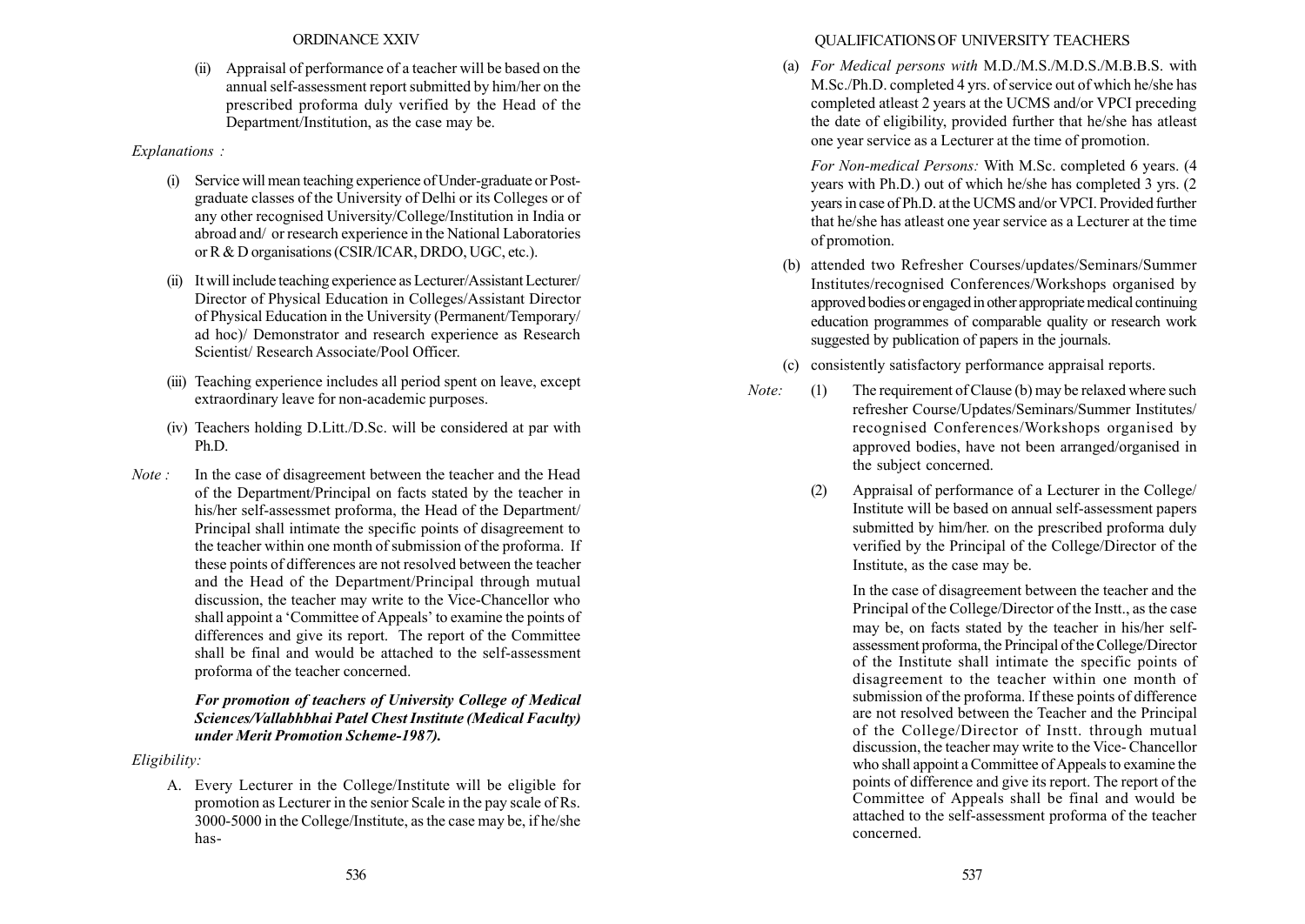### Explanations:

- (1) Service will mean teaching experience of Under-graduate/ Postgraduate classes in a Medical College/lnstitution recognised by the University of Delhi/MedicaI Council of India.
- (2) It will include teaching experience as Lecturer (permanent/ temporary), Demonstrator (permanent/temporary); Senior Resident/Jr. Resident/Tutor or equivalents.
- (3) Teaching experience includes all period spent on leave except Extra-ordinary Leave for non-academic purposes.
- B. Every Lecturer/Lecturer in senior Scale in the College/lnstitute, will be eligible for promotion as Lecturer in Reader's grade in the College/ lnstitute, as the case may be in the pay scale of Rs. 3700- 5700, if he/ she has-
	- (a) For Non-medical persons with M.Sc. completed 12 years of sevice out of which he/she has completed atleast 5 years at UCMS and/or VPCI provided further that he/she has at least three years of sevice as Lecturer/Senior Lecturer at the time of promotion.
	- (b) attended two Refresher Courses/Updates/Seminars/Summer Institutes/recognised Conferences/Workshops organised by approved bodies or engaged in other appropriate medical continuing education programmes of comparable quality or research work suggested by publication of papers in the journals.

(c) consistently satisfactory performance apraisal reports.

- *Note* : (1) The requirement of Clause (b) may be relaxed where such refresher Courses/Updates/Seminars/Summer Institutes/ recognised Conferences/Workshops organised by approved bodies, have not been arranged/organised in the subject concerned.
	- (2) Appraisal of performance of a Lecturer in the College/ lnstitute will be based on annual self-assessment papers submitted by him/her on the prescribed proforma duly verified by the Principal of the college/Director of the Institute, as the case may be. In the case of disagreement between the teacher and the Principal of the College/Director of the Institute, as the case may be, on facts stated by the teacher in his/her self-assessment proforma, the Principal of the College/Director of the

## QUALIFICATIONS OF UNIVERSITY TEACHERS

Institute shall intimate the specific points of disagreement to the teacher within one month of submission of the proforma. If these points of difference are not resolved between the Teacher and the Principal of the College/ Director of Instt. through mutual discussion, the teacher may write to the Vice-Chancellor who shall appoint a Committee of Appeals to examine the points of difference and give its report The report of the Committee of Appeals shall be final and would be attached to the self-assessment proforma of the teacher concerned.

Explanations :

- (1) Service will mean teaching experience of Under-duate/Postgraduate classes in a Medical College/lnstitute recognised by the University of Delhi/Medical Council of India.
- (2) It will include teaching experience as Lecturer (permanent/ temporary), Demonstrator (permanent/temporary); Senior Resident/Jr. Resident/Tutor or equivalent.
- (3) Teaching experience includes all period spent on leave except. Extra-Ordinary Leave for non-academic purposes.
- C. Every Lecturer/Lecturer in the senior Scale in the College/Institute, will be eligible for promotion to the post of Reader in the College/ Institute, as the case may be in the pay scale of Rs. 3700- 5700, if he/she has-
	- (a) For Medical persons with M.D./M.S./M.D.S./M.B.,B.S. with M.Sc./Ph.D.; Completed 8 years of service out of which he/ she has completed at least 4 years at the UCMS and/or VPCI provided further that he/she has at least three years service as a Lecturer/Senior Lecturer at the time of, promotion.

For Non-medical Persons.. M.Sc. with Ph.D., Completed 8 years of service out of which 4 years at the UCMS and/or' VPCI preceding the date of eligibility, provided further that he/she has at least three years of service as a Lecturer/ Senior Lecturer at the time of promotion.

(b) made some mark in the areas of Scholarship and Research as evidenced by self assessment reports, quality of publication contribution to educational innovation, design of new courses and curriculum etc.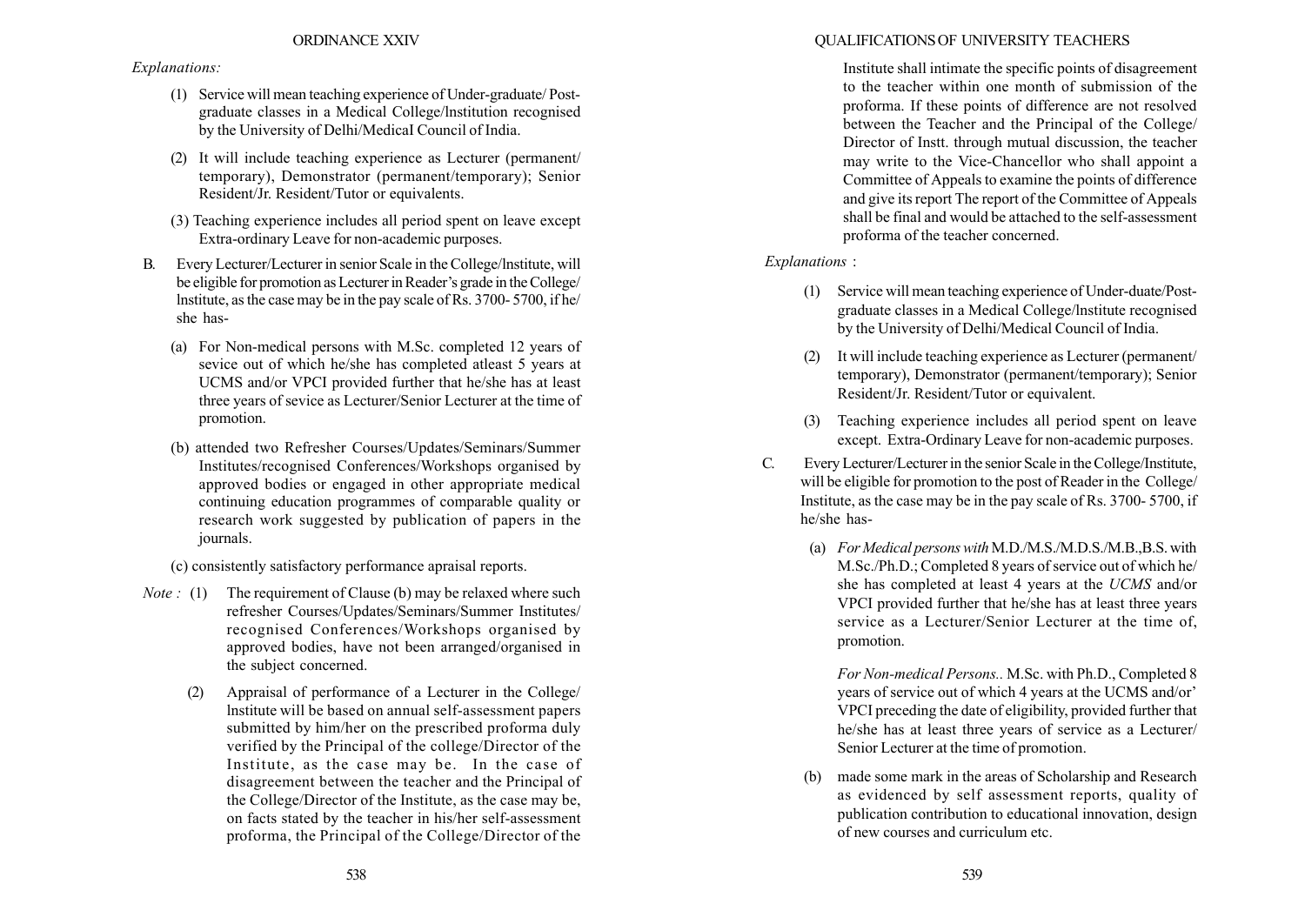- (c) participated in two Refresher Courses/Updates/Seminars/ Summer Institutes/recognised Conferences/Workshops organised by approved bodies or engaged in other appropriate medical continuing education programmes of comparable quality of research work suggested by publications of paper in the Journals.
- (d) consistently satisfactory performance appraisal reports.
- *Note*: (1) The requirement of Clause (c) may be relaxed where such refresher Course/Updates/Seminars/Summer Institutes/ recognised Conferences/Workshops organised by approved bodies, have not been arranged/organised in the subject concerned.
	- (2) Appraisal of performance of a Lecturer in the College/ Institute will be based on annual self-assessment papers submitted by him/her on the prescribed proforma duly verified by the Principal of the College/Director of the Institute, as the case may be.

In the case of disagreement between the teacher and the Principal of the College/Director of the Institute, as the case may be, on facts stated by the teacher in his/her self-assessment proforma, the Principal of the College/Director of the Institute shall intimate the specific points of disagreement to the teacher within one month of submission of the proforma. If these points of difference are not resolved between the Teacher and the Principal of the College/ Director of Institute through mutual discussion, the teacher may write to the Vice-Chancellor who shall appoint a Committee of Appeals to examine the points of difference and give its report. The report of the Committee of Appeals shall be final and would be attached to the self-assessment proforma of the teacher concerned.

### Explanations :

- (1) Service will mean teaching experience of Under-graduate/Postgraduate classes in a Medical College/lnstitute recognised by the University of Delhi/Medical Council of India.
- (2) It will include teaching experience as Lecturer (permanent/ temporary), Demonstrator (permanent/temporary); Senior Resident/Jr. Resident/Tutor or equivalent.
- (3) Teaching experience includes all period spent on leave except Extra-Ordinary Leave for non-academic puposes.

### QUALIFICATIONS OF UNIVERSITY TEACHERS

## MPS-1998 Scheme

For the promotion of teachers of University College of Medical Sciences/ V.P.C.I. (under the Faculty of Medical Sciences).

# Eligibility :

A. Lecturer in Senior Scale.

A Lecturer in regular service will be eligible for promotion as Lecturer in Senior Scale in the college/Institution, as the case may be, in the pay scale of Rs. 10,000-325-15200, if he/she has ;

(a) For Medical persons : with MD/MS/MDS-completed 4 years of service.

For non-medical persons: with M.Sc. from Medical Facultycompleted 6 years of service (4 years with Ph.D.)

- (b) attended one orientation course/update and one refresher course/ update/seminar/recognised conference/workshop organised by approved bodies or engaged in other appropriate continuing medical education programmes of comparable quality as may be specified or approved by the Medical Council of India.
- (c) consistently satisfactory performance appraisal report.
- Note :
	- (i) wherever requirement of clause (b) has remained incomplete, the same will be required to be completed preferably within one year of promotion. Provided that the requirement of Clause (b) may be relaxed where such refresher course/seminar/recognised conference/workshop has not been arranged/organised in the subject concerned;
	- (ii) Appraisal of performance of a teacher will be based on annual self-assessment report submitted by him/her on the prescribed proforma duly verified by the Principal/Director of the Institute, as the case may be.

## B. Reader

A Lecturer or Lecturer in Senior in the College/Institute will be eligible for promotion as Reader in the pay scale of Rs. 12000-420-18300, if he/she has completed 5 years of service in the Senior Scale, provided that the requirement of 5 years will be relaxed :

(a) For medical with MD/MS/MDS, if completed not less than 8 years of service.

For non-medical persons with M.Sc. from Medical Faculty with Ph.D., if completed not less than 9 years of service.

(b) Made some mark in the areas of scholarship and research as evidenced e.g., by self-assessment reports, quality of publications, contribution to education innovation.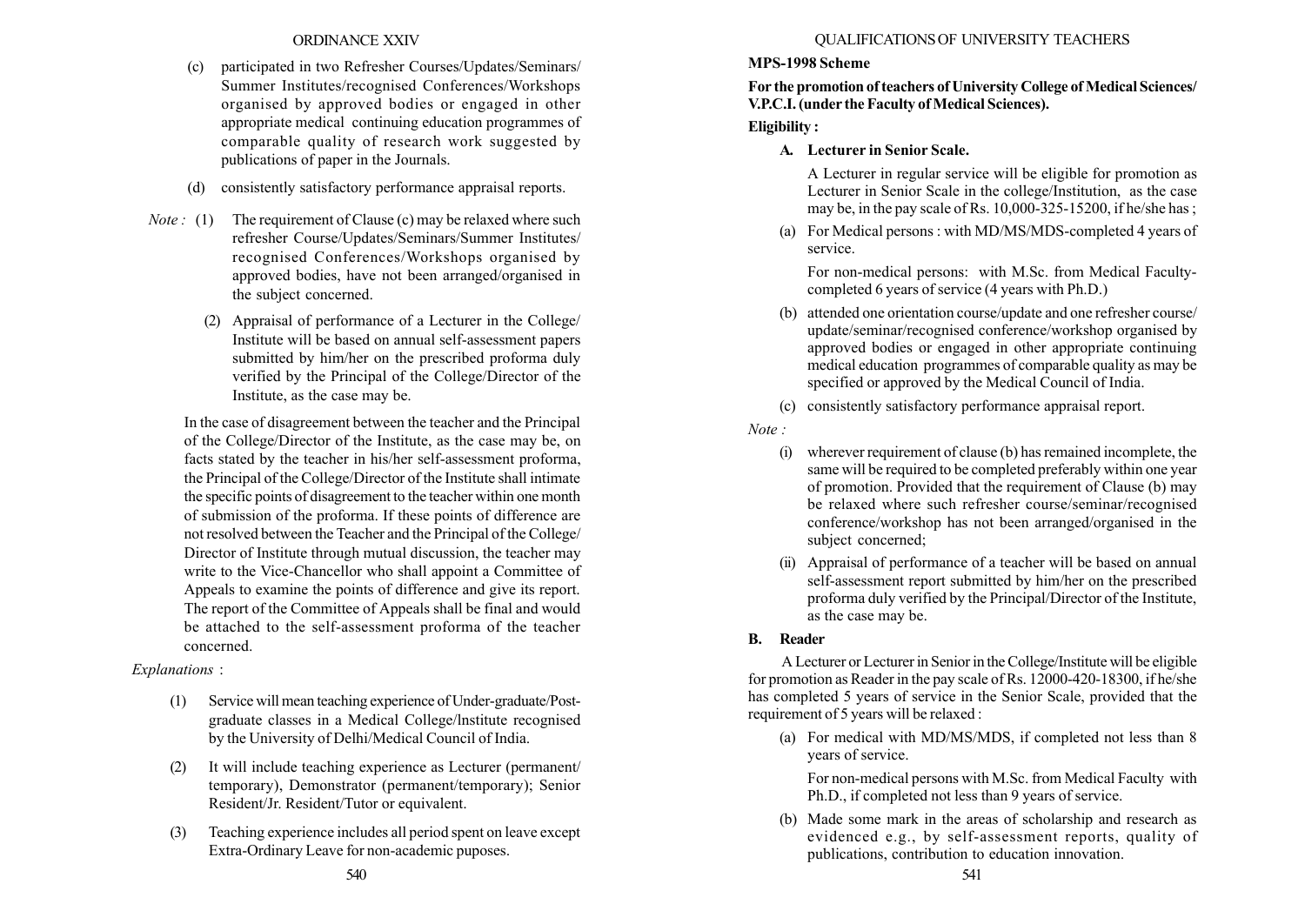- (c) attended two refresher courses/updated/seminar/recognised conferences/workshops organised by approved bodies or engaged in other appropriate continuing medical education programmes of comparable quality as may be specified or approved by the Medical Council of India, after promotion to the Sr. Scale; and
- (d) Consistently satisfactory performance appraisal reports.

#### Note :

- $(i)$  The relaxation in any of the above qualifications may be considered with the prior approval of the University Grants Commission.
- (ii) Wherever the requirement of Clause (c) has remained incomplete, the same will be required to be completed preferably within one year of promotion. Provided that the requirement of Clause (c) may be relaxed where such refresher coursees/update/seminars/ recognised conferences/workshop have not been arranged/ organised in the subject concerned.
- (iii) Appraisal of performance of a teacher will be based on annual self-assessment reports, submitted by him/her on the prescribed proforma duly verified by the Principal/Director of the College/ Institute, as the case may be.

## C. Lecturer in Reader's Grade

A Lecturer or Lecturer in Senior Scale in the College/Institute, as the case may be, will be eligible for promotion as Lecturer in Reader's Grade in the pay scale of Rs. 12000-420-18300, if he/she has :

- (a) For Non-medical persons, with M.Sc. from Medical Facultycompleted 5 years of service in the senior scale, provided that the requirement of 5 years will be relaxed if the total service of the incumbent is not less than 11 years.
- (b) engaged himself/herself in fruitful academic activities/ contribution to corporate life of the College/Institute/examination work/eduational innovation etc.
- (c) attended two refresher courses/updated/seminars/recognised conferences/workshops organised by approved bodies or engaged in other appropriate continuing medical eduation programmes of comparable quality as may be specified or approved by the Medical Council of India after promotion to the Sr. Scale; and
- (d) Consistently satisfactory performance appraisal report.

### QUALIFICATIONS OF UNIVERSITY TEACHERS

Note :

- (i) Wherever the requirement of Clause (c) has remained incomplete, the same will be required to be completed preferably within one year of promotion, provided that the requirement of Clause (c) may be relaxed where such refresher courses/updates/seminars/ recognised conferences/workshops have not been arranged/ organised in the subject concerned.
- (ii) Appraisal of performance of a teacher will be based on the annual self-assessment report submitted by him/her on the prescribed proforma duly verified by the Principal/Director of the College/ Institute, as the case may be.

## D. Professor

A Reader will be eligible for promotion as Professor in the pay scale of Rs. 16400-450-20900-500-22400, if he/she has.

- (a) completed 8 years of service as Reader,
- (b) attained academic and professional standards expected for appointment as Professor as evidenced from research contributions/books/articles published/any other academic contribution.
- (c) engaged in fruitful academic activities like attending seminars/ conferences/extension and field outreach activities/contributed to teaching/academic environment/corporate life of the institution; and
- (d) consistently satisfactory performance appraisal reports.
- Note :
	- (i) Candidate will be required to submit his/her written contribution for consideration by the Selection Committee.
	- (ii) Appraisal of performance of a teacher will be based on the annual self-assessment report submitted by him/her on the prescribed proforma duly verified by the Principal/Director of the College/ Institute, as the case may be.

## Explanations :

(i) Service will mean teachig experience of under-graduate or postgraduate classes in a medical college/institution in India or abroad recognised by University of Delhi/Medical Council of India.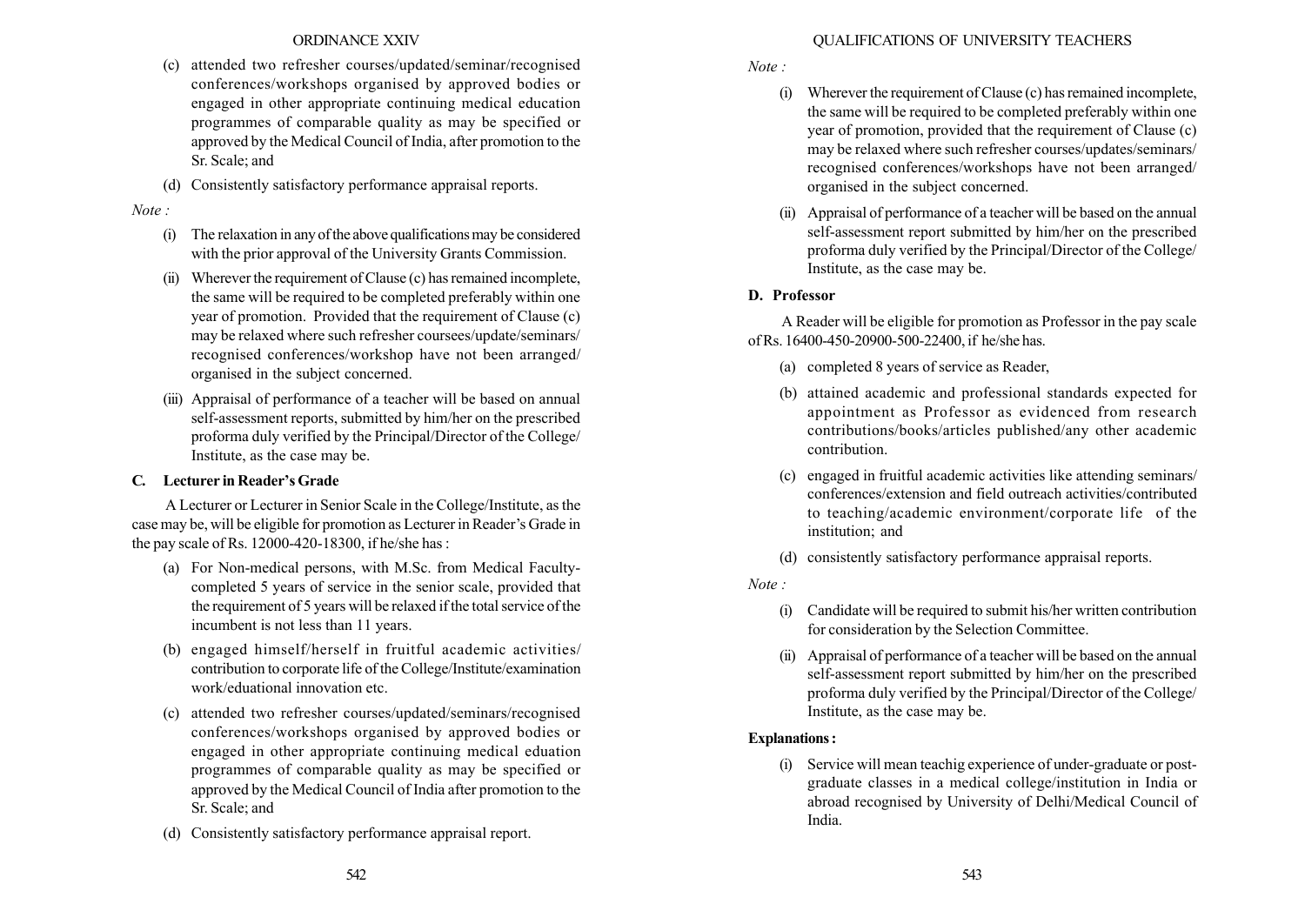- (ii) It will include teaching experience as Lecturer/Senior Resident or Sr. Demonstrator after obtaining the postgraduate degree of MD/MS/MDS (for medical persons) or M.Sc. from Medical Faculty/Ph.D. (for non-medical persons) in permanent/temporary/ adhoc capacity. The benefit of teaching experience as Sr. Resident or Sr. Demonstrator will be restricted to a maximum of three years.
- (iii) 50% of the period put in the research schemes (after obtaining the post-graduate qualification) as Research Associate/Research Officer/Pool Officer/Scientist'B' in the Indian Council of Medical Research or Council of Scientific and Industrial Research or in such other bodies may be counted towards teaching experience in the subject for the post of Lecturer/Reader, as the case may be, provided that 50% of the teaching experience shall be the regular teaching experience, as mentioned in (ii) above.
- (iv) Teaching experience inlcudes all period spent on leave, except extra ordinary leave for non-academic purpose.
- (v) Teachers with D.Sc.M.Ch.DM will be considered at par with those with MD/MS/MDS/Ph.D.
- Note: In the case of disagreement between teacher and the Principal/Director of the College/Institute, as the case may be, on facts stated by the teacher in his/her selfassessment proforma, the Principal/Director shall intimate the specific points of disagreement to teacher within one month of submission of the proforma. If these points of differences are not resolved between the teacher and the Principal/Director through mutual discussion, the teacher may write to the Vice-Chancellor who shall appoint a 'Committee of Appeals' to examine the points of differences and give its report. The report of the Committee shall be final and would be attached to the self-assessment proforma of the teacher concerned.

#### QUALIFICATIONS OF UNIVERSITY TEACHERS

#### **Appendix**

#### Proforma for Annual Self-assessment

Period of Assessment (Year/Semester) : from to

- A. Identification:
	- Name Date of Birth
	-
	- Designation
	- Pay Scale
	- Present Pay
	- Date of Appointment:
	- (i) In the teaching profession;
	- (ii) In the Institution;
	- (iii) In the present Post.
- B. Teaching:

(Meant for Teachers other than those in Correspondence Courses & Continuing Education)

(a) Courses taught;

Title of course \*Periods per week

Lectures (L) Tutorials (T) Practicals (P) Total

(i)

(ii)

(iii)

\*Period \_\_\_\_\_\_\_\_\_\_\_\_ minutes

- (b) Was the yearly/semester-wise L TP plan for the above courses supplied by the teacher to the students? (if yes, attach a copy of the same)
- (c) Were synopses of Lectures and reading list supplied by the teacher to the students? (if yes, attach a copy of the same)
- (d) Information about engagement of classes for each course;
	- (i) Total Periods Scheduled;
	- (ii) Total periods actually engaged;
	- (iii) Reasons for difference;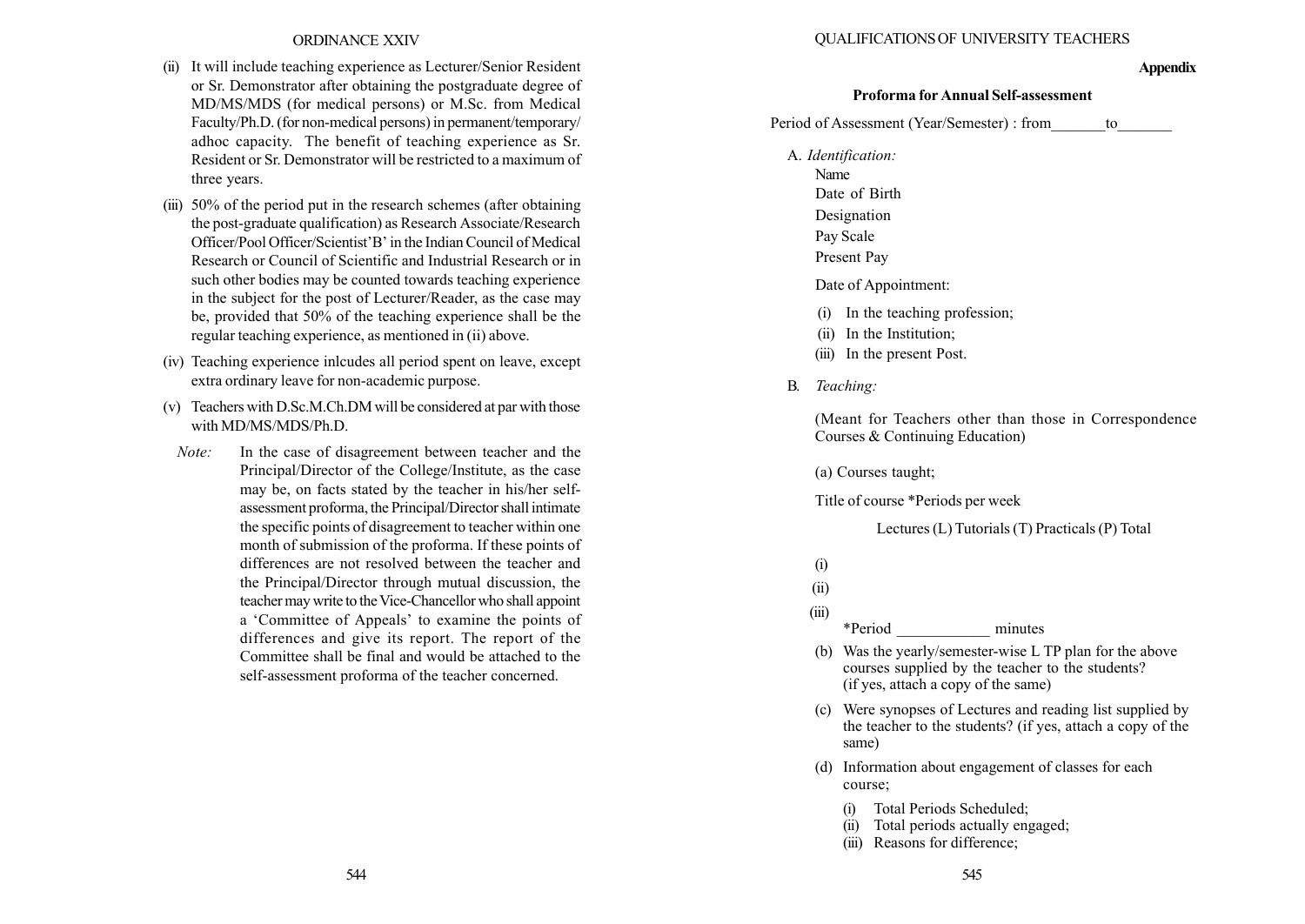- (a) Classes not held due to leave taken by teacher;
- (b) Classes not held due to institutional reasons. (e.g. strikes, admission/examination processes, celebrations, etc.)
- (iv) Steps taken to fill the gap; (e.g. engaging extra classes etc.)
- (e) Examination results of the courses taught by the teacher courses wise (wherever applicable);
- (f) Details of reading material prepared for and circulated among students;
- (g) Text book for students published;
- (h) Innovations in curriculum introduced.
- C. Teaching :

(Meant only for Teachers belonging to the School of Correspondence Courses & Continuing Education)

(i) Courses for which Reading Materials were newly written;

B.A./B.Com./B.Com. (Hons.). M.A./M.Com.

(ii) Reading Materials Edited ;

B.A./B.Com./B.Com. (Hons.). M.A./M.Com.

(iii) Reading Materials Translated ;

B.A./B.Com./B.Com. (Hons.). M.A./M.Com.

Note : Please give paper-wise details of the Reading Materials.

- (iv) Student Response Sheets Corrected; B.A./B.Com./B.Com. (Hons.). M.A./M.Com.
- (v) Courses Taught at the Personal Contact Programme; B.A./B.Com./B.Com. (Hons.). M.A./M.Com.
	- Note. : Please indicate the total number of Personal Contact Classes taken during the year on week days.

#### QUALIFICATIONS OF UNIVERSITY TEACHERS

(vi) Audio/Video-Casettes prepared;

B.A./B.Com./B.Com. (Hons.) M.A./M.Com.

- (vii) Any other work pertaining to teaching, its organisation.
- D. Evaluation of students performance:
	- (a) Sessional Evaluation;
	- (b) Mid-Term Examination;
	- (c) Students' Projects;
	- (d) End-Term Examination;
	- (e) Innovations in evaluation methods introduced.
- E. Upgrading of knowledge and/or skills:
- (a) A short description of the teachers work related to research for a degree-
	- (i) M.Phil.
	- (ii) Ph.D.
	- (iii) Others.
- (b) A short description of refresher courses, training programme attended; nature of participation therein; and papers prepared, if any.
- F. Research:
- (a) A short description of the teacher's work related to;
	- (i) research for a project(s)
	- (ii) action-research with or without student participation,
	- (iii) Supervision of students' research/project work.
- (b) Monographs, books and papers published by the teacher;
- (c) Participation as well as presentation of papers in and Research support received,if any;
- (d) Organisation of seminars, symposia and workshops.
- G. Extension:
- (a) A short account of the teacher's contribution to -
- (i) Service of the community in the solution of their problems;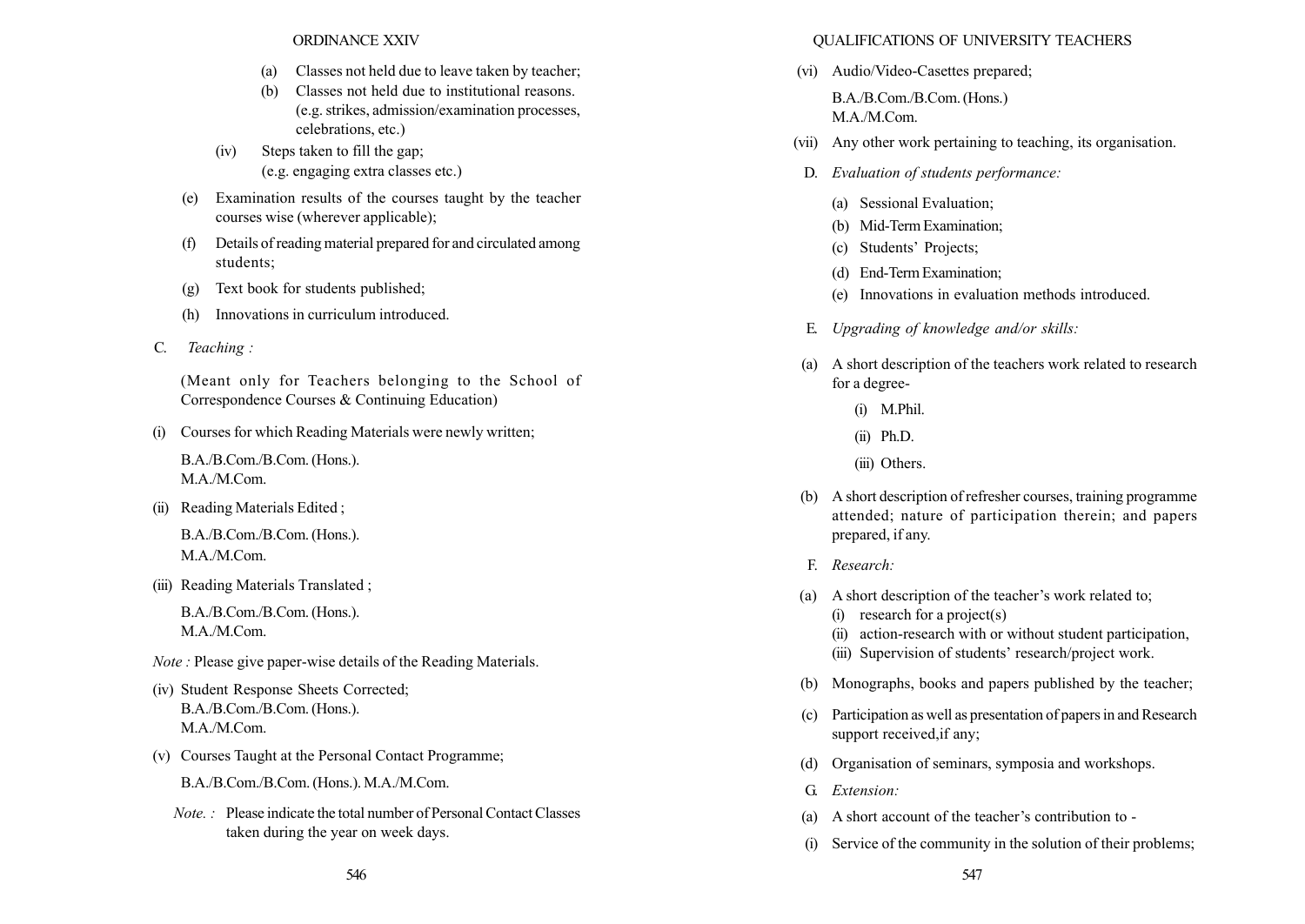(ii) Popularization of national, scientific and humanistic values;

popular lectures popular writings

other ways.

- (iii) Contribution to improvement in education at secondary, -primary and pre-primary levels, -preparation of text-books and other reading material, -organisation of and participation in re-orientation programmes for teachers.
- (iv) Adult education, flood relief, afforestation, and similar other national programmes.
- $(v)$  Consultancy and extra-mural lectures to make the teacher's knowledge and expertise available to the community.
- (b) Positions held in organisations linked with extension work and national service.

H. Administration:

A short account of the teacher's contribution to :

- (i) administration of the college;
- (ii) organization of co-and extra-curricular activities;
- (iii) residential life of the students;
- (iv) decision-making and advisory bodies of the college and other academic institutions;
- (v) development administration at various levels
- I. Honours conferred on the teacher.
	- -by his/her students,
	- -by his/her peers,
	- -by government,
	- -by others.

J. General:

- (a) The most important contribution of the teacher in hls/her own judgement;
- (b) Major difficulties faced by the teacher;
- (c) Suggestions for the future.

Verification by the Head of the Institution/Department.

*Note:* Information to be supplied under A, D, E, F, G, H, I & J is common for all teachers.

Kindly attach experience certificate wherever required.

| Signature of Head of | Signature of Teacher |
|----------------------|----------------------|
| the Department       | $Dept.$ :            |
| Date:                | Date:                |

#### Appendix-I

#### PROFORMA FOR ANNUAL SELF ASSESSMENT

## (For the Teachers of UCMS and VPCI)

For consideration for Promotion of Senior Lecturer/Reader's Grade/Reader under the MPS -1987

Period ofAssessment (Year/Semester) From.........................to..............

A. General Information

- 1. Name
- 2. Department
- 3. Date of Birth
- 4. Pay Scale
- 5. Designation
- 6. Present Basic Pay
- 7. Date of Appointment :
	- (i) In the teaching profession..................................... (Affiliated College/University)
	- (ii) In the Institution.....................................
	- (iii) In the present post.............................

| Name   | Designation | Nature of  | Classes   | Period | Total              |
|--------|-------------|------------|-----------|--------|--------------------|
| of the | with Pay    | Post:      | taught    |        | from to Experience |
| Insti- | scale       | Permanent/ | Types     |        | Yrs. Month         |
| tution |             | Temporary  | of Duties |        |                    |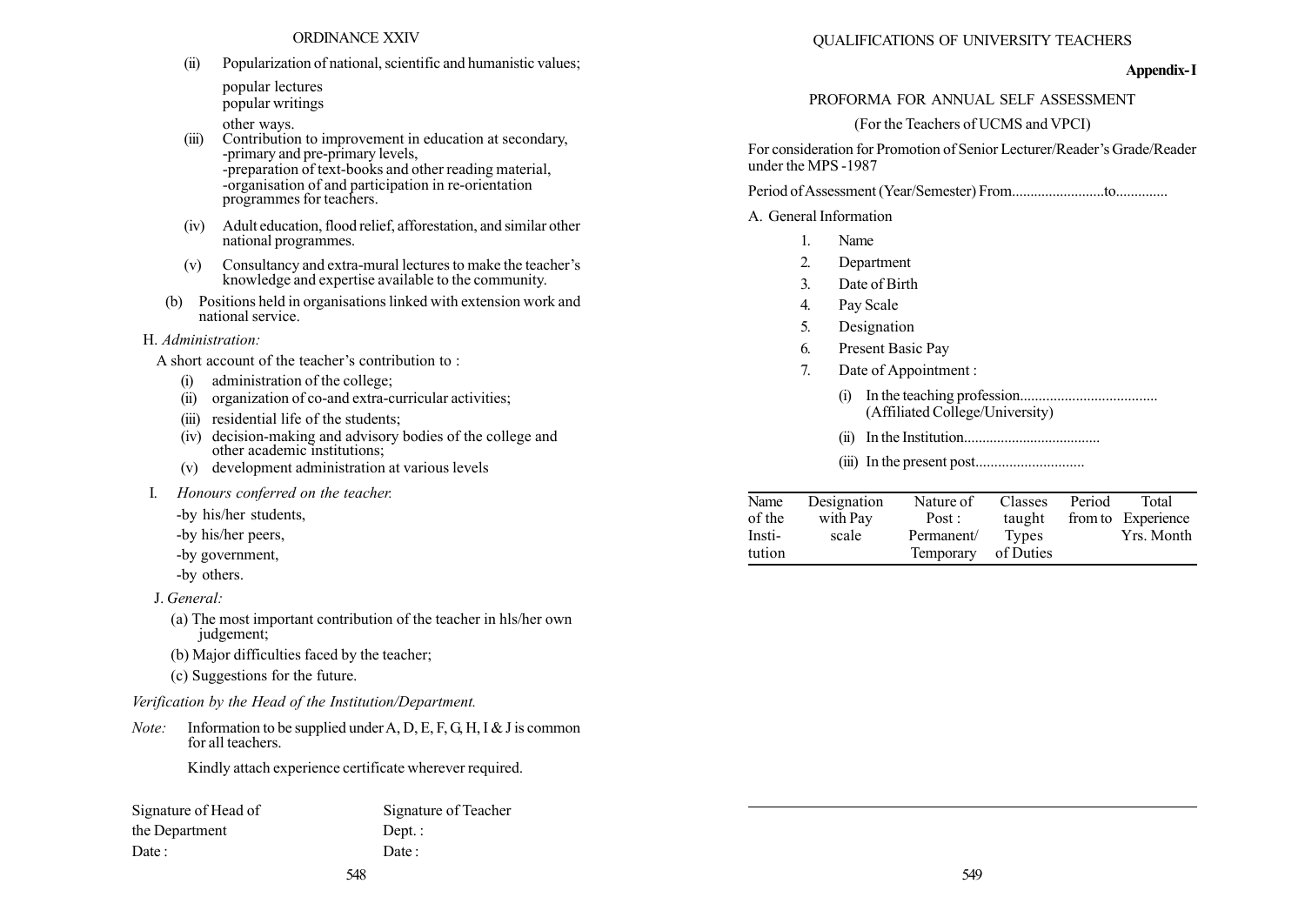#### B. Teaching and Related Academic Activities.

1. (i) M.B.,B.S./P.G. Classes

| Period per week<br>Practicals/<br><b>Bed Side</b><br>Teaching           |
|-------------------------------------------------------------------------|
|                                                                         |
|                                                                         |
|                                                                         |
| Please use separate sheet wherever the space provided                   |
| Information about engagements or Classes for each                       |
| Step taken<br>for the com-<br>pensation of<br>teaching loss,<br>if any. |
|                                                                         |
|                                                                         |
|                                                                         |
|                                                                         |
|                                                                         |
|                                                                         |
|                                                                         |

### QUALIFICATIONS OF UNIVERSITY TEACHERS

(iii) Medical Education Programme : (a) Innovation for Medical Technology (b) Audio-Visual Cassettes Prepared (c) Participation in Medical Education Activities. (iv) Organization of co-curricular activities-cultural and Extracurricular activity. 2. Publications : Details of reseach papers published, accepted for publication, books, monographs, reviews, reports WHO UNICEF or others); Abstracts; chapter(s) in books, translations Creative writing, innovation in curricular etc. during the year/ Professional (please enclose separate list of work published specifying the indexed and non-indexed journals). 3. Continuing Medical Education Programme : (a) Participation in Conferences, Seminars, Workshops during the Year/Professional. . (b) Details of papers presented and position held (e.g. Resource Person, Director/Chair Person/Co-Chair Person). (c) Participation in summer Institutes/Updates Reorientation/ Courses during the Year/Professional. 4. Any other information regarding academic activities not covered by above. C. Upgrading of Academics/Skills: 1. Academics Please give details of qualifications acquired during appointment at the Institution: Degree/Diploma University Year Topic of Dissertaion M.Sc. Ph.D. D.Sc. D.M. M.Ch.

Any other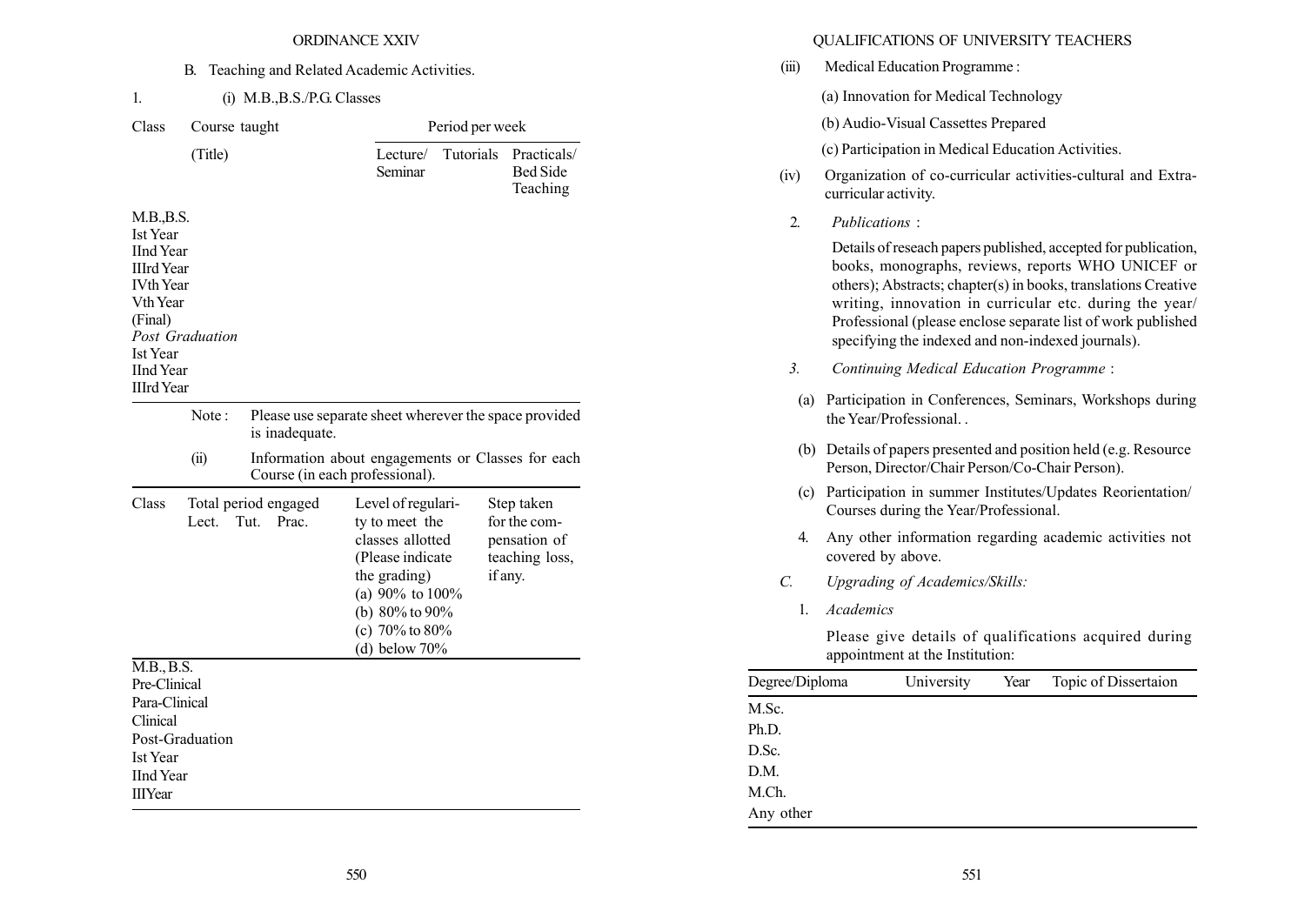- Note : 1. Please give details of Thesis if published
	- 2. Skills;

(please give short description of the new skills attained)

- 3. Awards and Recognitions, if any (give details) :
- 4. Membership or Fellowship of Professional/Academic Bodies/Societies etc. (please give details)
- 5. Research;
	- (a) Research Project(s)
		- (i) in hand
		- (ii) completed

(Please give their details including whether involved as Chief Investigator or Coinvestigator; mention the degree of financial support for the research with the name of the funding agency).

- (b) Supervision of students engaged in research/project.
- (c) Action research with or without students participation.
- (d) Details of research guidance/professional consultancy; if any.
- D. Participation in Examinations (Colleges Universities)(please give a short description)

#### QUALIFICATIONS OF UNIVERSITY TEACHERS

- F. Administration : (please give a short note of your contribution to :
	- (a) Administration of the University/College & Hospital Departments.
	- (b) Students Welfare and Discipline.
	- (c) Decision making and advisory bodies of the College/ University.

G. General :

- (a) Contribution of the teacher wanted to make towards Research and Patient Care but failed to do so due to certain handicaps (please give reason)
- (b) Suggestions for improvements with regard to (a) above.

I certify that the information given above is correct and factual to the best of my knowledge.

Signature of the Teacher

Date .............................................

Department........................

Verification by the Head of the Department/Institutions.

Date : Signature of Head of the Department

.........................................

E. Community Service;

Please give short account of your contribution to Community Work such as National Service Scheme/ Family Welfare Scheme/Rural health Schemes/others. if any.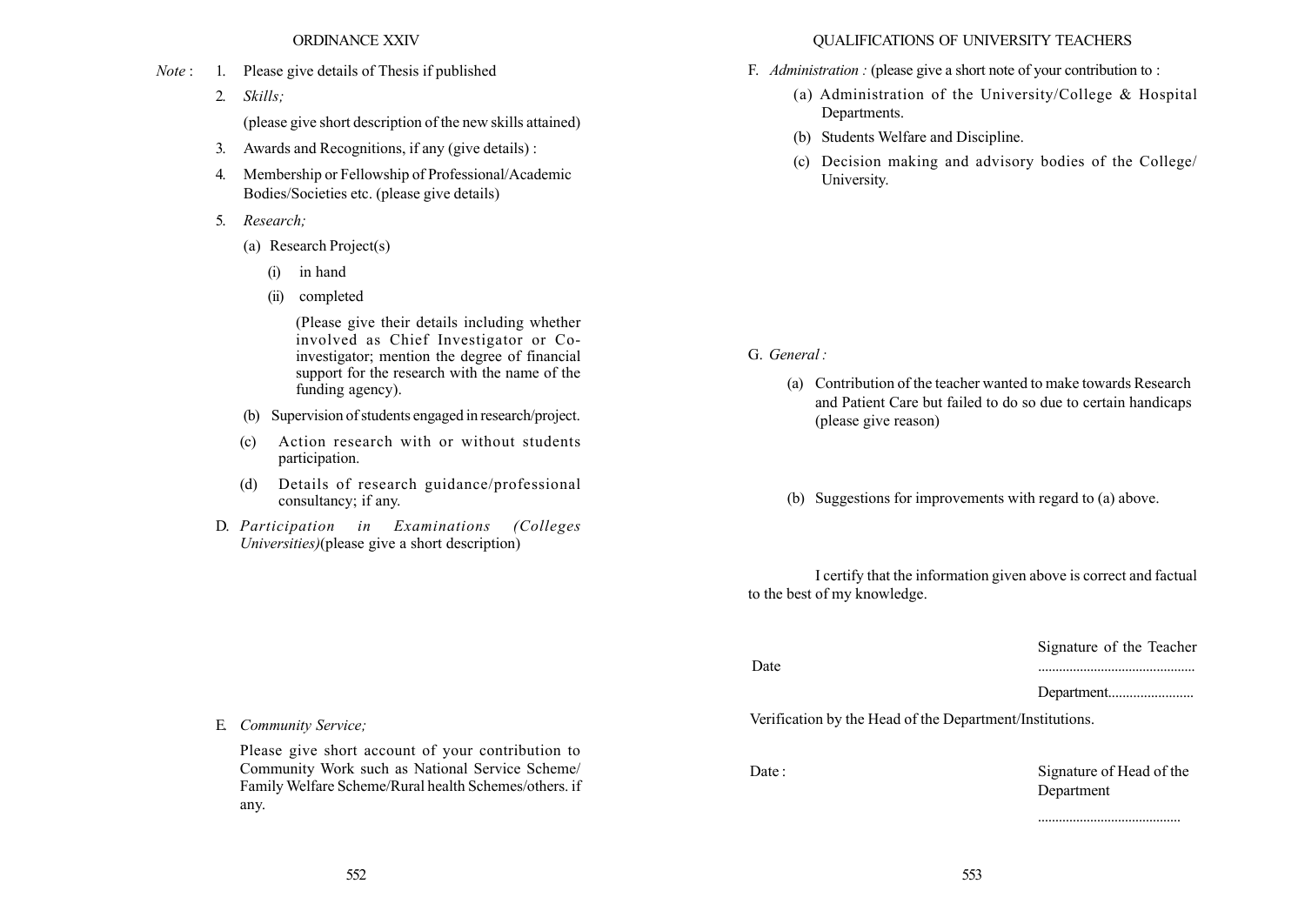QUALIFICATIONS OF UNIVERSITY TEACHERS

(ii) Information about engagement of Classes for each course (in the year/Semester)

| Class |       | Total periods Engaged during the year |         | Steps taken for the |
|-------|-------|---------------------------------------|---------|---------------------|
|       | Lect. | Tut.                                  | Practs. | Compensation of     |
|       |       |                                       |         | teaching loss.      |

- (b) (Meant only for teachers belonging to the School of Correspondence Courses and Continuing Education).
	- (i) Courses for which Reading Materials were newly Written B.A./B.Com/B.Com. (Hons.)/B.A. (Hons.) M.A../M.Com
	- (ii) Reading Materials Edited

B.A./B.Com./B.Com. (Hons.)B.A. (Hons.) M.A./M.Com.

(iii) Reading Materials Translated

B.A./B.Com./B.Com.(Hons.)/B.A./(Hons.) M.A./M.Com.

- Note : Please give paper-wise details of the Reading Materials.
	- (iv) Student Response Sheets Corrected B.A./B.Com./B.Com. (Hons.)/B.A.(Hons.) M.A./M.Com.
	- (v) Course Taught at the Personal Contact Programme B.A./B.Com./B.Com. (Hons.)/B.A. (Hons.) M.A./M.Com.
- Note : Please indicate the total number of personal contact classes during the year on week days.
	- (vi) Audio/Video-Cassettes Prepared

B.A./B.Com./B.Com. (Hons.)/B.A.(Hons.) M.A./M.Com.

| 2 AAIV |  |  |
|--------|--|--|
|        |  |  |

Appendix-II

#### PROFORMA FOR ANNUAL SELF ASSESSMENT

Period ofAssessment (Year/Semester) From....................to........

- A. General Information
	- 1. Name
	- 2. Department
	- 3. Date of Birth
	- 4. Pay Scale
	- 5. Designation
	- 6. Present Basic Pay
	- 7. Date of Appointment :
		- (i) In the teaching profession............................................... (Affiliated College/University)
		- (ii) In the Institution..........................................
		- (iii) In the present post.......................................
- B. Teaching and Related Academic Activities :
	- 1. (a) (Meant for teachers other than those in the School of Correspondence Courses and Continuing Education.
		- (i) Class/Course Taught.

| Class | Course taught |          | Periods per week |            |  |  |  |  |
|-------|---------------|----------|------------------|------------|--|--|--|--|
|       | (Title)       | Lectures | Tutorial         | Practicals |  |  |  |  |

Note : Please use separate sheet wherever the space provided is inadequate,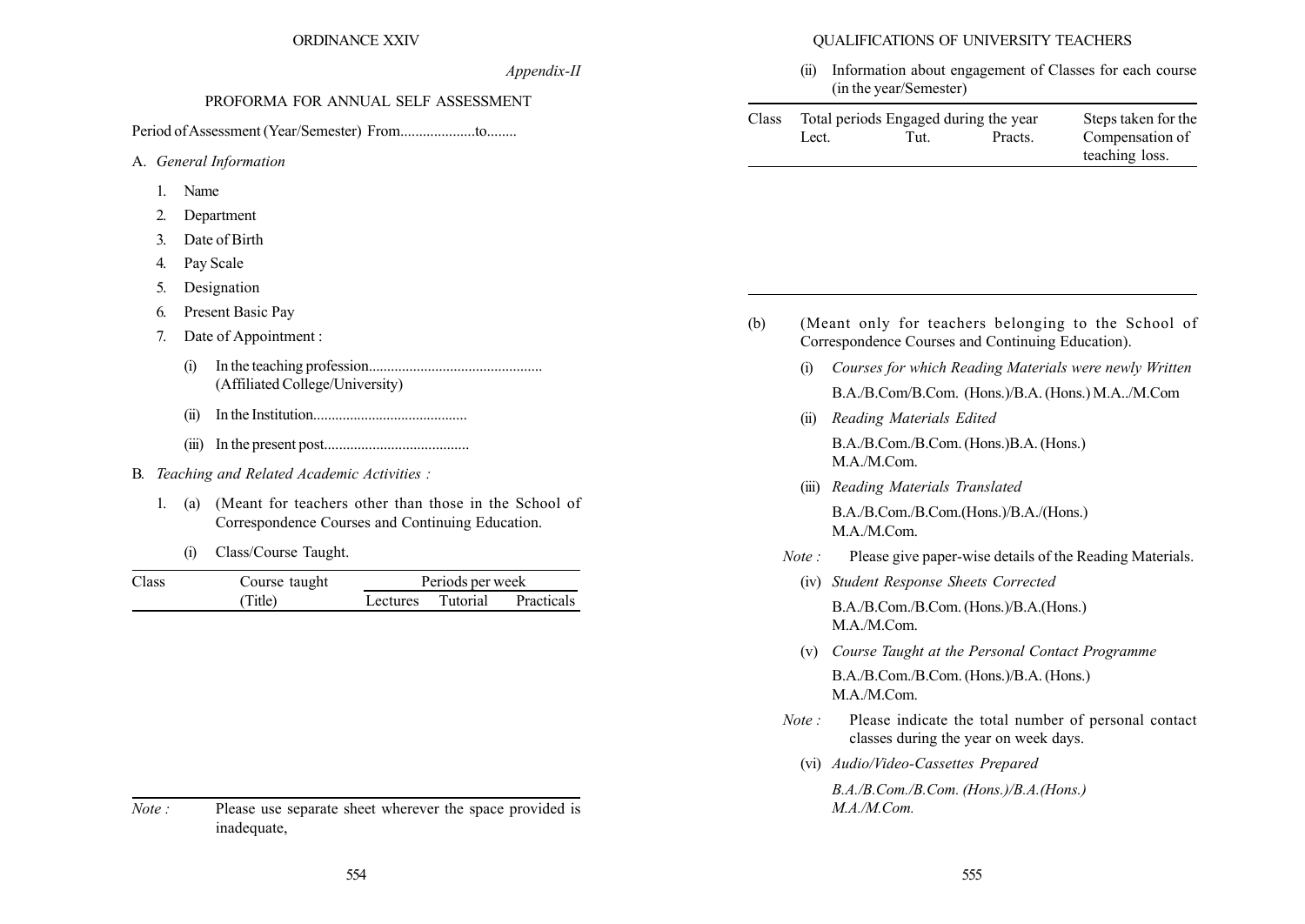- 2. Details of research guidance/Professional consultancy, if any.
- 3. Details of source material (books/journals, etc.) consulted by the teacher for the courses taught.
- 4. Details of method employed by the teacher for the organisation of teaching (including preparation of reading lists, reference bibliography, question banks transparencies, etc.)
- 5. Details of published research papers, books, monographs, reviews, chapter(s) in books, translations, creative writing, innovation in Curriculum, etc. during the year/semester.
- 6. (a) Participation in Conferences, Seminars, Workshops during the year/semester.
	- (b) Details of papers presented and position held (e.g. Resource Person, Director/Chair Person).
	- (c) Participation in Summer Institutes/Refresher/Reorientation Courses during the year/Semester.
- 7. Any other information regarding academic activities not covered above.
- C. Upgrading of knowledge and/or Skills:
	- (a) A short description of the teacher's work relating to research for a degree.
		- (i) M.Phil.
		- (ii) Ph.D.
		- (iii) Others.
	- (b) A short description of the teachers work relating to
		- (i) research for project(s) (mention, any support received)
		- (ii) Supervision of students engaged in research/project.
		- (iii) Action research with or without students participation
		- (iv) Others.
	- D. Extension Work/Community Service

Please give a short account of your contribution to Community and extension services (specify Position held, if any, in organisation, linked with extension work and National Service Scheme (NSS) or N.C.C. or any other Activity).

E. Administration

A short account of the teacher's contribution to :

- (i) administration of the College/Department/University.
- (ii) organisation of co-curricular activities.

#### QUALIFICATIONS OF UNIVERSITY TEACHERS

- (iii) Students Welfare and Discipline.
- (iv) decision making and advisory bodies of the College/ University.
- F. Evaluation/Participation in Examination

Give short details of participation in the following :

- (i) University Evaluation
- (ii) Assessment of Home Assignments
- (iii) Paper Setting
- (iv) Evaluation of Dissertation, etc.
- (v) Internal Evaluation.
- G. General
	- (a) Major difficulties faced by the teacher during his/her work.
	- (b) Suggestions for improvements.

Department : Signature of the Teacher

Date:

Verification by the Head of the Institution/Department

Date : Signature of Head of the Department

......................................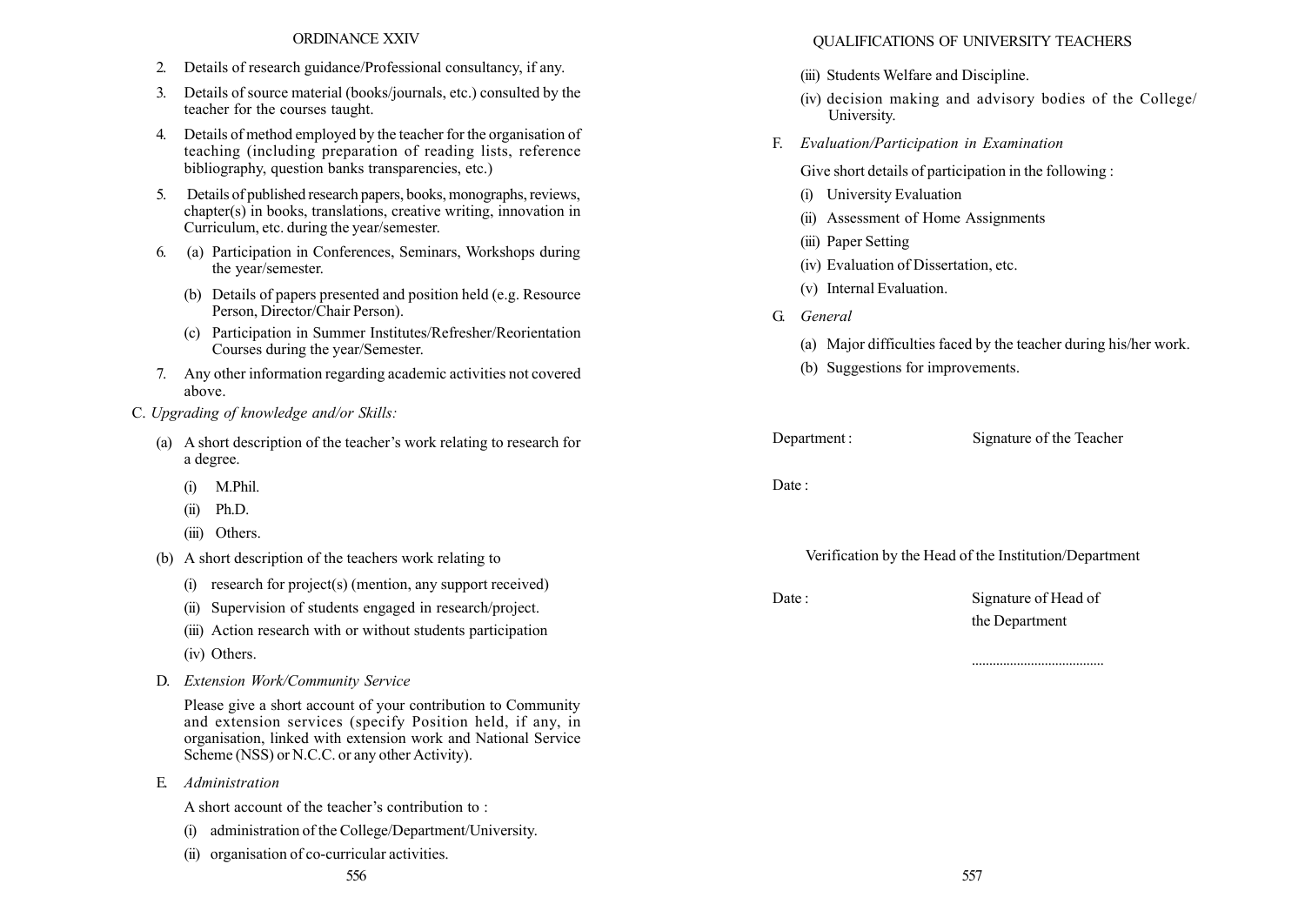### Part-Time Lecturer :

1. The qualifications for Part-Time Lecturers will be the same as those for Lecturers, excepting in the Faculty of Law where no person shall be eligible for part-time appointment unless he has the following qualifications :

Good academic record with at least second class (C in the Seven Point Scale) Master's Degree in Law from an Indian University with relevant specialisation of equivalent degree form a foreign University.

# OR

Good academic record with at least first or high second class Bachelor's Degree in Law with experience of actual practice at the Bar for at least five years.

2. Relaxation in any of the qualifications may be made in exceptional cases in respect of all teaching posts on the recommendations of the Selection Committee.

## Professor in Fine Arts :

Professor in Painting, Sculpture, or Applied Art :

Essential :

- (i) Good academic record with at least a second class Bachelor of Fine Arts Degree or equivalent Diploma in the subject concerned from a recognised University/Institution.
- (ii) At least ten years' professional and/or teaching experience of University level with a record or outstanding professional experience in the subject concerned.

# OR

An outstanding scholar/artist with established reputation who has made significant contribution.

Desirable :

- (i) Research work of professional eminence as an artist with participation in National and International level exhibitions.
- (ii) Experience in education administration.

Professor in Print Making :

## Essential :

(i) Good academic record with at least a second class Bachelor of Fine Arts Degree or equivalent Diploma in Fine Arts with specialisation in Print Making from a recognised University/ Institution.

# QUALIFICATIONS OF UNIVERSITY TEACHERS

(ii) At least ten years' professional and/or teaching experience of University level with a record of outstanding professional experience as a print maker with knowledge of printing process both authographic and photo Mechanical.

# OR

An outstanding scholar/artist with established reputation who has made significant contribution.

## Desirable:

- (i) Research work of professional eminence as an artist with participation in National and International level exhibitions.
- (ii) Experience in educational administration.

## Professor in Fashion Technology:

## Essential:

- (i) Good academic record with at least a second class degree or equivalent Diploma in any Branch of, Fashion Designing/ Technology from a recognised University/ Institution.
- (ii) At least ten years' professional and/or teaching experience of University level with a record of outstanding professional experience in Fashion Technology.

# OR

An outstanding scholar/artist with established reputation who has made significant contribution.

## Desirable :

- (i) Research work of professional eminence as a Fashion designer.
- (ii) Experience in educational administration.

## Professor in Art History

- (i) A research degree and/or independent published work of Doctorate standard in the relevant field and ability to guide research students.
- (ii) A first or high second class M.A. Degree in Art History from a recognised University.
- (iii) Teaching or Research experience or a combined teaching and research experience of 10 years at an institution of repute.

## Desirable:

- (i) Knowledge of the creative process and techniques of visual arts.
- (ii) Experience in educational administration.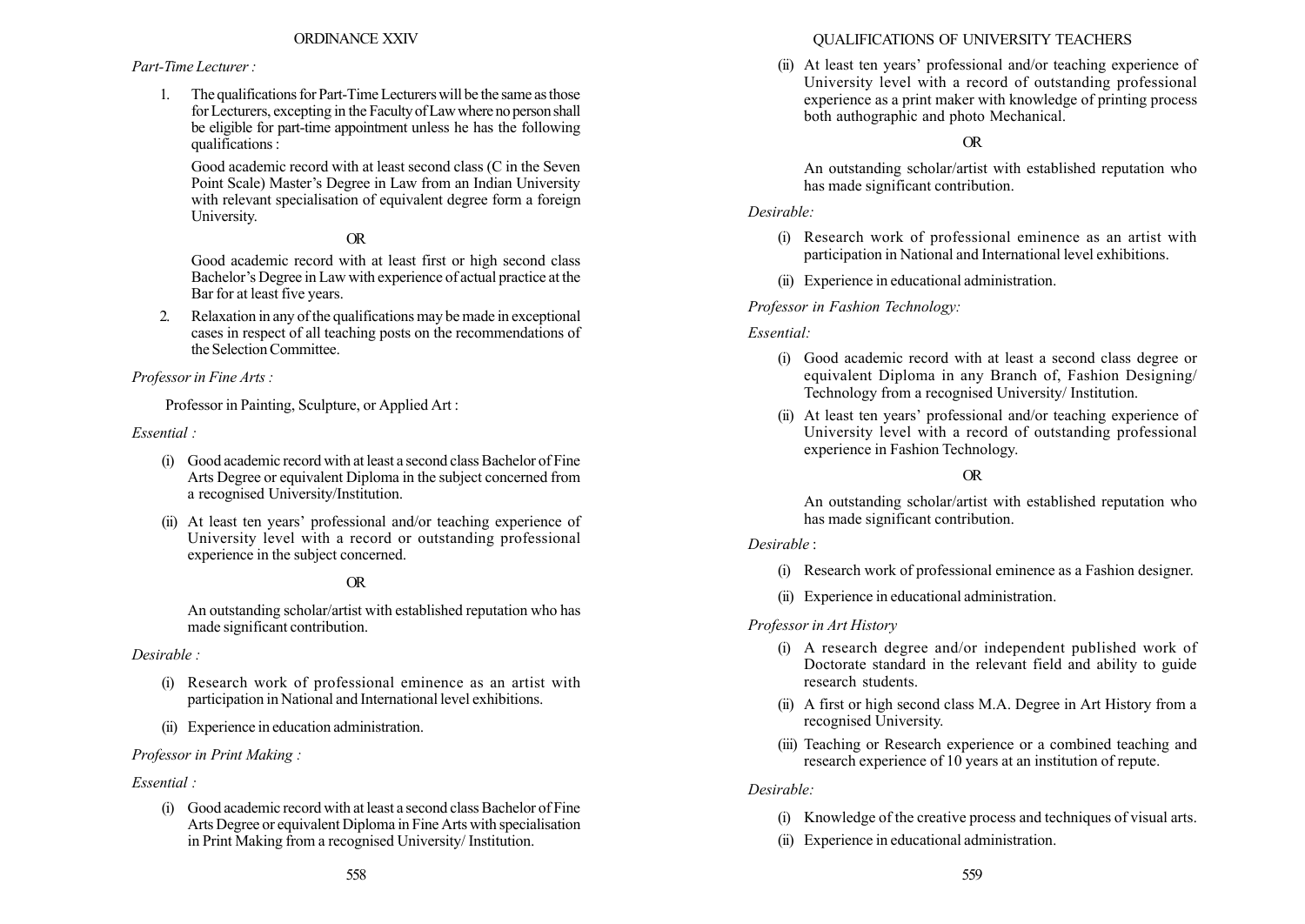#### Professor in Museology :

#### Essential:

- (i) A first or high second class Master's Degree in Art, Science or Fine Arts from a recognised University.
- (ii) A Degree or Diploma in Museology from a recognised University /Institution.
- (iii) A Research Degree of a Doctorate standard in the relevant subject, published research work and ability to guide research.
- (iv) At least ten yearsí experience of teaching Museology at Postgraduate level or a combined experience of teaching Museology and working in multi-purpose museum for eight years.

#### Desirable:

Specialisation in a field according to the requirement of the Department.

Reader in Fine Arts/Art History :

### $Essential$

- (i) A research degree and/or independent published work of Doctorate standard in the relevant field and ability to guide research students.
- (ii) A first or high second class M.A. Degree in Art History from a recognised University.
- (iii) Teaching or Research experience or a combined teaching and research experience of at least 5 years at an institution of repute.

#### Desirable:

Knowledge of the creative process and technique of visual arts.

### Reader in Museology :

### Essential :

- (i) A Doctorate Degree in the relevant subject or published research work of merit in Museology.
- (ii) A first or high second class Master's Degree in Arts, Science or Fine Arts from a recognised University.
- (iii) A Degree or Diploma in Museology from a recognised University /Institution.

#### QUALIFICATIONS OF UNIVERSITY TEACHERS

(iv) At least five years' experience of teaching Museology at Post-Graduate level or a combined experience of teaching Museology and working in a multi-purpose museum for five years.

#### Desirable :

Specialisation in a field according to the requirement of the Department.

# Reader in Painting, Sculpture or Applied Arts :

### Essential :

- (i) Good academic record with at least a second class Bachelor of Fine Arts Degree or equivalent Diploma in the subject concerned from a recognised University/Institution.
- (ii) At least five years' professional and/or teaching experience of University level with a record of outstanding professional experience in the subject concerned.

## Desirable :

- (i) Professional eminence as an artist with participation in National and International level exhibitions or applied research work.
- (ii) Specialisation in a field according to the requirement of the Department.

### Reader in Print Making :

#### Essential :

- (i) Good academic record with at least a second class Bachelor of Fine Arts Degree or equivalent Diploma in Fine Arts with specialisation in Print Making from a recognised University **Institution**
- (ii) At least five years professional and/or teaching experience of University level with a record of outstanding professional experience as a Print Maker.

### Desirable :

- (i) Professional standing as a Graphic Artist with one man shows and participation in National and International level exhibitions.
- (ii) Specialisation in a field such as Silk Screen, Lithography and etching according to the requirernent of the Departrnent concerned

### Reader in Fashion Technology :

### Essential :

(i) Good acadernic record with at least a second class Degree or equivalent Diplorna in branch of Fashion Designing/ Technology from a recognised University/Institution.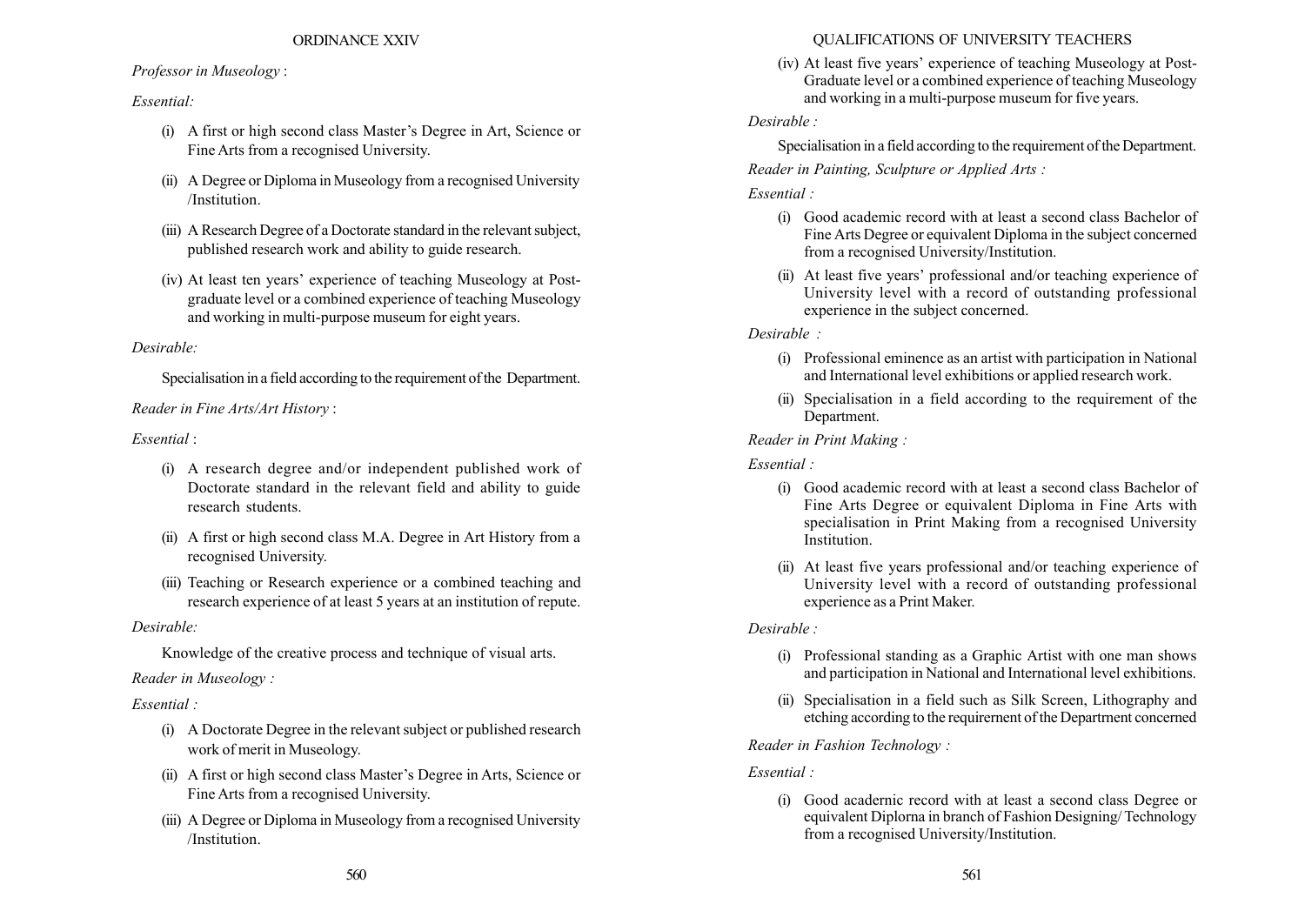#### QUALIFICATIONS OF UNIVERSITY TEACHERS

(ii) At least five years' professional and/or teaching experience of University level with a record of outstanding professional experience in Fashion Technology.

#### Desirable :

Professional eminence as a Fashion designer.

Reader in 'Mass Media and Communication :

- (i) Good academic record with at least a second class Degree or equivalent Diploma in any branch of Visual Mass Media and Communication from a recognised University/Institution.
- (ii) At least five years' professional and/or teaching experience of University level with a record of outstanding professional experience in Mass Media and Communication.

#### Desirable

Professional experience in the field of Visual Mass-Media and **Communication** 

#### Lecturer in Fine Arts :

- (i) Good acadernic record with at least a second class (C in the Seven point scale) Master's degree in a relevant subject or an equivalent degree or diploma recognised by the University; and
- (ii) Two years research or professional experience or evidence of creative work and achievement in his field of specialization or a combined research and professional experience of three years in the field as an artist of outstanding talent.

## OR

A traditional or a professional artist with highly commendable professional achievement in the subject concerned.

### Lecturer in Painting/Sculpture

Age: Not exceeding 35 years. (Relaxable for Government Servant)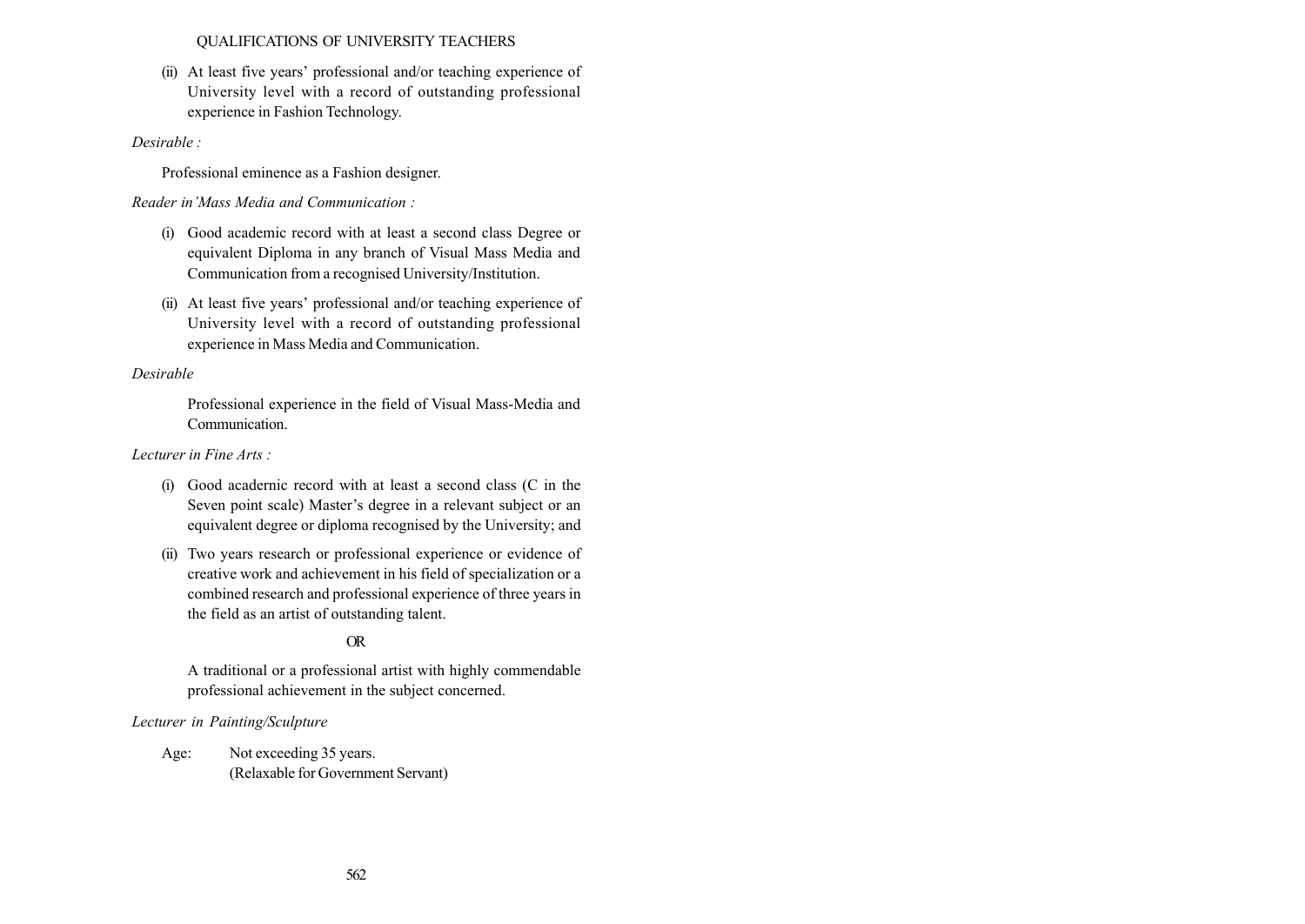### Essential

- (i) High Second Class B.F.A. Degree or equivalent Diploma in the subject concerned from a recognised University/lnstitution.
- (ii) At least two years' professional and/or teaching experience preferably of University level with a record of outstanding professional experience.

# Desirable

- (i) Professional standing as an artist preferably with one man shows and participation in All-India Exhibition.
- (ii) Specialisation in a Field according to the requirement of the Department.

# Lecturer in Print Making

# Essential

- (i) High Second Class B.F.A. Degree or Diploma in Fine Arts with specialisation in Print Making from a recognised University / Institution.
- $(ii)$  At least two years' professional and/or teaching experience preferably of University level with a record of outstanding professional experience as a Print Maker.

# Desirable

- (i) Professional standing as a Graphic artist with one man shows and participation in All-India Exhibitions.
- (ii) Specialisation in a Field according to the requirement of the Department such as, Silk Screen, Lithography and Etching.

# Lecturer in Photography

# Essential

- (i) High Second Class Degree or Diploma in Fine Arts with Photography as one of the subjects from a recognised University/ lnsitution or High Second Class Graduate with a recognised Diploma in Photography.
- (ii) At least two years teaching/professional experience as a Photographer with practical knowledge of Photographic process.

# Desirable

Professional standing as a photographer preferably with one man shows and participation in All-India Exhibitions.

## ORDINANCE XXIV

- Lecturer in Fresco/Mural
	- Age: Not exceeding 35 years.
		- (Relaxable for Government Servants)

## Essential

(i) High Second Class B.F.A. Degree or equivalent Diploma in Fine Arts of a recognised University/Institution with specialisation in Mural/Fresco.

# OR

A trained traditional expert in Indian Fresco Technique.

 $(ii)$  At least two years' teaching/professional experience as a muralist with practical knowledge of preparing wall surfaces, grounds and fresco techniques.

# Desirable

Professional & standing as a muralist with executed in public or private places.

- Lecturer in Pottery and Ceramics
	- Age: Not exceeding 35 years

(Relaxable for Governement Servants)

## Essential

(i) High Second Class B.F.A. Degree or equivalent Diploma in Fine Arts (Sculpture) of a recognised University/Institution with specialisation in the Ceramics/Pottery.

## OR

A trained traditional expert in various techniques of Ceramics.

 $(ii)$  At least two years' teaching/professional experience as a Ceramist with practical knowledge of preparing various bodies, Glazes and firing.

# Desirable

Professional standing as a Ceramist preferably with one man shows.

# Lecturer in Weaving

Age: Not exceeding 35 years.

(Relaxable for Government Servants)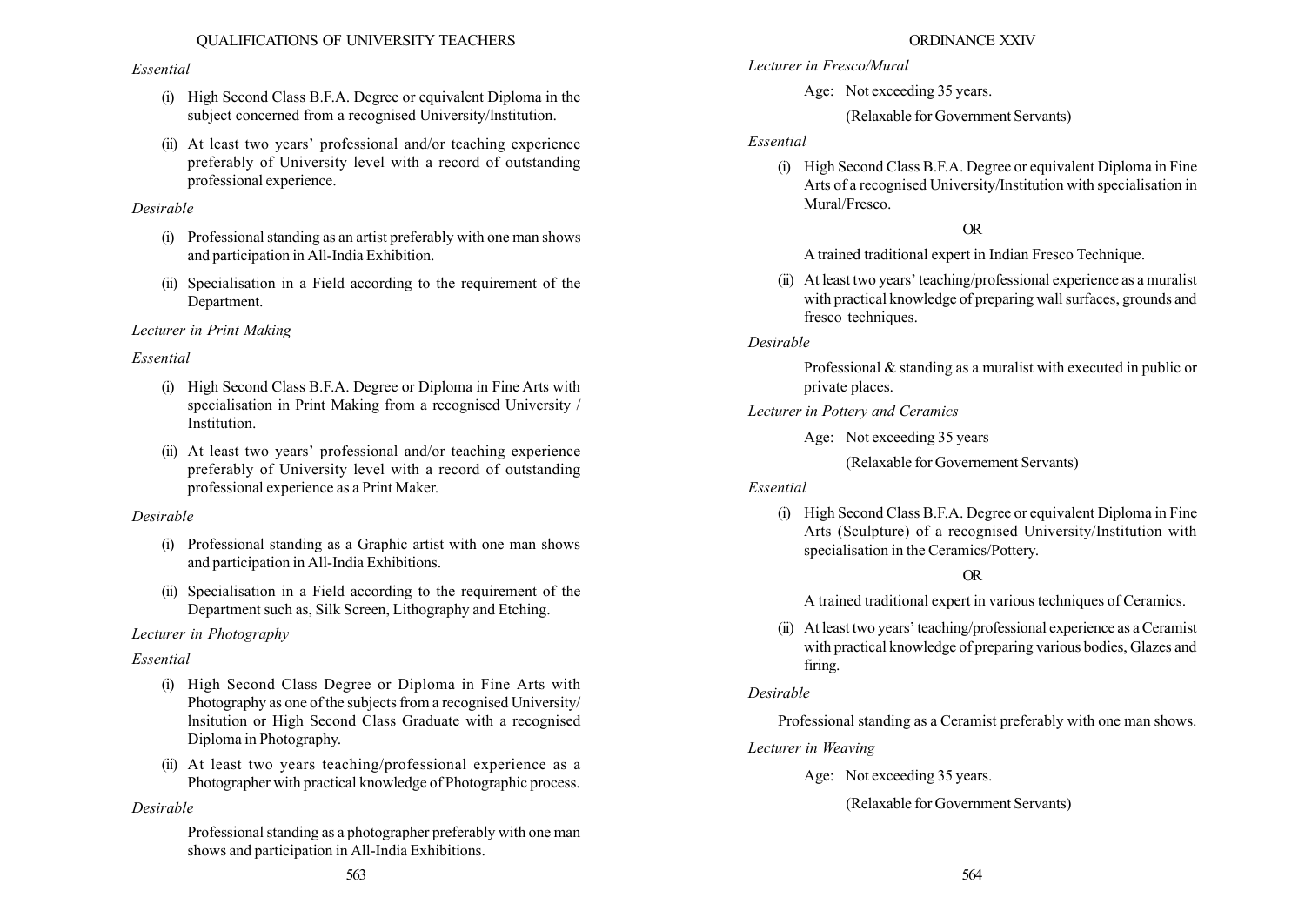#### Essential

(i) High Second Class B.F.A. Degree or equivalent Diploma in Fine Arts of a recognised University/Institution with specialisation in Weaving.

### OR

A trained traditional expert in Weaving.

 $(ii)$  At least two years' teaching/professional experience as a Weaver with practical knowledge of different weaving techniques.

### Desirable

Professional standing as aWeaver preferably with exhibited works.

#### Lecturer in Art History

Age: Not exceeding 35 years.

(Relaxable for Government Servants)

#### Essential

- (i) High Second Class M.A. or a Research degree in Art History from a recognised University.
- (ii) Teaching of Research experience or a combined teaching and research experience of at least two years at an institution of repute.

### Desirable

Knowledge of the creative process and techniques of visual arts.

### Lecturer of Museology

Age: Not exceeding 35 years.

(Relaxable for Government Servants)

### Essential

- (i) High Second Class Master's Degree in Arts, Science or Fine Arts from recognised University.
- (ii) A Degree or Diploma in Museology from recognised University/ Institution.
- (iii) At least two years' professional/teaching experience in Museology.

### ORDINANCE XXIV

### Desirable

Specialisation in a field according to the requirement of the Department.

 $Note:$  For all Posts Qualifications relaxable at the University's discretion in case of candidate being eminent in the professional field.

### Explanation :

- 1. For determining "good academic record" the following criteria shall be adopted :
	- (i) A candiate holding a Ph.D./M.Phil. Degree should possess at least at a second class Master's Degree; or
	- (ii) A candidate without a Ph.D./M.Phil. Degree should possess a high second class Master's degree and second class in the Bachelor's Degree; or
	- (iii) A candidate not possessing Ph.D./M.Phil. Degree but possessing second class Master's Degree should have obtained First class in the Bachelor's Degree.
	- (iv) In the case of post of Principal, Physical Education, teaching experience will include teaching or practical experience in the field of Physical Education of not less than 15 years.
- 2. Persons having secured at least 55 per cent or more marks shall be deemed to have passed the examination in the high second class.

### Faculty of Science

### Department of Home Science :

(a) For Lecturers in Physics, Chemistry, Biology, Physiology, Microbiology, Hygiene, English, Economics, Psychology, Sociology and Anthropology-Qualifications as prescribed for lecturers teaching these subjects in their respective Departments of the University.

(b) For Lecturer in Home Science–Foods and Nutrition, Bio-Chemistry, Clothing and Textiles, Child Development and Family Relationship, Home Management and Home Science Extension. Qualifications-Good academic record with a first or high second class Master's degree or an equivalent degree of a foreign University in Home Science with specialisation in the subject concerned.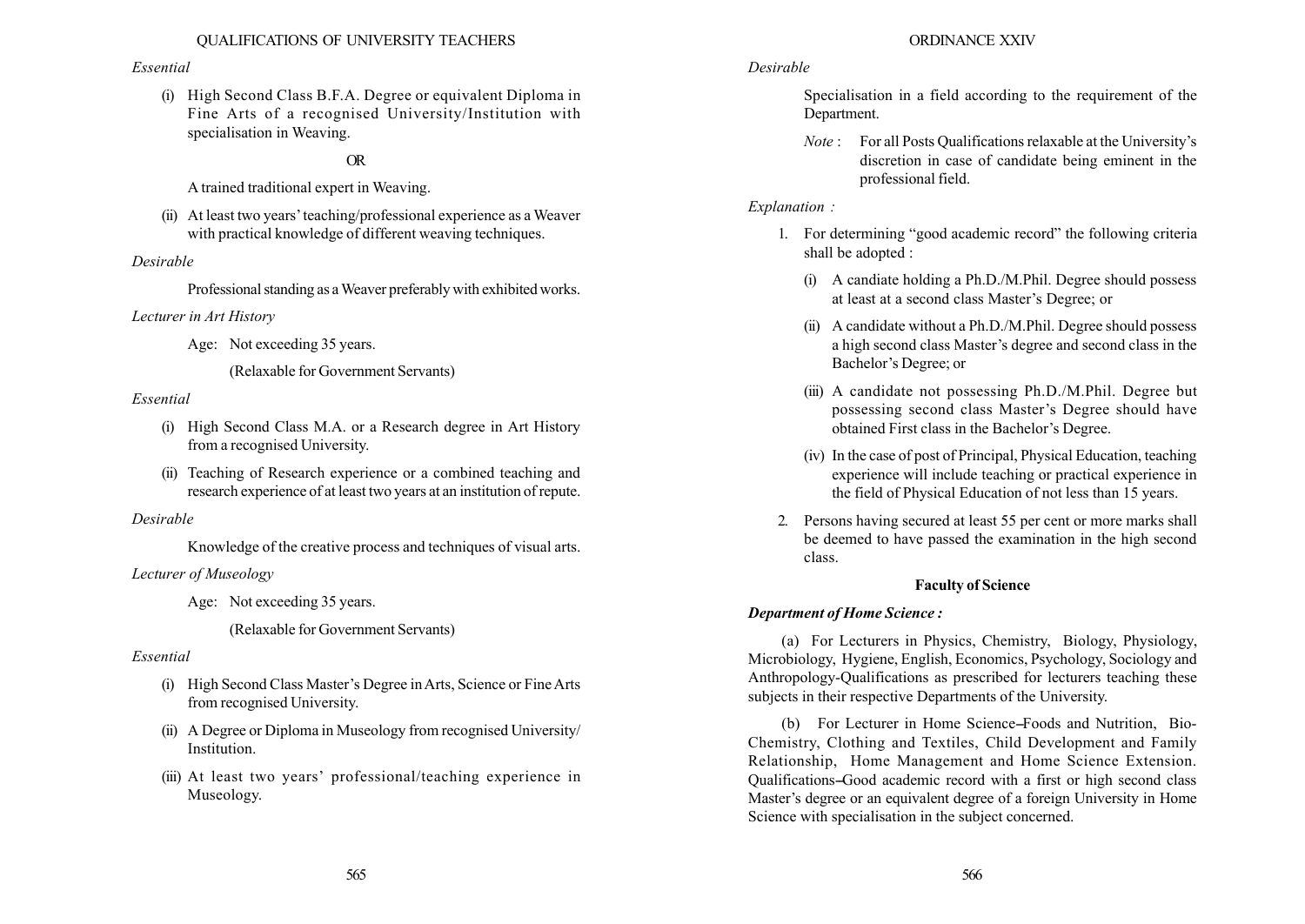### Department of Nursing :

(a) For teachers in Physics, Chemistry, Biology, English, Hindi, Physiology and Anatomy, Psychology, Economics, Sociology, Medical Sciences. Teaching these subjects in their respective Faculties of the University.

(b) Lecturers in Nursing :

Sister Tutors :

A Registered Nurse and Mid-Wife with 2nd Class B.Sc. (Hons.) Degree in Nursing and three years' teaching experience including Ward teaching in a School of Nursing.

A Registered Nurse and Mid-Wife with 1st Class B.Sc. Degree in Nursing and four years' teaching experience including Ward teaching in a School of Nursing.

# OR

A Registered Nurse and Mid-Wife with a Sister Tutor's Certificate from a recognised Institution and five years' teaching experience in a School of Nursing, provided that the Sister Tutors' Certificate has been obtained before 1952.

### Ward Teaching Sister/Public Health Supervisor:

A Registered Nurse and Mid-Wife with 2nd Class B.Sc. (Hons.) Degree in Nursing.

# OR

A Registered Nurse and Mid-Wife with 1st class B.Sc. Degree in Nursing and two years' teaching experience including Ward teaching in a School of Nursing.

# OR

A Registered Nurse and Mid-Wife with a Sister Tutor's Certificate from a recognised Institution and 3 years' teaching experience including Ward teaching in a School of Nursing.

# OR

ARegistered Nurse and Mid-Wife. with a Diploma or a Certificate of a course in Public Health Nursing and three years' teaching experience including Ward teaching in a School of Nursing.

# ORDINANCE XXIV

# (c) Lecturers in Dietetics:

A Master's Degree, at least Second Class in Home Economics with specialization in Nutrition;

A good knowledge of Nutrition in India and an understanding of diet in disease.

# Department of Pharmacy:

# 1. Professors:

A Scholar of eminence in the field of Pharmaceutical Sciences. Independent published work of high standard. Teaching/Guiding Research/ lndustrial/professional experience for a considerable period desirable.

# 2. Readers :

Good academic record with first or high second class Master's Degree in Pharmacy with Doctor's Degree or equivalent published work.

Independent published work (in addition to the published work mentioned above) with at least 5 years' Teaching/Guiding Research/ Industrial/Professional experience essential.

3. Lecturers :

Essential: Consistently good academic record with a first or high second class  $(B +)$  Master's Degree or an equivalent Degree of a Foreign University in Pharmacy.

Desirabl : (in order of preference)

- (i) A Doctor's Degree/Evidence of Research Work of equivalent standard in Pharmacy.
- (ii) Teaching experience of Degree/post-graduate classes :

Provided that if a teacher is not a Ph.D. at the time of his/her appointment and does not qualify himself/herself for the award of a Ph.D. Degree from a recognised University in the subject which is being taught by him/her within the period of ten years from the date of his/her appointment or does not give evidence of research work of equal standard within that period in the subject concerned, he/she shall not be entitled to any future increments after the expiry of the said period of ten years till such time he/ she fulfils the above mentioned requirements.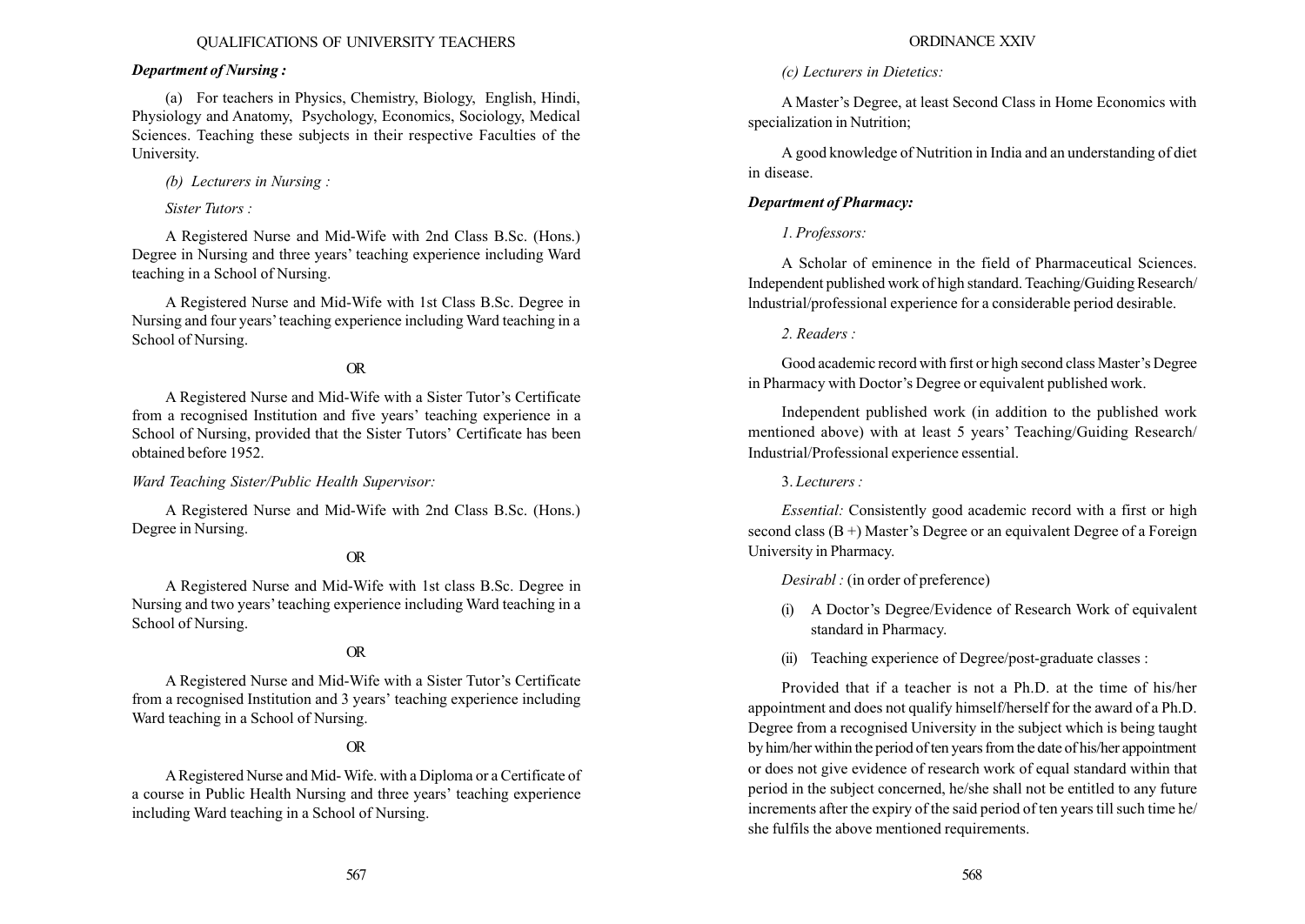|            | QUALIFICATIONS OF UNIVERSITY TEACHERS                         |                                                                                                    |                                                                          |                                                                                                                                              |                                         |                                        | ORDINANCE XXIV                                                                                                            |                                                                                 |                                                                                                |
|------------|---------------------------------------------------------------|----------------------------------------------------------------------------------------------------|--------------------------------------------------------------------------|----------------------------------------------------------------------------------------------------------------------------------------------|-----------------------------------------|----------------------------------------|---------------------------------------------------------------------------------------------------------------------------|---------------------------------------------------------------------------------|------------------------------------------------------------------------------------------------|
|            | Post                                                          | Academic<br>Qualifications                                                                         |                                                                          | Teaching/Research<br>Experience                                                                                                              |                                         | $\mathbf{1}$                           | $\overline{c}$                                                                                                            |                                                                                 | 3                                                                                              |
|            | $\mathbf{1}$                                                  | $\overline{2}$                                                                                     |                                                                          | 3                                                                                                                                            |                                         |                                        |                                                                                                                           |                                                                                 | Demonstrator<br>in<br>Physiology of which 1                                                    |
|            |                                                               | <b>ANATOMY</b>                                                                                     |                                                                          |                                                                                                                                              |                                         |                                        |                                                                                                                           |                                                                                 | year should be after Post-<br>gradute qualification.                                           |
| (a)        | Professor                                                     | M.Sc. (Anatomy)<br>M.S. (Anatomy)<br>Ph.D. (Anatomy)<br>D.Sc. (Anatomy)                            | (a)                                                                      | As Associate Professor<br>Reader in Anatomy<br>for five years in a<br>Medical College.                                                       |                                         | $(d)$ Tutor/<br>Demons-<br>trator.     | M.B.B.S. or M.Sc.<br>(Physiology) for non-<br>medical persons.                                                            | (b)                                                                             | M.B.B.S. for non-<br>medical person                                                            |
|            |                                                               | MAMS/MNAMS.                                                                                        |                                                                          |                                                                                                                                              |                                         |                                        | <b>BIO-CHEMISTRY</b>                                                                                                      |                                                                                 |                                                                                                |
| (b)<br>(c) | Associate<br>Professor/<br>Reader.<br>Assistant<br>Professor/ | $-do-$<br>-do                                                                                      | (b)<br>(c)                                                               | As Assistant Professor/<br>Lecturer in Anatomy<br>for 3 years in a Medical<br>College.<br>The requisite recognised<br>Post-graduate qualifi- | (a)                                     | Professor                              | M.D. (Bio-Chemistry)<br>M.Sc. (Medical Bio-<br>chemistry)<br>Ph.D.(Bio-chemistry)<br>D.Sc. (Bio-chemistry)<br>MAMS/MNAMS. | (a)                                                                             | As Associated Professor/<br>Reader in Bio-chemistry<br>for five years in a<br>Medical College. |
|            | Lecturer.                                                     |                                                                                                    |                                                                          | cation in the subject<br>and 3 years' teaching<br>experience as Tutor/<br>Demonstrator in Ana-                                               |                                         | (b) Associated<br>Professor/<br>Reader | $-do-$                                                                                                                    | (b)                                                                             | As Assistant Professor/<br>Lecturer in Bio-chemistry<br>for 3 years in a Medical<br>College.   |
|            | M.B.B.S. or M.Sc.<br>$(d)$ Tutor/                             |                                                                                                    | tomy of which 1 year<br>should be after Post-<br>graduate qualification. |                                                                                                                                              | (c) Assistant<br>Professor/<br>Lecturer | $-do-$                                 | (c)                                                                                                                       | The requisite recognised<br>Post-graduate qualifi-<br>cation in the subject and |                                                                                                |
|            | Demons-<br>trator.                                            | (Anatomy) for<br>non-medical person.                                                               |                                                                          |                                                                                                                                              |                                         |                                        |                                                                                                                           |                                                                                 | 3 years' teaching experi-<br>ence as Tutor/Demon-                                              |
|            |                                                               | PHYSIOLOGY                                                                                         |                                                                          |                                                                                                                                              |                                         |                                        |                                                                                                                           |                                                                                 | strator in Bio-chemistry<br>of which 1 year should be                                          |
| (a)        | Professor                                                     | M.D. (Physiology)<br>M.Sc. (Physiology)<br>Ph.D. (Physiology)<br>D.Sc. (Physiology)<br>MAMS/MNAMS. | (a)                                                                      | As Associated Professor/<br>Reader in Physiology for<br>five years in a Medical<br>College                                                   |                                         | $(d)$ Tutor/<br>Demons-<br>trator      | M.B.B.S. or M.Sc.<br>(Bio-chemistry)<br>for non-medical                                                                   |                                                                                 | after Post-graduate<br>qualification.                                                          |
| (b)        | Associate                                                     | -do-                                                                                               | (b)                                                                      | As Assistant Professor/                                                                                                                      |                                         |                                        | person.                                                                                                                   |                                                                                 |                                                                                                |
|            | Professor/<br>Reader.                                         |                                                                                                    |                                                                          | Lecturer in Physiology<br>for 3 years in a Medical<br>College.                                                                               |                                         | (a) Professor                          | PHARMACOLOGY<br>M.D. (Pharmacology)<br>M.D. (Pharmacology                                                                 | (a)                                                                             | As Associated Professor/<br>Reader in Pharmacology                                             |
| (c)        | Assistant<br>Professor/<br>Lecturer.                          | $-do-$<br>569                                                                                      | (c)                                                                      | The requisite recognised<br>Post-graduate qualifi-<br>cation in the subject and<br>3 years teaching<br>experience as Tutor/                  |                                         |                                        | &Therapeutics)<br>M.Sc. (Pharmacology)<br>Ph.D. (Pharmacology)<br>D.Sc. (Pharmacology)<br>MAMS/MNAMS.<br>570              |                                                                                 | for five years in a Medical<br>College.                                                        |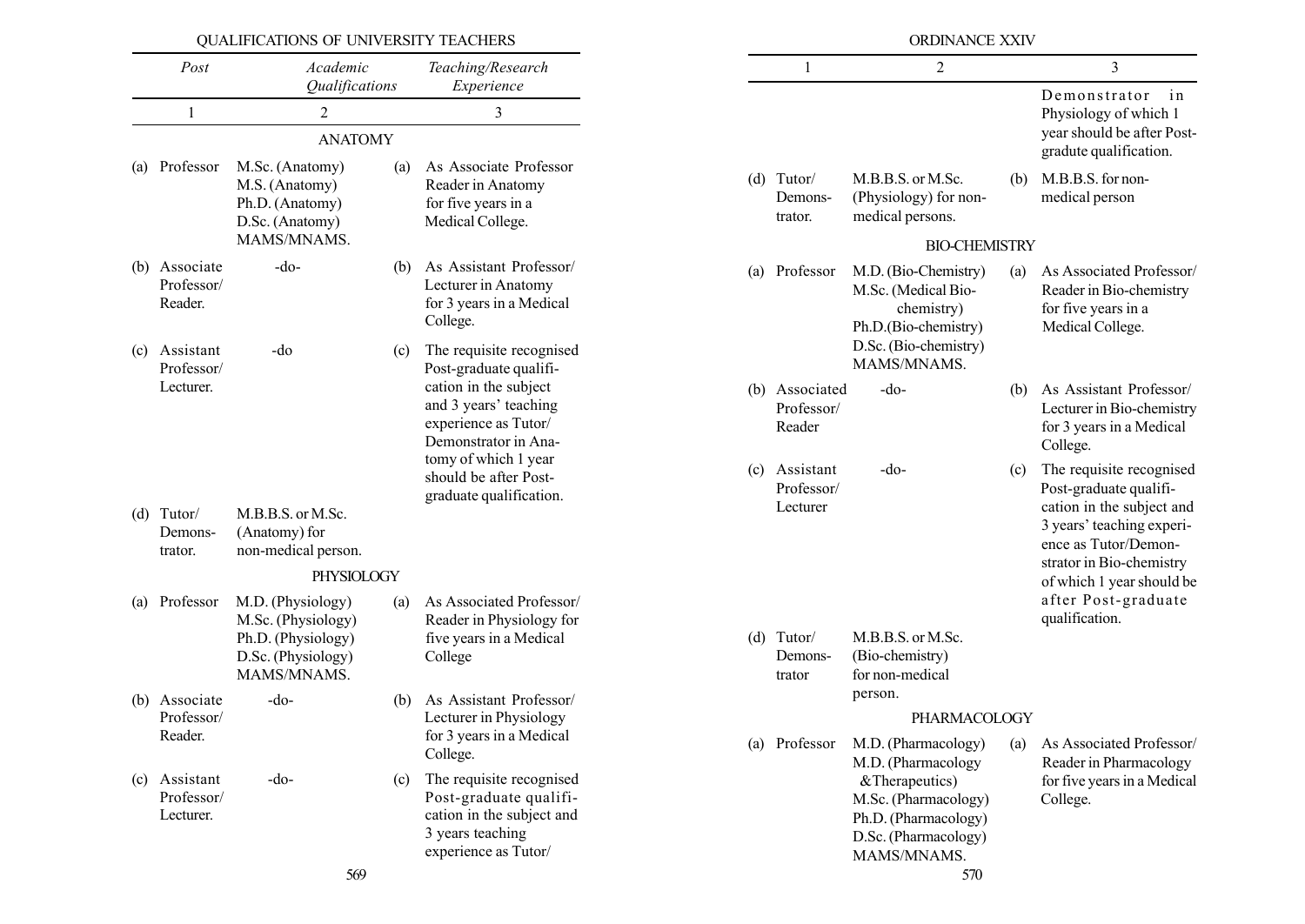|                                          | QUALIFICATIONS OF UNIVERSITY TEACHERS                                                                       |     |                                                                                                                                                                       |                                                                           | ORDINANCE XXIV                                                                                                              |     |                                                                                                                                                    |
|------------------------------------------|-------------------------------------------------------------------------------------------------------------|-----|-----------------------------------------------------------------------------------------------------------------------------------------------------------------------|---------------------------------------------------------------------------|-----------------------------------------------------------------------------------------------------------------------------|-----|----------------------------------------------------------------------------------------------------------------------------------------------------|
| 1                                        | 2                                                                                                           |     | 3                                                                                                                                                                     |                                                                           | 2                                                                                                                           |     | 3                                                                                                                                                  |
| (b) Associate<br>Professor/<br>Reader.   | $-do-$                                                                                                      | (b) | As Assistant Professor/<br>Lecturer in Pharmacology<br>for 3 years in a Medical<br>College                                                                            | (c) Assistant<br>Professor/<br>Lecturer.                                  | $-do-$                                                                                                                      | (c) | The requisite recognised<br>Post-graduate qualifi-<br>cation in the subject and<br>3 years teaching<br>experience as Tutor/                        |
| (c) Assistant<br>Professor/<br>Lecturer. | $-do-$                                                                                                      | (c) | The requisite recognised<br>Post-graduate qualifica-<br>tion in the subject and 3<br>years teaching experience<br>as Tutor/Demostration in<br>Pharmacology of which 1 |                                                                           |                                                                                                                             |     | clinical Pathologist/<br>Resident Pathologist/<br>Demonstrator in<br>Pathology of which 1 year<br>should be after Post-<br>graduate qualification. |
| $(d)$ Tutor/<br>Demons-<br>trator.       | M.B.B.S. or M.Sc.<br>(Pharmacology) for<br>non-medical persons.                                             |     | year should be after Post-<br>Graduate qualification.                                                                                                                 | $(d)$ Tutor/<br>Clinical<br>Patho-<br>logist/<br>Resident<br>Pathologist/ | M.B.B.S                                                                                                                     |     |                                                                                                                                                    |
|                                          | <b>PATHOLOGY</b>                                                                                            |     |                                                                                                                                                                       | Demonstrator.                                                             |                                                                                                                             |     |                                                                                                                                                    |
| (a) Professor                            | M.D. (Pathology)                                                                                            | (a) | As Associate Professor/                                                                                                                                               |                                                                           | <b>MEDICINE</b>                                                                                                             |     |                                                                                                                                                    |
|                                          | M.D. (Pathology<br>& Bacteriology)<br>M.D. (Pathology<br>with Bacteriology)<br>M.Sc. (Medical<br>Pathology) |     | Reader in Pathology<br>for three years in a<br>Medical College.                                                                                                       | (a) Professor                                                             | M.D. Medicine<br>M.D. (General<br>Medicine)<br>M.R.C.P. Speciality<br>Board of Internal<br>Medicine (U.S.A.)<br>MAMS/MNAMS. | (a) | As Associate Professor/<br>Reader in General<br>Medicine for five years<br>in a Medical College.                                                   |
|                                          | M.Sc.(Pathology)<br>Ph.D. (Pathology)<br>D.Sc. (Pathology)<br>Speciality Board of                           |     |                                                                                                                                                                       | (b) Associate<br>Professor/<br>Reader.                                    | $-do-$                                                                                                                      | (b) | As Assistant Professor/<br>Lecturer in General<br>Medicine for three years<br>in a Medical College.                                                |
|                                          | Pathology (U.S.A.)<br>M.R.C. Path. (Lond.)<br>M.C.P. (Australia)<br>MAMS/MNAMS<br>after examination.        |     |                                                                                                                                                                       | (c) Assistant<br>Professor/<br>Lecturer.                                  | $-do-$                                                                                                                      | (c) | The requisite recognised<br>Post-graduate qualifi-<br>cation in the subject<br>and 3 years Tutor/<br>Resident/Registrar in                         |
| (b) Associate<br>Professor/<br>Reader    | $-do-$                                                                                                      | (b) | As Assistant Professor/<br>Lecturer in Pathology<br>for three years in a<br>Medical College.                                                                          |                                                                           |                                                                                                                             |     | General Medicine of<br>which 1 year should<br>be after Post-graduate<br>qualification.                                                             |
|                                          |                                                                                                             |     |                                                                                                                                                                       | $(d)$ Tutor/<br>Registrar<br>Resident                                     | M.B., B.S.                                                                                                                  | (d) | M.B., B.S.                                                                                                                                         |
|                                          | 571                                                                                                         |     |                                                                                                                                                                       |                                                                           | 572                                                                                                                         |     |                                                                                                                                                    |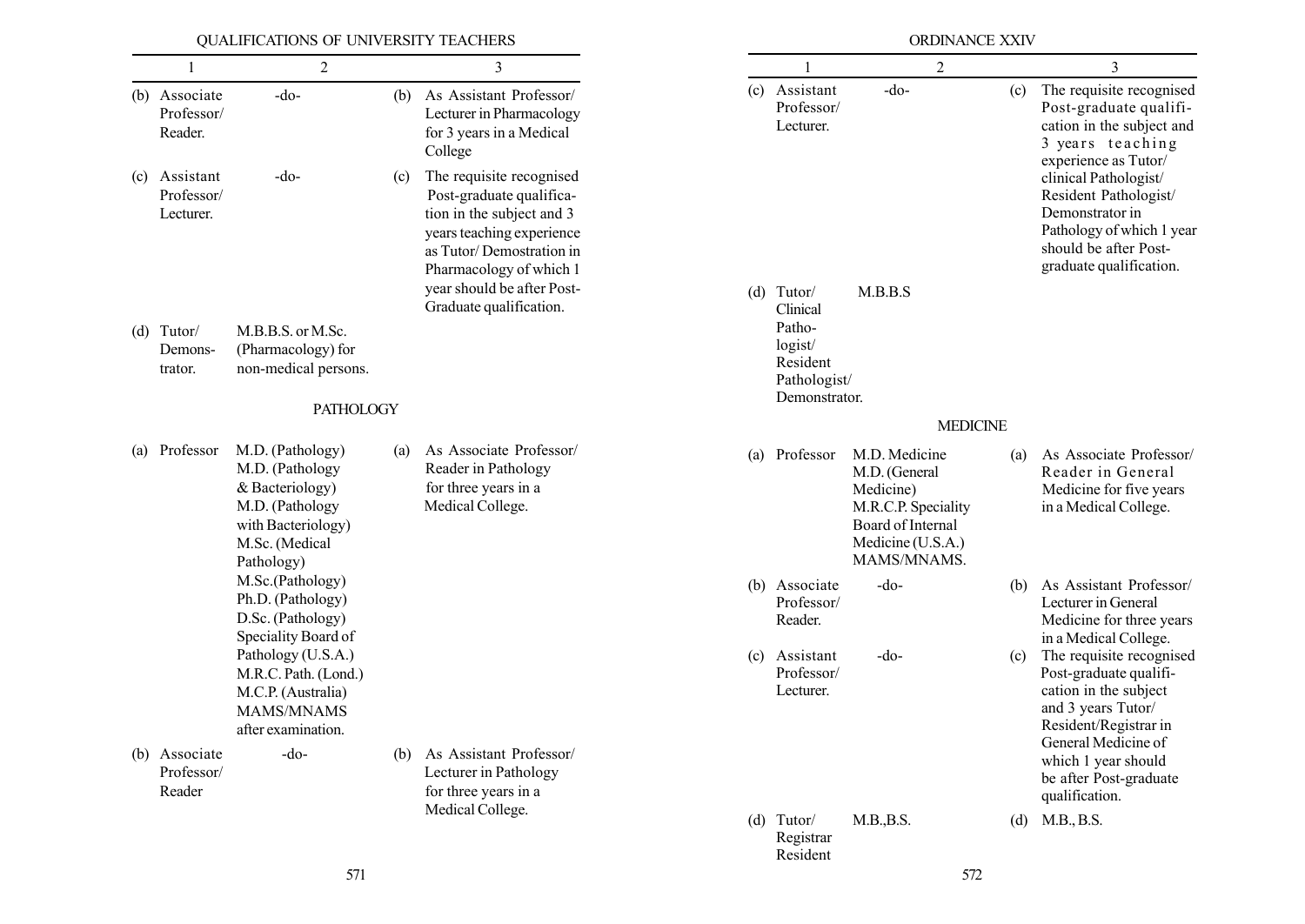|     |                                         | QUALIFICATIONS OF UNIVERSITY TEACHERS                                                                                                   |     |                                                                                                                                                                                            |     |                                          | ORDINANCE XXIV                                                                                                                                            |     |                                                                                                                                                                                                      |
|-----|-----------------------------------------|-----------------------------------------------------------------------------------------------------------------------------------------|-----|--------------------------------------------------------------------------------------------------------------------------------------------------------------------------------------------|-----|------------------------------------------|-----------------------------------------------------------------------------------------------------------------------------------------------------------|-----|------------------------------------------------------------------------------------------------------------------------------------------------------------------------------------------------------|
|     |                                         | $\overline{2}$                                                                                                                          |     | 3                                                                                                                                                                                          |     |                                          | 2                                                                                                                                                         |     | 3                                                                                                                                                                                                    |
| (a) | Professor                               | <b>GENERAL SURGERY</b><br>M.S. (Surgery)<br>M.S. (General Surgery)<br>F.R.C.S. Speciality<br>Board of Surgery<br>(U.S.A.)<br>MAMS/MNAMS | (a) | As Associate Professor/<br>Reader in General<br>Surgery for five<br>years in a Medical<br>College                                                                                          |     | (c) Assistant<br>Professor/<br>Lecturer. | $-do-$                                                                                                                                                    | (c) | The requisite recognised<br>Post-graduate qualifi-<br>cation in the subject<br>and 3 years teaching<br>experience as Tutor/<br>Registrar/Resident in<br>Obstt. & Gynae. of<br>which 1 year should be |
| (b) | Associate<br>Professor/<br>Reader.      | -do-                                                                                                                                    | (b) | As Assistant Professor/<br>Lecturer in General<br>Surgery for 3 years                                                                                                                      |     |                                          |                                                                                                                                                           |     | after Post-graduate<br>qualification.                                                                                                                                                                |
| (c) | Assistant                               | -do-                                                                                                                                    | (c) | in a Medical College.<br>The requisite recognised                                                                                                                                          | (d) | Turor/<br>Registrar/<br>Resident.        | M.B., B.S.                                                                                                                                                | (d) | M.B., B.S.                                                                                                                                                                                           |
|     | Professor/                              |                                                                                                                                         |     | Post-graduate qualifi-                                                                                                                                                                     |     |                                          | SOCIAL AND PREVENTIVE MEDICINE                                                                                                                            |     |                                                                                                                                                                                                      |
|     | Lecturer.                               |                                                                                                                                         |     | cation in the subject and<br>3 years' teaching<br>experience as Tutor/<br>Registrar/Resident in<br>General Surgery of which<br>1 year should be after<br>Post-graduate quali-<br>fication. | (a) | Professor                                | M.D. (Social & Pre-<br>ventive Medicine)<br>Community Med.<br><b>Speciality Board</b><br>of Soc. & Prev. Med.<br>(USA) Dr. P.H.<br>(John Hopkin) Dr. P.H. | (a) | As Associate Professor/<br>Reader in Social &<br>Preventive Medicine<br>for five years in a<br>Medical College.                                                                                      |
|     | $(d)$ Tutor/<br>Registrar/<br>Resident. | M.B.B.S.                                                                                                                                | (d) | M.B., B.S.                                                                                                                                                                                 |     |                                          | (Harward) D. P.H.<br>(California) M.D.<br>(Med.) with DPH.<br>MAMS/MNAMS.                                                                                 |     |                                                                                                                                                                                                      |
|     |                                         | MID-WIFERY AND GYNAECOLOGY                                                                                                              |     |                                                                                                                                                                                            |     | (b) Associate                            | $-do-$                                                                                                                                                    | (b) | As Assistant Professor/                                                                                                                                                                              |
| (a) | Professor                               | M.D. (Obstt. & Gynae.) (a)<br>$M.S.$ (<br>$-do-$<br>M.S. (Mid. & Gynae.)                                                                |     | As Associate Professor/<br>Reader in Obstt. &<br>Gynaecology for five                                                                                                                      |     | Professor/<br>Reader.                    |                                                                                                                                                           |     | Lecturer in Social &<br>Pre. Med. for 3 years<br>in a Medical College.                                                                                                                               |
|     |                                         | M.D. (Mid. & Gynae.)<br>M.O.<br>M.R.C.O.G.<br>Speciality Board of<br>Obstt. & Gynae.<br>(U.S.A.)<br>MAMS/MNAMS.                         |     | years in a Medical                                                                                                                                                                         |     | (c) Assistant<br>Professor/<br>Lecturer. | -do-                                                                                                                                                      | (c) | The requisite recognised<br>Post-graduate quali-<br>fication in the subject<br>and 3 years' teaching<br>experience as Tutor/<br>Demonstrator in Soc. &<br>Prev. Medicine or as                       |
|     | (b) Associate<br>Professor/<br>Reader.  | $-do-$                                                                                                                                  | (b) | As Assistant Professor/<br>Lecturer in Obstt. &<br>Gynae. for 3 years<br>in a Medical College                                                                                              |     |                                          |                                                                                                                                                           |     | Epidemologist/Health<br>Officer of which 1<br>year should be after Post-<br>graduate qualification.                                                                                                  |
|     |                                         | 573                                                                                                                                     |     |                                                                                                                                                                                            |     |                                          | 574                                                                                                                                                       |     |                                                                                                                                                                                                      |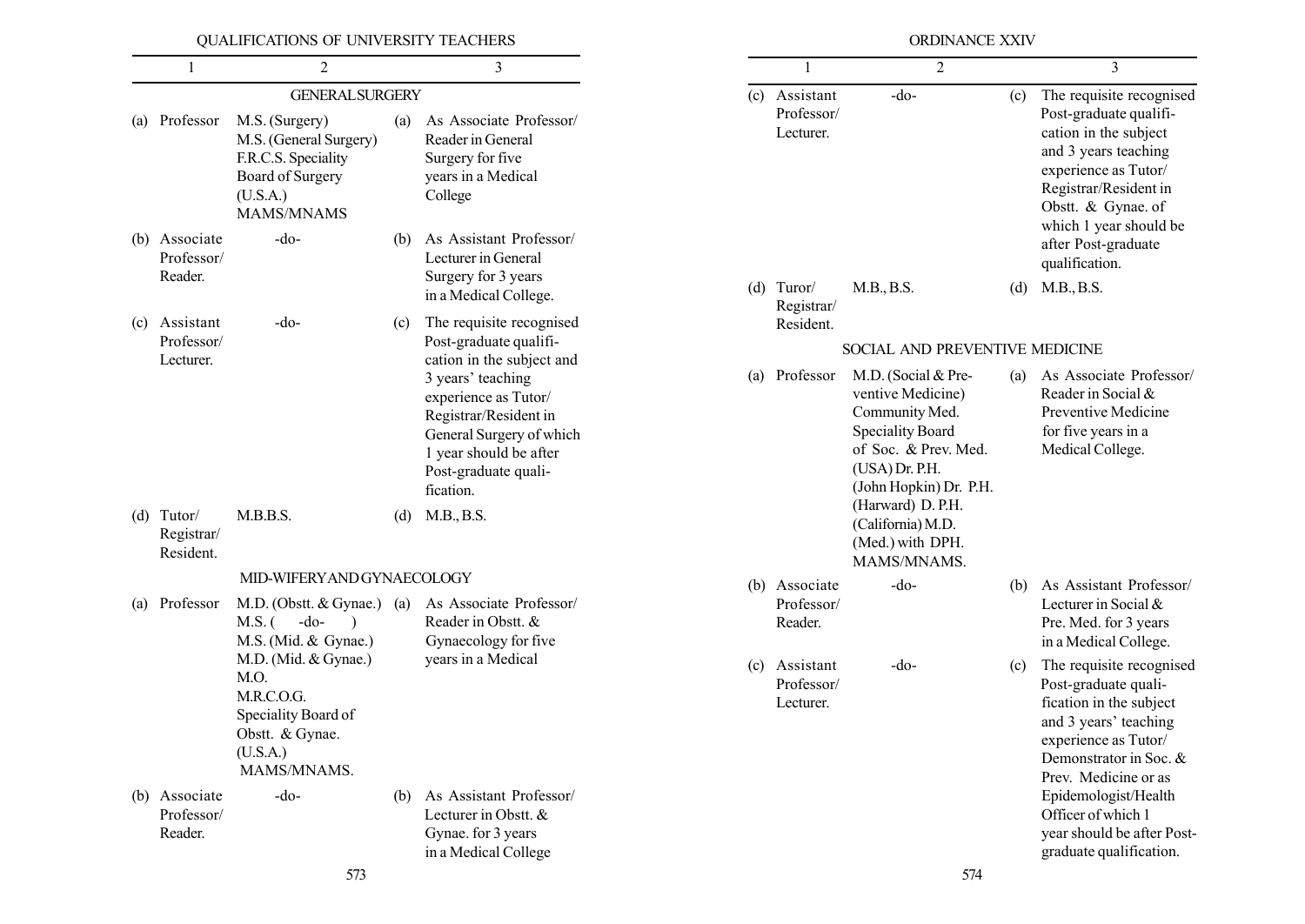|     |                                                                                 | QUALIFICATIONS OF UNIVERSITY TEACHERS                                                 |            |                                                                                                                                                                                                                                                                   |                                                                                 | ORDINANCE XXIV                                                           |                                                                                        |                                                                                                                                                                                                                                   |                                                                                              |
|-----|---------------------------------------------------------------------------------|---------------------------------------------------------------------------------------|------------|-------------------------------------------------------------------------------------------------------------------------------------------------------------------------------------------------------------------------------------------------------------------|---------------------------------------------------------------------------------|--------------------------------------------------------------------------|----------------------------------------------------------------------------------------|-----------------------------------------------------------------------------------------------------------------------------------------------------------------------------------------------------------------------------------|----------------------------------------------------------------------------------------------|
|     | 1                                                                               | $\overline{2}$                                                                        |            | $\mathfrak{Z}$                                                                                                                                                                                                                                                    |                                                                                 | $\overline{c}$                                                           |                                                                                        | $\overline{3}$                                                                                                                                                                                                                    |                                                                                              |
|     | $(d)$ Tutor/<br>Demons-<br>trator/<br>Epidemo-<br>logist/<br>Health<br>Officer. | M.B., B.S.                                                                            | (d)        | M.B., B.S.                                                                                                                                                                                                                                                        | Medical<br>Officer in<br><b>State</b><br>Service doing<br>Medico-legal<br>work. |                                                                          |                                                                                        |                                                                                                                                                                                                                                   |                                                                                              |
|     |                                                                                 | <b>FORENSIC MEDICINE</b>                                                              |            |                                                                                                                                                                                                                                                                   |                                                                                 | <b>PAEDIATRICS</b>                                                       |                                                                                        |                                                                                                                                                                                                                                   |                                                                                              |
| (a) | Professor                                                                       | M.D. (Forensic<br>Med.)<br>M.D. (Pathology)<br>SpecialityBoard of<br>Pathology (USA). | (a)        | As Associated Professor/<br>Reader in Forensic<br>Medicine for five years<br>in a Medical College.                                                                                                                                                                | (a) Professor                                                                   | M.D. (Paed.)<br><b>Speciality Board</b><br>of Paed. (USA)<br>MAMS/MNAMS. | (a)                                                                                    | As Associate Professor/<br>Reader in Paed. for five<br>year in a Medical<br>College.                                                                                                                                              |                                                                                              |
| (b) | Associate<br>Professor/<br>Reader.                                              | $-do-$                                                                                | (b)        | As Assistant Professor/<br>Lecturer in Forensic<br>Medicine for 3 years<br>in a Medical College.                                                                                                                                                                  | (b) Associate<br>Professor/<br>Reader.                                          | $-do-$                                                                   | (b)                                                                                    | As Assistant Professor/<br>Lecturer in Paed. for 3<br>years in a Medical<br>College.                                                                                                                                              |                                                                                              |
| (c) | Assistant<br>Professor/<br>Lecturer                                             | $-do-$                                                                                | (c)        | The requisite recognised<br>Post-graduate qualifi-<br>cation in the subject<br>and 3 years teaching<br>experience as Tutor/<br>Demonstrator in Forensic<br>Med./Casualty Medical<br>Officer/Resident/Patho-<br>logist/or as a Medical<br>Officer in State Service | (c) Assistant<br>Professor/<br>Lecturer.                                        | $-do-$                                                                   | (c)                                                                                    | The requisite recognised<br>Post-graduate qualifi-<br>cation in the subject<br>and 3 years teaching<br>experience as Tutor/<br>Registrar/Resident in<br>Paed. of which 1 year<br>should be after Post-<br>graduate qualification. |                                                                                              |
|     |                                                                                 |                                                                                       |            | doing medico-legal work<br>of which 1 year should<br>be after Post-graduate                                                                                                                                                                                       | $(d)$ Tutor/<br>Registrar<br>Resident.                                          | M.B., B.S.                                                               |                                                                                        |                                                                                                                                                                                                                                   |                                                                                              |
|     |                                                                                 |                                                                                       |            | qualification.                                                                                                                                                                                                                                                    |                                                                                 | <b>TUBERCULOSIS</b>                                                      |                                                                                        |                                                                                                                                                                                                                                   |                                                                                              |
|     | $(d)$ Turor/<br>Demonstra-<br>tor/Casualty<br>Medical<br>Officer<br>Resident    | Medical                                                                               | M.B., B.S. | (d)                                                                                                                                                                                                                                                               | M.B., B.S.                                                                      | (a) Professor                                                            | M.D. (Tuberculosis)<br>MD/MRCP in Med.<br>with TDD, DTD or<br>D.T.C.D./MAMS/<br>MNAMS. | (a)                                                                                                                                                                                                                               | As Associate Professor/<br>Reader in Tuberculosis<br>for five years in a<br>Medical College. |
|     | Officer/<br>Resident<br>Pathologist<br>or as a                                  |                                                                                       |            |                                                                                                                                                                                                                                                                   | (b) Associated<br>Professor/<br>Reader.                                         | $-do-$                                                                   | (b)                                                                                    | As Assistant Professor/<br>Lecturer in Tuberculosis<br>for 3 years in a Medical<br>College.                                                                                                                                       |                                                                                              |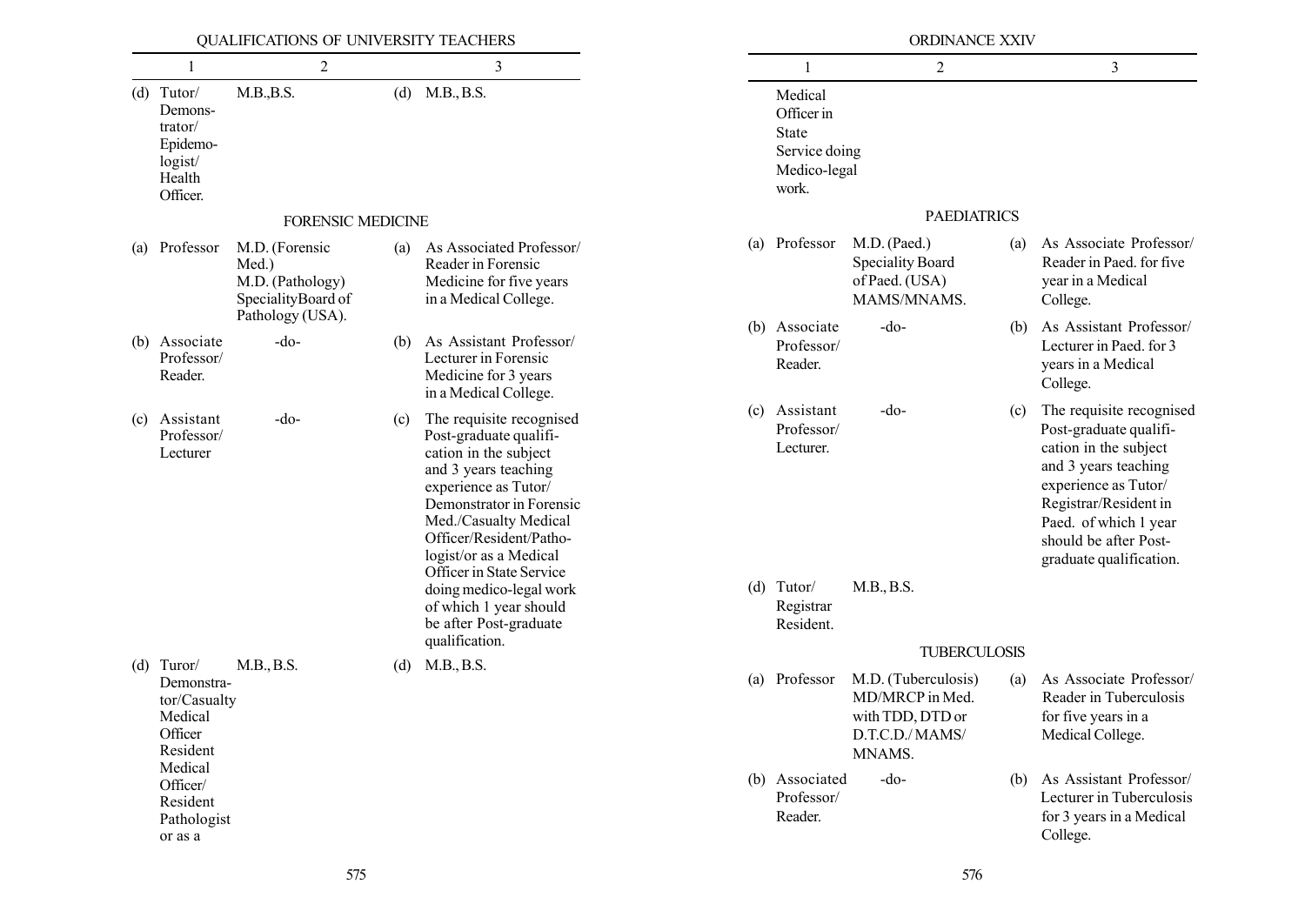|                                           | QUALIFICATIONS OF UNIVERSITY TEACHERS                                                                                                                                                                   |                          |                                                                                                                                                   |                                         | ORDINANCE XXIV                                                                   |     |                                                                                                                                                                                                                                                                                 |  |  |
|-------------------------------------------|---------------------------------------------------------------------------------------------------------------------------------------------------------------------------------------------------------|--------------------------|---------------------------------------------------------------------------------------------------------------------------------------------------|-----------------------------------------|----------------------------------------------------------------------------------|-----|---------------------------------------------------------------------------------------------------------------------------------------------------------------------------------------------------------------------------------------------------------------------------------|--|--|
| 1                                         | $\overline{2}$                                                                                                                                                                                          |                          | 3                                                                                                                                                 | 1                                       | $\overline{2}$                                                                   |     | $\mathfrak{Z}$                                                                                                                                                                                                                                                                  |  |  |
| (c) Assistatnt                            | $-do-$<br>(c)                                                                                                                                                                                           | The requisite recognised | VENEREOLOGY/DERMATOLOGY*                                                                                                                          |                                         |                                                                                  |     |                                                                                                                                                                                                                                                                                 |  |  |
| Professor/<br>Lecturer                    |                                                                                                                                                                                                         |                          | Post-graduate qualifi-<br>cation in the subject and                                                                                               |                                         | (Combined Department)                                                            |     |                                                                                                                                                                                                                                                                                 |  |  |
|                                           |                                                                                                                                                                                                         |                          | 3 years' teaching<br>experience as Tutor/<br>Registrar/Resident in<br>Tuberculosis/Medical<br>Officer-in-charge of T.B.<br>Clinic of which 1 year | (a) Professor                           | M.D. (Dermatology<br>& Venereology)<br>MD (Medicine) with<br>DVD/MAMS/<br>MNAMS. | (a) | As Associate Professor/<br>Reader in Venereology<br>and Dermatology for<br>five years in a Medical<br>College.                                                                                                                                                                  |  |  |
| (d) Tutor /<br>Registrar/<br>Resident.    | M.B., B.S.                                                                                                                                                                                              |                          | should be after Post-<br>graduate qualification.                                                                                                  | (b) Associated<br>Professor/<br>Reader. | $-do$                                                                            | (b) | As Assistant Professor/<br>Lecturer in Venereology<br>and Dermatology for<br>3 years in a Medical<br>College.                                                                                                                                                                   |  |  |
|                                           | <b>PSYCHIATRY</b>                                                                                                                                                                                       |                          |                                                                                                                                                   | (c) Assistant                           | -do-                                                                             | (c) | The requisite recognised                                                                                                                                                                                                                                                        |  |  |
| (a) Professor                             | M.D. (Psychiatry) M.D.<br>(Psychological Medicine)<br>Speciality Board of<br>Psychiatry<br>and<br>Neurology. M.D./<br>M.R.C.P. in Medicine with<br>diploma in Psychological<br>Medicine MAMS/<br>MNAMS. |                          |                                                                                                                                                   | Professor/<br>Lecturer.                 |                                                                                  |     | Post-graduate qualifi-<br>cation in the subject<br>and 3 years' teaching<br>experience as Tutor/<br>Registrar/Resident in<br>Venereology/Dermato-<br>logy or as Medical<br>Officer-Incharge Vene-<br>reology/Dermatology/<br>Leprosy Clinics of which<br>1 year should be after |  |  |
| (b) Associate<br>Professor/<br>Reader.    | -do-                                                                                                                                                                                                    |                          |                                                                                                                                                   |                                         |                                                                                  |     | Post-graduate<br>qualification.                                                                                                                                                                                                                                                 |  |  |
| (c) Assistatnt<br>Professor/<br>Lecturer. | -do-                                                                                                                                                                                                    |                          |                                                                                                                                                   | $(d)$ Tutor/<br>Registrar/<br>Resident. | M.B., B.S                                                                        |     |                                                                                                                                                                                                                                                                                 |  |  |
| $(d)$ Tutor/<br>Registrar/<br>Resident.   | M.B., B.S.                                                                                                                                                                                              |                          |                                                                                                                                                   |                                         | Venereology and Dermatology:                                                     |     | *Where the Department of Venereology and Dermatology are bifurcated the<br>following qualifications will be required in the bifurcated Departments of                                                                                                                           |  |  |
| Note:                                     |                                                                                                                                                                                                         |                          | Provided that the requirement of possessing M.D. degree in<br>Psychiatry shall not be applicable for higher appointments                          | For Venereology:                        |                                                                                  |     |                                                                                                                                                                                                                                                                                 |  |  |

M.D. (Venereology) M.D. (Dermatology & Venereology) MD/MRCP in Medicine with diploma in Venereology.

For Dermatology :

M.D. (Dermatology) M.D. (Dermatology & Venereology) MD/MRCP with diploma in Dermatology speciality Board of Dermatology (USA).

in the case of existing teachers holding regular teaching posts whose appointment was initially made on the basis of holding D.P.M. Qualification of two years' duration.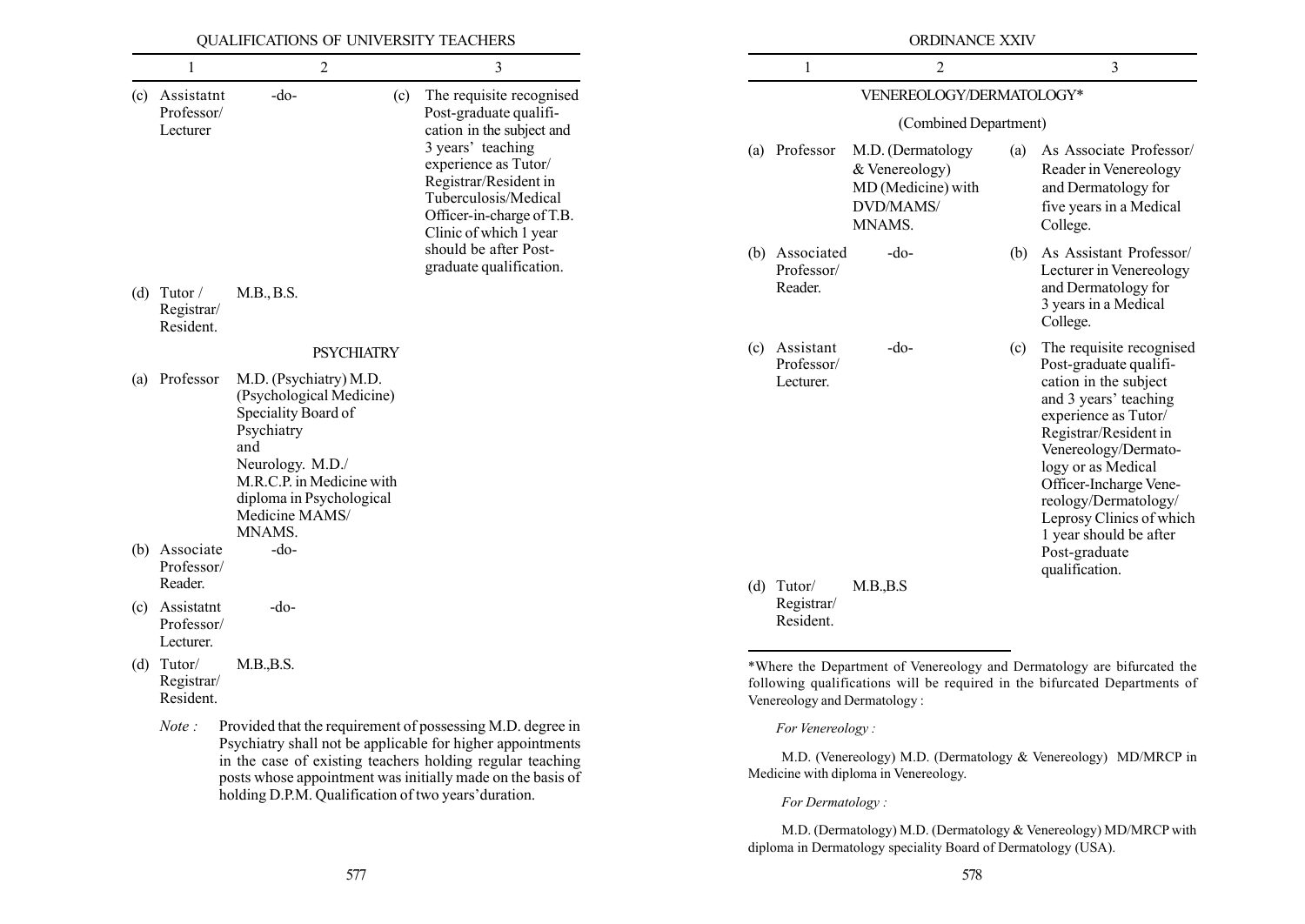|                                         | QUALIFICATIONS OF UNIVERSITY TEACHERS                                                                                         |                                                                                                                         |                                         | ORDINANCE XXIV                                                                                                               |     |                                                                                                                                                |
|-----------------------------------------|-------------------------------------------------------------------------------------------------------------------------------|-------------------------------------------------------------------------------------------------------------------------|-----------------------------------------|------------------------------------------------------------------------------------------------------------------------------|-----|------------------------------------------------------------------------------------------------------------------------------------------------|
| $\mathbf{1}$                            | 2                                                                                                                             | 3                                                                                                                       | 1                                       | $\overline{2}$                                                                                                               |     | $\overline{3}$                                                                                                                                 |
|                                         | <b>ORTHOPAEDICS</b>                                                                                                           |                                                                                                                         | (c) Assistant<br>Professor/             | $-do-$                                                                                                                       | (c) | The requisite recognised<br>Post-graduation qualifi-                                                                                           |
| (a) Professor                           | M.S. (Orthopaedics)<br>(a)<br>$M.Ch.$ (<br>-do<br>$\rightarrow$<br>Speciality Board of<br>Ortho. Surgery (USA)/<br>MAMS/MNAMS | As Associate Professor/<br>Reader in Orthopaedics<br>for five years in a<br>Medical College.                            | Lecturer                                |                                                                                                                              |     | cation in the subject<br>and 3 years' teaching<br>experience as Tutor/<br>Registrar/Resident in<br>Anaesthesiology/<br>Anaesthetist of which 1 |
| (b) Associate<br>Professor/<br>Reader   | $-do-$<br>(b)                                                                                                                 | As Assistant Professor/<br>Lecturer in Orthopaedics<br>for 3 years in a                                                 | $(d)$ Tutor/                            |                                                                                                                              |     | year should be after Post-<br>graduation qualification.                                                                                        |
| (c) Assistant                           | $-do-$<br>(c)                                                                                                                 | Medical College.<br>The requisite recognised                                                                            | Registrar/<br>Resident                  | M.B.B., B.S.                                                                                                                 |     |                                                                                                                                                |
| Professor/                              |                                                                                                                               | Post-graduate qualifi-                                                                                                  |                                         | RADIOLOGY (COMBINED)                                                                                                         |     |                                                                                                                                                |
| Lecturer                                |                                                                                                                               | cation in the subject and<br>3 years' teaching<br>experience as Tutor/<br>Registrar/Resident in<br>Orthopaedics/Medical | (a) Professor                           | M.D./M.S. (Radiology)<br>Speciality Board of<br>Radiology (USA)<br>F.F.R./MAMS/MNAMS.                                        | (a) | As Associate Professor/<br>Reader in Radiology<br>for five years in a<br>Medical College.                                                      |
|                                         |                                                                                                                               | Officer of Rehabilitation of<br>which 1 year should be<br>after Post-graduate<br>qualification.                         | (b) Associate<br>Professor/<br>Reader.  | $-do-$                                                                                                                       | (b) | As Assistant Professor/<br>Lecturer in Radiology<br>for 3 years in a Medical<br>College.                                                       |
| $(d)$ Tutor/<br>Registrar/<br>Resident. | M.B., B.S.                                                                                                                    |                                                                                                                         | (c) Assistant<br>Professor/<br>Lecturer | $-do-$                                                                                                                       | (c) | The requisite recognised<br>Post-graduate qualifi-<br>cation in the subject and<br>3 years' teaching                                           |
|                                         | ANAESTHESIOLOGY                                                                                                               |                                                                                                                         |                                         |                                                                                                                              |     | experience as Tutor/                                                                                                                           |
| (a) Professor                           | M.D. (Anaesthesiology) (a)<br>$M.S.$ (<br>$-do-$<br>Speciality Board of<br>Anaesthesiology (USA)<br>MAMS/MNAMS.               | As Associate Professor/<br>Reader in Anaesthesio-<br>logy for five years in a<br>Medical College.                       |                                         |                                                                                                                              |     | Registrar/Resident/<br>Radiology/or as<br>Radiologist of which 1<br>year should be after Post-<br>graduate qualification.                      |
| Professor/ M.S.(                        | (b) Associate M.D. (Anaesthesiology) (b)<br>$-do-$                                                                            | As Assistant Professor/<br>Lecturer in Anaesthesi-                                                                      | (d) Tutor/<br>Registrar/<br>Resident.   | M.B., B.S.                                                                                                                   |     |                                                                                                                                                |
| Reader                                  | Speciality Board of                                                                                                           | ology for 3 years in a                                                                                                  |                                         | OTO-RHINOLARYNGOLOGY                                                                                                         |     |                                                                                                                                                |
|                                         | Anaesthesiology (USA)                                                                                                         | Medical College                                                                                                         | (a) Professor                           | MS (Oto-Rhinolaryn-<br>gology) Speciality<br>Board of Oto-rhino-<br>laryngology (USA)<br>F.R.C.S. (ENT)<br><b>MAMS/MNAMS</b> | (a) | As Associate Professor/<br>Reader in Oto-Rhinolary-<br>ngology for five years<br>in a Medical College.                                         |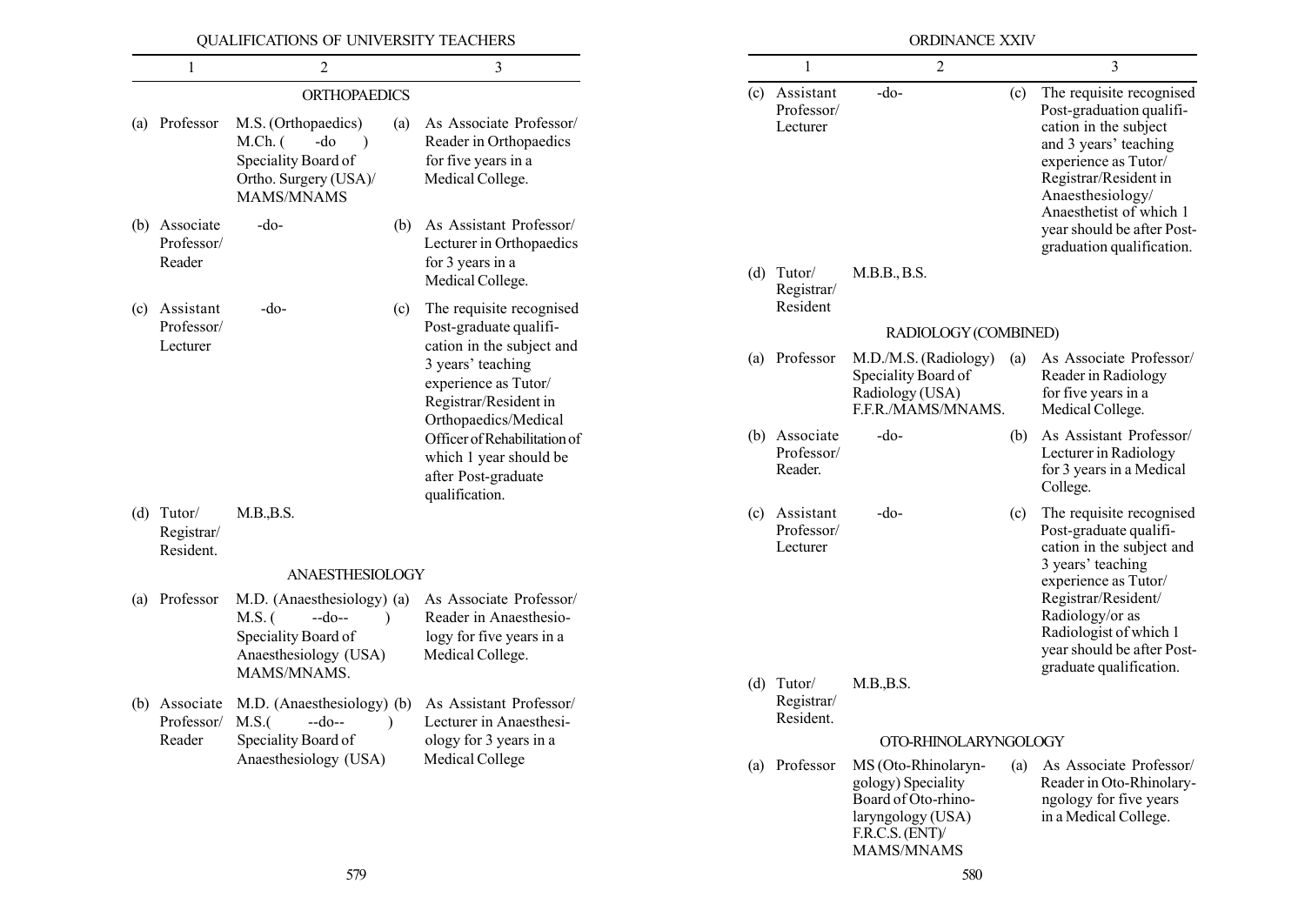|     |                                        | QUALIFICATIONS OF UNIVERSITY TEACHERS                   |                                                         |                                                                                                                                                                                                                         |                                              | ORDINANCE XXIV |                                        |                                                                                                                                                               |                  |                                                                                                                                                             |                                                                                                                                       |  |
|-----|----------------------------------------|---------------------------------------------------------|---------------------------------------------------------|-------------------------------------------------------------------------------------------------------------------------------------------------------------------------------------------------------------------------|----------------------------------------------|----------------|----------------------------------------|---------------------------------------------------------------------------------------------------------------------------------------------------------------|------------------|-------------------------------------------------------------------------------------------------------------------------------------------------------------|---------------------------------------------------------------------------------------------------------------------------------------|--|
|     | 1                                      | $\overline{2}$                                          |                                                         | 3                                                                                                                                                                                                                       |                                              |                | 1                                      | $\overline{2}$                                                                                                                                                |                  |                                                                                                                                                             | $\mathfrak{Z}$                                                                                                                        |  |
|     | (b) Associate<br>Professor/<br>Reader  | -do-                                                    | (b)                                                     | As Assistant Professor/<br>Lecturer in Oto-Rhino-<br>laryngology for 3 years in<br>a Medical College.                                                                                                                   |                                              |                | $(d)$ Tutor/<br>Registrar/<br>Resident | M.B., B.S                                                                                                                                                     | <b>DENTISTRY</b> |                                                                                                                                                             |                                                                                                                                       |  |
| (c) | Assistant<br>Professor/<br>Lecturer    | $-do-$                                                  | (c)                                                     | The requisite recognised<br>Post-graduate qualifi-<br>cation in the subject and<br>3 years teaching<br>experience as Tutor/                                                                                             |                                              |                | Professor<br>and above M.B., B.S.      | (a) Assistant M.D.S. F.D.S. etc<br>preferbly with                                                                                                             |                  | (a)                                                                                                                                                         | As Lecturer or an equi-<br>valent post for at least<br>3 yars in a teaching<br>institution.                                           |  |
|     |                                        |                                                         |                                                         | Registrar/Resident in Oto-<br>Rhinolaryngology of                                                                                                                                                                       |                                              |                | (b) Lecturer                           | <b>B.D.S. Preferably</b><br>with M.B., B.S.                                                                                                                   |                  |                                                                                                                                                             |                                                                                                                                       |  |
|     |                                        |                                                         |                                                         | which 1 year should be<br>after Post-graduate<br>qualification.                                                                                                                                                         |                                              |                |                                        |                                                                                                                                                               |                  |                                                                                                                                                             | Principal/Dean/Director- Should possess the same basis<br>University Medical qualification and<br>other academic qualification and as |  |
|     | $(d)$ Tutor/<br>Registrar/<br>Resident | M.B., B.S.                                              |                                                         |                                                                                                                                                                                                                         |                                              |                |                                        |                                                                                                                                                               |                  | prescribed for the post of Professor in<br>the teaching Department and a minimum<br>of 10 years' teaching experience as<br>Professor/Associated/Reader in a |                                                                                                                                       |  |
|     |                                        | OPHTHALMOLOGY                                           |                                                         |                                                                                                                                                                                                                         |                                              |                |                                        |                                                                                                                                                               |                  |                                                                                                                                                             | Medical College out of which at least                                                                                                 |  |
| (a) | Professor                              | M.S. (Ophthalmology)<br>$-do-$<br>$M.D.$ (<br>$\lambda$ | As Associated Professor/<br>(a)<br>Reader in Ophthalmo- |                                                                                                                                                                                                                         |                                              |                |                                        |                                                                                                                                                               | Department.      |                                                                                                                                                             | five years should be as Professor in a                                                                                                |  |
|     |                                        | Speciality Board of<br>Ophthalmology (USA)              |                                                         |                                                                                                                                                                                                                         | logy for five years in a<br>Medical College. |                |                                        |                                                                                                                                                               |                  | <b>BIO-PHYSICS</b>                                                                                                                                          |                                                                                                                                       |  |
|     |                                        | F.R.C.S. (Ophthalmology)<br>MAMS/MNAMS.                 |                                                         |                                                                                                                                                                                                                         |                                              |                | (a) Professor                          | M.D.(Bio-Physics)<br>$Ph.D.$ (<br>$-do-$<br>$\big)$<br>MD (Physiology) or<br>MD (Bio-Chemistry)<br>with one year's training<br>in Bio-Physics/MAMS/<br>MNAMS. |                  | (a)                                                                                                                                                         | As Associate Professor/<br>Reader in Bio-Physics                                                                                      |  |
|     | (b) Associate<br>Professor/<br>Reader  | $-do-$                                                  | (b)                                                     | As Assistant Professor/<br>Lecturer in Ophthalmo-<br>logy for 3 years in a<br>Medical College.                                                                                                                          |                                              |                |                                        |                                                                                                                                                               |                  |                                                                                                                                                             | for five years in a<br>Medical College.                                                                                               |  |
| (c) | Assistant<br>Professor/<br>Lecturer    | $-do-$                                                  | (c)                                                     | The requisite recognised<br>Post-graduate<br>qualification in the<br>subject and 3 years<br>teaching experience as<br>Tutor/Registrar/Resident<br>in Ophthalmology of<br>which 1 year should be<br>after qualification. |                                              |                | (b) Associate<br>Professor/<br>Reader  | -do-                                                                                                                                                          |                  | (b)                                                                                                                                                         | As Assistant Professor/<br>Lecturer in Bio-Physics<br>for 3 years in a Medical<br>College.                                            |  |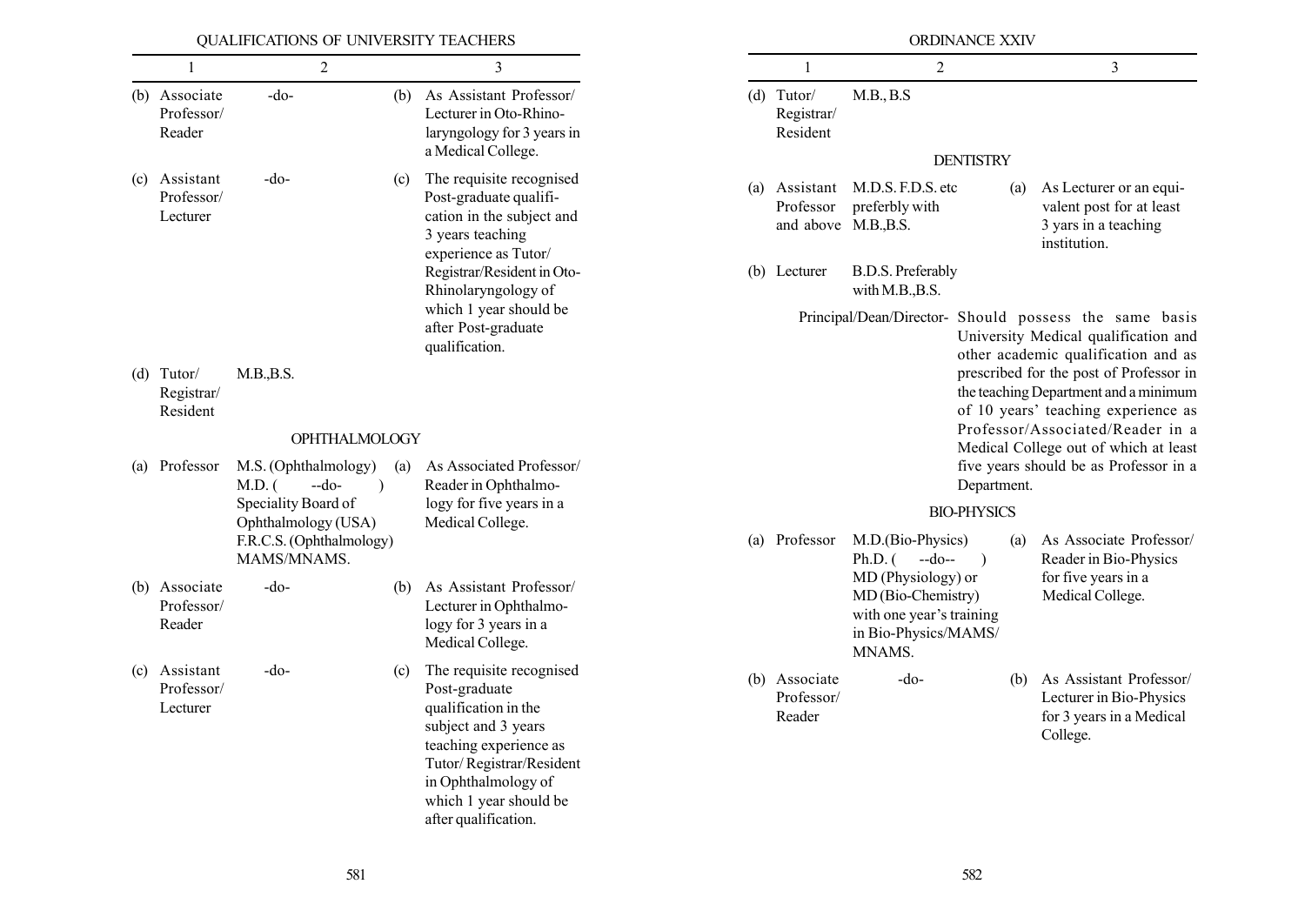|                                         | QUALIFICATIONS OF UNIVERSITY TEACHERS                                                                      |     |                                                                                                                                                                                                                                                                                     |                                                                                           | ORDINANCE XXIV                                                                                     |     |                                                                                                                              |
|-----------------------------------------|------------------------------------------------------------------------------------------------------------|-----|-------------------------------------------------------------------------------------------------------------------------------------------------------------------------------------------------------------------------------------------------------------------------------------|-------------------------------------------------------------------------------------------|----------------------------------------------------------------------------------------------------|-----|------------------------------------------------------------------------------------------------------------------------------|
|                                         | 2                                                                                                          |     | 3                                                                                                                                                                                                                                                                                   |                                                                                           | 2                                                                                                  |     | $\overline{3}$                                                                                                               |
| (c) Assistant<br>Professor/<br>Lecturer | $-do-$                                                                                                     | (c) | The requisite recognised<br>Post-Graduate qualifi-<br>cation in the subject and 3<br>years teaching experience<br>as Tutor/Demonstrator in<br>Bio-Physics of which 1<br>year should be after Post-<br>graduate qualification.                                                       | $(d)$ Tutor/<br>Demons-<br>trator/<br>Clinical<br>Pathologist/<br>Resident<br>Pathologist | M.B., B.S or M.Sc.<br>(Microbiology) for<br>non-medical persons.                                   |     |                                                                                                                              |
| $(d)$ Tutor/<br>Demons-<br>trator       | M.B., B.S. or M.Sc.<br>(Bio-Physics) or Bio-<br>chemistry for non-<br>medical persons.                     |     |                                                                                                                                                                                                                                                                                     | (a) Professor                                                                             | <b>CARDIOLOGY</b><br>D.M. (Cardiology)<br>after M.D./MAMS/<br>MNAMS or other                       | (a) | As Associate Professor/<br>Reader in Cardiology<br>for five years in a                                                       |
| (a) Professor                           | <b>BACTERIOLOGY</b><br>M.D. (Bacteriology)<br>M.D. (Microbiology)<br>M.D. (Bacteriology                    | (a) | As Associate Professor/<br>Reader in Bacteriology<br>for five years in a                                                                                                                                                                                                            |                                                                                           | equivalent qualifi-<br>fication as may be<br>approved by the Uni-<br>versity from time to<br>time. |     | Medical College.                                                                                                             |
|                                         | with Pathology)<br>M.D (Pathology $&$<br>Bacteriology) M.Sc.<br>(Bacteriology) M.Sc.<br>(Microbiology).    |     | Medical College.                                                                                                                                                                                                                                                                    | (b) Associate<br>Professor/<br>Reader                                                     | $-do-$                                                                                             | (b) | As Assistant Professor/<br>Lecturer in Cardiology<br>for 3 years in a<br>Medical College.                                    |
|                                         | Ph.D. (Bacteriology)<br>Ph.D. (Microbiology)<br>D.Sc. (Bacteriology)<br>D.Sc.(Microbiology)<br>MAMS/MNAMS. |     |                                                                                                                                                                                                                                                                                     | (c) Assistant<br>Professor/<br>Lecturer                                                   | -do-                                                                                               | (c) | The requisite recognised<br>Post-graduate qualifi-<br>cation in the subject<br>and 3 years' teaching<br>experience as Tutor/ |
| (b) Associate<br>Professor/<br>Reader   | -do-                                                                                                       | (b) | As Assistant Professor/<br>Lecturer in Bacteriology<br>for 3 years in a Medical<br>College.                                                                                                                                                                                         |                                                                                           |                                                                                                    |     | Registrar/Resident in<br>Cardiology or a<br>Cardiology Unit in the<br>Department of Medicine                                 |
| (c) Assistant<br>Professor/<br>Lecturer | $-do$                                                                                                      | (c) | The requisite recognised<br>Post-graduate qualifi-<br>cation in the subject and<br>3 years teaching<br>experience as Tutor/<br>Demonstrator in<br>Bacteriology/Clinical<br>Pathologist/Resident/<br>Pathologist of which 1<br>Year should be after Post-<br>graduate qualification. |                                                                                           |                                                                                                    |     | of which 1 year should<br>be after Post-graduate<br>qualifications.                                                          |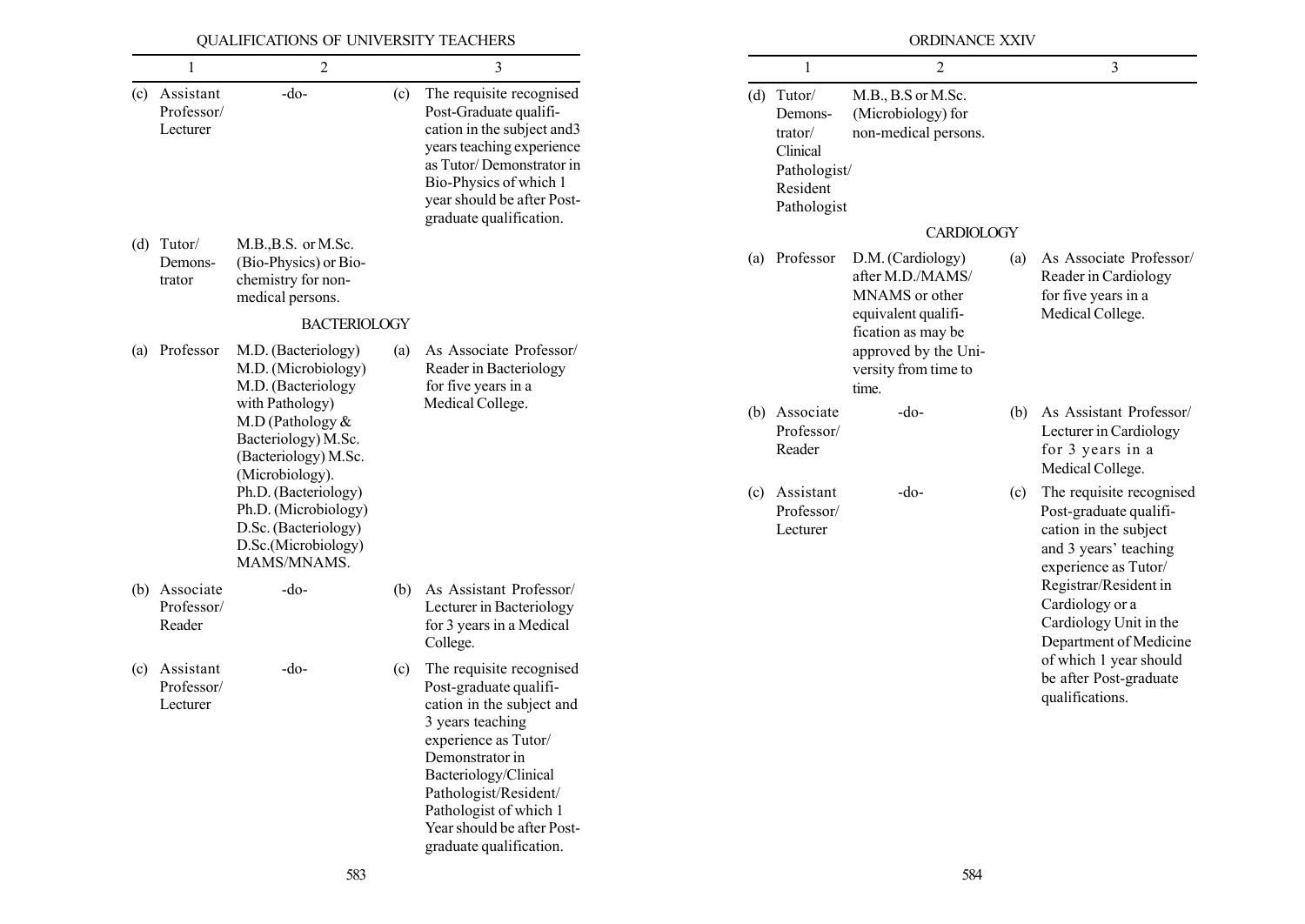|     |                                        | QUALIFICATIONS OF UNIVERSITY TEACHERS                                                                      |                                                                        |                                                                                                                                                                                                                                                                                                                                                                  |                                        |                                         | ORDINANCE XXIV                                                                                                                           |     |                                                                                                                                                                                                                                                                                                                                                                                                                             |                                                                                                                                                                                                                                                                                                                                                                                                                             |
|-----|----------------------------------------|------------------------------------------------------------------------------------------------------------|------------------------------------------------------------------------|------------------------------------------------------------------------------------------------------------------------------------------------------------------------------------------------------------------------------------------------------------------------------------------------------------------------------------------------------------------|----------------------------------------|-----------------------------------------|------------------------------------------------------------------------------------------------------------------------------------------|-----|-----------------------------------------------------------------------------------------------------------------------------------------------------------------------------------------------------------------------------------------------------------------------------------------------------------------------------------------------------------------------------------------------------------------------------|-----------------------------------------------------------------------------------------------------------------------------------------------------------------------------------------------------------------------------------------------------------------------------------------------------------------------------------------------------------------------------------------------------------------------------|
|     |                                        | 2                                                                                                          |                                                                        | 3                                                                                                                                                                                                                                                                                                                                                                |                                        |                                         | 2                                                                                                                                        |     | 3                                                                                                                                                                                                                                                                                                                                                                                                                           |                                                                                                                                                                                                                                                                                                                                                                                                                             |
|     | $(d)$ Tutor/<br>Registrar/<br>Resident | M.B., B.S.                                                                                                 |                                                                        |                                                                                                                                                                                                                                                                                                                                                                  |                                        | $(d)$ Tutor/<br>Registrar/<br>Resident. | M.B., B.S.                                                                                                                               |     |                                                                                                                                                                                                                                                                                                                                                                                                                             |                                                                                                                                                                                                                                                                                                                                                                                                                             |
|     | Note:                                  |                                                                                                            |                                                                        | Provided that the requirements of possessing a Post-<br>graduate degree qualification in the concerned higher<br>speciality shall not be applicable for higher appointments<br>in the case of existing teacher sholding regular teaching<br>posts whose appointment was initially made on the basis<br>of two years' special traning in the speciality after the |                                        |                                         | GASTRO-ENTERIOLOGY                                                                                                                       |     | <i>Note</i> : Provided that the requirements of possessing a Post-graduate<br>degree qualification in the concerned higher speciality shall not<br>be applicable for higher appointments in the case of existing<br>teachers holding regular teaching posts whose appointment was<br>initially made on the basis of two years, special training in the<br>speciality after the requisite M.D./M.S. prior to 31st May, 1977. |                                                                                                                                                                                                                                                                                                                                                                                                                             |
|     |                                        | requisite M.D/M.S. prior to 31st May, 1977.<br><b>NEUROLOGY</b>                                            |                                                                        |                                                                                                                                                                                                                                                                                                                                                                  | Professor<br>(a)                       |                                         | D.M. (Gastro-Enterio-                                                                                                                    | (a) | As Associated Professor/<br>Reader in Gastro-                                                                                                                                                                                                                                                                                                                                                                               |                                                                                                                                                                                                                                                                                                                                                                                                                             |
| (a) | Professor                              | D.M. (Neurology<br>after M.d./MAMS/<br>MNAMS or other<br>equivalent qualification<br>as may be approved by | (a)                                                                    | As Associate Professor/<br>Reader in Neurology<br>for five years in a Medical<br>College.                                                                                                                                                                                                                                                                        |                                        |                                         | logy) after M.D./<br>MAMS/MNAMS or<br>other equivalent qualifi<br>cation as may be appro-<br>ved by the University from<br>time to time. |     | Enteriology for five<br>years in a Medical College                                                                                                                                                                                                                                                                                                                                                                          |                                                                                                                                                                                                                                                                                                                                                                                                                             |
| (b) | Associate                              | the University from<br>time to time.<br>$-do-$                                                             | (b)                                                                    | As Assistant Professor/                                                                                                                                                                                                                                                                                                                                          |                                        | (b) Associate<br>Professor/<br>Reader.  | $-do-$                                                                                                                                   | (b) | As Assistant Professor/<br>Lecturer in Gastro-<br>Enteriology for 3 years<br>in a Medical College.                                                                                                                                                                                                                                                                                                                          |                                                                                                                                                                                                                                                                                                                                                                                                                             |
|     | Professor/<br>Reader                   |                                                                                                            |                                                                        | Lecturer in Neurology<br>for 3 years in a<br>Medical Colleges.                                                                                                                                                                                                                                                                                                   | (c) Assistant<br>Professor/            |                                         | $-do-$                                                                                                                                   | (c) | The requisite recognised<br>Post-gradute qualifi-                                                                                                                                                                                                                                                                                                                                                                           |                                                                                                                                                                                                                                                                                                                                                                                                                             |
| (c) | Assistant<br>Professor/<br>Lecturer    | $-do-$                                                                                                     | (c)                                                                    | The requisite recognised<br>Post-graduate qualifi-<br>cation in the subject<br>and 3 years' teaching<br>experience as Tutor/<br>Registrar/Resident in<br>Neurology/or a<br>Neurology Unit in the                                                                                                                                                                 |                                        | Lecturer.                               |                                                                                                                                          |     | cation in the subject and<br>3 years' teaching expe-<br>rience as Tutor/Registrar/<br>Resident in Gastro-<br>Enteriology/Unit of<br>Gastro-Enteriology of<br>which 1 year should be<br>after Post-graduate<br>qualification.                                                                                                                                                                                                |                                                                                                                                                                                                                                                                                                                                                                                                                             |
|     |                                        |                                                                                                            | Deptt. of Medicine of<br>which 1 year should be<br>after Post-graduate |                                                                                                                                                                                                                                                                                                                                                                  | $(d)$ Tutor/<br>Registrar/<br>Resident | M.B., B.S                               |                                                                                                                                          |     |                                                                                                                                                                                                                                                                                                                                                                                                                             |                                                                                                                                                                                                                                                                                                                                                                                                                             |
|     |                                        |                                                                                                            |                                                                        | qualification.                                                                                                                                                                                                                                                                                                                                                   |                                        |                                         |                                                                                                                                          |     |                                                                                                                                                                                                                                                                                                                                                                                                                             | <i>Note</i> : Provided that the requirements of possessing a Post-graduate<br>degree qualification in the concerned higher speciality shall not<br>be applicable for higher appointments in the case of existing<br>teachers holding regular teaching posts whose appointment was<br>initially made on the basis of two years, special training in the<br>speciality after the requisite M.D./M.S. prior to 31st May, 1977. |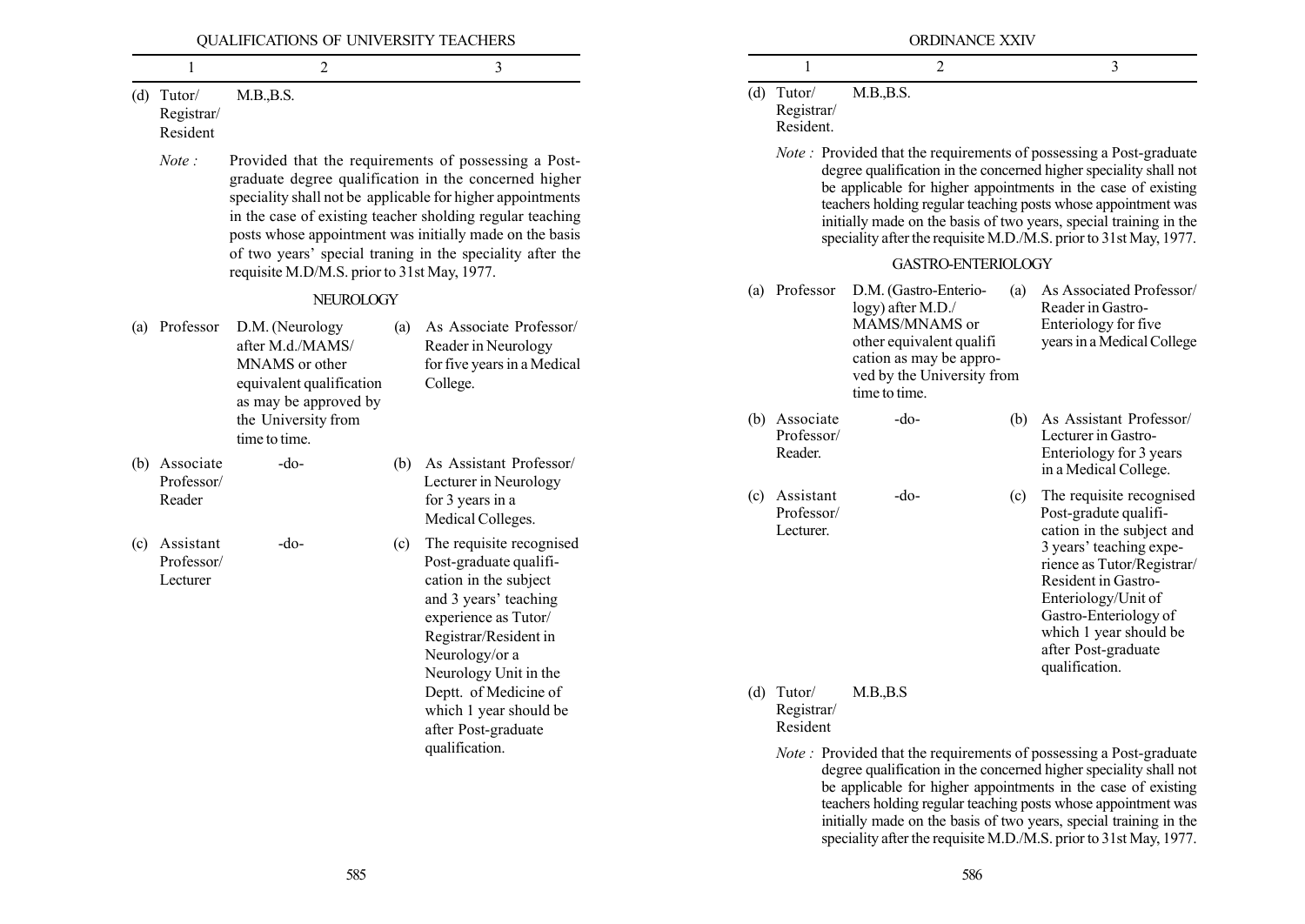|     |                                       | QUALIFICATIONS OF UNIVERSITY TEACHERS                                                                                     |     |                                                                                                                                                                                                                                                |            |
|-----|---------------------------------------|---------------------------------------------------------------------------------------------------------------------------|-----|------------------------------------------------------------------------------------------------------------------------------------------------------------------------------------------------------------------------------------------------|------------|
|     | 1                                     | $\overline{2}$                                                                                                            |     | 3                                                                                                                                                                                                                                              |            |
|     |                                       | RADIO-DIAGNOSIS                                                                                                           |     |                                                                                                                                                                                                                                                | (d)        |
| (a) | Professor                             | M.D./M.S. (Radio<br>logy) Speciality Board<br>of Radiology (U.S.A.)<br>F.F.R./MAMS/MNAMS.                                 | (a) | As Associate Professor/<br>Reader in Radio-diagnosis<br>for five years in a Medical<br>College.                                                                                                                                                |            |
|     | (b) Associate<br>Professor<br>Reader  | -do-                                                                                                                      | (b) | As Assistant Professor/<br>Lecturer in Radio-diag-<br>nosis for 3 years in a<br>Medical Colleges.                                                                                                                                              | (a)        |
| (c) | Assistant<br>Professor/<br>Lecturer   | -do-                                                                                                                      | (c) | The requisite recognised<br>Post-graduate qualifi-<br>cation in the subject<br>and 3 years' teaching<br>experience as Tutor/<br>Registrar/Resident in<br>Radio-diagnosis of which<br>1 year should be after<br>Post-graduate<br>qualification. | (b)<br>(c) |
| (d) | Tutor/<br>Registrar/<br>Resident      | M.B., B.S                                                                                                                 |     |                                                                                                                                                                                                                                                |            |
|     |                                       | RADIO-THERAPY                                                                                                             |     |                                                                                                                                                                                                                                                |            |
| (a) | Professor                             | M.D./M.S. (Radio-<br>logy) Speciality Board<br>of Radiology (USA)<br>F.F.R., M.D. (Radio-<br>Therapy<br><b>MAMS/MNAMS</b> | (a) | As Associate Professor/<br>Reader in Radio-<br>Therapy for Five years<br>in a Medical College.                                                                                                                                                 |            |
|     | (b) Associate<br>Professor/<br>Reader | $-do-$                                                                                                                    | (b) | As Assistant Professor/<br>Lecturer in Radio-<br>Therapy for 3 years<br>in a Medical College.                                                                                                                                                  | (d)        |
| (c) | Assistant<br>Professor<br>Lecturer    | $-do-$                                                                                                                    | (c) | The requisite recognise<br>Post-graduate qualifi-<br>cation in the subject and<br>3 years' teaching<br>experience as Tutor/<br>Registrar/Resident in<br>Radio-therapy of which 1<br>year should be after Post-<br>graduate qualification.      |            |

 $1 \hspace{1.5cm} 2 \hspace{1.5cm} 3$ Tutor/ M.B., B.S. THORACIC SURGERY Professor M.Ch. (Thoracic (a) As Associate Professor/ Surgery) after M.D./ Reader in Thoracic-M.S./MAMS/MNAMS Surgery for five or other equivalent qualifi- years in a Medical cation as may be appro- College ved by the University. (b) Associate -do- (b) As Assistant Professor/ Professor/ Lecturer in Thoracic-Reader Surgery for 3 years in a Medical Colleges. Assistant -do- (c) The requisite recognised Professor/ Post-graduate qualifi-Lecturer cation in the subject and 3 years' teaching experience as Tutor/Registrar/ Resident in Thoracic Surgery or in Thoracic Unit in the Deptt. of Surgery of which I year should be after Postgraduate qualification.

ORDINANCE XXIV

Tutor/ M.B., B.S. Registrar/ Resident

Registrar/ Resident

Note : Provided that the requirements of possessing a Post-graduate degree qualification in the concerned higher speciality shall not be applicable for higher appointments in the case of existing teachers holding regular teaching posts whose appointment was initially made on the basis of two years' special training in the speciality after the requisite M.D./M.S. prior to 31st May, 1977.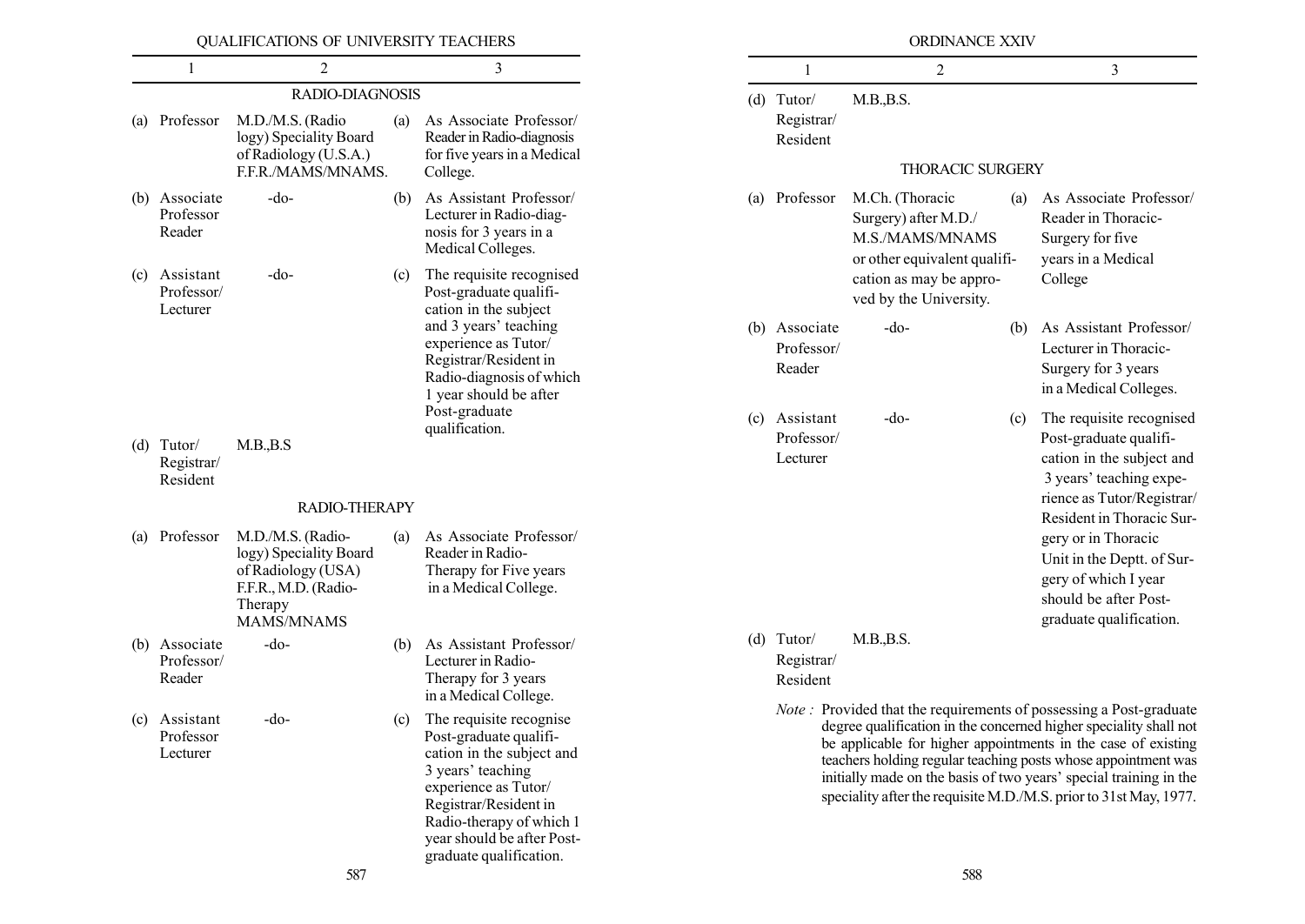|            | 1                                             | 2                                                                                                                                                                                                                                                                                                                                                                                                                           |     | 3                                                                                                                                                                                                                                                                                                      |
|------------|-----------------------------------------------|-----------------------------------------------------------------------------------------------------------------------------------------------------------------------------------------------------------------------------------------------------------------------------------------------------------------------------------------------------------------------------------------------------------------------------|-----|--------------------------------------------------------------------------------------------------------------------------------------------------------------------------------------------------------------------------------------------------------------------------------------------------------|
|            |                                               | NEURO-SURGERY                                                                                                                                                                                                                                                                                                                                                                                                               |     |                                                                                                                                                                                                                                                                                                        |
| (a)        | Professor                                     | M.Ch. (Neuro-<br>Surgery) after M.D./<br>M.S./MAMS/MNAMS<br>or other equivalent qualifi-<br>cation as may be approved<br>by the University<br>from time to time.                                                                                                                                                                                                                                                            | (a) | As Associate Professor/<br>Reader in Neuro-Surgery<br>for five years in a Medical<br>Colleges.                                                                                                                                                                                                         |
|            | (b) Associate<br>Professor/<br>Reader         | $-do-$                                                                                                                                                                                                                                                                                                                                                                                                                      | (b) | An Assistant Professor/<br>Lecturer in Neuro-<br>Surgery for 3 years<br>in a Medical College.                                                                                                                                                                                                          |
| (c)<br>(d) | Assistant<br>Professor/<br>Lecturer<br>Tutor/ | -do-<br>M.B., B.S.                                                                                                                                                                                                                                                                                                                                                                                                          | (c) | The requisite recognised<br>Post-graduate qualifi-<br>cation in the subject and<br>3 years teaching expe-<br>rience as Tutor/Registrar/<br>Resident in Neuro-<br>Surgery or in Neuro-<br>Surgical Unit in the Deptt.<br>of Surgery of which 1 year<br>should be after Post-<br>graudate qualification. |
|            | Registrar<br>Resident.                        |                                                                                                                                                                                                                                                                                                                                                                                                                             |     |                                                                                                                                                                                                                                                                                                        |
|            |                                               | <i>Note</i> : Provided that the requirements of possessing a Post-graduate<br>degree qualification in the concerned higher speciality shall not<br>be applicable for higher appointments in the case of existing<br>teachers holding regular teaching posts whose appointment was<br>initially made on the basis of two years, special training in the<br>speciality after the requisite M.D./M.S. prior to 31st May, 1977. |     |                                                                                                                                                                                                                                                                                                        |
|            |                                               | PLASTIC-SURGERY                                                                                                                                                                                                                                                                                                                                                                                                             |     |                                                                                                                                                                                                                                                                                                        |
| (a)        | Professor                                     | M.Ch. (Plastic Surgery)<br>M.S. (Plastic Surgery)<br>after M.S./MAMS/<br>MNAMS or other<br>equivalent quilifi-<br>cation as may be appr-<br>oved by the University                                                                                                                                                                                                                                                          | (a) | As Associate Professor/<br>Reader in Plastic-Surgery<br>for five years in a Medi-<br>cal College.                                                                                                                                                                                                      |

|     |                                       | <b>ORDINANCE XXIV</b>                                                     |     |                                                                                                                                                                                                                                                                                                                                                                                                                             |
|-----|---------------------------------------|---------------------------------------------------------------------------|-----|-----------------------------------------------------------------------------------------------------------------------------------------------------------------------------------------------------------------------------------------------------------------------------------------------------------------------------------------------------------------------------------------------------------------------------|
|     | 1                                     | 2                                                                         |     | 3                                                                                                                                                                                                                                                                                                                                                                                                                           |
| (b) | Associate<br>Professor/<br>Reader.    | $-do-$                                                                    | (b) | As Assistant Professor/<br>Lecturer in Plastic-<br>Surgery for 3 years<br>in a Medical College.                                                                                                                                                                                                                                                                                                                             |
| (c) | Assistant<br>Professor/<br>Lecturer   | -do-                                                                      | (c) | The requisite recognised<br>Post-graduate qualifi-<br>cation in the subject and<br>3 years' teaching<br>experience as Tutor/<br>Registrar/Resident in<br>Plastic-Surgical Unit in<br>the Deptt. of Surgery of<br>which 1 year should be<br>after Post-graduate<br>qualifications.                                                                                                                                           |
| (d) | Tutor/<br>Registrar/<br>Resident.     | M.B., B.S.                                                                |     |                                                                                                                                                                                                                                                                                                                                                                                                                             |
|     |                                       |                                                                           |     | <i>Note</i> : Provided that the requirements of possessing a Post-graduate<br>degree qualification in the concerned higher speciality shall not<br>be applicable for higher appointments in the case of existing<br>teachers holding regular teaching posts whose appointment was<br>initially made on the basis of two years, special training in the<br>speciality after the requisite M.D./M.S. prior to 31st May, 1977. |
|     |                                       | PAEDIATRIC SURGERY                                                        |     |                                                                                                                                                                                                                                                                                                                                                                                                                             |
| (a) | Professor                             | M.Ch. (Paediatric<br>Surgery) after M.S./<br>MAMS/MNAMS                   | (a) | As Associate Professor/                                                                                                                                                                                                                                                                                                                                                                                                     |
|     |                                       | or other as may be<br>approved by the<br>University from time<br>to time. |     | Reader in Paediatric<br>Medical College                                                                                                                                                                                                                                                                                                                                                                                     |
|     | (b) Associate<br>Professor/<br>Reader | -do-                                                                      | (b) | Surgery for five years in a<br>As Assistant Professor/<br>Lecturer in Paediatric<br>Surgery for 3 years in a<br>Medical College.                                                                                                                                                                                                                                                                                            |

from time to time.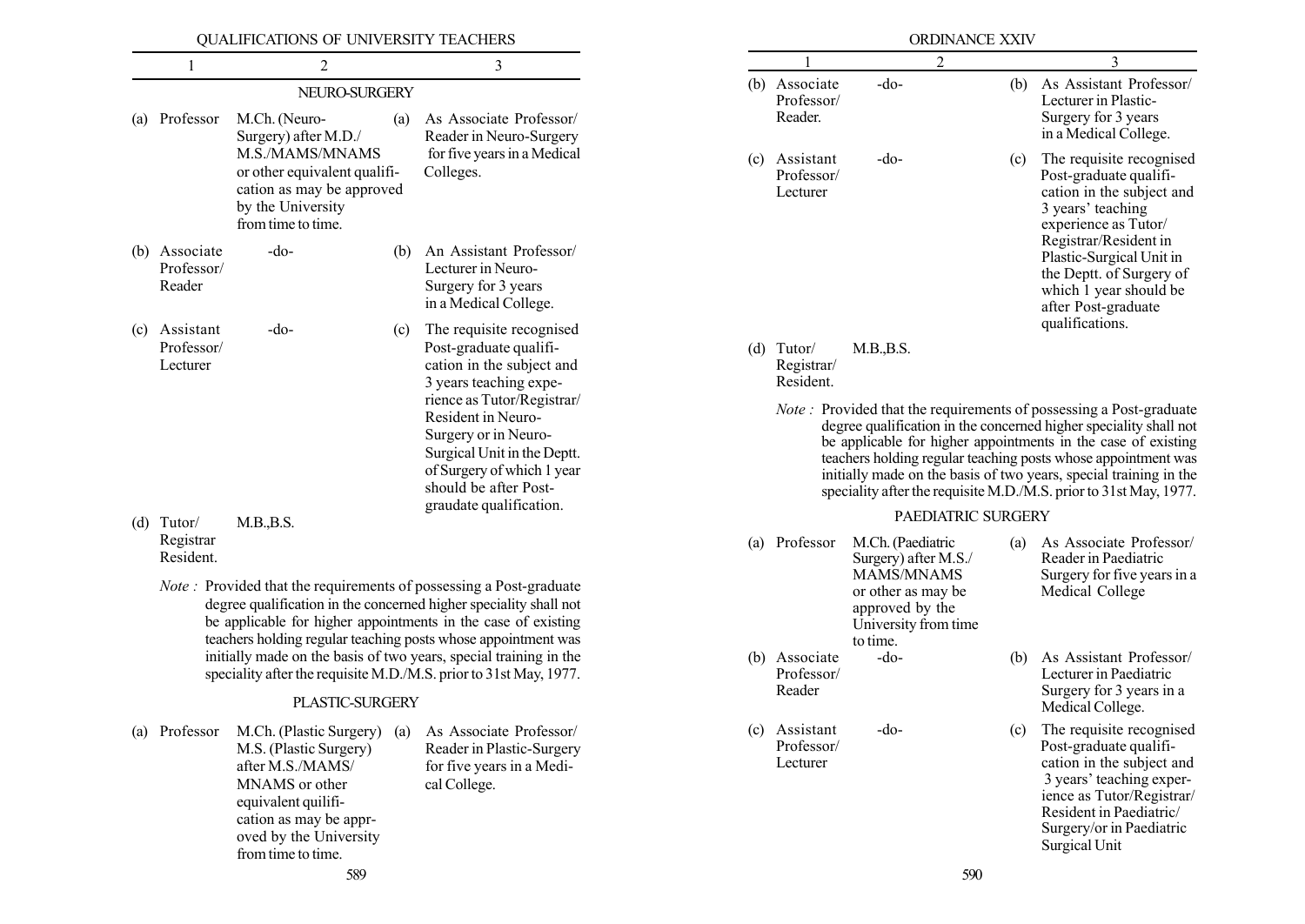| QUALIFICATIONS OF UNIVERSITY TEACHERS |                                          |                                                                                                                                                  |                |                                                                                                                                                                                                                                                                                                                                                                                                                             | ORDINANCE XXIV                           |                                                                                                                                                                  |                         |                                                                                                                                                                        |  |  |  |
|---------------------------------------|------------------------------------------|--------------------------------------------------------------------------------------------------------------------------------------------------|----------------|-----------------------------------------------------------------------------------------------------------------------------------------------------------------------------------------------------------------------------------------------------------------------------------------------------------------------------------------------------------------------------------------------------------------------------|------------------------------------------|------------------------------------------------------------------------------------------------------------------------------------------------------------------|-------------------------|------------------------------------------------------------------------------------------------------------------------------------------------------------------------|--|--|--|
|                                       |                                          | $\overline{2}$                                                                                                                                   |                | 3                                                                                                                                                                                                                                                                                                                                                                                                                           |                                          | 2                                                                                                                                                                |                         | $\overline{3}$                                                                                                                                                         |  |  |  |
|                                       |                                          |                                                                                                                                                  |                | of the Deptt. of Surgery                                                                                                                                                                                                                                                                                                                                                                                                    |                                          |                                                                                                                                                                  | <b>NUCLEAR MEDICINE</b> |                                                                                                                                                                        |  |  |  |
| (d)                                   | Tutor/<br>Registrar/<br>Resident.        | M.B., B.S.                                                                                                                                       |                | of which 1 year should<br>be after Post-graduate<br>qualification.                                                                                                                                                                                                                                                                                                                                                          | (a) Professor                            | M.D.(Nuclear Medicine) (a)<br>M.D. (Radio-Therapy)<br>M.D./M.R.C.P. in Medicine<br>with D.F.M.or 2 years'<br>Special training in Nuclear<br>Medicine/MAMs/MNAMS. |                         | As Associate Professor/<br>Reader in Nuclear<br>Medicine for five years<br>in a Medical College.                                                                       |  |  |  |
|                                       |                                          |                                                                                                                                                  |                | <i>Note</i> : Provided that the requirements of possessing a Post-graduate<br>degree qualification in the concerned higher speciality shall not<br>be applicable for higher appointments in the case of existing<br>teachers holding regular teaching posts whose appointment was                                                                                                                                           | (b) Associate<br>Professor/<br>Reader.   | $-do-$                                                                                                                                                           | (b)                     | As Assistant Professor/<br>Lecturer in Nuclear<br>Medicine for 3 years in<br>a Medical College.                                                                        |  |  |  |
|                                       |                                          |                                                                                                                                                  | <b>UROLOGY</b> | initially made on the basis of two years, special training in the<br>speciality after the requisite M.D./M.S. prior to 31st May, 1977.                                                                                                                                                                                                                                                                                      | (c) Assistant<br>Professor/<br>Lecturer. | -do-                                                                                                                                                             | (c)                     | The requisite recognised<br>Post-graduate qualifi-<br>cation in the subject and<br>3 years' teaching                                                                   |  |  |  |
| (a)                                   | Professor                                | M.Ch. (Urology) after<br>M.S./MAMS/MNAMS<br>or other equivalent qualifi-<br>cation as may be approved<br>by the University from time<br>to time. | (a)            | As Associate Professor/<br>Reader in Urology<br>for five years in a<br>Medical Colleges.                                                                                                                                                                                                                                                                                                                                    |                                          |                                                                                                                                                                  |                         | experience as Tutor/<br>Registrar/Resident in<br>Nuclear Medicine/or in an<br>Isotope Laboratory of<br>which 1 year should be<br>after Post-graduate<br>qualification. |  |  |  |
|                                       | (b) Associate<br>Professor<br>Reader.    | $-do$                                                                                                                                            | (b)            | As Assistant Professor/<br>Lecturer in Urology<br>for 3 years in a Medical<br>College.                                                                                                                                                                                                                                                                                                                                      | $(d)$ Tutor/<br>Registrar/<br>Resident.  | M.B., B.S.                                                                                                                                                       |                         |                                                                                                                                                                        |  |  |  |
| (c)                                   | Assistant                                | $-do-$                                                                                                                                           | (c)            | The requisite recognised                                                                                                                                                                                                                                                                                                                                                                                                    |                                          |                                                                                                                                                                  | <b>ENDOCRINOLOGY</b>    |                                                                                                                                                                        |  |  |  |
|                                       | Professor/<br>Lecturer.                  |                                                                                                                                                  |                | Post-graduate qualifi-<br>cation in the subject and<br>3 years' teaching expe-<br>rience as Tutor/Registrar/<br>Resient in Urology/or<br>Surgery of which 1 year<br>should be after Post-                                                                                                                                                                                                                                   | (a) Professor                            | D.M. (Endocrinology)<br>after M.D./M.S./MAMS/<br>MNAMS or other equi-<br>valent qualification as<br>may be approved by the<br>University from time to<br>time    | (a)                     | As Associate Professor/<br>Reader in Endocrinology<br>for five years in a<br>Medical College.                                                                          |  |  |  |
|                                       | $(d)$ Tutor/<br>Registsrar/<br>Resident. | M.B., B.S.                                                                                                                                       |                | graduate qualification.                                                                                                                                                                                                                                                                                                                                                                                                     | (b) Associate<br>Professor/<br>Reader    | $-do-$                                                                                                                                                           | (b)                     | As Assistant Professor/<br>Lecturer in Endocrinology<br>for 3 years in a Medical<br>College.                                                                           |  |  |  |
|                                       |                                          |                                                                                                                                                  |                | <i>Note</i> : Provided that the requirements of possessing a Post-graduate<br>degree qualification in the concerned higher speciality shall not<br>be applicable for higher appointments in the case of existing<br>teachers holding regular teaching posts whose appointment was<br>initially made on the basis of two years' special training in the<br>speciality after the requisite M.D./M.S. prior to 31st May, 1977. | (c) Assistant<br>Professor/<br>Lecturer. | $-do-$                                                                                                                                                           | (c)                     | The requisite recognised<br>Post-graduate qualifi-<br>cation in the subject and<br>3 years' teaching<br>experience as Tutor/<br>Registrar/Resident in                  |  |  |  |